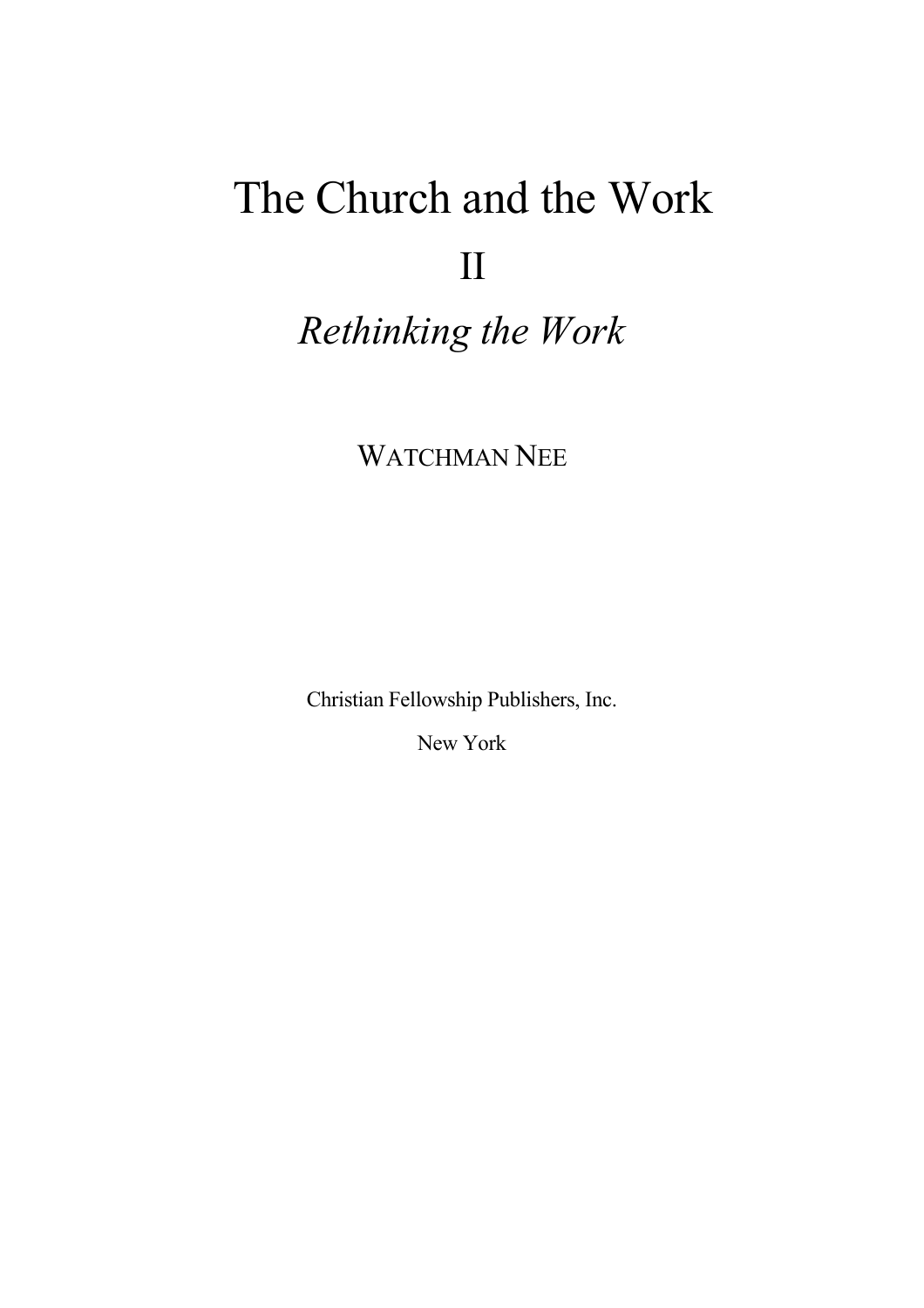# *THE CHURCH AND THE WORK* (In Three Volumes)

# Copyright ©1982 Christian Fellowship Publishers, Inc. New York All Rights Reserved

# ISBN 0-935008-57-8 Cloth Edition ISBN 0-935008-58-6 Paper Edition

### **Publishing History for Volume Two,** *Rethinking the Work:*

First published in Chinese under this title by The Gospel Book Room (Shanghai, January 1938).

First published in English in Great Britain under the title *Concerning Our Missions* by The Witness and Testimony Publishers (London, April 1939). In the public domain.

First published in English in the United States under the title *Concerning Our Missions* by Zondervan Publishing House (Grand Rapids, later 1939).

Revised Edition published in English for the first time under the title *The Normal Christian Church Life* by International Students Press (Washington, D.C., 1962) and variously reprinted at different times since then under that same title.

Published in a paperback edition in English in the United States under the title *Concerning Our Missions* (n.p., [February 1980]).

### **First English-language edition published 1939 in Great Britain by The Witness and Testimony Publishers**

**from whose Trustees Christian Fellowship Publishers, Inc. has received assurance of support for reprinting and adapting it to its original form under the title of the original Chinese edition.** 

> **All other material restored or added for this revised and enlarged edition © 1982 by Christian Fellowship Publishers, Inc. New York**

**All Rights Reserved Printed in the United States of America.** 

### Available from the Publishers at:

11515 Allecingie Parkway Richmond, Virginia 23235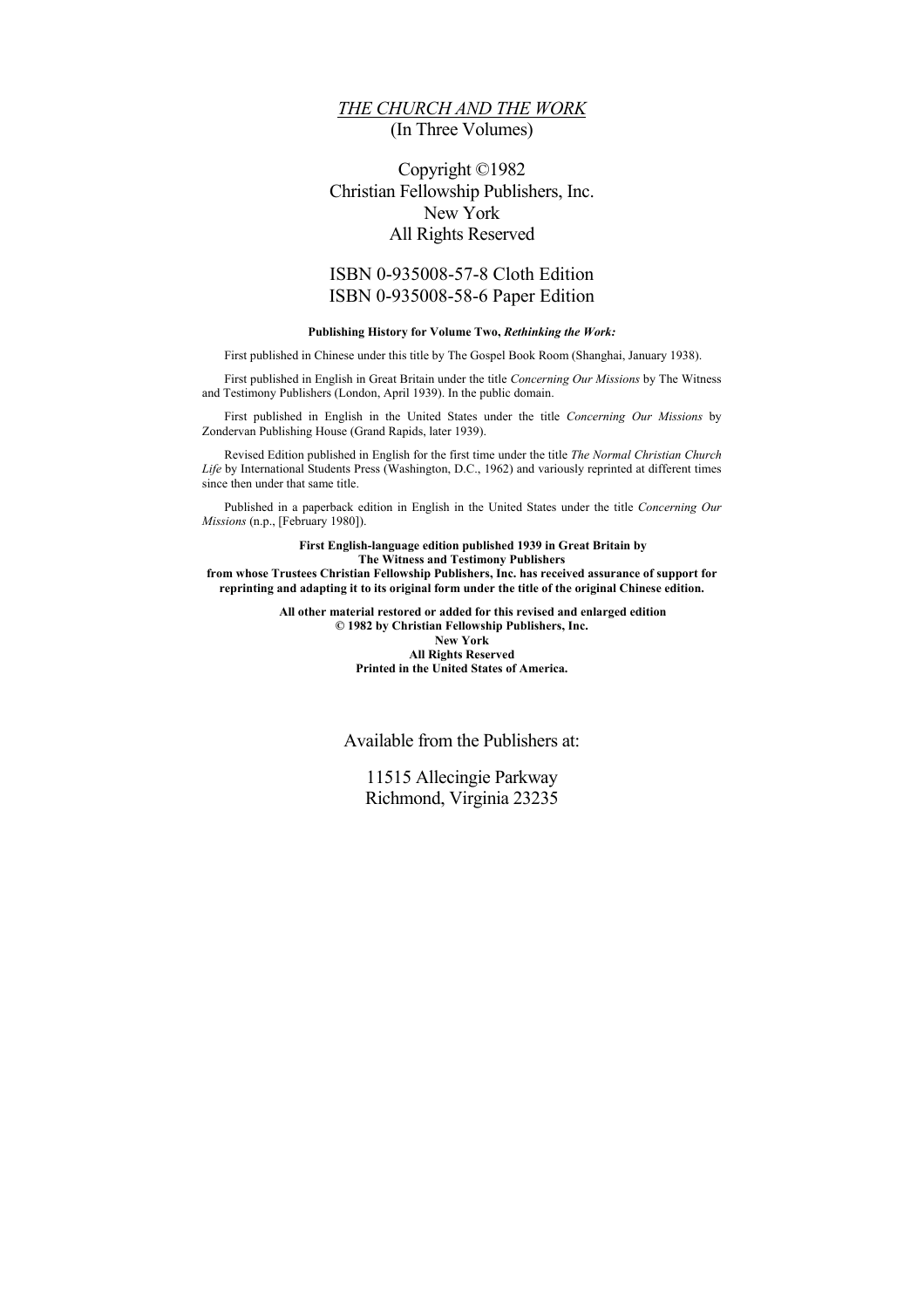# *Volume Two*  RETHINKING THE WORK

# **TRANSLATOR'S NOTE**  to the Revised and Enlarged English Edition (1982)

As indicated elsewhere, this second of three volumes on the church and the Work had originally been published in Chinese as *Rethinking the Work*. When the first English-language translation of the book was subsequently published in London under the title *Concerning Our Missions*, the original book's entire first chapter *as a chapter entity* (entitled "The Ministry and the Ministers") was deleted, although some of its text was incorporated into the English translation's first chapter ("The Apostles"), which chapter was actually the original Chinese edition's second chapter. Moreover, a subtopic (dealing with false apostles) to be found in the original Chinese version of the chapter entitled "The Apostles" was also deleted when *Concerning Our Missions* was published.

Now in order that there might be available to English language readers the entire text of *Rethinking the Work*, all deleted materials cited above have in this present edition of the book been restored to the work and have been placed in their proper order in the text just as it had appeared in the earlier Chinese version. In addition, so as to avoid any repetition, that part of the original first chapter, which had been incorporated into the first chapter of *Concerning Our Missions*, has been deleted and reinserted at its proper place in the opening chapter<sup>\*</sup> of this new edition now in the reader's hands.

1

<sup>∗</sup> Except for this reinsertion, the entire opening chapter entitled "The Ministry and the Ministers" has been translated and published into English *for the first time*. The same is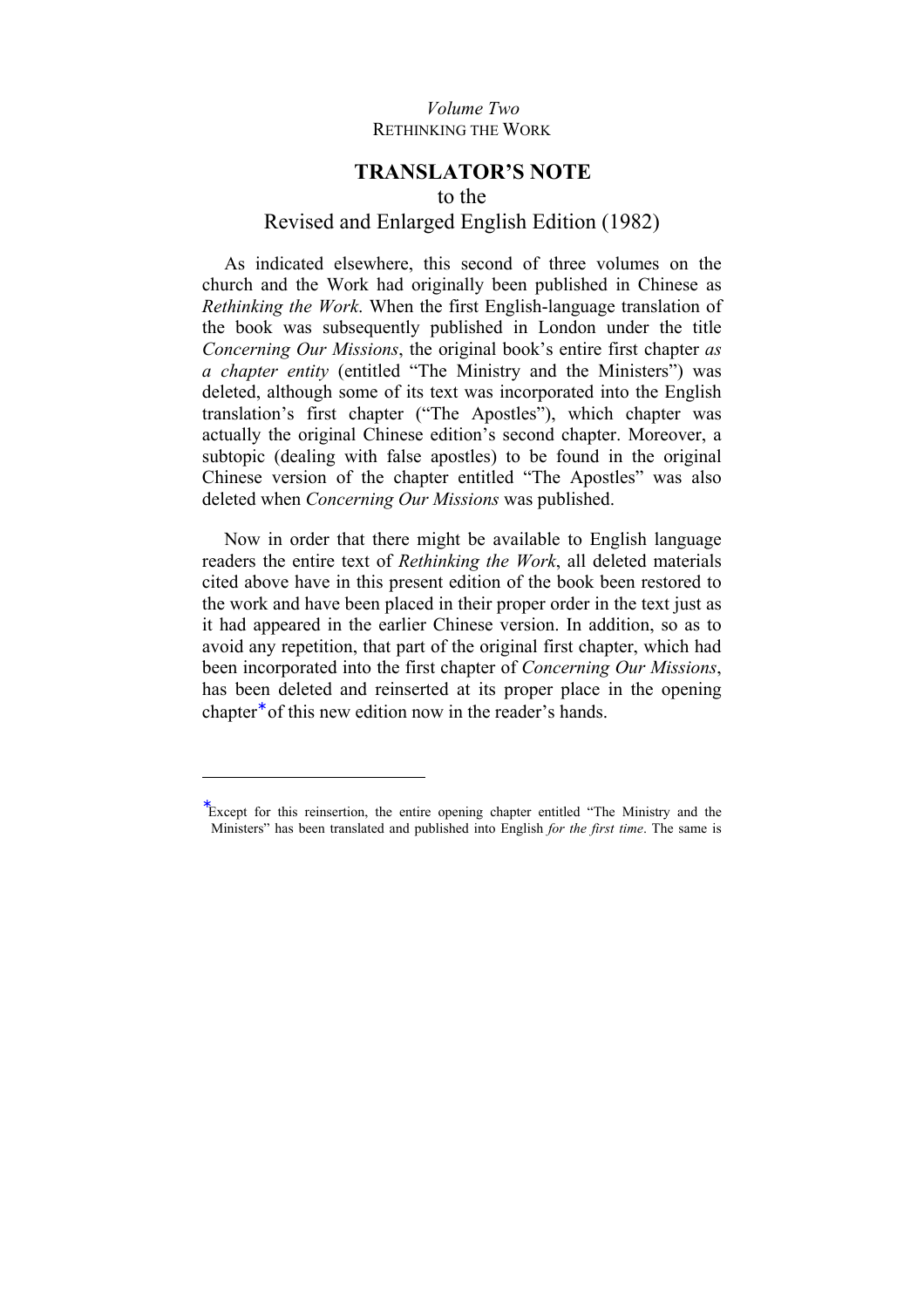With these various corrections made, therefore, this revised and enlarged edition of the London translation of the original Chinese work provides the reader for the first time with the *complete* text in English of Watchman Nee's *Rethinking the Work.*

Finally, the reader should be aware that as far as practicable, word spellings, abbreviations, capitalization, and the like that were characteristic of the earlier British edition of 1939 have been retained throughout this expanded version of the author's English-language translation, including all material previously deleted but now newly translated and restored. Moreover, unless otherwise indicated, the Revised Version of the Bible has been retained as the basic source for Biblical quotations throughout the text—except that in the new material restored or added, the American Standard Version (1901) has been used.

true as well for the sub-topic entitled "The False Apostles," which has now been translated and restored to Chapter 2 of the present work.

-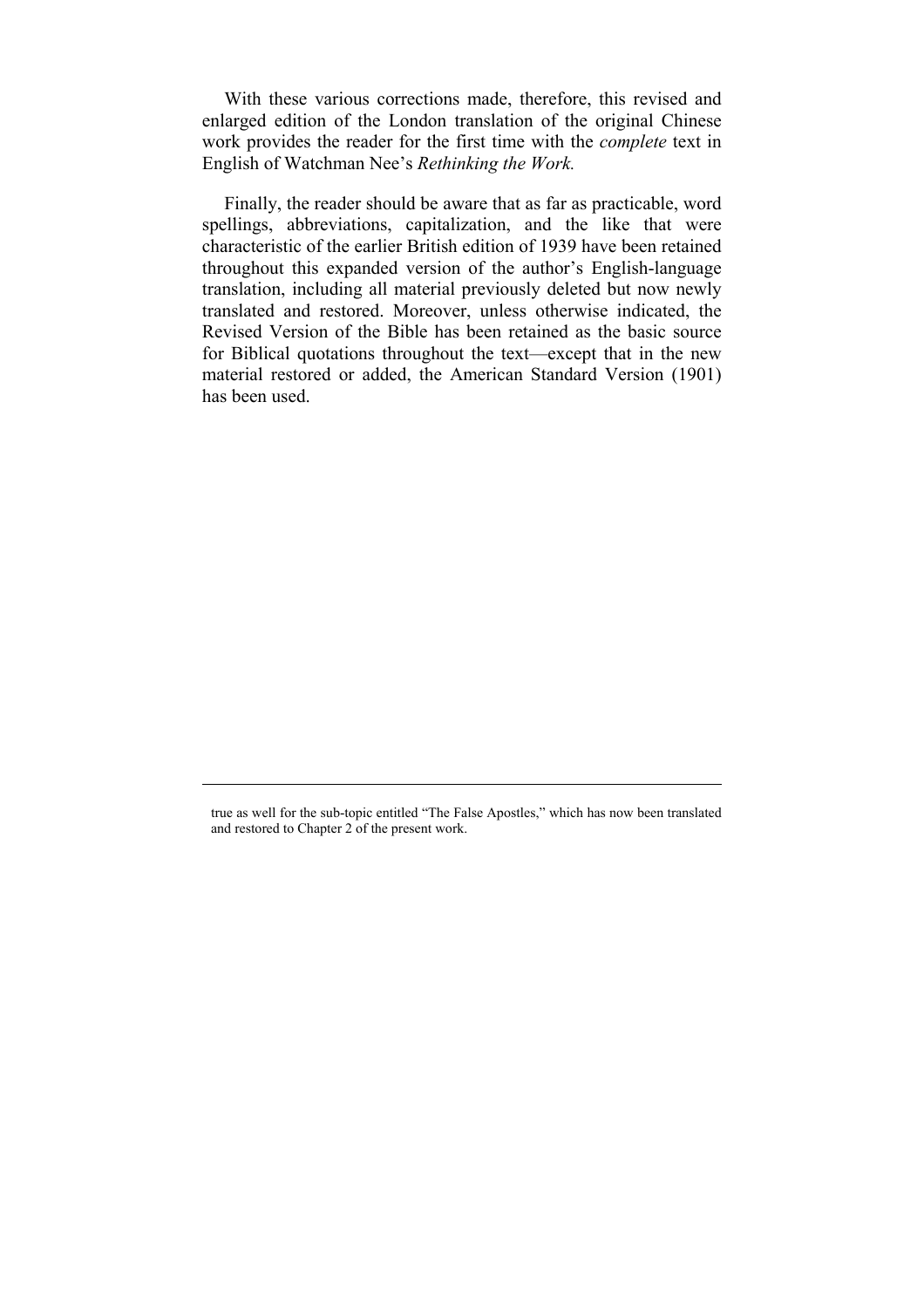# **CONTENTS**

| <b>Preface to First English Edition (1939)</b> | 7   |
|------------------------------------------------|-----|
| Introduction                                   | 9   |
| 1 The Ministry and the Ministers               | 19  |
| 2 The Apostles                                 | 43  |
| 3 The Separation and Movements of the Apostles | 57  |
| 4 The Elders Appointed by the Apostles         | 77  |
| 5 The Churches Founded by the Apostles         | 89  |
| 6 The Basis of Union and Division              | 111 |
| 7 The Work and the Churches                    | 139 |
| 8 Among the Workers                            | 161 |
| 9 The Question of Finance                      | 181 |
| 10 The Organization of Local Churches          | 207 |

The Revised Version is used throughout unless otherwise indicated.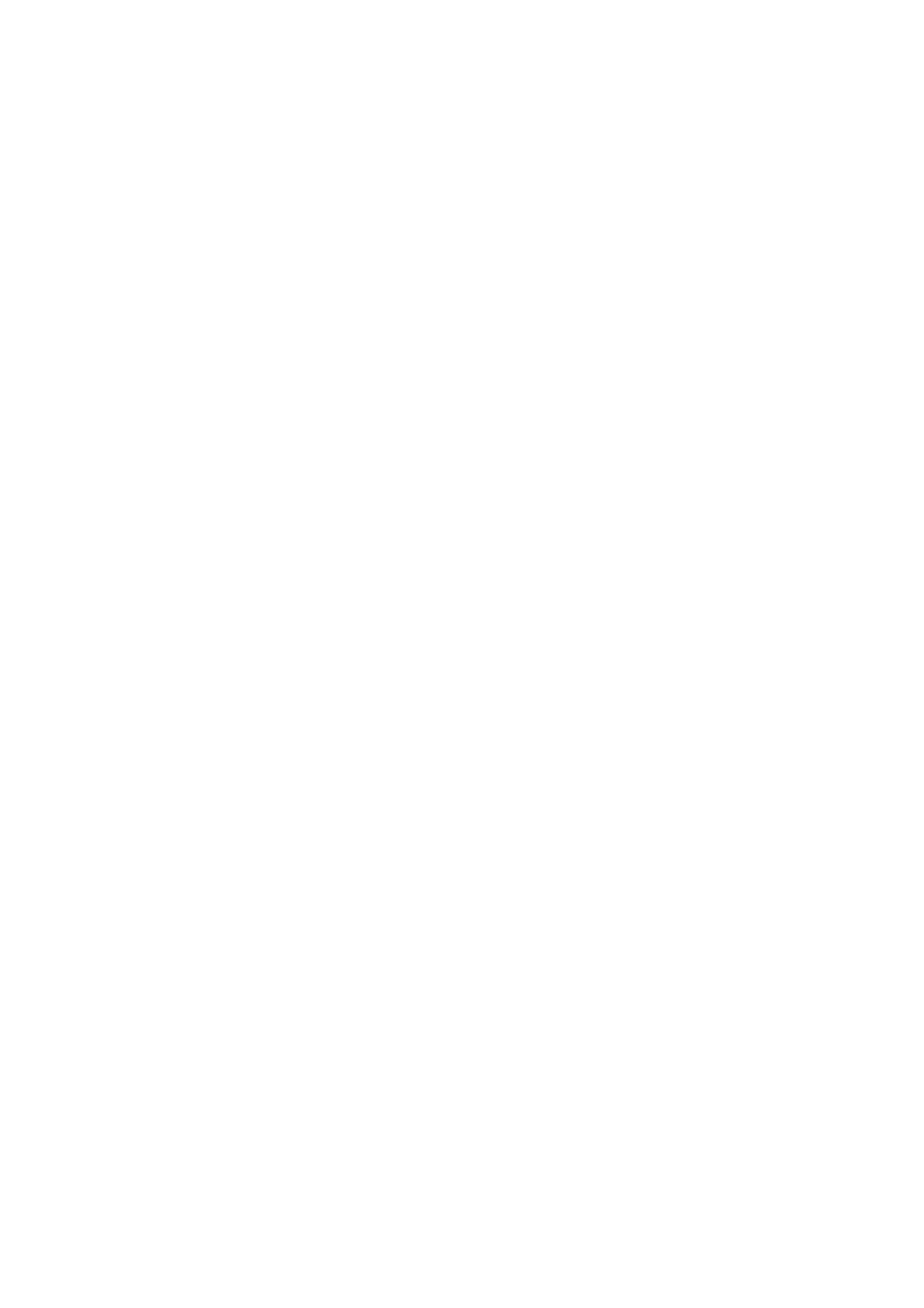# **Preface to First English Edition (1939)**

<span id="page-6-0"></span>After the publication of my book in Chinese, quite a number of missionaries asked for an English edition. I felt reluctant to comply, for personally I should prefer to have those books translated which better represent my ministry, rather than this one which is liable to be misunderstood and controverted. But that it was the Lord's mind seemed to be quite clear, and in that confidence I proceeded with the translation. The book as it now stands is a greatly abridged and slightly revised edition of the Chinese edition. Neither in expression nor in style is it as English as I should wish, but I trust that in this respect I may reckon on the leniency of its readers. If all we want is the Truth of God, then the difficulty of understanding the book should prove no serious barrier to the reading of it.

Because of the vastness of the subject and the importance of its issues, I have not found it easy either to write or translate the book. Since some of the same points have had to be dealt with in different parts of the book, it will be found necessary to read it right through if full understanding is to result. If, because of seemingly insurmountable difficulty, the book is laid aside before completed, a false position will result; whereas, by reading it right through, many, if not all, of the difficulties will be cleared up. Frequently the questions which arise at certain points are answered further on sometimes much further on. So to do it justice, the reader is asked to finish reading it before passing judgment.

The book is not intended for anyone and everyone. It is for those who bear responsibility in the Lord's service. But, more than this, it is for such as honestly and truly mean business with God, for those whose hearts are open and have no padlocked mind or prejudices. The book may test one's sincerity and honesty to no small degree; but genuine hunger and desire to know the Lord's full thought will sustain the perusal to the end. I fully realize the many imperfections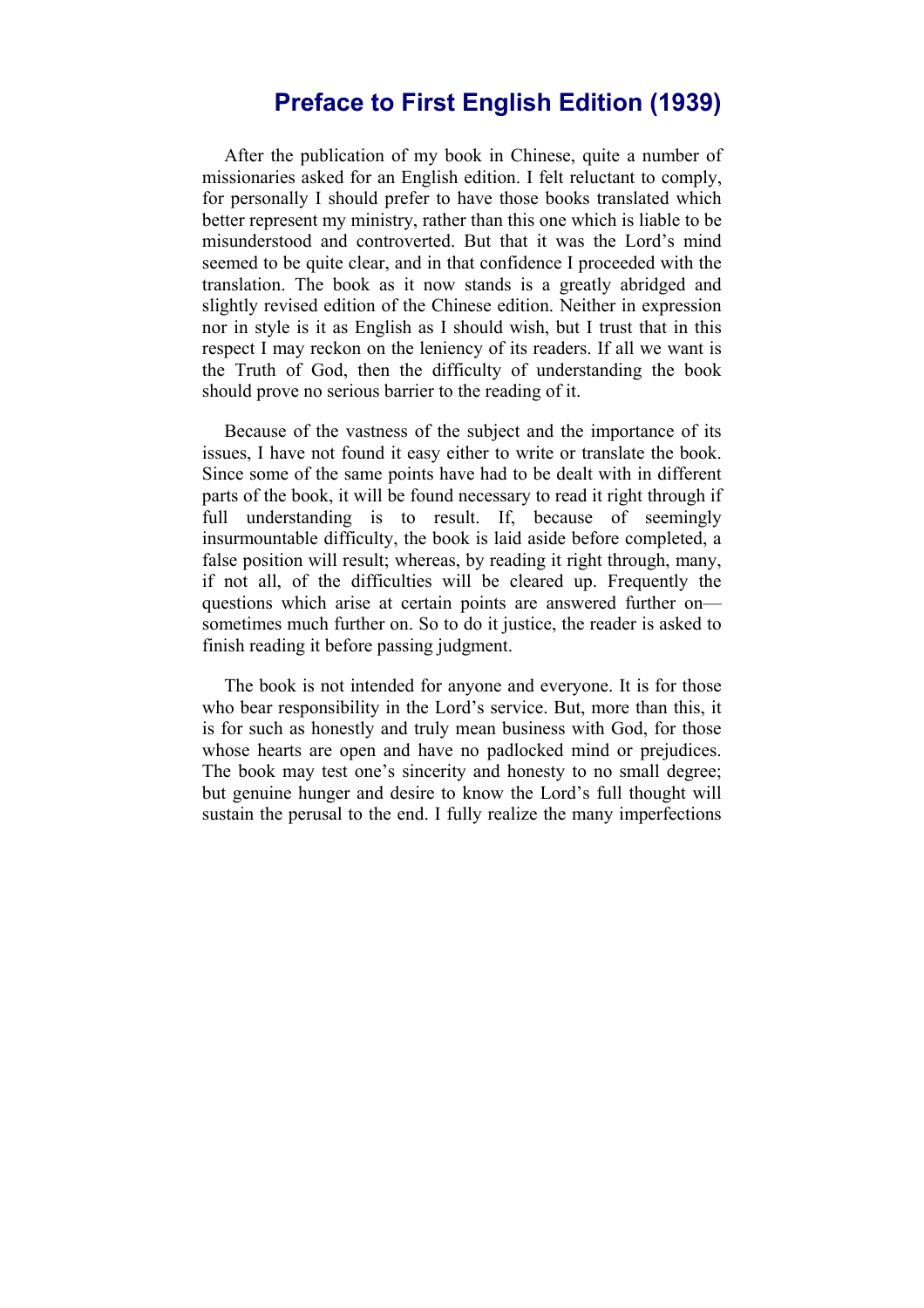of this book (this is not a gesture, but a confession); but despite them all, I believe the Lord has shown something which is of importance to the whole Body of Christ.

The whole matter will grow upon the reader and become clearer with relaxed contemplation after the first reading. The door must not be closed with a snap of "Impossible!" or, "Ideal, but not practical!" By prayerful openness of heart, without argument or discussion, the Spirit of Truth should be given a chance, and then *what is of Him* will cause all our natural reactions to die away, and we shall know the Truth and the Truth shall make us free!

May I remind my readers that the book is not intended to be studied in a hypothetical way. I have quite a large number of fellowworkers who have been sent out and are working along the lines indicated, and there are a larger number of churches which have been formed and developed on the basis mentioned.<sup>∗</sup> So what is set forth in these pages is no mere theory, or teaching, but something we have actually tested out.

One of the prayers I have offered in connection with this book is that the Lord should keep it from those who oppose and would use it as a chart for attack, and also from those who agree and would use it as a manual for service. I dread the latter far more than the former.

W NEE

LONDON. *April, 1939.* 

-

<sup>∗</sup> See Introduction.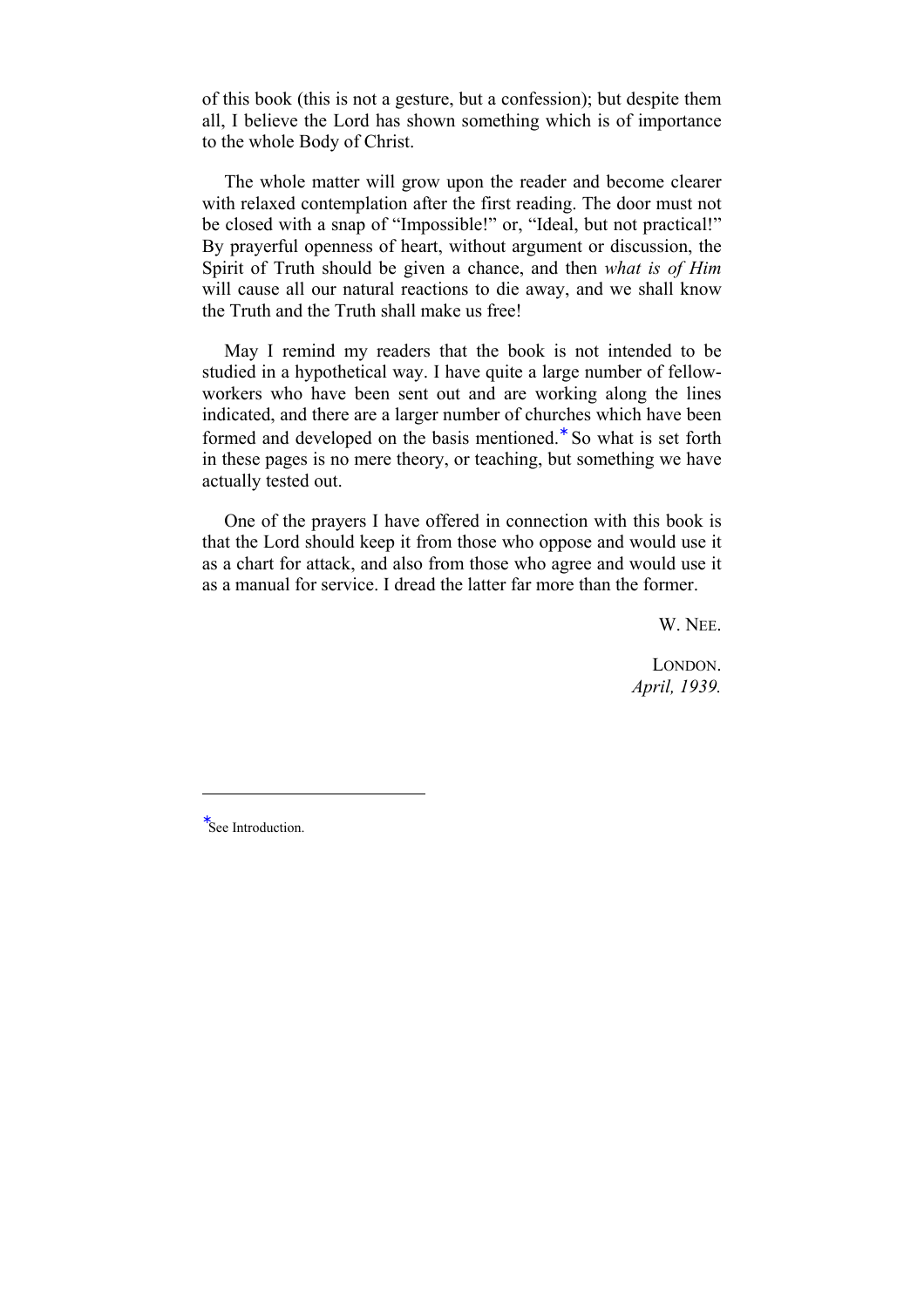# **Introduction**

<span id="page-8-0"></span>The content of the following pages is the substance of a number of talks to my younger fellow-workers during conferences held recently in Shanghai and Hankow. When the addresses were given, the present book was not in view, but only my immediate audience; and the fact that the messages were intended for the instruction of my young colleagues accounts for their intensely practical nature, and for the simplicity of the style adopted. At these two conferences  $we^*$ sought in the first place to examine the teaching of God's Word concerning His churches and His Work, and in the second place to review our past missions in the light of our findings.

The talks proved of value to my younger brethren, and, as longhand notes were taken, the messages were shared with others. This resulted in many requests that the addresses be put into book form. As the conferences were attended chiefly by my younger fellowworkers, I felt at liberty to instruct and counsel them, and to discuss quite freely a number of intimate and rather delicate matters. Had the addresses been intended for a wider audience, or for publication, I should have felt obliged to omit many matters that were mentioned, and to speak in an altogether different strain. I naturally hesitated when the suggestion was made to publish them, but the Lord made it clear that that was His mind, so I have no option but to acquiesce. I questioned the wisdom of preserving the original style of the addresses, with their bits of "elder-brotherly" counsel and their distinct personal strain; but as a number of friends testified to special help received through the more personal parts, I realized that the book would lose its greatest value if those were eliminated; therefore, though I send the addresses forth somewhat revised, they still

1

<sup>∗</sup> The word "we" is used throughout this book as amongst fellow-workers, for it was so used by the Apostles in the Book of Acts.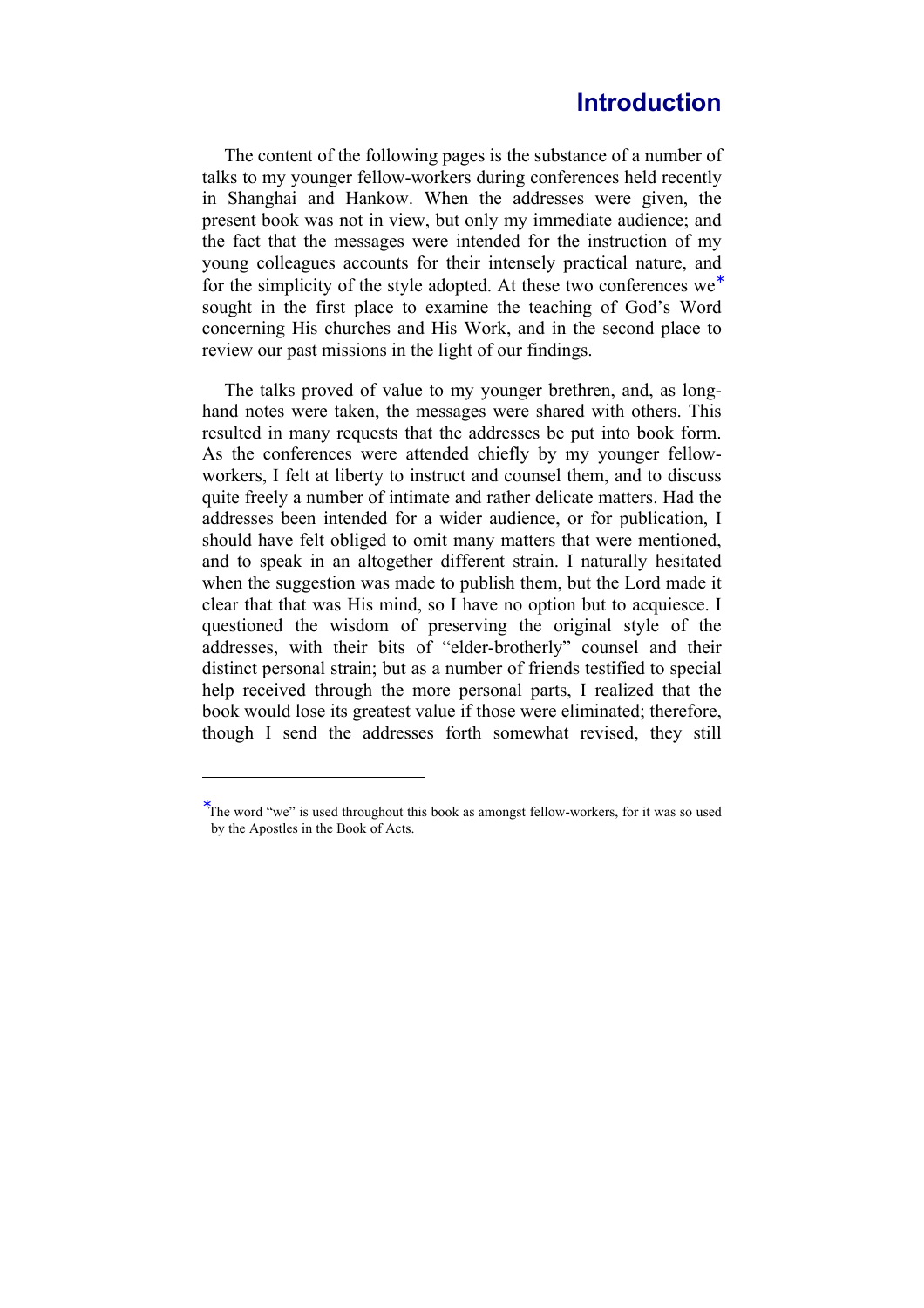remain, both in matter and style, very much as they were when originally delivered.

We trust the readers of this book will bear in mind that its messages, as originally given, were never meant for them. They were intended exclusively for the inner circle of my most intimate associates in the Work, but by request we share our findings with the wider circle of all our brethren. This book is something private made public; something originally intended for the few now extended to the many; so we trust our readers will pardon anything that seems unsuited to the wider public.

We should like to point out here the place of the teachings of this book in the great body of Divine Truth, for the former have spiritual value only as they are held in relation to the latter. During the past eighteen years, the Lord has led us through different experiences in order that we might learn a little of the principle as well as the fact of the Cross and Resurrection, and learn something of the Christ-life, the Lordship of Jesus, the corporate life of the Body, the ground of the Kingdom of God, and His Eternal Purpose. It is natural, therefore, that these things have been the burden of our ministry. But God's wine must have a wine-skin to contain it. In the Divine pattern, nothing is left for man to decide. God Himself has provided the best wine-skin for His wine, which will contain and preserve it without loss, hindrance, or misrepresentation. He has shown us His wine, but He has shown us His wine-skin also.

Our work, throughout the past years, has been according to certain definite principles; but never until now have we tried to define or teach them. We have sought rather, in the power of the Spirit, to stress those truths which are so dear to our hearts and which, we believe, have more direct bearing on the spiritual life of the believer and the Eternal Purpose of God. But the practical out-working of those truths in the Lord's service is by no means unimportant. Without that, everything is in the realm of theory, and spiritual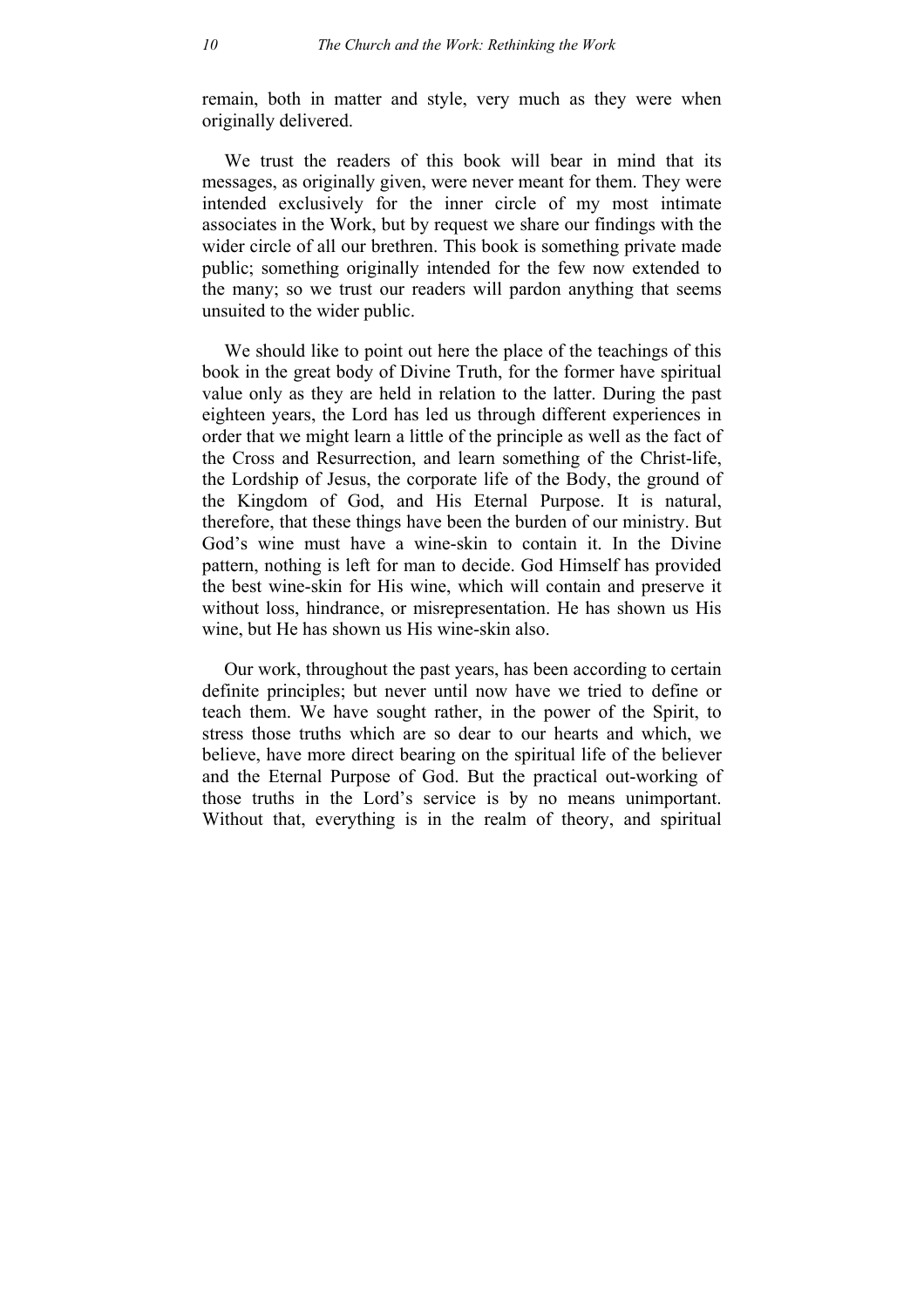development is impossible. So we would seek, by the grace of God, not only to pass on His good wine, but also the wine-skin He has provided for its preservation. The truths set forth in this book must therefore be regarded in relation to those taught throughout the eighteen years of our ministry, and as the *sequence*, not the introduction, to them.

Within the scope of these pages, it has been impossible to deal with all the questions relating to the subject of the book. Some I have already dealt with elsewhere, and others I hope to deal with at a later date. *The title of the book explains its nature*. It is not a treatise on missionary methods, but a review of our past work in the light of God's Will as we have discovered it in His Word. The Lord had most graciously led us by His Spirit in our past service for Him, but we wanted to be clear as to the foundations upon which all Divine work should rest. I realized that the primary need of my younger brethren was to be led of the Spirit and to receive revelation from Him, but I could not ignore their need of a solid *scriptural* basis for all their ministry; so together we talked freely of what we had been doing and how we had been doing it, and sought to compare our work and methods with what God had set before us in His Word. We examined the scriptural reasons for the means we employed, and the scriptural justification for the end we pursued; and we made a note of various lessons we had learned by observation as well as by experience. There was no thought of criticizing the labours of others, or even of making any suggestion to them how the Work of God ought to be conducted; we were merely seeking to learn from God's Word, from experience, and from observation, how to conduct the Work in the days to come, so that we might be workmen "approved unto God."

The book is written from the standpoint of a servant looking from the Work *towards the churches.* It does not deal with the specific ministry to which we believe the Lord has called us, but only with the general principles of the Work; nor does it deal with "the Church, which is His Body," but with the local churches and their relation to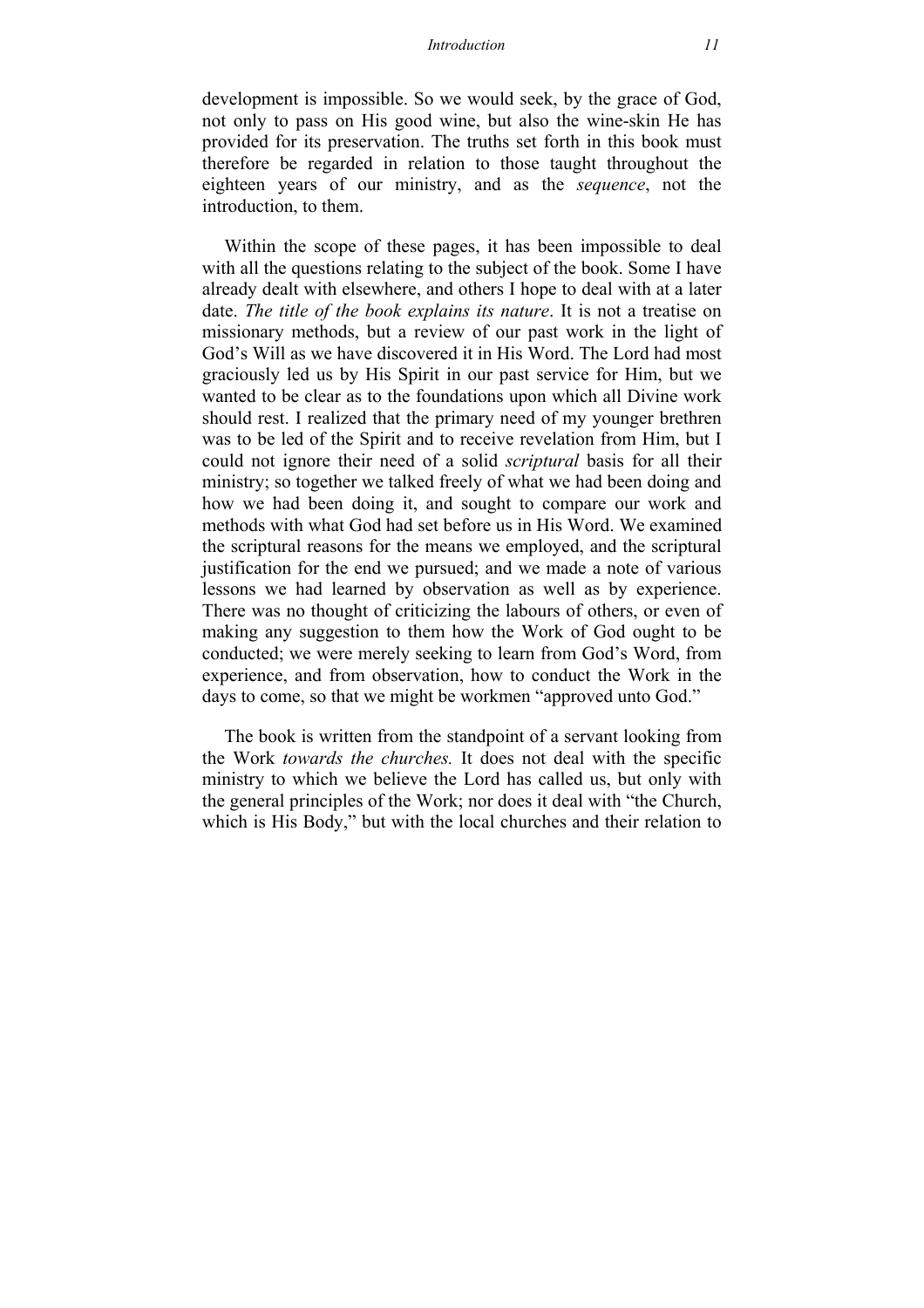the Work. The book does not touch the principles of the Work, or the life of the churches; it is only a review of our past works, as the title suggests.

The truths referred to in this book have been gradually learned and practised during the past years. Numerous adjustments have been made as greater light has been received, and if we remain humble, and God still shows us mercy, we believe there will be further adjustments in the future. The Lord has graciously given us a goodly number of associates in the Work, all of whom have been sent forth on the basis mentioned in this book, and through their labours numerous churches have been established in different parts of China. Though vastly different conditions obtain in these many churches, and the believers connected with them differ greatly too—in background, education, social standing, and spiritual experience—yet we have found that if, under the absolute Lordship of Jesus, we come to see the heavenly pattern of church formation and government, then the scriptural methods are both practicable and fruitful.

Whilst the book itself may seem to deal with the technical side of Christianity, let us emphasize here that we are not aiming at mere technical correctness. It is spiritual reality we are after. But spirituality is not a matter of theory; it always issues in practice; and it is with spirituality in its practical outworking that this book deals.

It is wearisome to me, if not actually repulsive, to talk with folk who aim at perfect outward correctness, whilst they care little for that which is vital and spiritual. Missionary methods, as such, do not interest me at all. In fact, it is a deep grief to meet children of God who know practically nothing of the hatefulness of a life lived in the natural energy of man, and know little of vital experience of the Headship of Jesus Christ, yet all the while they are scrupulously careful to arrive at absolute correctness of method in God's service. Many a time we have been told, "We agree with you in everything." Far from it! In reality we do not agree at all! We hope this book will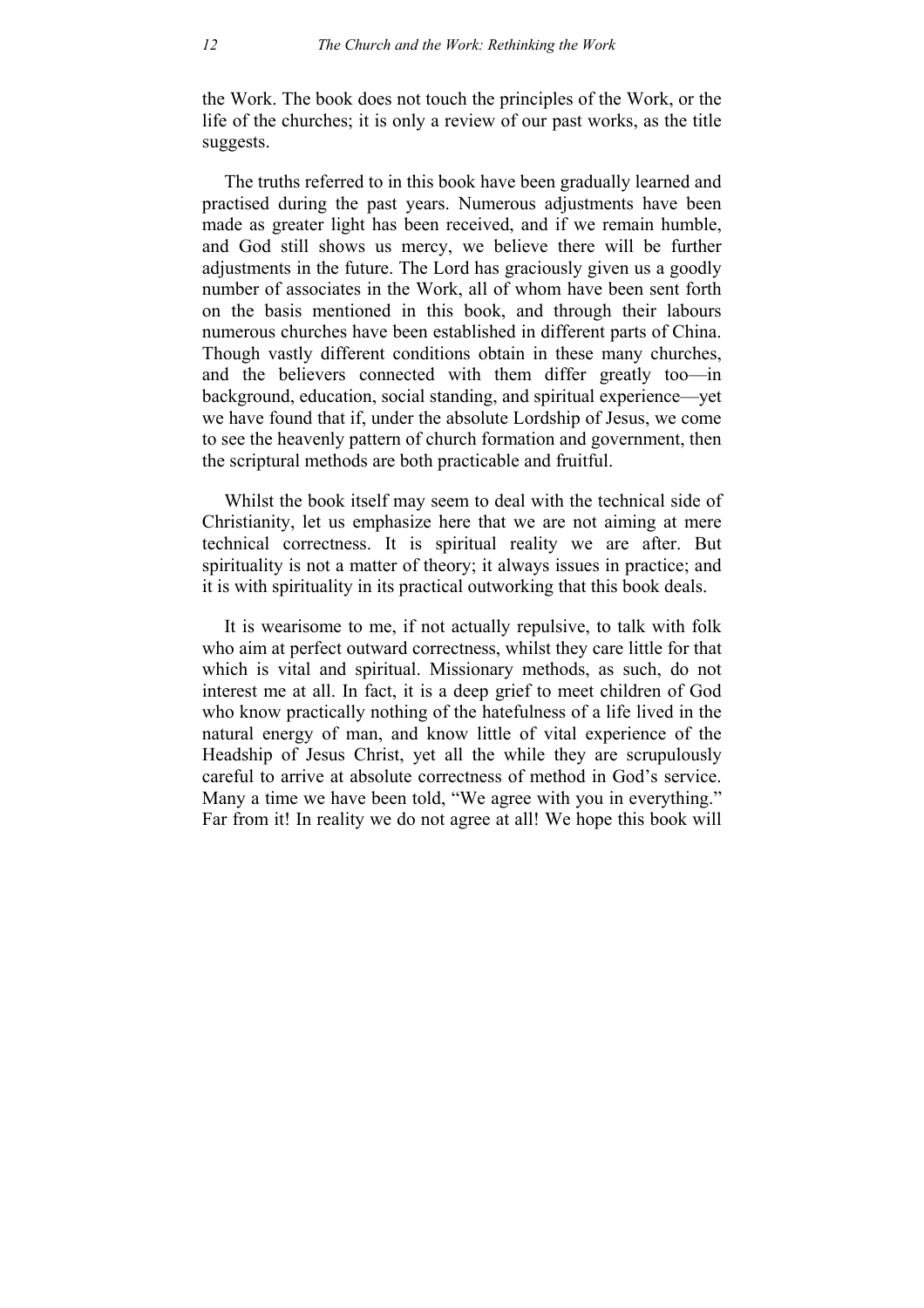not fall into the hands of those who wish to improve their work by improving their methods, without adjusting their relationship to the Lord; but we do hope it will have a message for the humble ones who have learned to live in the power of the Spirit and have no confidence in the flesh.

It is death to have a wine-skin without wine, but it is loss to have wine without a wine-skin. We must have the wine-skin *after* we have the wine. Paul wrote the Ephesian Epistle, but he could also write the Corinthian Epistle; and Corinthians presents us with Ephesian truths in practical expression. Yes, the writer of Ephesians was also the writer of Corinthians! But why is it that the children of God have never had any serious contentions over Ephesian truths, but always over Corinthian truths? Because the sphere of Ephesians is the Heavenlies, and its truths are purely spiritual, so if there is any diversity of opinion concerning them, no one feels it much; but Corinthian teachings are practical and touch the earthly sphere, so if there is the slightest difference of opinion a reaction is felt at once. Yes, Corinthians is very practical! And it tests our obedience more than does Ephesians!

The danger, with those who know little about life and reality, is to emphasize mere outward correctness: but with those to whom life and reality are a matter of supreme importance, the temptation is to throw away the Divine pattern of things, thinking it legal and technical. They feel that they have the greater and can therefore well dispense with the lesser. As a result, the more spiritual a man is, the freer he feels to do as he thinks fit. He considers that he himself has authority to decide on outward matters, and rather fancies that to ignore God's commands regarding them is an indication that he has been delivered from legality and is walking in the liberty of the Spirit. But God has not only revealed the truths that concern our inner life. He has also revealed the truths relating to the outward expression of that life. God prizes the inner reality, but He does not ignore its outward expression. God has given us Ephesians, Romans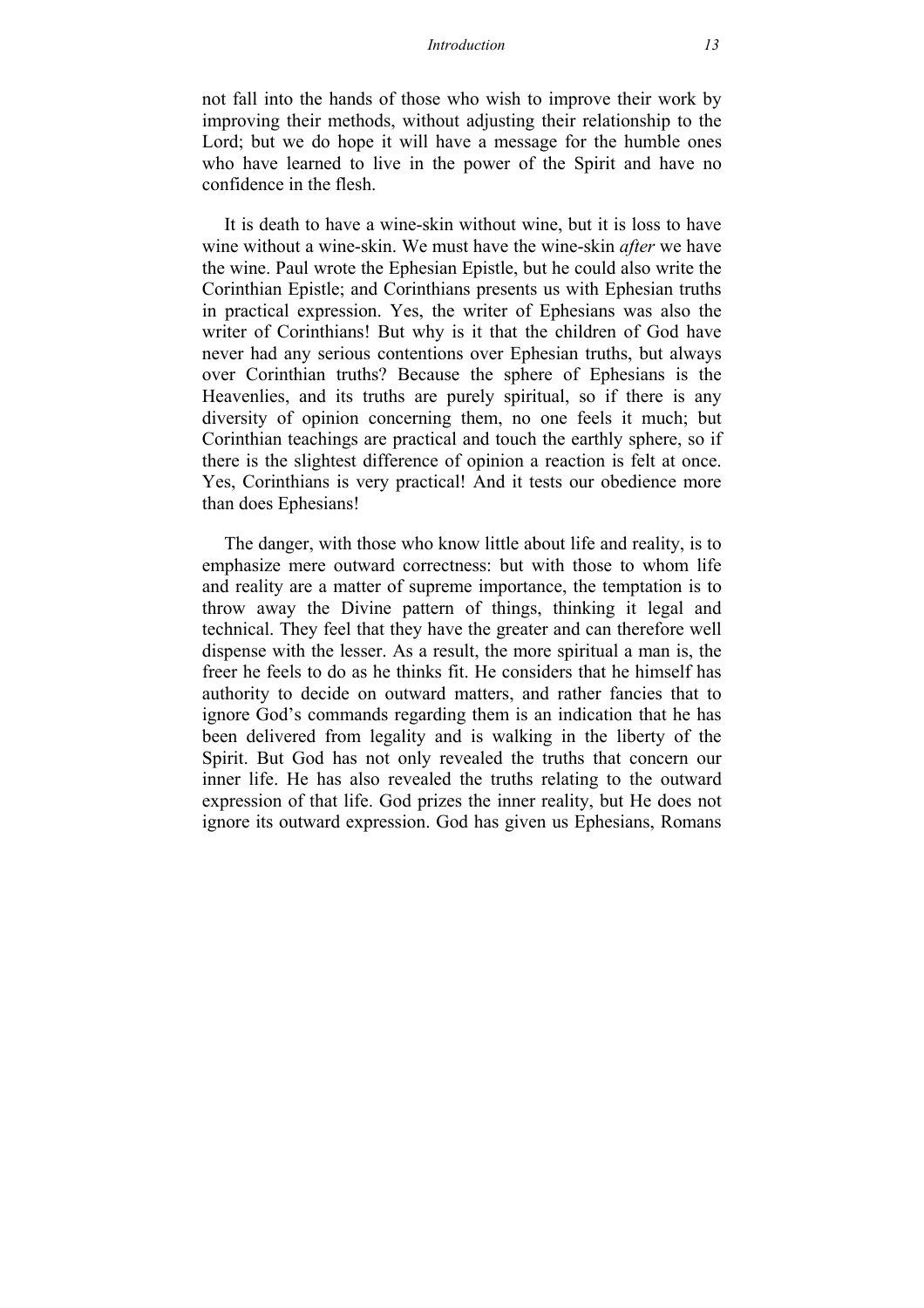and Colossians, but He has also given us Acts, the Epistles to Timothy and the Epistles to the Corinthians. We might deem it sufficient for God to instruct us through Romans, Ephesians and Colossians as to our life in Christ, but He has deemed it necessary to instruct us through Acts, Corinthians and Timothy, how to do His Work and how to organize His Church. God has left nothing to human imagination or human will. Man is afraid to use a thoughtless servant, but God does not care to use an over-thoughtful one; all He requires of man is simple obedience. "Who hath been his counsellor?" asked Paul (Rom. 11.34). Man would fain occupy the post, but God has no need of a counsellor. It is not our place to suggest how we think Divine Work should be done, but rather to ask in everything, "What is the Will of the Lord?"

The Pharisees cleansed the outside of the platter, but left the inside full of impurity. Our Lord rebuked them for setting so much store on outward things, and ignoring the inward; and many of God's people conclude from the Lord's rebuke that, providing we stress the inner side of spiritual truth, all is well; but God demands both inward and outward purity. To have the outer without the inner is spiritual death, but to have the inner without the outer is only spiritualized life. And spiritualization is not spirituality. Our Lord said, "*These* ye ought to have done, and not to have left the other undone." (Matt. 23.23). No matter how trifling any Divine command may seem, it is an expression of the Will of God; therefore we never dare treat it lightly. We cannot neglect the least of His commands with impunity. The importance of His requirements may vary, but everything that is of God has eternal purpose and eternal worth. Of course, the mere observance of outward forms of service has no spiritual value whatever. All spiritual truths, whether pertaining to the inner or the outer life, are liable to be legalized. Everything that is of God whether outward or inward—if in the Spirit is life, if in the letter it is death. So the question is not, Is it outward or inward? but, Is it in the Spirit or in the letter? "The letter killeth, but the Spirit giveth life" (2 Cor. 3.6).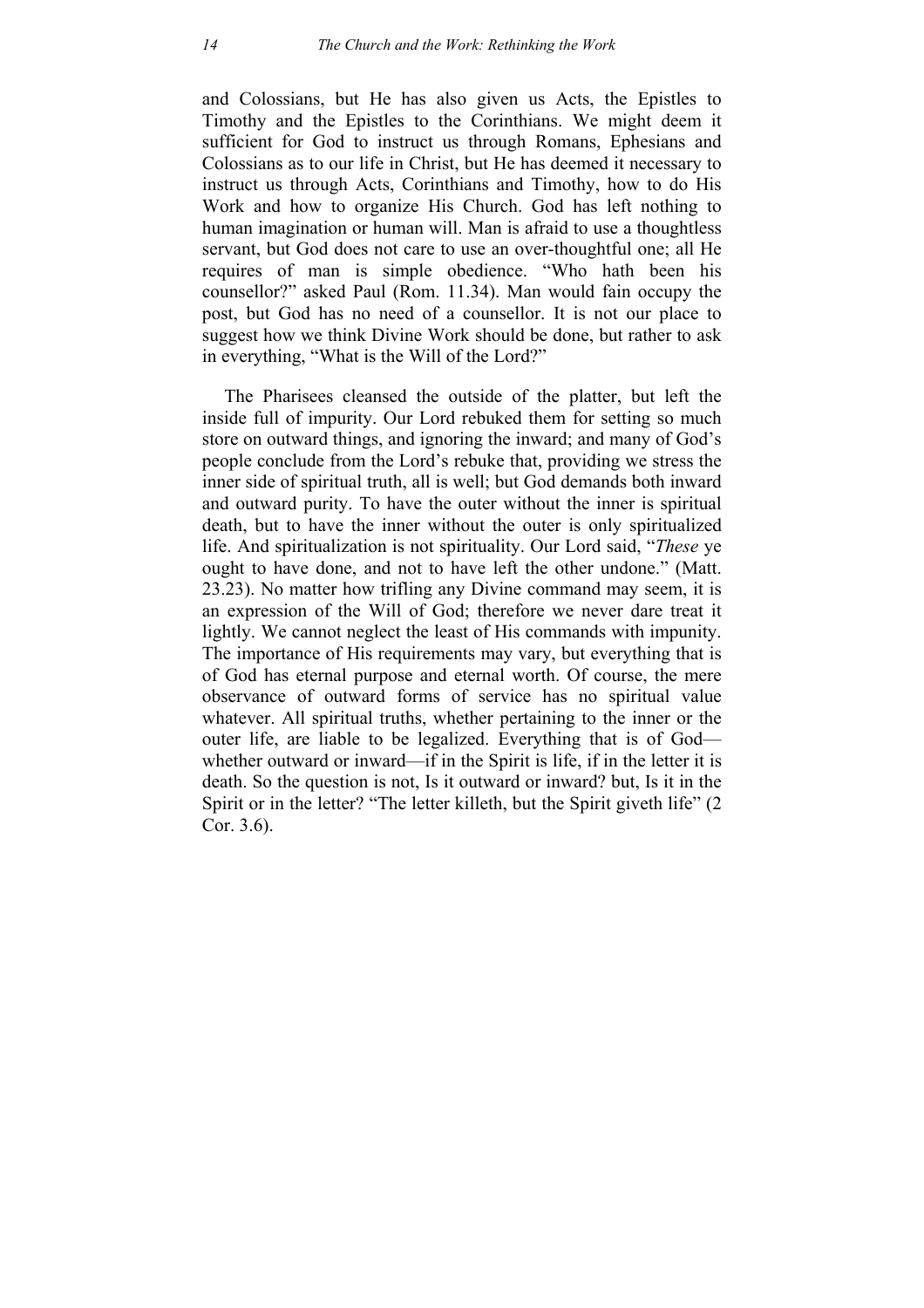It is our desire to accept and proclaim the whole Word of God. We covet to be able to say with Paul, "I shrank not from declaring unto you the whole counsel of God" (Acts 20.27). We seek to follow the leading of God's Spirit, but at the same time we seek to pay attention to the examples shown us in His Word. The leading of the Spirit is precious, but if there is no example in the Word, then it is easy to substitute our fallible thoughts and unfounded feelings for the Spirit's leading, drifting into error without realizing it. If one is not prepared to obey God's Will in every direction, it is easy to do things contrary to His Word and still fancy one is being led of His Spirit. We emphasize the necessity of following both the leading of the Spirit and the examples of the Word, because by comparing our ways with the written Word we can discover the source of our leading. The Spirit's guidance will always harmonize with the Scriptures. God cannot lead a man one way in Acts and another way to-day. In externalities the leading may vary, but in principle it is always the same; for God's Will is eternal, therefore changeless. God is the Eternal God; He takes no cognizance of time, and His Will and Ways all bear the stamp of eternity. This being so, God could never act one way at one time and another way later on. Circumstances may differ and cases may differ, but in principle the Will and Ways of God are just the same to-day as they were in the days of the Acts.

God said to the Israelites: "Moses for your hardness of heart suffered you to put away your wives" (Matt. 19.8), but the Lord Jesus said, "What God hath joined together, let not man put asunder" (Matt. 19.6). Is there not a discrepancy here? No! "Moses for your hardness of heart suffered you to put away your wives; but from the beginning it hath not been so" (Matt. 19.8). It is not that in "the beginning" it was permissible, and later it became forbidden, and still later became permissible again, as though God were a changeable God. No, the Lord said, "*From the beginning* it hath not been so" showing that God's Will had never altered. "From the beginning" right on until to-day it is just the same. Here is a most important principle. If we want to know the Mind of God, we must look at His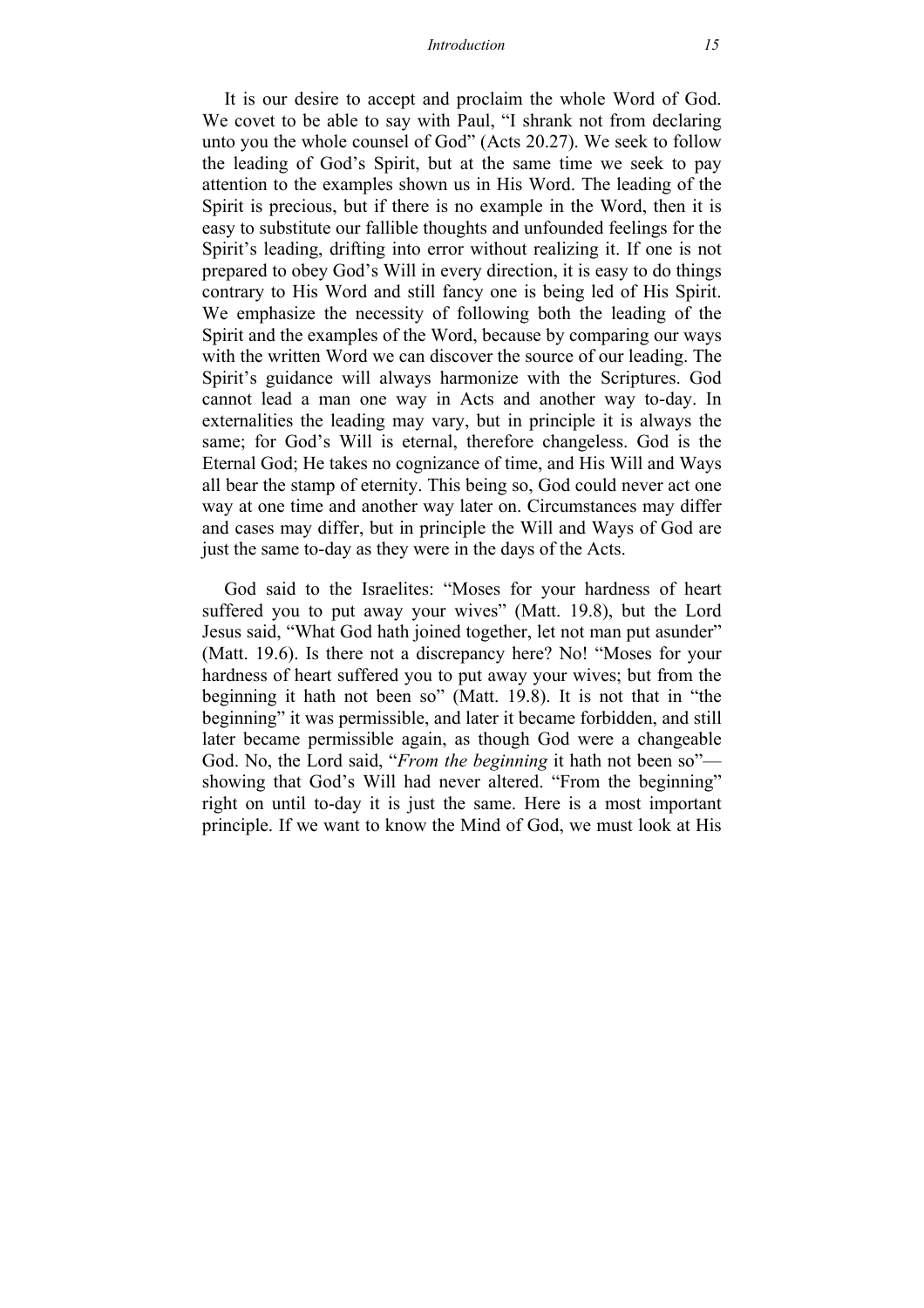commands in Genesis and not look at His permissions later on, because every later permission has this explanation, "for your hardness of heart." It is God's directive Will we want to discover, not His permissive Will. We want to see what God's purpose was "from the beginning." We want to see things as they were when they proceeded in all their purity from the Mind of God, not what they have become because of "hardness of heart" on the part of His people.

If we would understand the Will of God concerning His Church, then we must not look to see how He led His people last year, or ten years ago, or a hundred years ago, but we must return to the beginning, to the "genesis" of the Church, to see what He said and did then. It is there we find the highest expression of His Will. Acts is the "genesis" of the Church's history, and the Church in the time of Paul is the "genesis" of the Spirit's work. Conditions in the Church today are vastly different from what they were then, but these present conditions could never be our example, or our authoritative guide; we must return to "the beginning." Only what God has set forth as our example in the beginning is the eternal Will of God. It is the Divine standard and our pattern for all time.

A word of explanation may be needed regarding the examples God has given us in His Word. Christianity is not only built upon precepts, but also upon examples. God has revealed His Will, not only by giving orders, but by having certain things done in His Church, so that in the ages to come others might simply look at the pattern and know His Will. God has not only directed His people by means of abstract principles and objective regulations, but by concrete examples and subjective experience. God does use precepts to teach His people, but one of His chief methods of instruction is through history. God tells us how others knew and did His Will, so that we, by looking at their lives, may not only know His Will, but see how to do it too. He worked in their lives, producing in them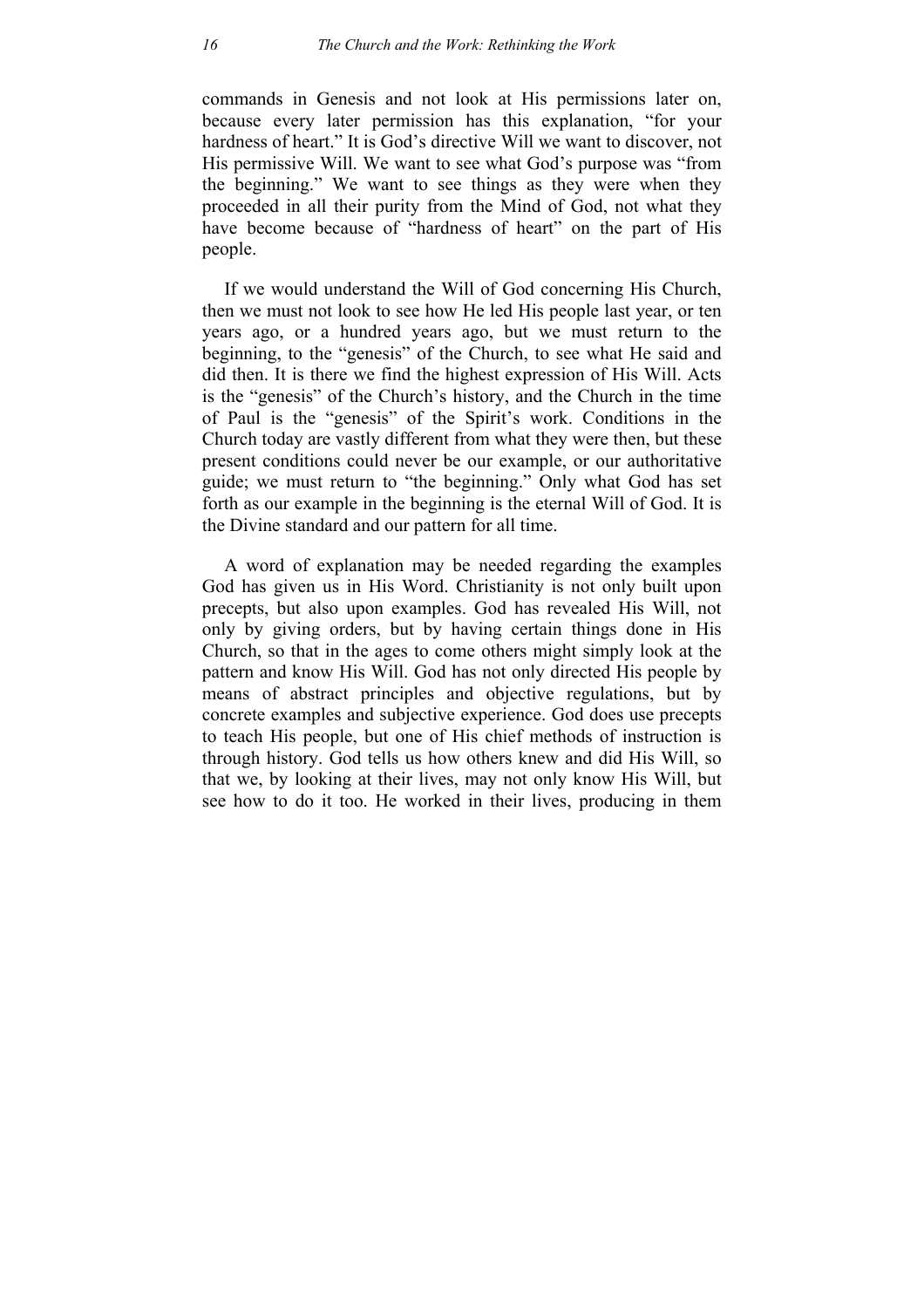what He Himself desired, and He bids us look at them, so that we may know what He is after.

Shall we, then, say that because God has not commanded a certain thing we need not do it? If we have seen His dealings with men in days past, if we have seen how He led His people and built up His Church, can we still plead ignorance of His Will? Is it necessary for a child to be told explicitly how to do everything? Must each item be separately mentioned of things permissible and not permissible? Are there not many things he can learn simply by watching his parents or his elder brothers and sisters? We learn more readily by what we see than by what we hear, and the impression upon us is deeper. That is why God has given us so much history in the Old Testament, and the Acts of the Apostles in the New. He knows we learn more easily by example than by precept, and examples have greater value than precepts, because precepts are abstract, whilst examples are precepts carried into effect. By looking at them, we not only know what God's precepts are, but we have a tangible demonstration of their outworking. If we try to eliminate examples from Christianity and leave only its precepts, then we have not much left. Precepts have their place, but examples have no less important a place, though obviously conformity to the Divine pattern in outward things is mere formality if there is no correspondence in inner life.

In closing, may I stress the fact that this is not a book on missionary methods. Methods are not to be despised, but in God's service what matters most is the man, not his methods. Unless the man is right, right methods will be of no use to him or to his work. Carnal methods are suited to carnal men, and spiritual methods to spiritual men. For carnal men to employ spiritual methods will only result in confusion and failure. This book is intended for those who, having learned something of the Cross, know the corruption of human nature, and seek to walk, not after the flesh, but after the Spirit. Its object is to help those who acknowledge the Lordship of Christ in all things, and are seeking to serve Him in the way of His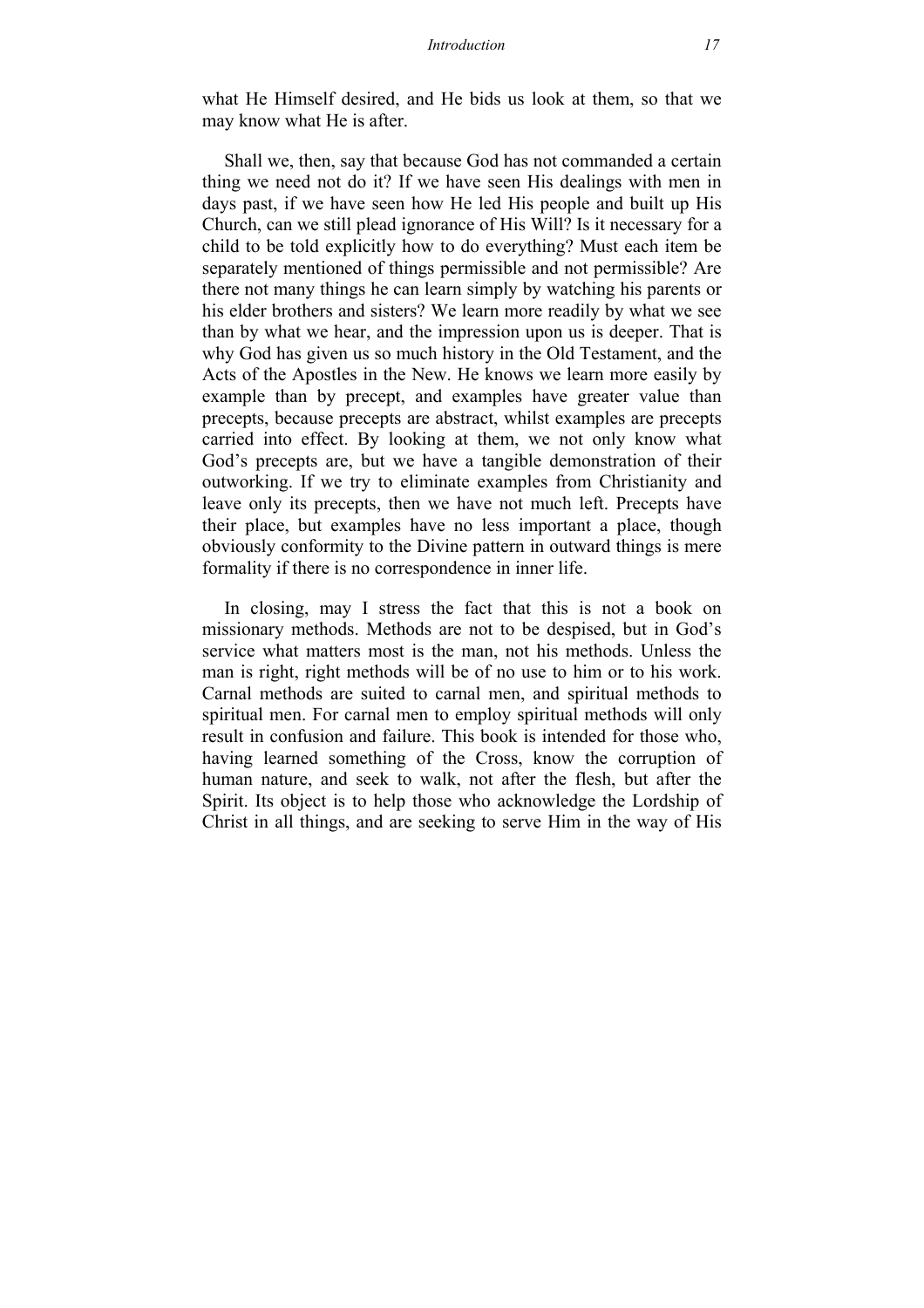own appointing, not of their choosing. To put it in other words, it is written for those who are already in the good of Ephesian truths, so that they may know how to express their service along Corinthian lines. May none of my readers use this book as a basis for external adjustments in their work, without letting the Cross deal drastically with their natural life.

In God's Work everything depends upon the kind of worker sent out and the kind of convert produced. On the part of the convert, a real Holy Ghost new birth is essential, and a vital relationship with God; and on the part of the worker, besides personal holiness and enduement for service, it is essential that he have an experimental knowledge of the meaning of committal to God and faith in His sovereign Providence; otherwise, no matter how scriptural the methods employed, the result will be emptiness and defeat.

To the Lord and to His people I commend this book, with the prayer that He may use it for His glory, as He sees fit.

W. NEE.

**SHANGHAI** *January, 1938.*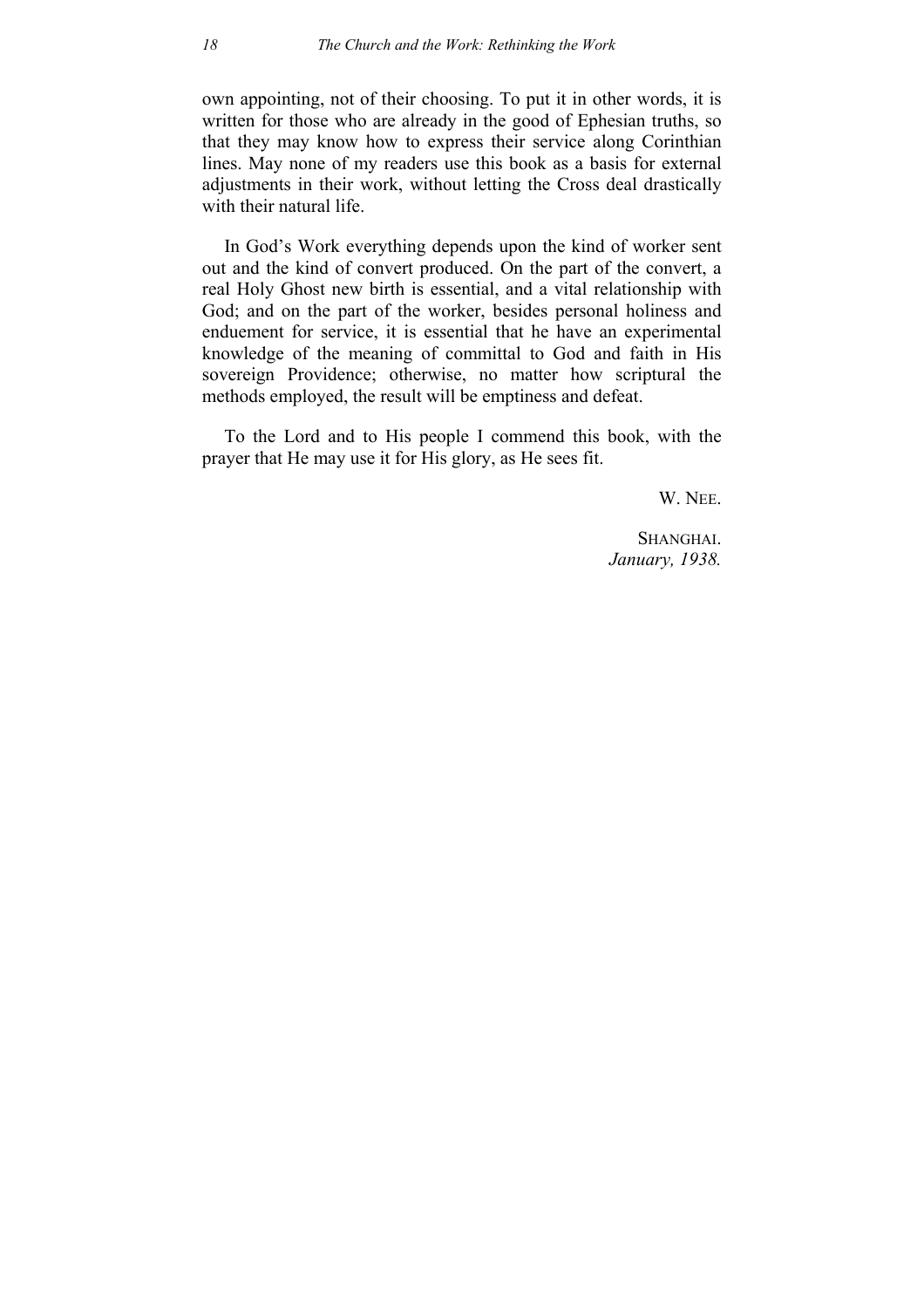# *The Work of God*

<span id="page-18-0"></span>**1The Ministry and the Ministers**<br> **1The Work of God<br>
1The Work of God<br>
1The Work of God<br>
1The Work of God<br>
1The Work of God<br>
1The Work of God<br>
1The Work of God<br>
1The Work of God<br>
1The Son. He purposes to have people come** God has one objective, and that is, to increase His Son. He purposes to have people come under the name of His Son and to share the life of His Son so that they become His own children. He designs to use these people for the increase of His Son in order that the personal Christ may also be the corporate Christ. For all the purposes of God are in His Son and all His works are intended to extend His Son!

The tragedy surrounding the events in the Garden of Eden lies in the fact that instead of receiving the life of God's Son man sinned, thereby turning himself against God and becoming a slave to Satan. And hence, thereafter the work of God first lay, negatively, in solving the question of man's sin by delivering him from the bondage of the devil, and, positively, in causing man to accept His Son's life. God would then be able to give increase to His Son so that His Son might fill all in all. Before the fall, God only required man to accept His life. But since his fall, man needs to have the double problem of sin and the power of Satan solved before he can receive the life of God. The redemptive work of God is therefore to deliver man from sin and Satan and to cause man to partake of His Son's life.

In order for us to understand God's redemptive work, we need to realize that man is today under the power of Satan. Due to his following his own idea and thus committing sin, man made himself the enemy's prisoner of war. To deliver him from the power of the enemy, God sent His own Son, the Lord Jesus Christ, to the world to become a man. And as a man, Christ was led by the Holy Spirit to encounter Satan's temptations and won the victory. Being filled with the power of God, He drove away Satan and delivered men from the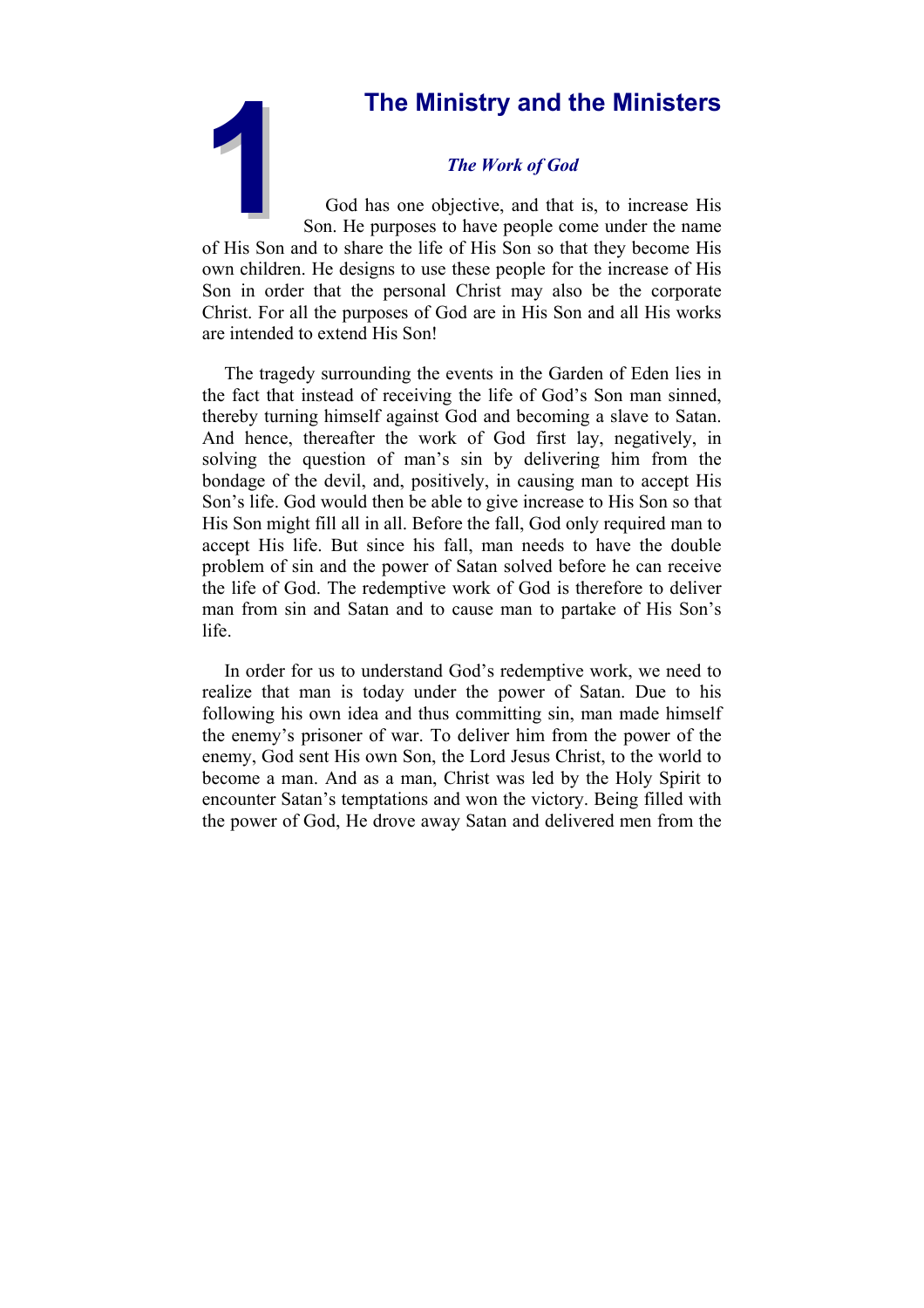enemy's power everywhere. He died for us according to the righteousness of God. He shed His blood to cleanse us from all our sins. Originally God had His righteous judgment against sinners. But Christ received this judgment in our stead so that neither the righteous God nor the accusing Satan could have anything more to say. There is now absolute satisfaction, there is now total silence. The kingdom of Satan is now completely destroyed, since God's judgment has been fully executed. Satan no longer has any ground to attack men. Such redemption is perfect and eternal, never seen in the past nor to be seen in the future.

What is more is that our Lord includes in His death all those who believe in Him. His Cross is our cross. Our old man was crucified with Him on the Cross. Then, too, those who formerly had been in subjection to Satan have now passed out of his hand, with Satan unable to find his former subjects again.

Not only this, but our Lord also released His life through His death and has become food to us so that we might share in His life. As a result, the plan which God foreordained before the foundation of the world is now fulfilled in us. We who today have the Son have become the children of God. Through faith in Him we partake of Him, He thus becoming greatly increased and expanded.

Since the redemptive work of Christ is so complete, God has given Him all men as well as all authority of judgment. Today we have not yet seen Him executing His authority of judgment nor have we seen all men come to Him. Though He has all the authority of heaven and earth, we still nevertheless notice the power of the devil here. Why is this so?

# *The Church*

This is because the question of the Church has not been resolved. In the Bible there is not only in view the personal Christ but also the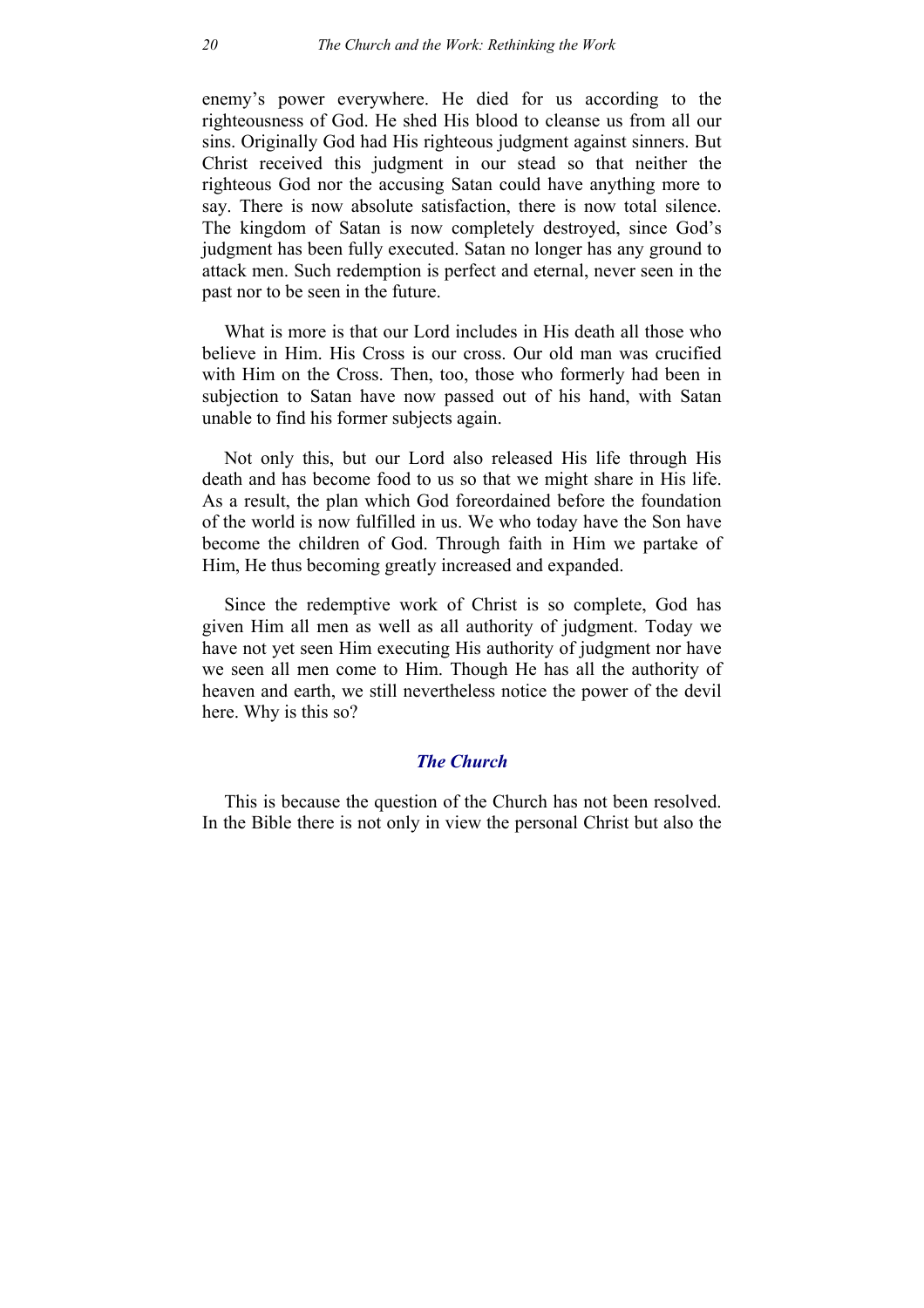corporate Christ. The first has the total victory, but the second has yet to experience this victory. The personal Christ is the Head of the corporate Christ. Christ is the Head, the Church is the Body. Christ plus the Church is the corporate Christ. Christ Himself has fully overcome, but the Church is yet to experience His victory. The triumph of the Head must be experienced by the Body.

Moreover, the Church has not fully known Christ, nor is she absolutely clear on the faith. Though the believers are people with Divine life, they are babes nonetheless and have yet to be fully grown up unto the measure of the stature of the fulness of Christ. The Church must arrive at a certain measure before she can satisfy God's heart. God does everything for the sake of Christ, because Christ is His objective. God wishes all the redeemed to receive life only from Christ, to know Him fully, and to be like Him completely. It is the Will of God that all the grace and life in the Head would flow into the Body. All the facts in Christ must become experiences in the Church.

Hence before Christ will bind Satan and bless the whole world by Himself, He must first establish His Church, thereby causing His people to partake of His victory, as well as arrive at the full measure ordained for them. Consequently, God has His own Work to do *today*. He is building the Body of Christ until all who compose it arrive at the unity of the faith and of the full knowledge of the Son of God, until they attain unto the measure of the stature of the fulness of Christ (see Eph. 4.12,13). Such an undertaking of building the Body of Christ is God's *current* Work. It occupies a large place in all the works of God. His today's Work is centered upon this one thing: He is especially concerned with the upbuilding of the Body of Christ.

# *The Work of the Ministry*

For this important Work, God has chosen a number of men. This group of workers is responsible for His special Work. We do not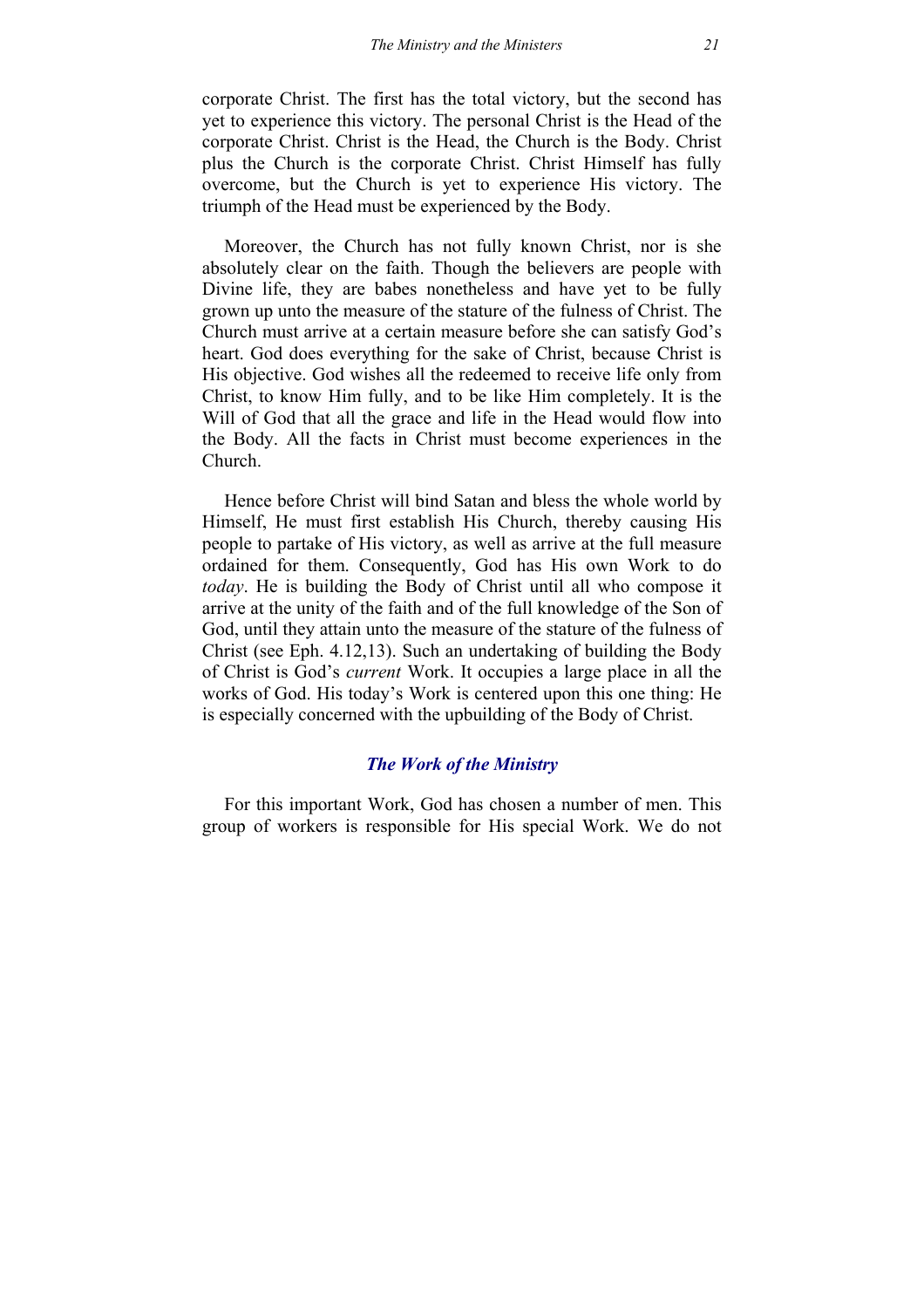mean to say that God has *no other* works today, nor do we mean to say that He has *no other* kinds of workers today. We simply maintain that God's current Work is preeminently concerned with building the Body of Christ. No doubt God has many, many other workers today, but this particular group of workers whose work is to build the body of Christ are His special workmen.

God has many works, and in His service there are many ministries. A ministry is that piece of work which God has particularly called someone to do. Some are called to perform this ministry, whilst others are called to perform other ministries. The number of ministries is very great since God uses people in many different areas. Nevertheless, the Scriptures show us that there is one special ministry which is distinct from all other ministries. Such a ministry is referred to in the Bible as "the Ministry" in distinctive contrast to the others. And the kind of gathering and building up of the Body of Christ associated with "the Ministry" is called "the work of the ministry" (Eph. 4.12 Darby). Many people there are who work the works of God, but only one group of people is entrusted with "the work of the Ministry." Many are the ministries which God apportions to men, but one class of men alone is involved in "the work of the Ministry."

Let us see how the Word of God addresses this matter. "But to each one of us has been given grace according to the measure of the gift of the Christ. Wherefore he says, Having ascended up on high, he has led captivity captive, and has given gifts to men. . . And he has given some apostles, and some prophets, and some evangelists, and some shepherds and teachers, for the perfecting of the saints; with a view to the work of the ministry, with a view to the edifying of the body of Christ; until we all arrive at the unity of the faith and of the knowledge of the Son of God, at the fullgrown man, at the measure of the stature of the fulness of the Christ" (Eph. 4.7,8,11-13 Darby).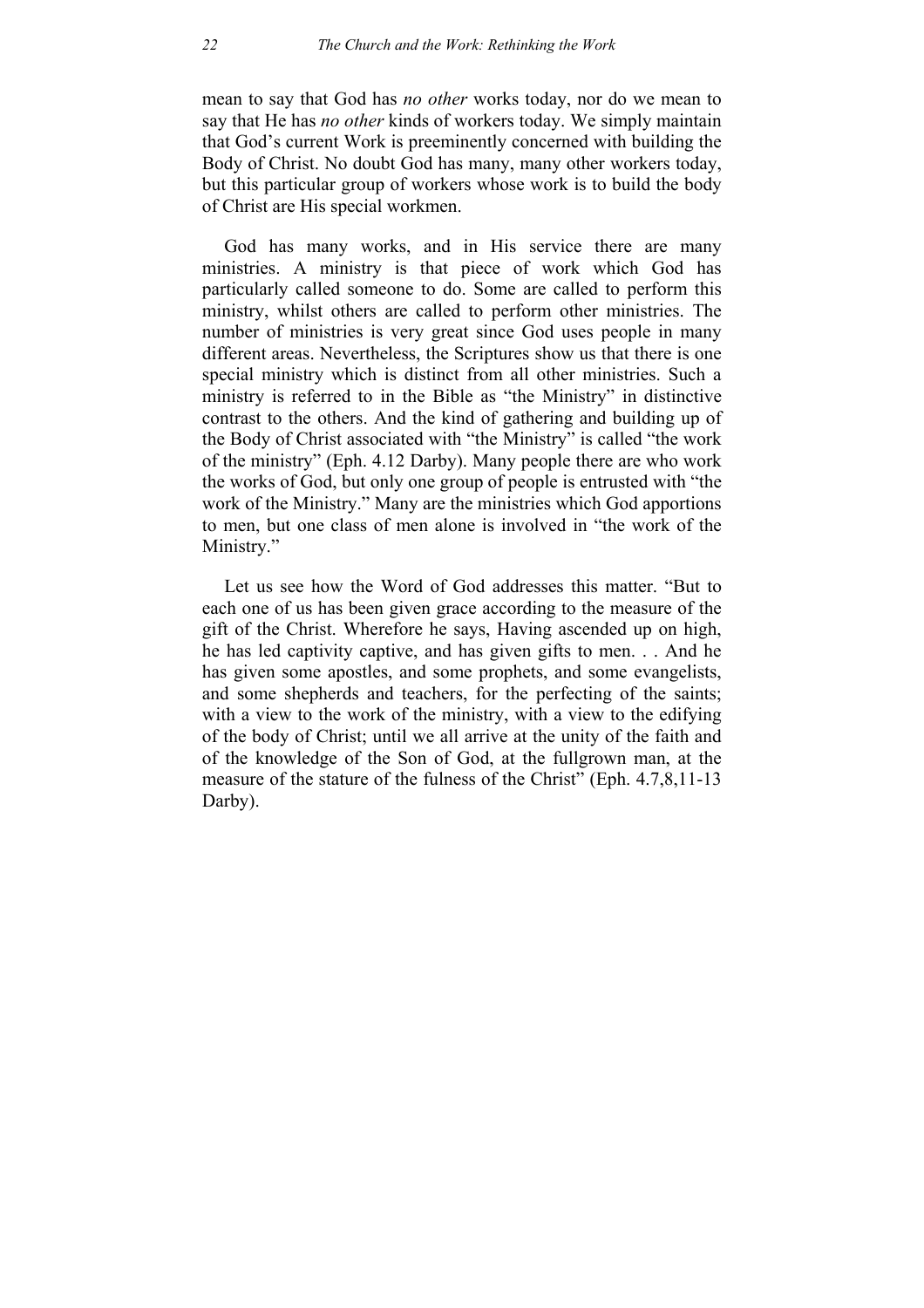Here we see two things which Christ has done following His death, resurrection and ascension: (1) Due to His complete victory, Christ has so led His enemy captive that the latter can no longer accuse nor abuse his former slaves. Christ has already overcome and ascended on high. He has taken captive all forces which in the past have tyrannized men. Hence all who are in Christ also have total victory over Satan. Soon Christ will manifest His authority on earth; He will bind His enemy and cast him into the bottomless pit. (2) Before Christ does this binding and casting, He will first manifest this authority in the Church by giving gifts to all whom He has delivered from the enemy, thereby on the one hand proving man's elevation in Him and on the other hand enabling men to be an instrument of deliverance to other people.

The gifts mentioned here are not those of the Holy Spirit given to men personally, but as Head of the Church the Lord grants grace to certain individuals that they may become His *gifts to the Church* to serve the saints and to build up the Body. In other words, the Lord bestows a group of workers as His gift to the Church for her edification. They are especially called by Him to do the work of the Ministry. Formerly they were slaves to the enemy, but now they are completely delivered because of the death and resurrection of the Lord. They further are being appointed by the Ascended Lord to be His powerful vessels for the emancipation of other people, since they are given authority by the Lord to do the work of deliverance which He Himself had done. They are a delivered class of people who have now become instruments in the Hand of God to attack the enemy.

The intent of God is for all the redeemed to know Him and to be filled with His life and Holy Spirit without any mixture of the flesh. He accordingly needs some men whom He can use to do the Work of building up His people. While He waits for His enemies to be His footstool, He gives certain necessary gifts—that is, He gives His servants in the Ministry—to the Church for the gathering together of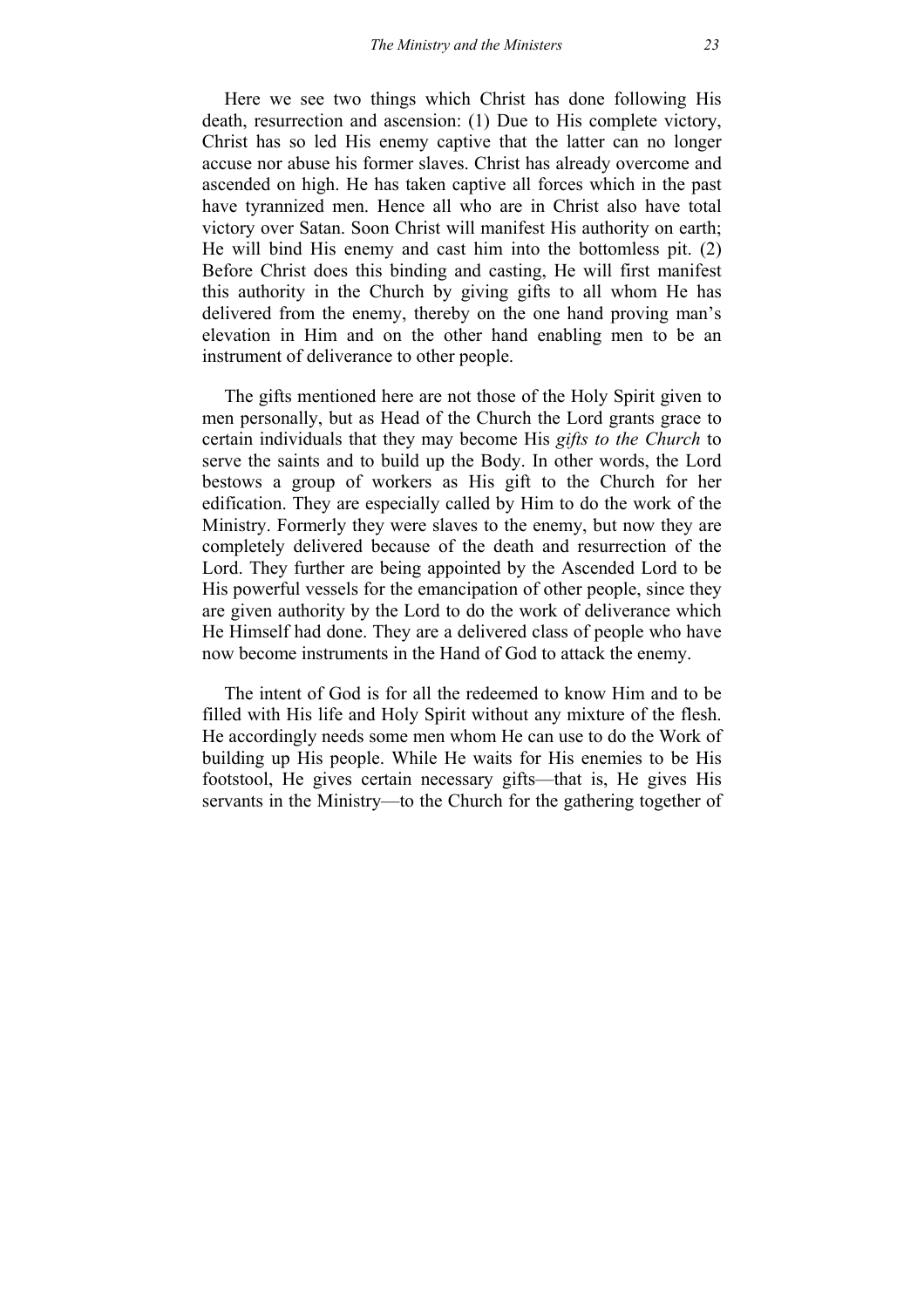all whom He has called to share His Glory and for their being built up into His fulness.

One thing, however, must be noticed here: the gifts referred to here are not those which the Holy Spirit divides to each severally as He wills (see 1 Cor. 12.11); rather, these are persons whom the Lord sets up in the Church for her edification and profit. Concerning gifts, we must distinguish between those given by the Holy Spirit to individual believers and those given by the Lord to the Church, since the Bible does indeed speak of these different kinds of gifts. One kind is given to believers *individually*, the other is given to the Church *corporately*. The gifts we individually receive from the Holy Spirit enable us to serve God in performing particular works. Some may prophesy, some may teach, some speak in tongues, some may heal the sick, and so on. These are the gifts which the Holy Spirit grants to individuals. Those which the Lord gives to the Church, however, are different. For what He gives to the Church are persons who possess the gifts of the Holy Spirit.

Although today the Lord is in Glory, His heart yearns to gather the lost. Especially is He mindful of His saints (who are the Church), to whom He desires to give more of Himself so that they may be filled with Him. His thought is for His Church to receive all His various graces, to be led of the Holy Spirit, to know the Will of God, and to enter into the accomplished fact of His redemptive work. For the communication and supply of these blessings, He gives gifted persons to the Church. So that this work of the Ministry is different from all other ordinary ministries. Every believer is gifted, but only such gifted persons as herein described are called to perform this special Work. Every believer receives a ministry from the Lord, but all such ministries are of the general kind; only the Ministry of these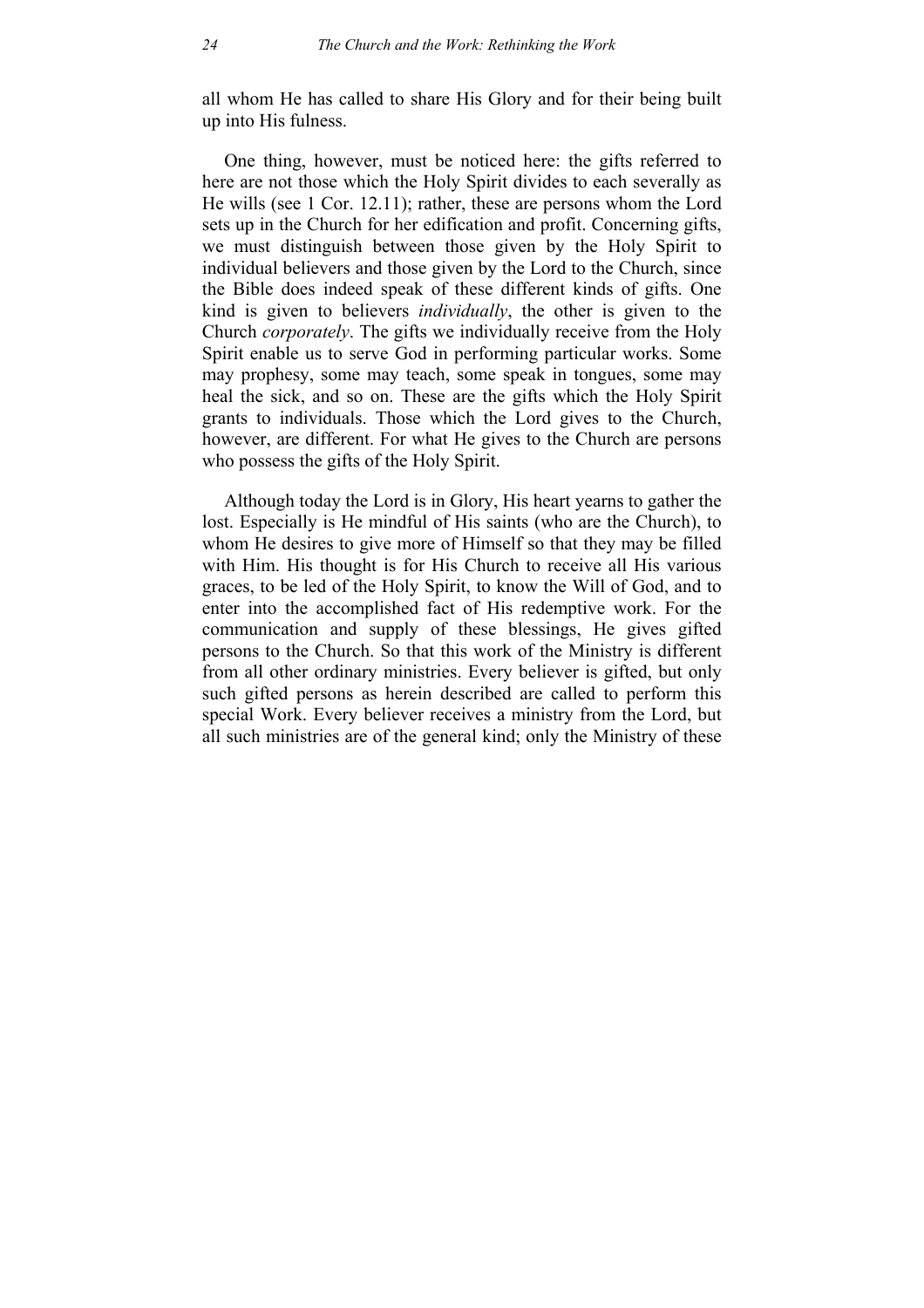men of whom we have been speaking is special.<sup>∗</sup> Such men are God's ministers, God's workers, who are appointed by the Lord to accomplish God's Work through this Ministry.

This group of special men includes the following: the apostles, the prophets, the evangelists, the shepherds (pastors) and teachers. Let us now discuss the differences amongst these four classes of men.<sup>∗∗</sup>

These four classes of persons may be divided into two categories: the apostles and the prophets for one, the evangelists and the pastors and teachers form another. This is because the apostles and the prophets lay the foundation (see Eph. 2.20), whereas the evangelists and the pastors and teachers build on that foundation. The first set of two comes directly from the Lord and establishes the foundation of God's Heavenly Abode in an extra-ordinary fashion. The second set is comparatively more ordinary since the evangelists and the pastors and teachers save souls and edify the saints on the basis of the teachings of the apostles and the prophets.

There is another way to distinguish these four classes of persons. The apostles and the evangelists are more for the Gospel, whilst the prophets and the teachers are more for the Church. The prophets proclaim God's Word in a supernatural way, but the teachers expound God's truth less supernaturally. The ministry of the prophets and teachers is especially confined to one local assembly.

-

<sup>∗</sup> Please note that the words "Ministry" and "Work" so identified in this book have reference to this special ministry and work.

<sup>∗∗</sup>Strictly speaking, pastors and teachers are *one* gift, not two, because teaching and shepherding are closely related. In the enumeration of the gifts in Ephesians 4, apostles, prophets, and evangelists are all mentioned separately—whilst pastors and teachers are linked together. Further, the first three are each prefixed by the word "some," whereas the word "some" is attached to pastors and teachers unitedly, thus—"some apostles," "some prophets," "some evangelists," and "some pastors and teachers," not "*some* pastors and *some* teachers." The fact that the word "some" is used only four times in this list indicates that there are only four classes of persons in question. Pastors and teachers are two in one.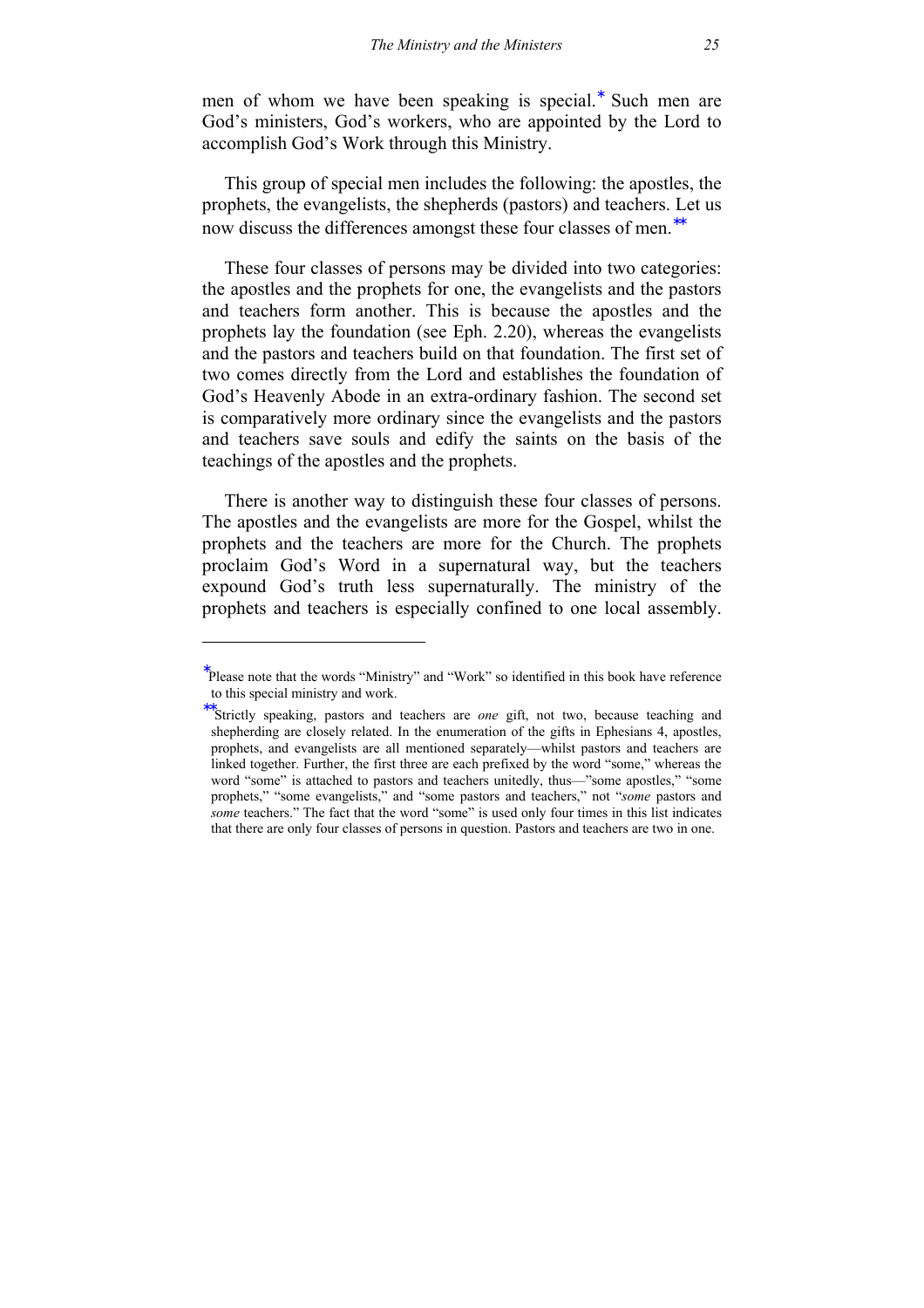Hence we find that as it pertained to the church at Antioch, these two classes of men were recorded as being there (Acts 13.1). On the other hand, the apostles are appointed especially to the ministry of preaching the Gospel. But whilst the evangelists preach the Gospel in one locality, the apostles are to preach the Gospel everywhere.

Though these four classes of persons are all God-given gifts to the Church, they do not necessarily represent by their class names the special spiritual gifts given to them severally by the Holy Spirit. We know that the prophesying of the prophets is a gift (see 1 Cor. 12.10 and Rom. 12.6) and that the teaching of the teachers is also a gift (see Rom. 12.7). But the Scriptures do not tell us what special gift makes the apostles. We do not even know what is the gift of the evangelists. There is the gift that is identified with the prophets and there is the gift that is identified with the teachers, but not the gift that is identified with either the apostles or the evangelists. So that whilst all four classes of men are in themselves gifts to the Church, only two amongst them are also personal gifts. Therefore, apart from the prophets and the teachers who respectively receive gifts of prophesying and of teaching, we are ignorant as to what special gifts the Holy Spirit bestows upon the apostles and the evangelists to equip them for their works. Nevertheless, all four are God's appointed workers in the Ministry. They receive their ministry from Him to do His special work of building up the Body of Christ. They bear special spiritual responsibility in the Church for the realization of God's purpose in this age.

# *Comparing Some Scripture Passages*

In order to understand these ministers in "the work of the Ministry," it would be helpful to compare certain Scripture passages. In the Bible there are at least three passages which resemble the one in Eph. 4; namely 1 Cor. 12.8-10, 1 Cor. 12.28, and Rom. 12.6-8. In these three passages, various ministries, various persons, and various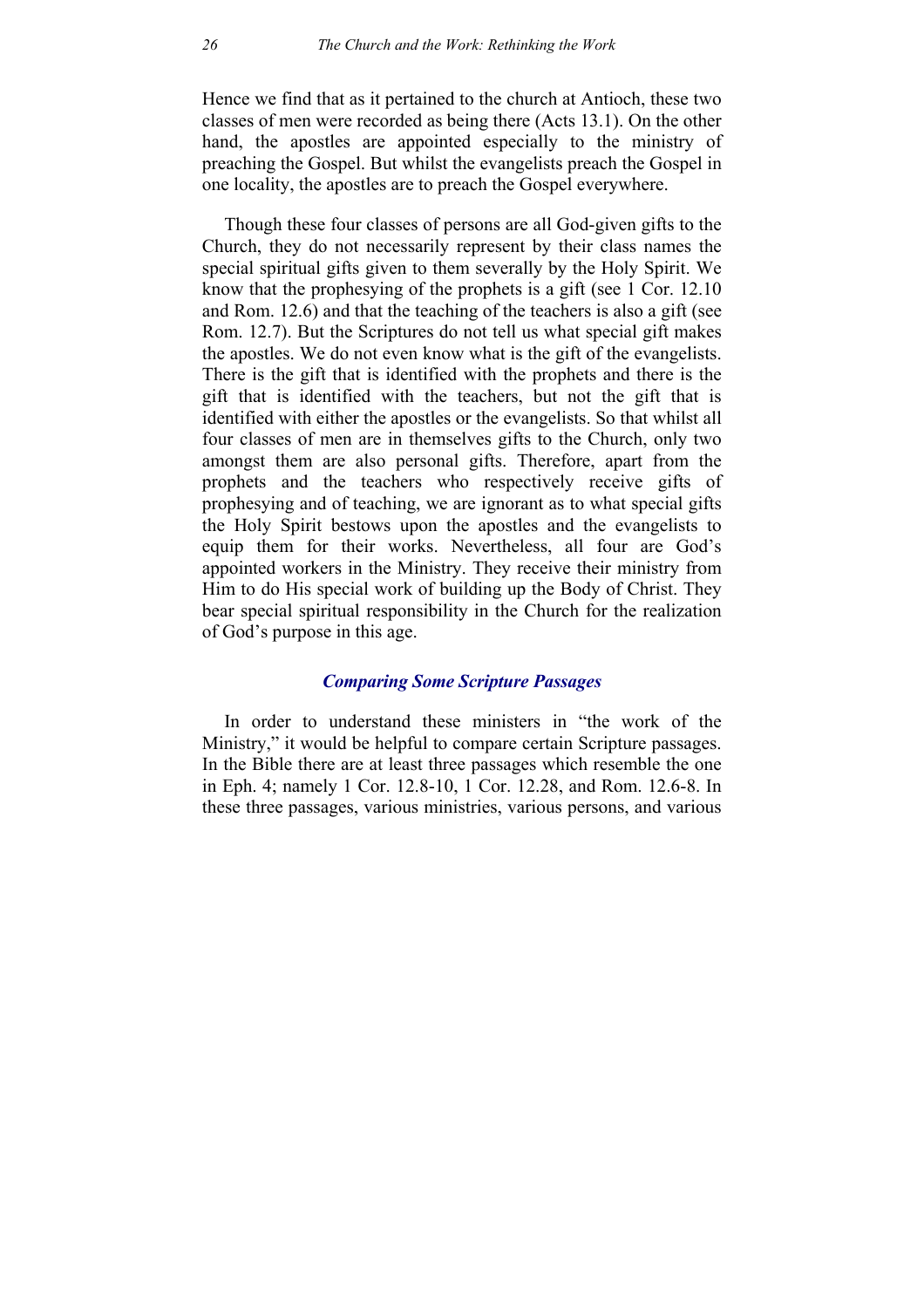gifts are mentioned. Only in Ephesians, however, is the term "the Ministry" used. In order to know the distinction between Eph. 4 and the other passages, we must compare them.

"For to one is given through the Spirit the word of wisdom; and to another the word of knowledge, according to the same Spirit: to another faith, in the same Spirit; and to another gifts of healings, in the one Spirit; and to another workings of miracles; and to another prophecy; and to another discernings of spirits: to another divers kinds of tongues; and to another the interpretation of tongues" (1 Cor. 12.8-10).

"And God hath set some in the church, first apostles, secondly prophets, thirdly teachers, then miracles, then gifts of healings, helps, governments, divers kinds of tongues" (1 Cor. 12.28).

"And having gifts differing according to the grace that was given to us, whether prophecy, let us prophesy according to the proportion of our faith; or ministry, let us give ourselves to our ministry; or he that teacheth, to his teaching; or he that exhorteth, to his exhorting: he that giveth, let him do it with liberality; he that ruleth, with diligence; he that showeth mercy, with cheerfulness" (Rom. 12.6-8).

1 Cor. 12.8-10 enumerates the gifts given to *individual* believers. Eph. 4.11,12 speaks of the persons whom the Lord gives as gifts to the *Church*. The gifts in 1 Cor. 12 are *supernatural*, whilst the gifts in Rom. 12 are *ordinary* as a result of the Lord's grace and our faith. The nine gifts mentioned in 1 Cor. are those received when men are under the power of the Holy Spirit. Hence in verse 1 it says this: "Now concerning spirituals" (original Greek). The gifts in Rom. 12 are based upon the grace of God. God gives men grace so that they may manifest His grace by fulfilling their various functions as members of the Body. Consequently, the gifts enumerated are neither miraculous nor Spirit-moved but are rather of life. Even "giveth" and "showeth mercy" are viewed as gifts, for all of them are gifts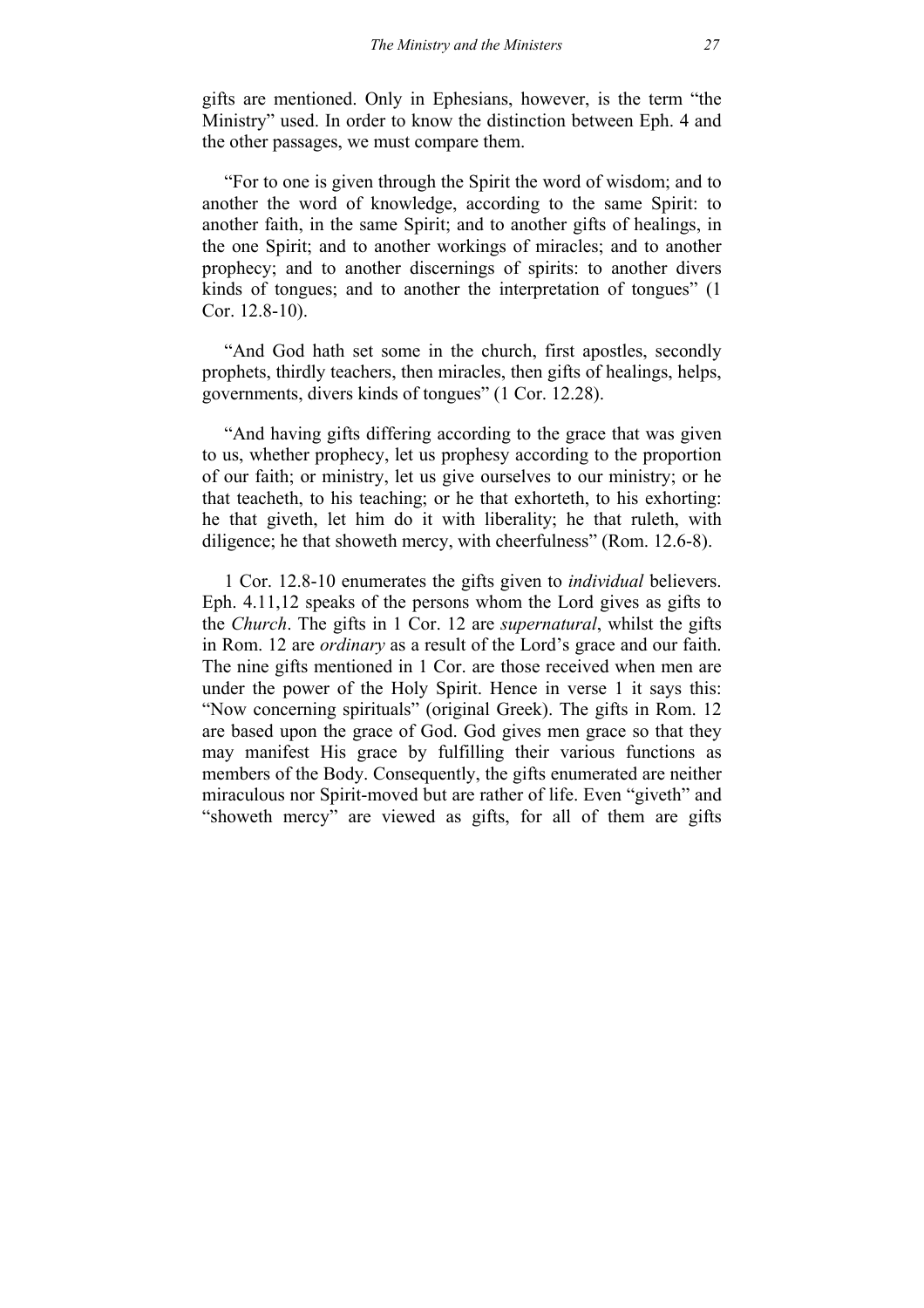according to grace. In Eph. 4, however, those persons mentioned are the Lord's gifts given to the Church. The persons themselves are gifts, and the gifts they receive are such gifts as those enumerated in 1 Cor. 12 and Rom. 12. The emphasis of 1 Corinthians is power, whilst the emphasis in Romans is life. Ephesians speaks of the persons who possess these two different kinds of gifts, for the persons themselves are God's gifts to the Church.

"*The* Ministry" in Ephesians is unique and special. 1 Cor. 12 also speaks of ministry, but there it is the ministries (see verse 5, original Greek) which are of the common ordinary kind, of which the children of God receive severally before the Lord. The four gifts to the Church as cited in Eph. 4 are for "the work of the Ministry"; the nine gifts to individuals listed in 1 Cor. 12.8-10 are for the ministries as each person possesses a different gift for a different service.

1 Cor. 12.28 enumerates eight (or nine) classes of persons God has set in the Church. It is different from the gifts enumerated earlier in verses 8-10. For the earlier passage in 1 Cor. 12 refers to the *gifts* of the Holy Spirit, whilst verse 28 refers to the *workings* (or operations) of God. The first alludes to the gifts which the Holy Spirit gives to the church *local*, whereas the latter passage alludes to the workings of God in the Church *universal*. Verses 8-10 have reference to the gifts individuals receive from the Holy Spirit, but in verse 28 we see that God sets in the Church those men who have received gifts for His operation. So that there are eight (or nine) classes of persons cited in 1 Cor. 12.28 whom God has set in the Church, whereas in Ephesians there are only four classes of persons whom God gives to the Church for "the Ministry." In the Church of God there are many who function, yet the four classes of persons mentioned in Eph. 4 alone take part in the special work of building up the Body of Christ. All the others have their usefulness and services, but only the four classes of persons enumerated in Ephesians are especially used for "the Ministry."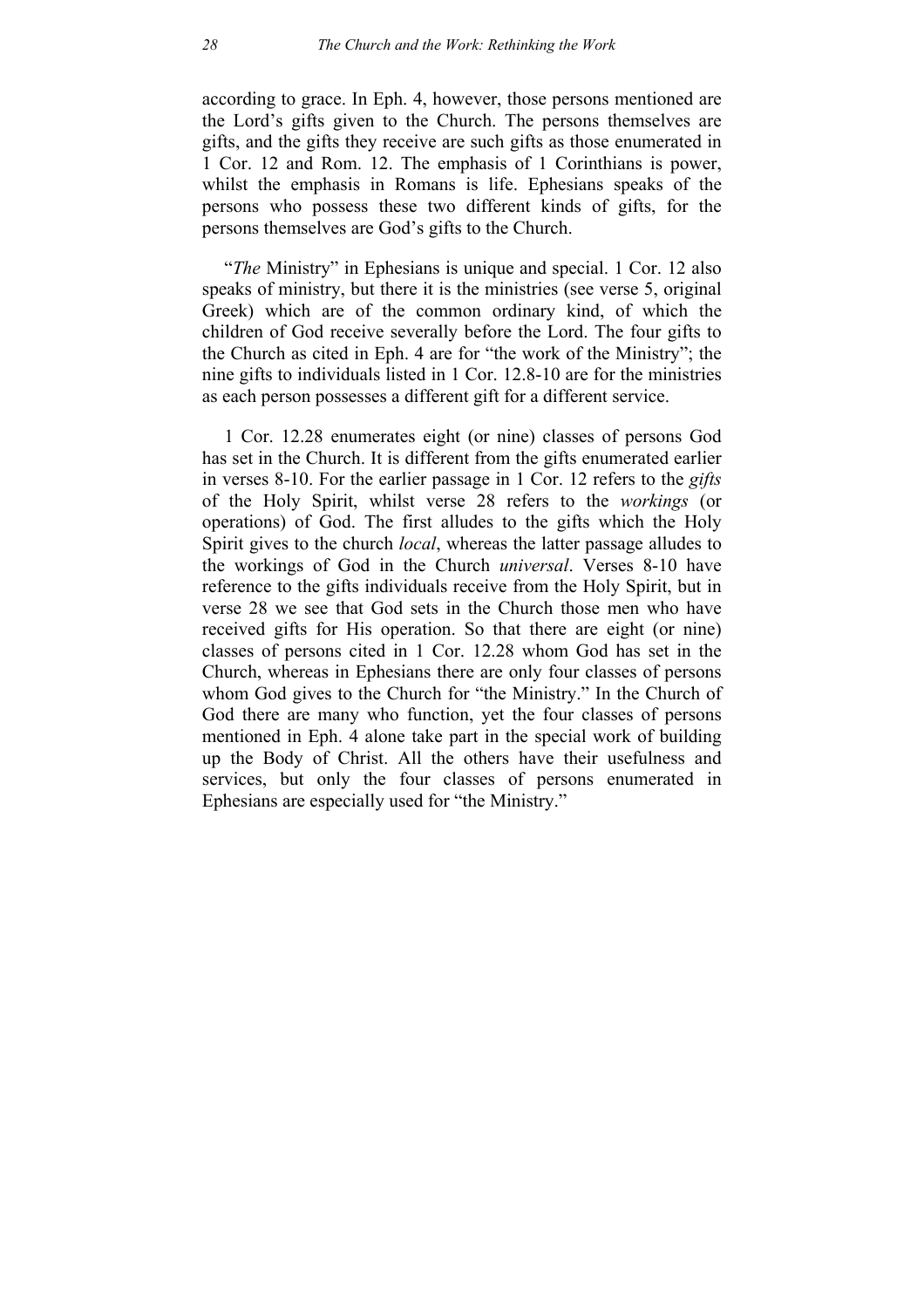Of the four classes of persons in Ephesians, 1 Cor. 12 mentions three, the evangelists being left out. This is because the scope of Ephesians and Corinthians is not the same. The scope of the first is that of building up the Body of Christ, and therefore the evangelists are needed. They are listed prior to the pastors and teachers since they are the ones who initially bring people into the Body of Christ. Corinthians, however, deals with the workings of God *in* the Church, and hence it leaves the evangelists out of its list since the working of the evangelists is not *in* the Church but rather *for* the Church.

One more thing is worth noticing: Romans, Corinthians and Ephesians all touch upon the Body of Christ; and yet even here they have their differences. Romans and Corinthians consider all the believers as members of the Body; consequently, all have gifts and functions (though they are not the same). Ephesians tells us how this Body is built by gifts (in this case, gifts in the form of men); it does not regard the four classes of persons as members of the Body; it instead reckons them as people who build up the Body, and thus their position is different from that of the rest of God's children.

# *Analysis of These Four Classes of Persons*

As noted earlier, teachers and pastors are regarded as one class of persons, because those who teach must also shepherd and those who shepherd must also teach. These two kinds of work are interrelated. Furthermore, the word "pastor" as applied to any person is found nowhere else in the New Testament, but the word "teacher" is used on four other occasions. In the New Testament we find reference elsewhere to an apostle (e.g. Paul), and a prophet (e.g. Agabus), and an evangelist (e.g. Philip), and a teacher (e.g. Manaen), but nowhere in God's Word do we find anyone referred to as a pastor. This confirms the fact that these four classes are not spiritual gifts but are rather gifted persons, and it also confirms the fact that pastors and teachers are one class of men.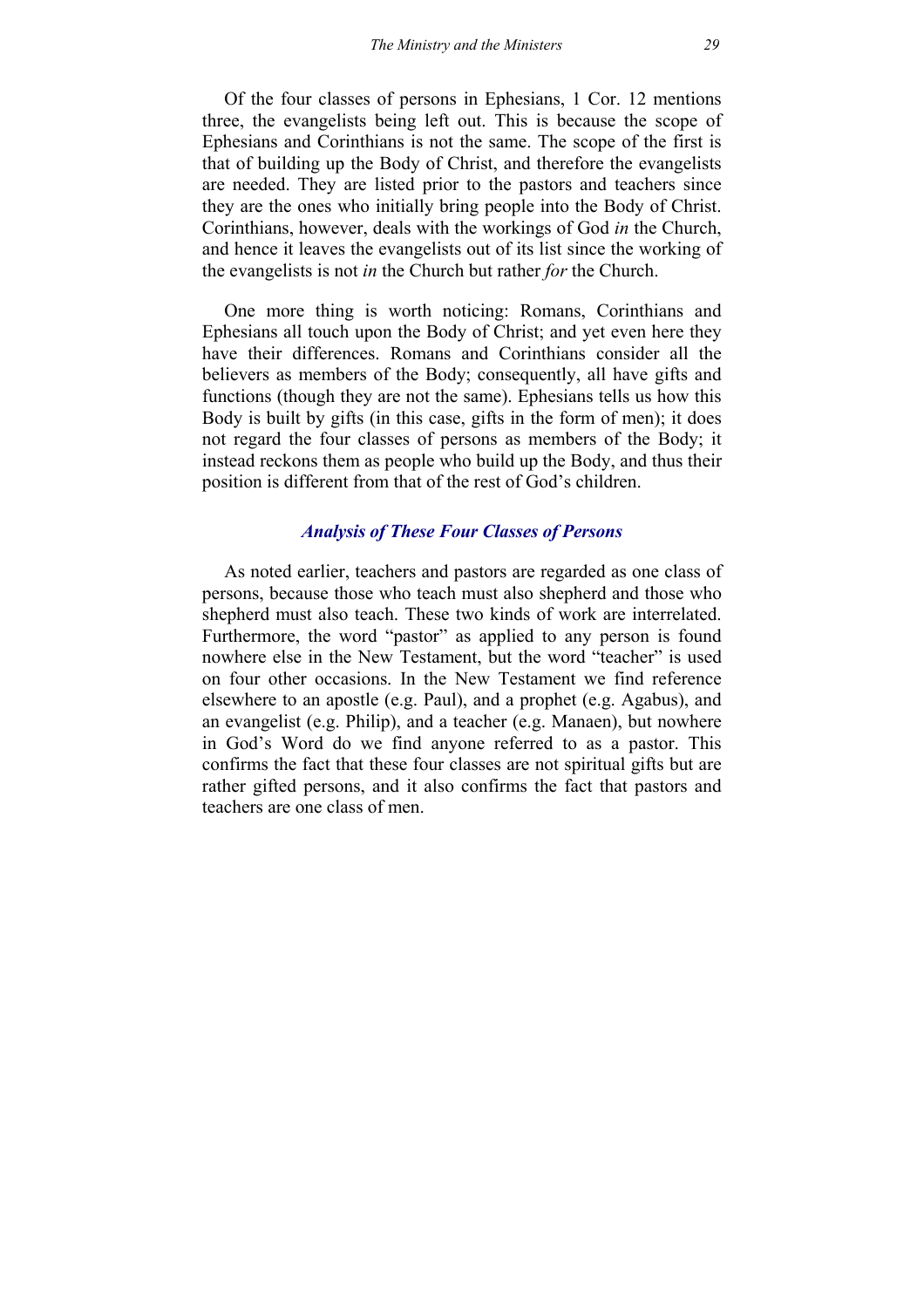Teachers are men who have received the gift of teaching. This is not a miraculous gift, but a gift of grace, which accounts for the fact of its being omitted from the miraculous gifts in 1 Cor. 12.8-10 and included in the list of the gifts of grace in Rom. 12. It is a gift of grace which enables its possessors to understand the teachings of God's Word, and to discern His purposes, and thus equips them to instruct His people in doctrinal matters. In the church at Antioch there were several persons thus equipped, Paul being among the number. It is by the operation of God that such men are "set in the Church," and their position is next to that of the prophets. A teacher is an individual who has received the gift of teaching from God, and has been given by the Lord to His Church for its upbuilding.

The work of a teacher is to interpret to others the truths which have been revealed to him, and to lead God's people to an understanding of the Word, and encourage them to seek and receive for themselves Divine revelation through the Scriptures. The sphere of a teacher's work is mainly amongst the children of God, though at times they also teach the unsaved (1 Tim. 4.11, 6.2; 2 Tim. 2.2; Acts 4.2-18; 5.21,25,28,42). The work of the teachers is more one of interpretation than of revelation, whereas the work of the prophets is more one of revelation than of interpretation. They seek to lead believers to an understanding of Divine truth, and they seek to lead unbelievers to an understanding of the Gospel.

Evangelists are also our Lord's gift to His Church, but exactly what their personal gifts are we do not know. Both the teachers and the prophets are set up by God. What enables a teacher to teach is the gift of teaching (Rom. 12.7), and what enables a prophet to prophesy is the gift of prophecy (1 Cor. 12.10). But the evangelists are different from the teachers and the prophets, for although they are also set up by God, we do not know what special gift God gives to enable them to be evangelists. For the Word of God does not speak of any evangelistic gift.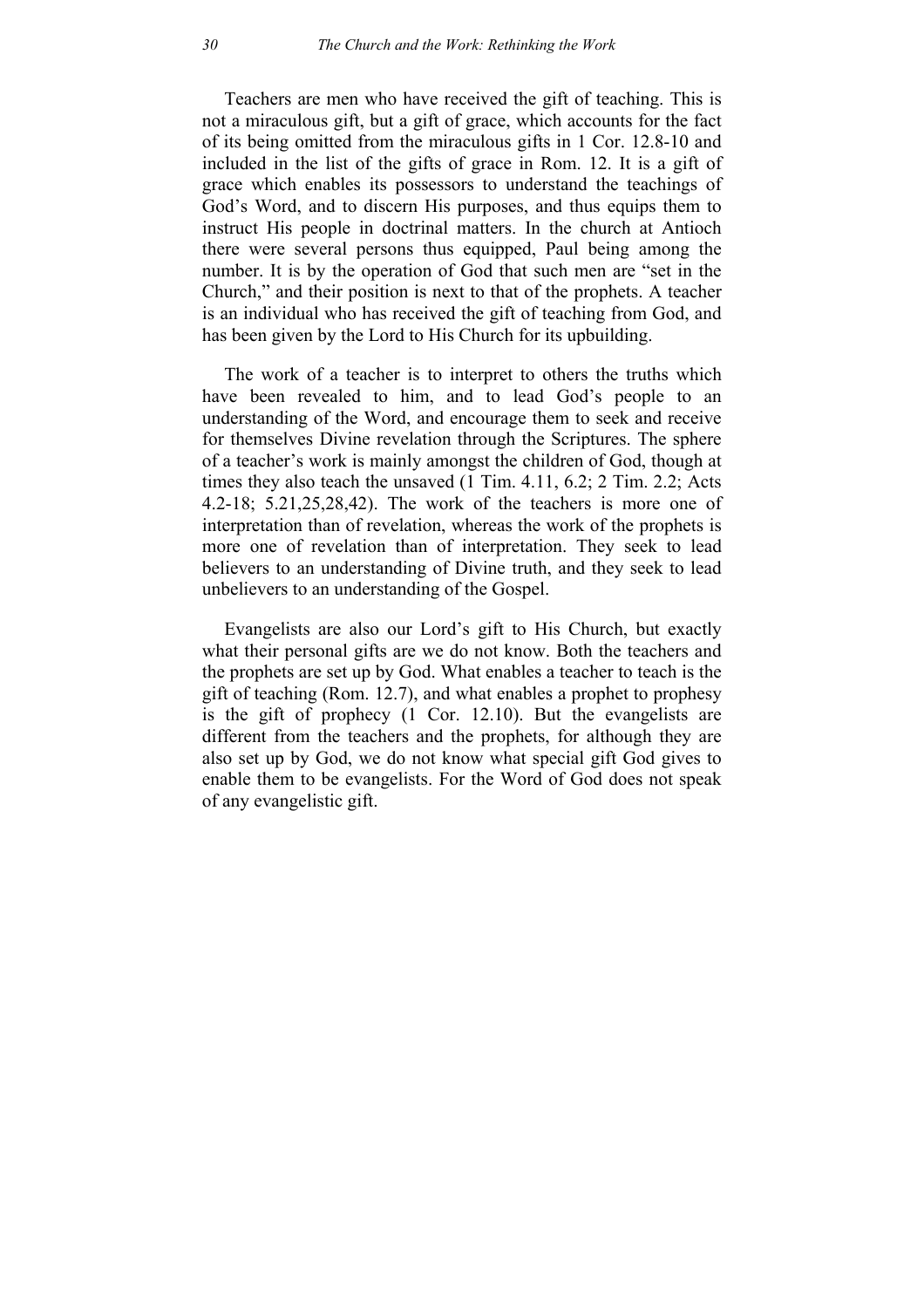Even so, evangelists *are* one of the four classes of persons whom God has appointed to the Ministry. The Bible does refer once to Philip as being an evangelist (Acts 21.8), and Paul on one occasion encouraged Timothy to do the work of an evangelist and fill up the measure of his ministry (2 Tim. 4.5). Notice, however, that it is not the preaching of the Gospel but the doing the work of an evangelist; for the matter before us is not that of gift but of ministry. Evangelists are one of the ministries in the Ministry. Apart from the three occasions referred to, the noun "evangelist" is not found in Scripture, though we frequently meet the verb which is derived from the same root.

In the Word of God the place of prophets is more clearly defined than that of teachers and evangelists. Prophecy is mentioned amongst the gifts of grace (Rom. 12.6), and amongst the miraculous gifts we find it again (1 Cor. 12.10). God has set prophets in the Church universal (1 Cor. 12.28), but He has also given prophets for the Ministry (Eph. 4.11). There is both the gift of prophecy and the office of a prophet. The prophet is both a man set by God in His Church to occupy the prophetic office, and a man given by the Lord to His Church for the Ministry.

Let us notice especially that in the original Greek the word "prophecy" in both Rom. 12.6 and 1 Cor. 12.10 are verbal nouns. Thus, we are to understand the prophets along two different lines: one is to speak for God as men who are moved by the Holy Spirit and have received miraculous power; the other is to speak for God as men who have the power of the Holy Spirit in ordinary life. In the Old Testament period, a prophet was (1) to predict, (2) to preach, and (3) to pronounce God's Will towards individuals. According to the New Testament, however, a prophet still prophesies with miraculous power and preaches in spiritual power, but he no longer pronounces God's Will towards individuals. This is because all shall know of God in themselves (see Heb. 8.11). The words spoken by the prophets carry authority, for in prophesying or in preaching there is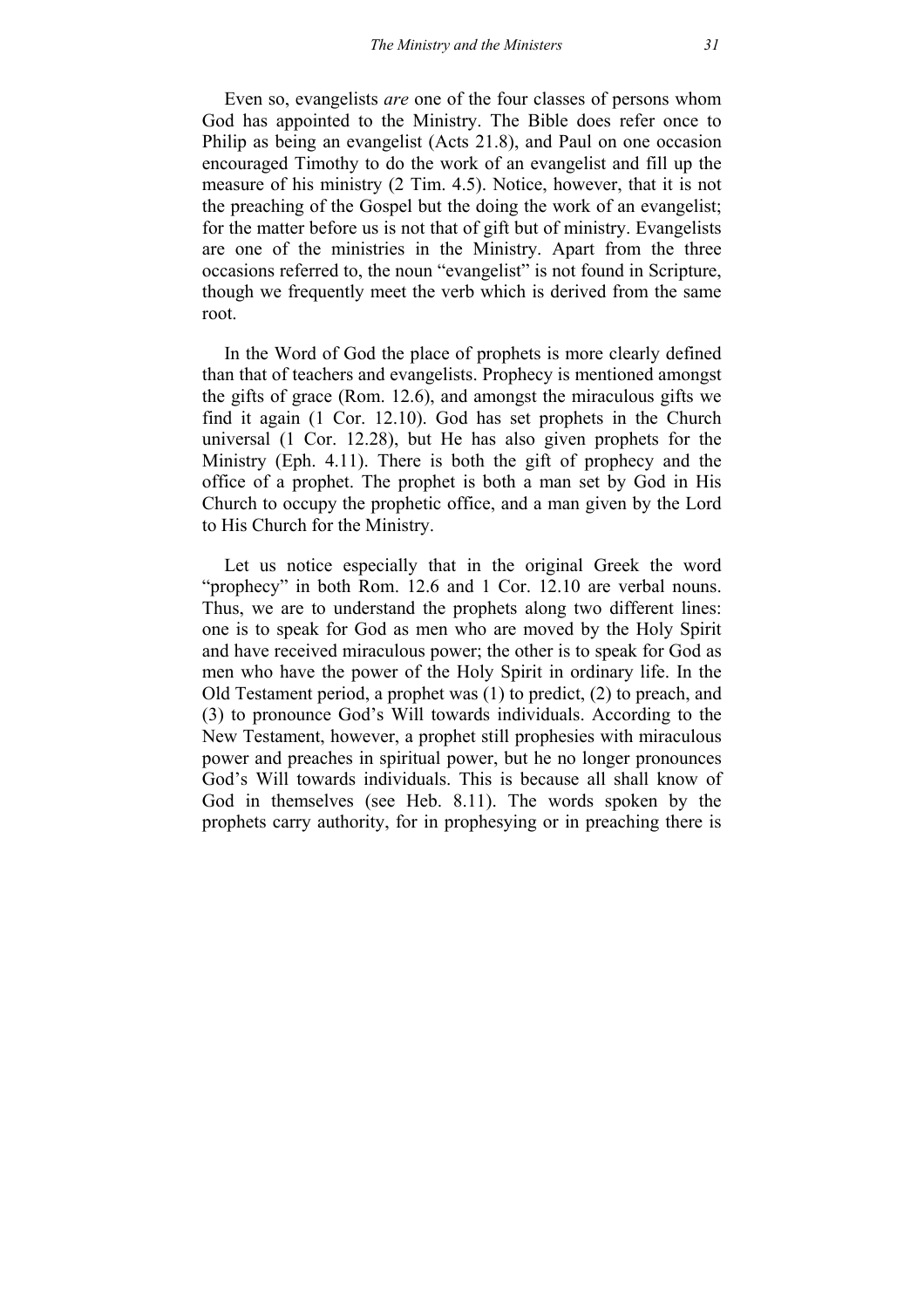the power of the Holy Spirit. They receive from God revelations pertaining to future or present situations—these being either for warning or for edification.

Of the four classes of gifted men bestowed by the Lord upon His Church for its upbuilding, the apostles were quite different from the other three. The special position occupied by apostles is obvious to any reader of the New Testament. They were specially commissioned by God to found churches through the preaching of the Gospel, to bring revelation from God to His people, to give decisions in matters pertaining to doctrine and government, and to edify the saints and distribute the gifts. Both spiritually and geographically their sphere is vast. That their position is superior to that of prophets and teachers is clear from the Word: "God has set some in the church, *first* apostles" (1 Cor. 12.28). Also in the Ministry, the apostles head the list. For they are God's chosen workers and foremen. They are especially entrusted with the Work of God.

## *Ministry and Gift*

Apostles belong to the Ministry, but they are quite different from the prophets, evangelists and teachers, because unlike these three, it is not their gifts that determine their office; i.e. they are not constituted apostles by receiving an apostolic gift.

It is important to note that apostleship is an office, not a gift. An office is what one receives as the result of a commission: a gift is what one receives on the basis of grace. "I was appointed . . . an apostle" (1 Tim. 2.7). "I was appointed  $\dots$  an apostle" (2 Tim. 1.11). We see here that apostles are commissioned. Being an apostle, therefore, is not something which is subject to receiving an apostolic gift but is that which is subject to receiving an apostolic commission.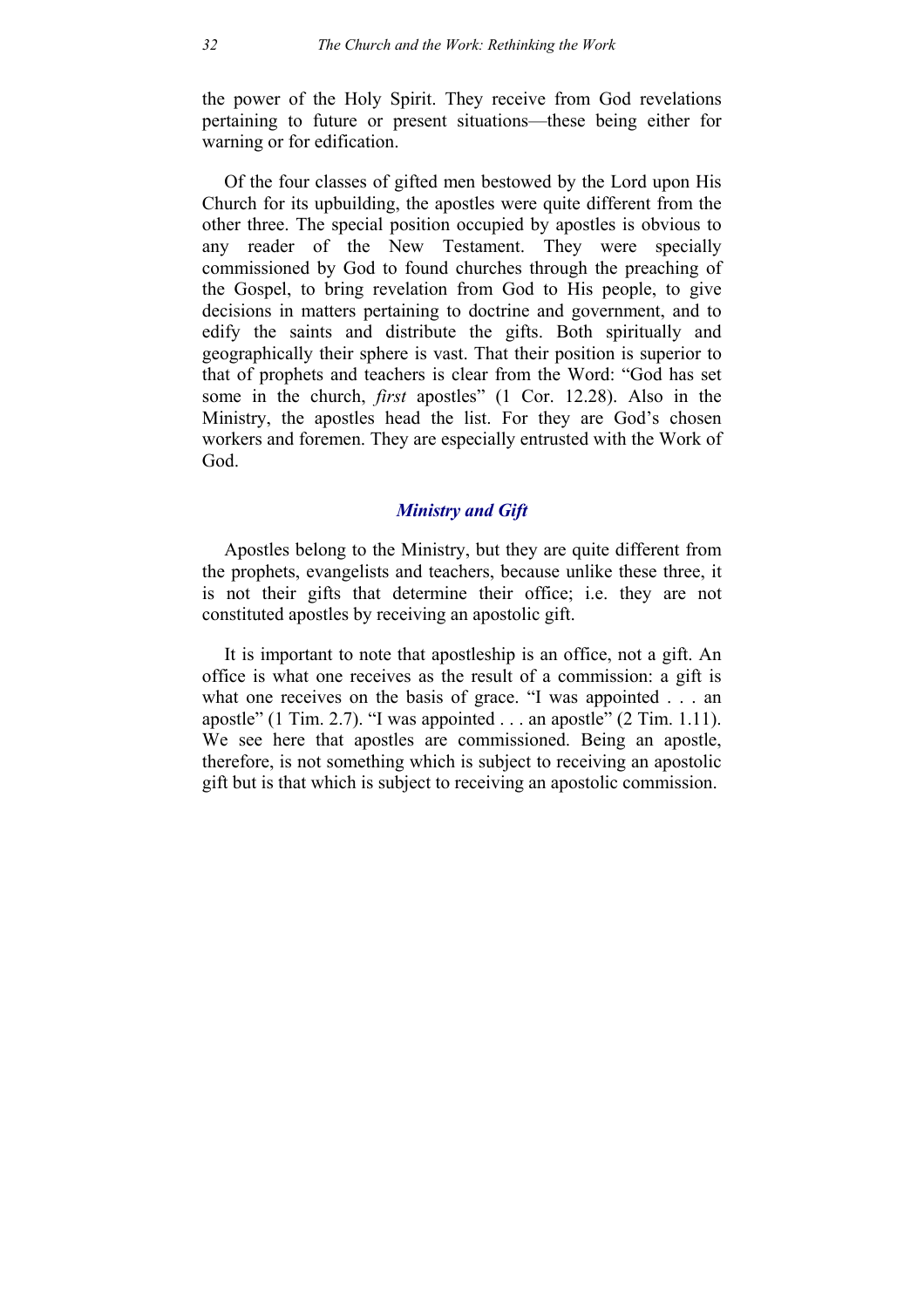What is the difference between office and gift? Whatever is commissioned is office and whatever speaks of enabling is gift. Natural gifts are what we naturally possess, whilst spiritual gifts are what we possess through the Holy Spirit. Office is the result of commission. Apostleship is an office. This is clearly told of in both First and Second Timothy.

### *God's Gift to the Church*

There is not only difference between office and gift, even in gifts there is the distinction between personal gifts and gifts to the Church. Since we have just stated that apostleship is an office and not a gift, what does the Word of God mean when it says, "He gave some apostles" (Eph. 4.11)? Here we need to distinguish as to whether the term "apostle" signifies a personal gift or a gift to the Church; whether it signifies a spiritual ability obtained personally from God or a class of persons the Church receives from God. Let us remind ourselves of what we have said earlier, that apostles are a class of persons the Church has received from God; for no such thing as an apostolic gift is ever cited in the Scriptures. It is therefore not a question here of apostleship being a gift given to an apostle, but a gift given to the Church; it is not a spiritual gift given to a man, but a gifted *man* given to the Church. Eph. 4.11 does not say that the Lord gave an apostolic gift to any person, but that He gave men as apostles to His Church. Men have received gifts of the Spirit which have qualified them to become prophets and teachers, but no man has ever received a spiritual gift which has qualified him to be an apostle. Apostles are a class of people the Church has received as our Lord's gift for its upbuilding.

"For to one is given through the Spirit the word of wisdom; and to another the word of knowledge, according to the same Spirit: to another faith, in the same Spirit; and to another gifts of healings, in the one Spirit; and to another workings of miracles; and to another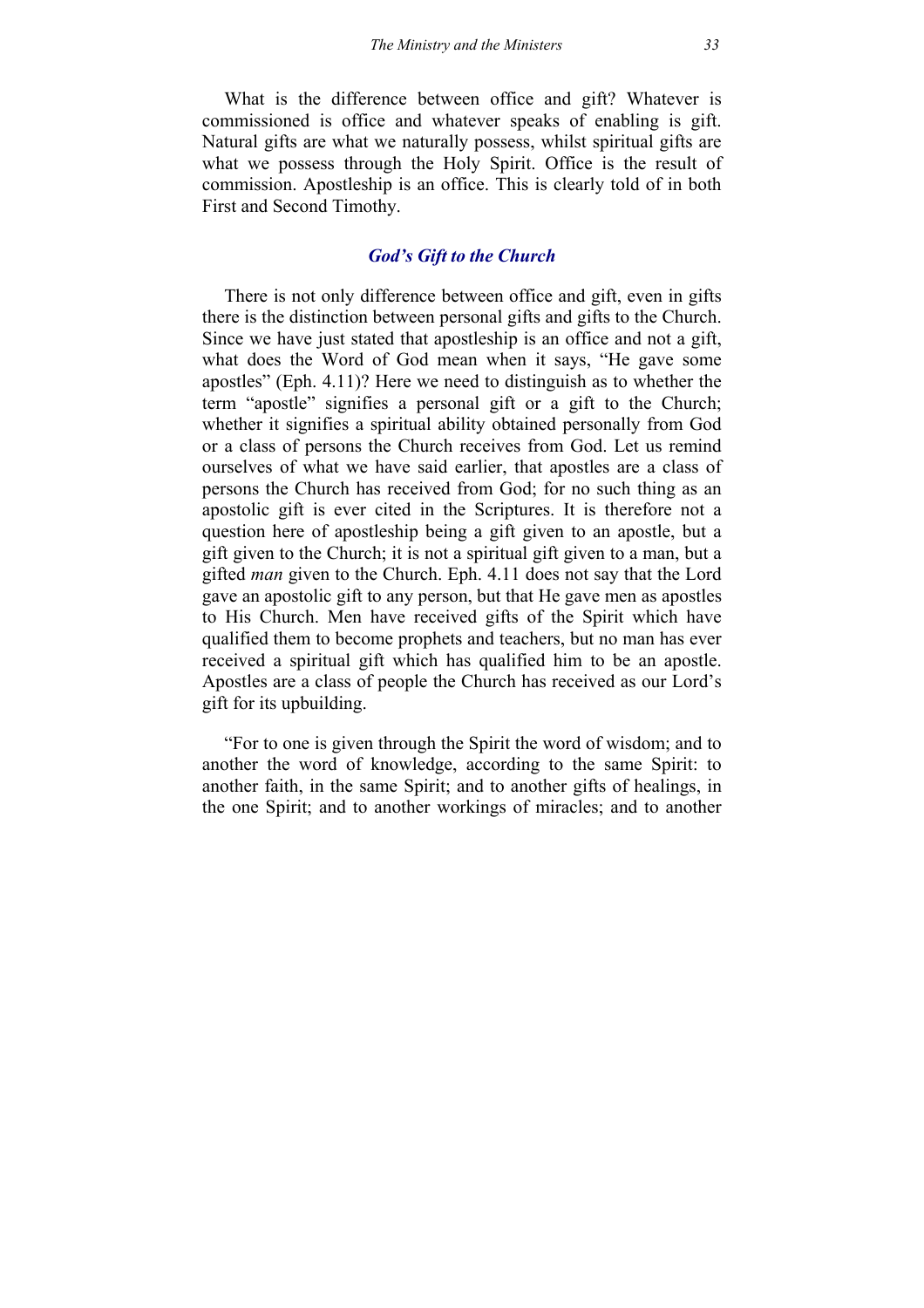prophecy; and to another discernings of spirits: to another divers kinds of tongues; and to another the interpretation of tongues" (1 Cor. 12.8-10). This passage enumerates the gifts of the Holy Spirit given to *individuals*. It lists the various gifts men receive in order to speak the word of wisdom or the word of knowledge, to be prophets or healers of sickness, and so on. But there is no mention of any apostolic gift, that is, the gift the Holy Spirit gives to men to make them apostles.

"And God hath set some in the church, first apostles, secondly prophets, thirdly teachers, then miracles, then gifts of healings, helps, governments, divers kinds of tongues" (1 Cor. 12.28). In the former passage which enumerates the gifts given to individuals (verses 8- 10), the apostles are not included. In this passage which speaks of the *men* set up in the Church by God, we find that "apostles" heads the list of God's gifts to the Church. It is not that God has given His Church the gift of apostleship, but that He has given it *men* who are apostles; and He has not given the gifts of prophecy and teaching to His Church, but He has given it some *men* as prophets and some *men* as teachers. God has set different kinds of workers in His Church for its edification, one of which is apostles. They do not represent a certain kind of gift, they represent a certain class of persons.

The difference between the apostles, and the prophets and teachers, is that the latter two represent both gifts given by the Spirit to individuals and at the same time gifts given by the Lord to His Church, whereas apostles are men given by the Lord to His Church, but they do not represent any special personal gift of the Spirit.

By comparing these two passages in 1 Cor. 12, we can easily see that whatever gift is enumerated in the first passage is almost matched by whatever man is set forth in the second passage. The two seem to complement each other, except in the case of apostles—who are not listed in the gifts of the Holy Spirit but are listed first amongst the men whom God has set in the Church, since apostles are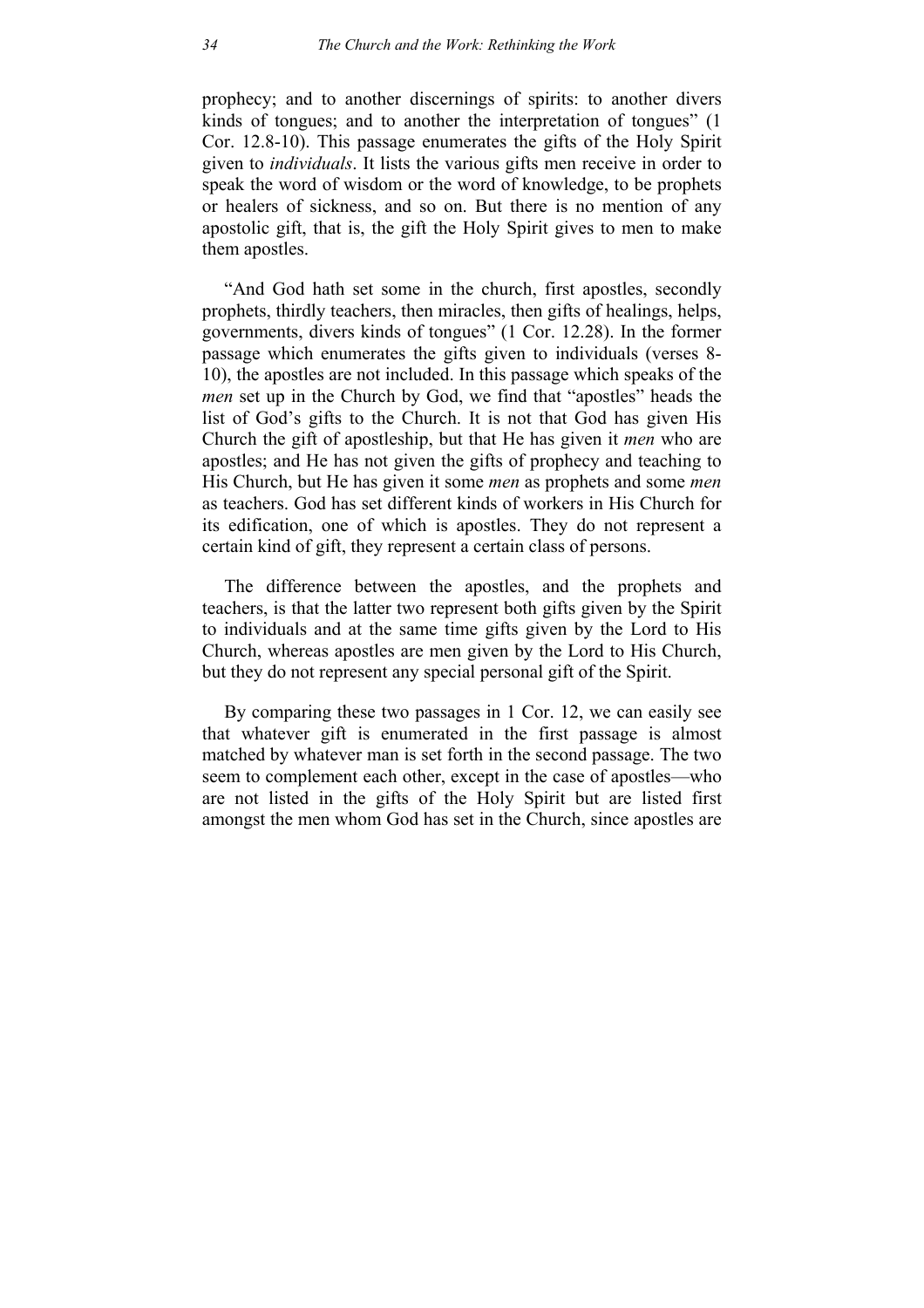God's gift to the Church. Through them the spiritual blessings of God flow to the Church. Nothing is mentioned as to the supernatural enabling the apostles received from the Holy Spirit. They are especially related to God's workings in the Church.

# *The Church Universal and the Church Local*

Something amazing is hinted at here. "And God hath set some in the church, first apostles, secondly prophets, thirdly teachers" (1 Cor. 12.28). What church is this? It is that which comprises all the children of God, both past and present, home and abroad; and therefore it is the Church universal. In this Church God has set "first apostles, secondly prophets, thirdly teachers." But in 1 Cor. 14.23 we read of "the whole church ... assembled together." What church is this? Obviously, the local church, for the Church universal cannot gather together in one locality. It was in this local church that the brethren exercised their spiritual gifts. One of them would have "a psalm," another "a teaching," another "a revelation," another "a tongue," and another "an interpretation" (14.26), but more important than all these was the gift of prophecy (14.1).

In Chapter 12 apostles took precedence over the other ministers, but in Chapter 14 prophets took the precedence. In the Church universal apostles are first, but in the local church prophets are first. How does it come about that prophets take first place in the local church, since in the universal Church they only occupy the second place? Because in the Church universal the question is not of personal gifts of the Spirit, but of God's gift of *ministers* to the Church, and of these apostles rank first; but in the local church the question is one of *personal gifts* of the Spirit and of these prophecy is the chief, because *it is most important*.

Not only are the apostles left out of Chapter 14, they in addition are not even mentioned in the exercising of spiritual gifts. This is because, as we have seen, apostleship is not a personal gift. In the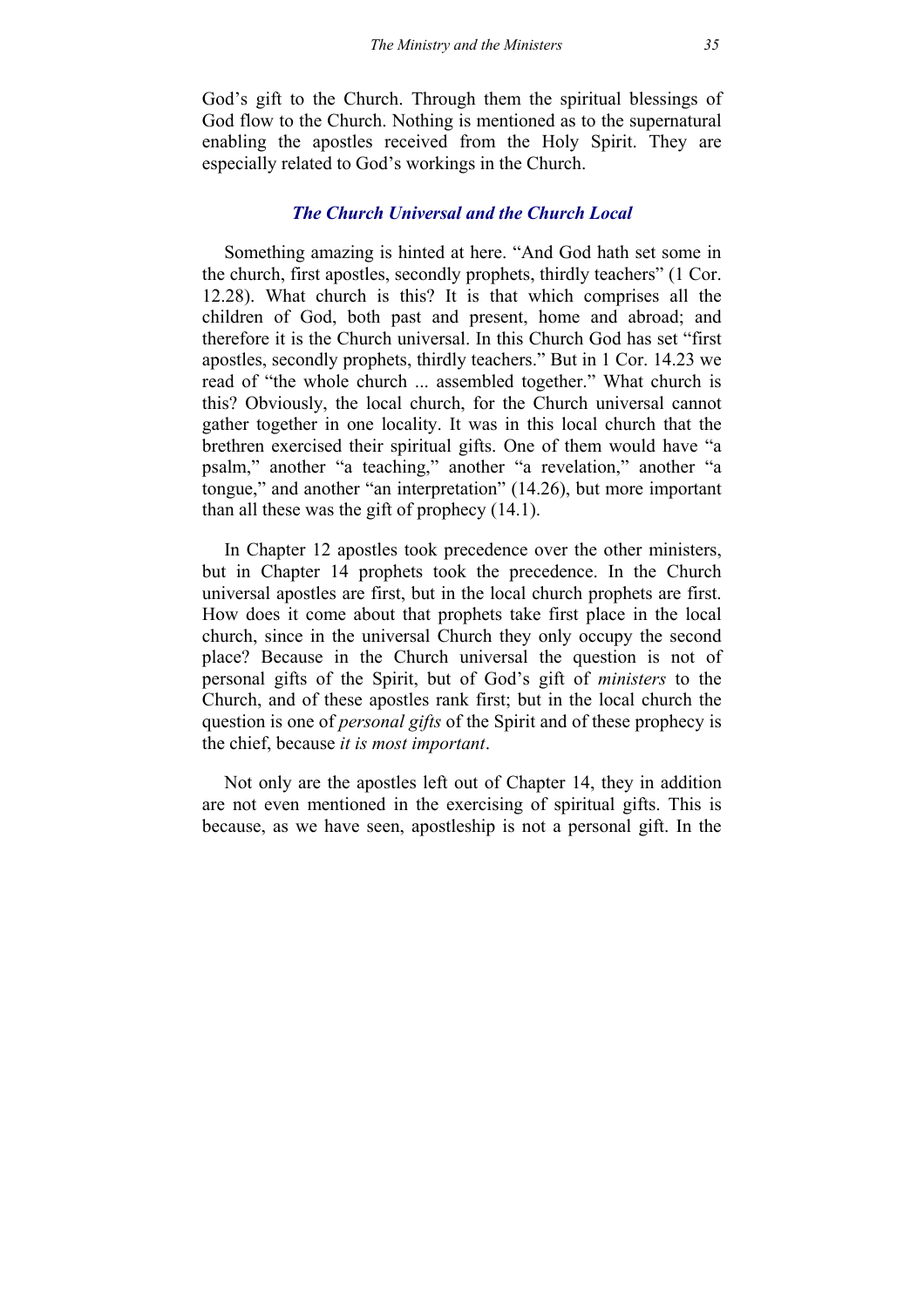exercising of spiritual gifts, the prophets stand first; but in the listing of God's workers, the office of the apostle surpasses all. In 1 Cor. 14, there is no place for the apostles. For in the area of gifts, the gift of prophecy is the greatest; whereas in the area of office, there is none greater than the apostles. Hence in the assembling of the local church the greatest gift is that of prophecy because the prophets reveal the mind of God, both current and future. In the Church universal, however, the apostles have the highest office.

# *The Personal Gift of the Apostle*

Who are the apostles, then? Apostles are those gifted persons whom God has chosen to be His fitted vessels by sending them out to preach the Word and to build up the Church. They are those gifted ones who have received a special office, they being appointed by God to travel around for the work of the Ministry. Although apostleship is an office, the apostles without doubt have their personal gifts.

An apostle may be a prophet or a teacher. Should he exercise his gift of prophecy or teaching in the local church, he does so in the capacity of a prophet or a teacher; but when he exercises his gifts in different places, he does so in the capacity of an apostle. The implication of apostleship is being sent by God to exercise gifts of ministry in different places. It is immaterial to his office what personal gift an apostle has, but it is essential to his office that he be sent of God. An apostle can exercise his spiritual gifts in any place, but he cannot exercise his apostolic gifts, because an apostle is such by office, not by gift.

Nevertheless, apostles do have personal gifts for their ministry. "Now there were at Antioch, in the church that was there, *prophets and teachers*, Barnabas, and Symeon that was called Niger, and Lucius of Cyrene, and Manaen the foster-brother of Herod the tetrarch, and Saul. And as they ministered to the Lord, and fasted, the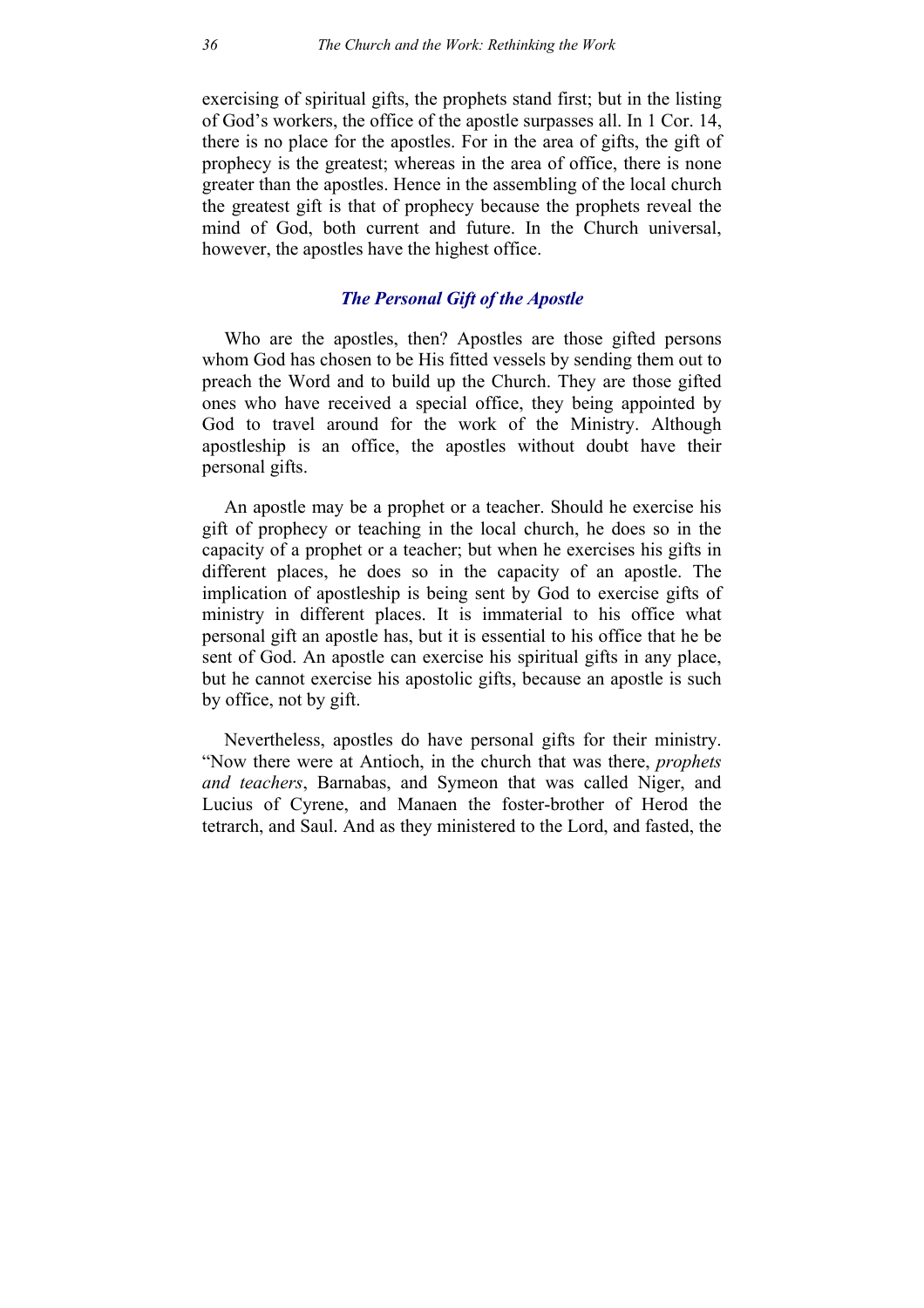Holy Ghost said, Separate me Barnabas and Saul for the work whereunto I have called them" (Acts 13.1-2). These five men all had the gifts of prophecy and teaching—a miraculous gift and a gift of grace. From that company of five *two* were sent by the Spirit to other parts, and *three* were left at Antioch. As we have already seen, the two sent out were thereafter *called apostles*. They received no apostolic gift, but they did receive an apostolic commission. It was their gifts that qualified them to be prophets and teachers, but it was their commission that qualified them to be apostles. The three who remained in Antioch *were still prophets and teachers*, not apostles, simply because they had not been sent out by the Spirit; the two became apostles, not because they had received any gift in addition to the gift of prophecy and teaching, but because they additionally received an office as a result of their commission. The gifts of all five were just the same, but the two received a Divine commission in addition to their gifts, and that qualified them for apostolic ministry.

In the beginning, the Lord Jesus called twelve disciples to Himself and gave them authority to cast out unclean spirits and to heal all manner of disease. Then the Scriptures follow this up by saying that this same group of men, now sent forth by the Lord, were called apostles (Matt. 10.1,2,5). The *gift* they received was a miraculous one, but the *office* they received was the apostleship. It was not because they became apostles that they were given a special apostolic gift. A mathematician, for example, is skilful in mathematics, though he may not necessarily be a professor of mathematics. He will not become a professor of mathematics until he is employed by a university. To have the knowledge of mathematics is an ability, to be a professor of mathematics is a position. Gift is spiritual ability, whilst apostleship is a position. If a person has gift but is not sent forth by God, he is not an apostle, just as a mathematician is not a professor until he is engaged to be such. Accordingly, apostles are not identified as such by their having any ability but by their having a special position. A professor must have ability, but his having ability does not guarantee him a position. Paul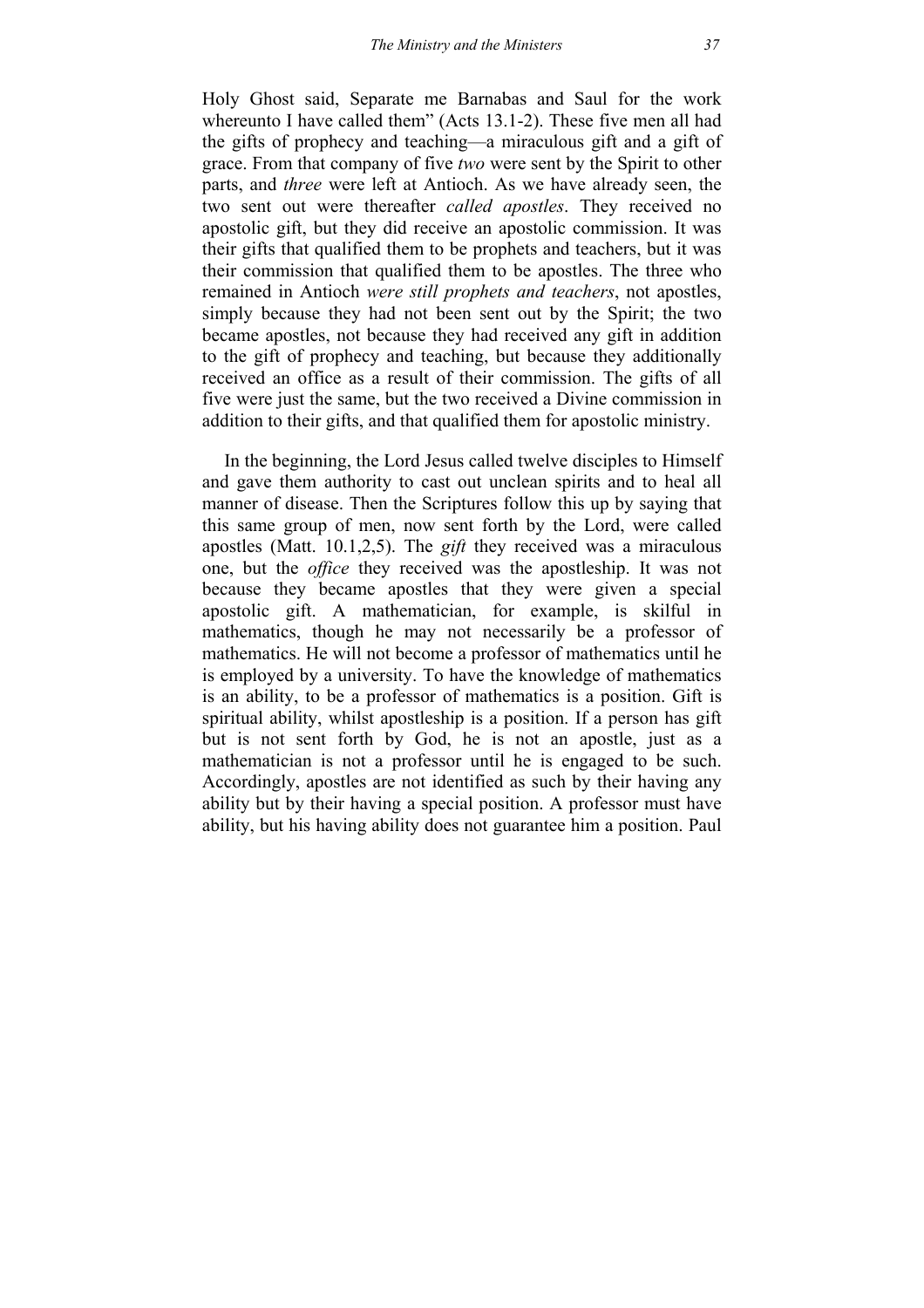and Barnabas had the same gifts as Lucius, Symeon and Manaen; nevertheless, they became apostles and obtained a special position because they were commissioned by God.

#### *The Sphere of Their Work*

The sphere of an apostle's work is quite different from that of the other three special ministers. That prophets and teachers exercise their gifts in the local church is seen from the statement, "There were at Antioch, in the church that was there, prophets and teachers." You can find prophets and teachers in the local church, but not apostles, because they have been called to minister in different places, whilst the ministry of prophets and teachers is generally confined to one locality (1 Cor. 14.26,29).

As to evangelists, we do not know their special sphere, as very little is said of them in God's Word; but the story of Philip, the evangelist, throws some light on this class of ministers. Philip left his own locality and preached in Samaria, but whilst he did good work there, the Spirit did not fall upon any of his converts. It was not till the apostles came from Jerusalem and laid hands on them that the Spirit was poured out. This would *seem to indicate* that the local preaching of the Gospel is the work of an evangelist, but that the universal preaching of the Gospel is the work of an apostle. This does not imply that the labours of an evangelist are necessarily confined to one place, but it does mean that that is their usual sphere. In the same way the prophet Agabus prophesied in another place, but his special sphere of work was his own locality.

#### *The Procedure of Divine Ordination*

We know that certain men become prophets and teachers because they receive the gifts of prophecy and teaching. We do not know for sure what gift makes men evangelists. The apostles, however, are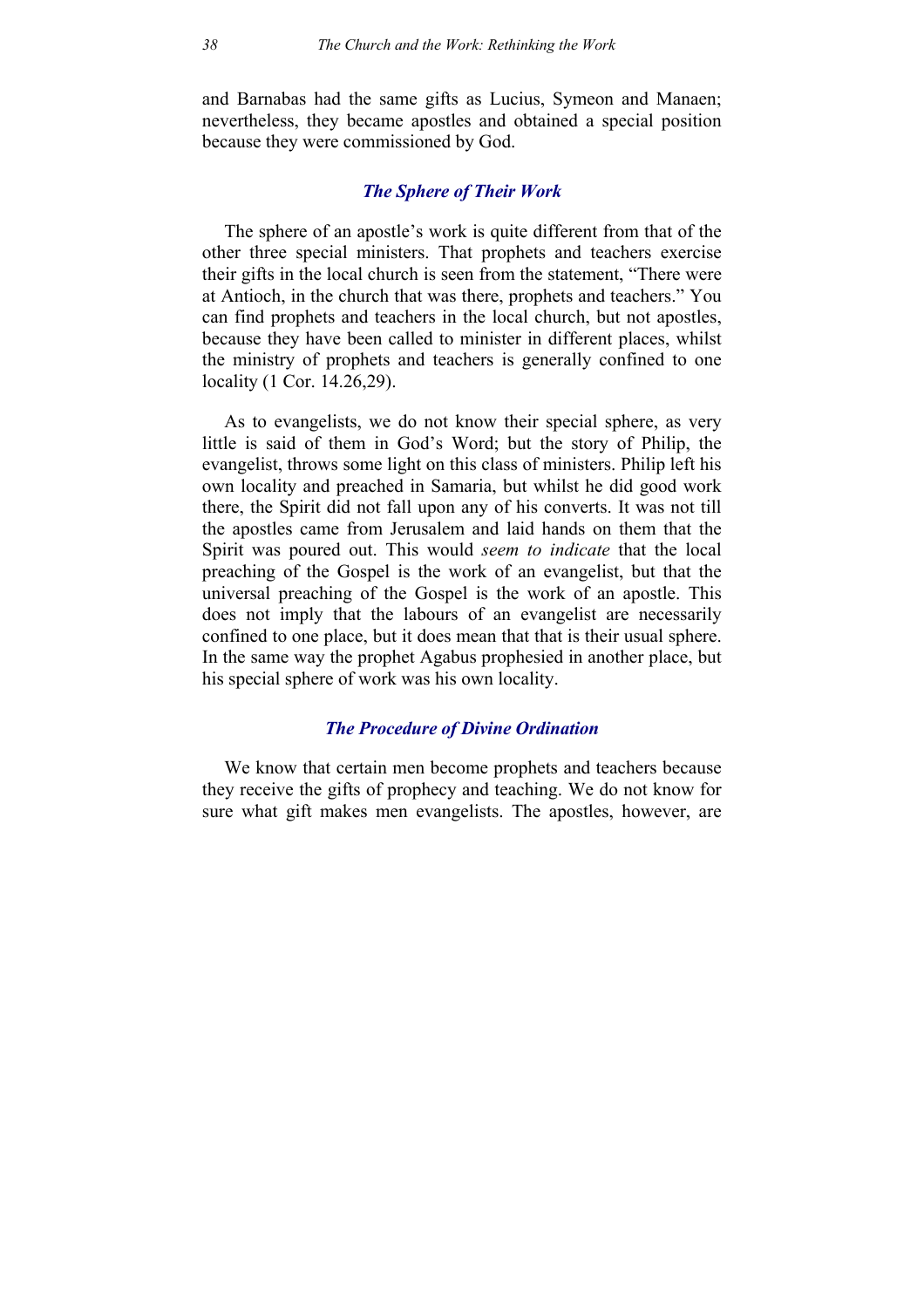definitely an office and not a gift. They are specially called and commissioned by God to be such. It is quite adequate for persons to be prophets, teachers (and pastors), and evangelists so long as they have gifts. We do not read anywhere that aside from their gifts they must undergo any certain procedure of Divine ordination. Of the four classes of persons in the Ministry, three of them become such ministers directly through their gifts. Those who are so gifted become such persons.

The apostles, on the other hand, are different in this regard. Though they too belong to these four classes of persons in the Ministry, they are quite distinct from the other three in that they do not become apostles directly through any gift. The apostles may have gifts similar to those of the other three classes of persons, but they have a *special calling* and *special commission* which the latter classes do not have. So far as gift is concerned, an apostle may be a prophet; yet he is more than a prophet because he has received a special commission. The other three classes of persons join the Ministry through gift, but the apostles join the Ministry through *commission.*

Let us recognize that, in the local church, what is emphasized is gift and not office. And hence there is the biblical record of how the prophets exercised their gift, but there is no place in Scripture showing this concerning the apostles. Notwithstanding the fact that apostles are God's gift to the Church, they *themselves* do not gain anything. When a person gifted with prophecy exercises his gift of prophecy in different places to which he has been sent, he is an apostle. The individual gift of an apostle may not be prophecy; he may instead have the gift of healings. Even so, he is commissioned by God to exercise his gift in various churches.

In Eph. 4 the church local and the Church universal are viewed together, and so the Body of Christ is employed as an all-inclusive term. There the apostles, the prophets, the teachers, and the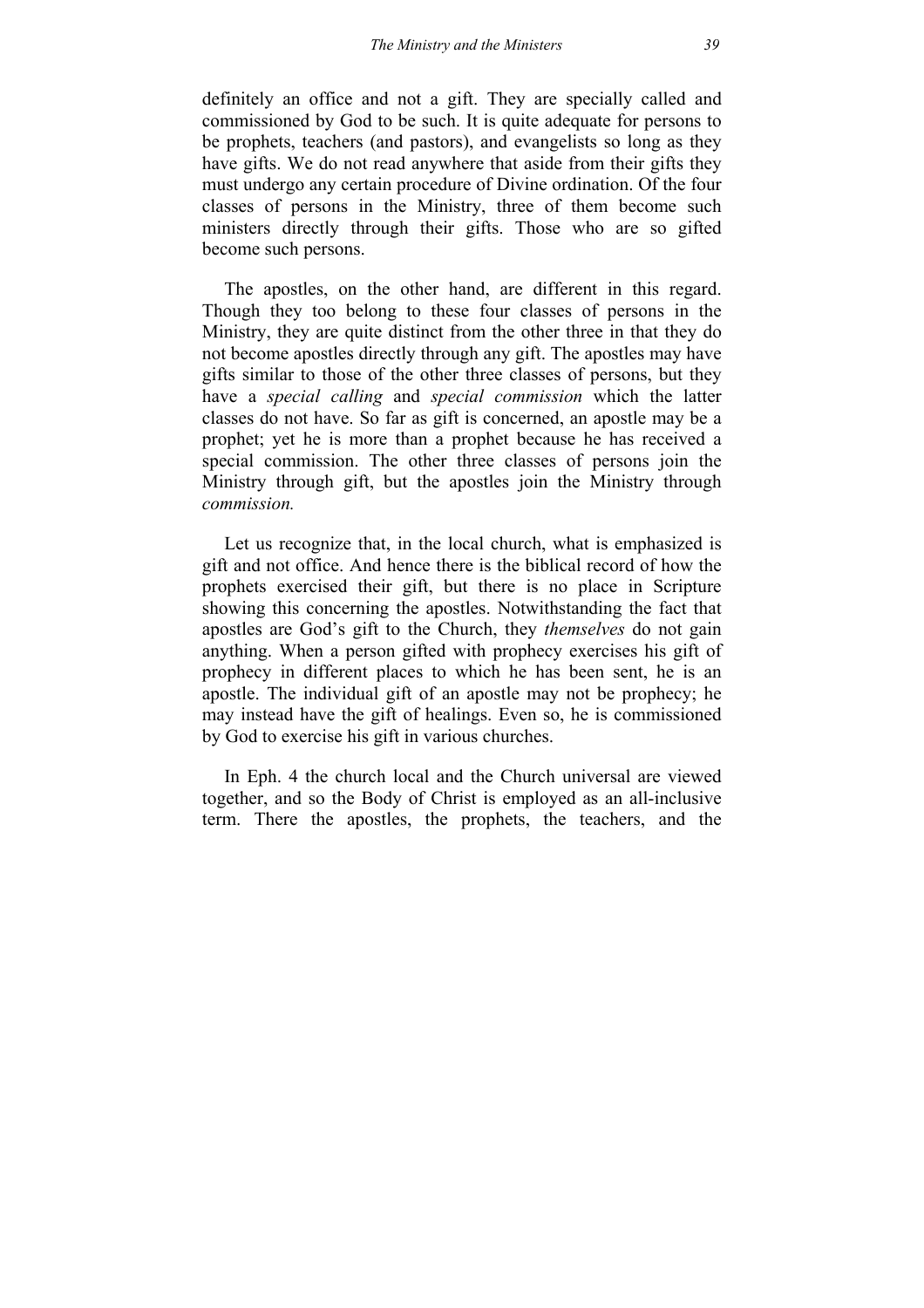evangelists are lumped together. Actually, though, the spheres of their work are different, since in at least the case of apostles, their sphere of work occurs not only in a local place but in other places as well.

#### *The Ministry of the Ministers*

God thus lays upon these two groups of men (the apostles and the rest) the responsibility of the work of the Ministry. According to His pleasure He gives gifts to some local brothers as prophets and teachers and evangelists that they may serve Him and His Church with these gifts. In addition, out of these gifted persons He chooses especially one class of men and sends them out to do the Work which He calls them to do. Besides their gifts they also receive an office. They become workers with a mandate. Just as the gifted brethren serve the local church with their gifts, so these specially commissioned brethren faithfully fulfill their ministry of building up the Body of Christ amongst various local churches.

Through these men God imparts His grace to His Church. And these men cause all the grace of the Head to flow into the Body by the gifts given them by the Holy Spirit. Ministry is nothing less than to supply Christ to the Church: ministry is to communicate the Christ they know to the Church: for the purpose of God lies in the Church gaining Christ through their gifts.

God has given these classes of persons to the Church for the perfecting of the saints with a view to the Work of the Ministry and the building up of the Body of Christ—until all believers attain unto a full-grown man, which is the measure of the stature of the fulness of Christ Who is the Head. As Christians we should grow into Christ by acknowledging Him as our Head and accepting His grace and command so that we may be filled increasingly with Him. For this very purpose, God through these men reveals Christ and His riches to all the members so that all may grow into Him Who is the Head of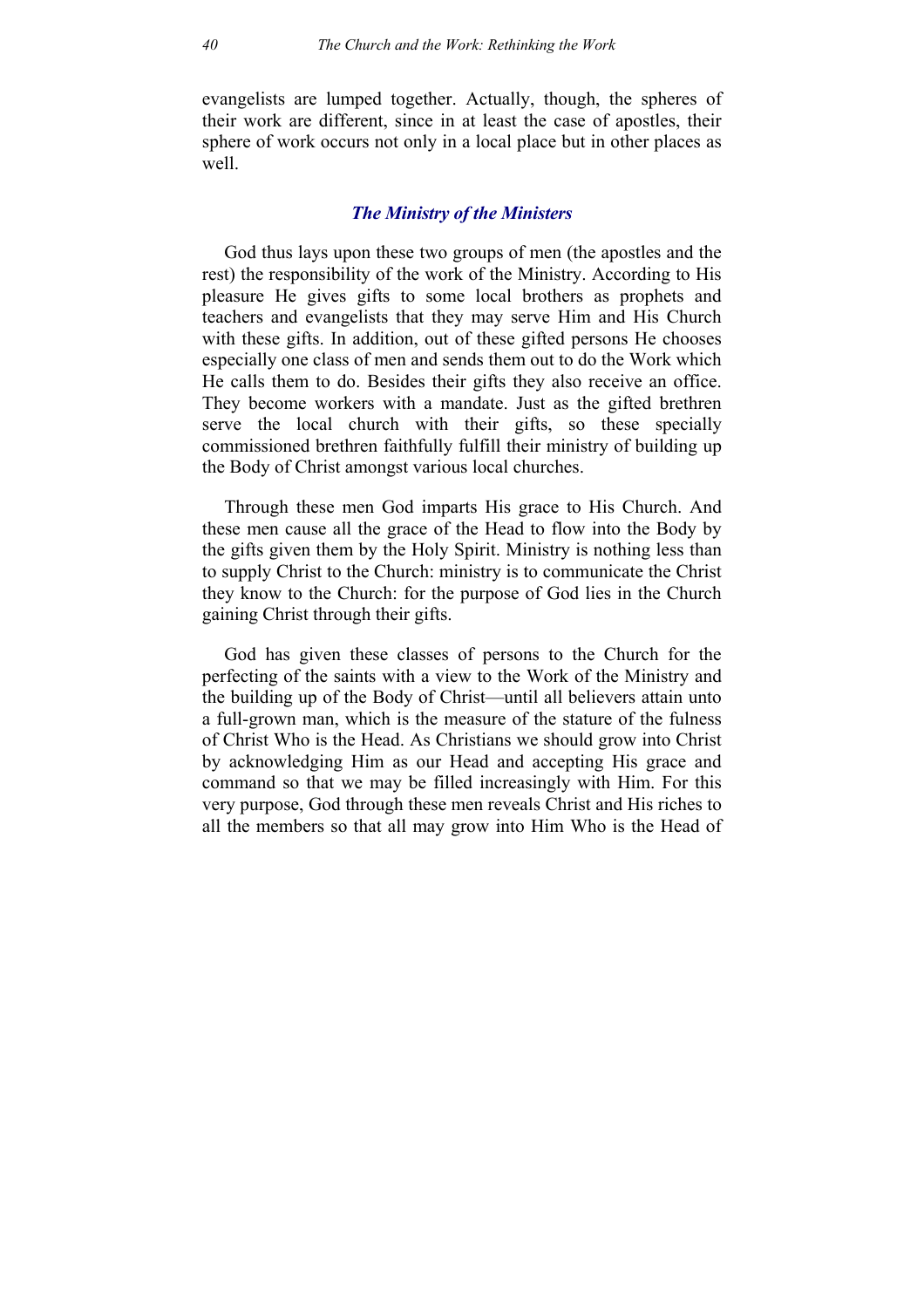the Body, into the One Who is all and in all, into the one and only Glorious Man. The Church ought to know deeply the riches of Christ through the instrumentality of these men in order that she be no longer tossed to and fro with every wind of doctrine perpetrated by the wiles of the enemy (Eph. 4.14).

As the prophets serve the local church with their gift, even so, the apostles serve the churches in many places with their office. These two classes of persons are extremely important because both kinds of works—extra-local and local in nature—are in their hands. Hence the Bible tells us that God's holy temple is "built upon the foundation of the apostles and prophets" (Eph. 2.20).

The prophets, teachers and evangelists in the local church are but those who have such gifts. Because of their particular gifts they take part in the Ministry—in the building up of the Body of Christ; yet they do not occupy any office to govern the local church. The administrative responsibility of the church is vested in "the overseers and deacons" (Phil. 1.1 mg.). The elders occupy the highest office in a local church even as the prophets remain the most important gifted person in a local church. Yet in God's Work—in the work of the Ministry of building up the Body of Christ—there are these four classes of persons. But amongst them all, the apostles stand foremost since they have an office which the others do not have.

We see, then, that in local church government, the office of the elders is the highest; and that in the building up of the Body of Christ, the office of the apostles is the greatest. It is because of this that the New Testament, when speaking of solving a local problem which is also related to other churches, singles out "the apostles and the elders" (see Acts 15.2,4,6,23).

Even though the apostles are the greatest in God's Work, they have no position in the local church. Elders occupy the highest office in the church, but they have no part in the work of the Ministry. The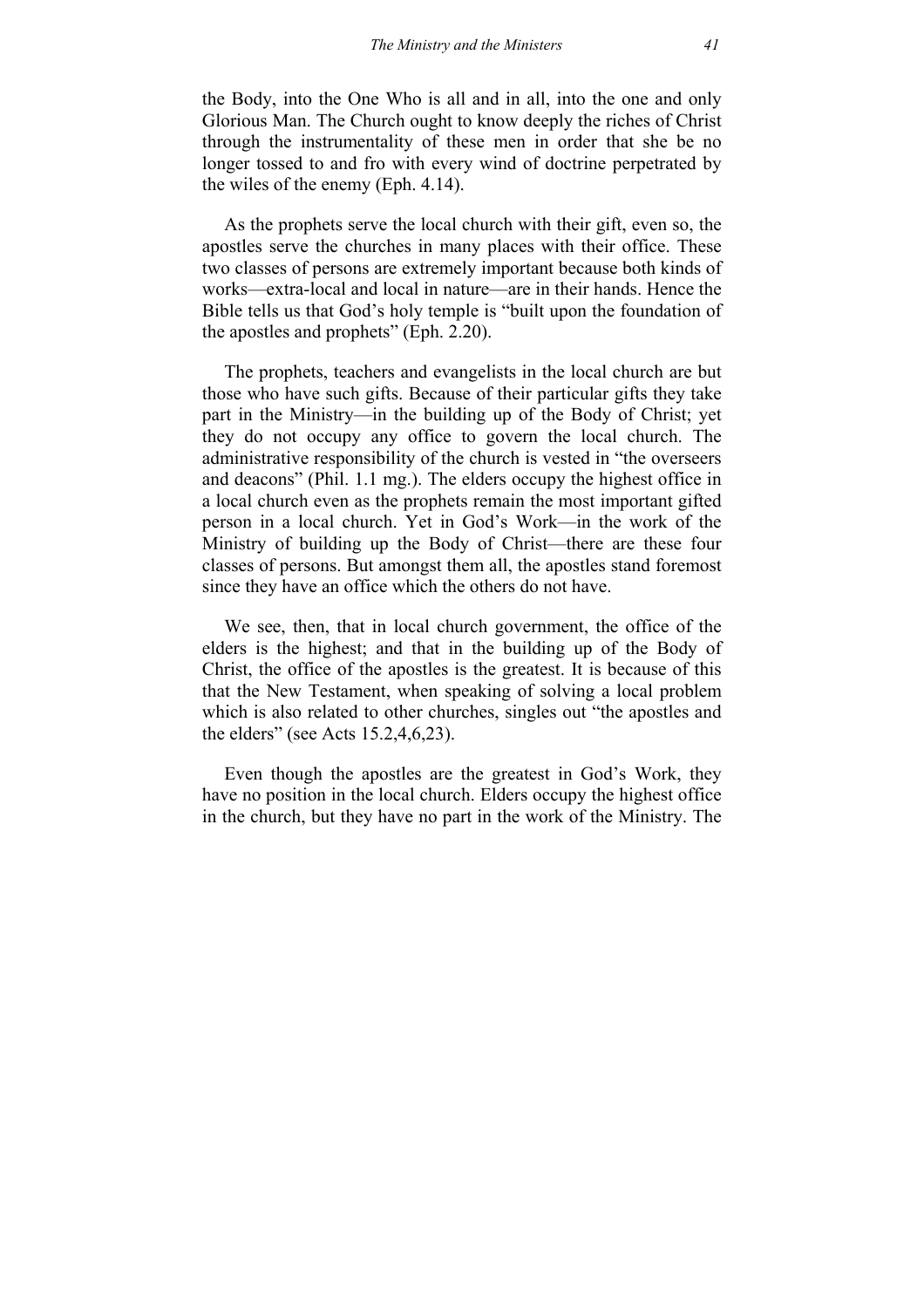prophets have the most important gift, nevertheless, they have neither office in the church nor overall responsibility in the Work.

In the local church two aspects must be equally emphasized: one is government, the other is edification. Government is a matter of office, and hence there are elders and deacons. Edification is a matter of gift, and hence there are prophets, evangelists, and pastors and teachers. The function of the elders is to take care of the daily government of the church, whilst the work of the prophets and teachers is to edify when the church assembles. In the event that some elders are also prophets and teachers, they may govern the church in its daily affairs as well as edify it in the meetings.

The apostles play no part in the daily administration of the church, neither do they take responsibility in the regular edification in the meetings. If any apostle is also a prophet or a teacher, and though he may not govern the church directly as do the elders, yet he can during the time of meetings—edify the local church in his capacity of prophet or teacher.

To sum up, the office of the apostles requires them to go to many places to do the Work of the Lord. And by the various gifts they receive (such as their being prophets, teachers, etc.), they are able to build up the brethren in different local churches.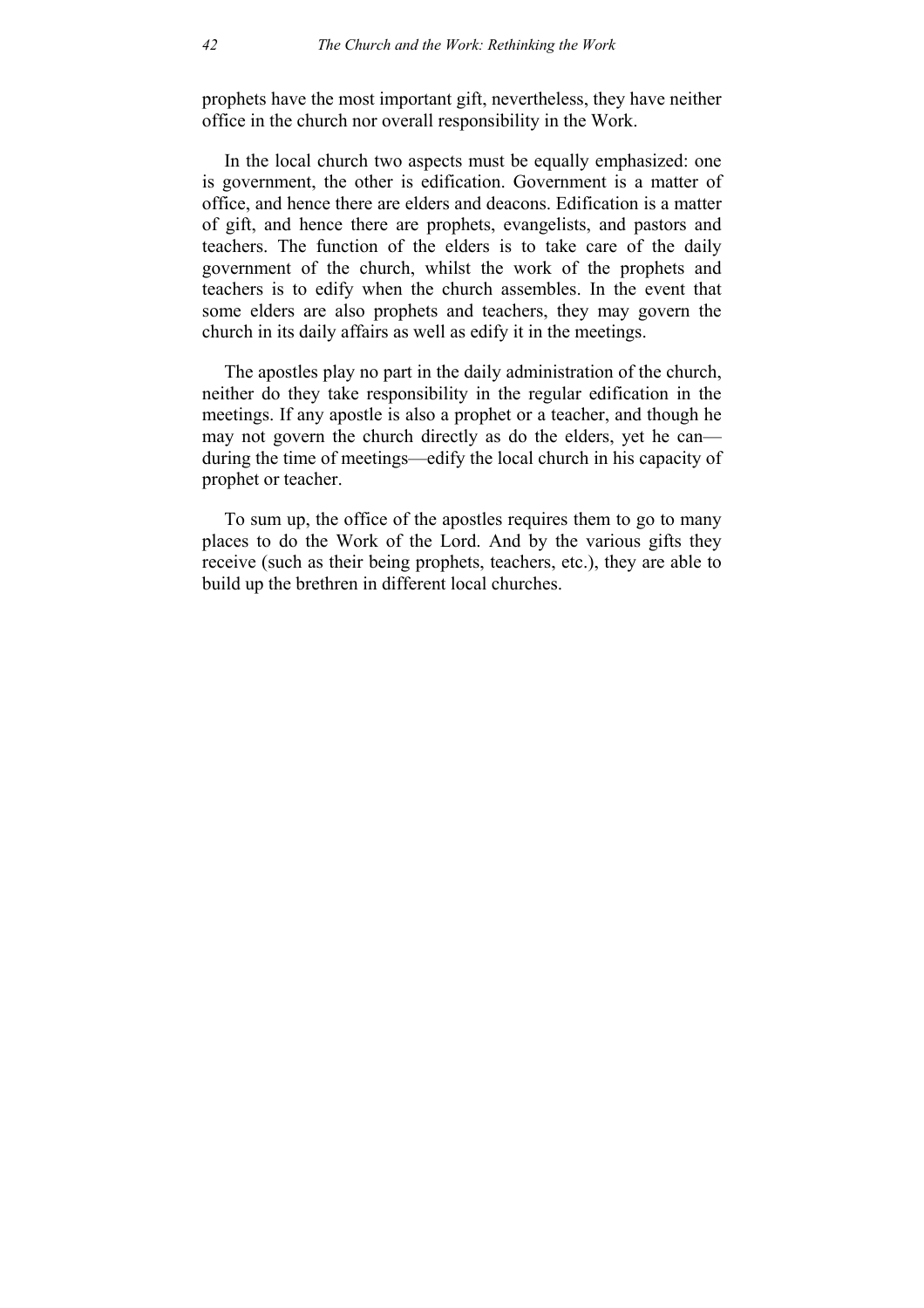

**2The Apostles**<br> **2The Apostles**<br> **2The Apostles**<br> **2The Apostles**<br>
worketh even until now." And He has a definite<br>
purpose, toward the realization of which He directs all<br>
His works. He is the God "who worketh all things God is a God of works. Our Lord said, "My Father worketh even until now." And He has a definite purpose, toward the realization of which He directs all His works. He is the God "who worketh all things after the counsel of His own will." But God does not do

everything directly by Himself. He works through His servants. Among the servants of God the Apostles are the most important ones. It will do us good if we look into the Word of God to know what it has to teach on the matter of the Apostles.

### *The First Apostles*

In the fulness of time God sent forth His Son into the world to do His Work. He is known as the Christ of God, i.e. "the Anointed One." The term "Son" relates to His Person; the name "Christ" relates to His Office. He was the Son of God, but He was sent to be the Christ of God. "Christ" is the ministerial name of the Son of God. Our Lord did not come to the earth or to the Cross on His own initiative; He was anointed and set apart for the Work by God. He was not self-appointed, but sent. Frequently throughout the Gospel of John we find Him referring to God, not as "God," or "the Father," but as "the One Who sent me." He took the place of a sent one. If that is true in the case of the Son of God, how much more should it apply to His servants? If even the Son was not expected to take any initiative in God's Work, is it likely that we are expected to do so? The first principle to note in the Work of God is that all His workers are sent ones. If there is no Divine commission, there can be no Divine Work.

Scripture has a special name for a sent one, i.e. an apostle. The meaning of the Greek word is "the sent one." The Lord Himself is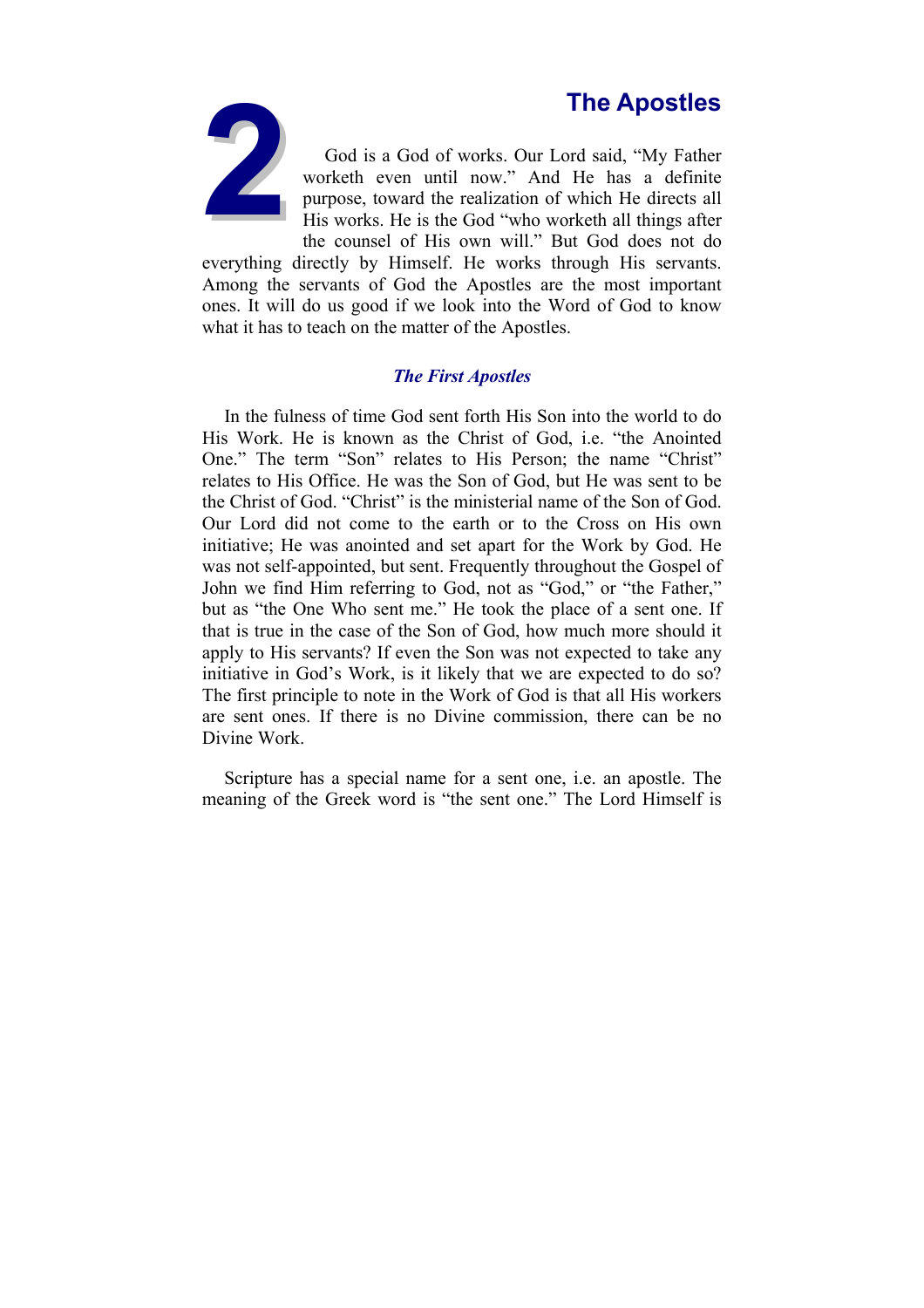the first Apostle because He is the first one specially sent of God: hence the Word refers to Him as "*the* Apostle" (Heb. 3.1).

#### *The Twelve*

While our Lord fulfilled His Apostolic Ministry on earth, He was all the time aware that His life in the flesh was limited; so even as He pursued the Work committed to Him by the Father, He was preparing a group of men to continue it after His departure. These men were also termed apostles. They were not volunteers; they were sent ones. We cannot overemphasize this fact that all Divine Work is by commission, not by choice.

From amongst whom did our Lord choose these apostles? They were chosen from amongst His disciples. All those sent out by the Lord were already disciples. Not all disciples are necessarily apostles, but all apostles are necessarily disciples; not all disciples are chosen for the Work, but those who are chosen are always selected from amongst the disciples of the Lord. An apostle then must have two callings; in the first place he must be called to be a disciple and in the second place he must be called to be an apostle. His first calling is from amongst the children of the world to be a follower of the Lord: his second calling is from amongst the followers of the Lord to be a sent one of the Lord.

Those apostles chosen by our Lord during His earthly ministry occupy a special place in Scripture, and they also occupy a special place in the purpose of God, because they were with the Son of God while He lived in the flesh. They were not just called apostles, they were called "the Twelve Apostles." They occupied a special place in the Word of God, and they occupy a special place in the plan of God. Our Lord told Peter that one day they should "sit on thrones judging the twelve tribes of Israel" (Luke 22.30). "*The* Apostle" has His throne, and "the Twelve Apostles" are going to have their thrones too. This is a privilege not granted to other apostles. When Judas lost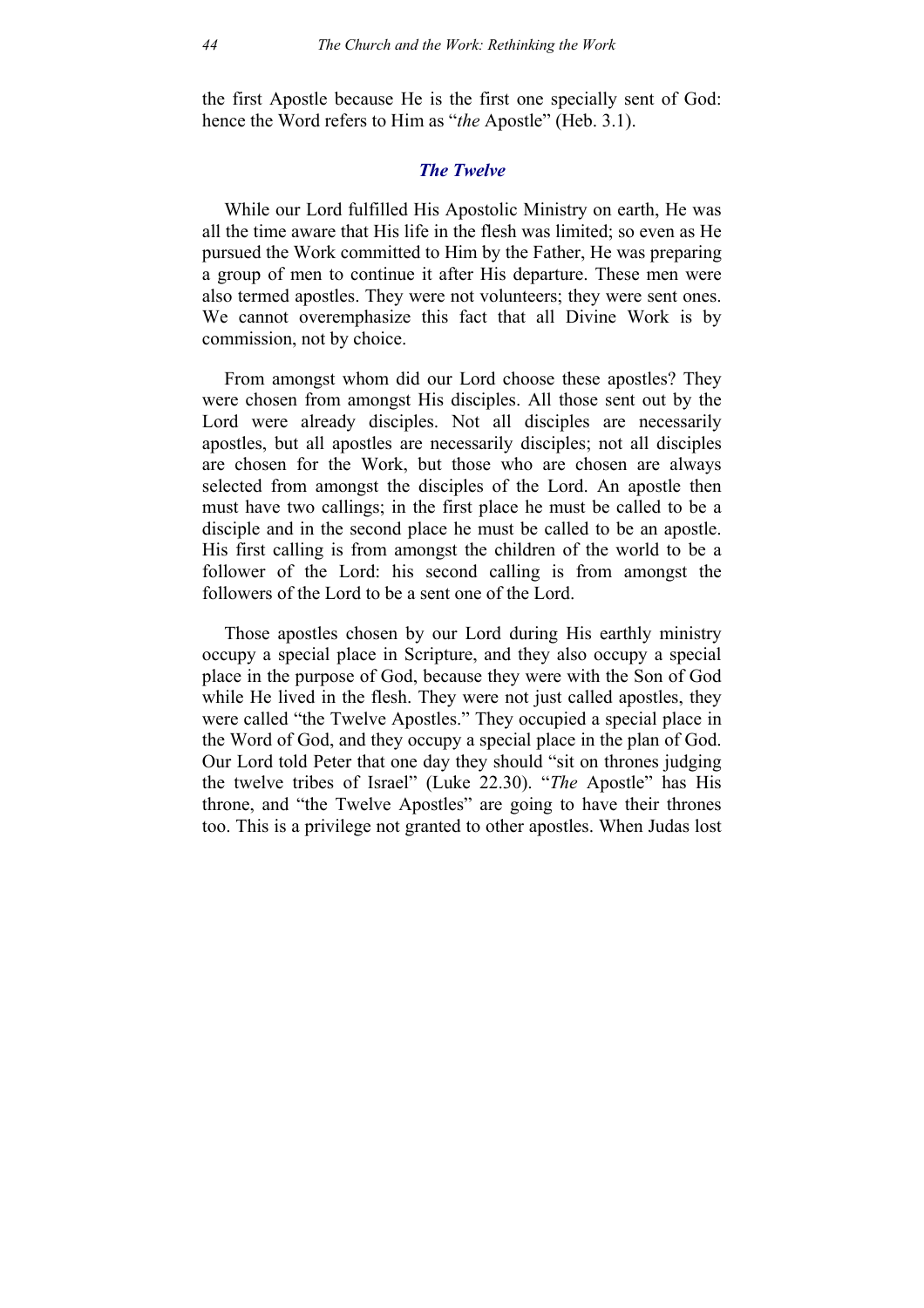his office and God led the remaining eleven to choose one to make up the number, we read that they cast lots and the lot fell upon Matthias, "and he was numbered with the *eleven* Apostles" (Acts 1.26). In the next chapter we find the Holy Spirit inspiring the writer of the Acts to say, "Peter, standing up with the *eleven*" (Acts 2.14), which shows that the Holy Spirit recognized Matthias to be one of the Twelve. Here we see that the number of these apostles was fixed; God did not want more than twelve, nor would He have less. In the Book of Revelation we find that the ultimate position which they occupy is again a special one—"And the wall of the city had twelve foundations and in them the names of the Twelve Apostles of the Lamb" (Rev. 21.14). Even in the new heaven and the new earth the Twelve enjoy a place of peculiar privilege, which is relegated to no other workers for God.

# *The Apostles in Scripture Days*

The Lord as an apostle was unique, the Twelve, as apostles, were also unique; but neither "*the* Apostle" nor "the Twelve Apostles" could abide on the earth forever. When our Lord departed, He left the Twelve to continue His Work; now that the Twelve have departed, who are here to carry it on?

The Lord has gone, but the Spirit has come. The Holy Spirit is come to bear all responsibility for the Work of God on earth. The Son was working for the Father; the Spirit is working for the Son. The Son came to accomplish the Will of the Father: the Spirit has come to accomplish the Will of the Son. The Son came to glorify the Father: the Spirit has come to glorify the Son. The Father appointed Christ to be "*the* Apostle": the Son while on earth appointed "the Twelve" to be Apostles. Now the Son has returned to the Father, and the Spirit is on earth appointing men to be apostles. The apostles appointed by the Holy Spirit cannot join the ranks of those appointed by the Son, but they are apostles for all that. The apostles we read of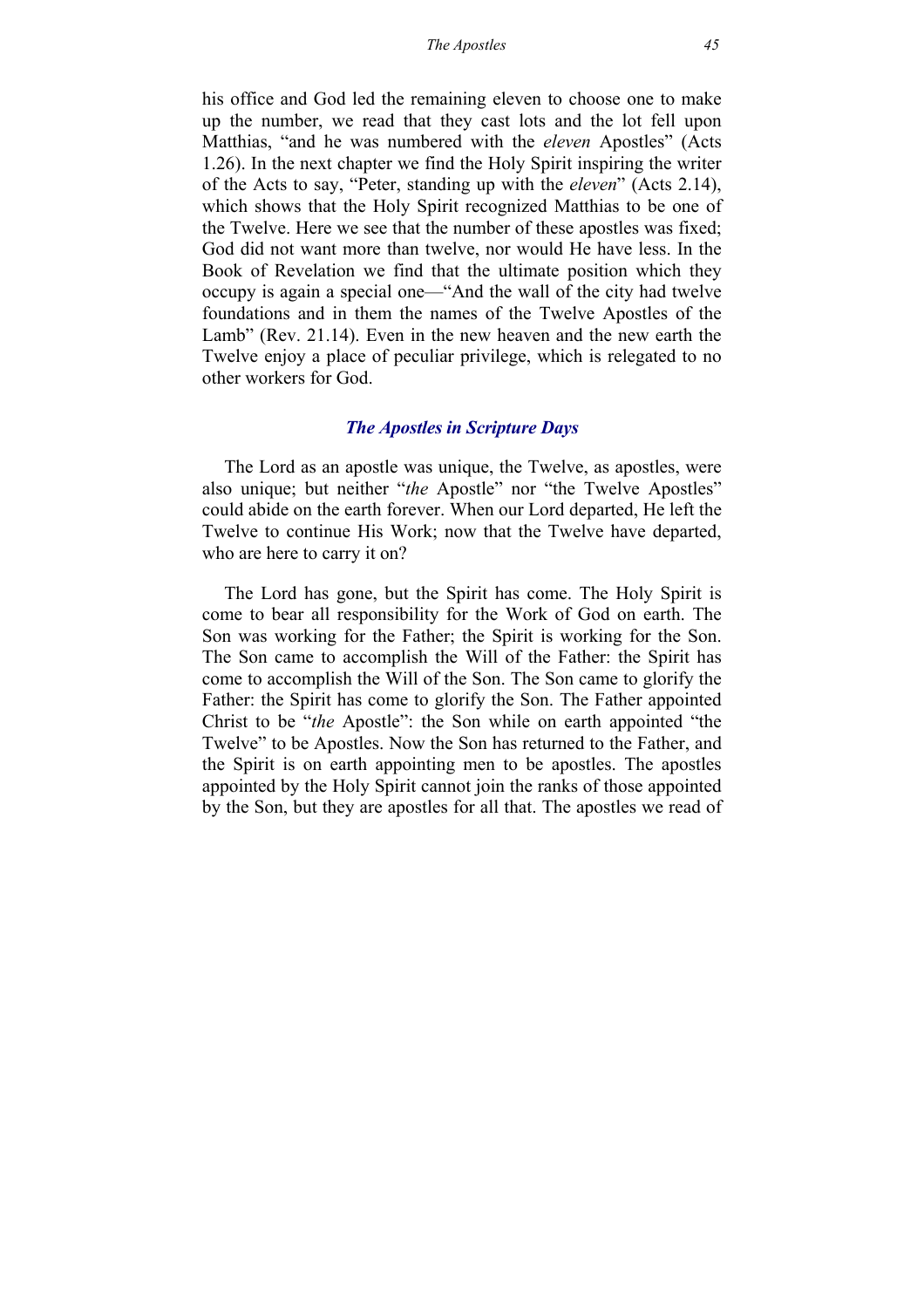in the fourth chapter of Ephesians are clearly not the original Twelve, for *those* were appointed when the Lord was still on earth, whilst *these* date their appointment to apostleship *after* the ascension of the Lord; they were the gifts of the Lord Jesus to His Church *after* His glorification. The Apostles *then* were the personal followers of the Lord Jesus, but the apostles *now* are ministers for the building up of the Body of Christ. We must differentiate clearly between the Apostles who were witnesses to the Resurrection of Christ (Acts 1.22,26), and the apostles who are ministers for the edifying of the Body of Christ, for the Body of Christ was not in existence before the Cross. There is no doubt that later on the Twelve received the Ephesian commission, but the Twelve, as the Twelve, were quite distinct from the apostles mentioned in Ephesians. It is evident then that God has *other* apostles besides the original Twelve.

Immediately after the outpouring of the Spirit we see the Twelve Apostles carrying on the work. Until the twelfth chapter of Acts they are seen as the chief workers; but with the opening of the thirteenth chapter we see the Holy Spirit beginning to manifest Himself as the Agent of Christ and the Lord of the Church. In that chapter we are told that in Antioch, when certain prophets and teachers were ministering to the Lord and fasting, the Holy Spirit said, "Separate me *now* Barnabas and Saul for the Work to which I have called them" (Acts 13.2, Darby). *Now* is the time that the Spirit begins to send men forth. At this point two new workers were commissioned by the Holy Ghost.

After these two were sent out by the Spirit how were they designated? When Barnabas and Paul were working in Iconium, "the multitude of the city was divided; and part held with the Jews, and part with the *apostles*" (Acts 14.4). The two sent forth in the previous chapter are in this chapter referred to as "apostles," and in the same chapter (verse 14), the designation "the *apostles*" is used in apposition to "Paul and Barnabas," which proves conclusively that the two men commissioned by the Holy Spirit were also apostles.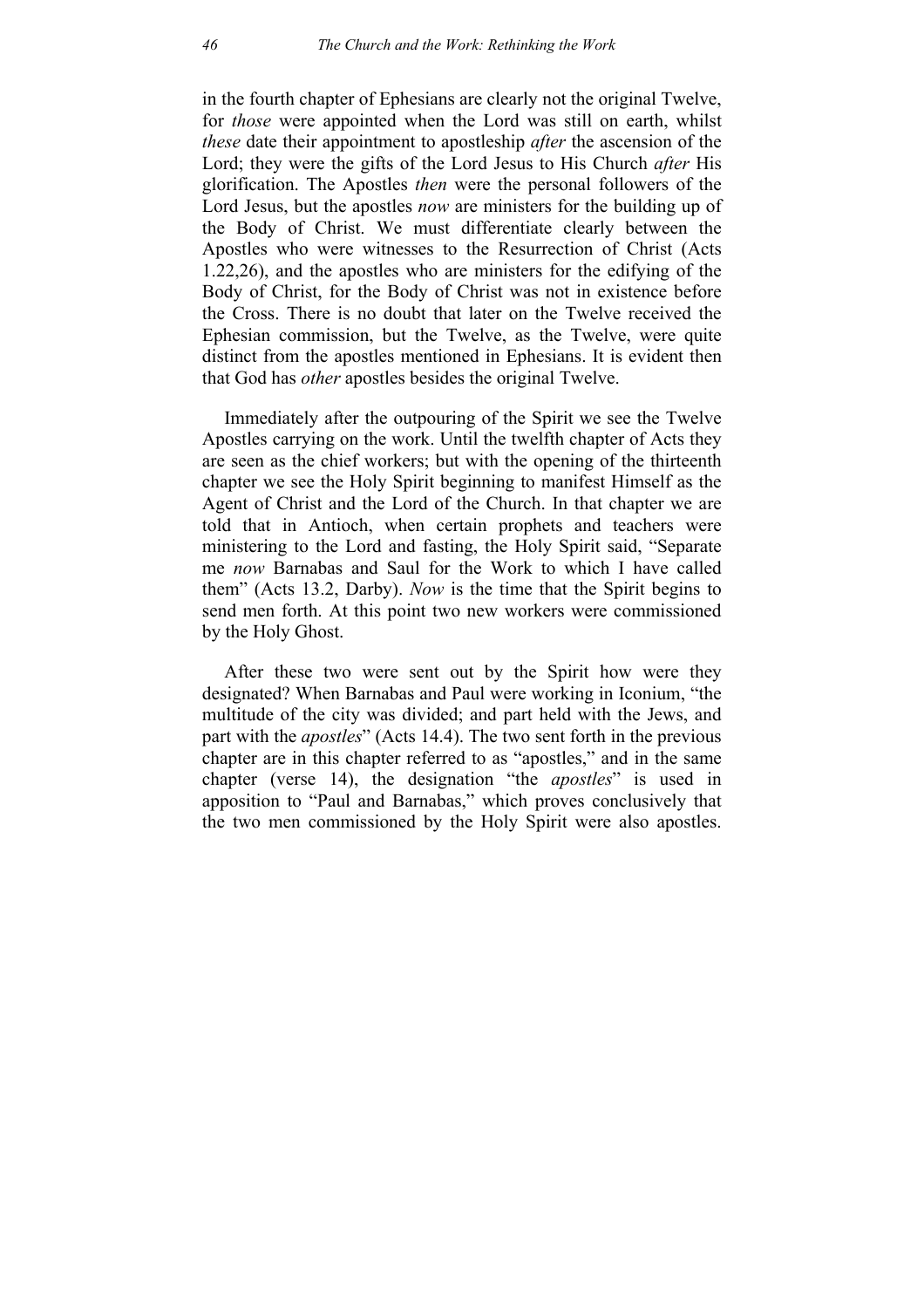They were not among the Twelve, but they were apostles nevertheless.

Who then are apostles? Apostles are God's workmen, sent out by the Holy Spirit to do the Work to which He has called them. The responsibility of the Work is in their hands. Broadly speaking, all believers are responsible for the Work of God, but apostles are a group of people specially set apart for the Work. In a peculiar sense the responsibility of the Work is upon them.

Now we see the teaching of the Scriptures as touching apostles. God appointed His Son to be "*the* Apostle": Christ appointed His disciples to be "the Twelve Apostles": and the Holy Spirit appointed a group of men (apart from the Twelve) to be the Body-building apostles. The first Apostle is unique: there is only one; the Twelve Apostles are also in a class by themselves: there are only twelve; but there is another order of apostles, chosen by the Holy Spirit, and as long as the building up of the Church goes on and the Holy Ghost's presence on earth continues, the choosing and sending forth of this order of apostles will continue too.

In the Word of God we find numerous other apostles besides Barnabas and Paul. There are many belonging to the new order chosen and sent forth by the Spirit of God. In 1 Cor. 4.9, we read: "God hath set forth us the apostles last." To whom do the words "us the apostles" refer? The pronoun "us" implies that there was at least one other apostle besides the writer. If we study the context, we note that Apollos was with Paul when he wrote (verse 6), and Sosthenes was a joint writer with Paul of the Epistle. So it seems clear that the "us" here refers either to Apollos or to Sosthenes, or to both. It follows then that either or both of these two must have been apostles.

Rom. 16.7: "Salute Andronicus and Junia, my kinsmen and my fellow-prisoners, who are of note among the apostles." The clause "who are of note among the apostles" does not mean that they were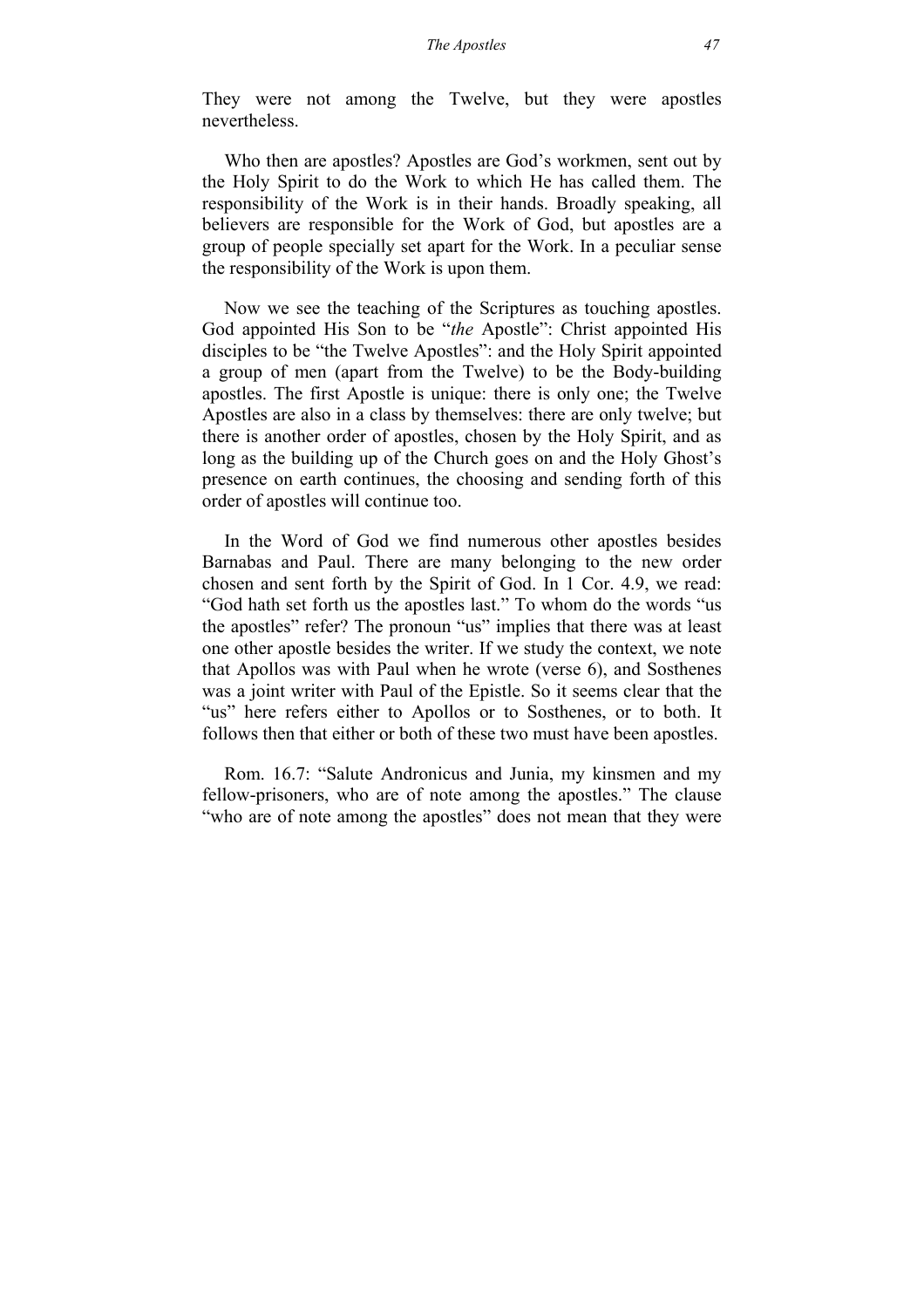regarded as notable by the apostles, but rather that among the apostles they were notable ones. Here you have not only another two apostles, but another two notable apostles.

1 Thess. 2.6: "We might have been burdensome, as the apostles of Christ." The "we" here refers clearly to the writers of the Thessalonian letter, i.e. Paul, Silvanus and Timothy (1.1), which indicates that Paul's two young fellow-workers were also apostles.

1 Cor. 15.5-7: "He was seen of Cephas, *then of the Twelve*; after that, he was seen of about five hundred brethren at once; . . . after that, he was seen of James; *then of all the apostles*." Besides the Twelve Apostles there was a group known as "all the apostles." It is obvious, then, that apart from the Twelve, there were other apostles.

Paul never claimed that he was the last apostle and that after him there were no others. Let us read carefully what he said: "Last of all he was seen of me also ... for I am the least of the apostles, that am not meet to be called an apostle" (1 Cor. 15.8,9). Notice how Paul used the words "last" and "least." He did not say that he was the last apostle, he only said he was the least apostle. If he were the last, there could be no more after him, but he was only the least.

In the Book of Revelation it is said of the Ephesian church: "Thou hast tried them which say they are apostles, and are not, and hast found them liars" (2.2). It seems clear from this verse that the early churches expected to have other apostles apart from the original Twelve, because, when the Book of Revelation was written, John was the only survivor of the Twelve, and by that time even Paul had already been martyred. If there were to be only twelve apostles, and John was the only one left, then no one would have been foolish enough to pose as an apostle, and no one foolish enough to be deceived; and where would have been the need to "try" them? If John were the only apostle, then testing would be simple indeed! If any one was not John, he was not an apostle!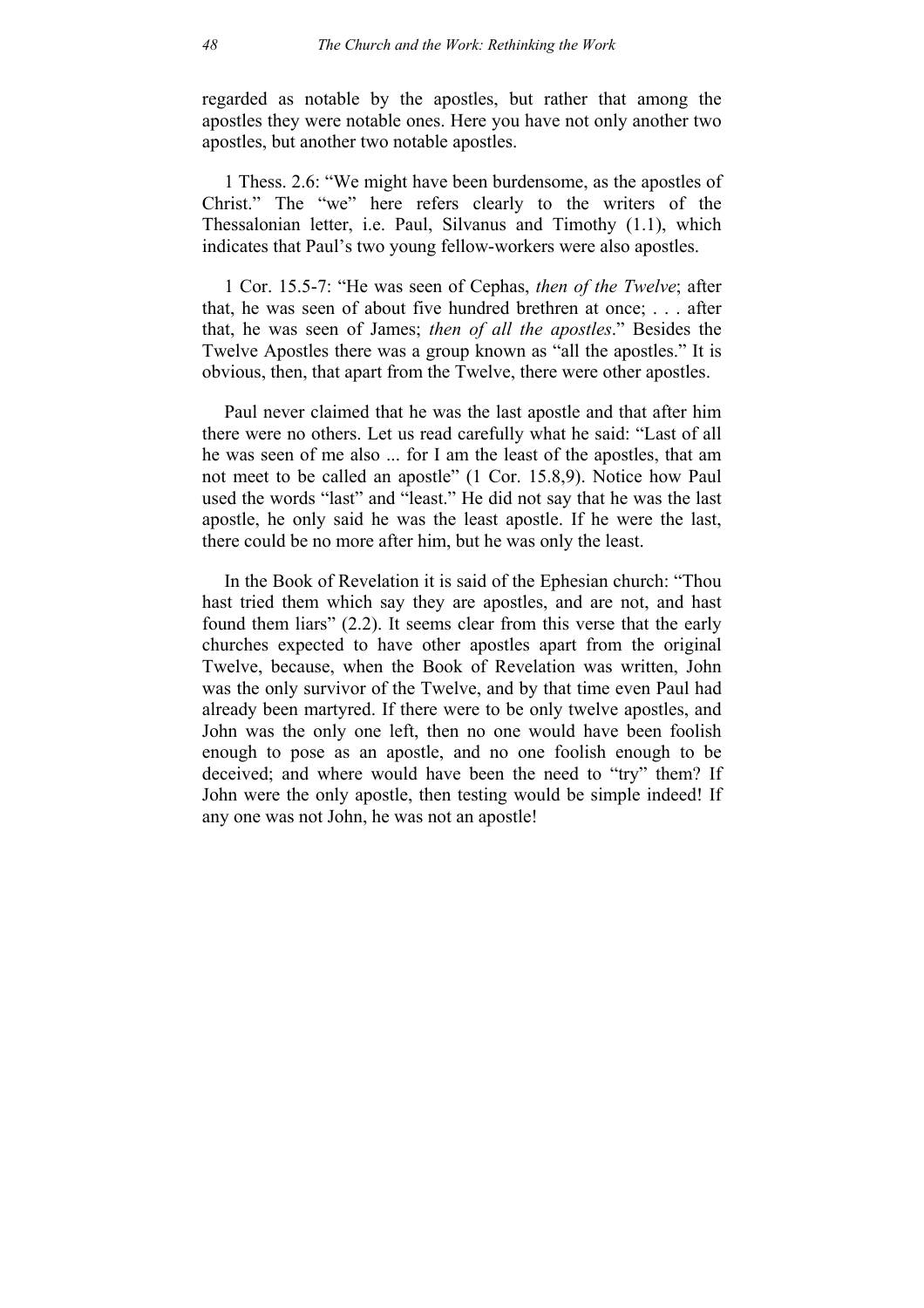## *The Meaning of Apostleship*

Since the meaning of the word "apostle" is "the sent one," the meaning of apostleship is quite plain, i.e. the office of the sent one. Apostles are not primarily men of special gifts, they are men of special commission. Everyone who is sent of God is an apostle. Many called of God are not as gifted as Paul, but if they have received a commission from God, they are just as truly apostles as he was. The apostles were gifted men, but their apostleship was not based upon their gifts; it was based upon their commission. Of course, God will not send anyone who is unequipped, but equipment does not constitute apostleship. If God cared to send out a man totally unequipped, that man would be as much an apostle as a fully equipped one, since apostleship is not based on human qualification but on Divine commission. It is futile for anyone to assume the office of an apostle simply because he thinks he has the needed gifts or ability. It takes more than mere gift and ability to constitute men apostles; it takes nothing less than God Himself, God's Will and God's call. No man can attain to apostleship through natural or other qualifications; God must make him an apostle if he is ever to be one. Whether or not a man is going to be of any spiritual worth, and his work serve any spiritual end, depends upon the sending of God. "A man sent of God" should be the main characteristic of our entering upon His service, and of all our subsequent movements.

Let us turn to the Scriptures. In Luke 11.49 we read: "I will send them prophets and apostles, and some of them they shall slay and persecute." From the Book of Genesis to the Book of Malachi we do not come across anyone who was explicitly called an apostle, yet the men here referred to as apostles lived between the time of Abel and Zecharias (verse 51), so it is clear that even in Old Testament times God had His apostles.

Our Lord said, "The servant is not greater than his Lord: neither the apostle (Greek) than he that sent him" (John 13.16). Here we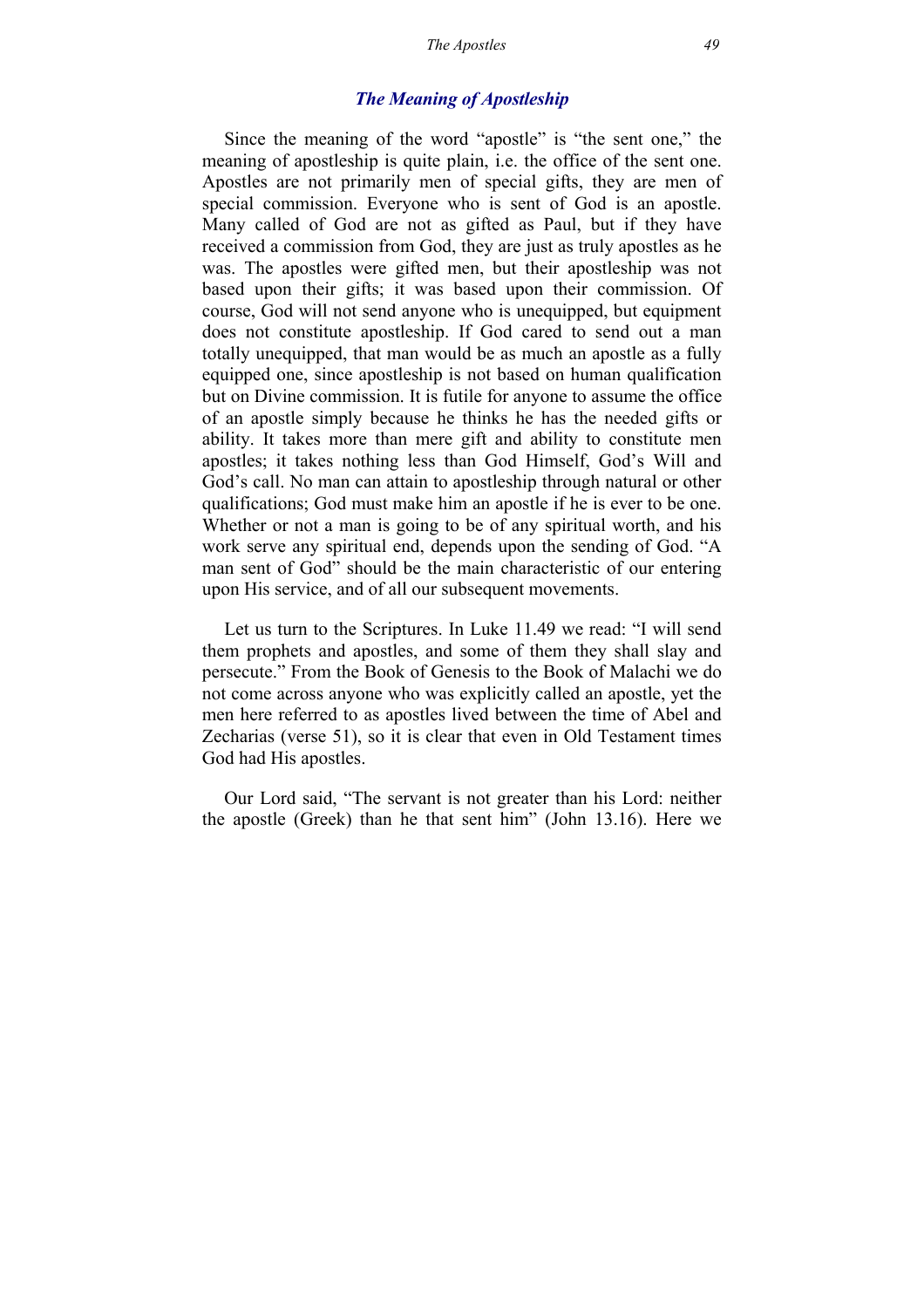have a definition of the term "apostle." It implies being sent out that is all; and that is everything. However good human intention may be, it can never take the place of Divine commission. To-day those who have been sent out by the Lord to preach the Gospel and to establish churches call themselves missionaries, not apostles; but the word "missionary" means the very same thing as "apostle," i.e. "the sent one." It is the Latin form of the Greek equivalent, "apostolos." Since the meaning of the two words is exactly the same, I fail to see the reason why the *true* sent ones of to-day prefer to call themselves "missionaries" rather than "apostles."

# *The Evidence of Apostleship*

Is there any evidence that one is really commissioned of God to be an apostle? In 1 Cor. 9.1-2, Paul is dealing with our question in writing to the Corinthian saints, and it is obvious from his argument that apostleship has its credentials. "The seal of my apostleship are ye in the Lord," he writes, as if to say, "If God had not sent me to Corinth, then you would not be saved to-day, and there would be no church in your city." If God has called a man to be an apostle, it will be manifest in the fruit of his labours. Wherever you have the commission of God, there you have the authority of God: wherever you have the authority of God, there you have the power of God: and wherever you have the power of God, there you have spiritual fruits. The fruit of our labours proves the validity of our commission. And yet it must be noted that Paul's thought is not that apostleship implies numerous converts, but that it represents spiritual values to the Lord, for He could never send anyone forth for a lesser purpose. The Lord is out for spiritual values, and the object of apostleship is to secure them. In this case the Corinthians represent these values. But did not Paul say here, "Have I not seen Jesus our Lord?" Then is it only those who have seen the Lord Jesus in His resurrection manifestations who are qualified to become apostles? Let us follow carefully the trend of Paul's argument: In verse 1 he asks four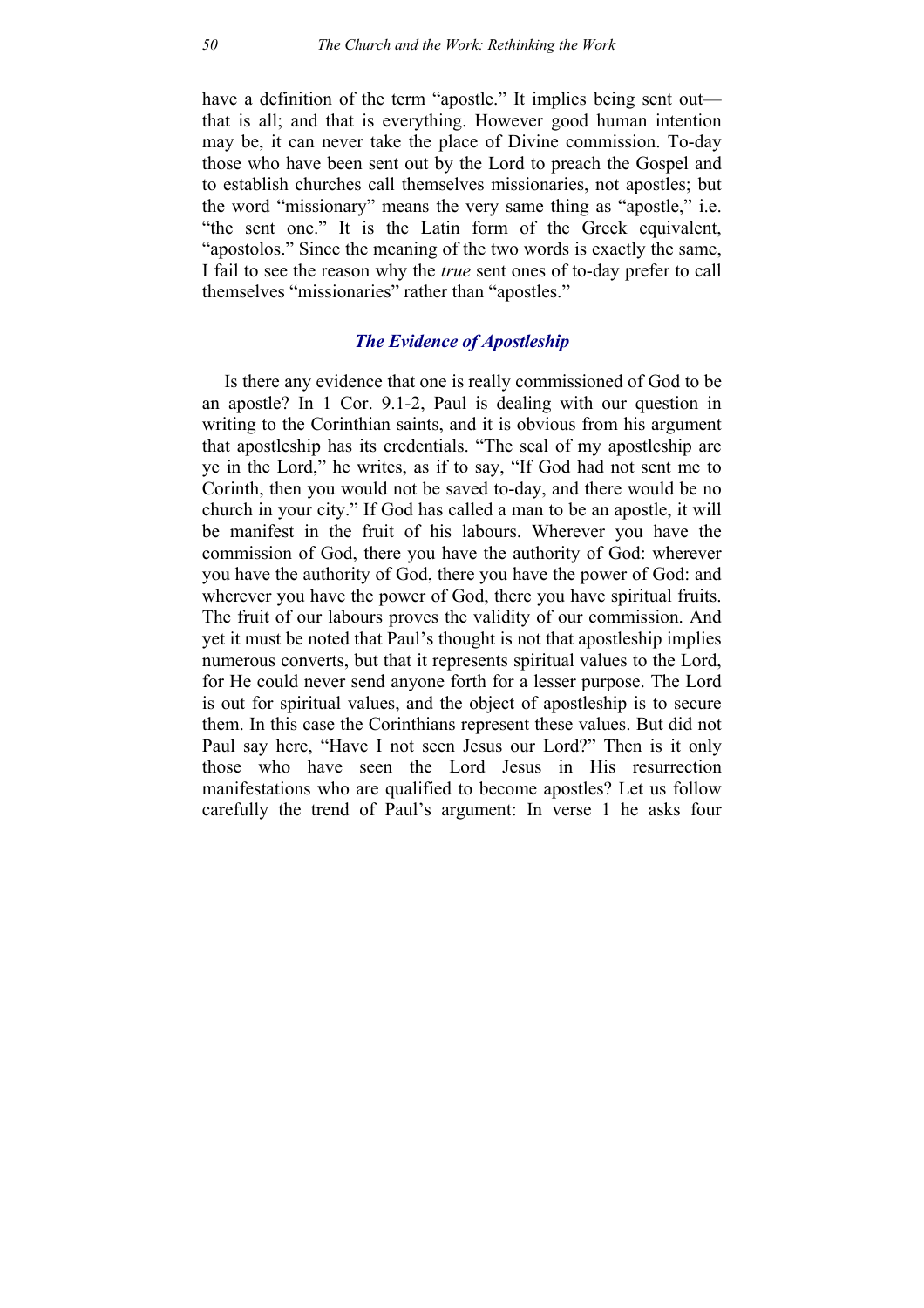questions: (1) "Am I not free?" (2) "Am I not an apostle?" (3) "Have I not seen Jesus our Lord?" (4) "Are not ye my work in the Lord?" An affirmative answer to all four questions was taken for granted, for Paul's case demanded such an answer. Notice that in pursuing his argument in the second verse Paul drops two of his questions and follows out the other two. He drops the first and third, and takes up the second and fourth, linking them together. For the purpose of his reasoning he sets aside, "Am I not free?" and, "Have I not seen Jesus our Lord?" and replies to the question, "Am I not an apostle?" and, "Are not ye my work in the Lord?" Paul was clearly seeking to demonstrate the genuineness of his commission from the blessing that attended his labours, not from his being free or from his having seen the Lord.

Of the four questions asked by Paul, three relate to his person and one to his work. These three are on the same plane, and are quite independent of one another. Paul was not arguing that because he was free and because he was an apostle, therefore he had seen the Lord: nor was he reasoning that because he was an apostle and because he had seen the Lord, therefore he was free: no more was he seeking to demonstrate that because he was free and had seen the Lord, therefore he was an apostle. The facts are he *was* free, he *was* an apostle, and he *had* seen the Lord. These facts had *no* essential connection one with the other, and it is absurd to connect them. It would be as reasonable to argue that Paul's apostleship was based upon his being free, as that it was based upon his seeing the Lord. If he was not seeking to prove his apostleship from the fact of his freedom, no more was he seeking to prove it from his having seen the Lord. Apostleship is not based on having seen the Lord in His resurrection manifestations.

Then what is the meaning of 1 Cor. 15.5-9? "He was seen of Cephas, then of the Twelve: After that, he was seen of above five hundred brethren at once; . . . after that he was seen of James; then of all the apostles. And last of all he was seen of me also." The object of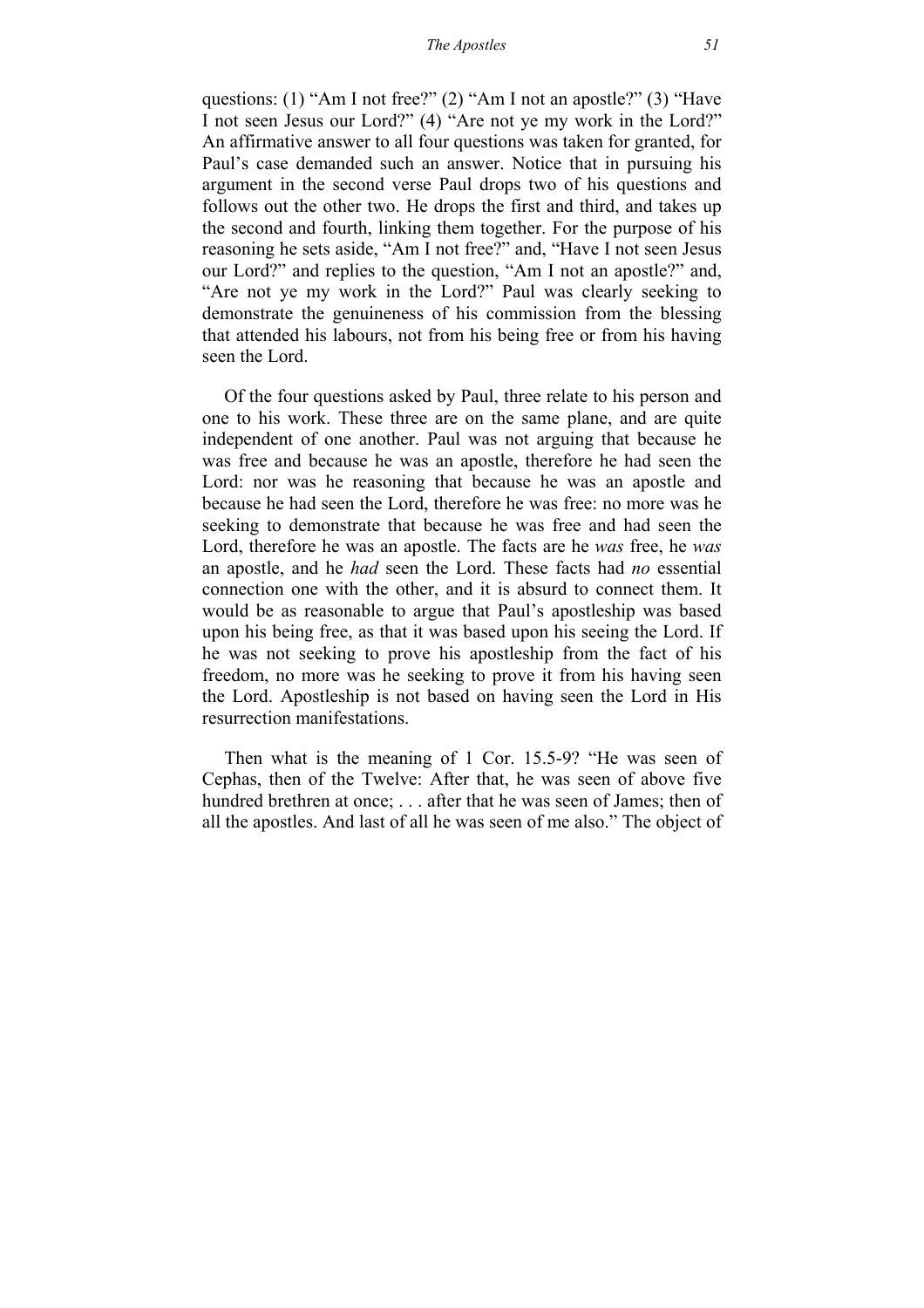this passage is not to produce evidence of apostleship, but evidence of the resurrection of the Lord. Paul is recording the different persons to whom the Lord appeared; he is not teaching what *effect* was produced upon these persons by His appearing. Cephas and James saw the Lord, but they were Cephas and James after they saw the Lord, just as they were Cephas and James before; they did not become Cephas and James by seeing Him. The same applies to the Twelve Apostles and the five hundred brethren. Seeing the Lord did not constitute them Apostles. They were twelve Apostles before they saw the Lord, and they were twelve Apostles after they saw the Lord. The same argument applies in Paul's case. The facts were, he had seen the Lord, and he was the least of the apostles; but it was not seeing the Lord that constituted him the least of the apostles. The five hundred brethren were not apostles before they saw the Lord, nor were they after. Seeing the Lord in His resurrection manifestations did not constitute them apostles. They were simply "brethren" before, and they were simply "brethren" after. The Word of God nowhere teaches that seeing the Lord is the qualification for apostleship.

But apostleship has its credentials. In 2 Cor. 12.11-12, Paul writes, "In nothing am I behind the very chiefest apostles . . . truly the signs of an apostle were wrought among you in all patience, in signs, and wonders, and mighty deeds." There was abundant evidence of the genuineness of Paul's apostolic commission: and the signs of an apostle will never be lacking where there is truly an apostolic call. From the above passage we infer that the evidence of apostleship lies in a two-fold power—spiritual and miraculous. Endurance is the greatest proof of spiritual power, and it is one of the signs of an apostle. It is the ability to endure steadfastly under continuous pressure that tests the reality of an apostolic call. A true apostle needs to be "strengthened with all power, according to the might of his glory, unto all patience and longsuffering with joy" (Col. 1.11). Yes, it takes nothing short of "*all* power according to the *might* of his glory" to produce "all patience and longsuffering with joy." But the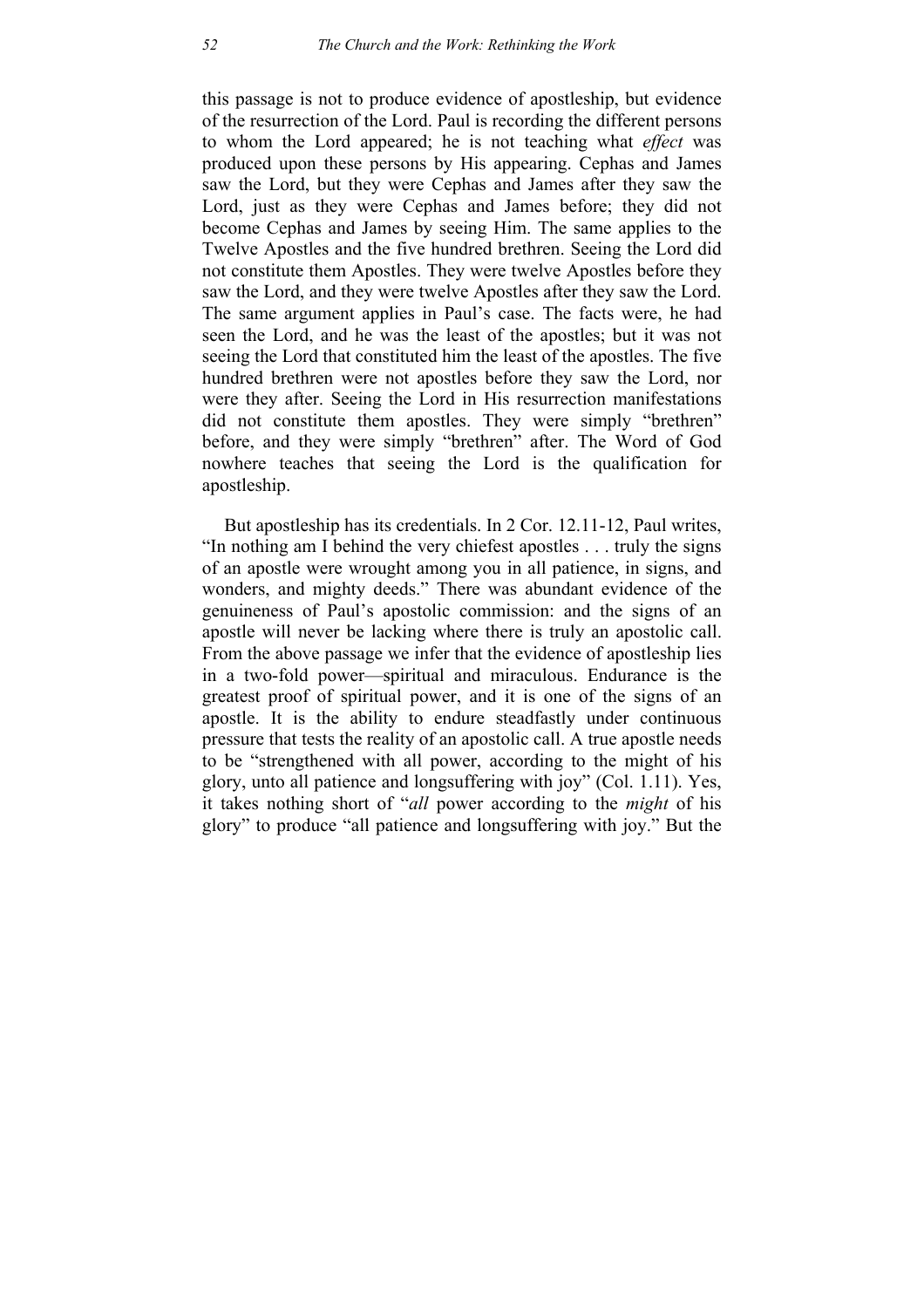reality of Paul's apostleship was not only attested by his patient endurance under intense and prolonged pressure, it was evidenced also by the miraculous power he possessed. Miraculous power to change situations in the physical world is a necessary manifestation of our knowledge of God in the spiritual realm, and this applies not to heathen lands only, but to every land. To profess to be sent ones of the omnipotent God, and yet stand helpless before situations that challenge His power, is a sad contradiction. Not all who can work wonders are apostles, for the gifts of healing and of miracle-working are given to members of the Body (1 Cor. 12.28) who have no special commission, but miraculous as well as spiritual power is part of the equipment of all who have a true apostolic commission.

#### *The False Apostles*

False apostles are present now as well as having been present in the days of the early Church. "Such men are false apostles, deceitful workers, fashioning themselves into apostles of Christ" (2 Cor. 11.13). The Bible thus mentions explicitly false apostles. It does not say these were false *disciples*, since they could very well have been truly born-again disciples. They probably took on godliness as a way of gain, expecting to enrich themselves at the expense of the Corinthian believers. And hence Paul warned the believers at Corinth to be on guard. At times some real apostles may think of reaping some profit from the result of their work. Such persons as these become false apostles. And accordingly, the Bible calls for the testing of these apostles. Thus we find the Lord saying to the church in Ephesus that the believers there did "try them that call themselves apostles, and they are not, and didst find them false" (Rev. 2.2). The Lord commended the Ephesian believers for doing so.

The greatest test for a false apostle is money. Whoever is not clear of money and harbors the ulterior motive of gain in his heart is doubtless a false apostle. A false apostle will be one who either seeks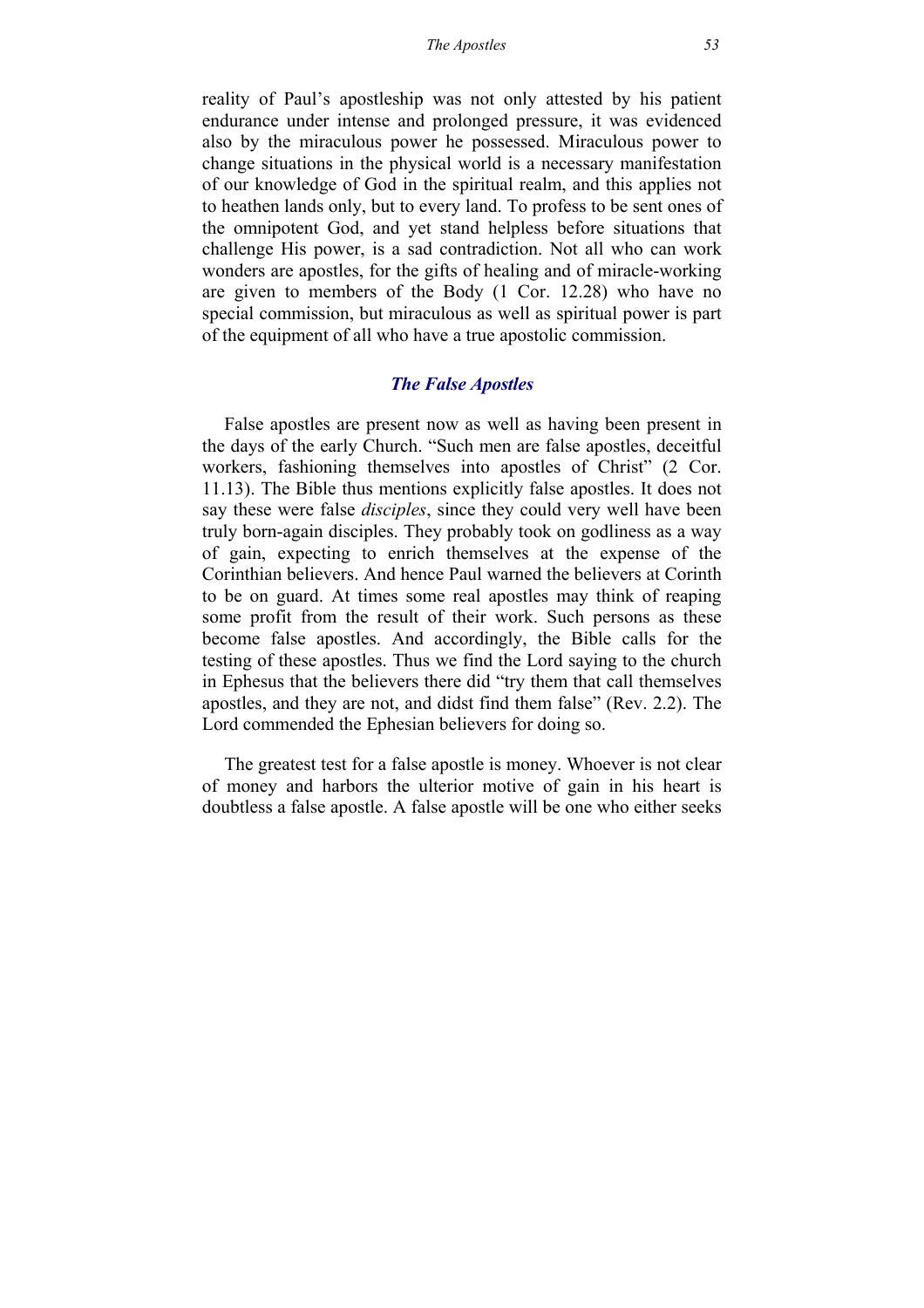for fame or for wealth. In sending relief to the saints in Jerusalem, Paul especially appointed two other brothers to accompany him and his apostolic party: "avoiding this, that any man should blame us in the matter of this bounty which is ministered by us: for we take thought for things honorable, not only in the sight of the Lord, but also in the sight of men" (2 Cor. 8.20,21). All who are greedy of money are false apostles. Whenever money has its hold on us, our work shall cease to be wholly for the Lord. And thus there is the possibility of our turning from being real apostles to becoming false ones! We need to learn how to test those who call themselves apostles and are not, just as the Ephesian believers did.

Thank God that the Holy Spirit is still here. Thank God that it is not because I do not possess a special gift that I cannot be an apostle. Thank God, too, that it is not because I have seen the Lord with my fleshly eyes that I can therefore be an apostle. And thank God that if I have the Lord's call and commission, I can be this or that apostle, irrespective of my being a prophet or teacher or an evangelist—or my being none of these. Today, it is not a question of gift nor a matter of seeing the Lord in the flesh but the fact of having the Lord's commission. If there is a commission from the Lord, one can be an apostle after the order of Paul and Barnabas. Though we cannot be among the Twelve, nevertheless we are still apostles. We may not be ranked among the great apostles, but we can still be among the least of them; for this number of apostleship is unfilled. Whoever is commissioned and sent forth by the Lord has a place in it.

#### *Women Apostles*

Have women any place amongst the ranks of the apostles? Scripture indicates that they have. There were no women amongst the Twelve sent forth by the Lord, but a woman is mentioned amongst the number of the apostles who were sent forth by the Spirit after the Lord's ascension. Rom. 16.7 speaks of two notable apostles,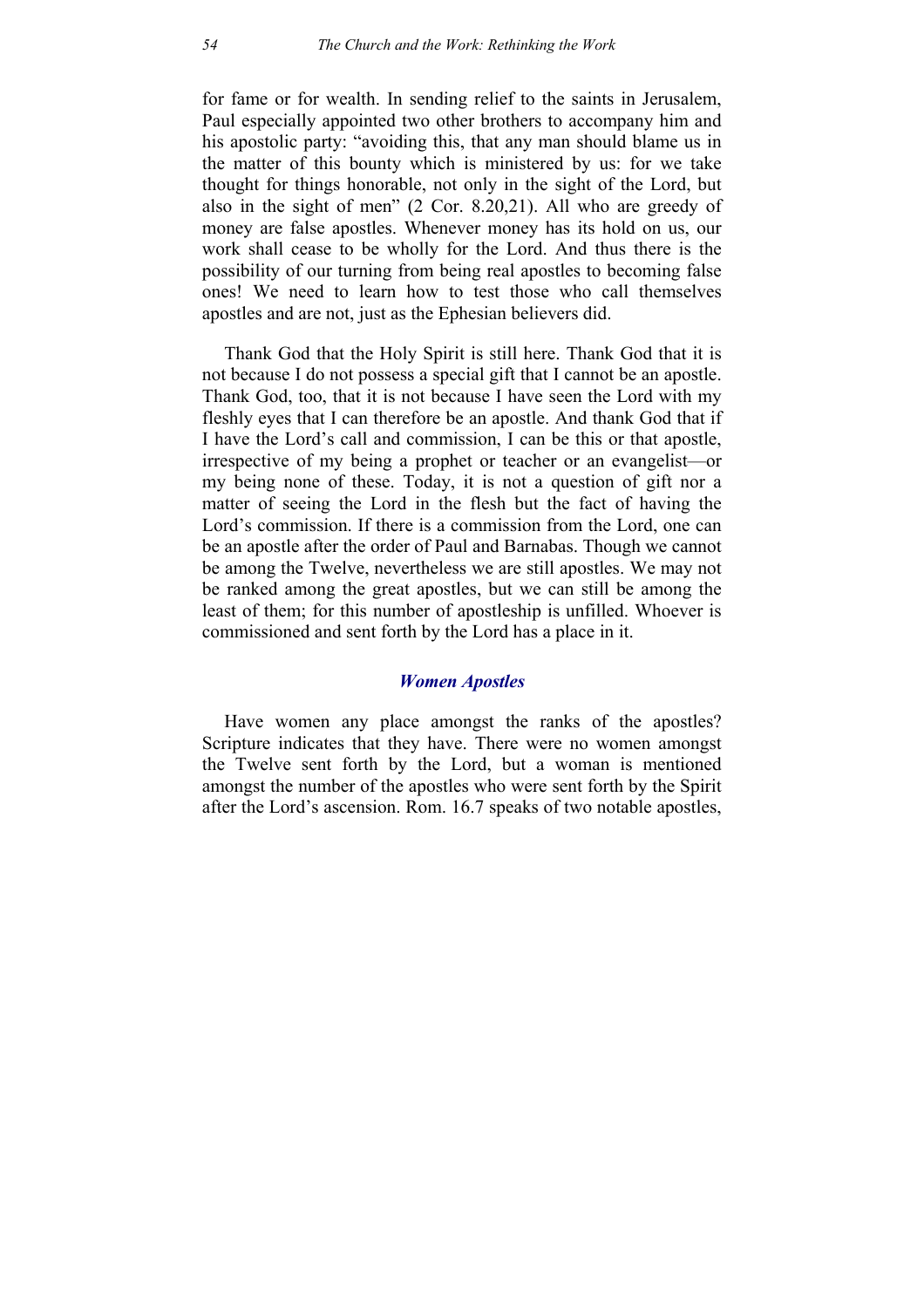Andronicus and Junia, and good authorities agree that "Junia" is a woman's name.\* So here we have a sister as an apostle and a notable apostle at that.

-

<sup>∗</sup> It should be noted that whether "Junia" is in the masculine or feminine gender in the original Greek is still a subject of controversy to this day among Greek and Bible scholars.—*Translator, 1982 edition*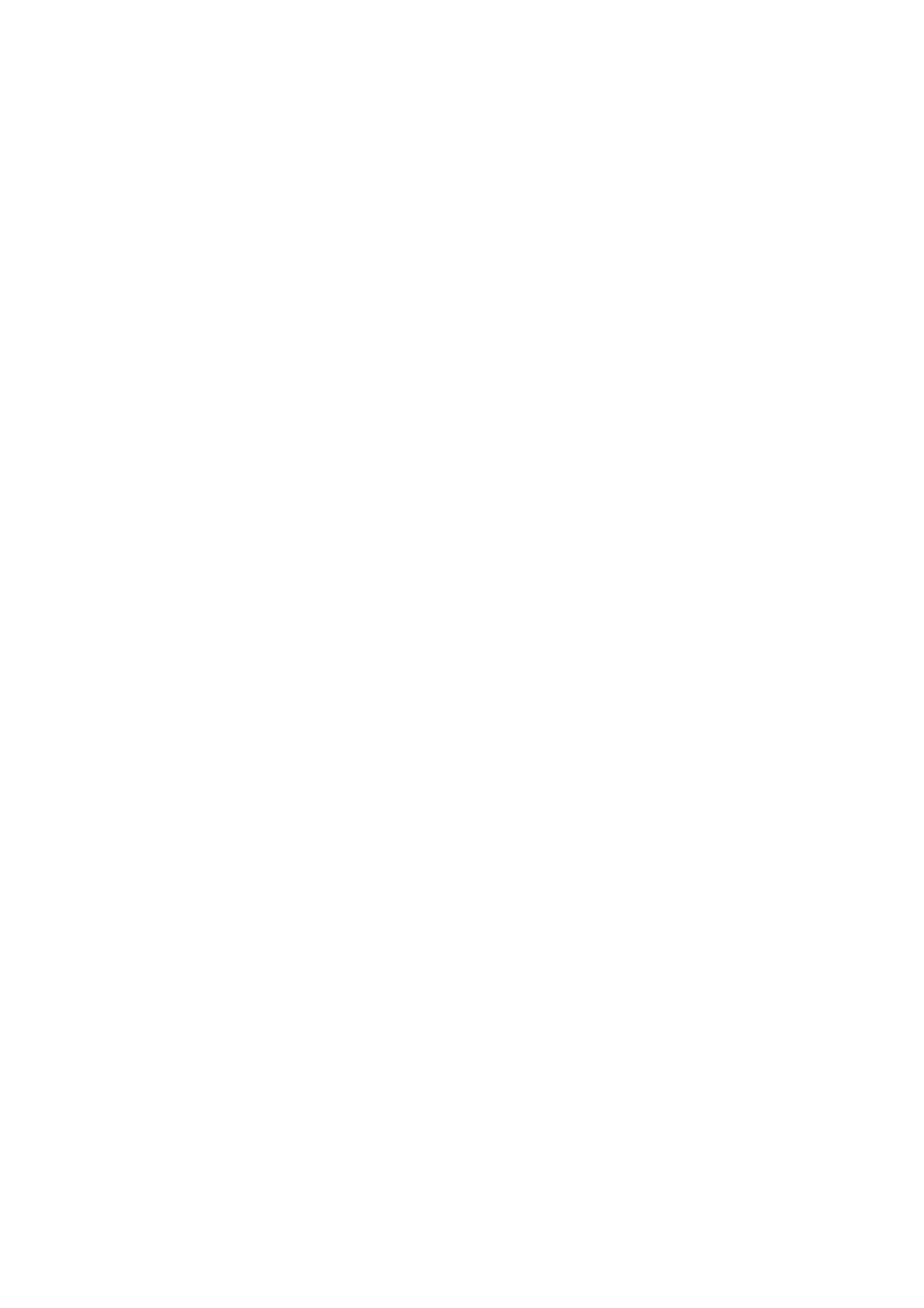# **the Apostles**



**3The Separation and Movements of the Apostles**<br>The church in Antioch is the model church shown us in God's Word, because it was the first to come into being after the founding of the churches connected with The church in Antioch is the model church shown us in God's Word, because it was the first to come into being after the founding of the churches connected with

the Jews and the Gentiles. In the second chapter of Acts we see the church in connection with the Jews established in Jerusalem, and in the tenth chapter we see the church in connection with the Gentiles established in the house of Cornelius. It was just after the establishment of these churches that the church in Antioch was founded. In its transition stage the church in Jerusalem was not altogether free from Judaism, but the church in Antioch from the very outset stood on absolutely clear Church ground. It is of no little significance that "the disciples were called Christians *first* in Antioch" (Acts 11.26). It was there that the peculiar characteristics of the Christian and the Christian Church were first clearly manifested, for which reason it may be regarded as the pattern church for this dispensation. Its prophets and teachers were model prophets and teachers, and the apostles it sent forth were model apostles. Not only are the men sent forth an example to us, but the mode of their sending forth is our example too. Since the first recorded sending out of apostles by the Holy Spirit was from Antioch, we shall do well to look carefully into its details.

Since the completion of the New Testament the Holy Spirit has called many of God's children to serve Him throughout the world, but, strictly speaking, none of these can be regarded as our examples. We must always look at the first act of the Holy Spirit in any given direction to discover His pattern for us in that particular direction; therefore in order to see what example the Church must follow today in the sending forth of apostles, let us examine carefully the first recorded sending forth of workers from the first church established on absolutely clear Church ground.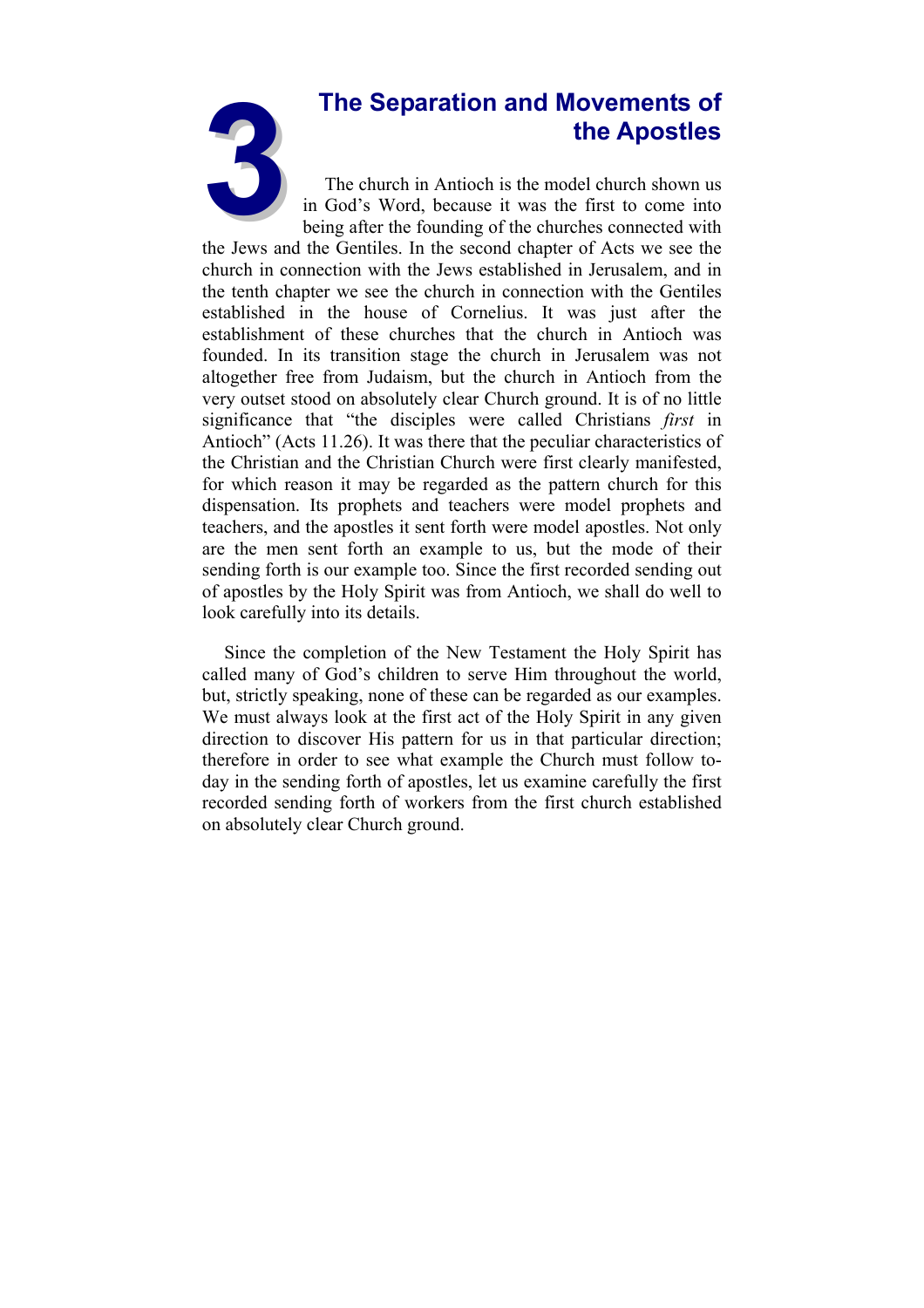#### *The Holy Spirit's Call*

In the first two verses of Acts 13 we read: "Now there were in the church that was at Antioch certain prophets and teachers; as Barnabas and Simeon that was called Niger, and Lucius of Cyrene, and Manaen, which had been brought up with Herod the tetrarch, and Saul. As they ministered to the Lord, and fasted, the Holy Ghost said, Separate me Barnabas and Saul for the work whereunto I have called them." Let us note a few facts here. There was a local church in Antioch, there were certain prophets and teachers who were ministers in that church, and it was from amongst those that the Holy Spirit separated two for another sphere of service. Barnabas and Saul were two ministers of the Lord already engaged in the Ministry when the call of the Spirit came. The Holy Spirit only sends to other parts such as are already equipped for the Work and are bearing responsibility where they are, not those who are burying their talents and neglecting local needs whilst they dream of some future day when the call will come to special service. Barnabas and Saul were bearing the burden of the local situation when the Spirit put the burden of other parts upon them; their hands were full of local work when He thrust them out to work further afield. Let us note first that the Holy Spirit chooses apostles from amongst the prophets and teachers.

"And as they ministered to the Lord, and fasted, the Holy Ghost said, Separate me Barnabas and Saul for the work whereunto I have called them." These prophets and teachers ministered so wholeheartedly to the Lord, that when occasion demanded they even ignored the legitimate claims of their physical being and fasted. What filled the thoughts of those prophets and teachers at Antioch was ministry to the Lord, not work for Him. Their devotion was to the Lord Himself, not to His service. No one can truly work for the Lord who has not first learned to minister to Him. It was while Barnabas and Saul ministered to the Lord that the voice of the Spirit was heard calling them to special service.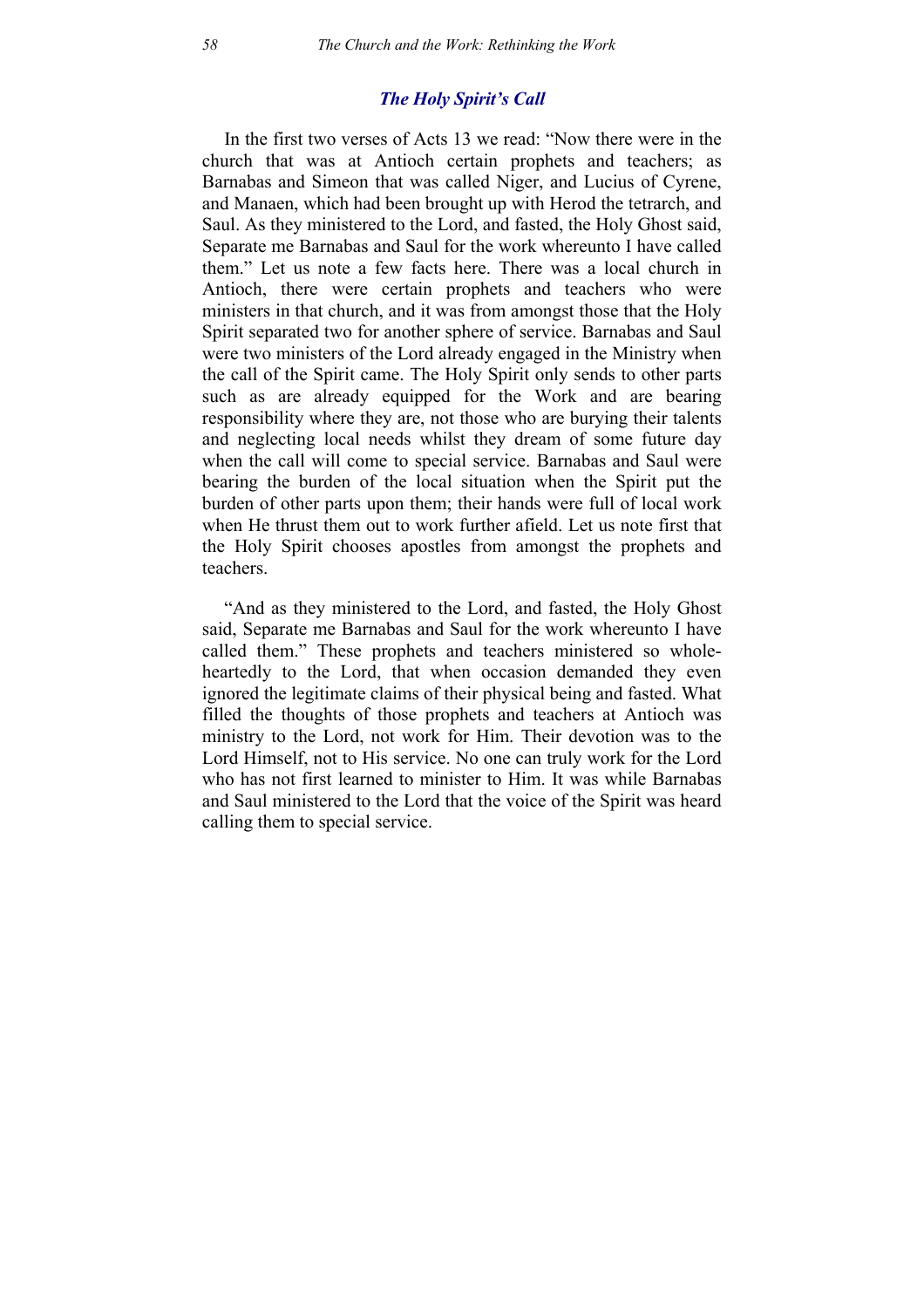It was to the Divine call they responded, not to the call of human need. They had heard no reports of man-eaters or head-hunting savages; their compassions had not been stirred by doleful tales of child-marriage, or foot-binding, or opium-smoking. They had heard no voice but the voice of the Spirit; they had seen no claims but the claims of Christ. No appeal had been made to their natural heroism or love of adventure; they knew only one appeal—the appeal of their Lord. It was the Lordship of Christ that claimed their service, and it was on His authority alone that they went forth. Their call was a spiritual call, no natural factor entered into it. It was the Holy Spirit who said, "Separate me Barnabas and Saul for the work whereunto I have called them." All spiritual work must begin with the Spirit's call; all Divine work must be divinely initiated. The plan conceived for the work may be splendid, the reason adequate, the need urgent, and the man chosen to carry it out may be eminently suitable; but if the Holy Spirit has not said, "Separate me that man for the work to which I have called him," he can never be an apostle. He may be a prophet or a teacher, but he is no apostle. Of old all true apostles were separated by the Holy Ghost for the work to which He called them, and to-day all true apostles must just as surely be set apart for the work by Him. God desires the service of His children, but He makes conscripts, He wants no volunteers. The Work is His, and He is its only legitimate Originator. Human intention, however good, can never take the place of Divine initiation. Earnest desires for the salvation of sinners, or the edification of saints, will never qualify a man for God's Work. One qualification, and only one, is necessary— God must send him.

It was the Holy Spirit who said, "Separate me Barnabas and Saul for the work whereunto *I have called them*." Only the Divine call can qualify for the apostolic office. In earthly governments there can be no service without commission, and the same holds true in the government of God. The tragedy in Christian work to-day is that so many of the workers have simply *gone* out, they have not been sent. It is Divine commission that constitutes the call to Divine work.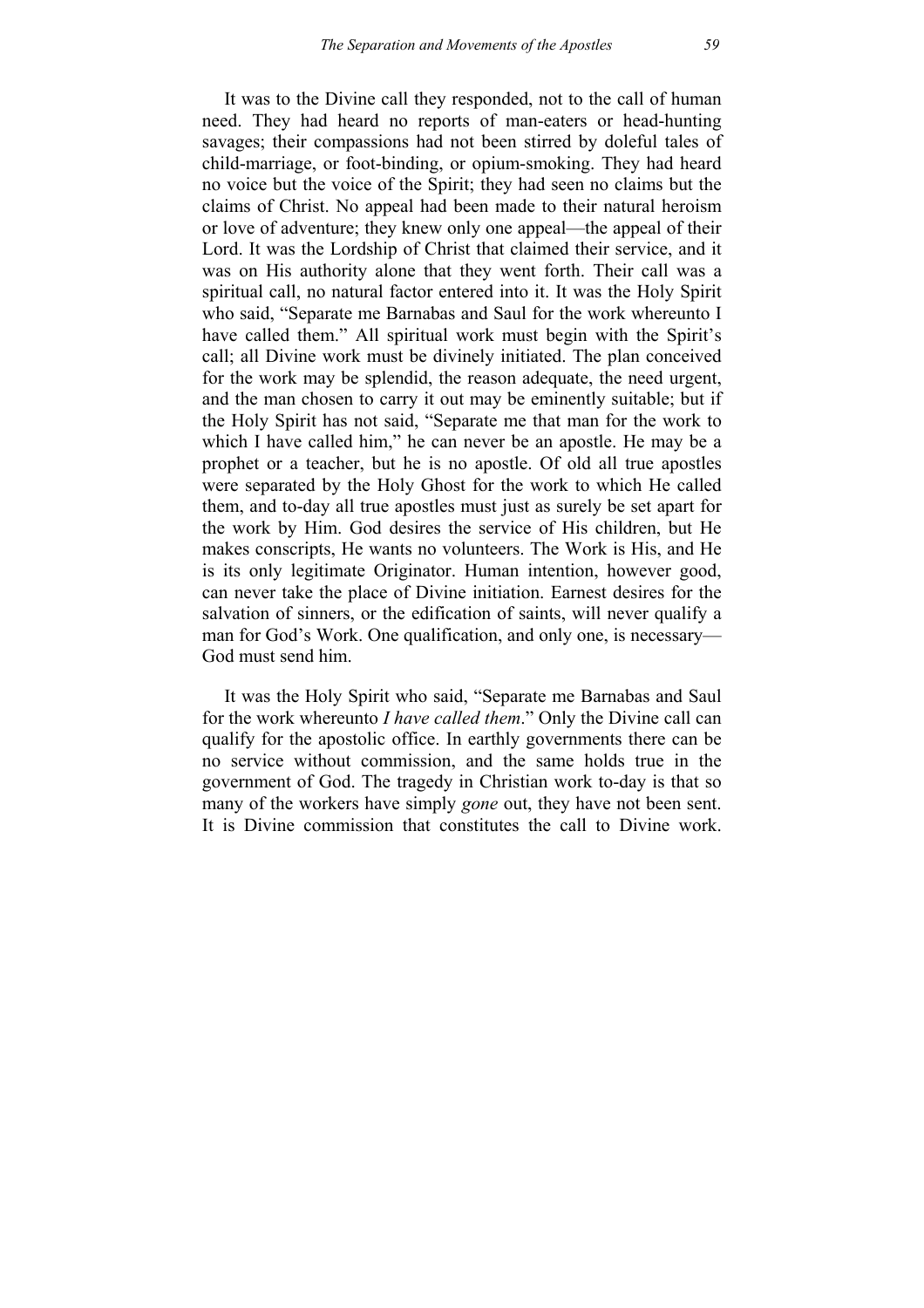Personal desire, friendly persuasions, the advice of one's elders and the urge of opportunity—all these are factors on the natural plane, and they can never take the place of a spiritual call. That is something which must be registered in the human spirit by the Spirit of God.

When Barnabas and Saul were sent forth, the Spirit first called them, then the brethren confirmed the call. The brethren may say you have a call, and circumstances may seem to indicate it, but the question is, have *you* yourself heard the call? If *you* are to go forth, then *you* are the one who must first hear the voice of the Spirit. We dare not disregard the opinion of the brethren, but their opinion is no substitute for a personal call from God. Even if they are confident that we have a call, and in that same confidence a company of God's people gladly send us forth to the work, unless we ourselves know a direct speaking of God into our hearts, on the basis of the new covenant, then we go forth as the messengers of men, not as the apostles of God.

If God desires the service of any child of His, He Himself will call him to it, and He Himself will send him forth. The first requirement in Divine work is a Divine call. Everything hinges on this. A Divine call gives God His rightful place, for it recognises Him as the Originator of the work. Where there is no call from God, the work undertaken is not of Divine origin, and it has no spiritual value. Divine work must be Divinely initiated. A worker may be called directly by the Spirit, or indirectly through the reading of the Word, through preaching, or through circumstances; but whatever means God may use to make His will known to man, *His* voice must be the one heard through every other voice; *He* must be the one who speaks, no matter through what instrument the call may come. We must never be independent of the other members of the Body, but we must never forget that we receive all our directions from the Head; so we must be careful to preserve our spiritual independence, even whilst we cultivate a spirit of mutual dependence amongst the members. It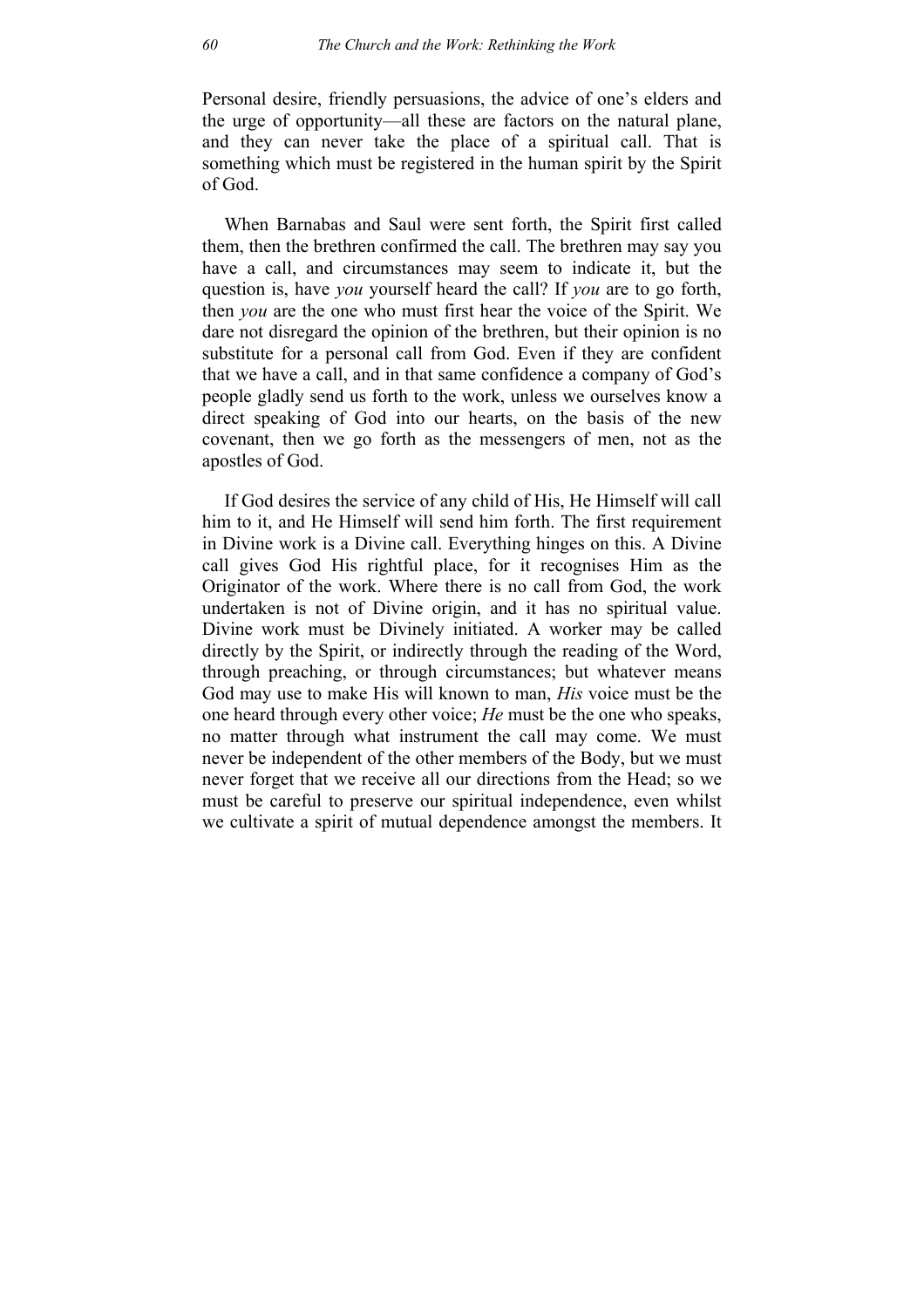is wrong to reject the opinion of fellow-workers under the pretext of doing the Will of God, but it is also wrong to accept their opinions as a substitute for the direct instructions of the Spirit of God.

#### *Separation of Workers*

Yes, it was the Holy Spirit who called Barnabas and Saul, but He said to the other prophets and teachers as well as to them, "Separate me Barnabas and Saul for the Work whereunto I have called them." The Holy Spirit spoke directly to the apostles, but He also spoke indirectly through the prophets and teachers. What was said privately to the two was confirmed publicly through the other three. All apostles must have a personal revelation of God's Will, but to make that alone the basis of their going forth is not sufficient. On the one hand the opinion of others, however spiritual and however experienced, can never be a substitute for a direct call from God: on the other hand, a personal call, however definite, requires the confirmation of the representative members of the Body of Christ in the locality from which the workers go out.

Let us observe that the Holy Spirit did not say to the *church* in Antioch, "Separate me Barnabas and Saul"; it was to the prophets and teachers He spoke. For God to make His Will known to the entire assembly would scarcely have been practicable. Some of its members were spiritually mature, but others were only babes in Christ. Some were whole-heartedly devoted to the Lord, but it is highly improbable that all the members sought the Lord with such singleness of purpose that they could clearly differentiate between His Will and their own ideas, therefore God spoke to a representative company in the church, to men of spiritual experience who were utterly devoted to His interests.

And here was the result—"When they had fasted and prayed and laid their hands on them, they sent them away" (Acts 13.3). The setting apart of the apostles by the prophets and teachers followed the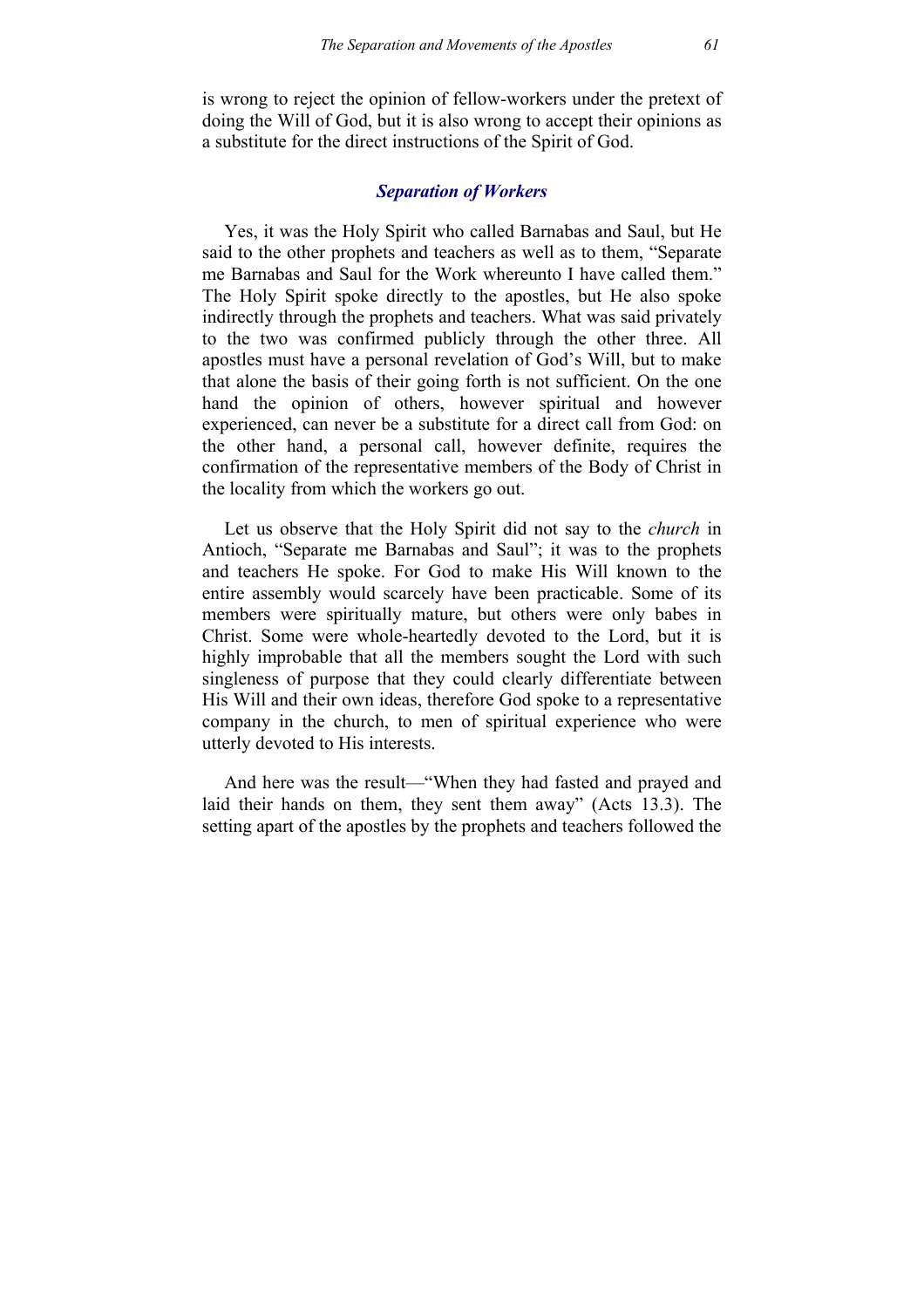call which came to them from the Spirit. The call was personal, the separation was corporate; and the one was not complete without the other. A direct call from God, and a confirmation of that call in the setting apart of the called ones by the prophets and teachers, is God's provision against free-lances in His service.

The calling of an apostle is the Holy Spirit speaking directly to the one called; the separating of an apostle is the Holy Spirit speaking indirectly through the fellow-workers of the called one. It is the Holy Spirit Who takes the initiative both in the calling and separation of workers; therefore, if the representative brethren of any assembly set men apart for the service of the Lord, they must ask themselves, Are we doing this on our own initiative, or as representing the Spirit of God? If they move without absolute assurance that they are acting on behalf of the Holy Ghost, then the separation of the worker has no spiritual value. They must be able to say of every worker they send forth, He was sent out by the Holy Ghost, not by man. No separation of workers should be done hastily or lightly. It was for this reason that fasting and prayer preceded the sending forth of Barnabas and Saul.

When Barnabas and Saul were separated for the Work there was prayer and fasting and the laying on of hands. The prayer and fasting was not merely in view of the immediate need of clear discernment regarding the Will of God, but in view also of the coming need when the apostles would actually go forth. And the laying on of hands was not by way of ordination, for Barnabas and Saul were already ordained by the Holy Ghost; here, as in the Old Testament, it was an expression of the perfect oneness of the two parties represented. It was as though the three sending forth the two said to them: When you two members of the Body of Christ go forth, all the other members go with you. Your going is our going, and your work is our work. The laying on of hands was a testimony to the oneness of the Body of Christ. It meant that those who remained behind were one with those who went forth, and in full sympathy with them; and that,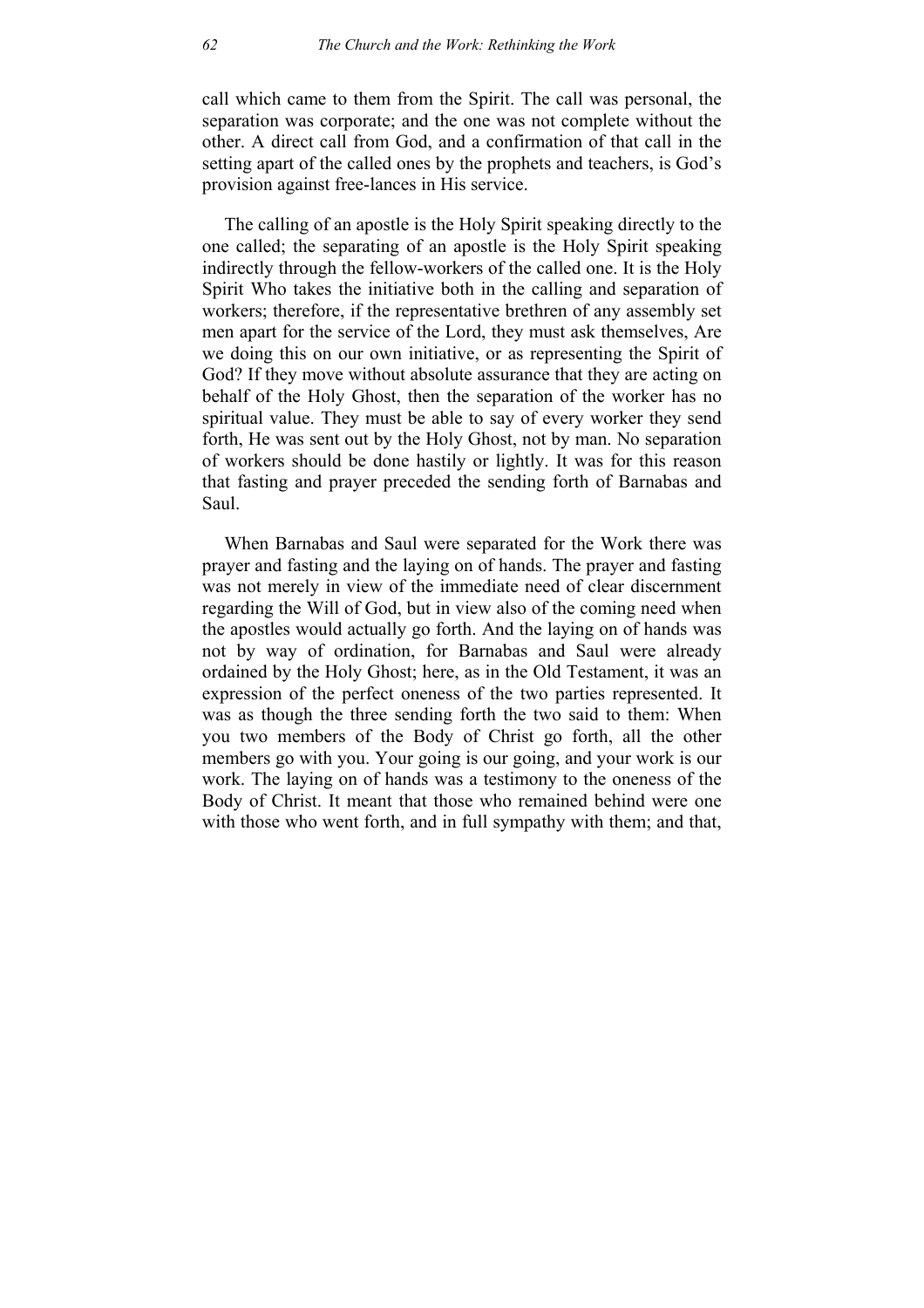as they went, those at the base pledged themselves to follow them continually with prayerful interest and loving sympathy.

As regards all sent ones, they must pay attention to these two aspects in their separation for the service of God. On the one hand there must be a direct call from God and a personal recognition of that call; on the other hand there must be a confirmation of that call by the representative members of the Body of Christ. And as regards all who are responsible for the sending forth of others, they must on the one hand be in a position to receive the revelation of the Spirit and to discern the mind of the Lord; on the other hand they must be able to enter sympathetically into the experience of those whom they, as the representative members of the Body of Christ, send forth in the Name of the Lord. The principle that governed the sending forth of the first apostles still governs the sending forth of all apostles who are truly appointed by the Spirit to the Work of God.

# *The Expression of the Body*

On what ground did these prophets and teachers set certain men apart as apostles, and whom did these prophets and teachers represent? Why did they, and not the entire church, separate those workers? What is the significance of such separation, and what is the qualification required on the part of those who assume responsibility in the matter?

The first thing we must realize is that God has incorporated all His children into one Body. He recognizes no division of His people in various "churches" and missions. He has designed that all who are His shall live a corporate life, the life of a body amongst whose many members there is mutual consideration, mutual love and mutual understanding. And He has purposed that not only the life, but also the ministry of His children, should be on the principle of the body, that it should be a matter of mutual helpfulness, mutual edification, and mutual service—the activity of the many members of one body.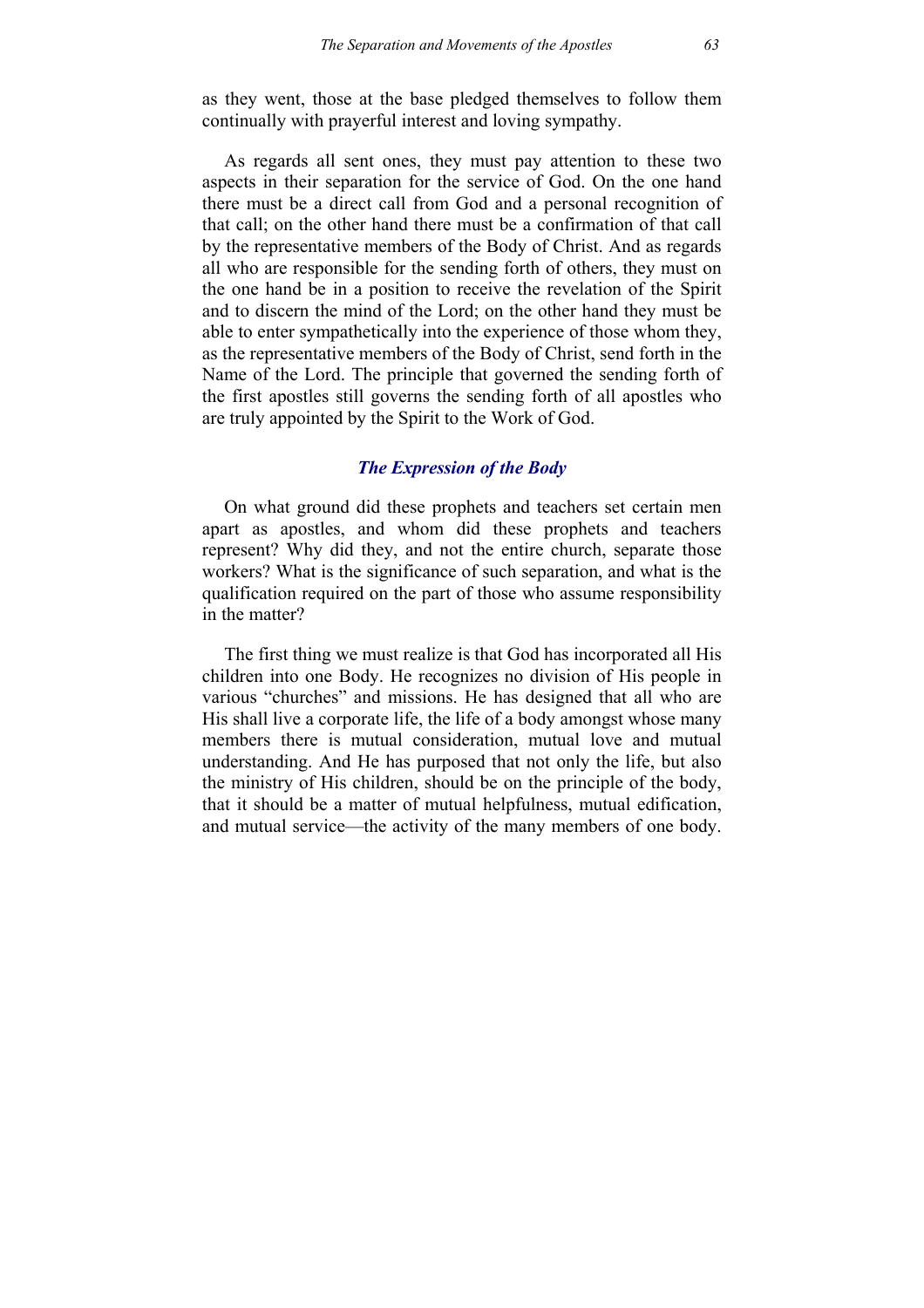There are two aspects of the Body of Christ—life and ministry. The first half of Eph. 4 speaks of the Body in relation to its ministry; the second half speaks of the Body in relation to its life. "From whom all the body fitly framed and knit together through that which every joint supplieth, according to the working in due measure of each several part, maketh the increase of the body unto the building up of itself in love" (verse 16). Here it is work that is under consideration; but in verse 25 the question is clearly one of life: "Wherefore putting away falsehood, speak ye truth each one with his neighbour: for we are members of one another." In Rom. 12 we see how the members should care one for another, so that the thought there again is the manifestation of the one life; but in 1 Cor. 12 we see how the members should serve one another, so the thought in that passage is the manifestation of the one ministry.

When we speak of the one Body we emphasize the oneness of the life of all God's children: when we speak of its many members we emphasize the diversity of functions in that unity. The characteristic of the former is life: the characteristic of the latter is work. In a physical body the members differ one from another, yet they function as one, because they share one life and have the upbuilding of the whole body as their one aim.

Because the Body of Christ has these two different aspects—life and ministry—it consequently has two different outward manifestations. The church in a locality is used to express the life of the Body, and the gifts in the Church are used to express the ministry of its members. In other words, each local church should stand on the ground of the Body, regarding itself as an expression of the oneness of the life of the Body, and it should on no account admit of division, since it exists as the manifestation of an indivisible life. The various ministers of the Church should likewise stand on the ground of the Body, regarding themselves as an expression of the oneness of its varied ministries; and perfect fellowship and co-operation should characterize all their activity, for though their functions are diverse,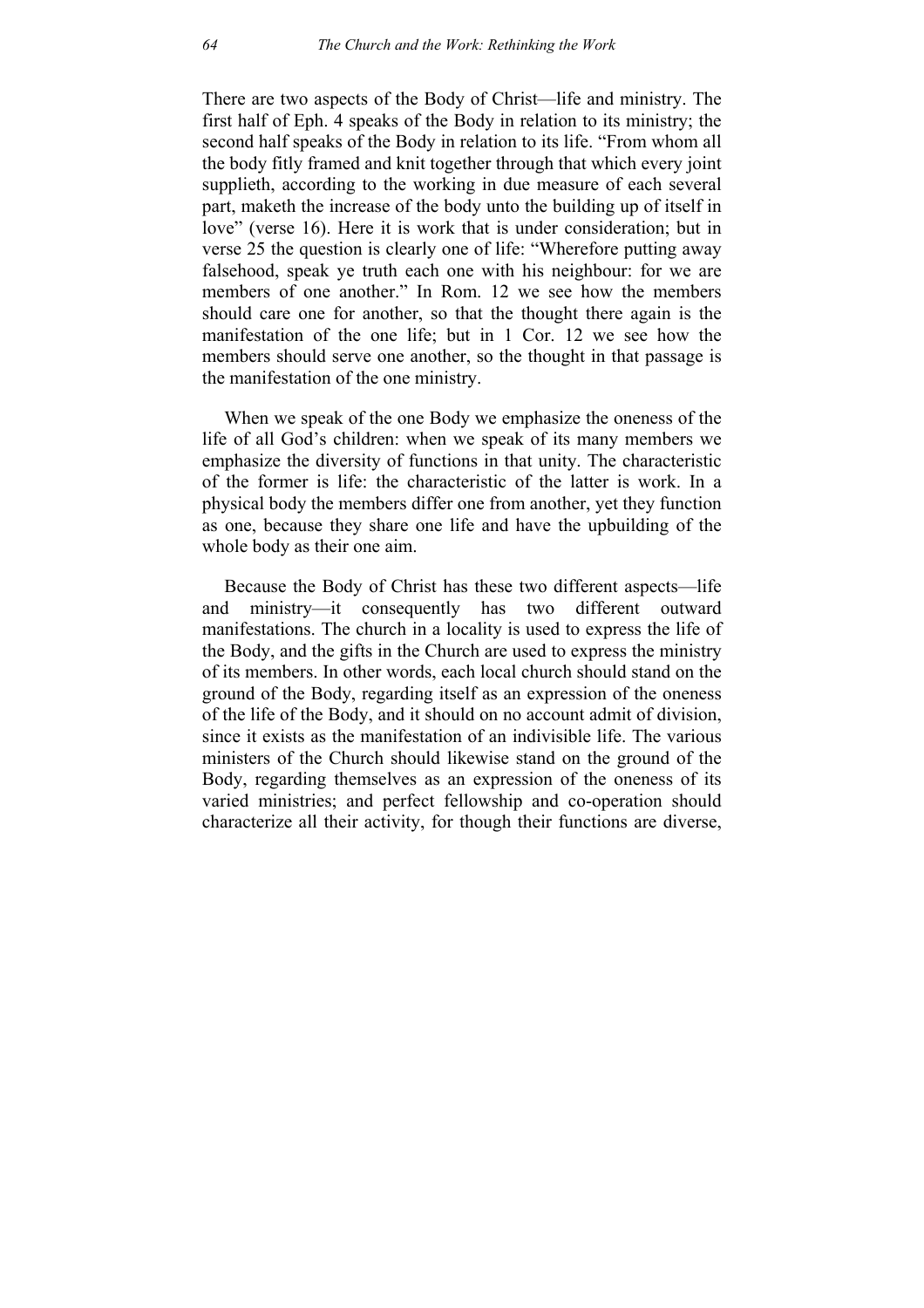their ministry is really one. No local church should divide into different sects, or affiliate with other churches under a denomination, thus departing from the ground of the Body; and no group of ministers should unite to form a separate unit, standing on other than Body ground. All their work should be performed as members of the Body, and not as members of an organization existing in distinction from it. A worker may employ his gifts in the capacity of an officer of an organization, but in so doing he departs from the ground of the Body.

A cursory reading of Eph. 4.11-12 might lead us to conclude that apostles, prophets, evangelists, pastors and teachers functioned outside the Body, because they were given by the Lord to His Church for her upbuilding (verse 12); but the sixteenth verse makes it clear that they do not stand outside the Body to build it up: they seek to build it up from within. They themselves are part of the Body, and it is only as they take their rightful place in it, as ministering members, that the whole Body is edified.

That churches are the local expression of the Body of Christ is an established fact, so we need not go into that here; but some explanation is called for regarding the gifted ministers whom God has set in the Church as the expression of the Ministry of the Body. In 1 Cor. 12 Paul is clearly dealing with the question of Christian service. He likens the workers to different members of a body, and shows that each member has its specific use, and all serve the body as belonging to it, not as distinct from it. In verse 27 he writes, "Now ye are the Body of Christ, and severally members thereof"; and in the following verse he says, "And God hath set in the church, first apostles, secondly prophets, thirdly teachers, then miracles, then gifts of healing, helps, governments, divers kinds of tongues." A study of these two verses makes it clear that the gifted *ministers* of verse 28 are the *members* of verse 27, and that the *Church* of verse 28 is the *Body* of verse 27; therefore, what ministers are to the Church, members are to the Body. They hold their position in the Body on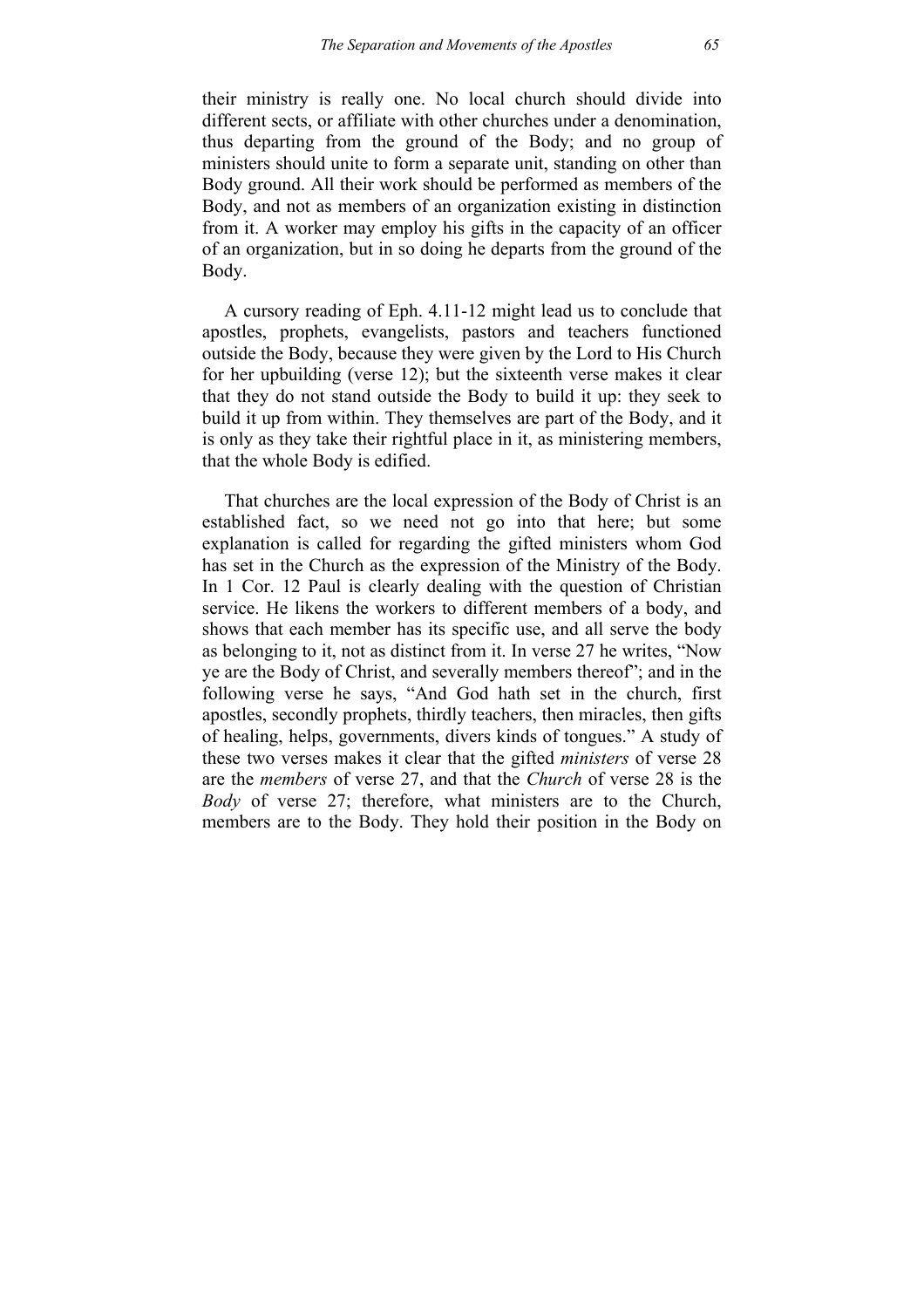account of their functions (the "hearing" and "smelling" of verse 17). The gifted ministers are the functioning members of the Body, and all their operations are as members. They are to the Church what hands, feet, mouth and head are to the physical body. God's servants do not minister to the Church as apart from it, but as its members. They are *in* the Body, serving it by the use of those faculties which they, as members, possess. A church in any locality is an expression of the one life of the Body, while its ministers are the expression of the difference and yet oneness of its ministry.

1 Cor. 12 deals with the subject of the Body of Christ, not in its life-aspect but in its work-aspect. The whole chapter is taken up with the question of ministry, and that ministry is spoken of as the functioning of the different members, from which it is evident that in the thought of God all ministry is on Body ground. Ministry is the practical expression of the Body, an expression of the diversity in unity of its various members. Therefore we see that when the lifeaspect of the Body of Christ is expressed, there you have a local church, and when the work aspect is expressed, there you have a manifestation of the gifts God has given to His Church.

In reading 1 Cor. 12.28 one cannot but be arrested by the striking difference between the description of the first three gifts and the remaining five. Paul, under the inspiration of the Spirit, takes special care in enumerating them—"first apostles; secondly prophets; thirdly teachers." The first three are specifically numbered, but not the rest; and they are quite distinct in their nature as well as their numbering. They are men, the rest are things. The three first-named gifts of the Lord to His Church—apostles, prophets and teachers—stand apart from all the others; they are ministers of God's Word, and their function, to edify the Body of Christ, is the most important function in the Church. *They are the representatives of the Ministry of the Body.*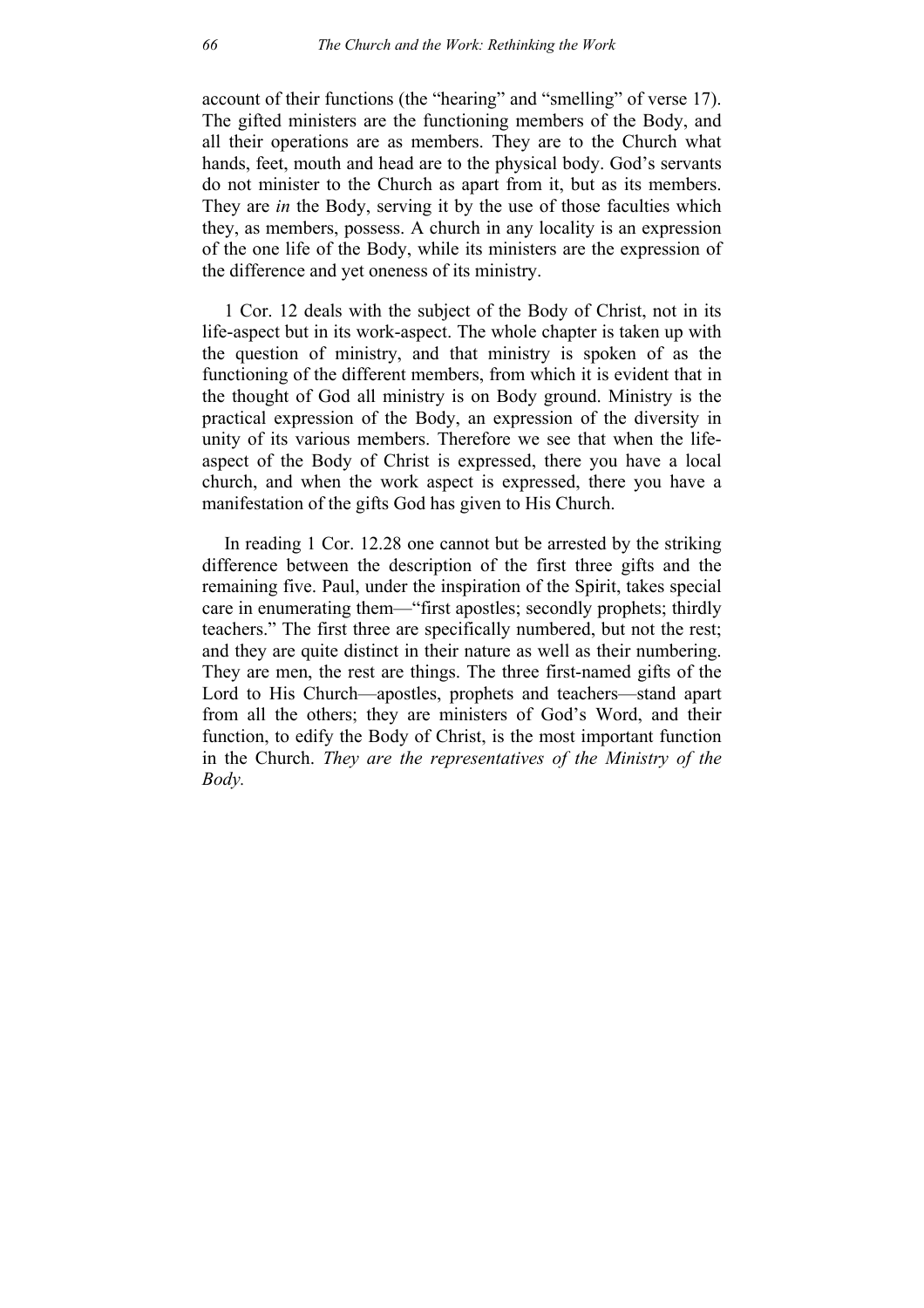The only scriptural record of the sending forth of *apostles* is found in Acts 13, and there we see that it is the *prophets* and *teachers* who set them apart for their ministry. Scripture provides no precedent for the separation and sending forth of men by one or more individuals, or by any mission or organization; even the sending out of workers by a local church is a thing unknown in the Word of God. The only example provided us there is the separating and sending forth of apostles by the prophets and teachers.

What is the significance of this? In Antioch the prophets and teachers were chosen of God to separate Barnabas and Saul for His service, because they were the ministering members of the church, and this separation of the apostles was a *question of ministry rather than life*. Had it related to life, and not specifically to service, then it would have been the concern of the whole local church, not merely of its ministering members. But let it be noted that, though Barnabas and Saul were not separated for the Work by the entire church, they were not sent out as representatives of a few select members, but as representatives of the whole Body. Their being separated by the prophets and teachers implied that they did not go out on individualistic lines, or on the basis of any organization, but on the ground of the Ministry of the Body. The emphasis, as we have seen, was on ministry, not on life, but it was a ministry representing the whole Church, not representing any particular section of it. This is clearly expressed by the laying on of hands.

As we have seen, the laying on of hands speaks of oneness (Lev. 1.4), and the only oneness known amongst the children of God is the oneness of the Body of Christ; therefore, in laying hands upon the apostles, the prophets and teachers definitely stood on the ground of the Body, acting as its representative members. Their action identified the whole Church with the apostles, and identified the apostles with the whole Church. These prophets and teachers did not stand on individual ground to send the apostles forth as their personal representatives, nor did they stand on the ground of any select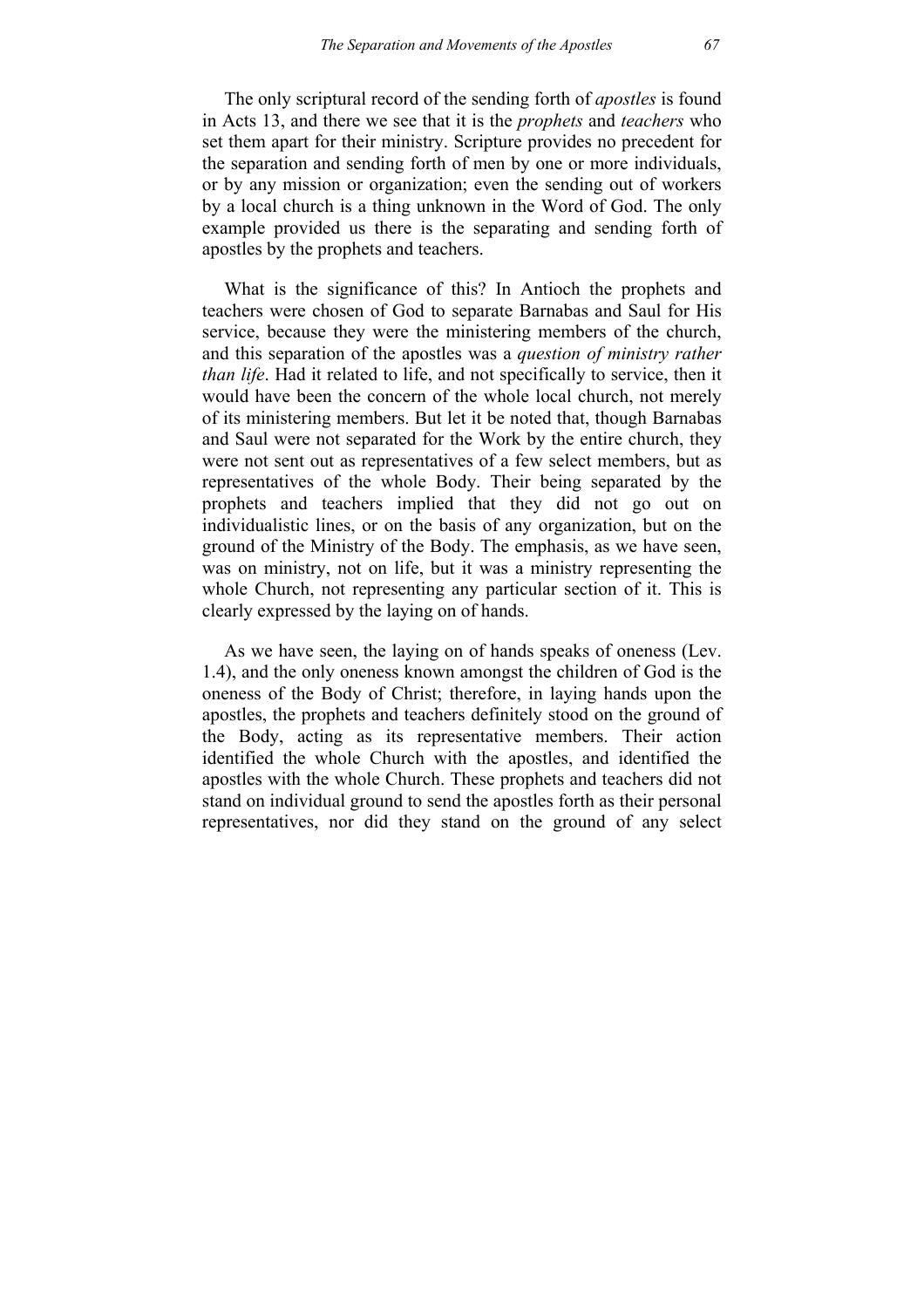company to send them out as representatives of that particular company; but they stood on the ground of the Body, as its ministering members, and set these two apart for the work of the Gospel. In their turn the two, being thus separated, went forth, not to represent any particular individuals or any special organization, but to represent the Body of Christ, and the Body of Christ alone. All work that is truly scriptural and truly spiritual must be out from the Body and must minister to the Body. The Body must be the ground on which the worker stands, and it alone must be the sphere in which he works.

On two different occasions Paul had the laying on of hands; first when he believed on the Lord (Acts 9.17), then on the occasion under consideration, when he was sent out from Antioch. The former expressed his identification with the life of the Body: the latter his identification with the Ministry of the Body. The first proclaimed him a member of the Body by receiving life from the Head; the second proclaimed him a ministering member, working not as an isolated individual, but in relation to the other members, as a part of one great whole.

In sending Barnabas and Saul from Antioch, the prophets and teachers stood for no "church" or mission; they represented the Ministry of the Body. They were not the whole Church, they were only a group of God's servants; they bore no special name, they were bound by no particular organization, and they were subject to no fixed rules. They simply submitted themselves to the control of the Spirit and separated those whom *He* had separated for the Work to which *He* had called them. They themselves were not the Body, but they stood on the ground of the Body, under the authority of the Head. Under that authority, and on that ground, they separated men to be apostles; and under the same authority, and on the same ground, others can do the same. The separation of apostles on this principle will mean that the men sent out may differ, those who send them may differ, and the time and place of their sending may differ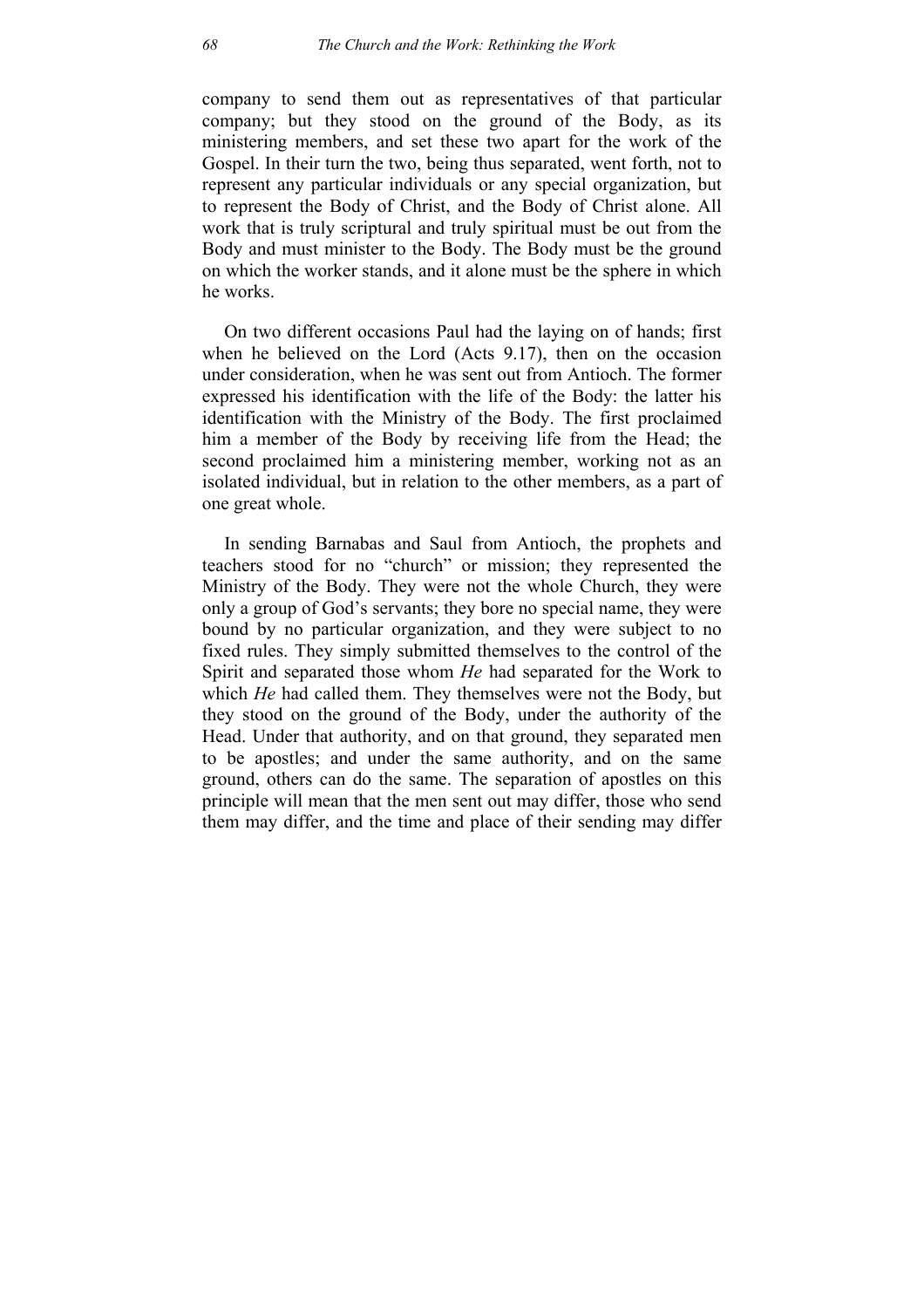too; but since all is under the direction of the one Head, and on the ground of the one Body, there will still be no division. If Antioch sends men out on the basis of the Body, and Jerusalem sends men out on the basis of the Body, there will still be inward oneness despite all outward diversity. How grand it would be if there were no representatives of different earthly bodies, but only representatives of *the* Body, the Body of Christ. If thousands of local churches, with thousands of prophets and teachers, each sent out thousands of different workers, there would be a vast outward diversity, but there could still be perfect inward unity if all were sent out under the direction of the one Head and on the ground of the one Body.

That Christ is the Head of the Church is a recognized fact, but that fact needs emphasis in relation to the ministry as well as the life of the Church. Christian ministry is the ministry of the whole Church, not merely of one section of it. We must see to it that our work is on no lesser basis than the Body of Christ, otherwise we lose the Headship of Christ, for Christ is not the Head of any system, or mission, or organization: He is the Head of the Church. If we belong to any human organization, then the Divine Headship ceases to be expressed in our work.

In Scripture we find no trace of man-made organizations sending out men to preach the Gospel; we only find representatives of the Ministry of the Church, under the guidance of the Spirit and on the ground of the Body, sending out those whom the Spirit has already separated for the Work. If those responsible for the sending out of workers sent them out, not as their own representatives or the representatives of any organization, but only as representatives of the Body of Christ: and if those sent out stood on the ground of no particular "church" or mission, but on the ground of the Church alone, then no matter from what places the workers came or to what places they went, co-operation and unity would always be possible and much confusion in the Work would be avoided.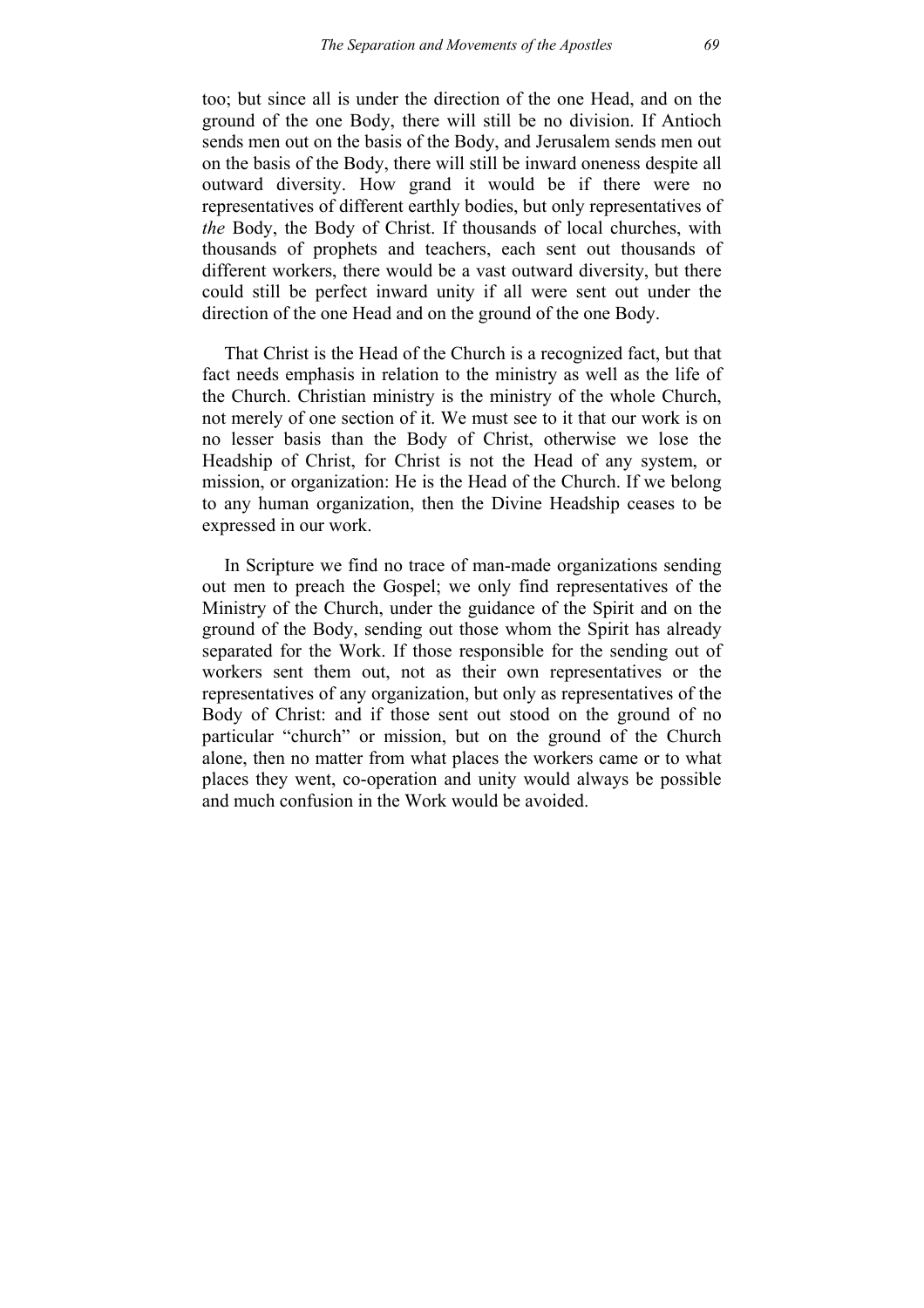#### *Their Movements*

After the apostles were called by the Spirit and were separated for the Work by the representative members of the Body, what did they do? We need to recall that those who separated them only expressed identification and sympathy by the laying on of hands; they had no authority to control the apostles. Those prophets and teachers at the base assumed no official responsibility in regard to their movements, their methods of work, or the supply of their financial needs. In Scripture we nowhere find that apostles are under the control of any individual or any organized company. They had no regulations to adhere to and no superiors to obey. The Holy Spirit called them, and they followed His leading and guidance; He alone was their Director.

In Chapters 13 and 14 of the Book of Acts we find the first scriptural record of missionary movements. Though to-day the places we visit and the conditions we meet may be vastly different from those of the Scripture record, yet in principle the experience of the first apostles may well serve as our example. Let us glance for a moment at these two chapters.

"So they, being sent forth by the Holy Ghost, went down to Seleucia; and from thence they sailed to Cyprus. And when they were at Salamis, they proclaimed the word of God in the synagogues of the Jews: and they had also John as their attendant. And when they had gone through the whole island unto Paphos, they found a certain sorcerer" (13.4-6). From the very outset constant movement characterized those sent ones. A true apostle is a traveller, not a settler.

"Now Paul and his company set sail from Paphos and came to Perga in Pamphylia: and John departed from them and returned to Jerusalem. But they, passing through from Perga, came to Antioch of Pisidia; and they went into the synagogue on the sabbath day and sat down" (13.13-14). (The Antioch mentioned here is not the same as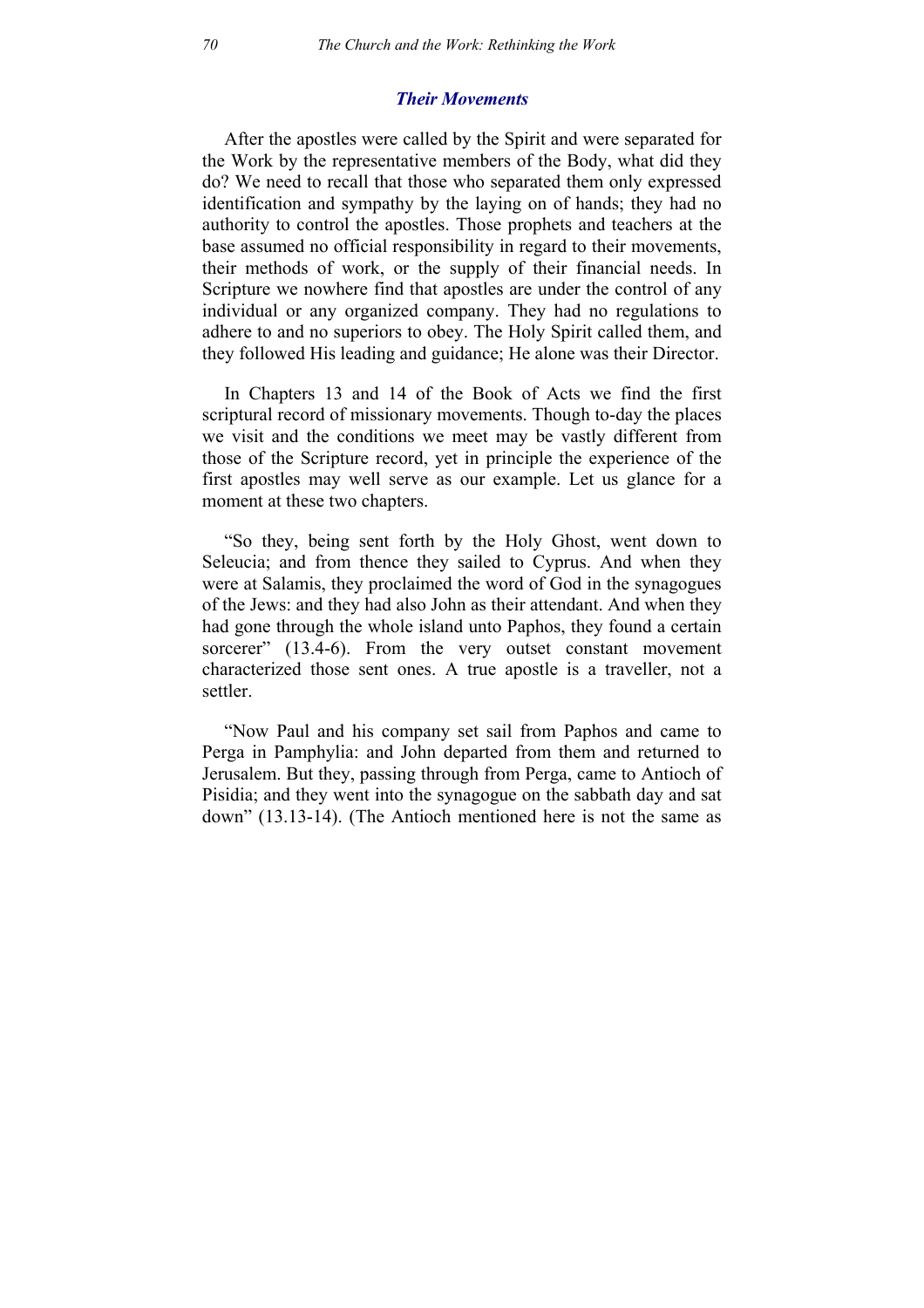the Antioch from which Barnabas and Saul set forth on their first missionary tour.) The apostles were constantly on the move, proclaiming the Word of God wherever they went, but until they reached Antioch in Pisidia we are not told anything of the result of their labours. From this point there is a definite development in the Work.

"Now when the synagogue broke up, many of the Jews and of the devout proselytes followed Paul and Barnabas: who, speaking to them, urged them to continue in the grace of God" (13.43). Here is the outcome of a short period of witness in Antioch of Pisidia—many of the Jews and religious proselytes believed. A week later almost the whole city gathered together to hear the Word (verse 44); but this enthusiastic response on the part of the people provoked the Jews to jealousy, and they opposed the apostles (verse 45). At this point the apostles turned to the Gentiles (verse 46), and "as many as were ordained to eternal life believed" (verse 48). On the previous Sabbath a number of Jews had received the Word of life: this Sabbath a number of Gentiles believed on the Lord; so not long after the arrival of the apostles in Antioch of Pisidia we find a church there.

But the apostles did not argue, "Now we have a group of believers here, we must stay awhile and shepherd them." They founded a local church at Antioch of Pisidia, but they did not stay to build it up. On they went again, publishing the Word of the Lord "throughout all the region" (verse 49). Their objective was not one city, but "all the region." The modern custom of settling down in one place to shepherd a particular flock has no precedent in Scripture.

Persecution followed (verse 50). The opponents of the Gospel message expelled the apostles from their coasts, and they answered by shaking the dust from their feet (verse 51). Many a present-day missionary has no dust to shake from his feet! But those who gather no dust lack the characteristic of an apostle. The early apostles never settled down in comfortable homes, nor did they stop for long to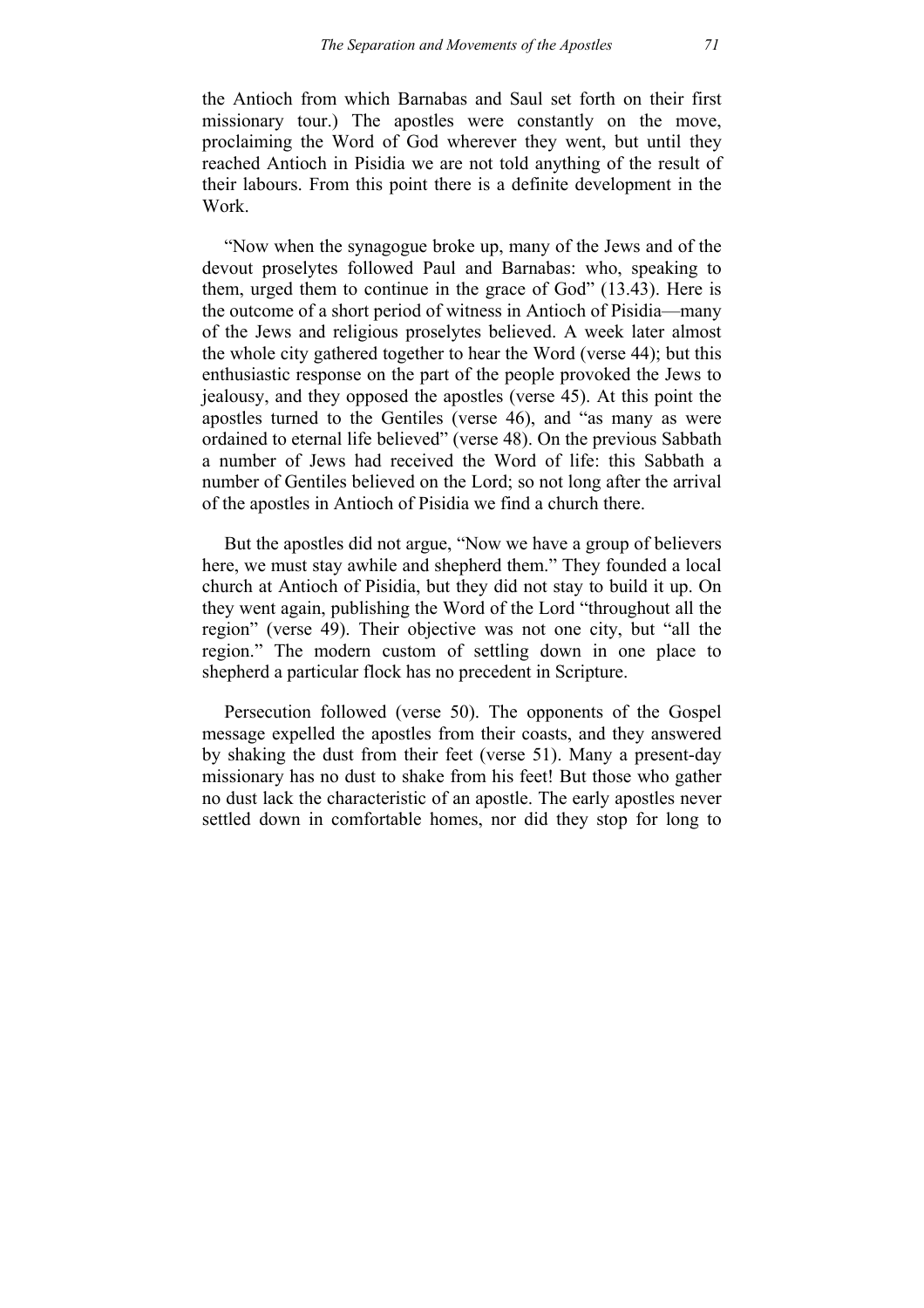pastor the churches they founded; they were constantly itinerating. To be an apostle means to be a sent one, i.e. to be always going out. A stationary apostle is a contradiction in terms. A true apostle is one who in times of persecution will always have dust to shake off his feet.

What effect had this early departure of the apostles upon the infant church? Here was a group of new believers, mere babes in Christ, and their fathers in the faith forsook them in their infancy. Did they argue, Why should the apostles take fright at persecution and leave us to face the opposition alone? Did they plead with the apostles to remain awhile and care for their spiritual welfare? Did they reason, If you leave us now we shall be as sheep without a shepherd? If both of you cannot stay, surely one at least can remain behind and look after us. The persecution is so intense, we shall never get through without your help. How amazing the Scripture record is: "And the disciples were filled with joy and the Holy Ghost" (verse 52).

There was no mourning amongst the disciples when the apostles went, but great gladness. The disciples were glad, for they knew the Lord; and they might well rejoice, because the apostles' departure meant an opportunity for others to hear the Gospel. What was loss to them was gain to Iconium. Those believers were not like the believers of to-day, hoping for a settled pastor to instruct them, solve their problems and shelter them from trouble; and those apostles were not like the apostles of to-day; they were pioneers, not settlers. They did not wait till believers were mature before they left them. They dared to leave them in mere infancy, for they believed in *the power of the life of God* within them.

But those disciples were not only filled with joy, they were filled with the Holy Ghost. The apostles might go, but the Spirit remained. Had the apostles remained to pastor them, it would have mattered little whether they were filled with the Spirit or not. If they had had a pastor to throw light on all their problems they would have felt little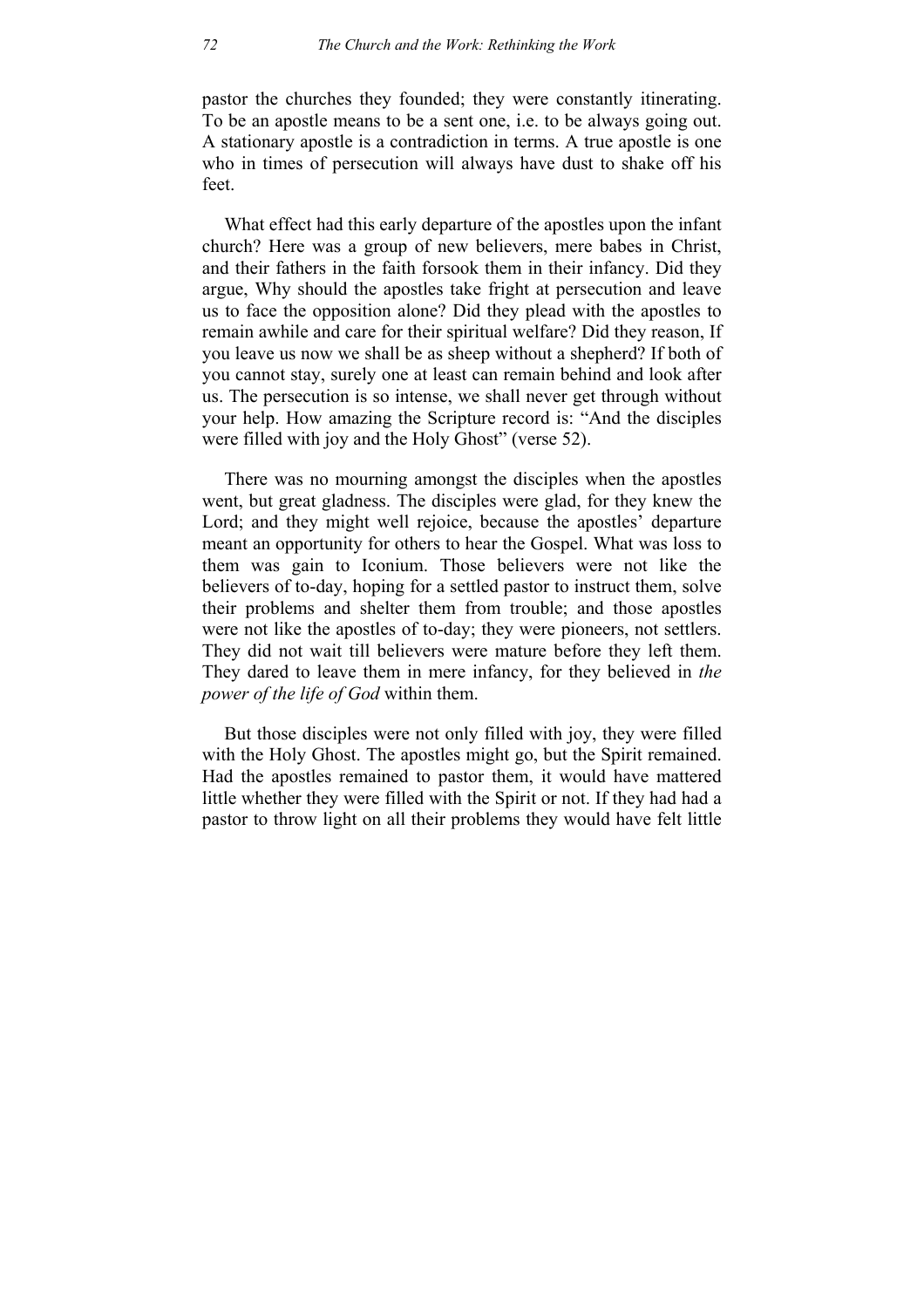need of the Spirit's instruction, and they would have felt little need of His power if they had had one in their midst who was bearing all responsibility for the spiritual side of the work whilst they attended to the secular. In Scripture there is not the slightest hint that apostles should settle down to pastor those they have led to the Lord. There are pastors in Scripture, but they are simply brethren raised up of God from *amongst* the local saints to care for their fellow-believers. One of the reasons why so many present-day converts are not filled with the Spirit is because the apostles settle down to shepherd them and take upon themselves the responsibility that belongs to the Holy Ghost.

Praise God that the apostles "moved on to Iconium," for "a great multitude of both Jews and Greeks believed" (14.1). Before long "the multitude of the city was divided; and part held with the Jews, and part with the apostles" (verse 4). The saved were obviously "a great multitude," since their coming out from the unsaved so vitally affected the place as to cause a division in the city. Only a short time after the apostles left Antioch in Pisidia, there was a church established in Iconium; and here, as in the previous place, opposition was intense. The apostles might well have argued that to leave "a great multitude" of mere babes in Christ exposed to fierce persecution, was heartless, and bad policy besides. But the apostles were true to their apostolic calling, and off they went "to cities of Lycaonia, Lystra and Derbe" (verse 6). And what did they do when they came to Lystra? As elsewhere, so here, "they preached the Gospel" (verse 7); and as elsewhere, so here, there was opposition and persecution (verse 19). It is difficult to estimate the number of believers at Lystra, but judging by the remark that the disciples "encircled" Paul (verse 20, Darby), there must have been at least half a dozen, and there may have been scores or even hundreds. So now there is a church in Lystra!

Does Paul stay to shepherd them awhile, or at least to tend them till the fierceness of the opposition had subsided? No! "On the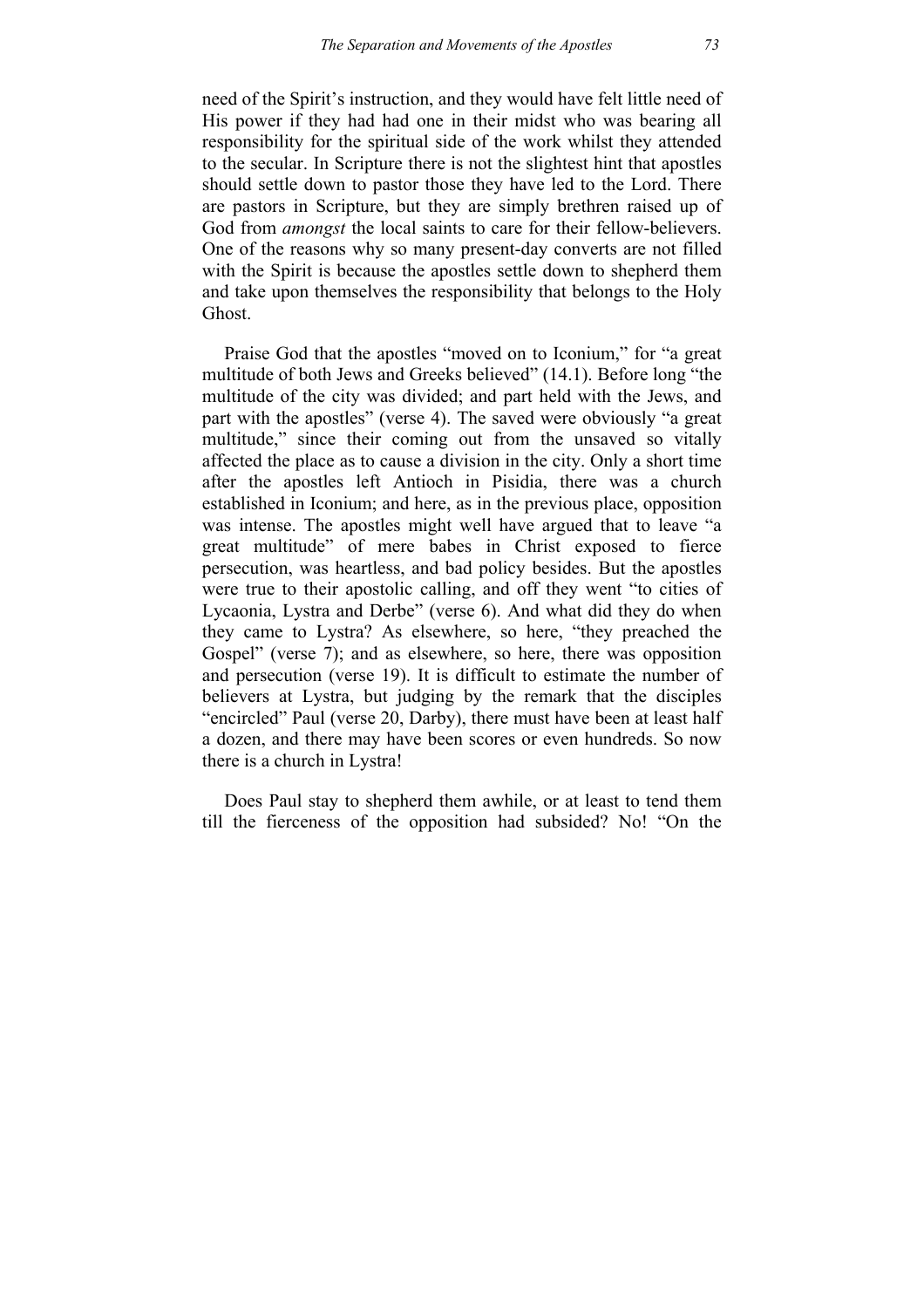morrow he went forth with Barnabas to Derbe" (verse 20). And there again the Glad Tidings are proclaimed and there again they "made many disciples" (verse 21). So another church is formed! And with the founding of a church in Derbe the first missionary tour of the apostles closes.

Looking back over these two chapters, we note that a fundamental principle governs the movements of the apostles. They travel from place to place, according to the leading of the Spirit, preaching the Gospel and founding churches. Nowhere do we find them settling down to shepherd and instruct the converts, or to bear any local responsibility in the churches they have founded. In days of peace the apostles were on the move, and in days of persecution likewise. "Go!" was the word of the Lord, and "Go!" was the watchword of the apostles. The outstanding trait of a sent one is that he is always on the move.

#### *On Their Return*

But the question arises, How were these new converts shepherded and instructed? How were the newly-founded churches established? In studying the Word we find that the missionary tour of the apostles consisted of an outward and a return journey. On their outward journey their first concern was to found churches: on their return journey their chief business was to build them up.

Having "made many disciples, they returned to Lystra, and to Iconium, and to Antioch, confirming the souls of the disciples, exhorting them to continue in the faith, and that through many tribulations we must enter into the kingdom of God" (14.21-22). Here we see Paul and Barnabas returning to do some construction work in the churches already founded but as before on their outward journey, so now on their return, they never settle down in any one place.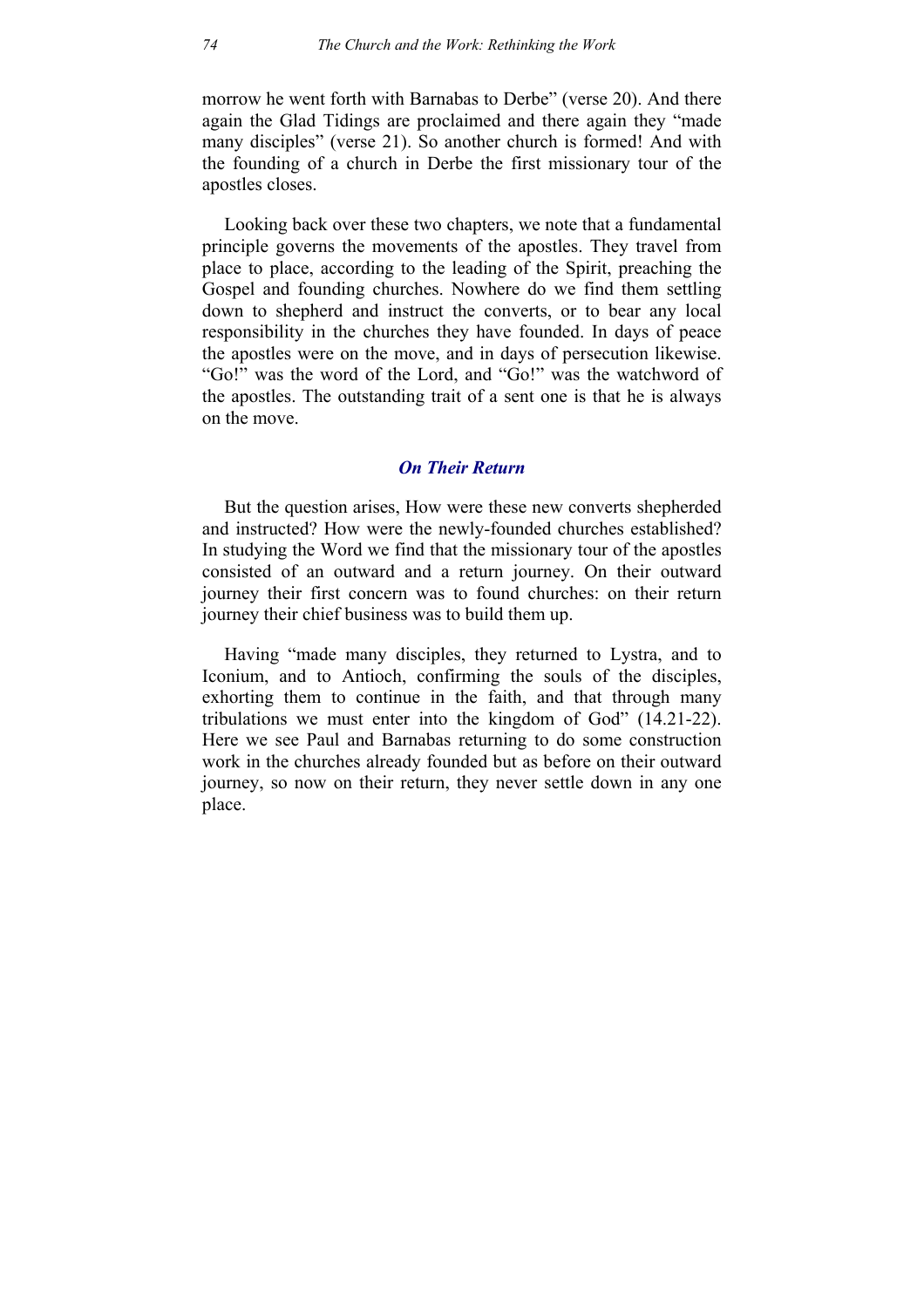It is clear then that the apostles did not just move from place to place founding churches, they also did definite construction work. Merely to found churches without establishing them would be like leaving new-born babes to their own resources. The point to note here is, that whilst the instruction of the new converts and the building up of the churches was a very vital part of the apostles' work, they did it, not by settling down in one place, but rather by *visiting the places* where they had been before. Neither in their initial work of preaching the Gospel, nor in their subsequent work of establishing the churches, did the apostles take up their permanent abode in any one place.

Before they left a place where a church had been founded and some construction work done, they appointed elders to bear responsibility there (14.23). This is one of the most important parts of an apostle's work. (This subject will be dealt with more fully in a subsequent chapter.)

Thus the early apostles worked, and the blessing of the Lord rested on their labours. We shall do well if we follow in their steps, but we must realize clearly that even though we adopt apostolic methods, unless we have apostolic consecration, apostolic faith and apostolic power, we shall still fail to see apostolic results. We dare not under-estimate the value of apostolic methods—they are absolutely essential if we are to have apostolic fruits—but we must not overlook the need of apostolic spirituality, and we must not fear apostolic persecution.

#### *Back to Antioch*

"And thence they sailed to Antioch, from whence they had been committed to the grace of God for the work which they had fulfilled. And when they were come, and had gathered the church together, they rehearsed all things that God had done with them, and how that he had opened a door of faith unto the Gentiles" (14.26-7). On their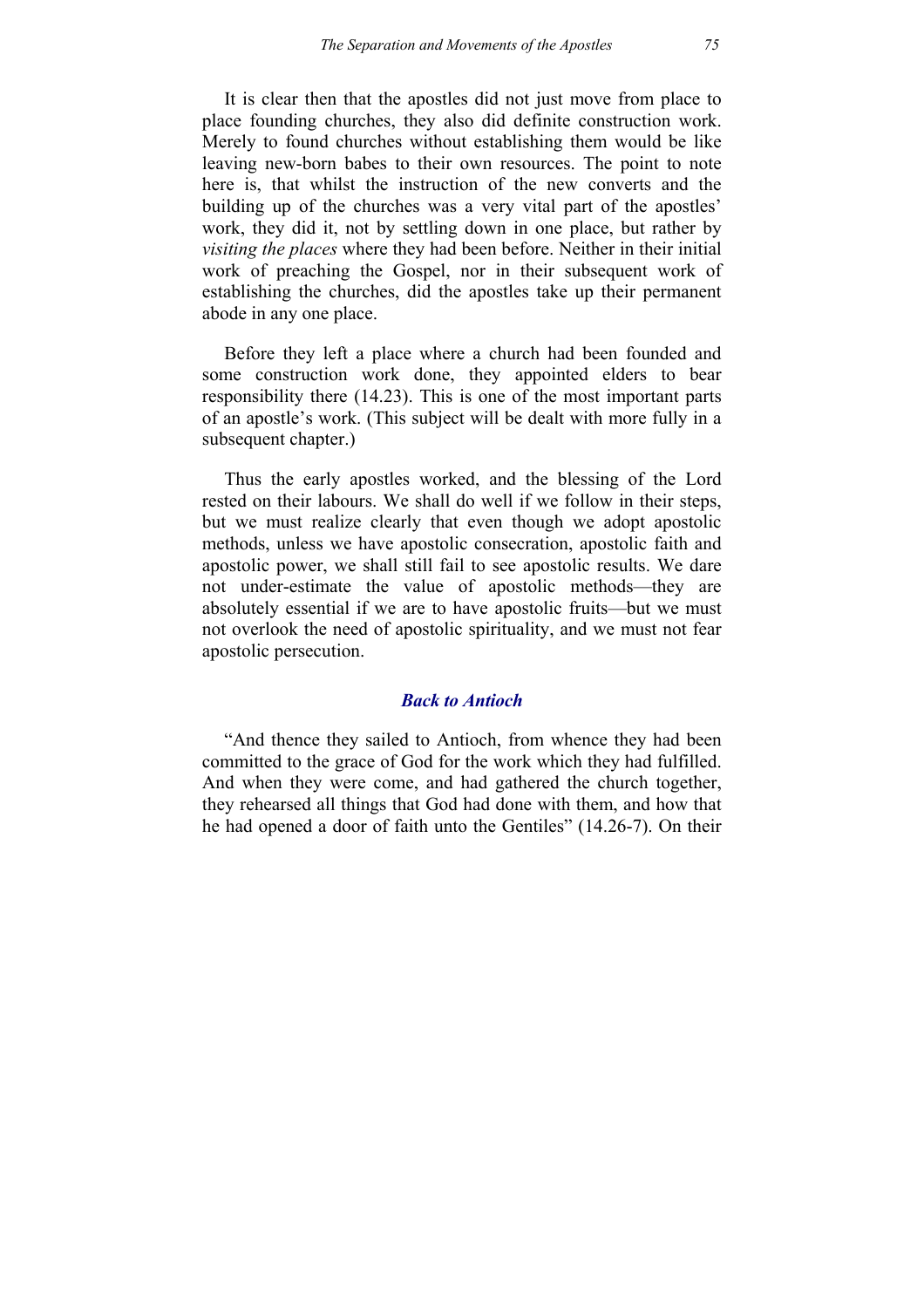return to Antioch the apostles "rehearsed all things that God had done with them." It was from Antioch that Paul and Barnabas had gone out, so it was only fitting that on their return they should give an account of the Lord's dealings with them to those from whom they had gone forth. To give reports of the Work to those who are truly bearing the burden with us, is sanctioned by God's Word. It is not only permissible, but necessary, that the children of God at the base should be informed of His doings on the field; but we do well to make sure that our reports are not in the nature of advertisements.

In the matter of reporting, we should on the one hand avoid all unnatural reticence and soulish seclusiveness; on the other hand we must carefully guard against the intrusion of any personal interest. In all reports of the Work our aim should be to glorify God and bring spiritual enrichment to those who share them. To utilize reports as a means of propaganda, with material returns in view, is base in the extreme, and unworthy of any Christian. When the motive is to glorify God and benefit His children, but at the same time to make known the needs of the Work with a view to receiving material help, it is still far from acceptable to the Lord, and is unworthy of His servants. Our aim should be this alone—that God shall be glorified and His children blessed. If there were this perfect purity of motive in our reports, how differently many of them would be worded!

Each time we write or speak of our work let us ask ourselves these questions: (1) Am I reporting with a view to gain publicity for myself and my work? (2) Am I reporting with the double object of glorifying the Lord *and* advertising the work? (3) Am I reporting with this aim *alone*, that God shall be glorified and His children blessed? May the Lord give us grace to report with unmixed motives and perfect purity of heart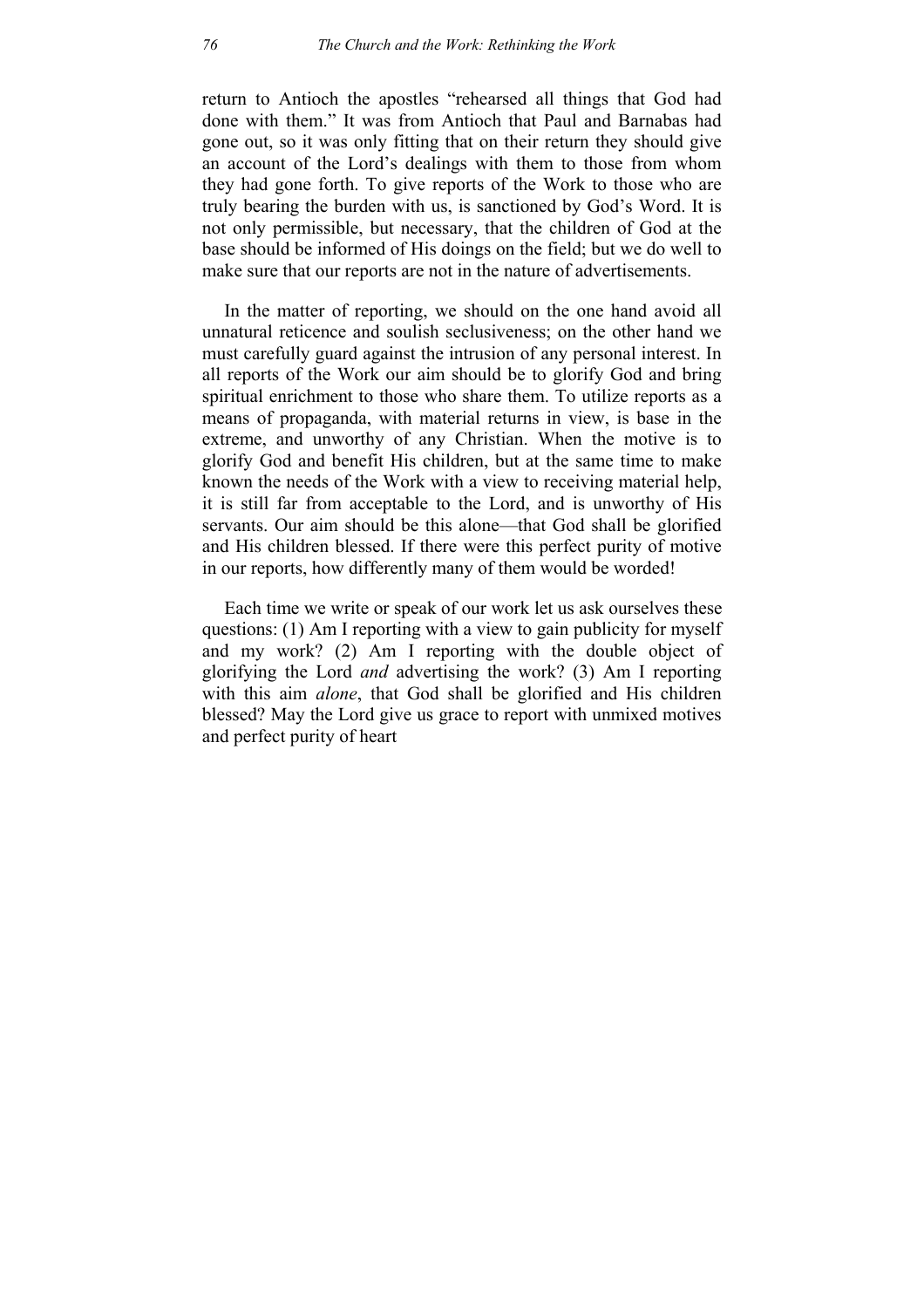# **4The Elders Appointed by the**<br>**4The Apostles**<br>
4The Superior of Old Testament origin.<br>
We find reference made in the Old Testament to the<br>
elders of Israel and also to the elders of different cities; **Apostles**  "Elders" is a designation of Old Testament origin. We find reference made in the Old Testament to the elders of Israel and also to the elders of different cities; and in the Gospels we meet the term again, but still in relation to the Israelites. Even the elders referred to in the first part of Acts are of the Old Testament order (4.5,8,23; 6.12).

When were elders first instituted in the Church? Acts 11.30 refers to them in connection with the church in Jerusalem, and this is the first mention of elders in connection with any church; but though their existence is mentioned, nothing is said of their origin. Not till Acts 14.23, when we read of Paul and Barnabas returning from their first missionary journey, do we discover who they were, how they were appointed, and by whom. "When they had appointed for them elders in every church, and had prayed with fasting, they commended them to the Lord.  $\cdots$ 

# *The Appointment*

We have seen that the apostles themselves could not remain with the new believers to shepherd them and to bear the responsibility of the work locally; how then were the new converts cared for, and how was the work carried on? The apostles did not request that men be sent from Antioch to shepherd the flocks, nor did one of themselves remain behind to bear the burden of the local churches; what they did was simply this: "When they had appointed for them elders in every church, and had prayed with fasting, they commended them to the Lord on whom they had believed" (verse 23). Wherever a church had been founded on their outward journey, they appointed elders on their return journey. They did not wait until any arbitrary standard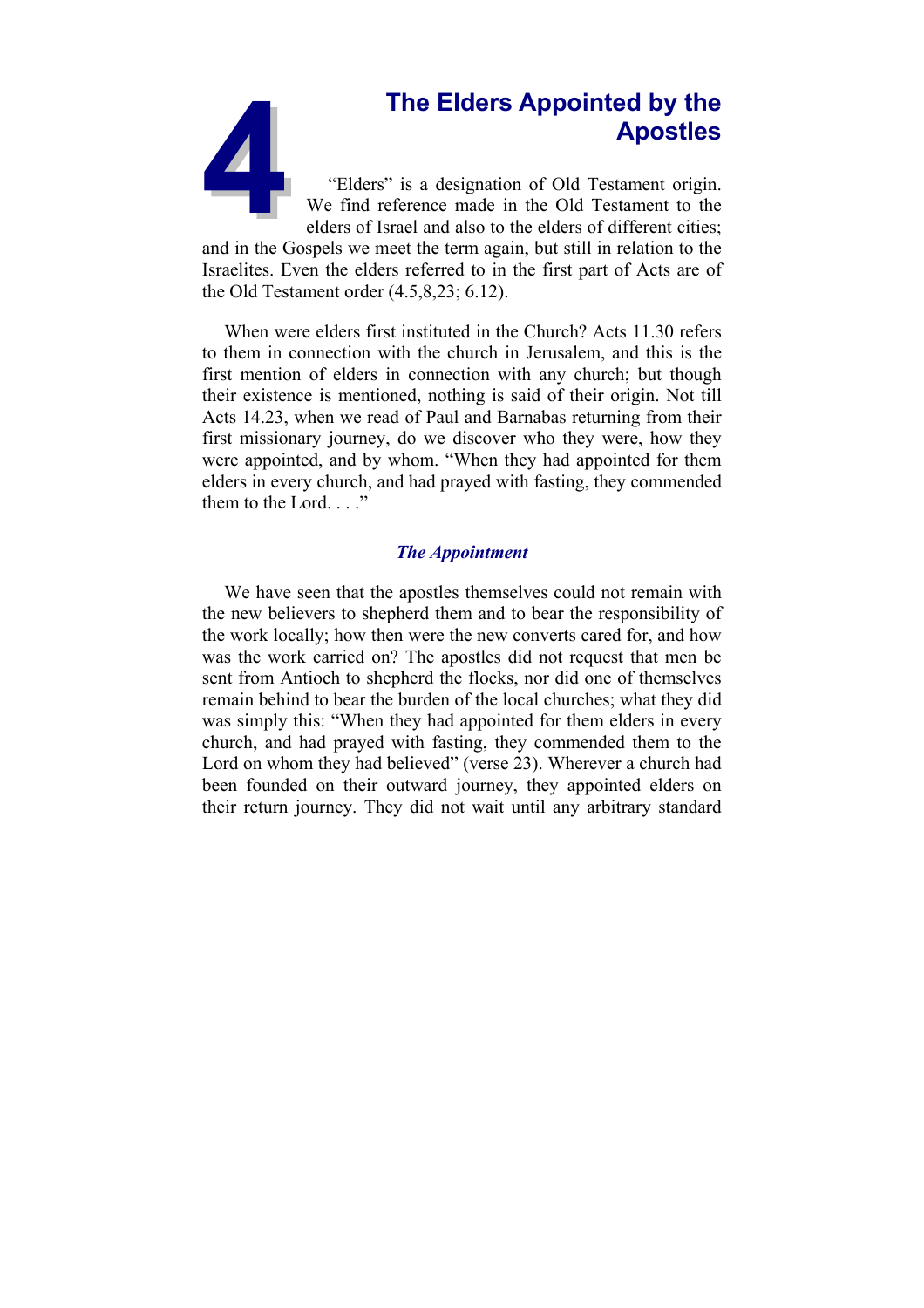was reached before appointing elders in a church, but "in *every* church" they chose a few of the more mature members to care for their fellow-believers.

The apostolic procedure was quite simple. The apostles visited a place, founded a church, left that church for awhile, then returned to establish it. In the interval certain developments would naturally take place. When the apostles left, some of the professing believers would leave too: others would continue to attend the meetings, and would prove themselves to be truly the Lord's, but would make no appreciable progress: others again would eagerly press on in the knowledge of the Lord and show real concern for His interests. Those who had more spiritual life than others would spontaneously come to the fore, and take responsibility for their weaker brethren. It was because they had proved themselves to be elders that the apostles appointed them to hold office as elders, and it was their business to shepherd and instruct the other believers, and to superintend and control the church affairs.

Nowhere did the apostles settle down and assume responsibility for the local church, but in every church they founded they chose from amongst the *local* believers faithful ones upon whom such responsibility could be placed. When they had chosen elders in each church, with prayer and fasting they committed them to the Lord, just as, with prayer and fasting, they themselves had been committed to the Lord by the prophets and teachers when they were sent out on their apostolic ministry. If this committal of elders to the Lord is to be of spiritual value, and no mere official ceremony, a vital knowledge of the Lord will be required on the part of the apostles. It is easy to become so occupied with the problems and needs of the situation, that one instinctively takes the burden upon oneself, even whilst admitting the truth that the Lord is responsible for His own Church. We need to know Christ as Head of His Church in no mere intellectual way if we are to let all its management pass out of *our* hands at the very outset. Only an utter distrust of themselves, and a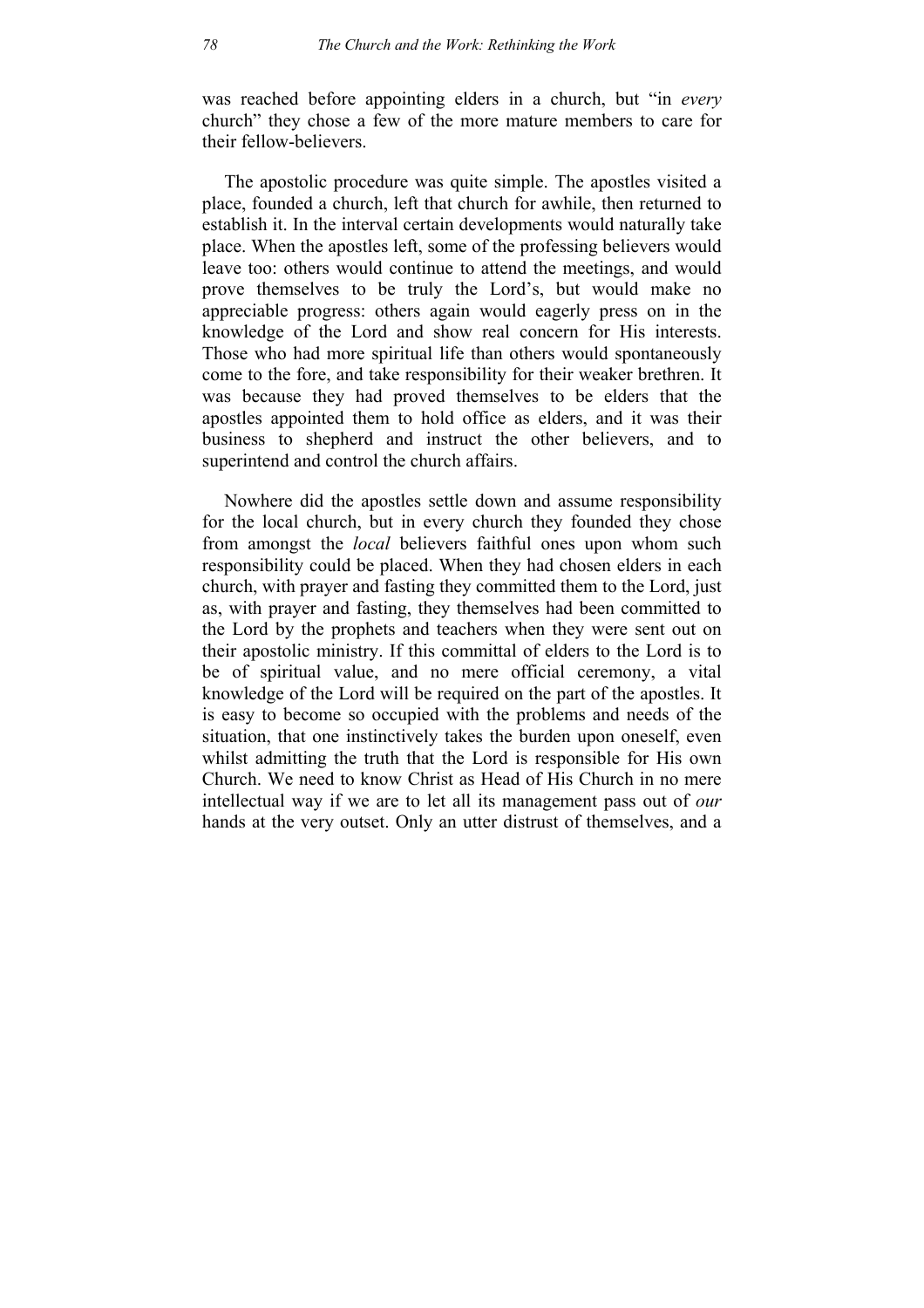living trust in God, could enable the early apostles to commit the affairs of every local church into the hands of local men who had but recently come to know the Lord. All who are engaged in apostolic work, and are seeking to follow the example of the first apostles in leaving the churches to the management of the local elders, must be spiritually equipped for the task; for if things pass out of human hands and are not committed in faith to Divine hands, the result will be disaster. Oh, how we need a living faith and a living knowledge of the living God!

The Word of God makes it clear that the oversight of a church is not the work of apostles, but of elders. Although Paul stayed in Corinth for over a year, in Rome for two years, and in Ephesus for three years, yet in none of these places did he assume responsibility for the work of the local church. In Scripture we read of the elders of Ephesus, but never of the apostles *of* Ephesus; and we find no mention made of the apostles *of* Philippi, but we do find reference to the bishops of Philippi. Apostles are responsible for their own particular ministry, but not for the churches which are the fruit of their ministry. All the fruit of the apostles' work had to be handed over to the care of local elders.

In God's plan provision has been made for the building up of local churches, and in that plan pastors have a place; but it was never His thought that apostles should assume the role of pastors. He purposed that apostles should be responsible for the work in *different* places, whilst elders were to bear responsibility in *one* place. The characteristic of an apostle is *going*: the characteristic of an elder is *staying*. It is not necessary that elders resign their ordinary professions and devote themselves exclusively to their duties in connection with the church. They are simply *local* men, following their usual pursuits and at the same time bearing special responsibilities in the church. Should local affairs increase, they may devote themselves entirely to spiritual work, but the characteristic of an elder is not that he is a "full-time Christian worker"; it is merely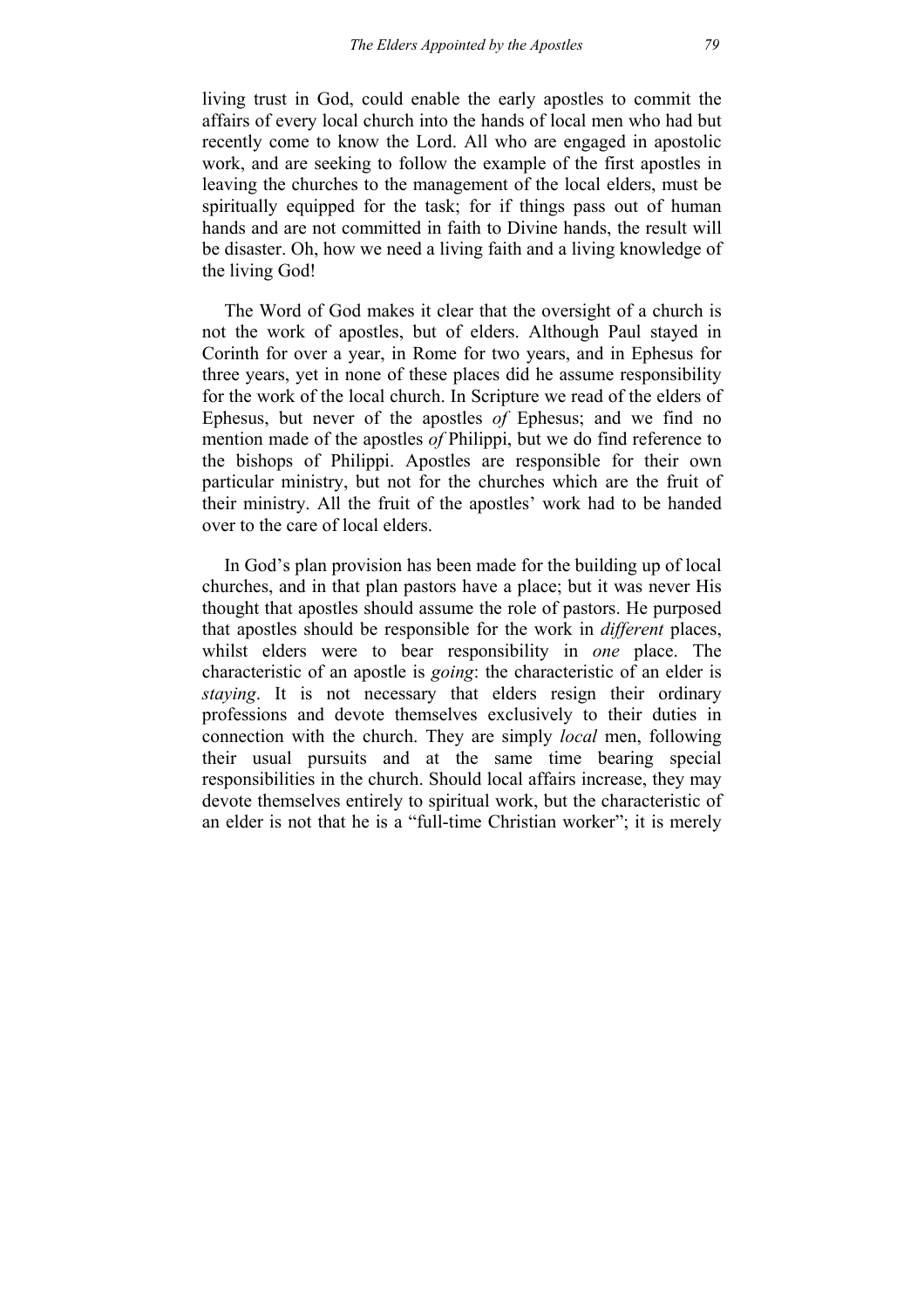that, as a local brother, he bears responsibility in the local church. Locality determines the boundary of a church, and it is for that reason that the elders are always chosen from amongst the maturer believers in any place, and not transferred from other places. Thus the local character of the churches of God is preserved, and consequently also their independent government and spiritual unity.

According to the usual conception of things, one would think it necessary for a considerable time to elapse between the founding of a church and the appointment of elders, but that is not according to God's pattern. The first missionary tour of the apostles covered less than two years, and during that period the apostles preached the Gospel, led sinners to the Lord, formed churches, and appointed elders wherever a church had been formed. The elders were chosen on the apostles' return journey, not on their first visit to any place; but the interval between their two visits was never long, at most a matter of months. On their return journey the apostles would naturally find some places progressing more favourably than others, but they did not reason that, because of the low state of any church, they would make an exception and appoint no elders. They appointed elders "in *every* church." Some may ask, If all the members of a church are in a low spiritual condition, how is it possible to appoint elders amongst them? It may solve the problem of many if they only consider the implication of the term "elder." The existence of an "elder" implies the existence of a junior. The word "elder" is relative, not absolute. Amongst the group of men in their seventy-ninth year it takes a man in his eightieth year to be their "elder"; but it only takes a child of eight to be "elder" to a company of children of seven. Even amongst the spiritually immature there are bound to be those who, in comparison with them, are more mature, and have spiritual possibilities, which is all the qualification they require to be their "elders"

A church may come far short of the ideal, but we cannot on that account deprive it of the status of a church. Our responsibility is to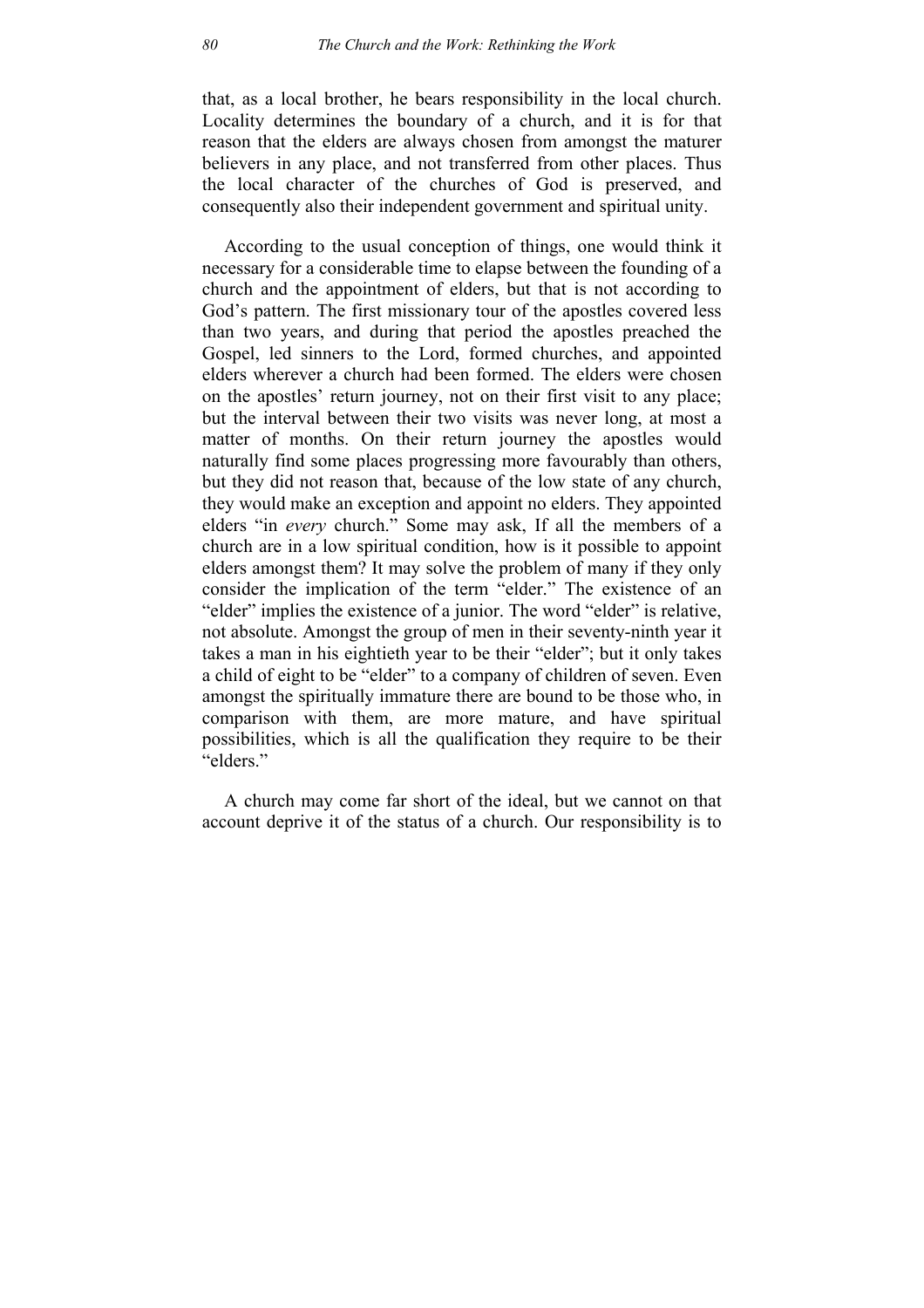minister to it and so seek to bring it nearer the ideal. In the same way, even the comparatively advanced ones in a locality may not reach the ideal of elders, but we cannot for that reason deprive them of the status of elders. In comparison with the elders of other places they may seem very immature, but if they are more advanced than the other believers in the same locality, then in their own church they *are* elders. We must remember that the office of an elder according to Scripture is limited to a locality. Being an elder in Nanking does not qualify a man to be an elder in Shanghai; but even if his spiritual state be far from what it should, provided he is in advance of his fellow-believers in the same church, then he is qualified to be an elder there. You can only have pattern elders where you have a pattern church. Where a church is immature, the elders will naturally be immature; where a church is mature, the elders will also be mature. The model elders of 1 Tim. 3, and of Titus 1, are to be found in model churches.

The appointing of comparatively spiritual brothers to be elders is a principle set forth in the Word of God, though it runs counter to the modern conception of things; but even whilst we recognize this principle, we must not seek to apply it in any legal way. That would spell death. We must force nothing, but must be continually open to the leading of the Spirit. He will indicate the right time for the appointment of elders in any church. Should there be no leading of the Holy Spirit, and circumstances not permit of an immediate appointment of elders on the second visit of the apostles, then a Titus could be left behind to see to their appointment later. This is the first subject dealt with in the book of Titus, and it is a most important one. Paul gives Titus injunctions to "establish" elders in every city in Crete (Titus 1.5).

In the appointment of elders the apostles did not follow their personal preferences; they only appointed those whom God had already chosen. That is why Paul could say to the elders in Ephesus, "The Holy Ghost hath made you bishops" (Acts 20.28). The apostles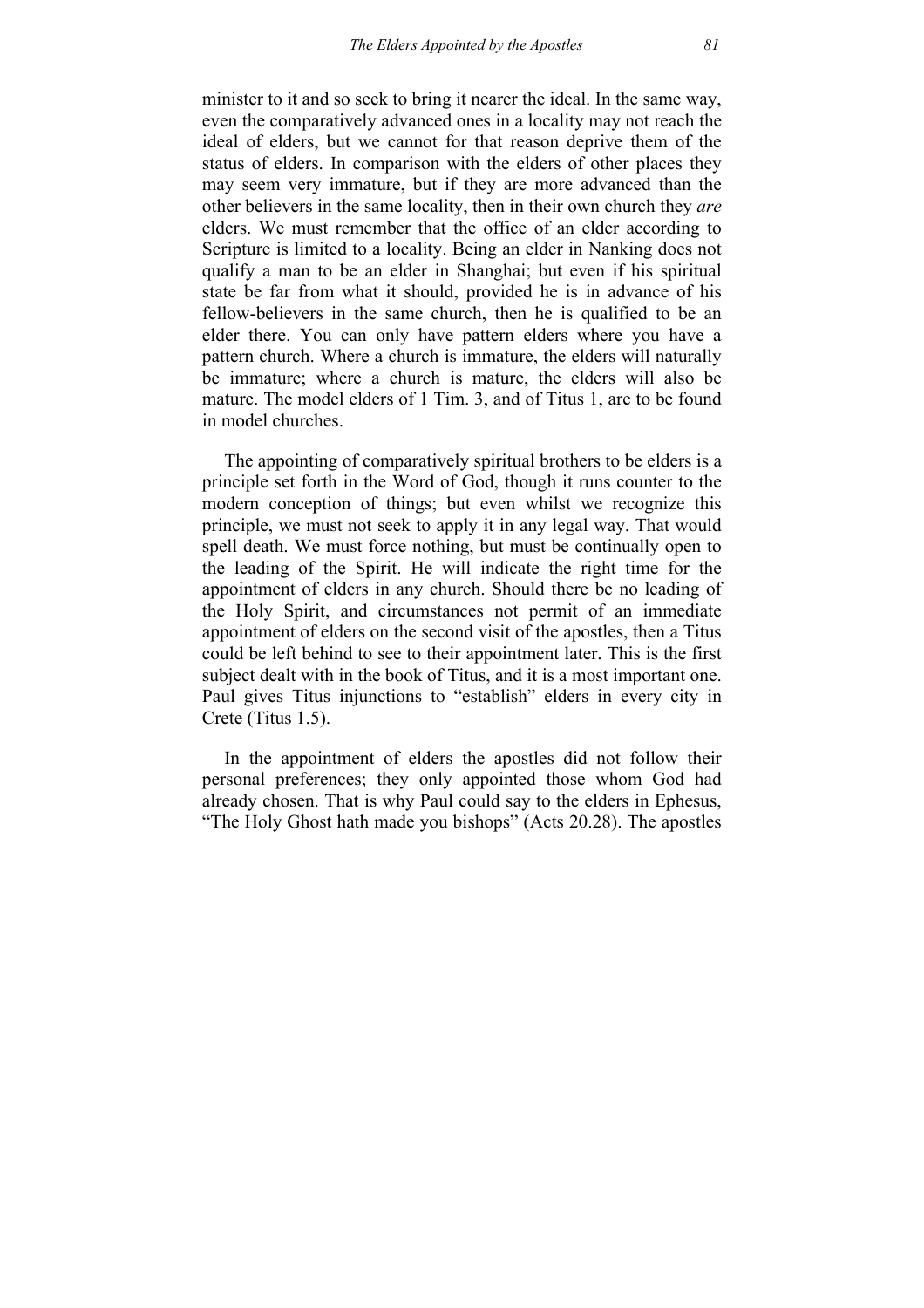did not take the initiative in the matter. They merely established as elders those whom the Holy Spirit *had already* made overseers in the church. In a man-made organization the appointment of an individual to office entitles him to occupy that office; but not so in the Church of God. Everything there is on a spiritual basis, and it is only Divine appointment that qualifies a man for office. If the Holy Ghost does not make men bishops, then no apostolic appointment will ever avail to do so. In the Church of God everything is under the sovereignty of the Spirit; man is ruled out. Elders are not men who think themselves capable to control church affairs, or men whom the apostles consider suitable, but men whom the *Holy Ghost* has set to be overseers in the Church. Those whom the Spirit chooses to be shepherds of the flock, to them He also gives grace and gifts to qualify them for spiritual leadership. It is their spiritual call and their spiritual equipment, not their official appointment, that constitutes them elders. In a spiritual sense they are already elders before they hold the position officially, and it is because they actually *are* elders that they are publicly appointed to be elders. In the early Church it was the Holy Spirit Who first signified His choice of elders, then the apostles confirmed the choice by appointing them to office.

## *Apostles and Elders*

Elders were local men appointed to oversee affairs in the local church. Their sphere of office was limited by the locality. An elder in Ephesus was not an elder in Smyrna, and an elder in Smyrna was not an elder in Ephesus. In Scripture there are no local apostles, nor are there any extra-local elders; all elders are local, and all apostles are extra-local. The Word of God nowhere speaks of apostles managing the affairs of a local church, and it nowhere speaks of elders managing the affairs of several local churches. The apostles were the ministers of all the churches, but they had control of none; the elders were confined to one church and they controlled affairs in that one. The duty of apostles was to found churches. Once a church was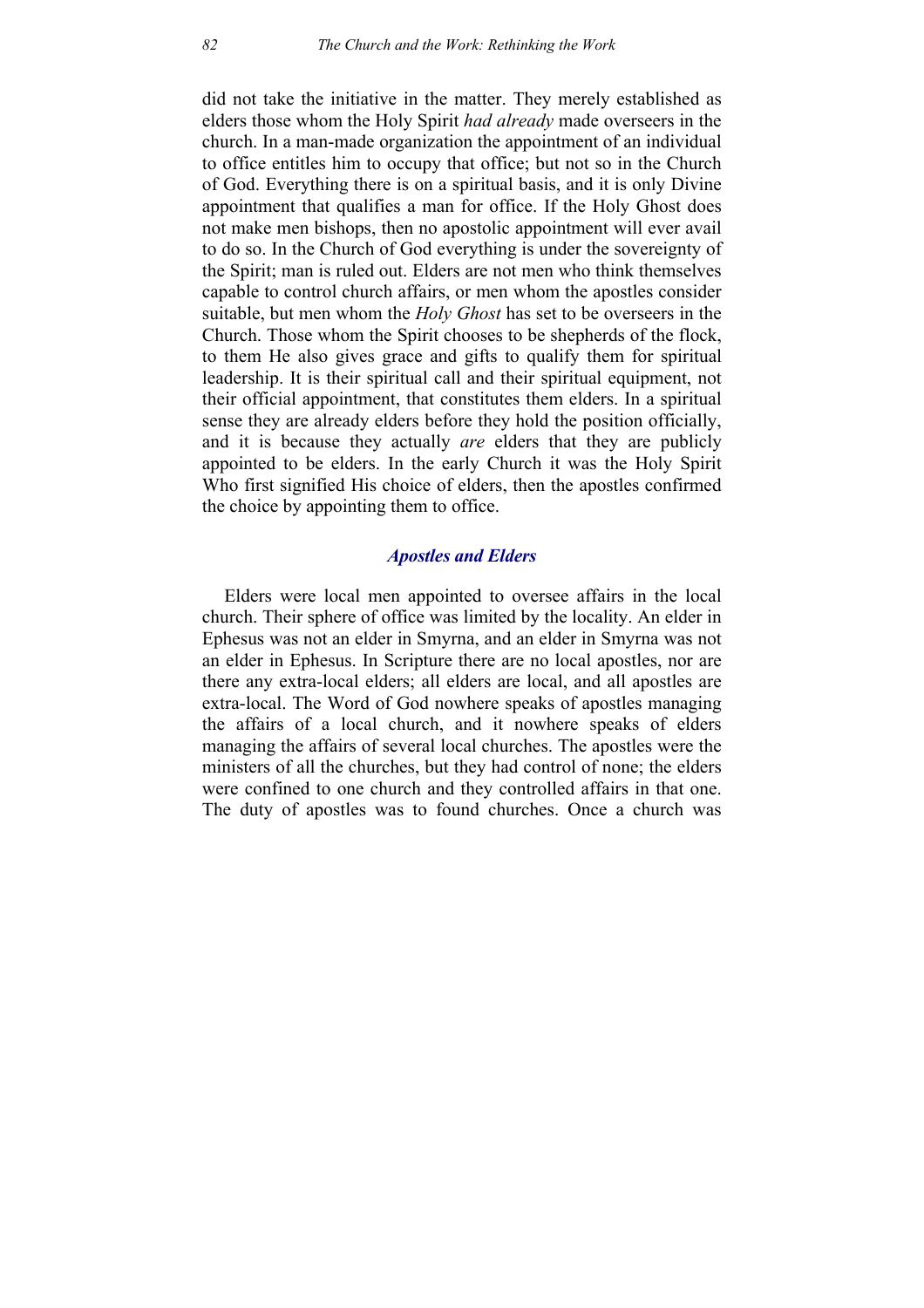established, all responsibility was handed over to the local elders, and from that day the apostles exercised no control whatever in its affairs. All management was in the hands of the elders, and if they thought right they could even refuse an apostle entry into their church. Should such a thing occur, the apostle would have no authority to insist on being received, since all local authority had already passed from his hands into the hands of the elders.

How did Paul deal with the adulterous believer in Corinth? He did not just notify the church that he *had* excommunicated the man. The utmost he could do was to instruct its members regarding the seriousness of the situation and seek to admonish them to remove the wicked person from their midst (1 Cor. 5.13). If the church was right spiritually they would pay attention to Paul, but if they disregarded his exhortations, whilst they would be wrong spiritually, they would not be wrong legally. In the event of their despising his counsel, Paul could only bring his spiritual authority to bear on the situation. In the Name of the Lord Jesus he could "deliver such a one unto Satan for the destruction of the flesh" (verse 5). He had no official authority to discipline him, but he had spiritual authority to deal with the case. He had his spiritual "rod."

The affairs of the local church are entirely independent of the apostles. Once elders have been appointed, all control passes into their hands, and whilst thereafter an apostle may still instruct and persuade, he can never interfere. But this did not hinder Paul from speaking authoritatively to the Corinthians. Even a casual reader will notice how authoritative his statements were in both epistles. It was quite within his province to pass judgment where doctrinal and moral questions were concerned, and when Paul did so he was most emphatic; but the actual enforcing of such judgments was outside his province and entirely a matter for the local church.

An apostle can deal with the disorders of a church whenever his advice and counsel are sought, as was the case with Paul and the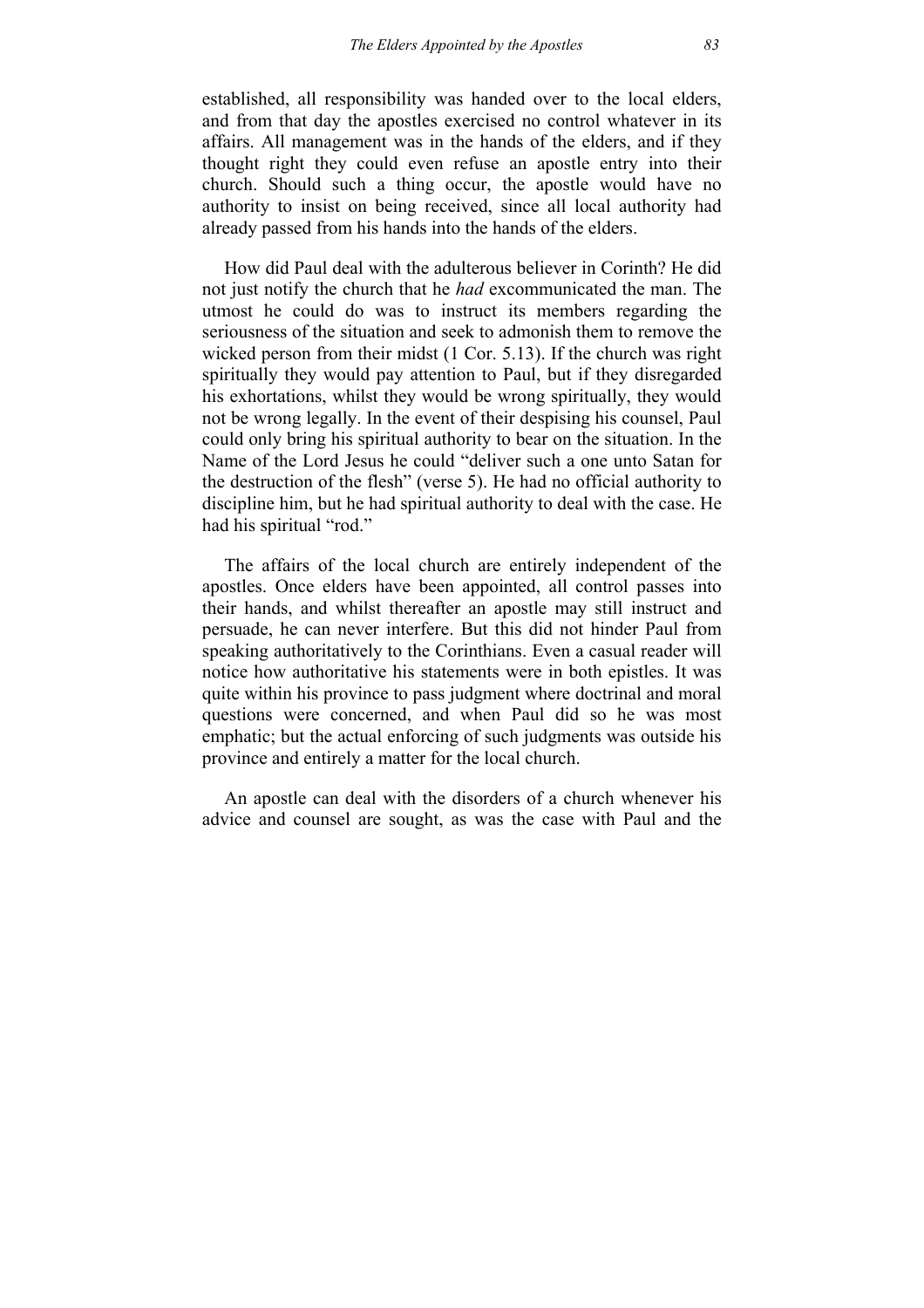church in Corinth. It was because of their enquiries that he could say to them, "And the rest will I set in order whensoever I come" (1 Cor. 11.34). But the point to note here is that "the rest" of the matters which Paul intended to "set in order" on his arrival in Corinth were to be attended to in the same way as those he had dealt with in his Epistle, and they were dealt with *doctrinally*. In like manner as he had instructed them concerning certain affairs there, so he would instruct them concerning the remaining matters on his arrival; but the Corinthians themselves, not Paul, were the ones who would have *to deal* with the situation.

Since Peter and John were apostles, how did it come about that they were elders of the church in Jerusalem? (1 Pet. 5.1; 2 John 1; 3 John 1). They were elders as well as apostles because they were not only responsible for the Work in different places, but also for the church in *their own* place. When they went out they ministered in the capacity of apostles, bearing the responsibility of the Work in other parts; when they returned home they performed the duties of elders, bearing the responsibility of the local church. (Only such apostles as are not itinerating *much* could be elders of the church in their own locality.) When Peter and John were away from their own church they were apostles, when they returned they were elders. It was not on the ground of their being apostles that they were elders in Jerusalem; they were elders there solely on the ground of their being local men of greater spiritual maturity than their brethren.

There is no precedent in Scripture for a *visiting* apostle to settle down as elder in any church he visits; but, provided circumstances permit of his being frequently at home, he could be an elder in his own locality, on the ground of his being a local brother. If the local character of the churches of God is to be preserved, then the extralocal character of the apostles must also be preserved.

Paul was sent out from Antioch and he founded a church in Ephesus. We know he did not hold the office of elder in any church,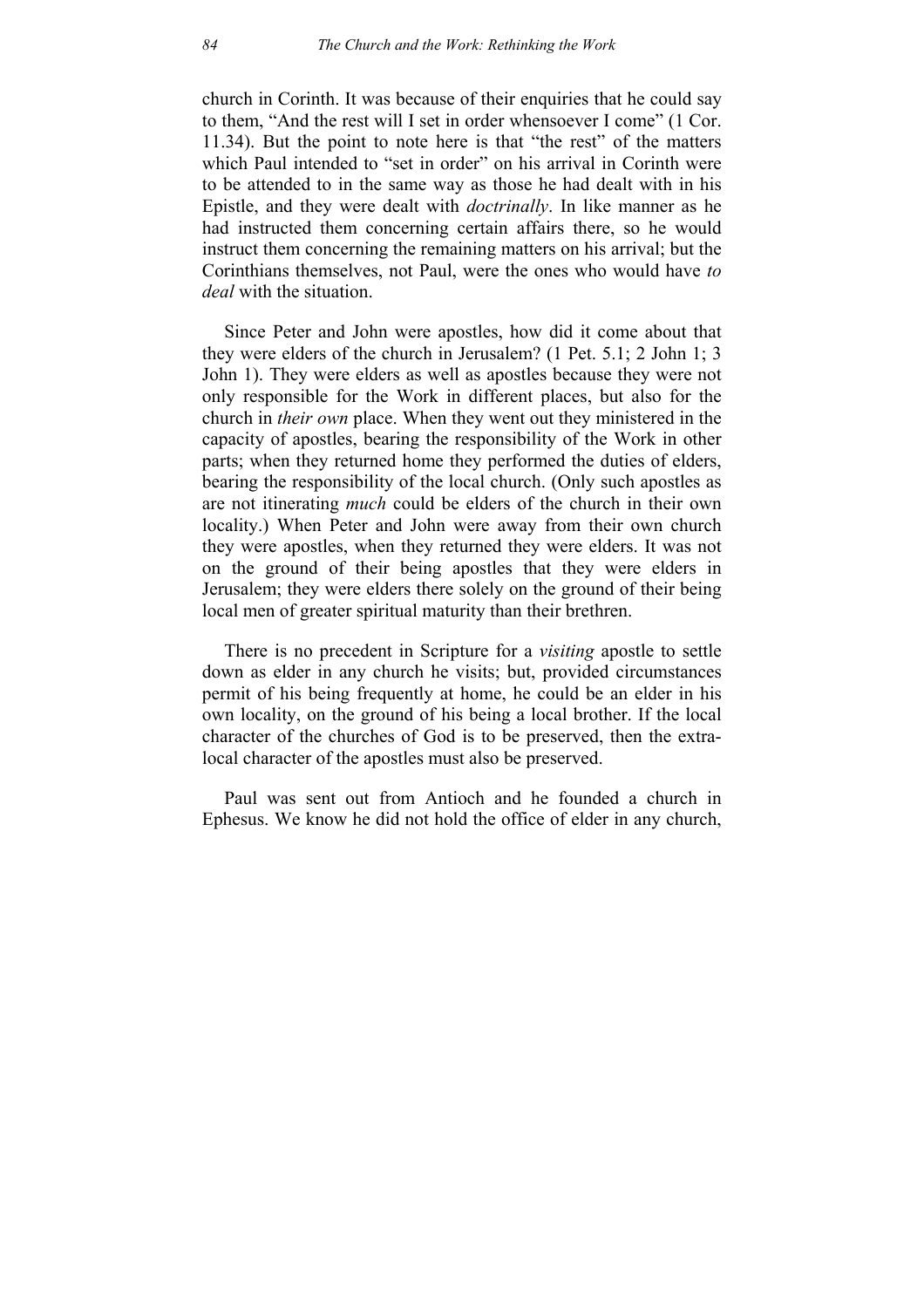but it would have been possible for him to be an elder in Antioch, not in Ephesus. He spent three years in Ephesus, but he worked there in the capacity of an apostle, not an elder, i.e. he assumed no responsibility and exercised no authority in local affairs, but simply devoted himself to his apostolic ministry. Let us note carefully that *there are no elders in the universal Church and no apostles in the local church.*

#### *Their Responsibilities*

It is the responsibility of every saved man to serve the Lord according to his capacity and in his own sphere. God did not appoint elders to do the work on behalf of their brethren; after the appointment of elders, as before, it is still the brethren's duty and privilege to serve the Lord. Elders are also called "bishops" (Acts 20.28; Titus 1.5,7). The term "elder" relates to their person; the term "bishop" to their work. "Bishop" means "overseer," and an overseer is not one who works instead of others, but one who supervises others as they work. God intended that every Christian should be a "Christian worker," and He appointed some to take the oversight of the work so that it might be carried on efficiently. It was never His thought that the majority of the believers should devote themselves exclusively to secular affairs and leave the church matters to a group of spiritual specialists. This point cannot be overemphasized. Elders are not a group of men who contract to do the church work on behalf of its members; they are only the head-men who superintend affairs. It is their business to encourage the backward and restrain the forward ones, never doing the work instead of them, but simply directing them in the doing of it.

The responsibility of an elder relates to matters temporal and spiritual. They are appointed to "rule," and also to "instruct" and "shepherd." "Let the elders that rule well be counted worthy of double honour, especially those who labour in the word and in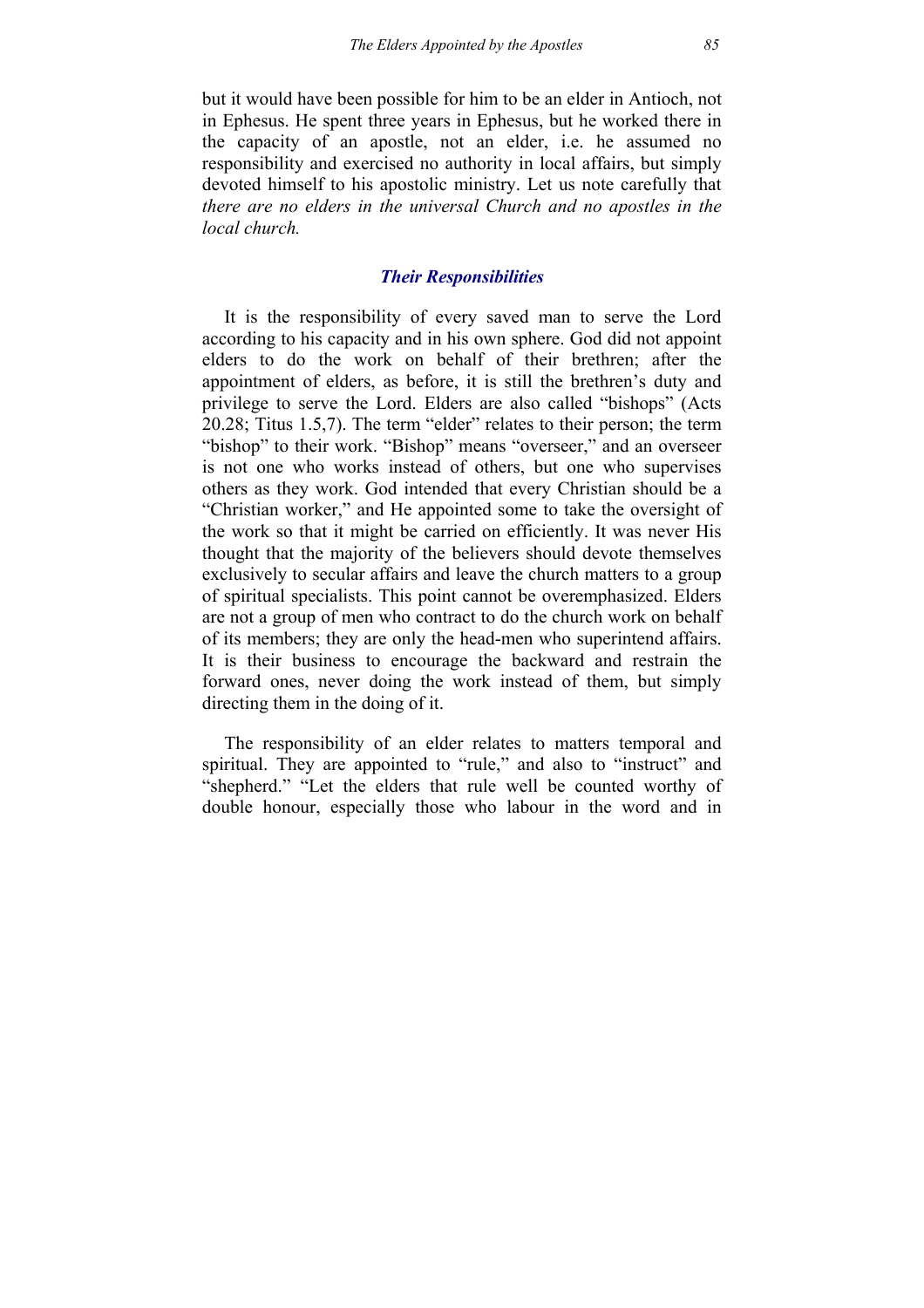teaching" (1 Tim. 5.17). "Tend the flock of God which is among you, exercising the oversight, not of constraint, but willingly, according unto God; nor yet for filthy lucre, but of a ready mind; neither as lording it over the charge allotted to you, but making yourselves ensamples to the flock" (1 Pet. 5.2,3).

The Word of God uses the term "rule" in connection with the responsibilities of an elder. The ordering of church government, the management of business affairs and the care of material things, are all under their control. But we must remember that a scriptural church does not consist of an active and a passive group of brethren, the former controlling the latter, and the latter simply submitting to their control, or the former bearing all the burden whilst the latter settle down in ease to enjoy the benefit of their labours. "That the members should . . . care one for another" is God's purpose for His Church (1 Cor. 12.24). Every church after God's own heart bears the stamp of "one another" on all its life and activity; mutuality is its outstanding characteristic. If the elders lose sight of that, then their ruling the church will soon be changed to *lording* it over the church. Even while the elders exercise control in church affairs, they must remember that they are only fellow-members with the other believers; Christ alone is the Head. They were not appointed to be "lords" of their brethren, but to be their "*examples*." What is an example? It is a pattern for others to follow. Since they were to be a pattern to the brethren, then obviously it was neither God's thought for them to do all the work and the brethren none, nor for the brethren to do the work whilst they simply stood by and commanded. For the elders to be a pattern to the brethren implied that the brethren worked and the elders worked as well; and it implied that the elders worked with special diligence and care, so that the brethren should have a good example to follow. They were overseers, but they were not "lords" of their brethren, standing aloof and commanding; *and* they did direct the work, but they did it more by example than by command. Such is the scriptural conception of the rule of the elders.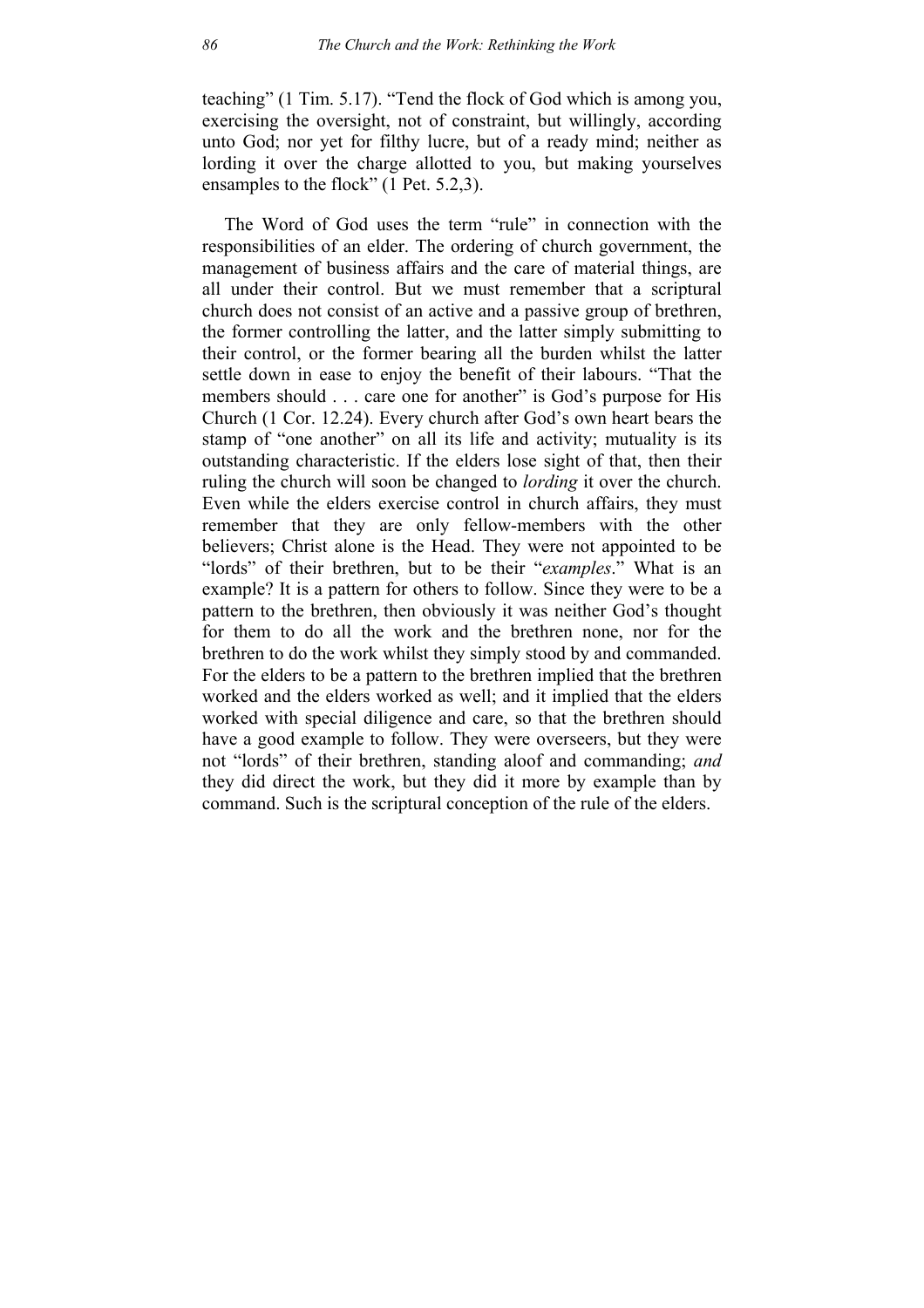But their responsibility does not merely relate to the material side of church affairs. If God has equipped them with spiritual gifts, then they should also bear spiritual responsibility. Paul wrote to Timothy, "Let the elders that rule well be counted worthy of double honour, especially those who labour in the word and in teaching" (1 Tim. 5.17). It is the responsibility of all elders to control the affairs of the church, but such as have special gifts (as of prophecy or teaching) are free to exercise these for the spiritual edification of the church. Paul wrote to Titus that an elder should "be able both to exhort in the sound doctrine, and to convict the gainsayers" (Titus 1.9). The preaching and teaching in the local church is not the business of apostles but of local brethren who are in the Ministry, especially if they are elders. As we have already seen, the management of a church is a matter of local responsibility, so also is teaching and preaching.

On the spiritual side of the work the elders not only help to build up the church by teaching and preaching, but by pastoral work. To shepherd the flock is peculiarly the work of elders. Paul said to the Ephesian elders: "Take heed unto yourselves, and to all the flock, in the which the Holy Ghost hath made you bishops, to feed the church of God" (Acts 20.28). And Peter wrote in the same strain to the elders among the saints of the Dispersion, "Tend the flock of God which is among you" (1 Pet. 5.2). The present-day conception of pastors is far removed from the thought of God. God's thought was that men chosen *from among the local brethren* should pastor the flock, not that men coming from other parts should preach the Gospel, found churches, and then settle down to care for those churches. A clear understanding of the respective responsibilities of apostles and elders would clear away many of the difficulties that exist in the Church to-day.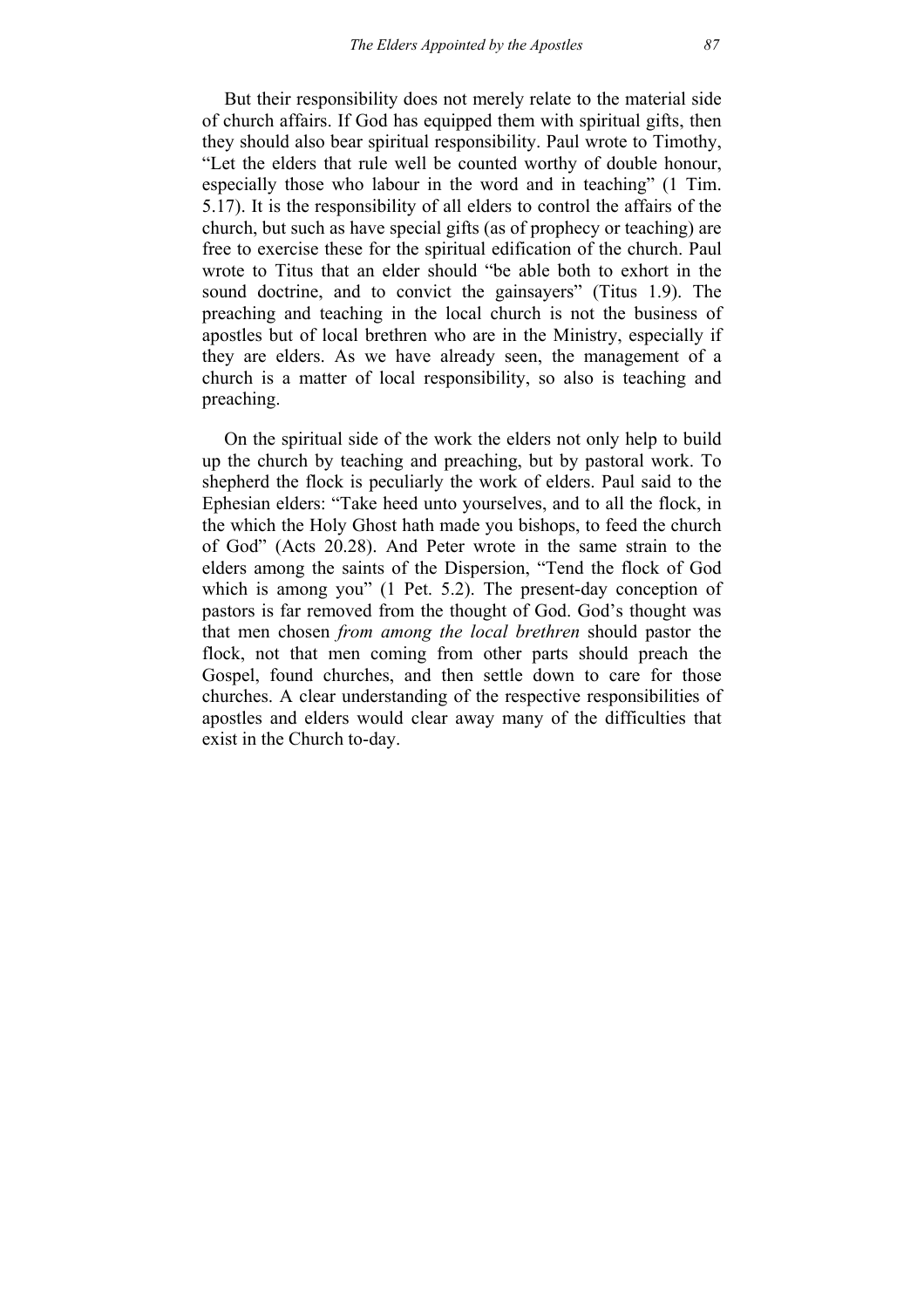#### *The Plurality of Elders*

This work of ruling, teaching and shepherding the flock, which we have seen to be the special duty of the elders, does not devolve upon one man only in any place. To have pastors in a church is scriptural, but the present-day pastoral system is quite unscriptural; it is an invention of man.

In Scripture we see that there was always more than one elder or bishop in a local church. It is not God's will that one believer should be singled out from all the others to occupy a place of special prominence, whilst the others passively submit to his will. If the management of the entire church rests upon one man, how easy it is for him to become self-conceited, esteeming himself above measure and suppressing the other brethren (3 John). God has ordained that several elders together share the work of the church, so that no one individual should be able to run things according to his own pleasure, treating the church as his own peculiar property and leaving the impress of his personality upon all its life and work. To place the responsibility in the hands of several brethren, rather than in the hands of one individual, is God's way of safe-guarding His Church against the evils that result from the domination of a strong personality. God has purposed that several brothers should unitedly bear responsibility in the church, so that even in controlling its affairs they have to depend one upon the other and submit one to the other. Thus, in an experimental way, they will discover the meaning of bearing the Cross, and they will have opportunity to give practical expression to the truth of the Body of Christ. As they honour one another and trust one another to the leading of the Spirit, none taking the place of the Head, but each regarding the others as fellowmembers, the element of "mutuality," which is the peculiar feature of the Church, will be preserved.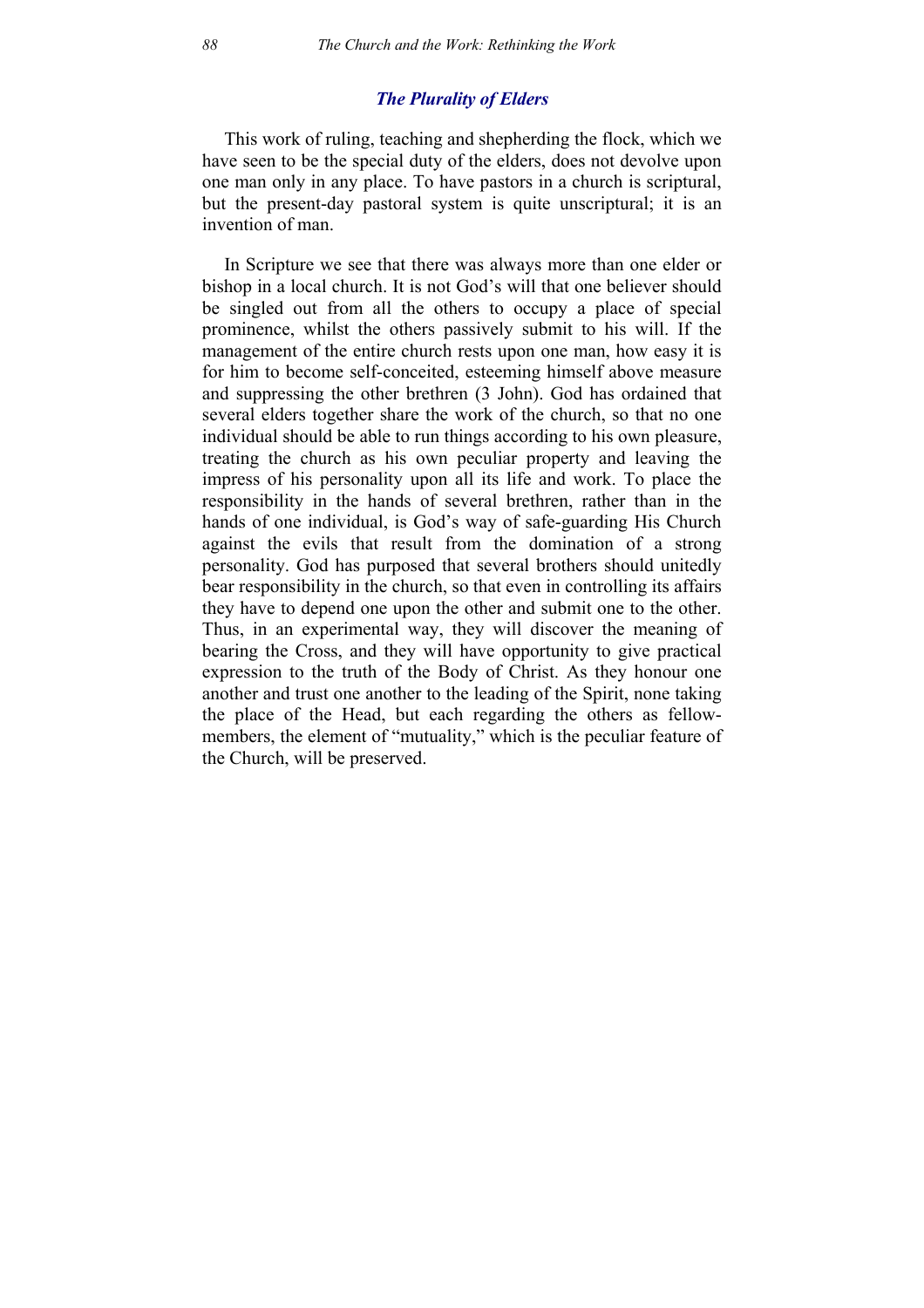

# **5The Churches Founded by the Apostles**<br>**5The Church and the Churches**<br>The Word of God teaches us that the Church is one. **Apostles**

# *The Church and the Churches*

The Word of God teaches us that the Church is one. Why then did the apostles found separate churches in each of the places they visited? If the *Church* is the Body of Christ, it can not but be one. Then how does it come about that we speak of *churches*?

The word "church" means "the called out ones." The term is used twice in the Gospels, once in the sixteenth chapter of Matthew and once in the eighteenth, and we meet it quite frequently in the Acts and in the Epistles. In the Gospels the word is used on both occasions by our Lord, but it is employed in a somewhat different sense each time.

"Thou art Peter, and upon this rock I will build my church; and the gates of Hades shall not prevail against it" (Matt. 16.18). What church is this? Peter confessed that Jesus was the Christ, the Son of the living God, and our Lord declared that He would build His Church upon this confession—the confession that, as to His Person He is the Son of God, and as to His work He is the Christ of God. This Church comprises all the saved, without reference to time or space, i.e. all who in the Purpose of God are redeemed by virtue of the shed Blood of the Lord Jesus, and are born again by the operation of His Spirit. This is the Church universal, the Church of God, the Body of Christ.

"And if he refuse to hear them, tell it unto the church" (Matt. 18.17). The word "church" is used here in quite a different sense from the eighteenth verse of Matt. 16. The sphere of the church referred to here is clearly not as wide as the sphere of the Church mentioned in the previous passage. The Church there is a Church that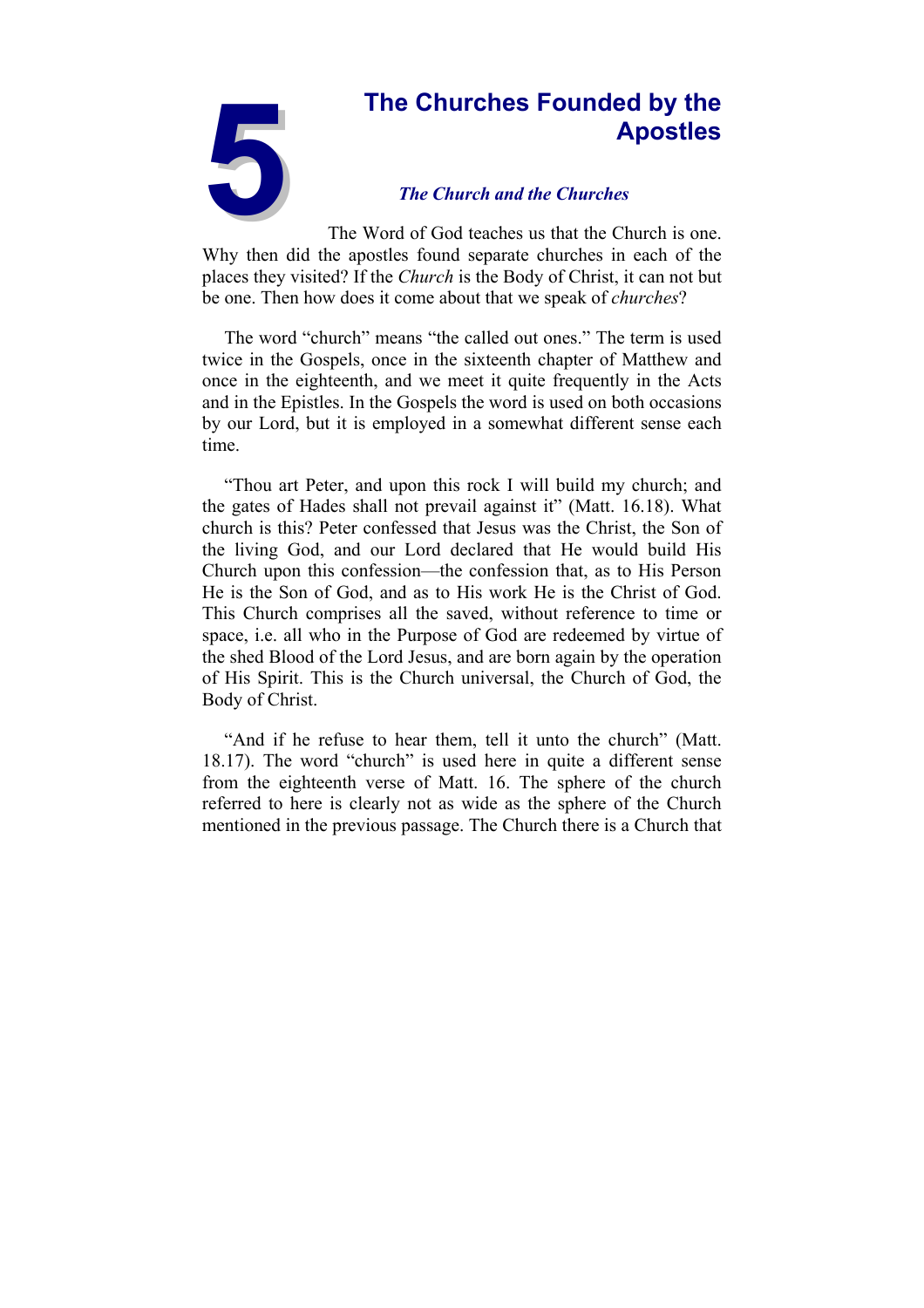knows nothing of time or place, but the church here is obviously limited both to time and place, for it is one that can hear you speak. The Church mentioned in Chapter 16 includes all the children of God in every locality, whilst the church mentioned in Chapter 18 includes only the children of God living in one locality; and it is because it is limited to one place that it is possible for you to tell your difficulties to the believers of whom it is composed. Obviously the church here is local, not universal, for no one could speak at one time to all the children of God throughout the universe. It is only possible to speak at one time to the believers living in one place.

We have clearly two different aspects of the Church before us the Church and the churches, the universal Church and the local churches. The Church is invisible: the churches are visible; the Church has no organization: the churches are organized; the Church is spiritual: the churches are spiritual and yet physical; the Church is purely an organism: the churches are an organism, yet at the same time they are organized, which is seen by the fact that elders and deacons hold office there.<sup>∗</sup>

All Church difficulties arise in connection with the local churches, not with the universal Church. The latter is invisible and spiritual, therefore beyond the reach of man, whilst the former is visible and organized, therefore still liable to be touched by human hands. The heavenly Church is so far removed from the world that it is possible to remain unaffected by it, but the earthly churches are so close to us, that if problems arise there we feel them acutely. The invisible Church does not test our obedience to God, but the visible churches test us severely by facing us with issues on the intensely practical plane of our earthly life.

1

<sup>∗</sup> Throughout this book it would be well for the reader to distinguish clearly between the *C*hurch and the *c*hurch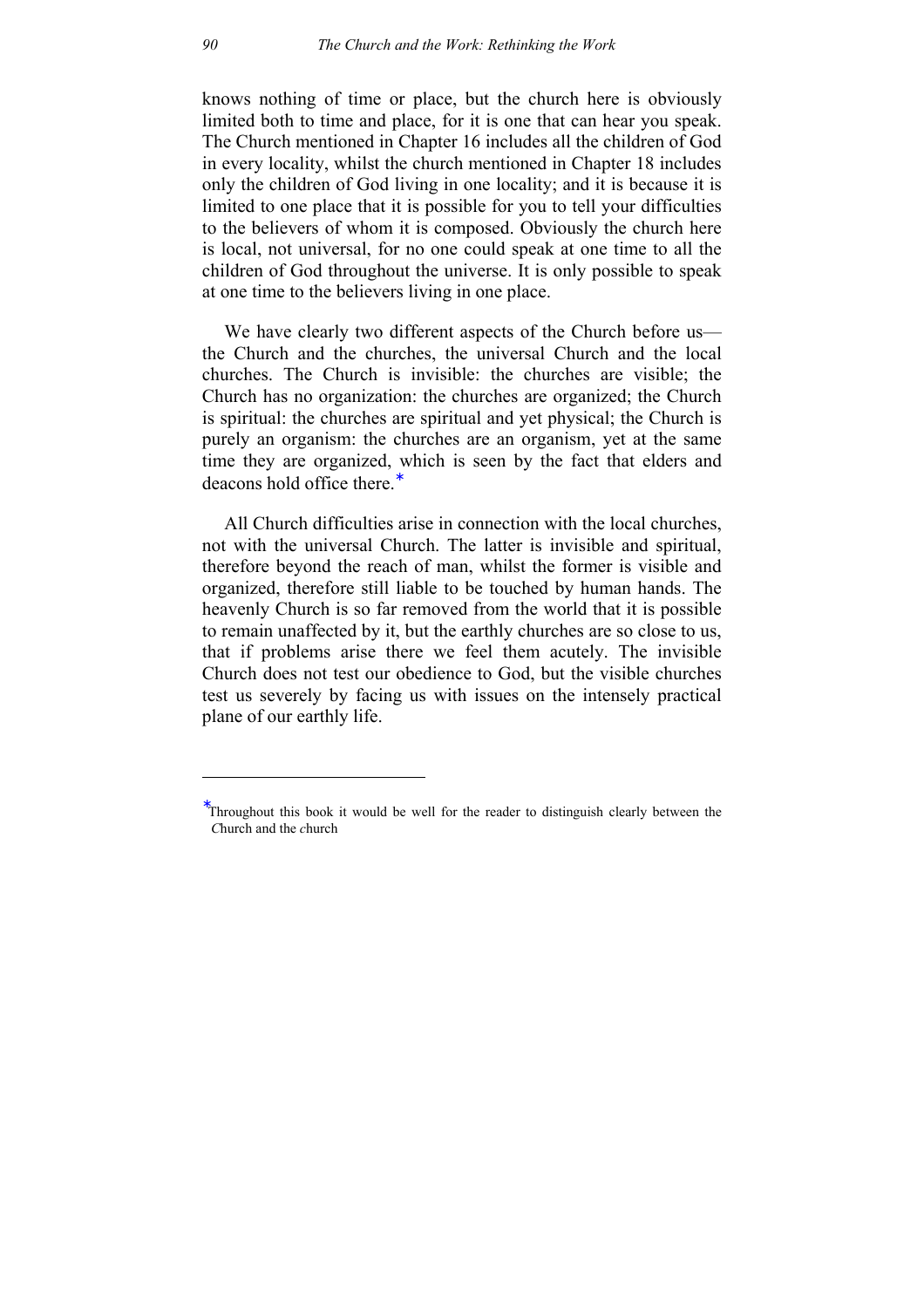#### *The Basis of the Churches*

In the Word of God we find "the Church of God" spoken of in the singular (1 Cor. 10.32), but we find the same Word referring to the "churches of God" in the plural (1 Thess. 2.14). How has this unity become a plurality? How has the Church which is essentially one become many? The Church of God has been divided∗∗ into the churches of God on the one ground of difference of locality. Locality is the only scriptural basis for the division of the Church into churches.

The seven churches in Asia, referred to in the Book of Revelation, comprised the church in Ephesus, the church in Smyrna, the church in Pergamos, the church in Thyatira, the church in Sardis, the church in Philadelphia and the church in Laodicea. They were seven churches, not one. Each was distinct from the others on the ground of the difference of locality. It was only because the believers did not reside in one place that they did not belong to one church. There were seven different churches simply for this reason, that the believers lived in seven different places. Ephesus, Smyrna, Pergamos, Thyatira, Sardis, Philadelphia and Laodicea are clearly all the names of places. Not only were the seven churches in Asia founded on the basis of locality, but all the churches mentioned in Scripture were founded on that same basis. Throughout the Word of God we can find no name attached to a church save the name of a place, e.g. the church in Jerusalem, the church in Lystra, the church in Derbe, the church in Colosse, the church in Troas, the church in Thessalonica, the church in Antioch. This fact cannot be overemphasized that *in Scripture no other name but the name of a locality is ever connected with a church, and division of the Church into churches is solely on the ground of difference of locality.*

-

<sup>∗∗</sup>The word "divided" is used here in its purest sense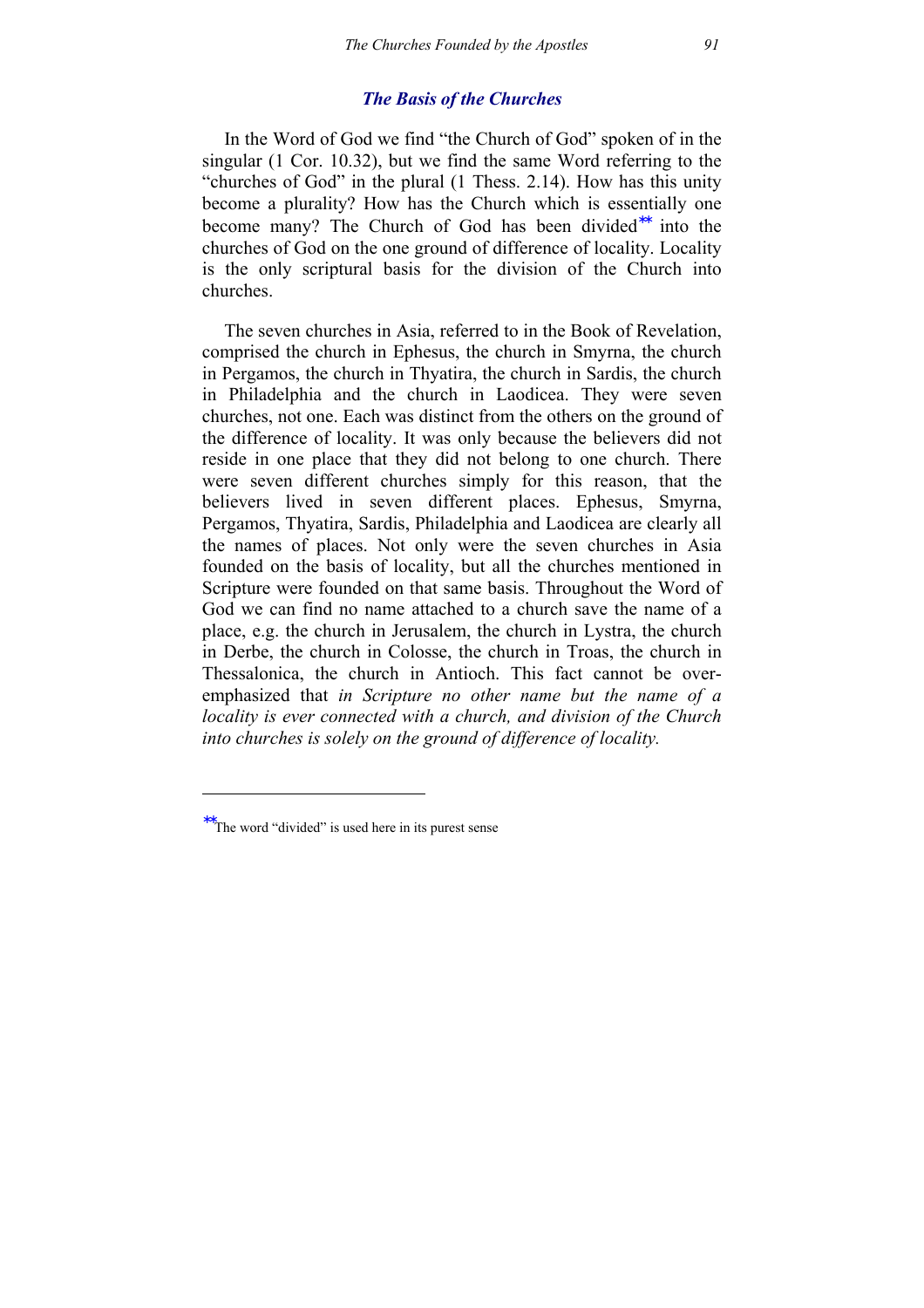Spiritually the Church of God is one, therefore it cannot be divided but physically its members<sup>∗</sup> are scattered throughout the earth, therefore they cannot possibly live in one place. Yet it is essential that there be a physical gathering together of believers. It is not enough that they be present "in the spirit," they must also be present "in the flesh." Now a church is composed of all "the calledout ones assembled" in one place for worship, prayer, fellowship and ministry. This assembling together is absolutely essential to the life of a church. Without it there may be believers scattered throughout the area, but there is really no church. *The Church* exists because of the existence of its members, and it does not require that they meet in a physical way; but it is essential to the very existence of *a church* that its members gather together in a physical way. It is in this latter sense that the word "church" is used in 1 Cor. 14. The phrase "in the church" (verses 19, 23, 28) means "in the church meetings." A church is a church assembled. These believers are not separated from other believers in any respect but that of their dwelling-places. As long as they continue in the flesh they will be limited by space, and this physical limitation, which, in the very nature of things makes it impossible for God's people to meet in one place, is the only basis sanctioned by God for the forming of separate churches. Christians belong to different churches for the sole reason that they live in different places. That division is merely external. In reality the Church as the Body of Christ cannot be divided, therefore even when the Word of God refers to the different assemblies of His people, the places named vary, but it is still "the church" in every one of these places, e.g. "*the church* in Ephesus," "*the church* in Smyrna," "*the church* in Pergamos," etc.

*In the New Testament there is one method and one alone of dividing the Church into churches, and that God-ordained method is* 

1

<sup>∗</sup> The grudge which certain writers bear against the use of the word "member" in connection with the word "church" is merely a matter of terms, not of facts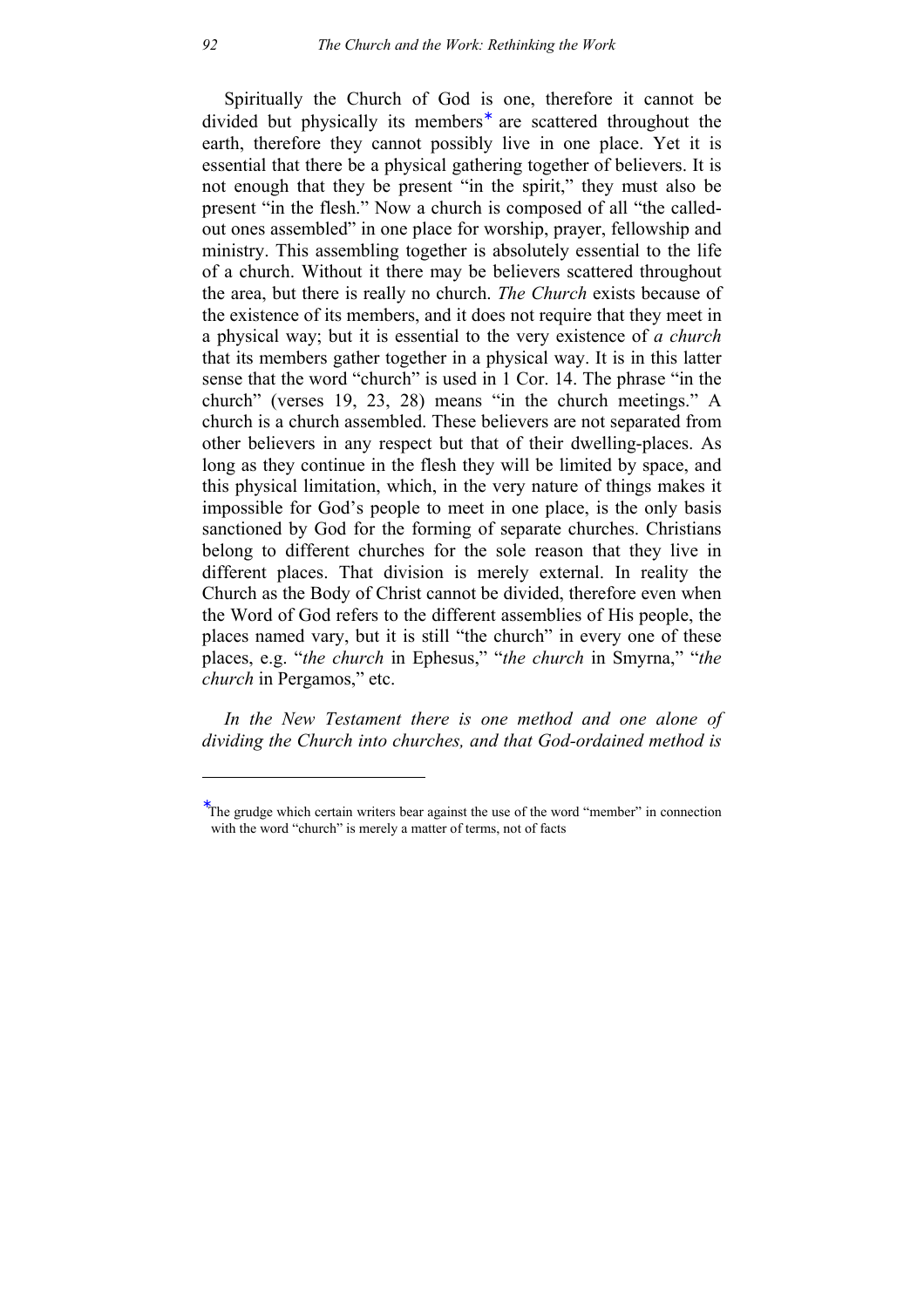*division on the basis of locality.* All other methods are man-made, not God-given. May the Spirit of God engrave this truth deeply on our hearts, that the only reason for the division of God's children into different churches is because of the different places in which they live.

What is a New Testament church? It is not a building, a Gospelhall, a preaching centre, a mission, a work, an organization, a system, a denomination, or a sect. It is the meeting together for worship, prayer, fellowship and mutual edification, of all the people of God in a given locality, on the ground that they are Christians in the same locality. People may apply the term "church" to any of the above, but they are no church for all that. The Church is the Body of Christ; a church is a miniature Body of Christ. All the believers in a locality form the church in that locality, and in a small way they ought to show forth what the Church should show forth. They are the Body of Christ in that locality, so they have to learn how to come under the Headship of the Lord, and how to manifest oneness amongst all the members, guarding carefully against schism and division.

## *The Boundary of a Locality*

We have seen that all the churches in Scripture are local churches, but the question naturally arises, What is a scriptural locality? If we note what places are mentioned in God's Word in connection with the founding of churches, then we shall be able to determine what the extent of a place must be to justify its being regarded as a unit for the forming of a church. In Scripture the localities which determine the boundary of a church are *neither countries, nor provinces, nor districts.* Nowhere do we read of a national church, or a provincial church, or of a district church. We read of the church in Ephesus, the church in Rome, the church in Jerusalem, the church in Corinth, the church in Philippi, the church in Iconium, etc. Now what kind of places are Ephesus, Rome, Jerusalem, Corinth, Philippi and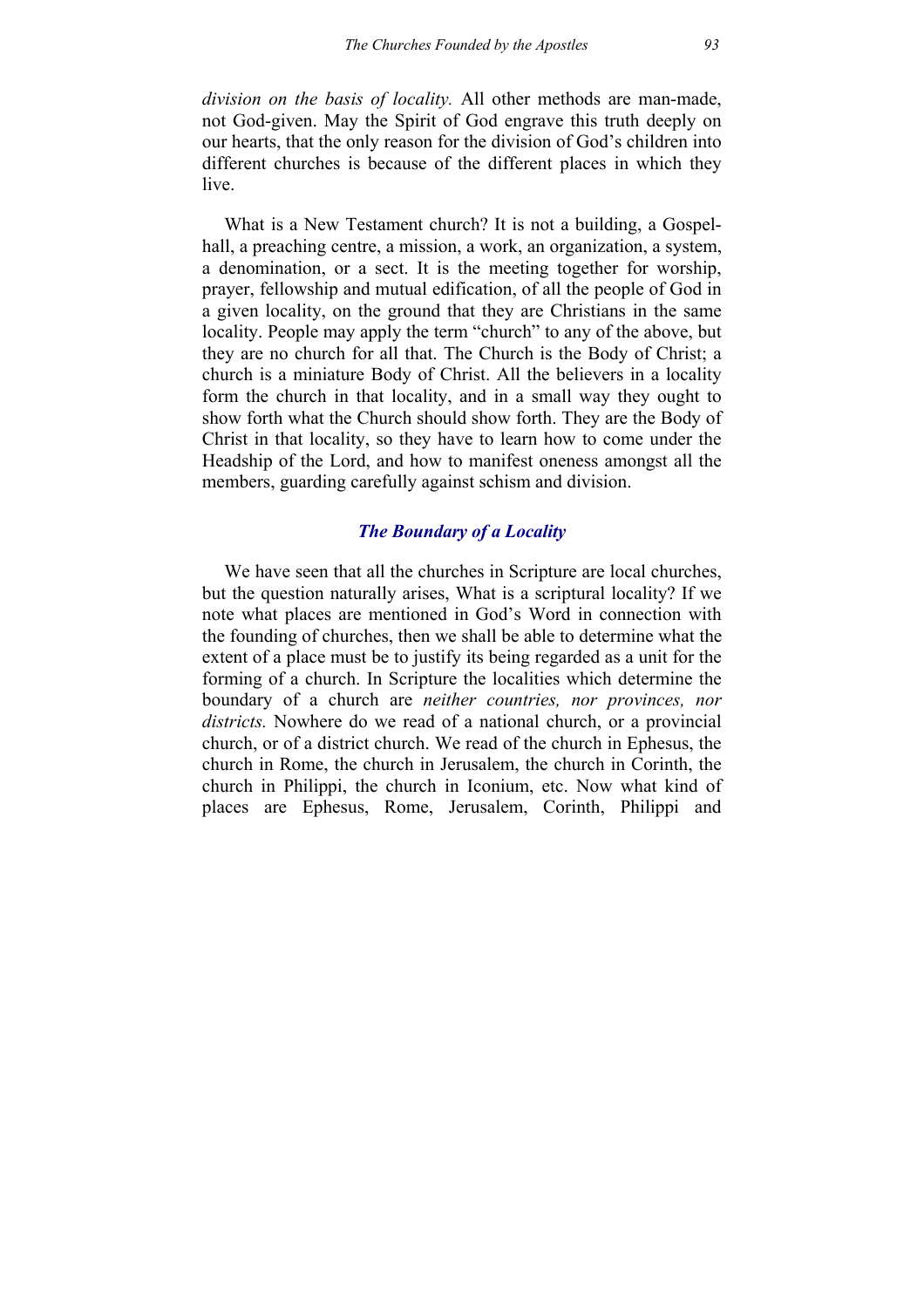Iconium? They are neither countries, nor provinces, nor districts, but simply places of convenient size for people to live together in a certain measure of safety and sociability. In modern language we should call them cities. That cities were the boundaries of churches in the apostolic days is evident from the fact that on the one hand Paul and Barnabas "appointed . . . for them elders *in every church*" (Acts 14.23), and on the other hand Paul instructed Titus to "appoint elders *in every city*" (Titus 1.5).

In the Word of God we see no church that extends beyond the area of a city, nor do we find any church which does not cover the entire area. A city is the scriptural unit of locality. From the Books of Genesis and Joshua we learn that "cities" in olden days were the places where people grouped together to live; they were also the smallest unit of civil administration, and each possessed an independent name. Any place is qualified to be a unit for the founding of a church which is a place where people group together to live, a place with an independent name, and a place which is the smallest political unit. Such a place is a scriptural "city" and is the boundary of a local church. Large cities such as Rome and Jerusalem are only units, whilst small cities such as Iconium and Troas are likewise units. Apart from such places where people live a community life, there is no scriptural unit of the churches of God.

Questions will naturally arise concerning large cities such as London. Do they reckon one "unit-locality," or more than one? London is clearly not a "city" in the scriptural sense of the term, and it cannot therefore be regarded as a unit. Even people living in London talk about going "into the city," or "into town," which reveals the fact that, in their thinking, "London" and "the city" are not synonymous. The political and postal authorities, as well as the man on the street, regard London as more than one unit. They divide it respectively into boroughs and postal districts. What they regard as an administrative unit, we may well regard as a church unit.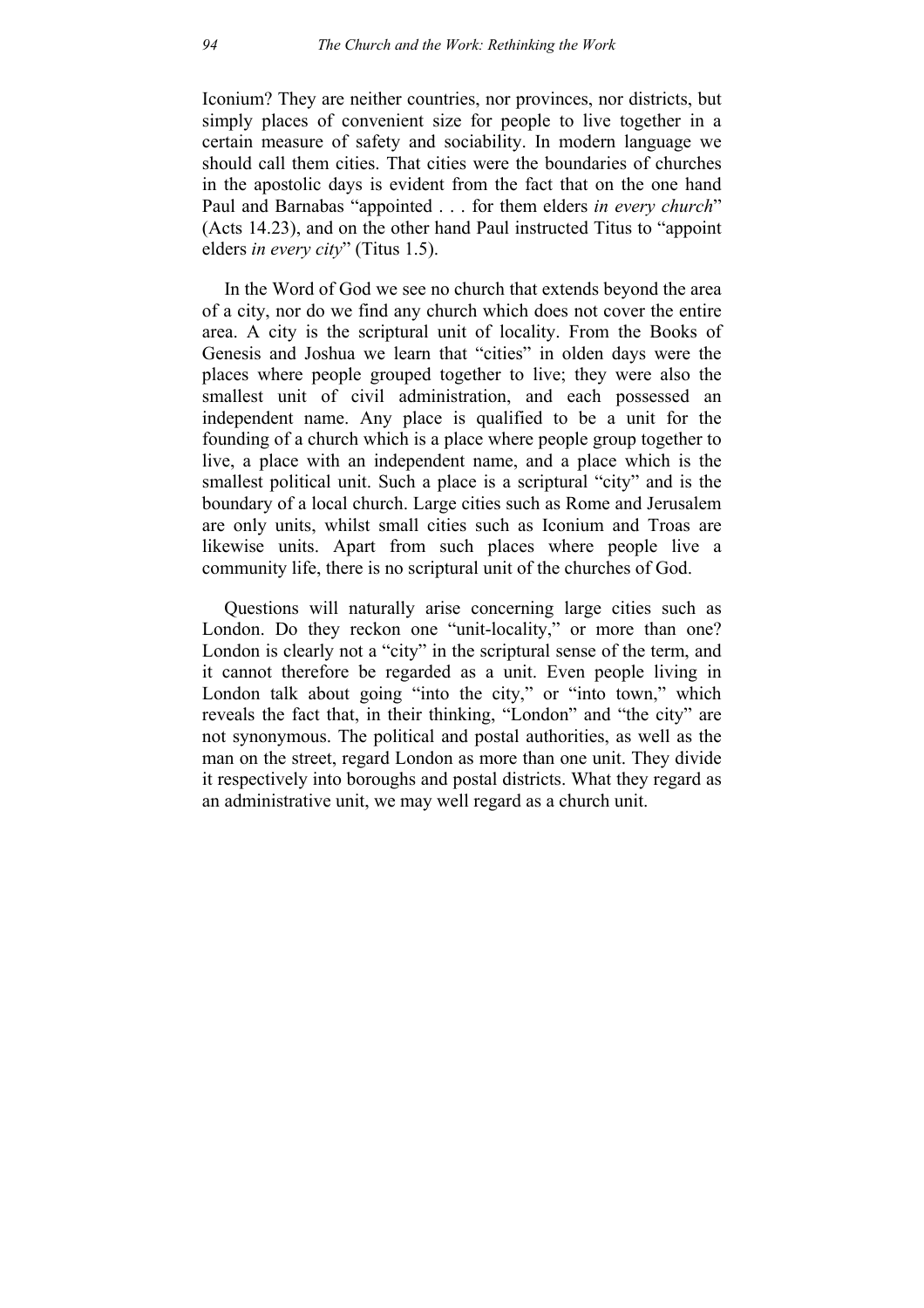As to country-places which could not technically be termed "cities," they may also be regarded as "unit-localities." It is said of our Lord, when on earth, that He went out into the "cities and villages" (Luke 13.22), from which we see that country-places, as well as towns, are considered to be separate units.

This division of churches according to locality is a demonstration of the marvellous wisdom of God. Had God ordained that the Church be divided into churches with country as their boundary, then in the event of one country being vanquished and absorbed by another, the church would have to change its sphere. Were a province to mark the limit of a church, the sphere of the churches would be frequently altered because of the frequent change of provincial boundary. The same holds good in respect of a district. The most stable of all political units is a village, a town, or a city. Governments, dynasties and countries may change, but cities are seldom affected by any political change. There are cities that have passed from one country to another and still have their original name, and there are cities in existence to-day that have retained the same name for centuries. So we see the Divine wisdom in decreeing that a locality should fix the boundary of a church.

Since the limits of a locality mark the limits of a church, then no church can be narrower than a locality, and none wider. The Word of God recognizes only two churches, the universal Church and the local church; there is no third church whose sphere is narrower than the local, or else wider than the local and yet narrower than the universal Church. A local church admits of no possible division, and it admits of no possible extension. You cannot narrow its sphere by dividing it into several smaller churches, nor can you widen its sphere by linking several local churches together. Any church smaller than a local church is not a scriptural church, and any church larger than a local church, and yet smaller than the universal Church, is not a scriptural church either.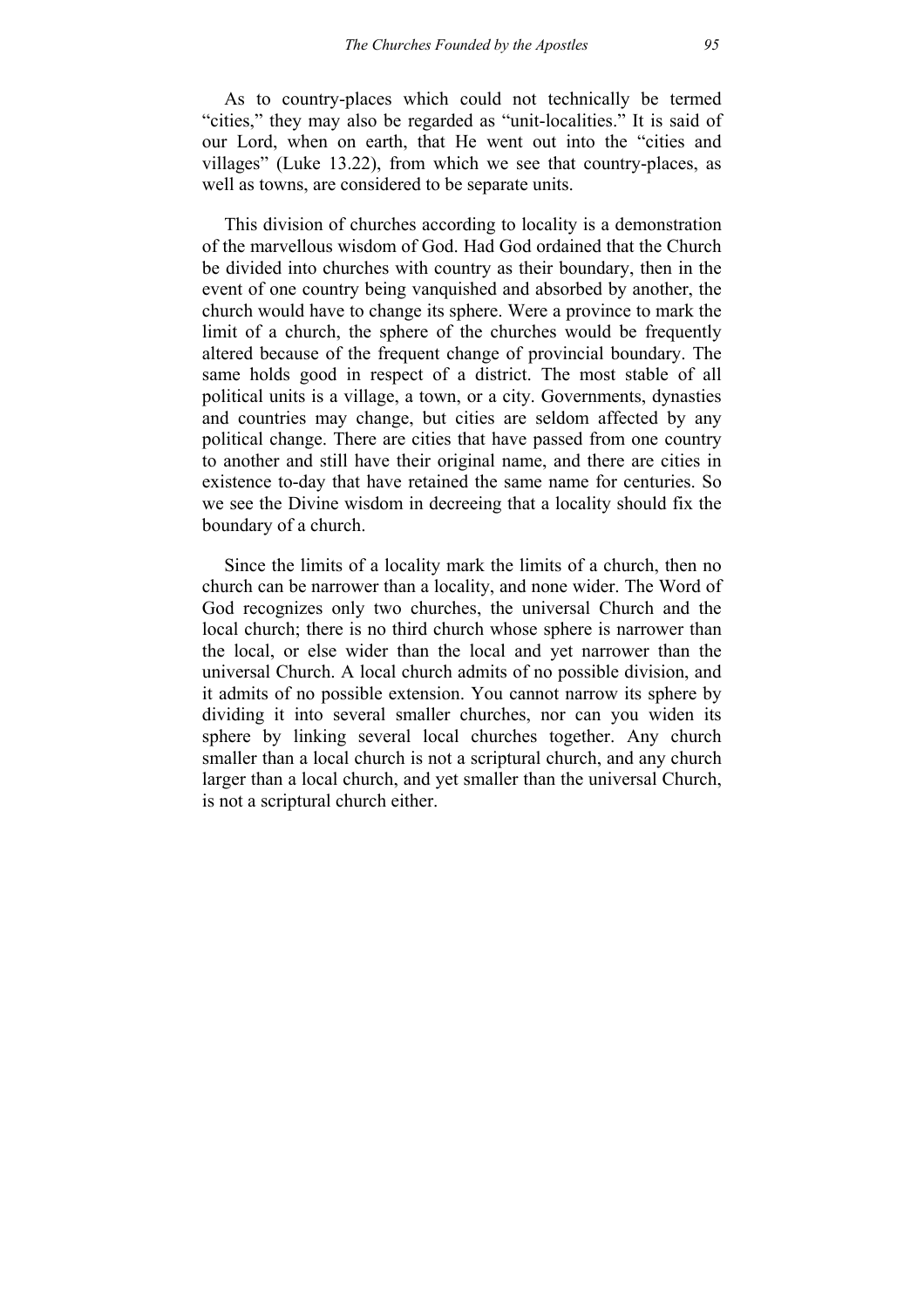#### *Not Narrower than a Locality*

We read in 1 Cor. 1.2 of "the church of God which is at Corinth." Corinth was a "unit-locality" and the church in Corinth a "unitchurch." When discord crept in, and its members were on the point of splitting the church into four different factions, Paul wrote rebuking them: "Each one of you saith, I am of Paul; and I of Apollos; and I of Cephas; and I of Christ." "Are ye not carnal?" (1 Cor. 1.12; 3.4). Had these people formed four different groups they would have been sects, not churches, for Corinth was a city, and that is the smallest unit which warrants the forming of a church. The Church of God in Corinth could not cover a lesser area than the whole city, nor could it comprise a lesser number of Christians than all the Christians who lived there. This is Paul's definition of the church in Corinth—"even them that are sanctified in Christ Jesus, called to be saints" (1.2). To form a church in an area smaller than a "unit-locality" is to form it on a smaller basis than a scriptural unit, and it follows that it cannot be a scriptural church. Any group of believers less than all the believers in a place is not qualified to be a separate church. The unit of the church must correspond with the unit of the locality. *A church must cover the same area as the locality in which it is found.* If a church is smaller than a locality, then it is not a scriptural church, it is a sect.

To say, "I am of Paul," or "I am of Cephas," is obviously sectarian; but to say "I am of Christ" is sectarian too, though less obviously so. The confession, "I am of Christ," is good as a confession, but it is not an adequate basis for forming a separate church, since it excludes some of the children of God in a given locality by including only a certain section who say, "I am of Christ." That every believer belongs to Christ is a fact, whether that fact be declared or not; and to differentiate between those who proclaim it and those who do not, is condemned by God as "carnal." It is the fact that matters, not the declaration of it. The sphere of a church in any place does not merely include those in that place who say, "I am of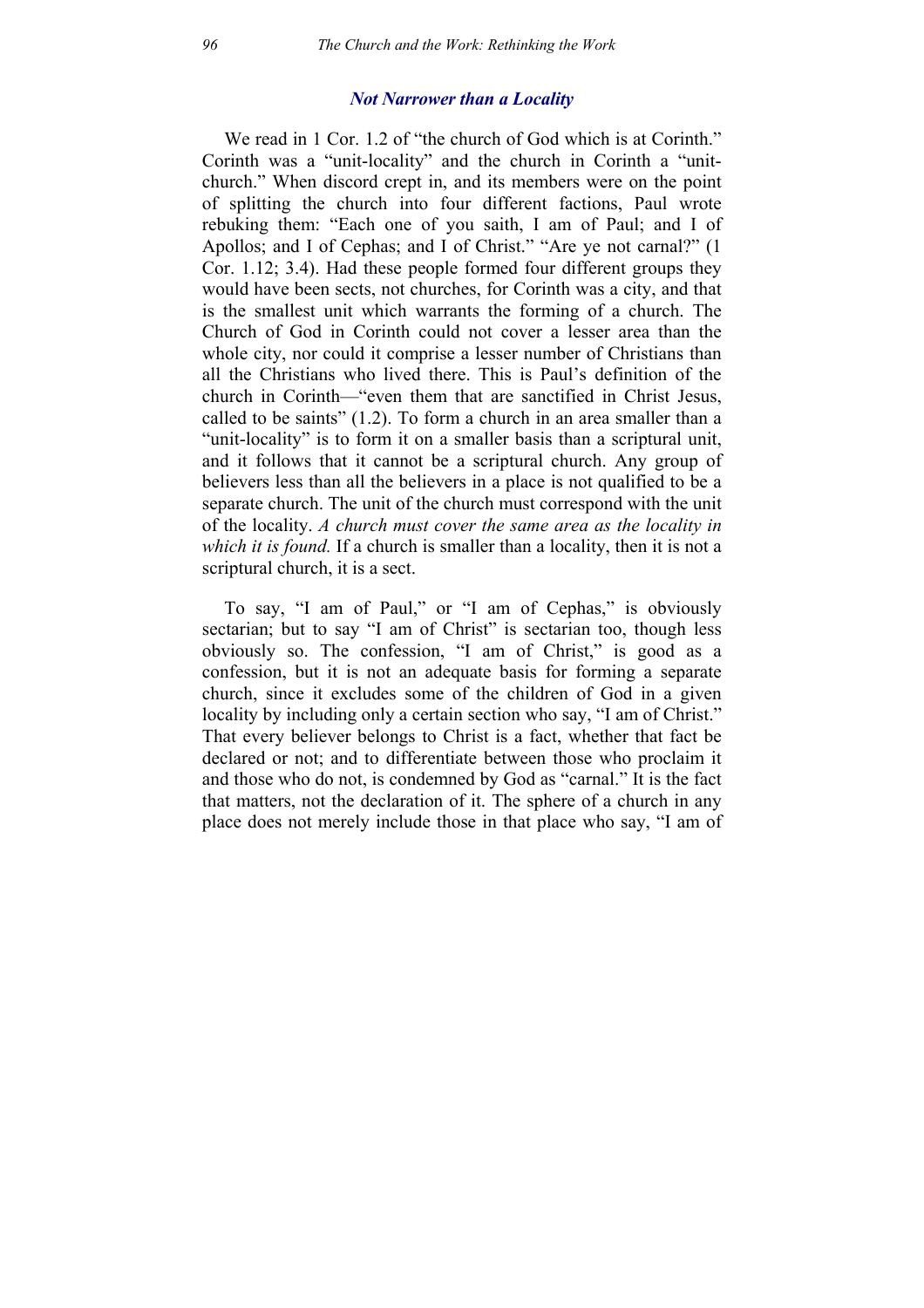Christ," but all in that place who *are* of Christ. It extends over the entire area of the locality, and includes the entire number of the Christians in the locality.

To take one's stand as belonging to Christ alone is perfectly right, but to divide between Christians who take that stand and Christians who do not, is altogether wrong. To brand as sectarian those who say, "I am of Paul," or "I am of Cephas," and feel spiritually superior as we separate ourselves from them and have fellowship only with those who say, "I am of Christ," makes us guilty of the very sin we condemn in others. If we make non-sectarianism the basis of our fellowship, then we are dividing the church on a ground other than the one ordained of God, and thereby we form another sect. The scriptural ground for a church *is a locality and not non-sectarianism*. Any fellowship that is not as wide as the locality is sectarian. All Christians who live in the same place as I, are in the same church as I, and I dare exclude none. I acknowledge as my brother, and as a fellow-member of my church, every child of God who lives in my locality.

There were a great number of believers in Jerusalem. We read of a multitude who turned to the Lord, yet they are all referred to as "*the church* in Jerusalem," not "*the churches* in Jerusalem." Jerusalem was a *single place*, therefore it could only reckon as a *single unit* for the founding of a single church. You cannot divide the church unless you can divide the place. If there is only one locality there can only be one church. In Corinth there was only *the* church in Corinth: in Hankow there is only *the* church in Hankow. We do not read of "the churches in Jerusalem," or, "the churches in Ephesus," or, "the churches in Corinth." Each of these was only reckoned one place, therefore it was only permissible to have one church in each. As long as Jerusalem, Ephesus and Corinth remain "unit-localities," just so long do they remain "unit-churches." *If a locality is indivisible, then the church formed in that locality is indivisible.*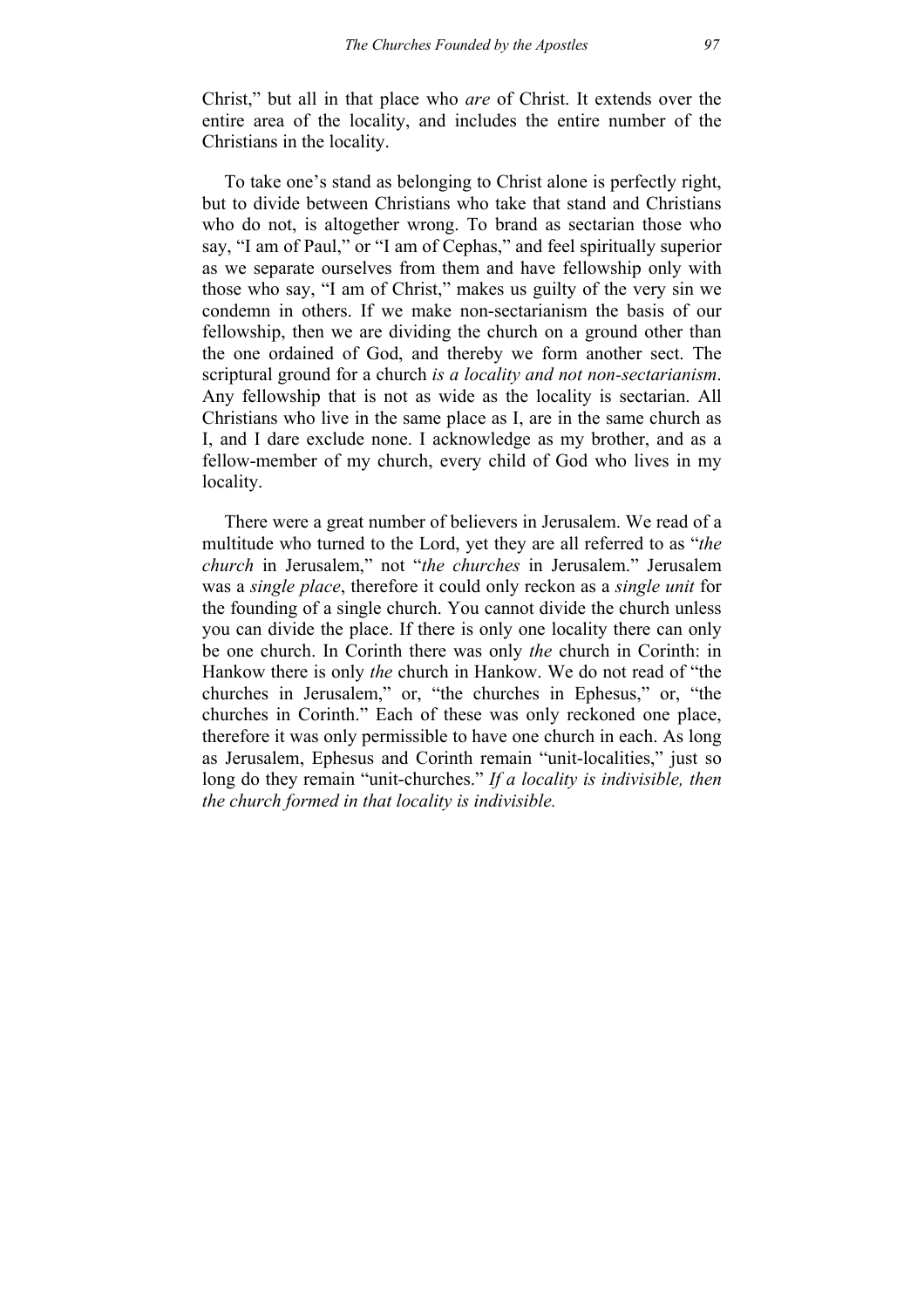#### *Not Wider than a Locality*

We have just seen that the boundary of a church cannot be narrower than the locality to which it belongs. On the other hand, its boundary cannot be wider than the locality. In the Word of God we never read of "the church in Macedonia," or "the church in Galatia," or "the church in Judea," or "the church in Galilee." Why? Because Macedonia and Galilee are provinces, and Judea and Galatia are districts. A province is not a scriptural unit of locality, neither is a district; both include a number of units, therefore they include a number of separate churches and do not constitute one church. A provincial church or a district church is not according to Scripture, since it does not divide on the ground of locality, but combines a number of localities. It is because all scriptural churches are local churches that there is no mention of state churches, provincial churches, or district churches in the Word of God.

"Then had the churches rest throughout all Judea and Galilee and Samaria" (Acts 9.31, A.V.). The Holy Spirit did not speak here of "the church," but of "the church*es*." Because there were a number of localities there were also a number of churches. It was not God's plan to unite the churches of different places into one church, but to have a separate church in each place. There were as many churches as there were places.

"He went through Syria and Cilicia, confirming the churches" (Acts 15.41). Again the reference is not to one single church, because Syria and Cilicia were vast districts, each comprising a number of different places. It is permissible in political circles to unite many different places into a district and call it Syria or Cilicia, but God does not unite the believers in a number of different places and call them "the church in Syria," or "the church in Cilicia." There may be unions or combines in the commercial or political world, but God sanctions no combine amongst the churches. *Each separate place must have a separate church.*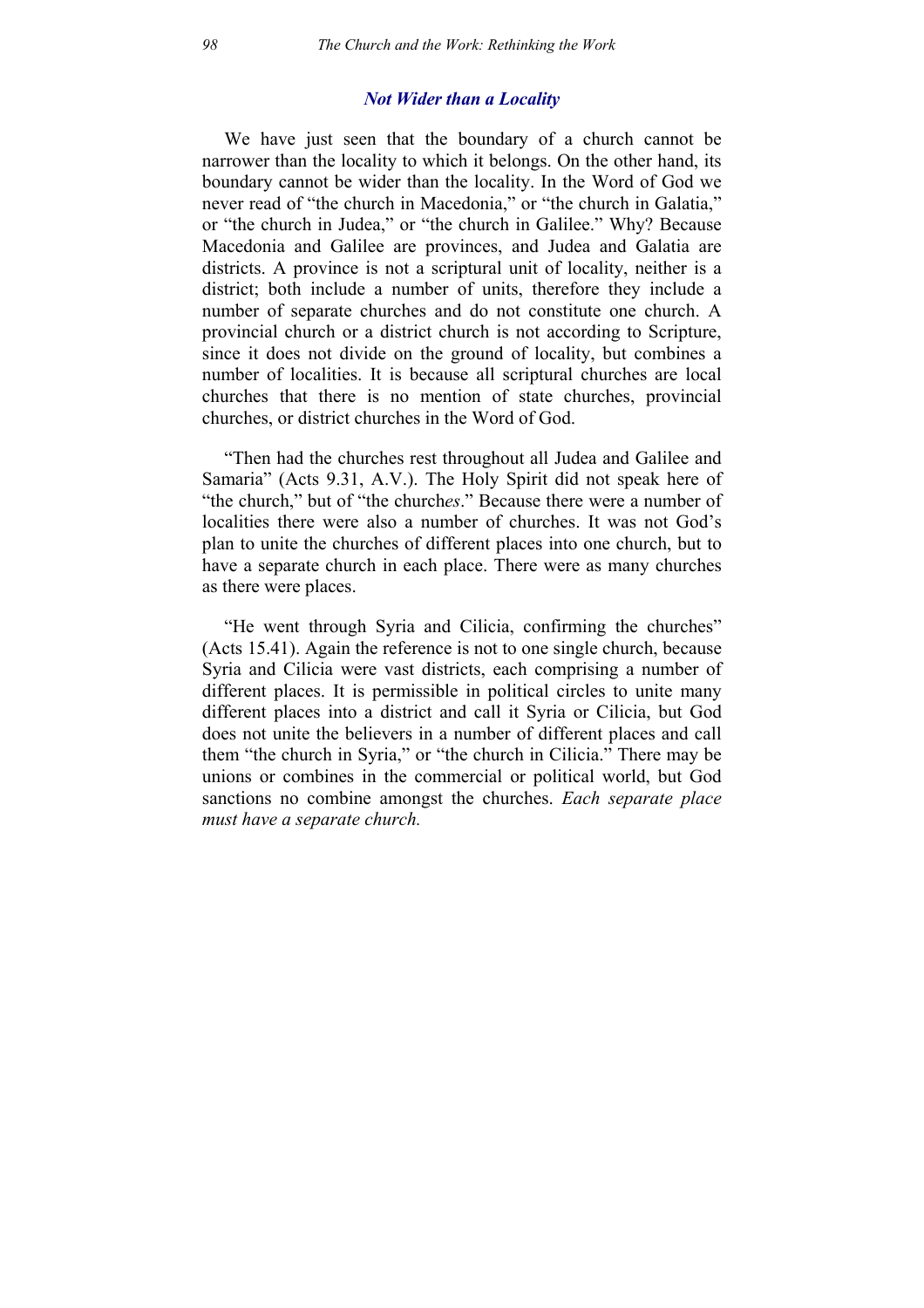"All the churches of the Gentiles" (Rom. 16.4). The churches of God were not formed on national but on local lines; therefore there is no mention of "the church of the Gentiles," but of "the churches of the Gentiles."

"The churches of Asia salute you" (1 Cor. 16.19). "The churches of Macedonia" (2 Cor. 8). "The churches of Galatia" (Gal. 1.2). "I ... was still unknown by face unto the churches of Judea which were in Christ" (Gal. 1.21-2). Asia, Macedonia, Galatia and Judea were all areas comprising more than one "locality-unit," therefore the Word of God refers to "the churches" in these areas. A church according to the Divine thought is always a church in one locality; any other kind of church is a product of the human mind.

God sanctions no division of the church within any one locality, and He sanctions no denominational combine of the churches in a number of localities. In Scripture there is always one church in one place, never several churches in one place, nor one church in several places. God does not recognize any fellowship of His children on a basis narrower, or wider, than that of a locality.

Nanking is a city, so is Soochow. Because each is a separate unit, therefore, each has a separate church. The two places are both in the same country, and even in the same province, but because they are two separate cities they must form two separate churches. Politically Glasgow and Nanking do not belong to the same province, or even the same country, yet the relationship between Nanking and Soochow is exactly the same as between Nanking and Glasgow. Nanking and Soochow are as truly separate units as Nanking and Glasgow are. In the division of churches the question of country or province does not arise, it is all a question of cities. Two cities of the same country, or the same province, have no closer relationship than two cities of different countries or different provinces. God's intention is that a church in any one locality should be a unit, and in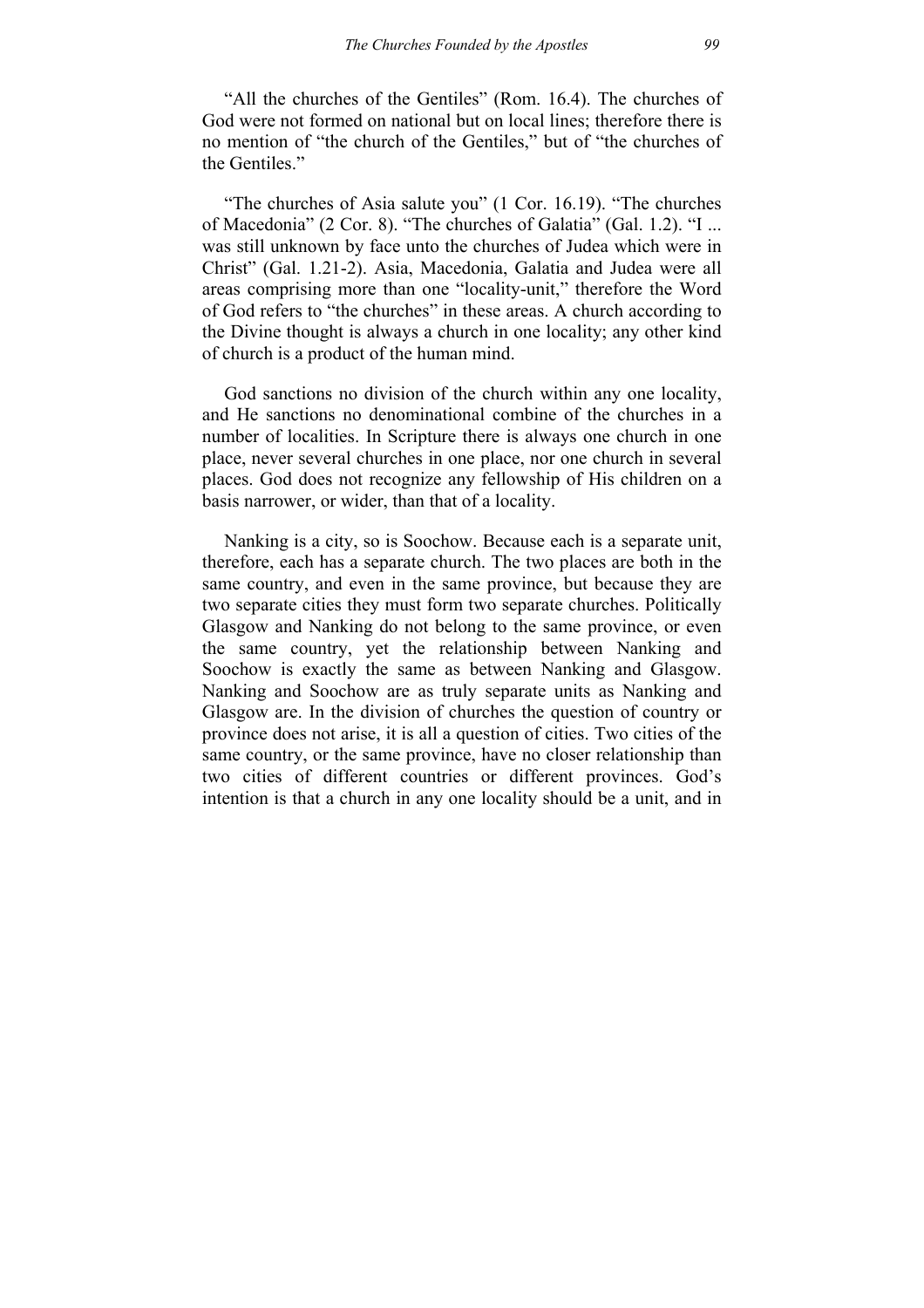their relationship one to the other the different churches must preserve their local character.

When God's people throughout the earth really see the local character of the churches, then they will appreciate their oneness in Christ as never before. The churches of God are local, *intensely local*. If any factor enters in to destroy their local character, then they cease to be scriptural churches.

#### *The Independence of the Churches*

It was never God's purpose that a number of churches in different places should be combined under any denomination or organization, but rather that each one should be independent of the other. Their responsibilities were to be independent and their government likewise. When our Lord sent messages to His children in Asia, He did not address them as "the church in Asia," but "the seven churches which are in Asia." His rebuke of Ephesus could not be applied to Smyrna, because Smyrna was independent of Ephesus; the confusion in Pergamos could not be laid to the charge of Philadelphia, because Philadelphia was independent of Pergamos; and the pride of Laodicea could not be attributed to Sardis, because Sardis was independent of Laodicea. Each church stood on its own merits and bore its own responsibility. Since God's children lived in seven different cities, they consequently belonged to seven different churches; and since each was independent of the other, each had its own special commendation, or exhortation, or rebuke.

And not only were there these seven churches on earth, there were seven candlesticks representing them in heaven. In the Old Testament there was only one candlestick with seven different branches, but in the New Testament there were seven distinct candlesticks. Had the New Testament representation been the same as the Old, then believers in the seven Asiatic churches might have united to form one church; but there are now seven separate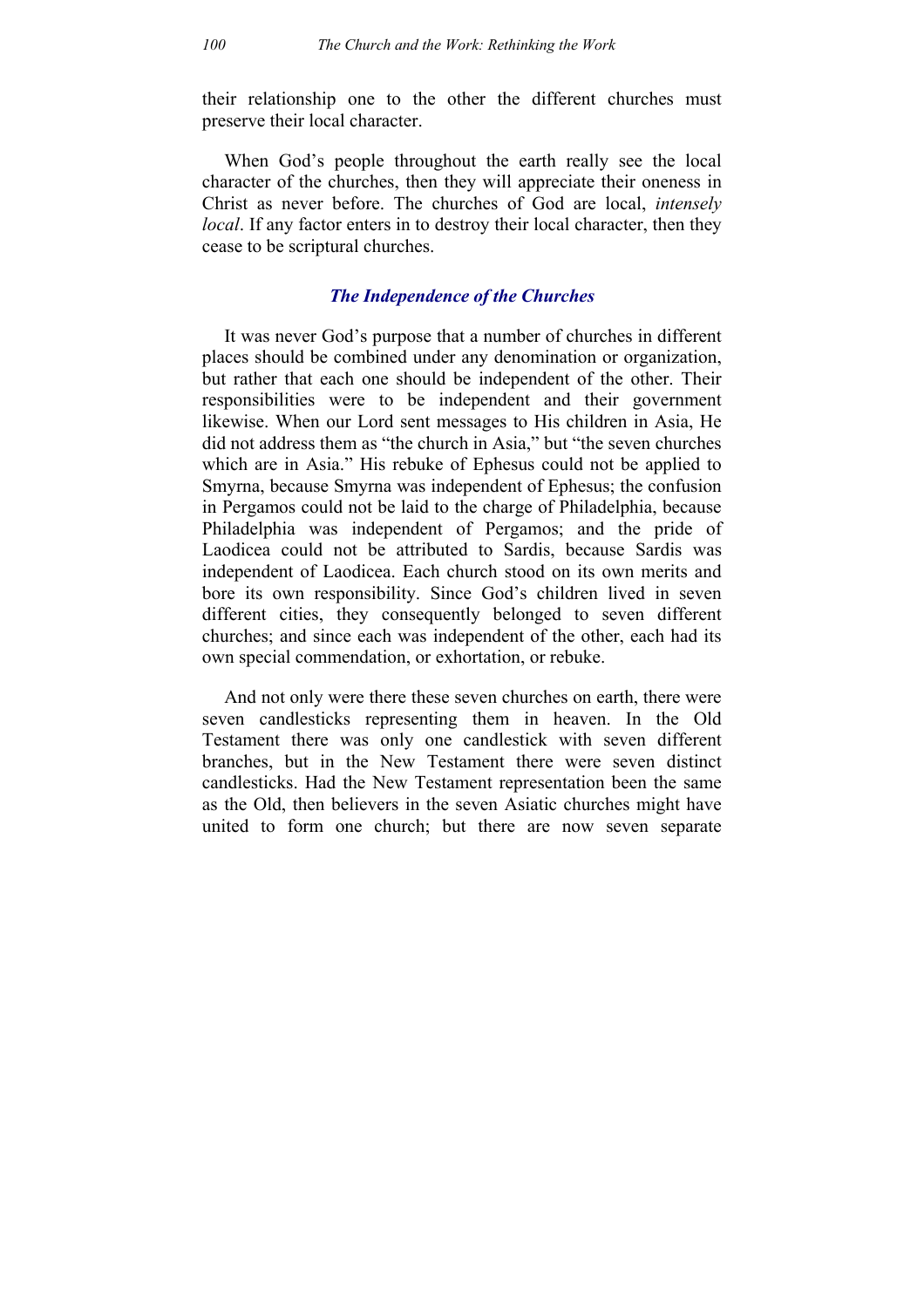candlesticks, each upon its own base, so that the Lord is able to walk "*in the midst* of the candlesticks" (Rev. 2.1). Therefore, though all churches stand under the authority of the one Head and express the life of the one Body (for they are all made of gold), still they are not united by any outward organization, but each stands on its own base, bearing its own responsibility, maintaining its local independence.

#### *Among the Churches*

This does not imply that the different local churches have nothing to do with one another, and that each can simply do as it pleases without considering the rest, for the ground of a church is the ground of the Body. Although they are unit-churches in outward management, still their inner life is one, and the Lord has made their members the members of one Body. There is no outward organization forming them into one big combine, but there is a strong inward bond uniting them in the Lord. They have a oneness of life which knows nothing of the bounds of locality, and which leads the separate churches to uniform action, despite the absence of all outward organization. In organization the churches are totally independent one of the other, but in life they are one, and consequently interdependent. If one church receives revelation, the others should seek to profit by it: if one is in difficulty, the others should come to its succour; but whilst the churches minister one to the other, they should always preserve their independence of government and responsibility.

On the one hand, each church is directly under the authority of the Lord and responsible to Him alone; on the other hand, each must not only listen to His direct speaking, but to His speaking through the others. "He that hath an ear, let him hear what the Spirit saith to the churches," is our Lord's injunction to all (Rev. 2 and 3). In the introduction of His letters to the seven churches we find our Lord addressing the angel of each church, but at their close we find that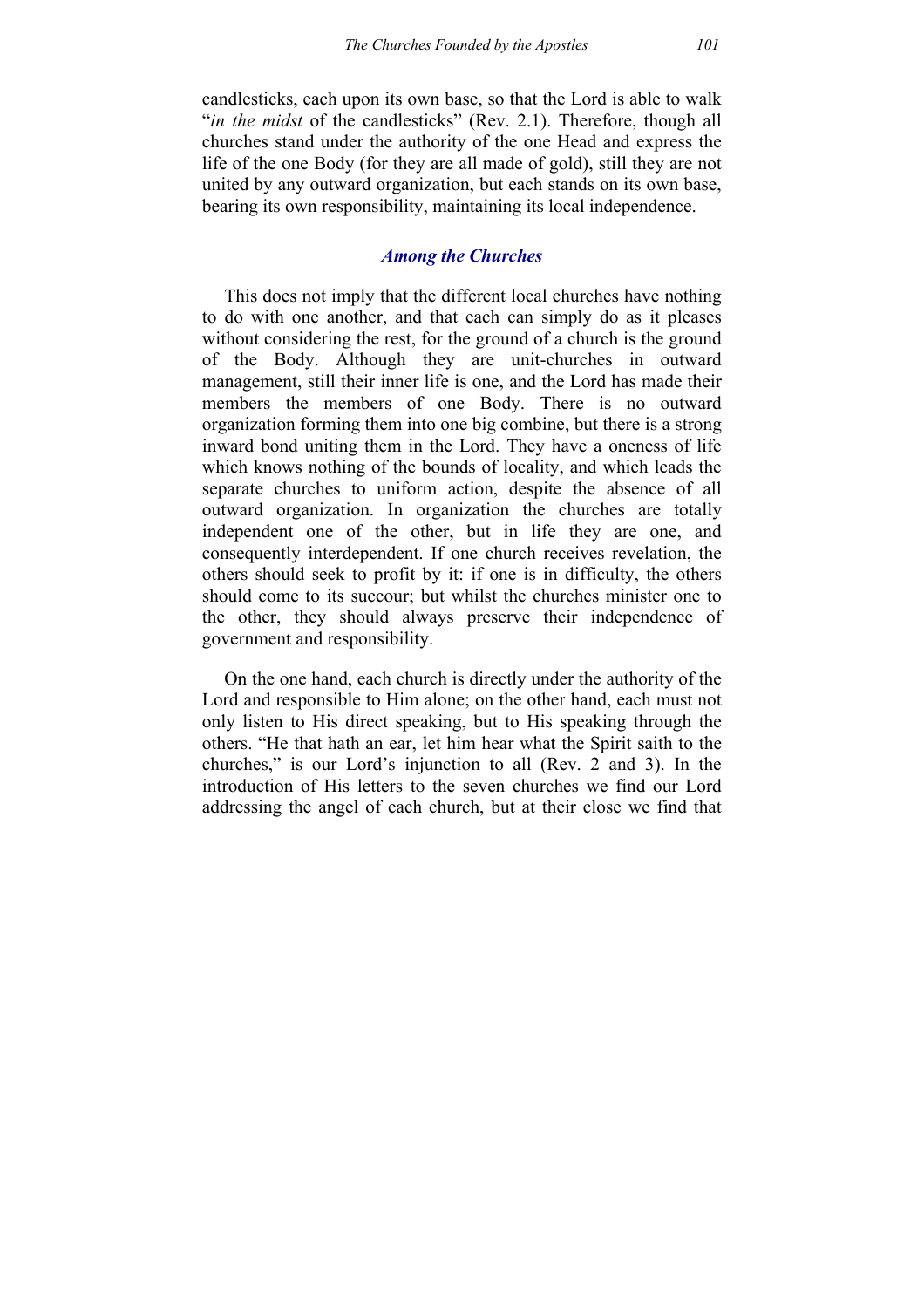His message to one particular church was also a message to all the churches. From this it is clear that what one church ought to do, all the churches ought to do. The responsibility of the churches is individual, but their actions should be uniform. This balance of truth ought to be carefully preserved.

We find the same teaching in the Epistles. "For this cause have I sent unto you Timothy . . . who shall put you in remembrance of my ways which be in Christ, even as I teach every where in every church" (1 Cor. 4.17). What Paul has taught "everywhere in every church," the Corinthians are called upon to lay to heart. There is not one kind of instruction for Corinth, and another kind of instruction for another place. What the Apostles have been teaching to some of the churches, the believers in other churches must also note. And that applies to commandments as well as to matters of doctrine. "As the Lord hath distributed to each man . . . so let him walk. And so ordain I in all the churches" (1 Cor. 7.17). The Lord could never give a command to one church, which in any way contradicted His command to another church. His requirements of one group of His children were His requirements of all His children. "But if any man seemeth to be contentious, we have no such custom, neither the churches of God" (1 Cor. 11.16). The church in Corinth was apt to strike out on individual lines. All the other churches were going on together with the Lord, it was only Corinth that was out of step; so Paul sought to bring it into line with the others. To-day, alas! it is not just one church that has departed from God's way, but the majority of the churches. It is a tragedy that to-day an injunction to follow "all the churches" would lead, not into, but away from, the Will of God!

"Now concerning the collection for the saints, as I gave order to the churches of Galatia, so also do ye" (1 Cor. 16.1). Paul is saying in effect, "Although you are independent of other churches, yet you must not disregard their example." A willingness to help one another, and to learn from one another, should mark the relationship between the various churches. What the more mature churches have learned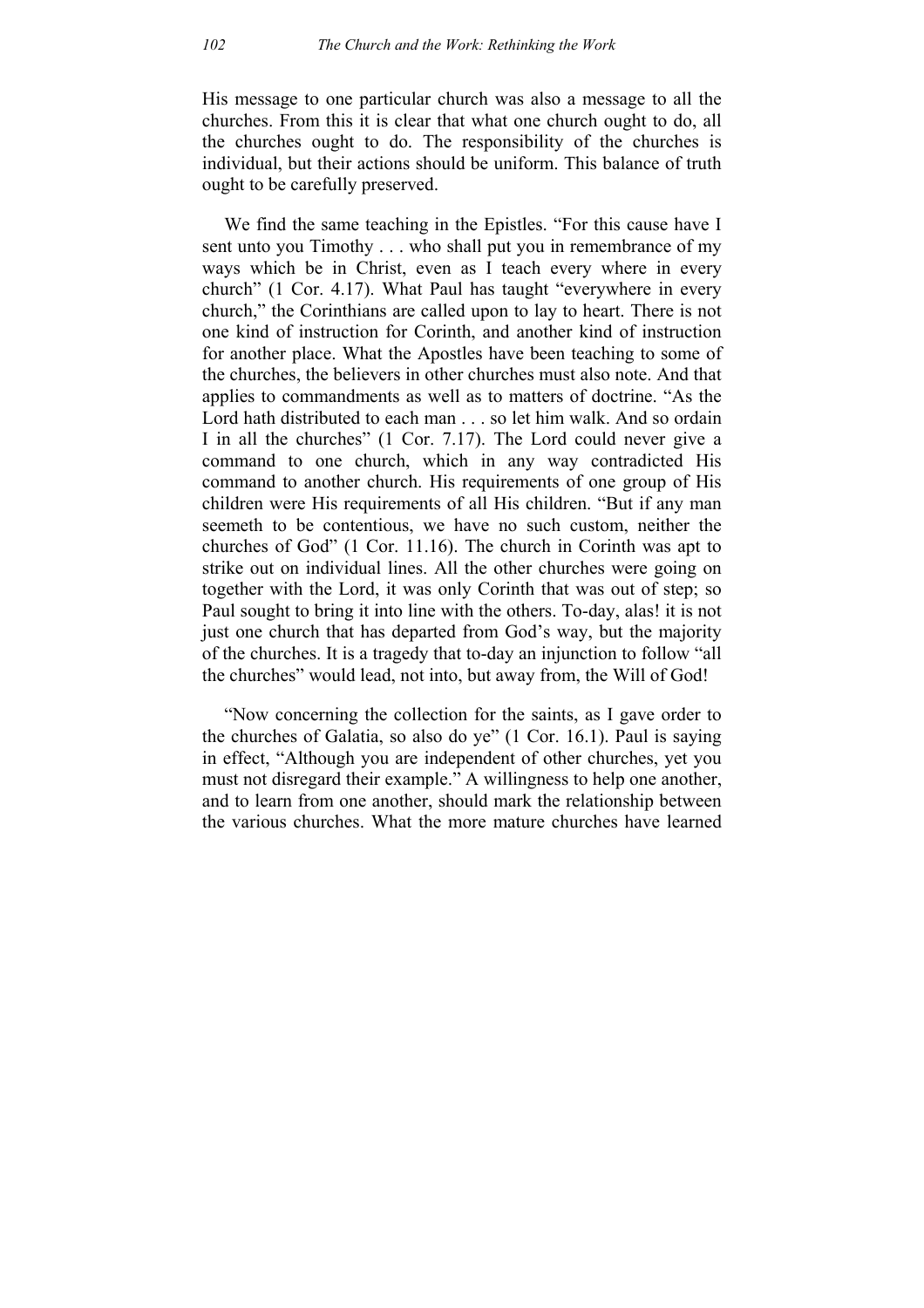from the Lord, the less experienced should be ready to learn from them. "For ye, brethren, became imitators of the churches of God which are in Judea in Christ Jesus," wrote Paul to the Thessalonians (1 Thess. 2.14). The church in Thessalonica was younger than the churches in Judea, therefore it was only fitting that they should learn from them.

There is a beautiful balance in the teaching of God's Word regarding the relationship between the various churches. On the one hand, they are totally independent one of another in matters relating to responsibility, government, and organization; on the other hand, they are to learn one from another and to keep pace one with another. But in everything it is essential to have both the guidance of the Holy Spirit and the pattern in God's Holy Word.

#### *The Highest Court*

Since there is a spiritual relatedness between the various local churches, no one church must strike out on an individualistic line, and taking advantage of its independence, decide things after its own good pleasure; it must rather cultivate relationship with the other churches, seeking their sympathy and working with their spiritual good in view. On the other hand, since each is totally independent of the other, the decision of a church in any locality is absolutely final. There is no higher court of appeal; the local church is the supreme court. There is no organization to whose control it must submit, nor is there any organization over which it exercises control. It has neither superiors nor subordinates. If any one is received or refused by a local church, its judgment in the matter must be regarded as absolutely decisive. Even should the decision be wrong, all that can be done is to appeal for a reconsideration of the case. The local church is the highest church authority. If other churches object to its decisions, all they can do is to resort to persuasion and exhortation.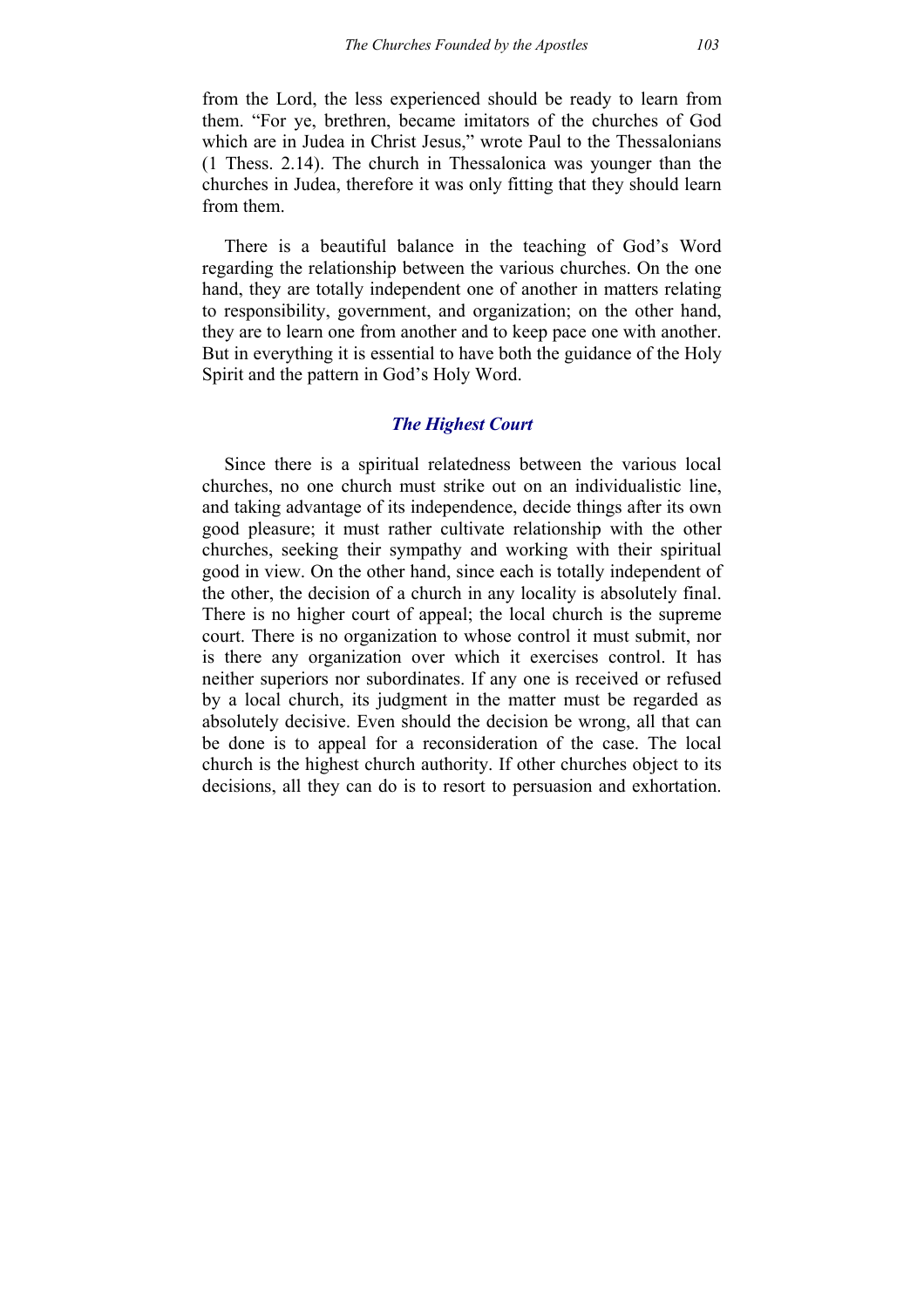There is no alternative course, because the relationship which exists between the churches is purely spiritual, not official.

If a brother who has been disciplined in Nanking removes to Soochow, and there proves himself to be innocent of the charge brought against him, then Soochow has full authority to receive him, despite the judgment of Nanking. Soochow is responsible for its actions to God, not to Nanking. Soochow is an independent church, and has therefore full authority to act as it deems best. But because there is a spiritual relationship with Nanking, it is well for the brother in question not to be received before its wrong judgment is pointed out to Nanking. If Nanking's relationship with the Lord is right, then it will pay attention to what Soochow has to say, but if it refuses to do so, Soochow cannot press anything against Nanking, because Nanking as a local church is directly responsible to the Lord alone, and has full authority to decide and act independently of Soochow. If the churches are spiritual there will be no difficulty in their relationship one with the other, but if they are not, and difficulties should arise, we must not seek to solve them by interfering in any way with their independence, for it is ordained by an all-wise God.

The organization of no one church is superior to another, nor is its authority greater. Many Christians regard Jerusalem as the motherchurch, possessing supreme authority, but such a conception has its source in the human mind, not in the Divine Word. Every church is locally governed and is directly responsible to God, not to any other church or organization. A local church is the highest Christian institution on earth. There is none above it to whom appeal can be made. A local church is the lowest scriptural unit, but it is also the highest scriptural organization. Scripture warrants no centralization in Rome which could give Rome authority over other local churches. This is God's safeguard against any infringement of the rights of His Son. Christ is Head of the Church, and there is no other head in heaven or on earth.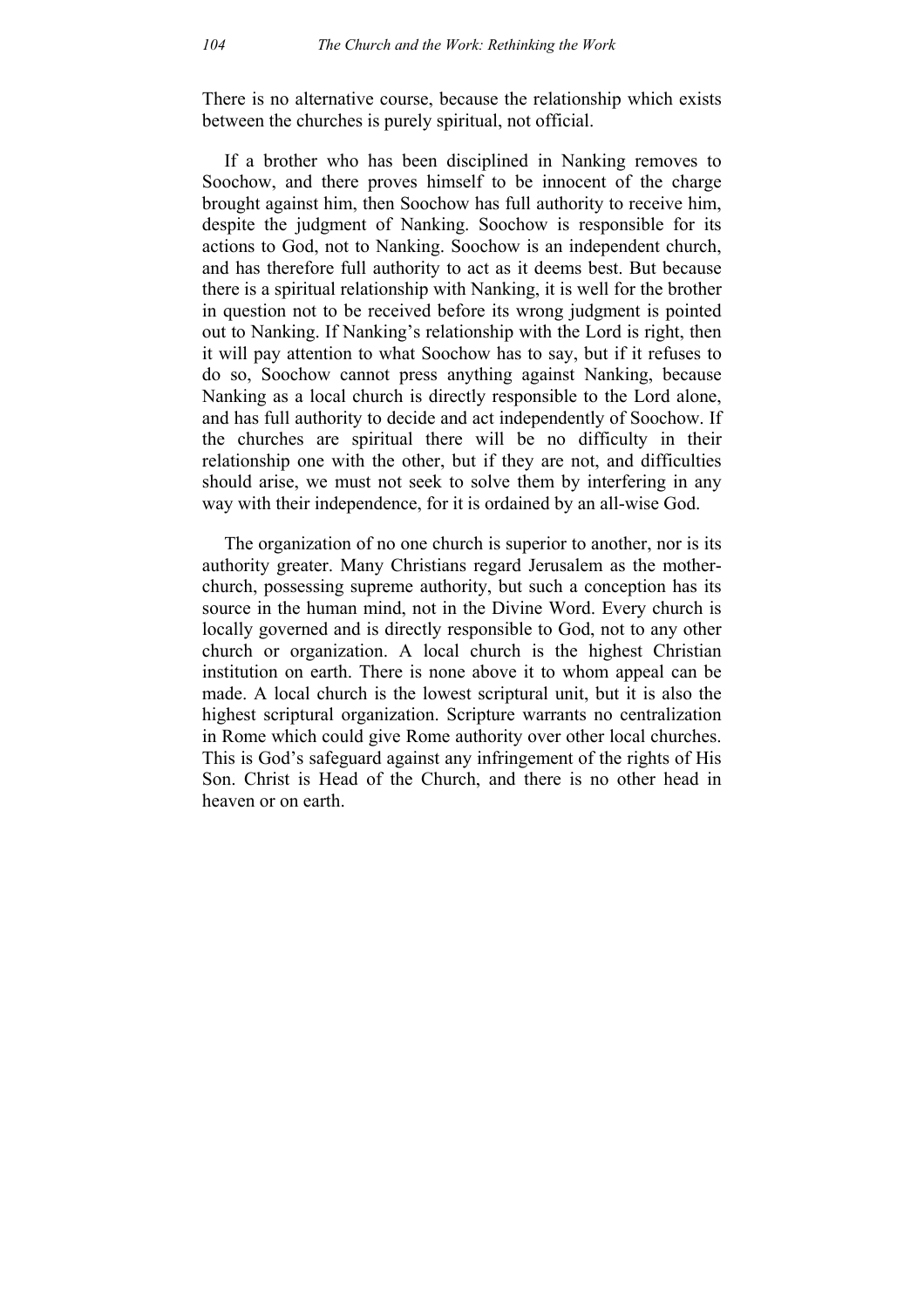There must be a spiritual relatedness amongst the churches if the testimony of the Body is to be preserved, but there must at the same time be an absolute independence of government if the testimony of the Head is to be maintained. Each church is under the immediate control of Christ, and is directly responsible to Him alone.

Then why, when a question arose concerning circumcision, did Paul and Barnabas go to Jerusalem to see the apostles and elders there? Because those who were responsible for the erroneous teaching in Antioch had come from Jerusalem. *Jerusalem was the place where this problem originated, therefore it was to Jerusalem the apostles went to have it settled.* If a boy were caught in mischief, we would report his misdeeds to his father. In going to Jerusalem Paul and Barnabas were bringing the case to those who had control of the brethren who had created trouble, and once they brought the matter to the responsible source, a speedy settlement was effected. The elders in question were not the elders *in* Jerusalem, but the elders *of* Jerusalem; and the apostles were not the apostles *of* Jerusalem but the apostles *in* Jerusalem. The former were the representatives of the church, the latter the representatives of the Work. Paul and Barnabas referred the matter to the apostles and elders, because the apostles had been responsible for teaching in the churches, and the elders for any decisions come to regarding local matters. When the apostles and elders both repudiated responsibility concerning the teaching propagated by these troublesome brethren from Jerusalem, Paul and Barnabas on their later visits to different places were able to show to the churches there "the decrees of the apostles and elders at Jerusalem" (Acts 16.4). We must not infer from this that the elders of Jerusalem had any authority over other churches, but merely that they, as well as the apostles, repudiated the teaching of those who had gone out *from them*. Besides, in Jerusalem some of the apostles occupied the double office of elder and apostle.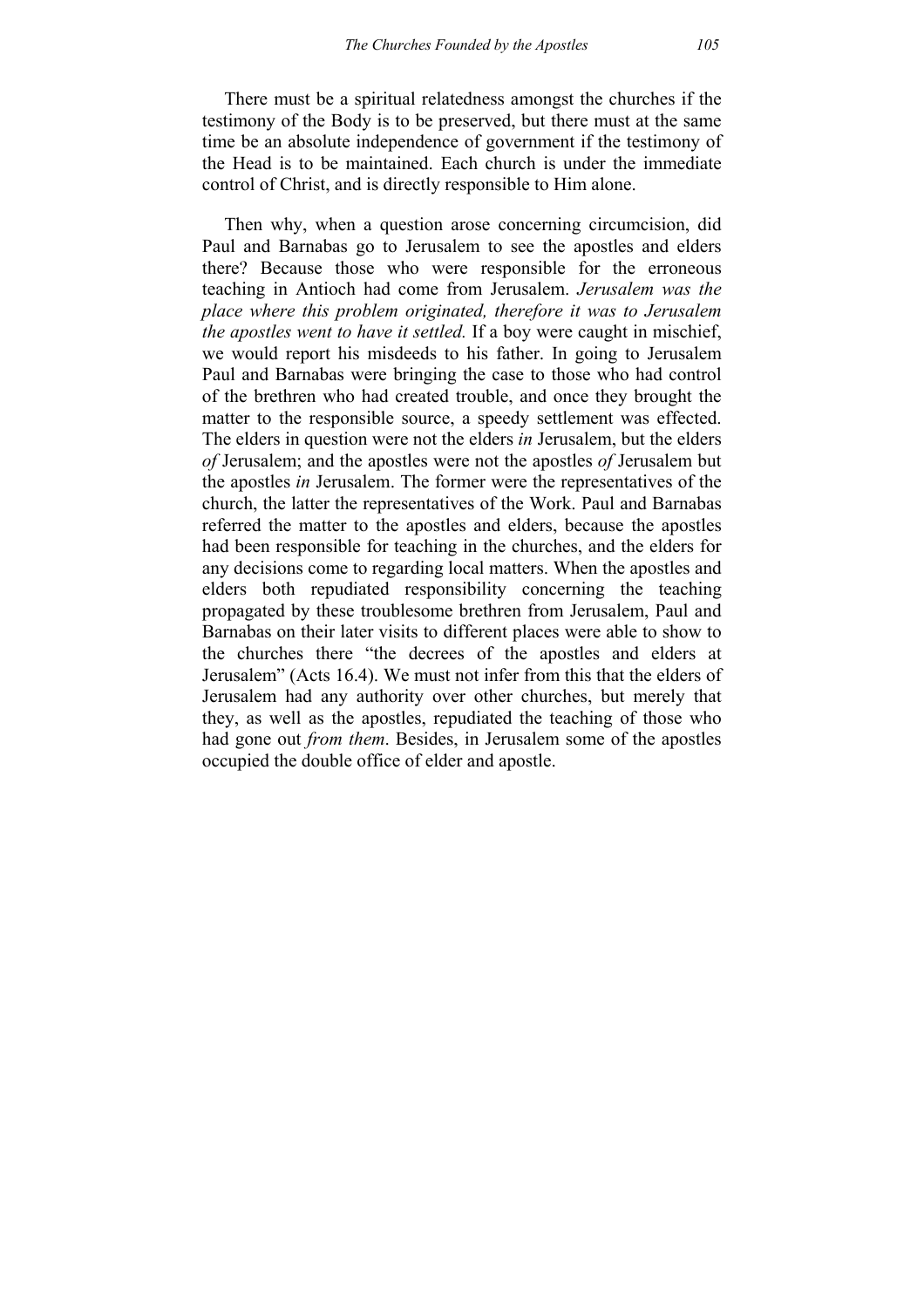#### *How to Preserve the Local Character of the Churches*

Since the churches of God are local, we must be careful to preserve their local character, their local sphere and their local boundary. Once a church loses these, it ceases to be a scriptural church. Two things call for special attention if the local nature of a church is to be safe-guarded.

In the first place, no apostle must exercise control in any official capacity over a church. That is contrary to God's order, and destroys its local nature by putting the impress of an extra-local minister upon it. No apostle has the authority to establish a private church in any place. The church belongs to the locality, not to the worker. When people are saved by the instrumentality of any man, they belong to the church in the place where they live, not to the man through whom they were saved, nor to the organization he represents. If one or more churches are founded by a certain apostle, and that apostle exercises authority over them as belonging in a special sense to him or his society, then those churches become sects, for they do not separate themselves from other Christians (saved through the instrumentality of other apostles) on the ground of difference of locality, but on the ground of the difference of instrumentality of salvation. Thus apostles become the heads of different denominations, and their sphere the sphere of their respective denominations, whilst the churches over which they exercise control become sects, each bearing the particular characteristic of its leader instead of the characteristic of a church local.

The epistle to the Corinthians throws light on this subject. There was division amongst the believers in Corinth simply because they failed to realize the local character of the church and sought to make different apostles—Paul, Apollos, and Cephas—the ground of their fellowship. Had they understood the Divinely ordained basis for the division of the Church, they could never have said, "I belong to Paul," or "I belong to Apollos," or "I belong to Cephas," for, despite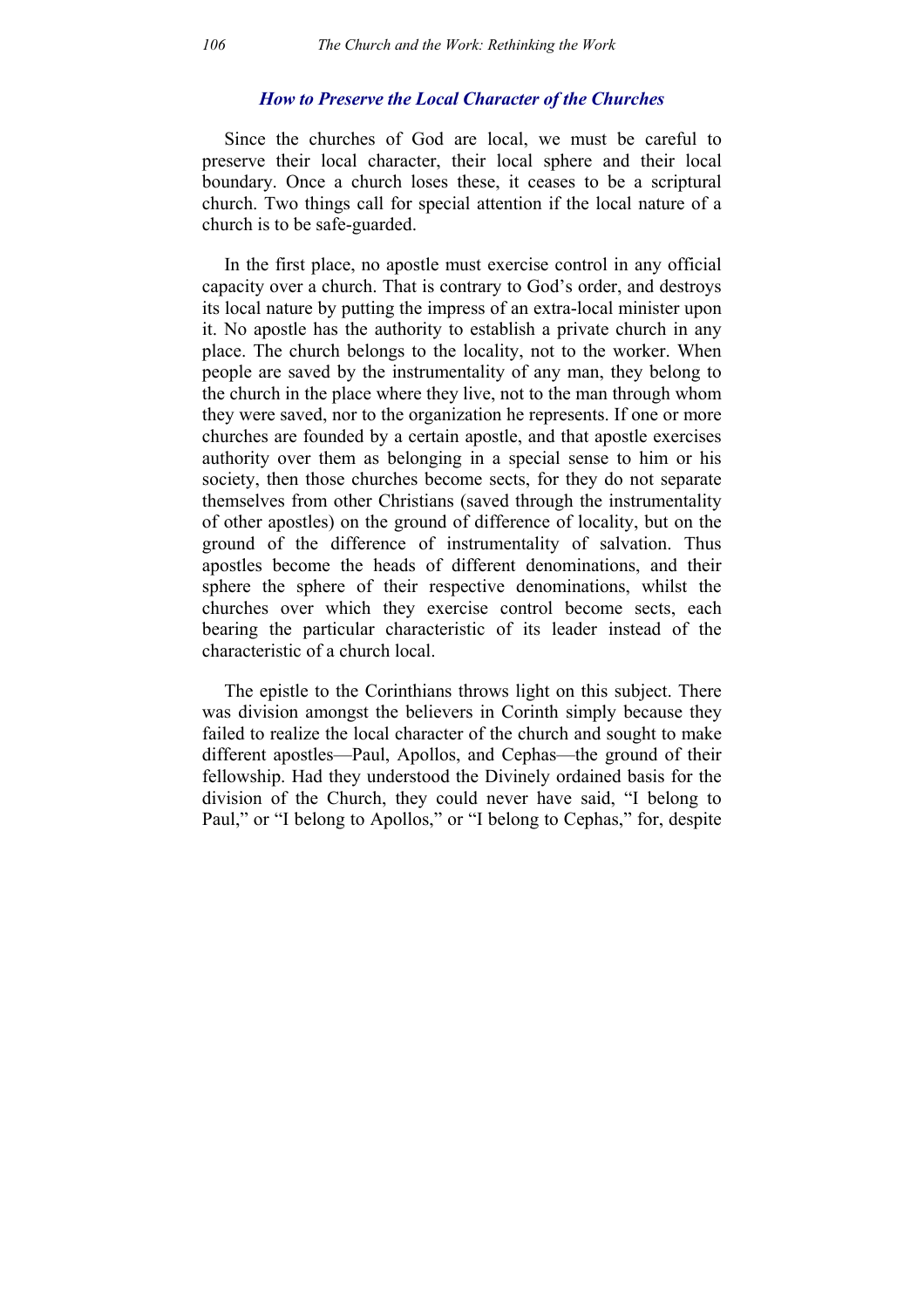their especial love for certain leaders, they would have realized that they belonged not to any one of them, but to the church in the locality in which they lived.

No worker may exercise control over a church or attach his name to it, or the name of the society he represents. The Divine disapproval will always rest on the "church of Paul," or "the church of Apollos," or "the church of Cephas." In the history of the Church it has frequently happened that when God has given special light or experience to any individual that individual has stressed the particular truth revealed or experienced, and gathered people round him who appreciated his teaching, with the result that the leader, or the truth he emphasized, has become the ground of fellowship. Thus sects have multiplied. If God's people could only see that the object of all ministry is the founding of local churches and not the grouping of Christians around any particular individual, or truth, or experience, or under any particular organization, then the forming of sects would be avoided. We who serve the Lord must be willing to let go our hold upon all those to whom we have ministered, and let all the fruits of our ministry pass into local churches governed entirely by local men. We must be scrupulously careful not to let the colouring of our personality destroy the local character of the church, and we must always serve the church, never control it. An apostle is servant of all and master of none. No church belongs to the worker, it belongs to the locality. Had it been clearly seen by the men who have been used of God throughout the history of the Church, that all the churches of God belong to their respective localities, and not to any worker or organization used in their founding, then we should not have so many different denominations to-day.

Another thing is essential for the preservation of the local character of the church—its sphere must not become wider than the sphere of a locality. The current method of linking up companies of believers in different places who hold the same doctrinal views, and forming them into a church, has no scriptural foundation. The same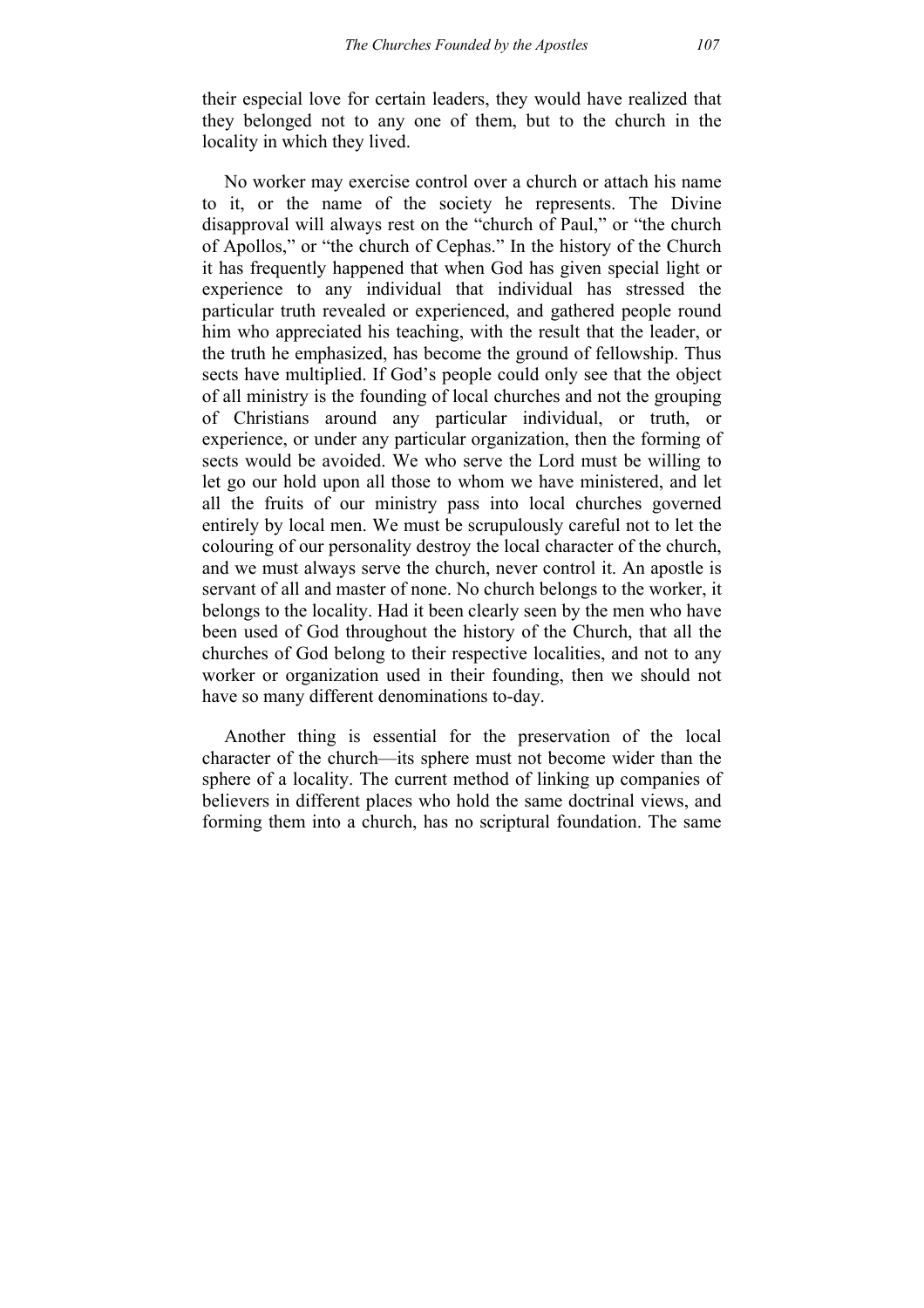applies to the custom of regarding any mission as a centre, linking together all those saved or helped by them to constitute a "church" of that mission. Such so-called churches are really sects, because they are confined by the bounds of a particular creed, or a particular mission, not by and within the bounds of locality.

The reason why God does not sanction the establishing of churches which combine companies of believers in different places is because the Divinely-ordained basis for the forming of churches is thereby destroyed. Any "church" formed with a mission as its centre is bound to be other than local. Because wherever there is a centre there is also a sphere, and if the centre of the church is a mission then obviously its sphere is not the scriptural sphere of locality but the sphere of the mission. It clearly lacks the characteristic of a church, and can only be regarded as a sect. In the Purpose of God, Jesus Christ is the *centre* of all the churches, and the locality is their sphere.

Whenever a special leader, or a specific doctrine, or some experience, or creed, or organization, becomes a centre for drawing together the believers of different places, then because the centre of such a church federation is other than Christ, it follows that its sphere will be other than local; and whenever the Divinely-appointed sphere of locality is displaced by a sphere of human invention, there the Divine approval cannot rest. The believers within such a sphere may truly love the Lord, but they have another centre apart from Him, and it is only natural that the second centre becomes the controlling one. It is contrary to human nature to stress what we have in common with others; we always emphasize what is ours in particular. Christ is the common centre of all the churches, but any company of believers that have a leader, a doctrine, an experience, a creed, or an organization as their centre of fellowship, will find that *that* centre becomes *the* centre, and it is that centre by which they determine who belong to them and who do not. The centre always determines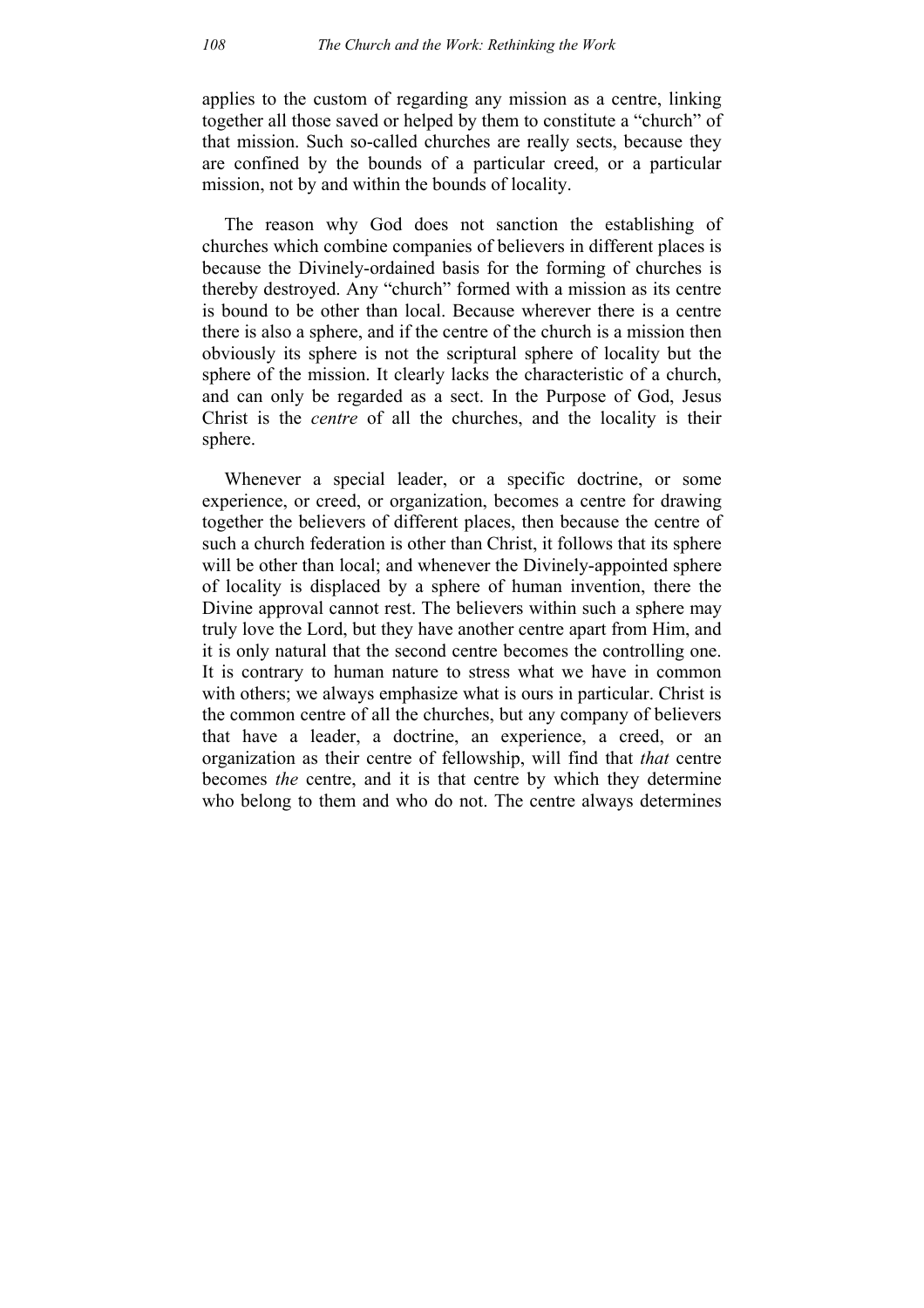the sphere, and the second centre creates a sphere which divides those who attach themselves to it from those who do not.

Any thing that becomes a centre to unite believers of different places, will create a sphere which includes all believers who attach themselves to that centre and excludes all who do not. This dividing line will destroy the God-appointed boundary of locality, and consequently destroy the very nature of the churches of God. Therefore the children of God must see to it that they have no centre of union apart from Christ, because any extra-local union of believers around a centre other than the Lord enlarges the sphere of fellowship beyond the sphere of locality, and thus the specific characteristic of the churches of God is lost. *There are no other churches in Scripture but local churches!*

## *The Benefits of Independence*

The Divine method of making locality the boundary line between the different churches has various obvious advantages:

(1) If each church is locally governed, and all authority is in the hands of the local elders, there is no scope for an able and ambitious false prophet to display his organizing genius by forming the different companies of believers into one vast federation, and then satisfy his ambition by constituting himself its head. Rome could never sway the power it does today had the churches of God maintained their local ground. Where churches are not affiliated, and where local authority is in the hands of local elders, a pope is an impossibility. Where there are only local churches there can be no Roman Church. It is the federation of different companies of believers that has brought such evils as dabbling in politics into the Church of God. There is power in a federated "church," but it is carnal power, not spiritual. God's thought for His Church is that she should be like a mustard-seed on earth, full of vitality, yet scarcely noticed. It is federation that has brought the Church of today to the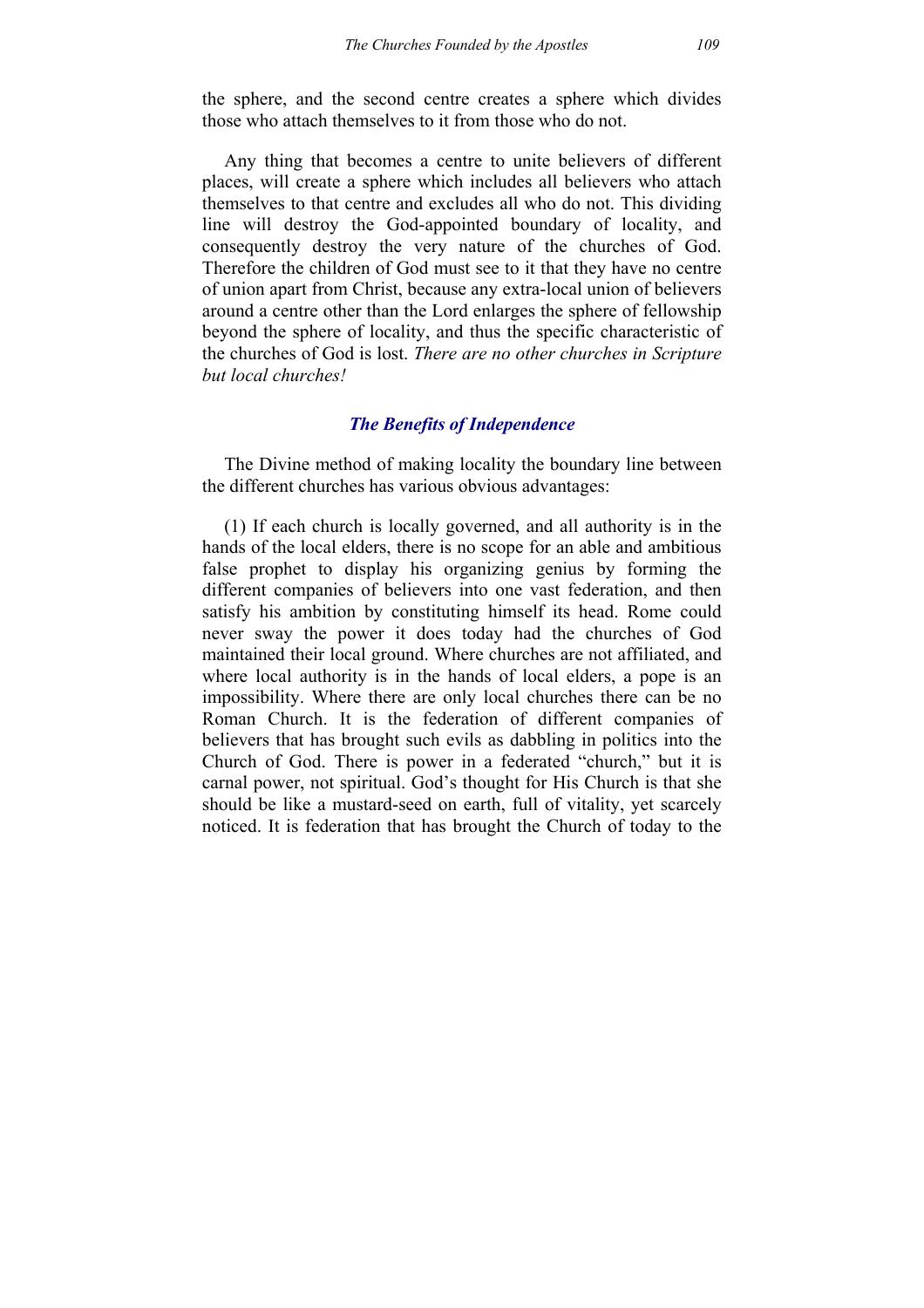state of Thyatira. The failure of Protestantism is that it has substituted organized churches—State and Dissenting—for the Church of Rome, instead of returning to the Divinely-ordained local churches.

(2) Further, if the churches retain their local character, the spread of heresy and error will be avoided, for if a church is local, heresy and error will be local too. Rome is a splendid illustration of the reverse side of this truth. The prevalence of Romish error is because of Romish federation. The sphere of the federated churches is vast, consequently the error is widespread. It is a comparatively simple matter to "quarantine" a local church, but to isolate error in a vast federation of churches is quite another proposition.

(3) The greatest advantage of having locality as the boundary of the churches is that it precludes all possibility of sects. You may have your special doctrines and I mine, but as long as we are out to maintain the scriptural character of the churches by making locality the only dividing line between them, then it is impossible for us to establish any church for the propagation of our particular beliefs. As long as a church preserves its local character, it is protected against denominationalism, but as soon as it loses that, it is veering in the direction of sectarianism. A believer is sectarian when he belongs to anyone, or anything, apart from the Lord and the locality. Sects and denominations can only be established when the local character of the church is destroyed.

In the wisdom of God He has decreed that all His churches be local. This is the Divine method of safeguarding them against sects. Obviously it can only protect the Church against sectarianism in expression. It is still possible for a sectarian spirit to exist in a nonsectarian church, and only the Spirit of God can deal with that. May we all learn to walk after the Spirit and not after the flesh, so that both in outward expression and inward condition the churches of God may be well-pleasing to Him.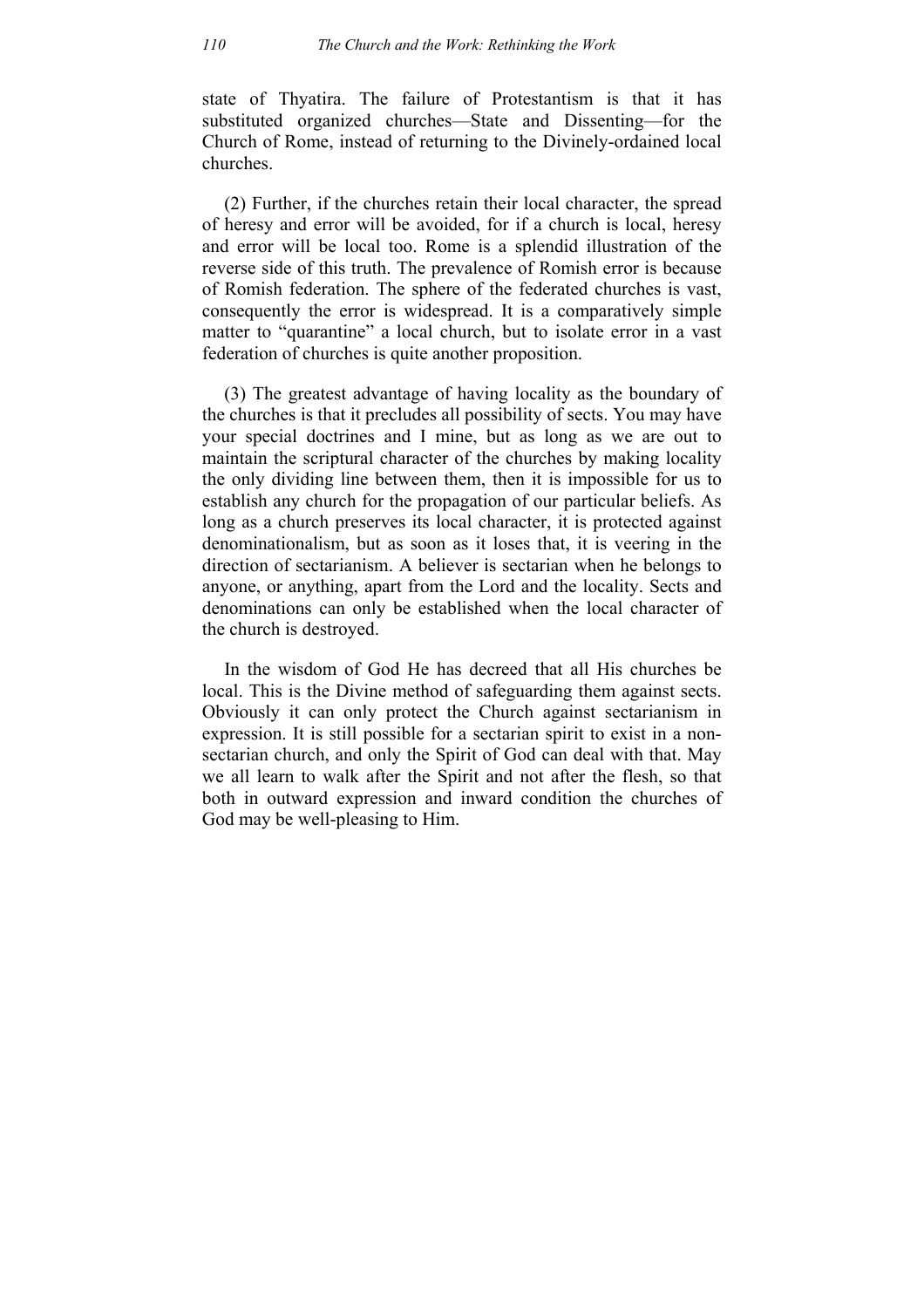# *The Forming of Local Churches*

**6The Basis of Union and Division**<br> *The Forming of Local Churches*<br>
In the previous chapter we observed that the word<br>
"church" was only mentioned twice in the Gospels. It In the previous chapter we observed that the word "church" was only mentioned twice in the Gospels. It is used frequently in the Book of Acts, but we are never explicitly told there how a church was formed. The second chapter speaks of the salvation of about three thousand men, and the fourth chapter of a further five thousand, but nothing whatever is said about these believers forming a church. Without a single word of explanation they are referred to in the following chapter as "the church"—"And great fear came upon the whole church" (5.11). Here the Scriptures call the children of God "the church," without even mentioning how the church came into being. In Acts 8.1, immediately after the death of Stephen, the word is again used, and the connection in this case is clearer than before. "There arose on that day a great persecution against the church which was in Jerusalem." From this passage it is obvious that the believers in Jerusalem are the church in Jerusalem. So we know now what the church is. It consists of all the saved ones in a given locality.

Later on, in the course of the apostles' first missionary tour, many people were saved in different places through the preaching of the Gospel. Nothing is mentioned about their being formed into churches, but in Acts 14.23, it is said of Paul and Barnabas that "they . . . appointed for them elders in every church." The groups of believers in these different places are called churches, without any explanation whatever as to how they came to be churches. They *were* groups of believers, so they simply *were* churches. Whenever a number of people in any place were saved, they spontaneously became the church in that place. Without introduction or explanation of any kind, the Word of God presents such a group of believers to us as a church. The scriptural method of founding a church is simply by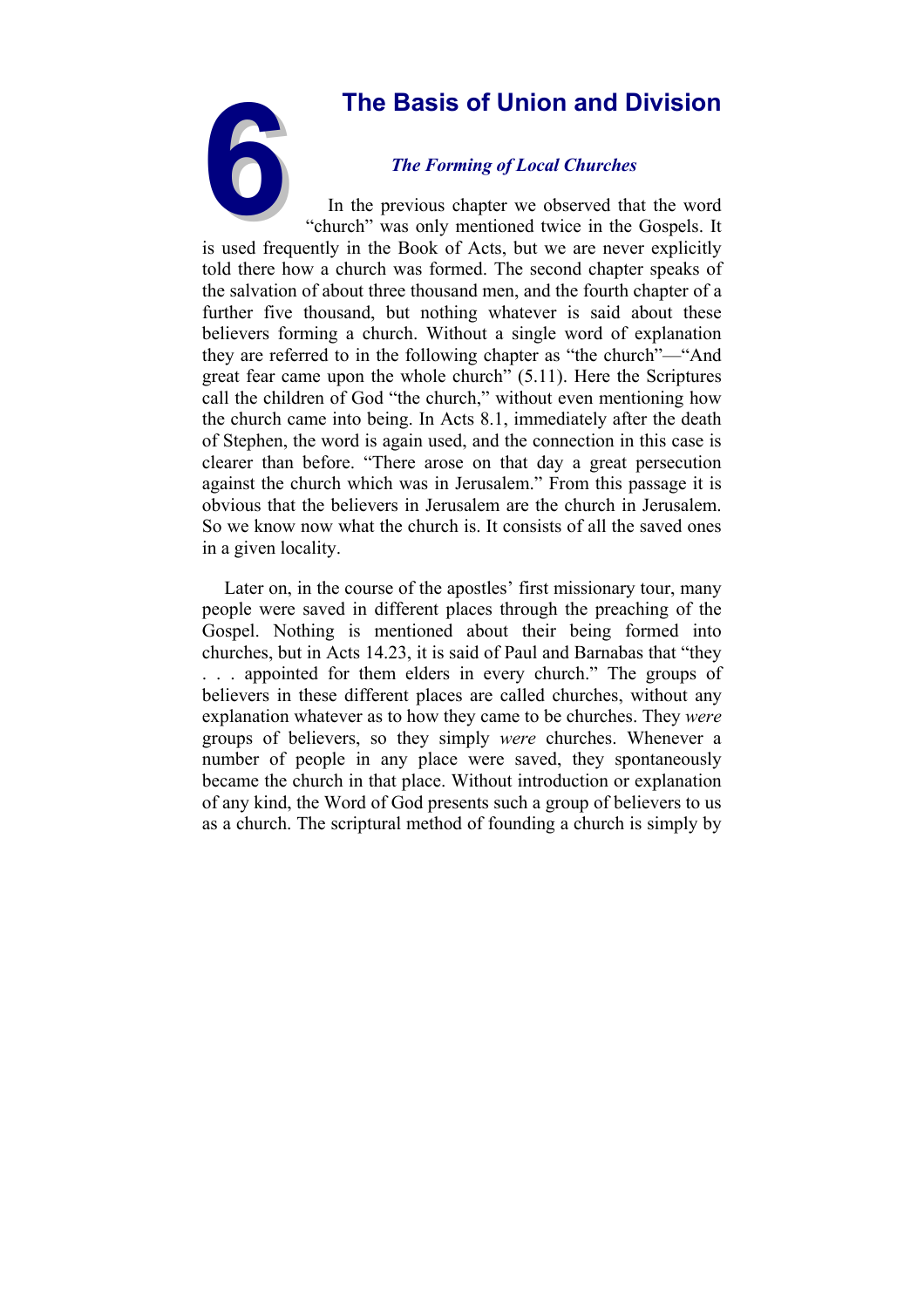preaching the Gospel; nothing further is necessary, or even permissible. If people hear the Gospel and receive the Lord as their Saviour, then they *are* a church; there is no need of any further procedure in order to *become* a church.

If in a given place anyone believes on the Lord, as a matter of course he is a constituent of the church in that place; there is no further step necessary in order to make him a constituent. No subsequent "joining" is required of him. Provided he belongs to the Lord, he already belongs to the church in that locality; and since he *already* belongs to the church, his belonging cannot be made subject to any condition. If, before recognizing a believer as a member of the church, we insist that he "join" us, or that he resign his connection elsewhere, then "our church" is decidedly not one of the churches of God. If we impose any conditions of membership upon a believer in the locality, we are immediately in an unscriptural position, because his being a member of the local church is conditioned only by his being a believer in the locality. All the saved ones who belong to the place in which we live belong to the same church as we do. I mean by the church a scriptural church, and not a man-made organization. *A local church is a church which comprises all the children of God in a given locality.*

Let us note well that the ground of our receiving anyone into the church is that the Lord has already received that one. "Him that is weak in faith receive ye . . . for God hath received him" (Rom. 14.1,3). "Wherefore receive ye one another, even as Christ also received you" (15.7). Our receiving anyone is merely our recognition that the Lord has already received him. Our receiving him does not make him a member of the church; rather it is that we receive him because he is already a member. If he is the Lord's, he is in the church: if he is not the Lord's, he is not in the church. If we demand anything beyond his reception by the Lord before admitting him to fellowship, then we are not a church at all, but only a sect.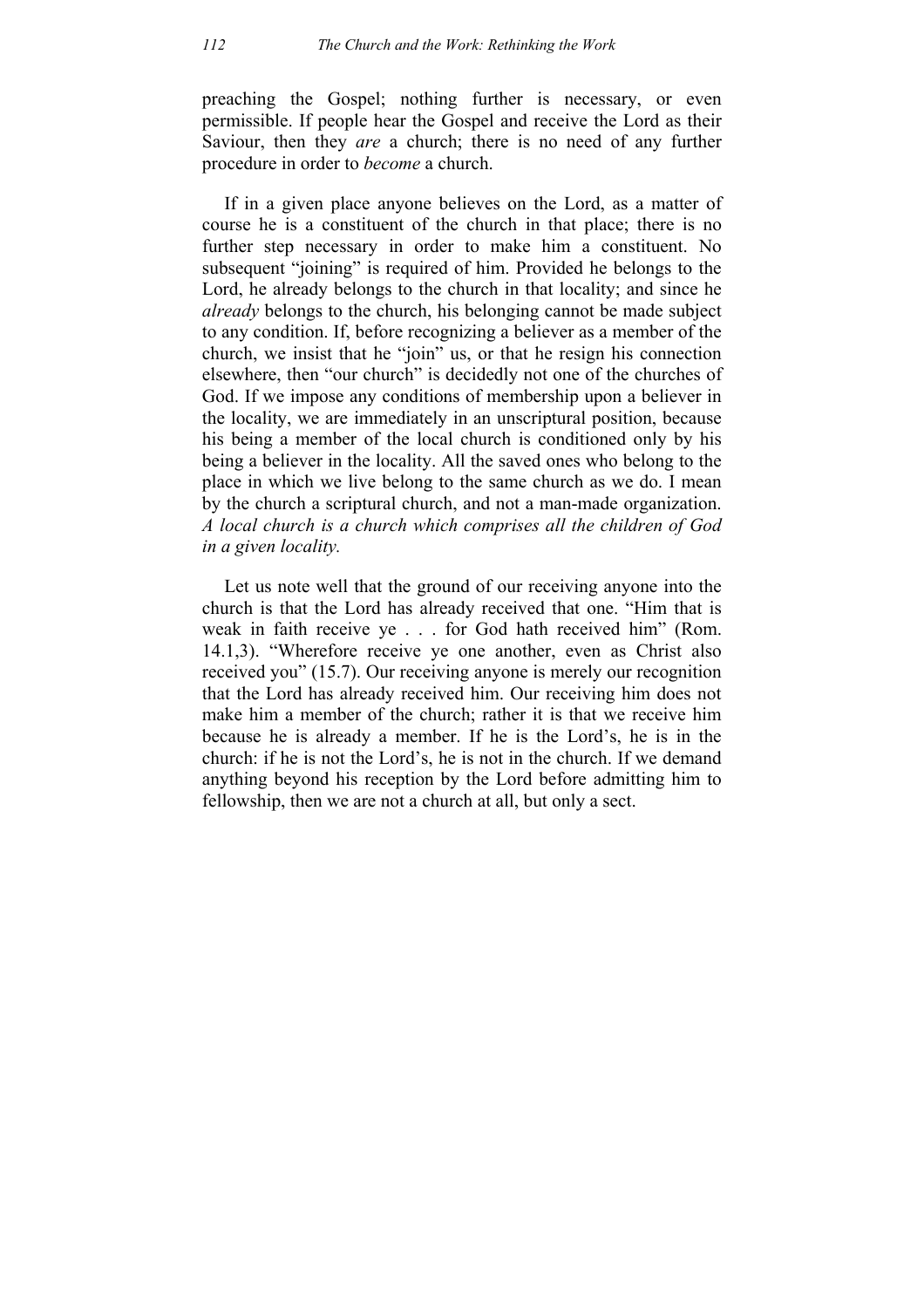#### *Within and Without the Circle*

In any place where the Gospel has been proclaimed and people have believed on the Lord, they are the church in that place, and they are our brethren. In the days of the apostles the question of belonging or not belonging to a church was simple in the extreme; but things are not so simple in our days, for the question has been complicated by many so-called churches that exclude those who should be in the church, and include those who should be outside. What sort of a person can be rightly considered a constituent of the church? What is the minimum requirement we can insist upon for admission to church fellowship? Unless the qualifications for church membership are clearly defined, there will always be the danger of excluding from the church those who truly belong to it and including those who do not.

Before we proceed to discover who really belong to a local church and who do not, let us first enquire who belong to the universal Church and who do not, since the condition of membership in *a* church is essentially the same as in *the* Church. When we know what kind of persons belong to *the* Church, then we know also what kind of persons belong to *a* church.

How can we know who is a Christian and who not? "If any man hath not the Spirit of Christ he is none of his" (Rom. 8.9). According to the Word of God every person in whose heart Christ dwells by His Spirit is a true Christian. Christians may differ from one another in a thousand respects, but in this fundamental matter there is no difference between them; one and all have the Spirit of Christ dwelling within them. If we wish to know who belongs to the Lord, then we only need to discover whether he has the Spirit of Christ or not. Whoever has the Spirit of Christ is inside the Church circle, and whoever has not the Spirit of Christ is outside the circle. A participant of the Spirit of God is an essential part of the Church of God: a non-participant of the Spirit of God has no part in the Church.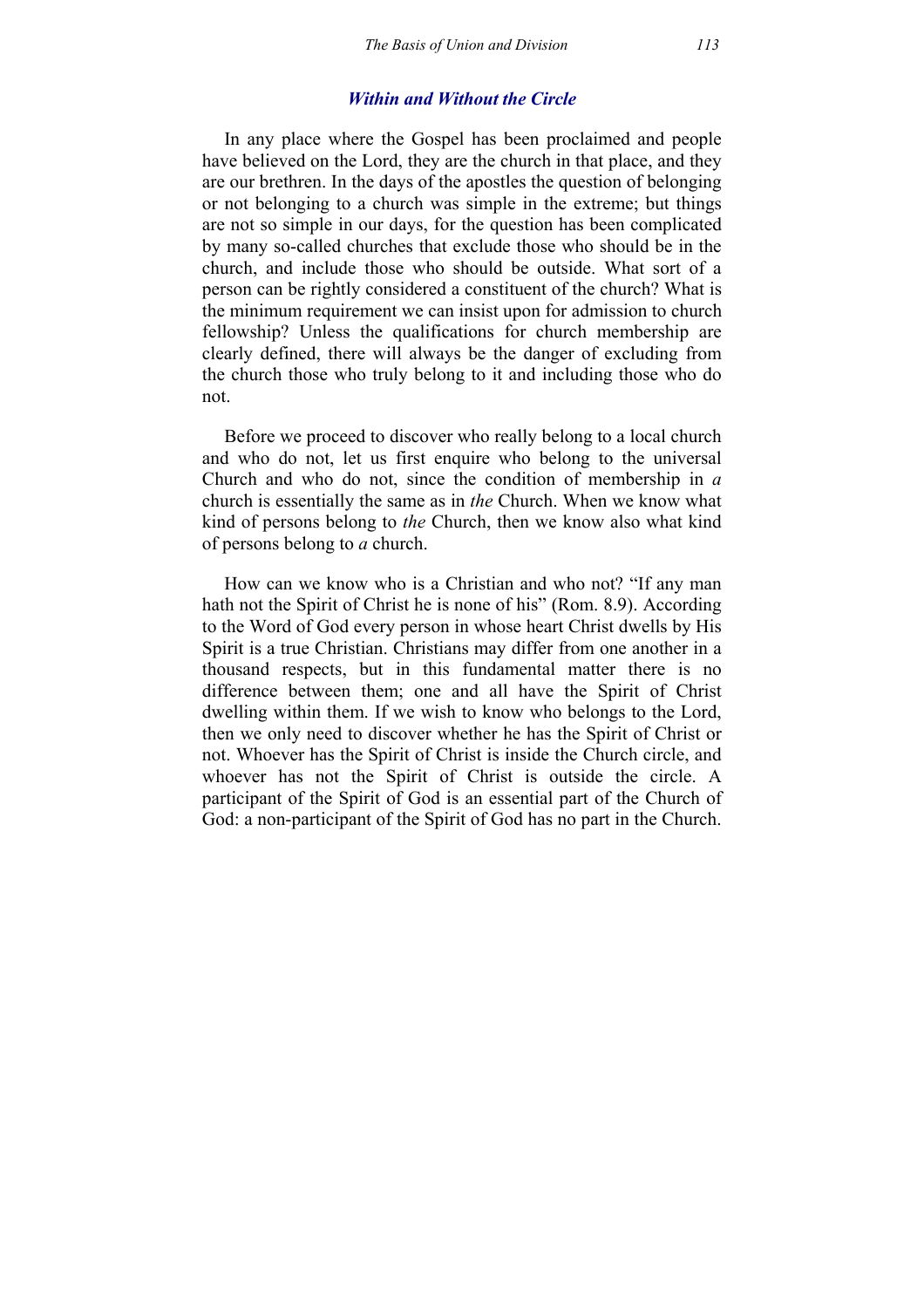In the Church universal it is thus: in the church local it is also thus. "Try your own selves, whether ye be in the faith; prove your own selves. Or know ye not as to your own selves, that Jesus Christ is in you? unless indeed ye be reprobate" (2 Cor. 13.5). There is a subjective line of demarcation between the Church and the world; all within that line are saved, and all without that line are lost. This line of demarcation is the indwelling Spirit of Christ.

# *The Unity of the Spirit*

The Church of God includes a vast number of believers, living at different times, and scattered in different places throughout the earth. How has it come about that all have been united into *one* universal Church? With such disparity in age, social position, education, background, outlook and temperament, how could all these people become one Church? What is the secret of the unity of the saints? By what means has Christianity caused these people, with their thousand differences, to become truly one? It is not that, having a grand convention and agreeing to be one, Christians become united. Christian unity is no human product, its origin is purely Divine. This mighty mysterious unity is planted in the hearts of all believers the moment they receive the Lord. It is "the unity of the Spirit" (Eph. 4.3).

The Spirit who dwells in the heart of every believer is one Spirit, therefore He makes all those in whom He dwells to be one, even as He Himself is one. Christians may differ from one another in innumerable ways, but all Christians of all ages, with their countless differences, have this one fundamental likeness—the Spirit of God dwells in every one of them. *This is the secret of the oneness of believers, and this is the secret of their separation from the world.* The reason for Christian unity and for Christian separation is one.

It is this inherent unity that makes all believers one, and it is this inherent unity that accounts for the impossibility of division between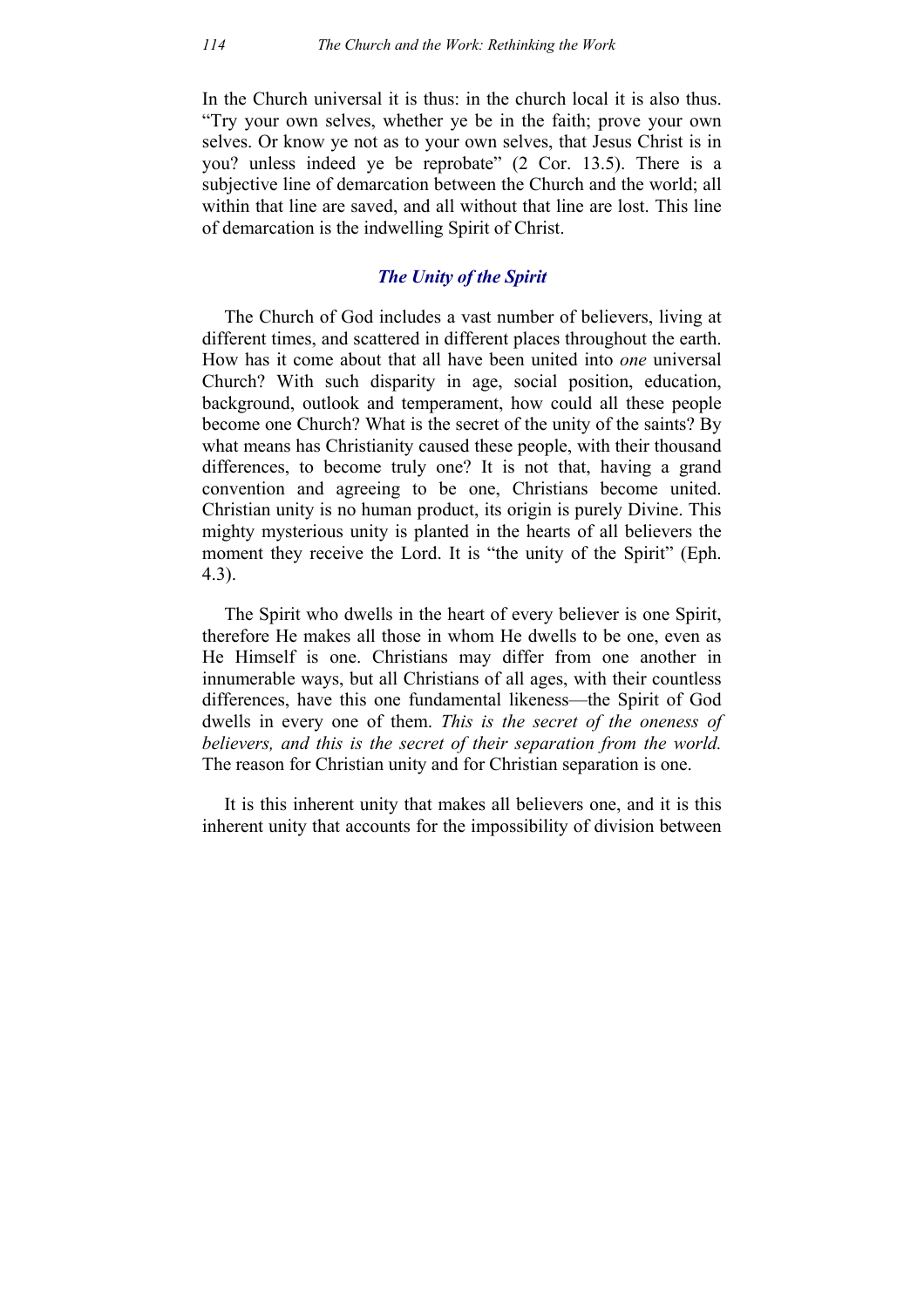believers, except for geographical reasons. Those who have not got this are outsiders; those who have got it are our brethren. If you have the Spirit of Christ and I have the Spirit of Christ, then we both belong to the same Church. There is no need to *be* united, we *are* united by the one Spirit who dwells in us both. Paul besought all believers to endeavour "to keep the unity of the Spirit" (Eph. 4.3); he did not exhort us to "have" the unity, but merely to keep it. We have it already, for obviously we cannot "keep" what we do not have. God has never told us to become one with other believers; we already *are* one, therefore we do not need to create unity, we only need to maintain it.

We cannot *make* this unity, since by the Spirit we *are* one in Christ, and we cannot *break* it, because it is an eternal fact in Christ; but we can destroy *the effects* of it, so that its expression in the Church is lost. Alas! that we have not only failed to preserve this precious unity, but have actually so destroyed the fruits of it, that there is little outward trace of unity amongst the children of God.

How are we going to determine who are our brothers and our fellow-members in the Church of God? Not by enquiring if they hold the same doctrinal views as we, or have had the same spiritual experiences; nor by seeing if their customs, mode of living, interests and preferences tally with ours. We merely enquire, Are they indwelt by the Spirit of God or not? We cannot insist on unity of opinions, or unity of experience, or any other unity amongst believers except the unity of the Spirit. That unity there can, and always must be, amongst the children of God. All who have this unity are in the Church.

In your travels has it not sometimes happened that on boat or train you have met a stranger, and after only a few moments conversation you have found a pure love for him welling up in your heart? That spontaneous outgoing of love was because of the one Spirit dwelling in both hearts. Such inner spiritual oneness transcends all social, racial and national differences.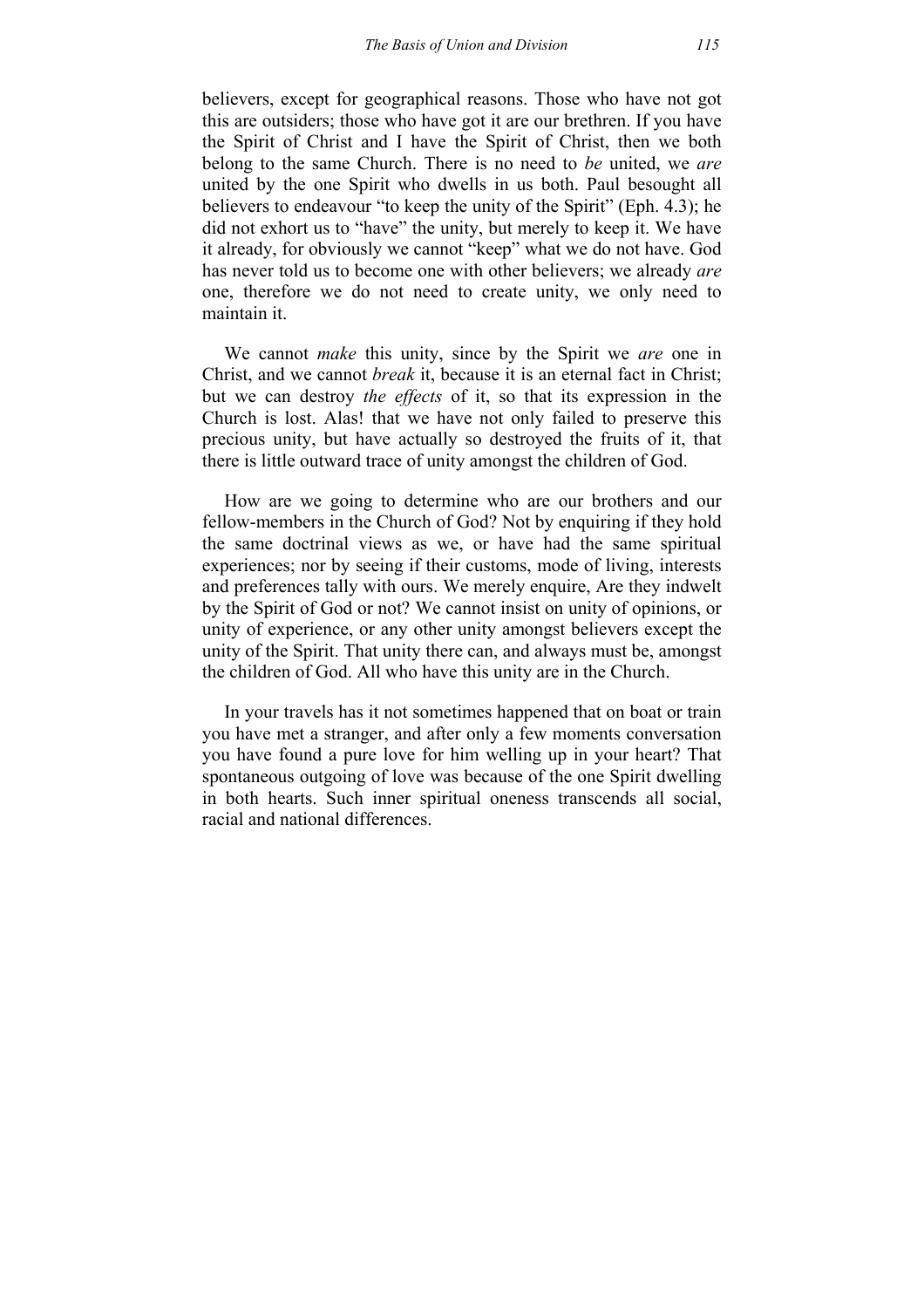How can we know whether or not a person has this unity of the Spirit? In the verse immediately following Paul's exhortation to "keep the unity of the Spirit," he explains what those have in common who possess this unity. We cannot expect believers to be alike in everything, but there are seven things which all true believers share, and by the existence or absence of these we can know whether or not a person has the unity of the Spirit. Many other things are of great importance, but these seven are vital. They are indispensable to spiritual fellowship, and they are at once the minimum and the maximum requirements that can be made of any person who professes to be a fellow-believer.

## *Seven Factors in Spiritual Unity*

"There is one body, and one spirit, even as also ye were called in one hope of your calling; one Lord, one faith, one baptism, one God and Father of all, who is over all, and through all, and in all" (Eph. 4.4-6). A person is constituted a member of the Church on the ground that he possesses the unity of the Spirit, and that will result in his being one with all believers on the above seven points. They are the seven elements in the unity of the Spirit, which is the common heritage of all the children of God. In drawing a line of demarcation between those who belong to the Church and those who do not, we must require nothing beyond these seven lest we exclude any who belong to the family of God; and we dare not require anything less, lest we include any who do not belong to the Divine family. All in whom these seven are found belong to the Church; all who lack any of them do not belong to the Church.

(1) *One Body*. The question of unity begins with the question of membership of the Body of Christ. The sphere of our fellowship is the sphere of the Body. Those who are outside that sphere have no spiritual relationship with us, but those who are inside that sphere are all in fellowship with us. We cannot make any choice of fellowship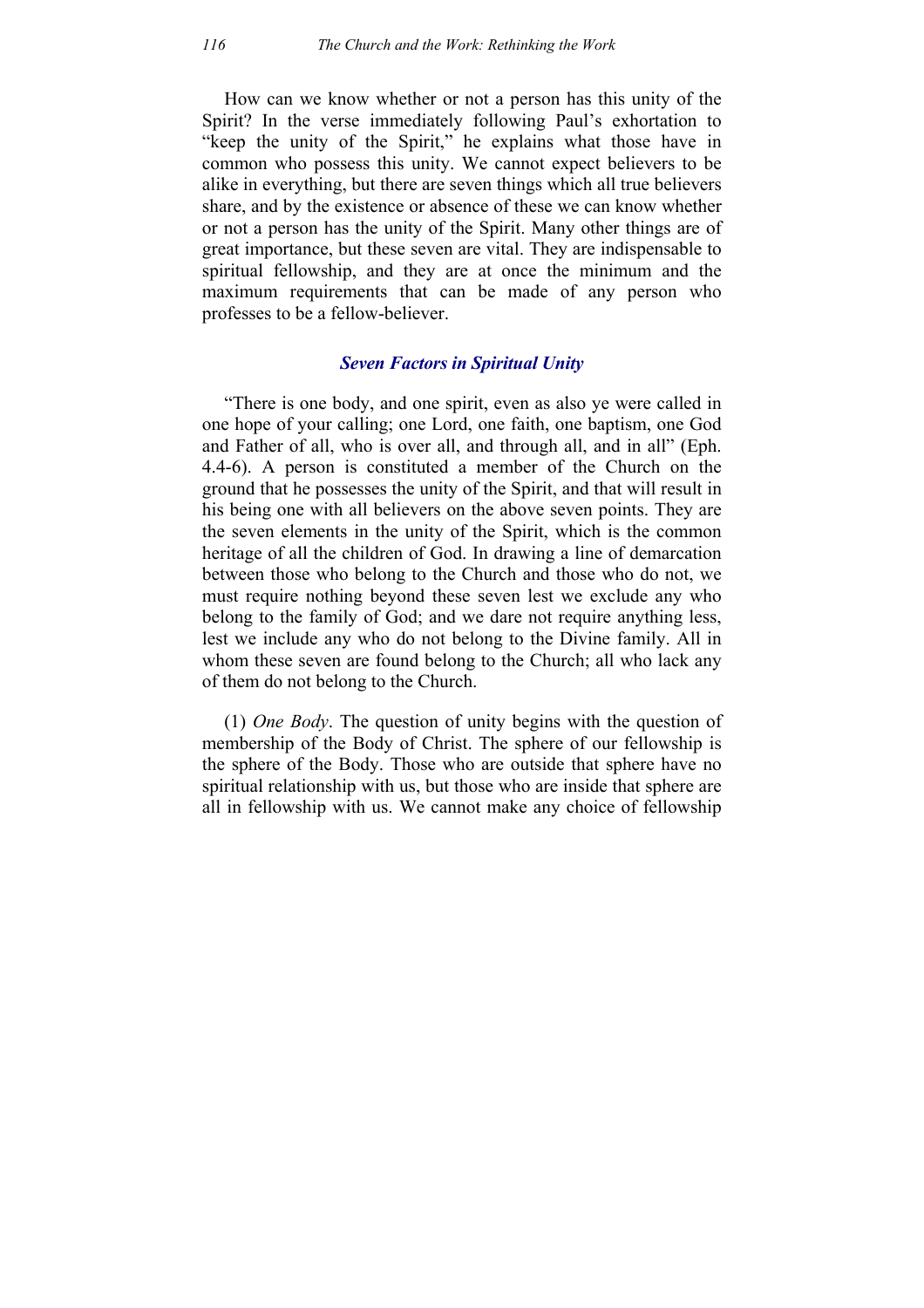in the Body, accepting some members and rejecting others. We are all part of the one Body, and nothing can possibly separate us from it, or from one another. Anyone who has received Christ belongs to the Body, and he and we are one. If we do not wish to extend fellowship to anyone, we must first make sure that he does not belong to the Body; if he does, we have no reason to reject him (unless for such disciplinary reasons as are clearly laid down in the Word of God).

(2) *One Spirit*. If anyone seeks fellowship with us, however he may differ from us in experience or outlook, provided he has the same Spirit as we have, he is entitled to be received as a brother. If he has received the Spirit of Christ, and we have received the Spirit of Christ, then we are one in the Lord, and nothing must divide us.

(3) *One Hope*. This hope, which is common to all the children of God, is not a general hope, but the hope of our calling, i.e. the hope of our calling as Christians. What is our hope as Christians? We hope to be with the Lord for ever in glory. There is not a single soul who is truly the Lord's in whose heart there is not this hope, for to have Christ in us is to have "the hope of glory" in us (Col. 1.27). If anyone claims to be the Lord's, but has no hope of heaven or glory, his is a mere empty profession. All who share this one hope are one, and since we have the hope of being together in glory for all eternity, how can we be divided in time? If we are going to share the same future, shall we not gladly share the same present?

(4) *One Lord*. There is only one Lord, the Lord Jesus, and all who recognize that God has made Jesus of Nazareth to be both Lord and Christ are one in Him. If anyone confesses Jesus to be Lord, then his Lord is our Lord, and since we serve the same Lord, nothing whatever can separate us.

(5) *One Faith*. The faith here spoken of is *the* faith—not our beliefs in regard to the interpretation of Scripture, but the faith through which we have been saved, which is the common possession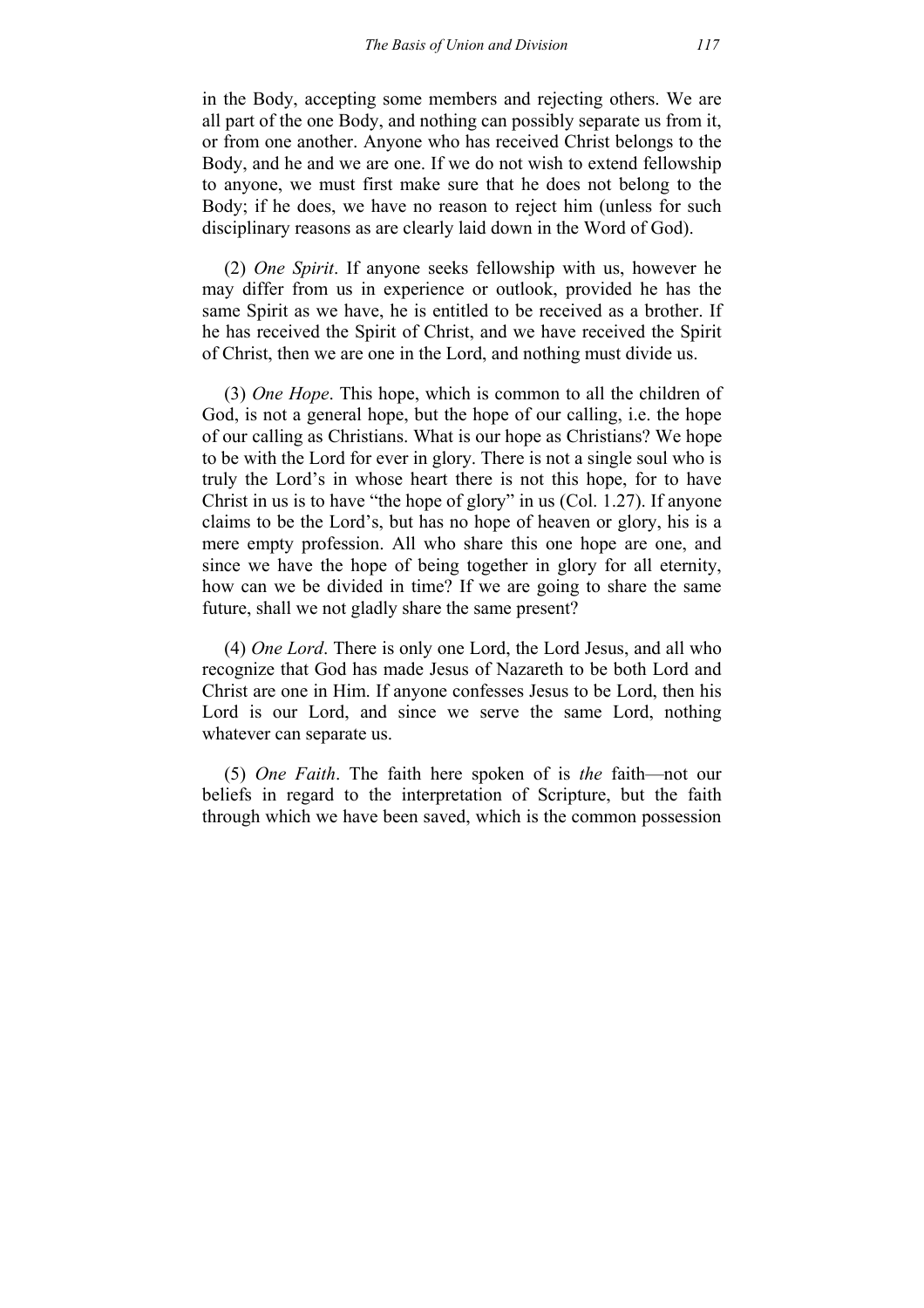of all believers, i.e. the faith that Jesus is the Son of God (who died for the salvation of sinners and lives again to give life to the dead). Anyone who lacks this vital faith does not belong to the Lord, but all who possess it are the Lord's. The children of God may follow many different lines of scriptural interpretation, but in regard to this fundamental faith they are one. Those who lack this faith have no part in the family of God, but all who possess it we recognize as our brothers in the Lord.

(6) *One Baptism*. Is it by immersion or by sprinkling? Is it single or triune? There are various modes of baptism accepted by the children of God, so if we make the form of baptism the dividing line between those who belong to the church and those who do not, we shall exclude many true believers from our fellowship. There are children of God who even believe that a material baptism is not necessary, but since they *are* the children of God, we dare not on that account exclude them from our fellowship. What then is the significance of the "one baptism" mentioned in this passage? Paul throws light on the subject in his first letter to the Corinthians. "Is Christ divided? Was Paul crucified for you? or were ye baptized into the name of Paul?" (1.13). The emphasis is not on the mode of baptism, but on the *name* into which we are baptized. The first question is not whether you are sprinkled or immersed, dipped once or thrice, baptized literally or spiritually, the important point is, into whose name have you been baptized? If you are baptized into the Name of the Lord, that is your qualification for church membership. If anyone is baptized into the Name of the Lord, I welcome him as my brother, whatever be the mode of his baptism. *By this we do not imply that it is of no consequence whether we are sprinkled or immersed, or whether our baptism is spiritual or literal. The Word of God teaches that baptism is literal, and is by immersion*, but the point here is that the mode of baptism is not the ground of our fellowship, but the Name into which we are baptized. All who are baptized into the Name of the Lord are one in Him.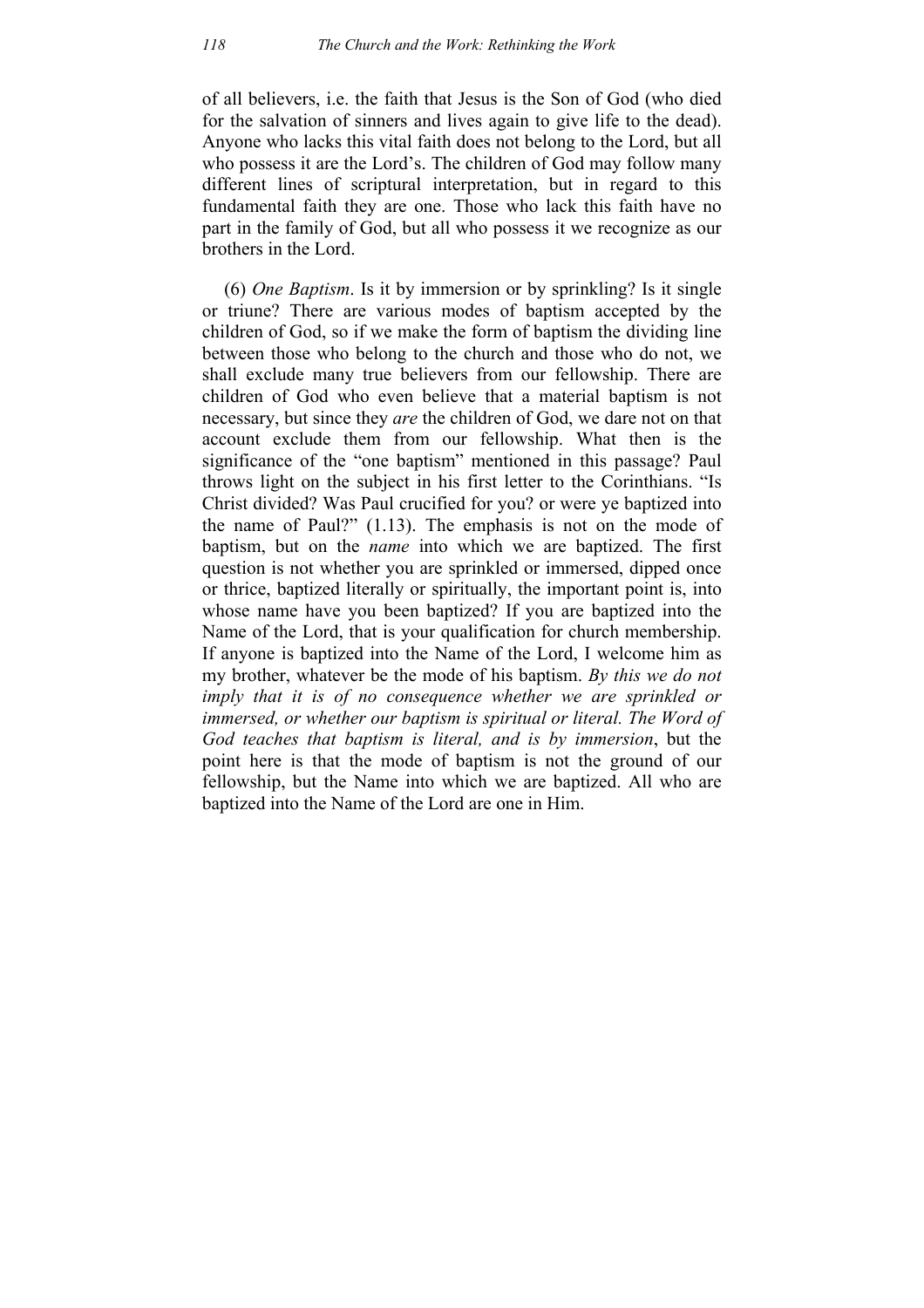(7) *One God*. Do we believe in the same personal, supernatural God as our Father? If so, then we belong to one family, and there is no adequate reason for our being divided.

The above seven points are the seven factors in that Divine unity which is the possession of all the members of the Divine family, and they constitute the only test of Christian profession. They are the possession of every true Christian, no matter to what place or period he belongs. Like a seven-fold cord the unity of the Spirit binds all the believers throughout the world; and however diverse their character or circumstances, provided they have these seven expressions of an inner oneness, then nothing can possibly separate them.

If we impose any conditions of fellowship beyond these seven which are but the outcome of the one spiritual life, then we are guilty of sectarianism, for we are making a division between those who are manifestly children of God. If we apply any test but these seven, e.g. baptism by immersion, or certain interpretations of prophecy, or a special line of holiness teaching, or a "pentecostal" experience, or the resigning from any denominational church—then we are imposing conditions other than those stipulated in the Word of God. All who have these seven points in common with us are our brothers, whatever their spiritual experience, or doctrinal views, or "church" relationships. Our unity is not based on our appreciation of the truth of our oneness, nor on our coming out from all that would contradict our oneness, but upon the *actual fact* of our oneness, which is made real in our experience by the indwelling Spirit of Christ.

## *Local Churches*

Now what is true of the universal Church is also true of a local church. The universal Church comprises all those who have the unity of the Spirit; the local church comprises all those who, *in a given locality*, have the unity of the Spirit. The Church of God and the churches of God do not differ in nature, but only in extent. The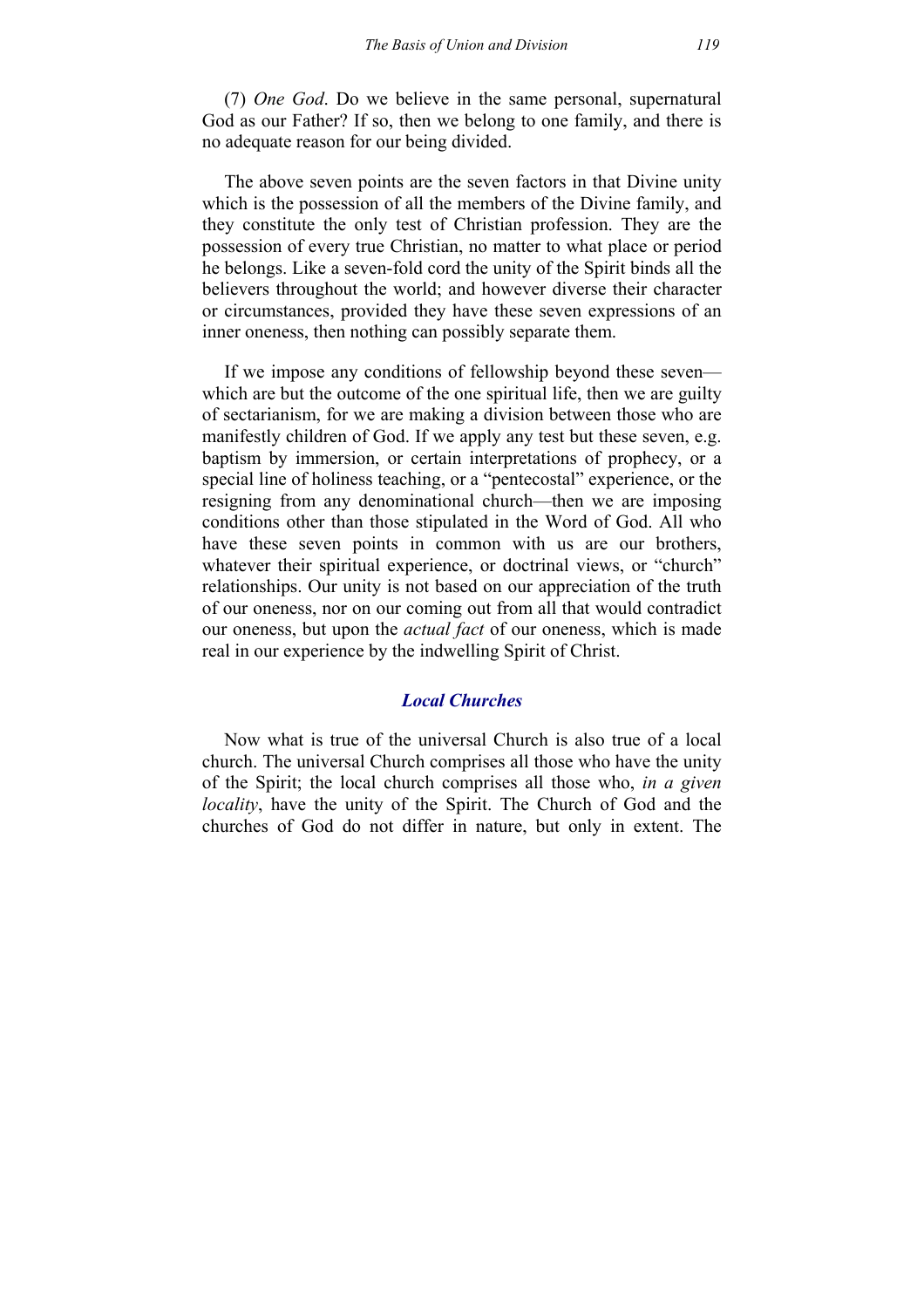former consists of all throughout the universe who are indwelt by the Spirit of God: the latter consists of all in one locality who are indwelt by the Spirit.

Anyone wishing to belong to a church in a given locality must answer two requirements—he must be a child of God, and he must live in that particular locality. Membership in *the Church of God* is conditioned only by being a child of God, but membership in a *church of God* is conditioned, firstly, by being a child of God and, secondly, by living in a given locality.

*In nature the Church is indivisible as God Himself is indivisible, therefore the division of the Church into churches is not a division in nature, life, or essence, but only in government, organization and management. Because the earthly church is composed of a vast number of individuals, a measure of organization is indispensable. It is a physical impossibility for all the people of God, scattered throughout the world, to live and meet in one place; and it is for that reason alone that the Church of God has been divided into churches.* 

We must realize clearly that the nature of all the local churches is the same throughout the whole earth. It is not that the constituents of one local church are of one kind, and the constituents of another local church are of another kind. In nature there is no difference whatever; the only difference is in the localities that determine their respective boundaries. The Church is indivisible, therefore in nature the churches are indivisible too; it is only in outward sphere that there is any possibility of dividing them. Physical limitations make geographical divisions inevitable, but the spiritual oneness of believers overcomes all barriers of space.

Locality is the Divinely-appointed ground for the division of the Church, because it is the only inevitable division. Every barrier between all believers in the world is avoidable, except this one. As long as believers remain in the flesh they cannot exist apart from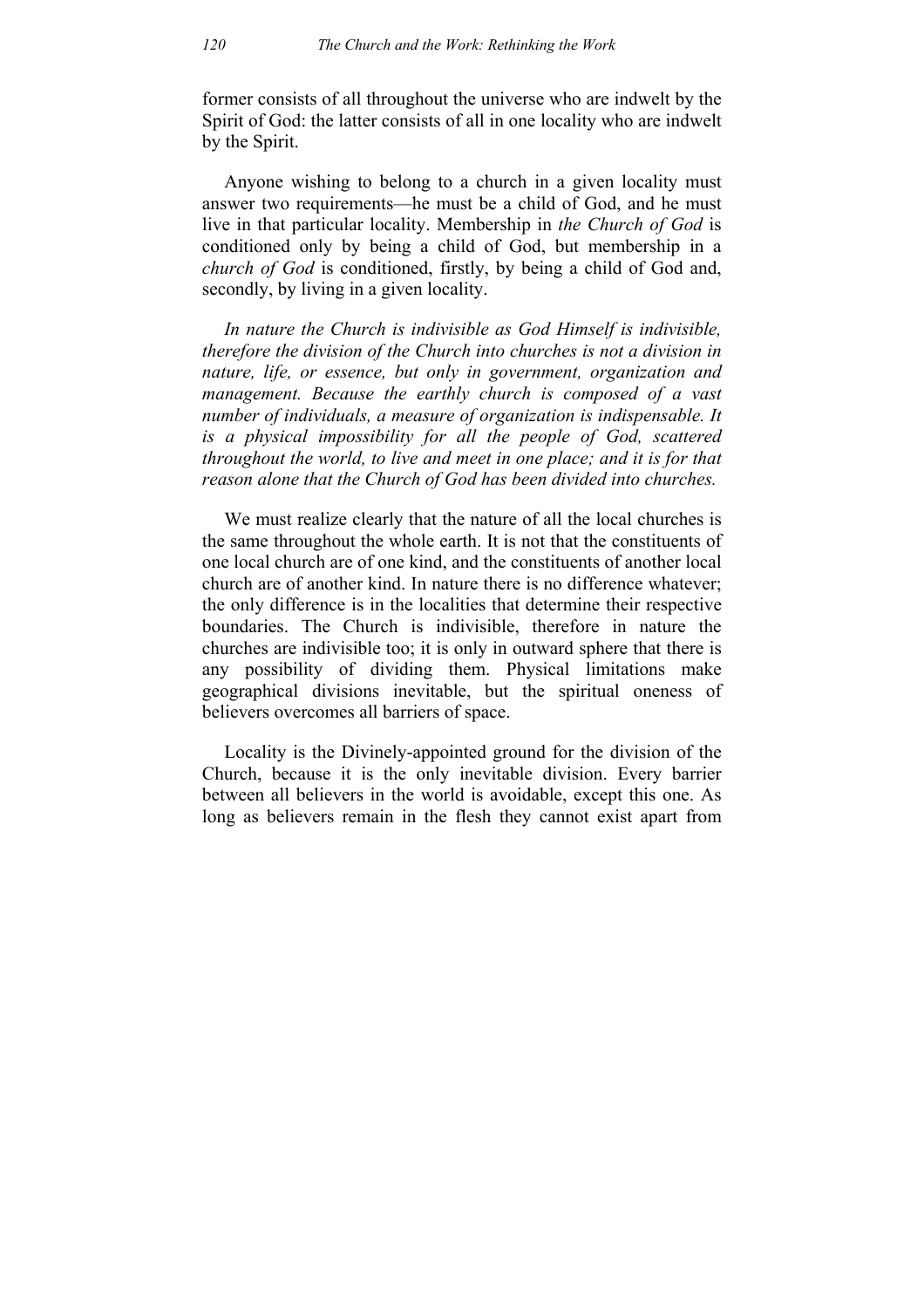their dwelling-places, therefore the churches which consist of such believers cannot but be restricted by their dwellings. Geographical distinctions are natural, not arbitrary, and it is simply because the physical limitations of the children of God make geographical divisions inevitable, that God has ordained that His Church be divided into churches on the ground of locality. Such division is scriptural, and all other divisions are carnal. *Any division of the children of God other than geographical implies not merely a division of sphere, but a division of nature. Local division is the only division which does not touch the life of the Church.*

Most believers of to-day are so utterly blind to the scriptural basis of a church that if one asks another, "To what church do you belong?" the first thought of the one questioned is of the specific line of teaching he approves of, or the group of people with whom he has special fellowship, or how his group of Christians is different from others, or perhaps the name that particular group bears, or the form of organization they have adopted—in short, *anything but the place* in which he lives. Few would answer that question with: "I belong to the church in Ephesus," or, "I belong to the church in Shanghai," or "I belong to the church in Los Angeles." It is our being in Christ that separates us from the world, and it is our being in a given locality that separates us from other believers. It is only because we reside in a different place from them that we belong to a different church. The only reason why I do not belong to the same church as other believers is because I do not live in the same place as they do. If I wish to be in the same church, then I must change my residence to the same place. If, on the other hand, I wish to be in a different church from others in my locality, then the only solution to my problem is to move to a different locality. Difference of locality is the only justification for division amongst believers.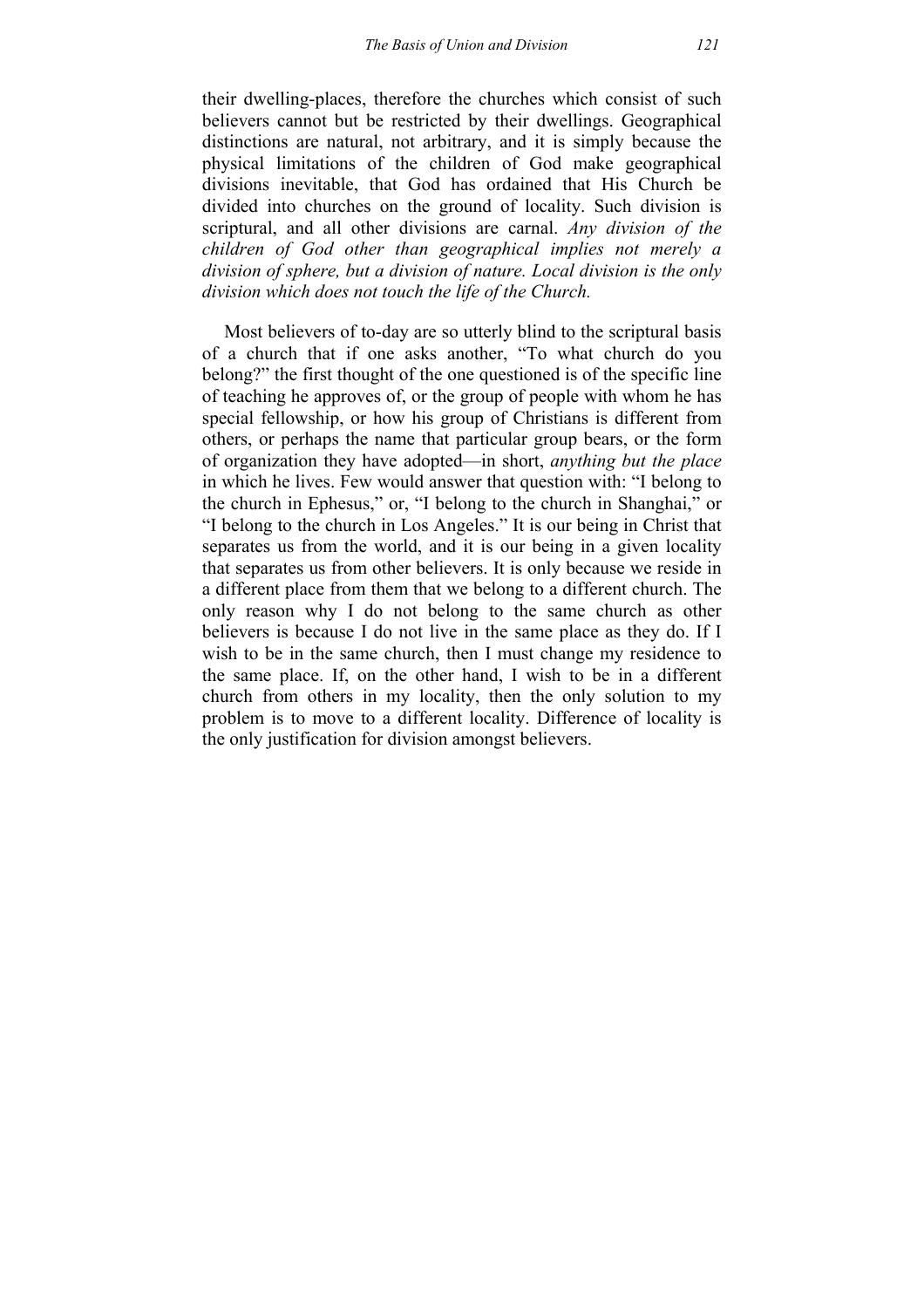### *Seven Forbidden Grounds of Division*

On the positive side we have just seen the ground on which God has ordained that His Church be divided. Now, on the negative side, we shall see on what ground the Church ought not to be divided.

(1) *Spiritual Leaders*. "Now this I mean, that each one of you saith, I am of Paul; and I of Apollos; and I of Cephas; and I of Christ" (1 Cor. 1.12). Here Paul points out the carnality of the Corinthian believers in attempting to divide the church of God in Corinth, which, by the Divine ordering, was indivisible, being already the smallest scriptural unit upon which any church could be established. They sought to divide the church on the ground of a few leaders who had been specially used of God in their midst. Cephas was a zealous minister of the Gospel, Paul was a man who had suffered much for his Lord's sake, and Apollos was one whom God certainly used in His service; but though all three had been indisputably owned of God in Corinth, God could never permit the church there to make them a ground of division. He ordained that His Church be divided on the basis of localities, not of persons. It was all right to have a church in Corinth and a church in Ephesus, and quite all right to have several churches in Galatia and a number in Macedonia, for difference of locality justified division into these various churches; and it was also all right for the believers to esteem those leaders whom God had used amongst them; but it would have been quite wrong to divide the churches according to the respective leaders by whom they had been helped.

Paul, Cephas and Apollos were true-hearted servants of God who allowed no party-spirit to separate them; it was their devotees who were responsible for the separation. Hero worship is a tendency of human nature, which delights to show preference for those who appeal to its tastes. Because so many of God's children know little or nothing of the power of the Cross to deal with the flesh, this tendency of man-worship has expressed itself frequently in the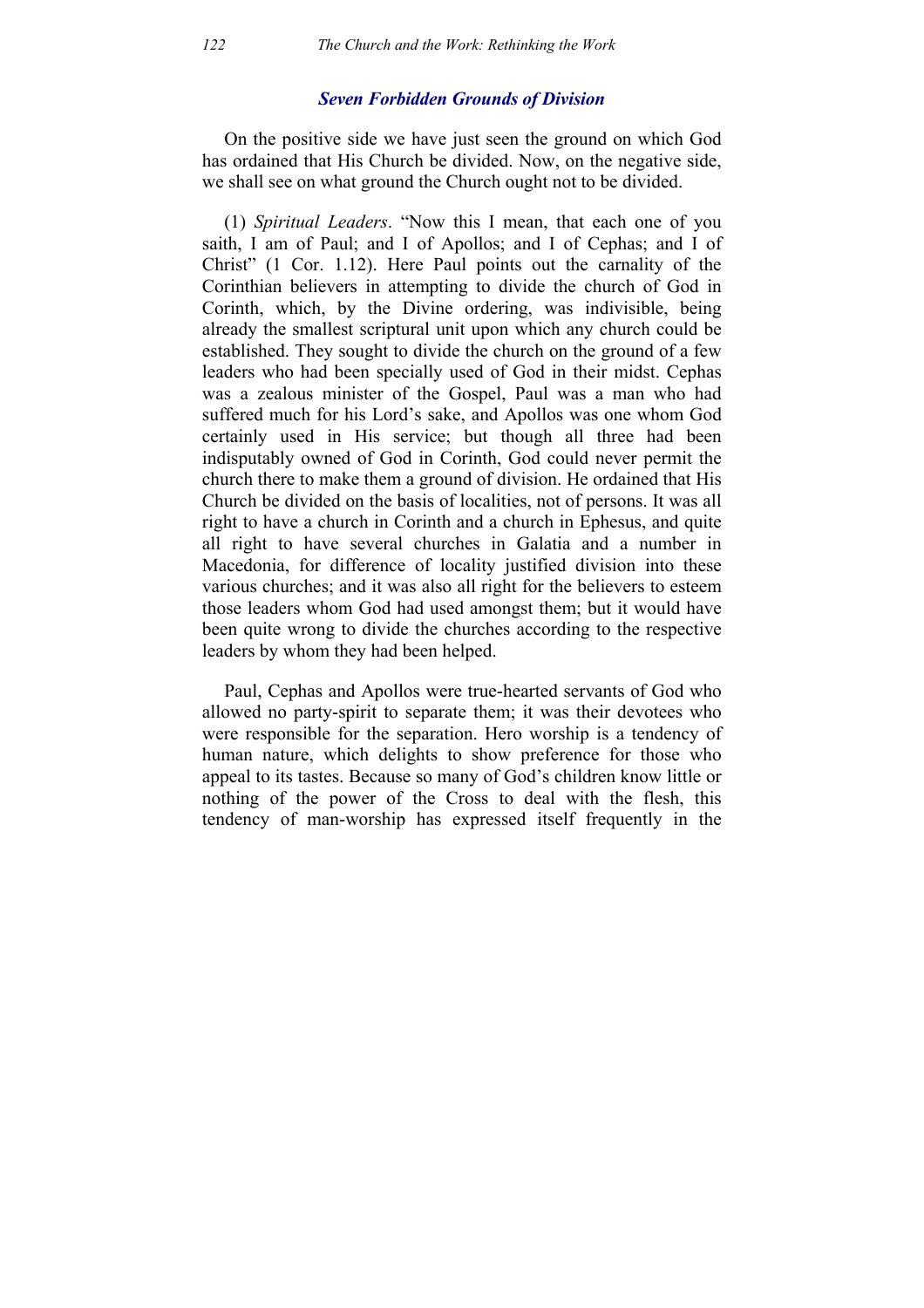Church of God, and much havoc has been wrought in consequence. It is in keeping with God's Will that we should learn from spiritual men and profit by their leadership, but it is altogether contrary to His Will that we should divide the Church according to the men we admire. *The only scriptural basis for the forming of a church is difference of locality, not difference of leaders.*

(2) *Instruments of Salvation.* Spiritual leaders are no adequate reason for dividing the Church, neither are the instruments used of God in our salvation. Some of the Corinthian believers proclaimed themselves to be "of Cephas," others "of Paul," others "of Apollos." They traced the beginning of their spiritual history to these men, and so thought they belonged to them. It is both natural and common for persons saved through the instrumentality of a worker, or a society, to reckon themselves as belonging to such a worker or society: and it is likewise both natural and common for an individual, or a mission, through whose means people have been saved, to reckon the saved ones as belonging to them. It is natural, but not spiritual: it is common, but, nevertheless, contrary to God's Will. Alas! that so many of God's servants have not yet realized that they are servants of the local church, not masters of a private "church." *Churches are divided on the ground of geography, not on the ground of the instruments of our salvation.*

(3) *Non-sectarianism.* Some Christians think they know better than to say, "I am of Cephas," or, "I am of Paul," or, "I am of Apollos"; they say, "I am of Christ." Such Christians despise the others as sectarian, and on that ground start another community. Their attitude is—*You* are sectarian: *I* am non-sectarian; *You* are hero-worshippers: *We* worship the Lord alone.

But God's Word does not only condemn those who say, "I am of Cephas," "I am of Paul," or, "I am of Apollos": it just as definitely and just as clearly denounces those who say, "I am of Christ." It is not wrong to reckon oneself as belonging only to Christ: it is right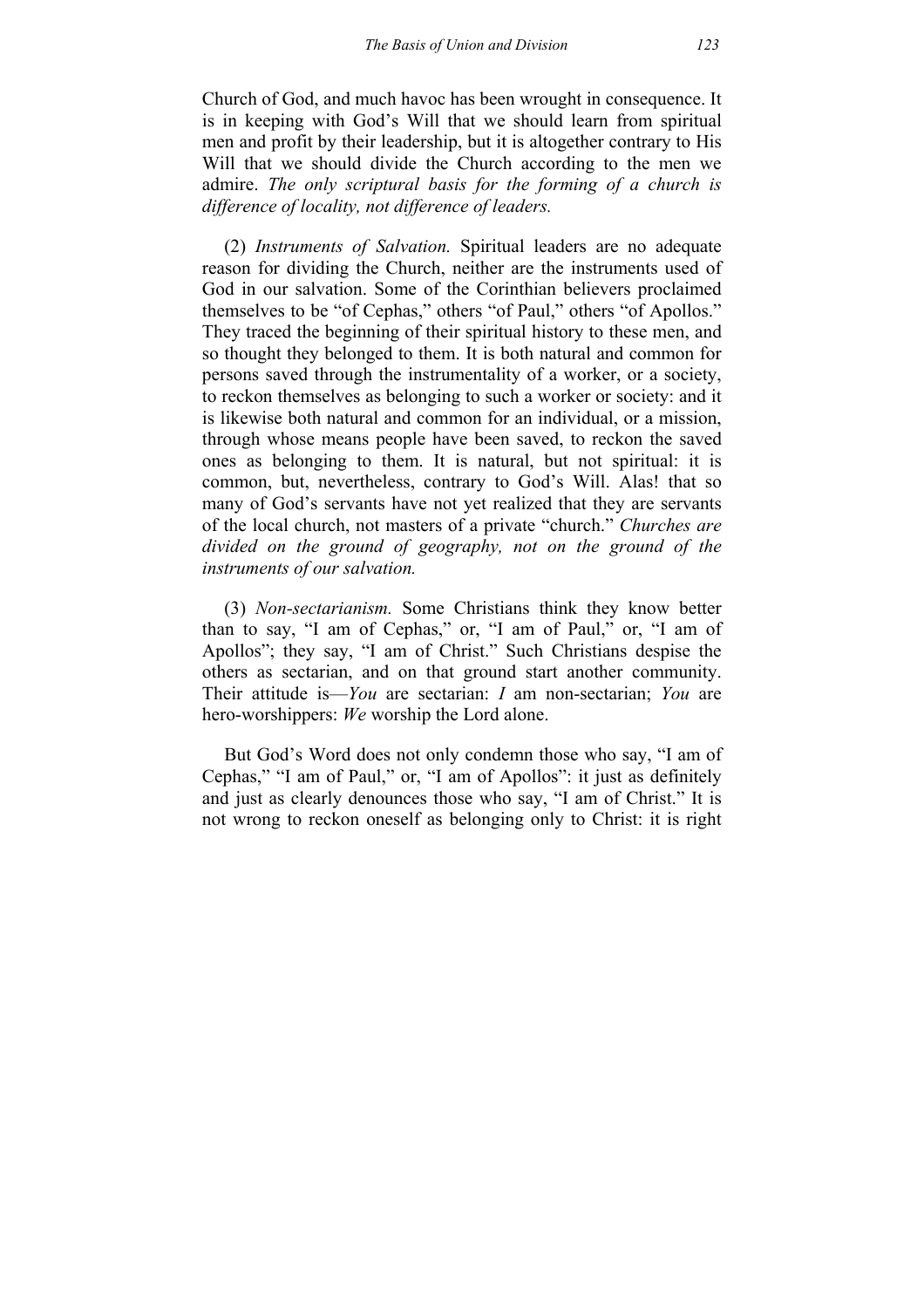and even essential; nor is it wrong to repudiate all schism amongst the children of God: it is highly commendable. God does not condemn this class of Christians for either of these two things, He condemns them for the very sin they condemn in others—their sectarianism. As a protest against division amongst the children of God, many believers seek to divide those who do not divide as from those who do, and never dream that they themselves are divisive! Their ground of division may be more plausible than that of others who divide on the ground of doctrinal differences, or personal preference for certain leaders, but the fact remains that they *are* dividing the children of God. Even whilst they repudiate schism elsewhere, they are schismatic themselves.

You say, "I am of Christ"; do you mean to say others are not? It is perfectly legitimate for you to say, "I am of Christ" if your remark merely implies to whom you belong; but if it implies, "I am not sectarian; I stand quite differently from you sectarians," then it is making a difference between them and other Christians. The very thought of *distinguishing* between the children of God has its springs in the carnal nature of man, and is sectarian. If we look on other believers as sectarian and consider ourselves to be non-sectarian, we are immediately differentiating between God's people and thereby manifesting a divisive spirit even in the very act of condemning division. No matter by what means we distinguish between the members of God's family—even if it be on the pretext of Christ Himself—we are guilty of schism in the Body.

What then is right? All exclusiveness is wrong: all inclusiveness (of true children of God) is right. Denominations are not scriptural, and we ought to have no part in them, but if we adopt an attitude of criticism, and think, *They* are denominational, *I* am undenominational; *they* belong to sects, *I* belong to Christ alone such differentiating is definitely sectarian.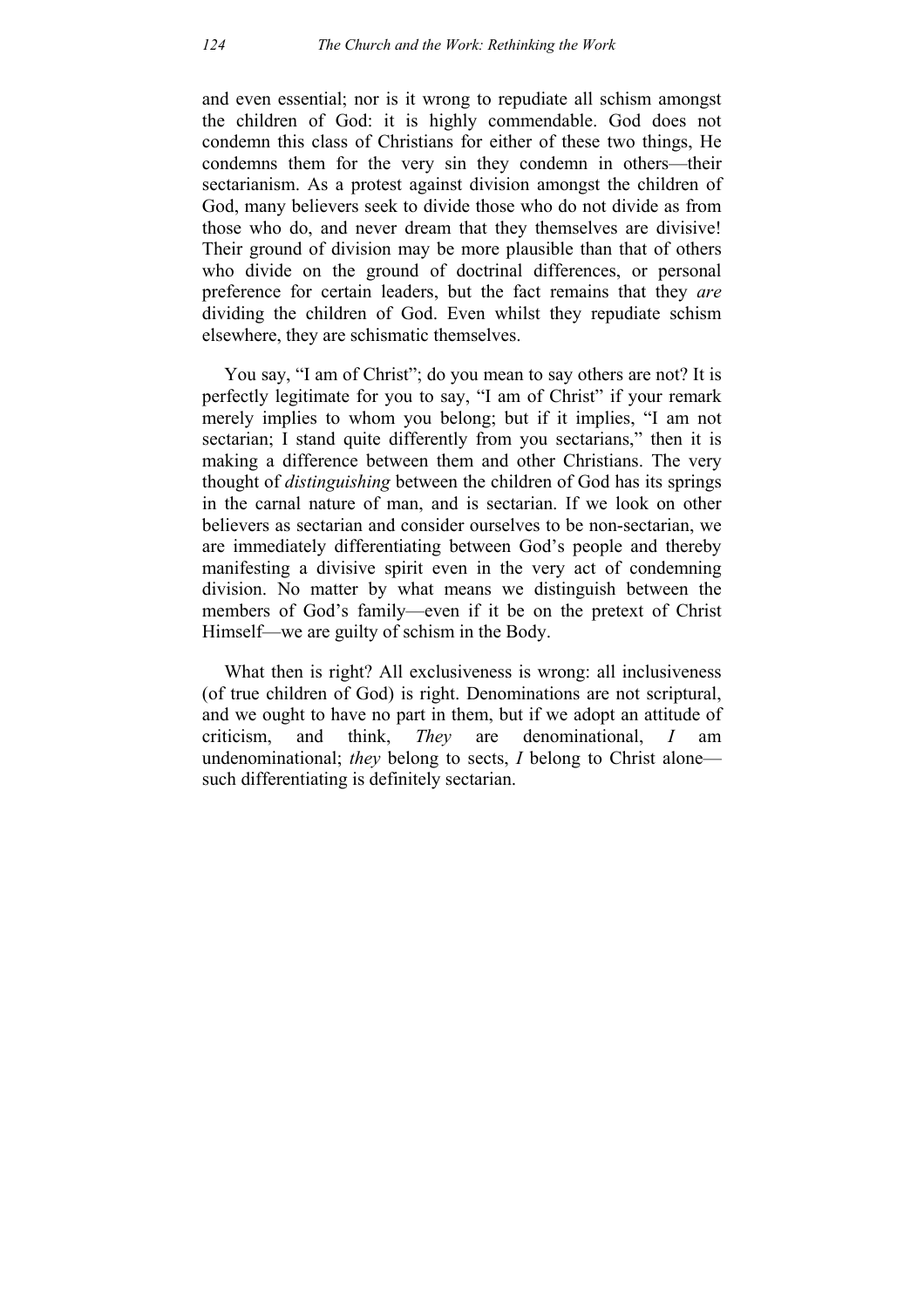Yes, praise God I *am* of Christ, but my fellowship is not merely with those who *say*, "I am of Christ," but with all who *are* of Christ. What is of vital importance is not the confession, but the fact. Although these other believers *say* they are of Paul, of Cephas and of Apollos, yet *in fact* they are of Christ. I do not so much mind what they *say*, but I very much mind what they *are*. I do not enquire whether they are denominational or undenominational, sectarian or unsectarian, I only enquire, Are they of Christ? If they are of Christ, then they are my brethren.

Our personal standing should be undenominational, but the basis of our fellowship is not undenominationalism. *We ourselves should be non-sectarian, but we dare not insist on non-sectarianism as a condition of fellowship. Our only ground of fellowship is Christ.* Our fellowship must be with *all the believers* in a locality, not merely with *all the unsectarian believers* in that locality. *They* may make denominational differences, but *we* must not make undenominational requirements. We dare not differentiate between ourselves and them because they differentiate between themselves and others. They are the children of God, and because they make distinctions between themselves and other children of God, they do not on that account cease to be the children of God. Their denominationalism or sectarianism will mean that severe limitations are imposed upon the Lord as to His purpose and mind for them, and this will mean that they will never go beyond a certain measure of spiritual growth and fullness. Blessing there may be, but fullness of Divine purpose never.

*All believers living in the same locality belong to the same church.* This is an unchanging principle. We dare not alter "all the believers in a locality" to "all the undenominational believers in a locality." If we make undenominationalism or unsectarianism the boundary of our church, instead of locality, then we lose our local standing as a church and become a sect. It is not a denominational church, nor an interdenominational church, nor even an undenominational church we are after, but a *local* church. The difference between a local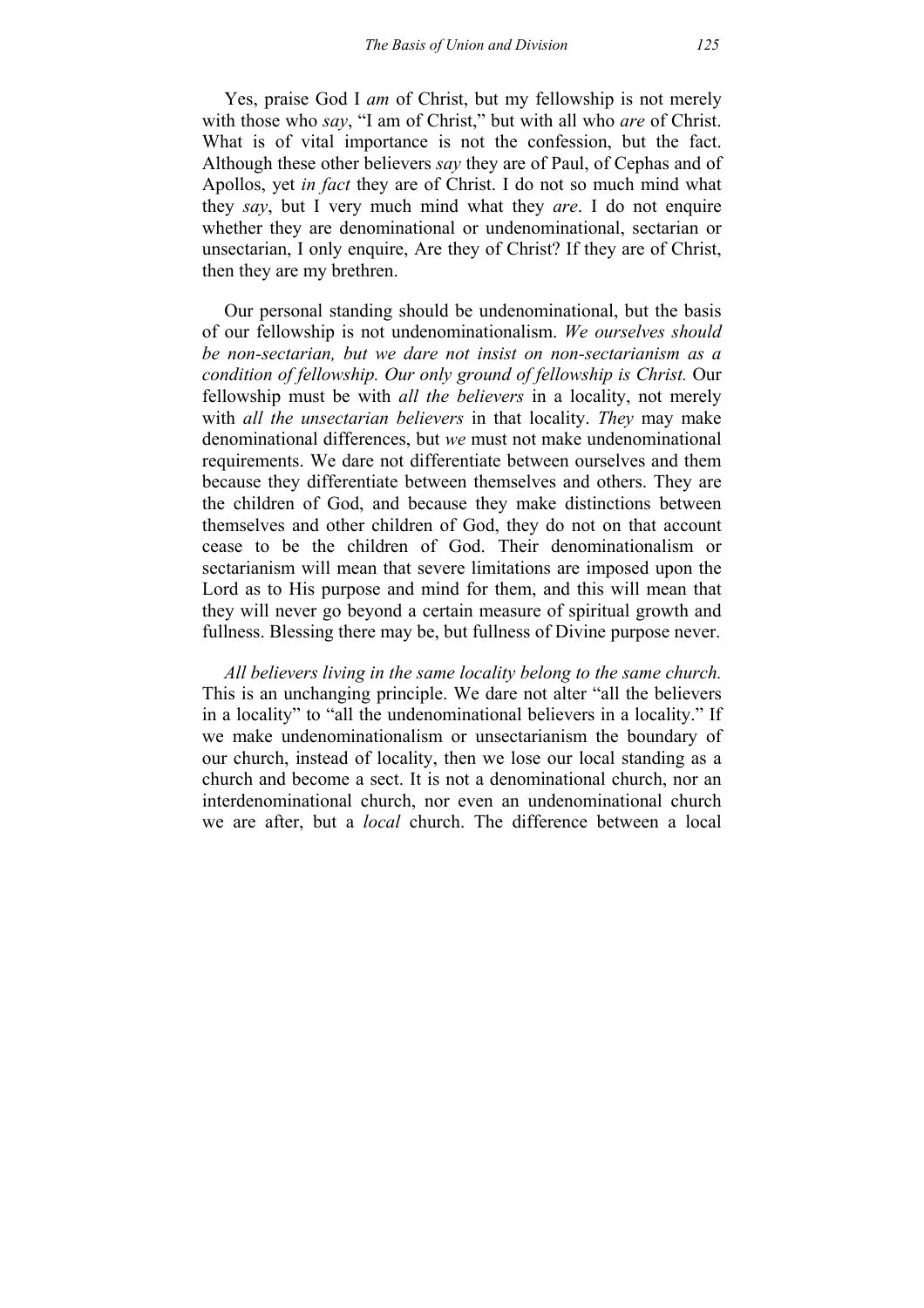church and an undenominational church is as vast as the difference between heaven and earth. A local church is undenominational, but an undenominational church is denominational. The "church in Corinth" is scriptural, but "the church of all those who say, 'I am of Christ' in Corinth" is unscriptural. Our work is positive and constructive, not negative and destructive. We are out to establish churches, not to destroy denominations. Human nature is prone to go to extremes; it is so easy for us either to be undenominational ourselves and demand undenominationalism of others, or else to tolerate denominationalism in others and gradually become denominational ourselves. We ourselves *must* be undenominational, but we must not demand undenominationalism of other Christians as the basis of our fellowship.

Therefore, if we come to a place where Christ is not named, we must preach the Gospel, win men to the Lord, and found a local church. If we come to a place where there are already Christians, but on various grounds these believers separate themselves into denominational "churches," our task is just the same as in the other place—we must preach the Gospel, lead men to the Lord, and form them into a church on the scriptural ground of locality. All the while we must maintain an attitude of inclusiveness, not exclusiveness, towards those believers who are in different sects, for they, as we, are children of God, and they live in the same locality, therefore they belong to the same church as we do. For ourselves, we cannot join any sect or remain in one, for our church connection can only be on local ground, but in regard to others we must not make leaving a sect the condition of fellowship with those believers who are in a sect. That will make undenominationalism our church ground, instead of locality. Let us be clear on this point, that an undenominational church is not a local church; there is a vast difference between the two. A local church is undenominational, and it is positive and inclusive, but an undenominational church is not a local church, and it is negative and exclusive.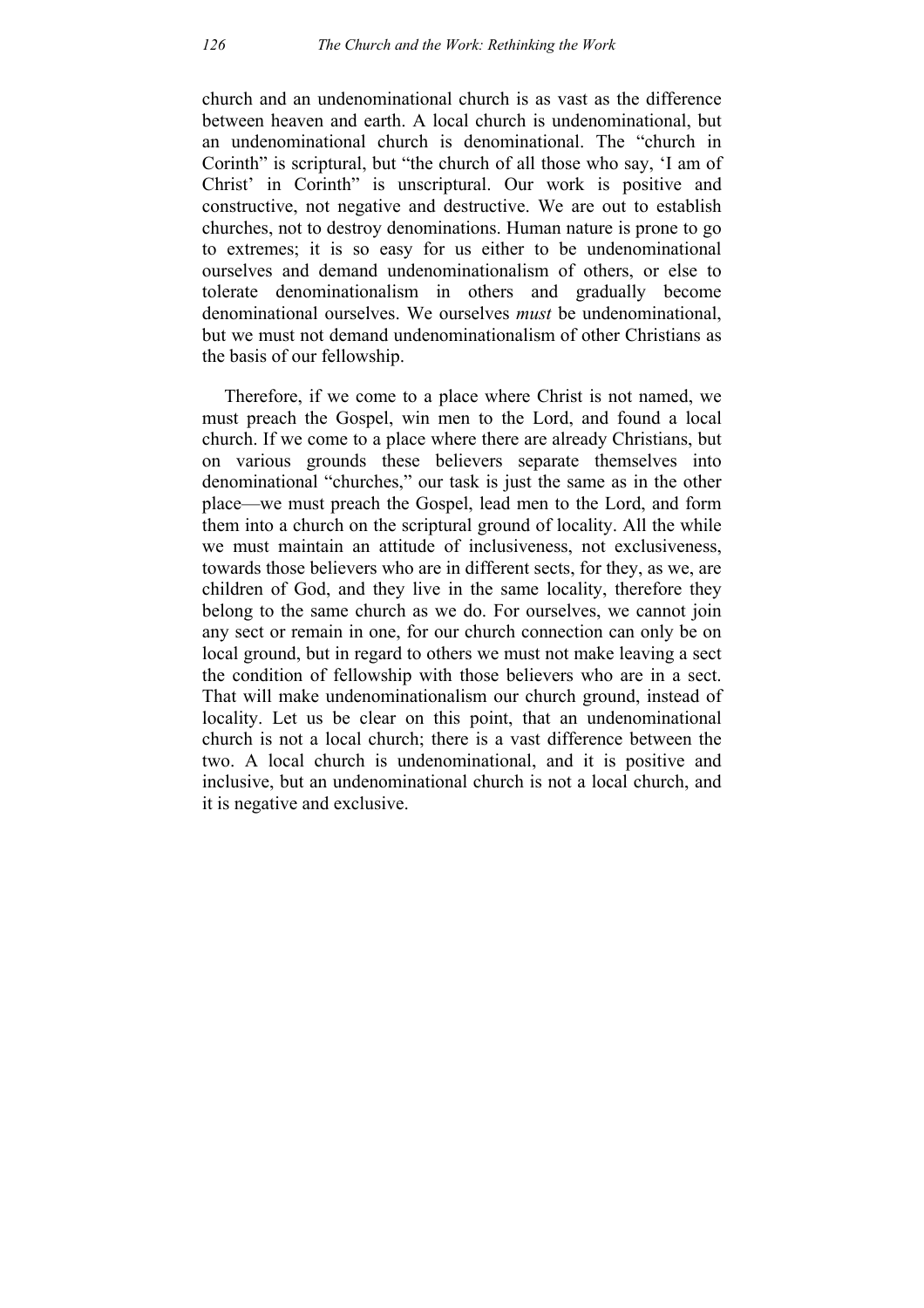Let us be clear as to our position. We are not out to establish undenominational churches, but local churches. We are seeking to do a positive work. If believers can be led to see what a local church is—the expression of the Body of Christ in a locality—they will certainly not remain in any sect. On the other hand it is possible for them to see all the evils of sectarianism, and leave them, without knowing what a local church is. We must help those, to whom God has been pleased to use us, to understand clearly the truth regarding local churches, and not to lay emphasis on the question of denominations. They must realize that whenever they use the term "we" in relation to the children of God, they must include all the children of God, not merely those who are meeting with them. If when we say "our brethren" we do not include all the children of God, but only those who continually meet with us, then we are schismatic.

I do not condone sectarianism, and I do not believe we should belong to any sect, but it is not our business to get people to leave them. If we make it our chief concern to lead people to a real knowledge of the Lord and the power of His Cross, then they will gladly abandon themselves to Him, and will learn to walk in the Spirit, repudiating the things of the flesh; and we shall find there will be no need to stress the question of denominations, for the Spirit Himself will enlighten them. If a believer has not learned the way of the Cross and the walk in the Spirit, what is gained by his coming out of a sect?

(4) *Doctrinal Differences.* In the Greek the word rendered "heresies" in Gal. 5.20 does not necessarily convey the thought of error, but rather of division on the ground of doctrine. The Interlinear New Testament translates it as "sects," whilst Darby in his new translation renders it "schools of opinion." The whole thought here is not of the difference between truth and error, but of division based upon doctrine. My teaching may be right or it may be wrong, but if I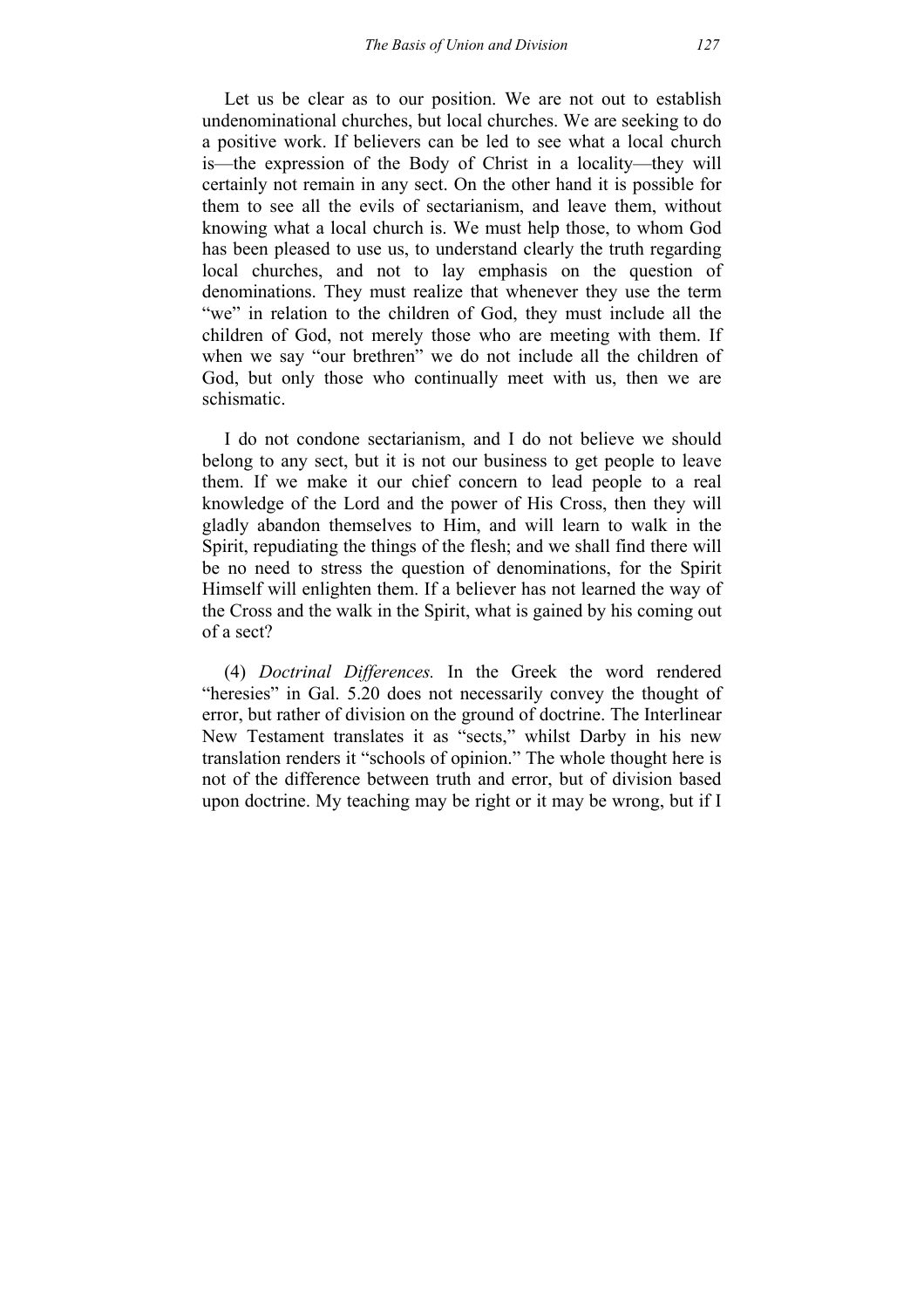make it a cause of division, then I am guilty of the "heresy" spoken of here.

God forbids any division on doctrinal grounds. Some believe that rapture is pre-tribulation, others that it is post-tribulation; some believe that all the saints will enter the Kingdom, others believe that only a section will enter; some believe that baptism is by immersion, others that it is by sprinkling; some believe that supernatural manifestations are a necessary accompaniment to the baptism in the Holy Ghost, whilst others do not; but none of these doctrinal views constitute a scriptural basis for separating the children of God. Though some may be right and others wrong, God does not sanction any division on account of difference as to such beliefs.<sup>\*</sup> If a group of believers splits off from a local church in their zeal for certain teaching according to the Word of God, the new "church" they establish may have more scriptural teaching, but it could never be a scriptural church. To bring error into a church is carnal, but to divide a church on account of error may also be carnal. It is carnality that so often destroys the oneness of the church in any place.

If we wish to maintain a scriptural position, then we must see to it that the churches we found in various places *only represent localities, not doctrines.* If our "church" is not separated from other children of God on the ground of locality alone, but stands for the propagation of some particular doctrine, then we are decidedly a sect, however true to the Word of God our teaching may be. The purpose of God is that a church should represent the children of God in a locality, not represent some specific truth there. *A church of God in any place comprises all the children of God in that place, not merely those who hold the same doctrinal views.*

1

<sup>∗</sup> We are not, of course, dealing here with the foundations of the Faith, the essential doctrines of the Divine Persons, faith in Christ, Atonement, etc., but subsequent matters.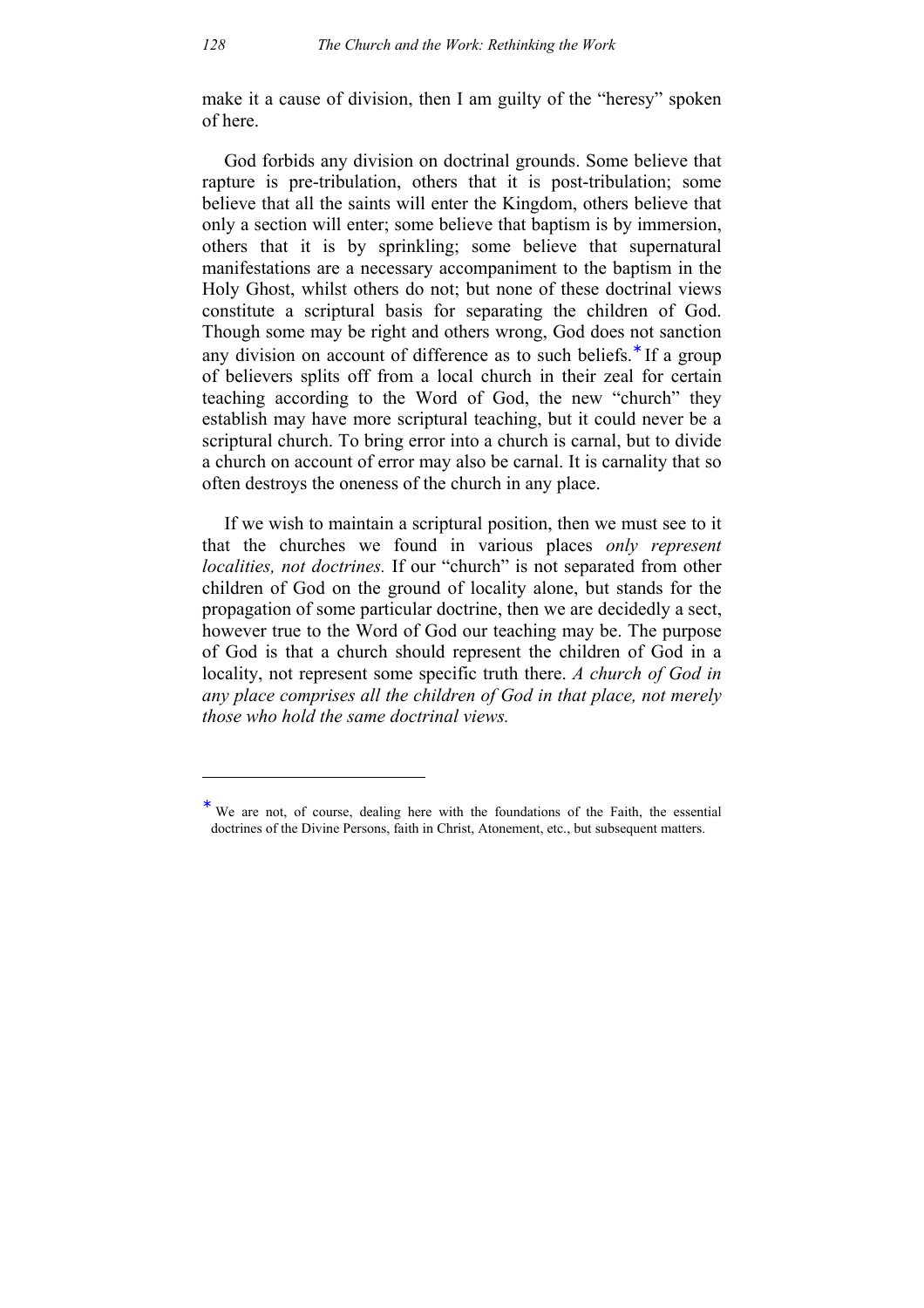Should we arrive at a place where a church has already been established on clear local ground, and discover that its members hold views which we consider unscriptural, or that they consider the views we hold as unscriptural, if we then refuse to recognise them as the church of God in that locality and withdraw from fellowship, we are divisive. The question is not whether they agree with our presentation of truth, but whether they are standing on clear church ground.

If our hearts are set to preach the local character of the churches of God, we cannot fail to come up against problems in our work. Unless the Cross operates mightily, what endless possibilities of friction there will be if we include in one church all the believers in the locality with all their varying views. How the flesh would like just to include those holding the same views, and to exclude all whose views differ from ours. To have constant and close association with people whose interpretation of Scripture does not tally with ours, is hard for the flesh, but good for the spirit. God does not use division to solve the problem, He uses the Cross. He would have us submit to the Cross, so that through the very difficulties of the situation, the meekness and patience and love of Christ may be deeply wrought into our lives. Under the circumstances, if we do not know the Cross, we shall probably argue, lose our temper, and finally go our own way. We may have right views, but God is giving us an opportunity to display a right attitude; we may believe aright, but God is testing us to see if we love aright. It is easy to have a mind well stored with scriptural teaching, and a heart devoid of true love. Those who differ from us will be a means in God's hand to test whether we have spiritual experience, or only scriptural knowledge, to test whether the truths we proclaim are a matter of life to us, or mere theory.

Rom. 14 shows us how to deal with those whose views differ from ours. What would we do if in our church there were vegetarians and Sabbatarians? Why, we should consider it almost intolerable if in the same church some of the believers kept the Lord's Day and others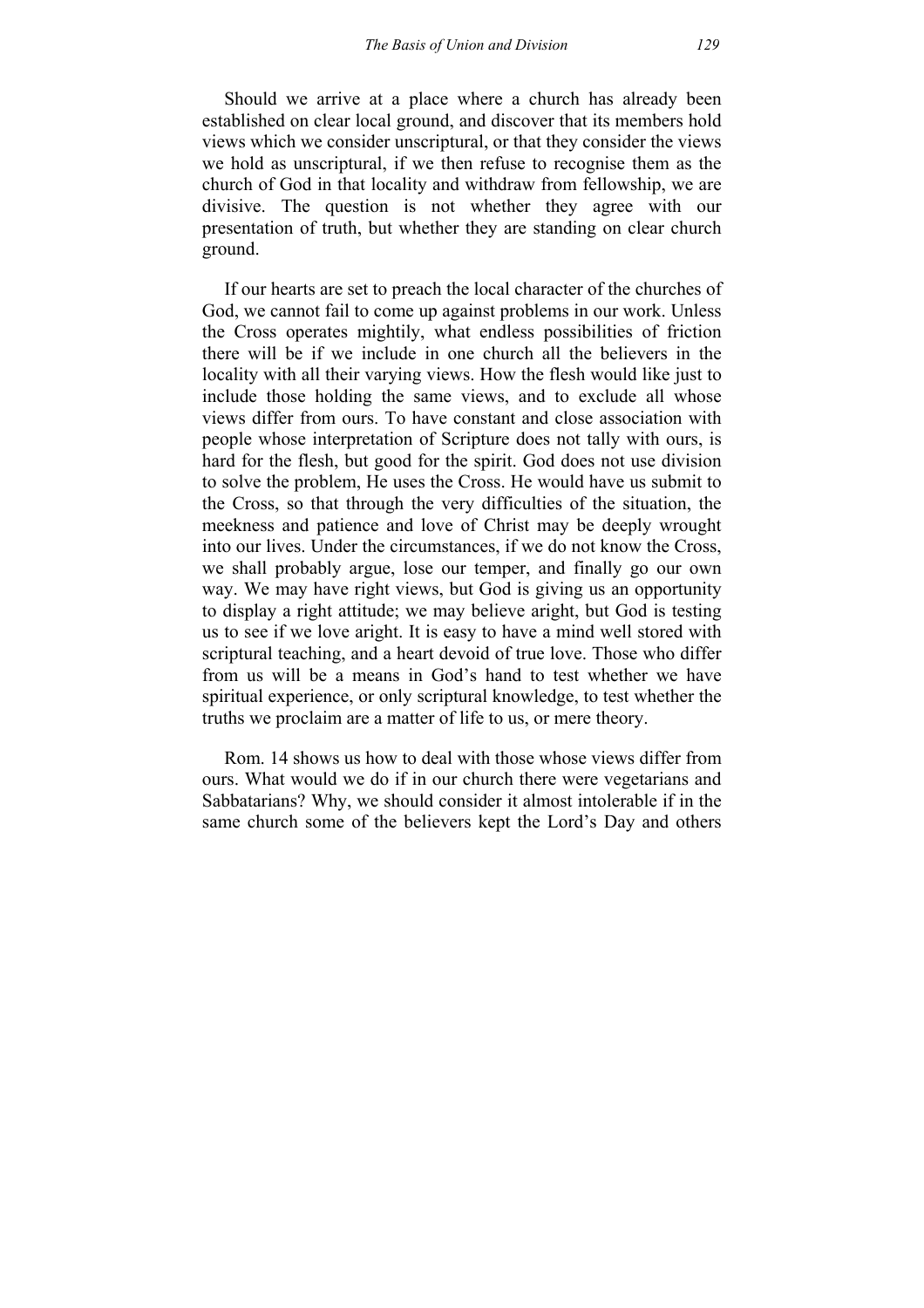the Sabbath, and some ate meat freely, whilst others were strict vegetarians. That was exactly the situation Paul was facing. Let us note his conclusions. "But him that is weak in faith receive ye, yet not to doubtful disputations" (verse 1). "Who art thou that judgest the servant of another? To his own lord he standeth or falleth. Yea, he shall be made to stand; for the Lord hath power to make him stand" (verse 4). "Let us not therefore judge one another any more: but judge ye this rather, that no man put a stumbling-block in his brother's way, or an occasion of falling" (verse 13). Oh, for Christian tolerance! Oh, for largeness of heart! Alas! that many of God's children are so zealous for their pet doctrines that they immediately label as heretics, and treat accordingly, all whose interpretation of Scripture differs from theirs. God would have us walk in love toward all who hold views contrary to those that are dear to us (verse 15).

This does not mean that all the members of a church can hold whatever views they please, but it does mean that the solution to the problem of doctrinal differences does not lie in forming separate parties according to the different views held, but in walking in love toward those whose outlook differs from ours. By patient teaching we may yet be able to help all to "the unity of the faith" (Eph. 4.13). As we wait patiently on the Lord, He may grant grace to the others to change their views, or He may grant us grace to see that we are not such good teachers as we thought we were. Nothing so tests the spirituality of a teacher as opposition to his teaching.

The teachers must learn humility, but so must all the other believers. When they recognize their position in the Body, they will know that it is not given to everyone to determine matters of doctrine. They must learn to submit to those who have been equipped of God for the specific ministry of teaching His people. Spiritual gifts and spiritual experience are necessary for spiritual teaching, consequently not everyone can teach.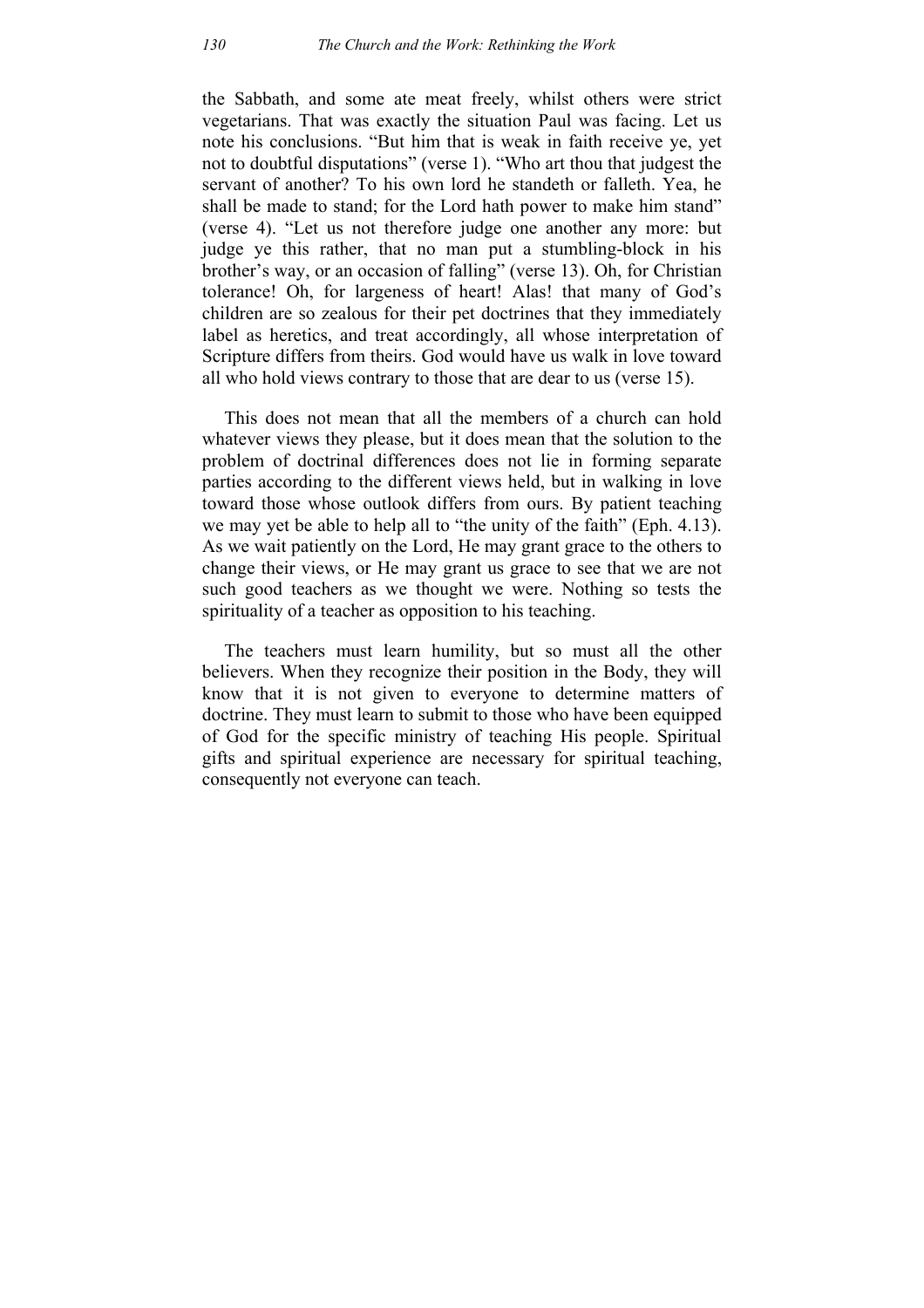"Fulfil ye my joy, that ye be of the same mind, having the same love, being of one accord, of one mind; doing nothing through faction or vain-glory, but in lowliness of mind each counting other better than himself; not looking each of you to his own things, but each of you also to the things of others" (Phil. 2.2-4). When the churches have laid to heart what Paul wrote to the church in Philippi, then it will be perfectly possible to have only one church in one locality with no friction whatever amongst its many members.

(5) *Racial Differences*. "For in one spirit were we all baptized into one body, whether Jews or Greeks, whether bond or free; and were all made to drink of one Spirit" (1 Cor. 12.13). Jews have always had the strongest racial prejudice of all peoples. They regarded other nations as unclean, and were forbidden even to eat with them; but Paul made it very clear, in writing to the Corinthians, that in the Church both Jew and Gentile are one. All distinctions "in Adam" have been done away with "in Christ." *A racial "church" has no recognition in the Word of God. Church membership is determined by domicile, not by race.*

To-day in the large cosmopolitan cities of the world there are churches for the whites and churches for the blacks, churches for the Europeans and churches for the Asiatics. These have originated through failure to understand that the boundary of a church is a city. God does not permit any division of His children on the ground of difference of colour, custom, or mode of living. No matter to what race they belong, if they belong to the same locality they belong to the same church. God has placed believers of different races in one locality, so that, by transcending all external differences, they might in one church show forth the one life and the one Spirit of His Son. All that comes to us by nature is overcome by grace; all that was ours "in Adam" has been ruled out "in Christ." The whole matter hinges here—are all carnal differences done away with in Christ, or is there still a place for the flesh in the Church? Are our resources in Christ sufficient to overcome all natural barriers? Let us remember that the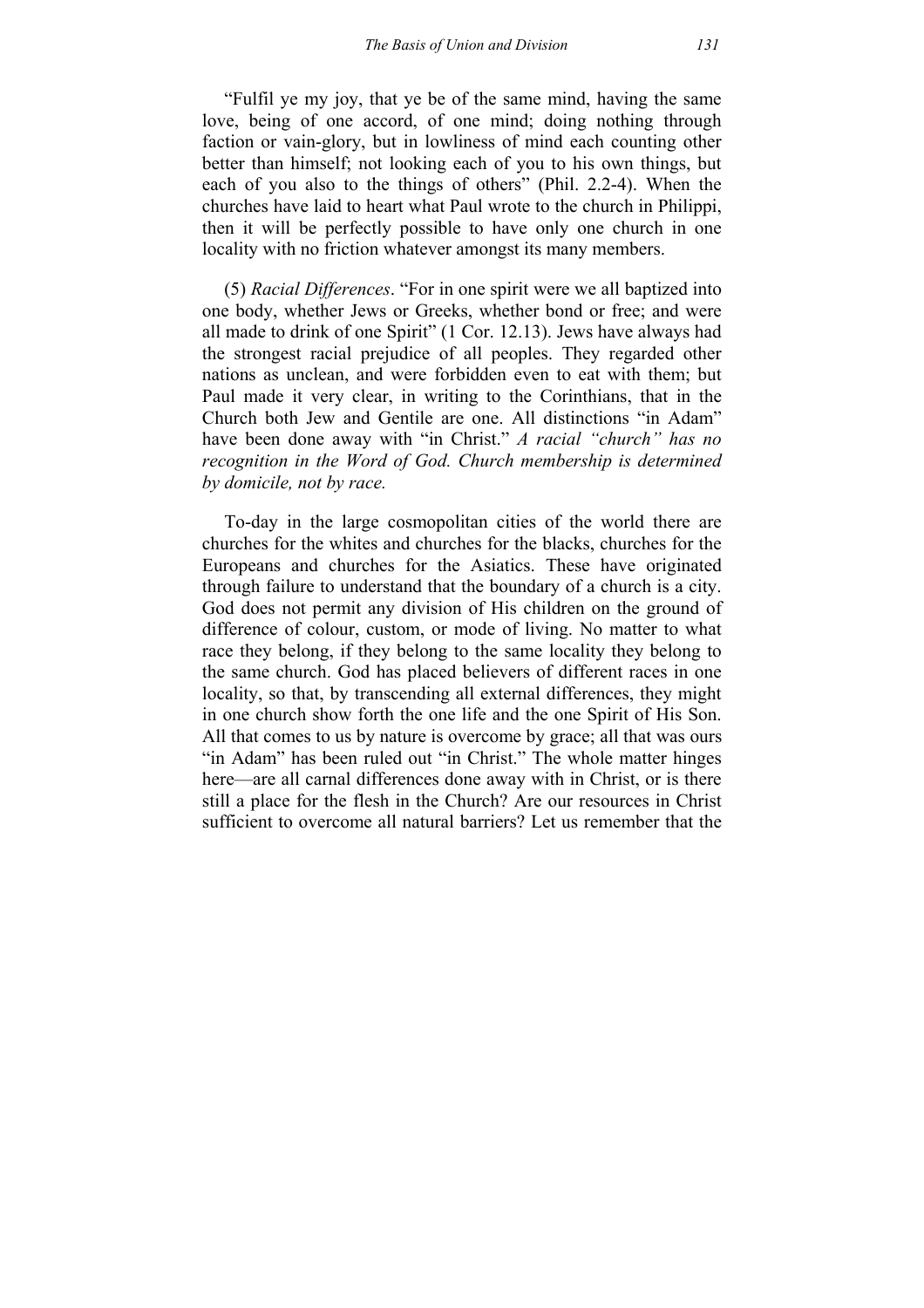church in any locality includes all the believers living there and excludes all who live elsewhere.

(6) *National Differences*. Jews and Gentiles represent national as well as racial distinctions, but in the Church of God there is neither Jew nor Greek. There is no racial distinction there, and there is no national distinction either. All believers living in one place, no matter what their nationality, belong to the one church. In the natural realm there is a difference between Chinese, French, British and Americans, but in the spiritual realm there is none. If a Chinese believer lives in Nanking, he belongs to the church in Nanking. If a French believer lives in Nanking, he also belongs to the church in Nanking. The same holds good for Britishers, Americans, and all other nationals, provided they are born again. The Word of God recognizes "the church in Rome," "the church in Ephesus" and "the church in Thessalonica," but it does not recognize the Jewish church, or the Chinese church, or the Anglican church. The reason why the names of cities appear in Scripture in connection with the churches of God is because the difference of dwelling-place is the only difference recognized by God amongst His children. Their life is essentially one, and is therefore indivisible, but the place in which that life is lived cannot but vary as long as they remain in the flesh.

Since the churches are all local, if a believer—whatever his nationality—removes from one place to another, he immediately becomes a member of the church in the latter place, and has no church connection in the place of his former residence. You cannot live in one place and be the member of a church in another. There is no extraterritoriality in connection with the churches of God. As soon as you exceed the city limit, you exceed the church limit. If a Chinese brother moves from Nanking to Hankow, he becomes a member of the church in Hankow; in like manner, a British brother coming from London to Hankow immediately becomes a member of the church in Hankow. A change of residence necessarily involves a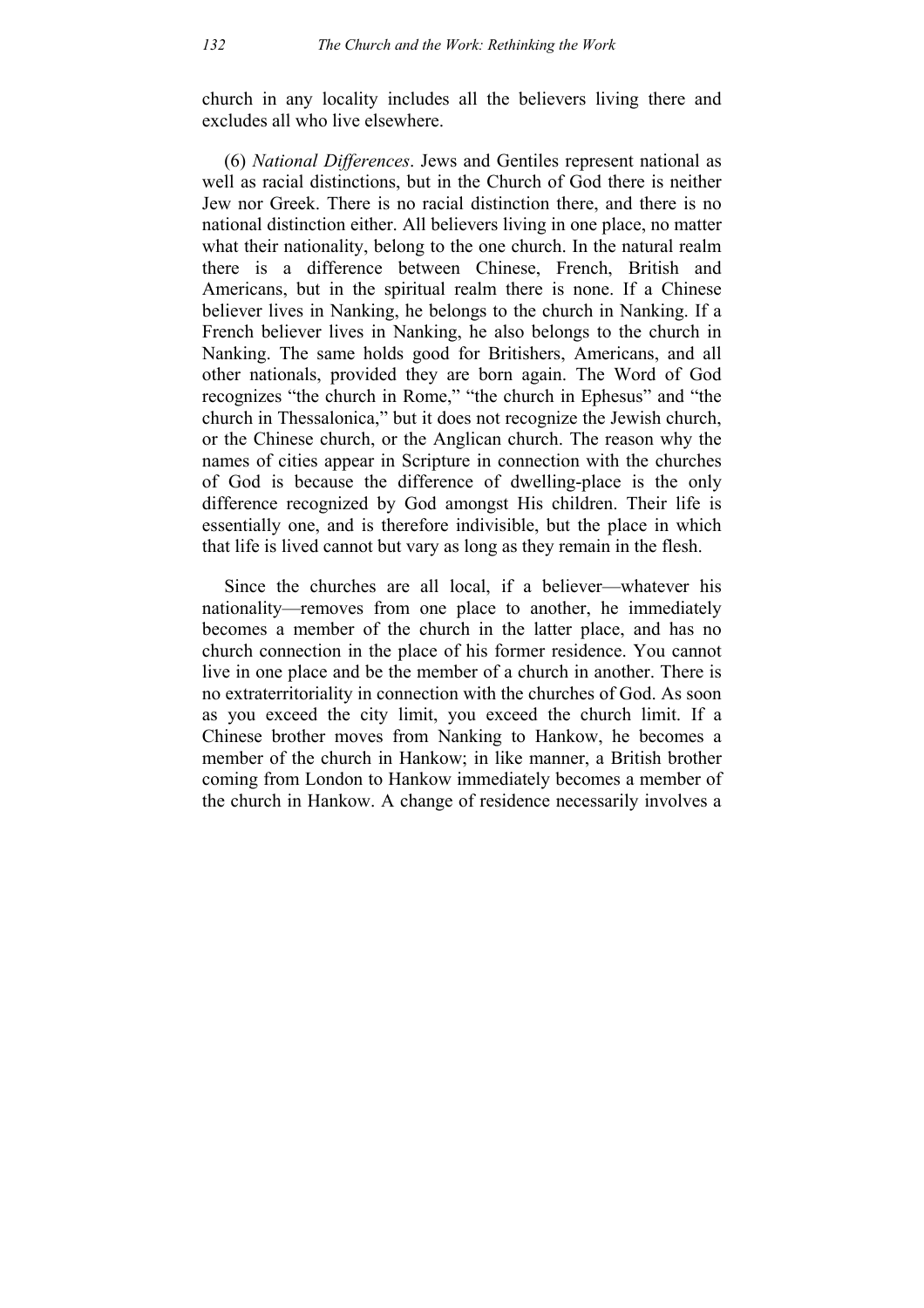change of church, whereas naturalization has no effect on church membership.

Our fellow-workers who have gone from China to the South Sea Islands must be careful not to form an "Overseas Chinese church" there. It is possible to have an "Overseas Chinese Chamber of Commerce," or, an "Overseas Chinese College," or, an "Overseas Chinese Club." Anything you like can be "Overseas Chinese," but not a church. A church is always local! If you go to any city in a foreign land then it follows as a matter of course that you belong to the church in that city. There is nothing Chinese about the churches of God.

How glorious it would be if the saved in every city could overlook all natural differences and only consider their spiritual oneness. "We are the believers in Christ in such-and such a place" is the finest confession a company of Christians can make. Whether Christ is in you or not, determines whether or not you belong to the Church; where you live determines the particular church to which you belong. The question put by God to the world is, Do they belong to Christ? The question put by God to believers is, Where do they live? Not nationality but locality is the question raised. *The churches of God are built on city ground, not on national ground.* 

The usual conception of an indigenous church, whilst quite right in some respects, is fundamentally wrong at the most vital point. Since the Divine method of dividing the Church is according to locality, not nationality, then all differentiation between Christian and heathen countries is contrary to God's thought. The Church of God knows neither Jew nor Greek, therefore it knows neither native nor foreigner, neither heathen country nor Christian country. The Scriptures differentiate between cities, not between countries, heathen and Christian; so if we would be in full accord with the mind of God, we must make no difference whatever between the Chinese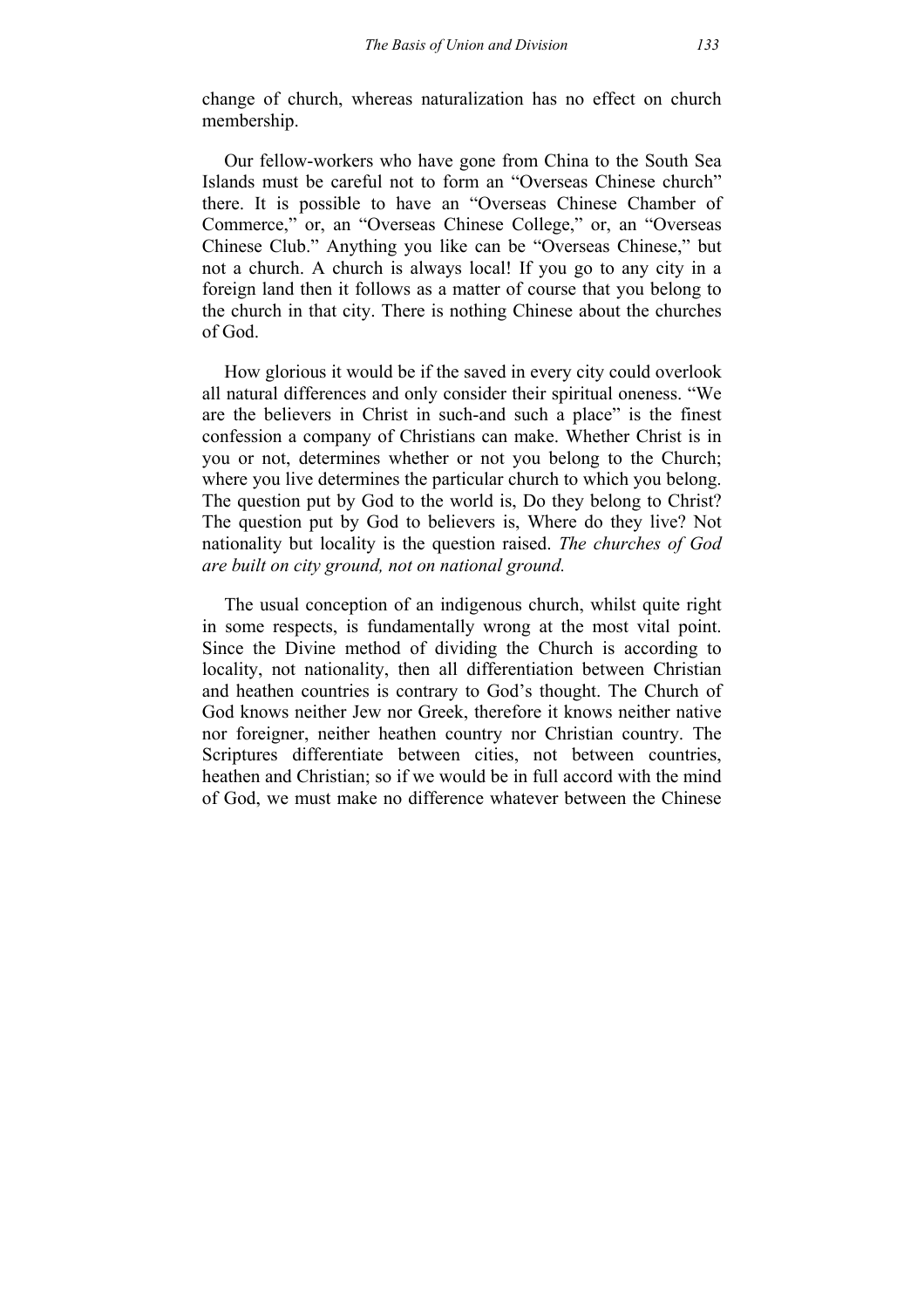and foreign church, between Chinese and foreign workers, or between Chinese and foreign funds.

The thought of the indigenous church is that the natives of a country should be self-governing, self-supporting, and selfpropagating, whilst the thought of God is that the believers *in a city—whether native or foreign—should be self-governing, selfsupporting, and self-propagating.* Take, for instance, Peking. The theory of the indigenous church distinguishes between Chinese and foreigners in Peking, whereas the Word of God distinguishes between the believers in Peking—whether Chinese or foreign—and the believers in other cities. That is why in Scripture we read of the *churches* of the Gentiles, but never of the *church* of the Gentiles. The attempt to form all Chinese believers into one church shows a lack of understanding in regard to the Divine basis of forming churches.

On the one hand there is no church of the Gentiles in Scripture; on the other hand we read of "the church of the Thessalon*ians*." It is suggestive that this is the only expression of its kind used in the New Testament. The Word does not speak of the church of the Greeks (a race, or nation), but of the church of the Thessalonians (a city). There is no such thing in the thought of God as the church of the Chinese, but there is such a thing as the church of the Pekinese; Scripture knows nothing of the church of the French, but it does recognize the church of the Parisians. A clear apprehension of the Divine basis of church formation—according to the difference of cities and not of countries—will save us from the misconception of the indigenous church. There should be no distinction whatever between Chinese and foreign Christians, between Chinese and foreign workers, or between Chinese and foreign money in any given locality.

(7) *Social Distinctions*. In Paul's day, from a social point of view, there was a great gulf fixed between a free-man and a slave, yet they worshipped side by side in the same church. In our day, if a rickshaw coolie and the President of our Republic both belong to Christ and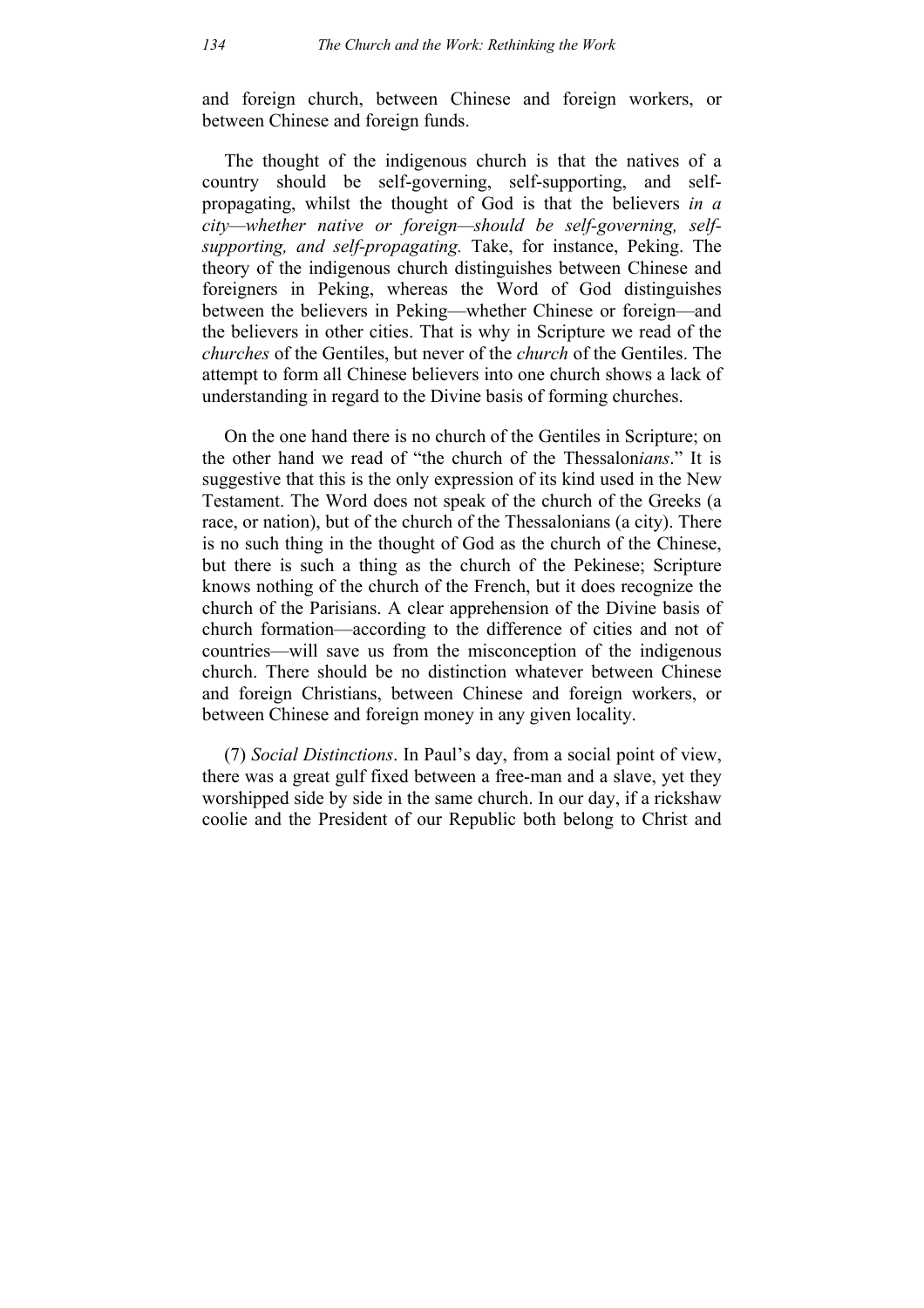live in the same place, then they belong to the same church. There may be a mission for rickshaw coolies, but there can never be a church for rickshaw coolies. *Social distinctions are no adequate basis for forming a separate church. In the Church of God there is "neither bond nor free.*"

In Scripture we have at least seven definite things referred to which are forbidden by God as reasons for dividing His Church. As a matter of fact these seven points are only typical of all other reasons the human mind may devise for dividing the Church of God. The two millenniums of Church history are a sad record of human inventions to destroy the Church's unity.

#### *Overcomers*

The sphere of the church is local, and the local church should on no account be divided. The question naturally arises, if the spiritual life of a local (*not denominational*) church is very low, can a few of the more spiritual members not gather together and form another assembly? The answer from the Word of God is emphatically, No! God's Word only warrants the establishment of churches on local ground. Even lack of spirituality is no adequate reason for dividing the church. Should local methods, government and organization be far from ideal, that still constitutes no reason for division. Even wrong teaching (2 John 9 excepted) is no ground for those who know better to form a separate church. We must lay it to heart that the difference of locality is *the only ground* for dividing the Church of God; no other ground is scriptural.

We who live in the same locality cannot but belong to the same church. This is something from which there is no escape. If I am dissatisfied with the local church, the only thing I can do is to change my locality, then automatically I change my church. *We can leave a denomination, but we can never leave a church.* To leave a sect is justifiable, but to leave a church—whether on account of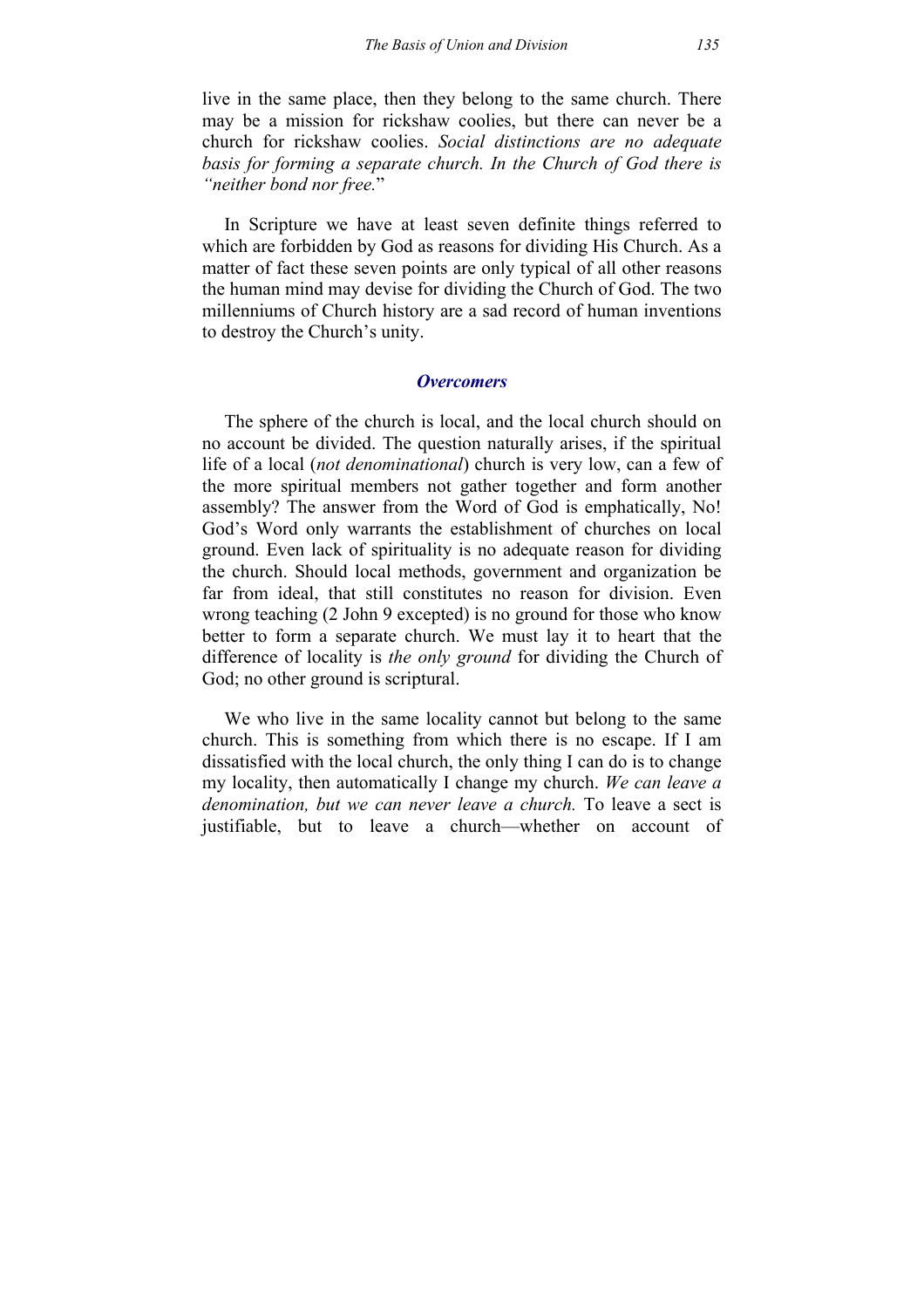unspirituality, wrong doctrine, or bad organization—is utterly unjustifiable. If you leave the local church and form a separate assembly, you may have greater spirituality, purer teaching and better government; but *you have no church*, you have only a sect.

In the second and third chapters of Revelation we see seven different churches in seven different localities. Only two were not rebuked but actually praised by the Lord; the other five were all definitely censured. Spiritually those five were in a sad state. They were weak, defeated churches; but they were churches for all that, not sects. Spiritually they were wrong, but positionally they were right; therefore God only commanded those in them to be *overcomers*. The Lord said not a word about leaving the church. A local church is a church which you cannot leave, you must remain in it. If you are more spiritual than the other members, then you should use your spiritual influence and your authority in prayer to revive that church. If the church does not respond, you have only two alternatives; you must either remain there, keeping yourself undefiled, or else you must change your abode. *But this does not apply to a sect*. It is futile to seek by a wrong application of these two chapters to keep Spirit-taught believers within a sect, for the seven churches referred to are *local* churches, not sectarian "churches." However weak they may have been, they were still on the scriptural ground of the Body in the locality. The Word of God has never authorized anyone to leave a church. All groups of believers who base their fellowship on other ground than that of locality are sects, even though they may term themselves churches. It is all right to leave a sect, but it is never right to leave a local church. If you leave a local church, you do so without the authority of the Lord, and you become guilty of the sin of schism in the Body.

What a tragedy it is when a few spiritual members leave a local church, and form another assembly, simply because the other members are weak and immature. Those stronger members should remain in that church as overcomers, seeking to help their weaker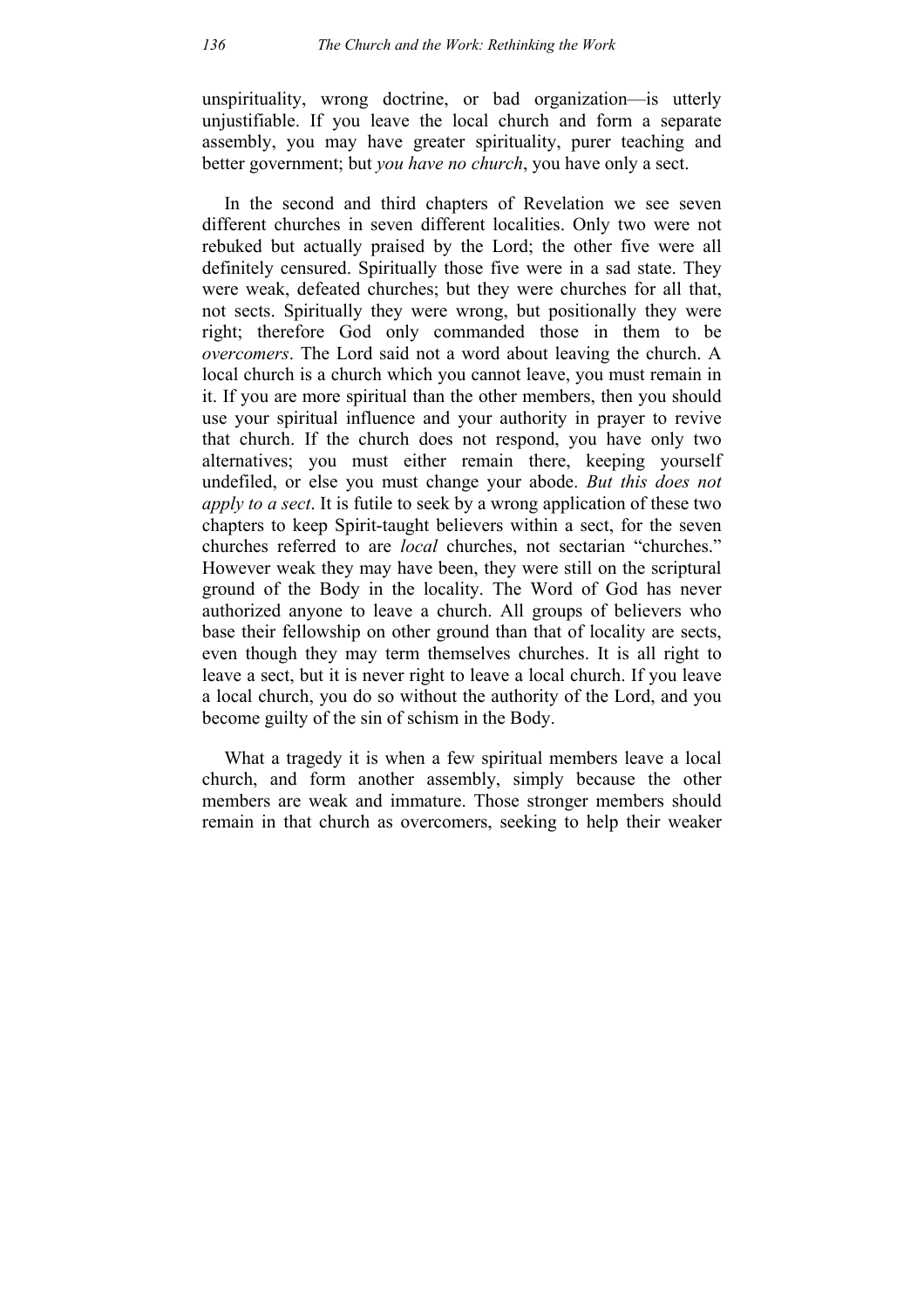brothers and sisters, and claiming the situation there for the Lord. Oh! how prone we are to despise the believers we consider inferior to us, and how we delight to associate with those whose fellowship we find specially congenial. Pride of heart, and a selfish enjoyment in spiritual things, cause us to overlook the fact that a church in any given place should consist of all the children of God in that place; so we narrow down Christian fellowship and make selection amongst the children of God. This is sectarianism, and it is a grief of heart to the Lord.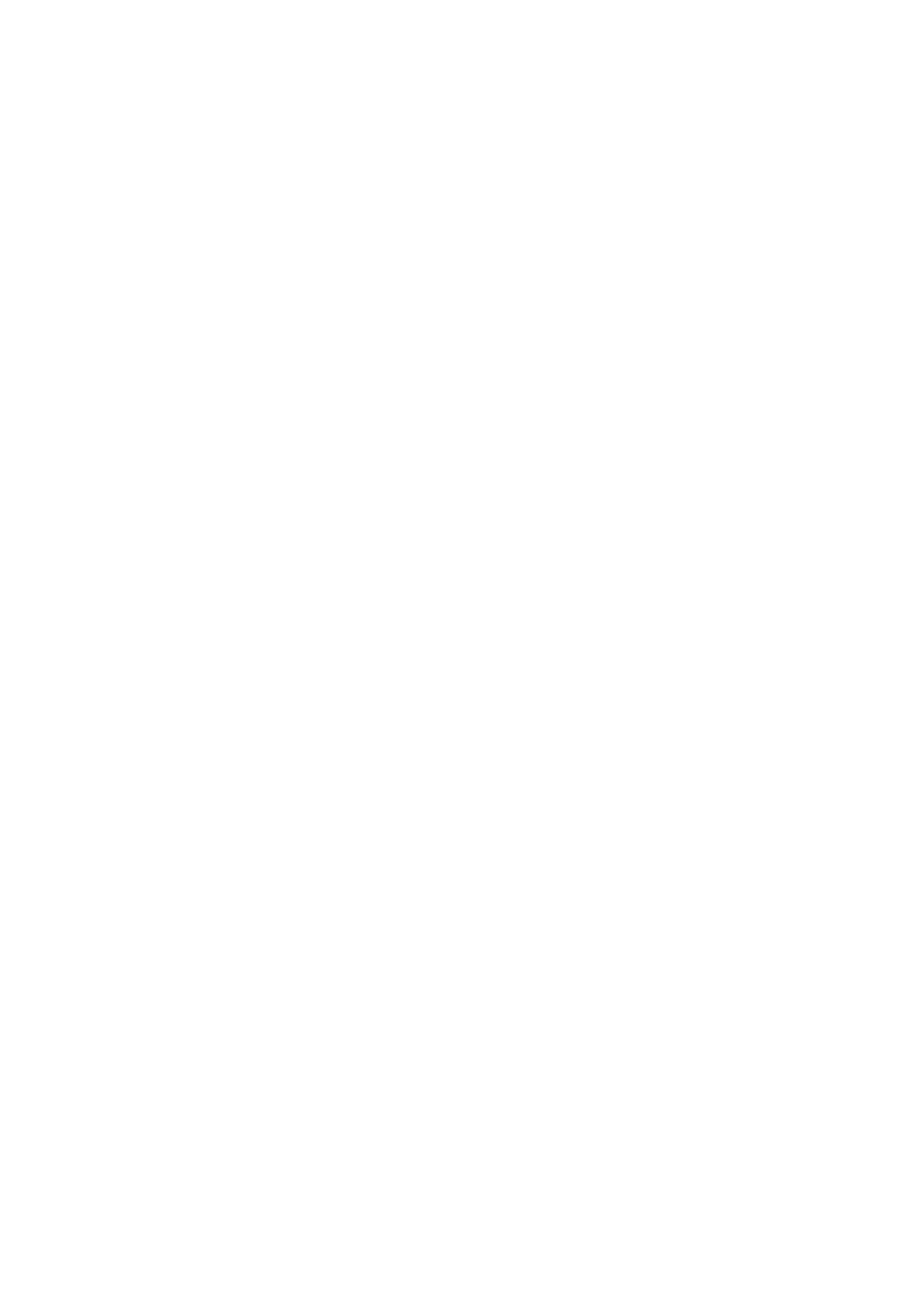## *The Apostles and the Churches*

**7The Work and the Churches**<br>*The Apostles and the Churches*<br>In regard to the universal Church, God first brought<br>it into being, and thereafter set apostles to minister to it In regard to the universal Church, God first brought it into being, and thereafter set apostles to minister to it (1 Cor. 12.28); but in regard to the local churches the order was quite otherwise. The appointment of apostles preceded the founding of local churches. Our Lord *first* commissioned the Twelve Apostles, and *thereafter* the church in Jerusalem came into existence; the Holy Ghost *first* called two apostles—Paul and Barnabas—to the Work, and *thereafter* a number of churches sprang into being in different places. So it is clear that the apostolic ministry *precedes* the existence of the local churches, and consequently it is obvious that the Work of apostles does not belong to the local churches.

As we have already observed, the Holy Spirit said, "Separate me Barnabas and Saul for the *Work* whereunto I have called them." The service that followed the apostles' separation, which we generally refer to as their missionary campaigns, the Holy Spirit referred to as "the Work." "The Work" was the object of the Spirit's call, and all that was accomplished by Paul and his associates in after days, all that for which they were responsible, was included in this one term, "the Work." (The term, "the Work," is used in a specific sense in this book, and relates to all that is included in the missionary efforts of the apostles.)

Since churches are the result of the Work, they cannot possibly include it. If we are to understand the mind of God concerning His Work, then we must differentiate clearly between the Work and the churches. These two are quite distinct in Scripture, and we must avoid confusing them, otherwise we shall make serious mistakes, and the outworking of God's purposes will be hindered. The word "churches" appears frequently in Scripture, so it has been easy for us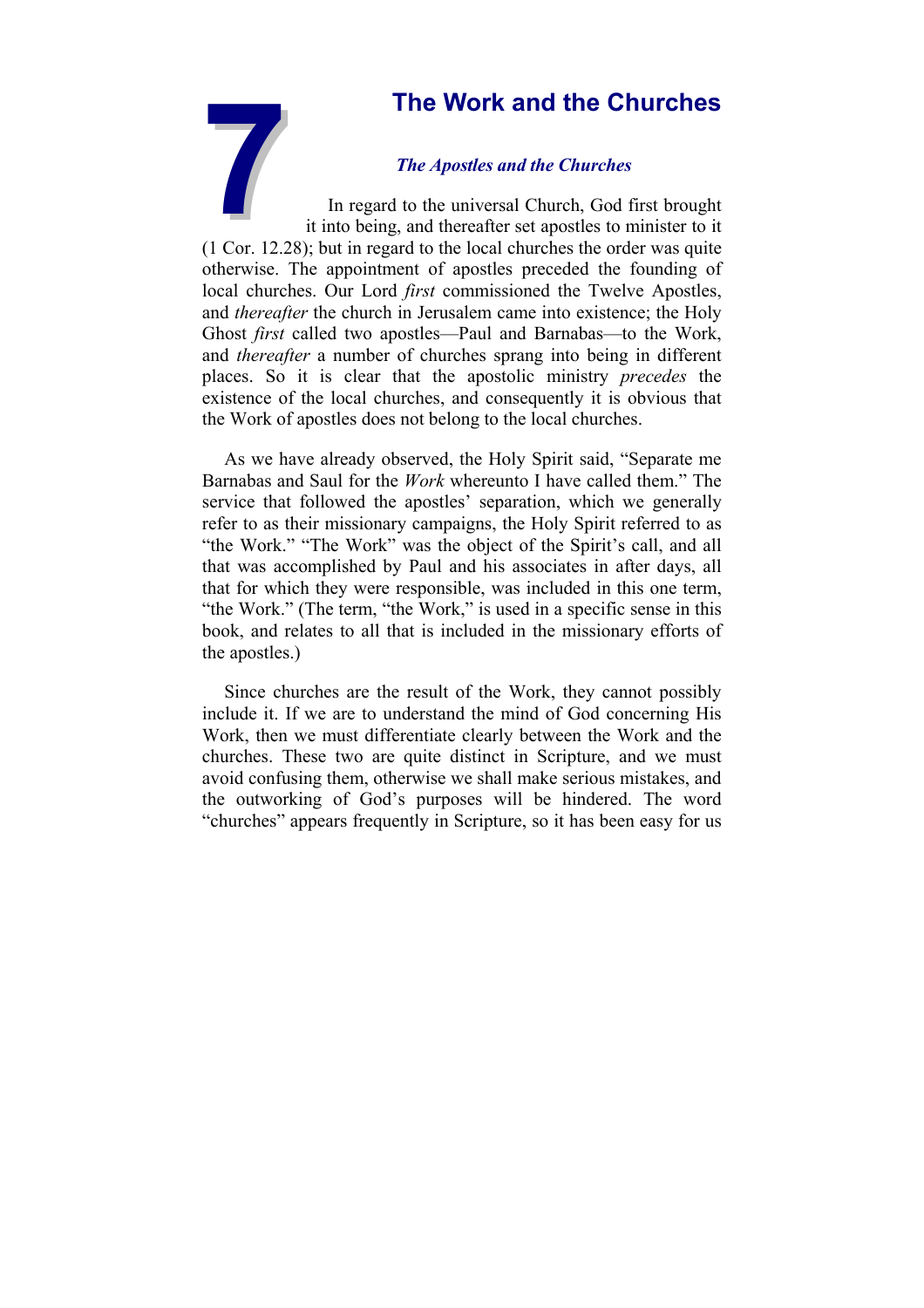to arrive at a clear understanding of its meaning and content, but the word "Work" is not often used in the specific sense in which it is employed here, with the result that we have paid little heed to it. But the Spirit has used the expression in an inclusive way to cover all that related to the purpose of the apostolic call. Let us then abide by the term which the Spirit has chosen to employ.

It has been iterated and reiterated, but let us point it out once again, that the churches are local, and nothing outside the locality must interfere with them, nor must they interfere with anything beyond that sphere. Church affairs are to be managed by local men who, on account of their comparative spiritual maturity, have been appointed to be elders. As the Work of the apostles is to preach the Gospel and found churches, not to take responsibility in the churches already established, their office is not a church office. If they go to work in a place where no church exists, then they should seek to found one by the proclamation of the Gospel, but if one exists already, then their Work must be distinct from it. In the Will of God "the church" and "the Work" follow two distinct lines.

The Work belongs to the apostles, whilst the churches belong to the local believers. The apostles are responsible for the Work in any place, and the church is responsible for all the children of God there. In the matter of church-fellowship the apostles regard themselves as the *brethren* of all the believers in the city, but in the matter of Work, they regard themselves as its personnel, and maintain a distinction between themselves and the church. As members of the Body, they meet for mutual edification with all their fellow-members in the locality; but as ministering members of the Body, their specific ministry constitutes them a group of workers apart from the church. It is wrong for the apostles to interfere with the affairs of the church, but it is equally wrong for the church to interfere with the affairs of the Work. The apostles manage the Work; the elders manage the church. It follows then that we must be clear about our call. Has God called us to be elders, or to be apostles? If elders, then our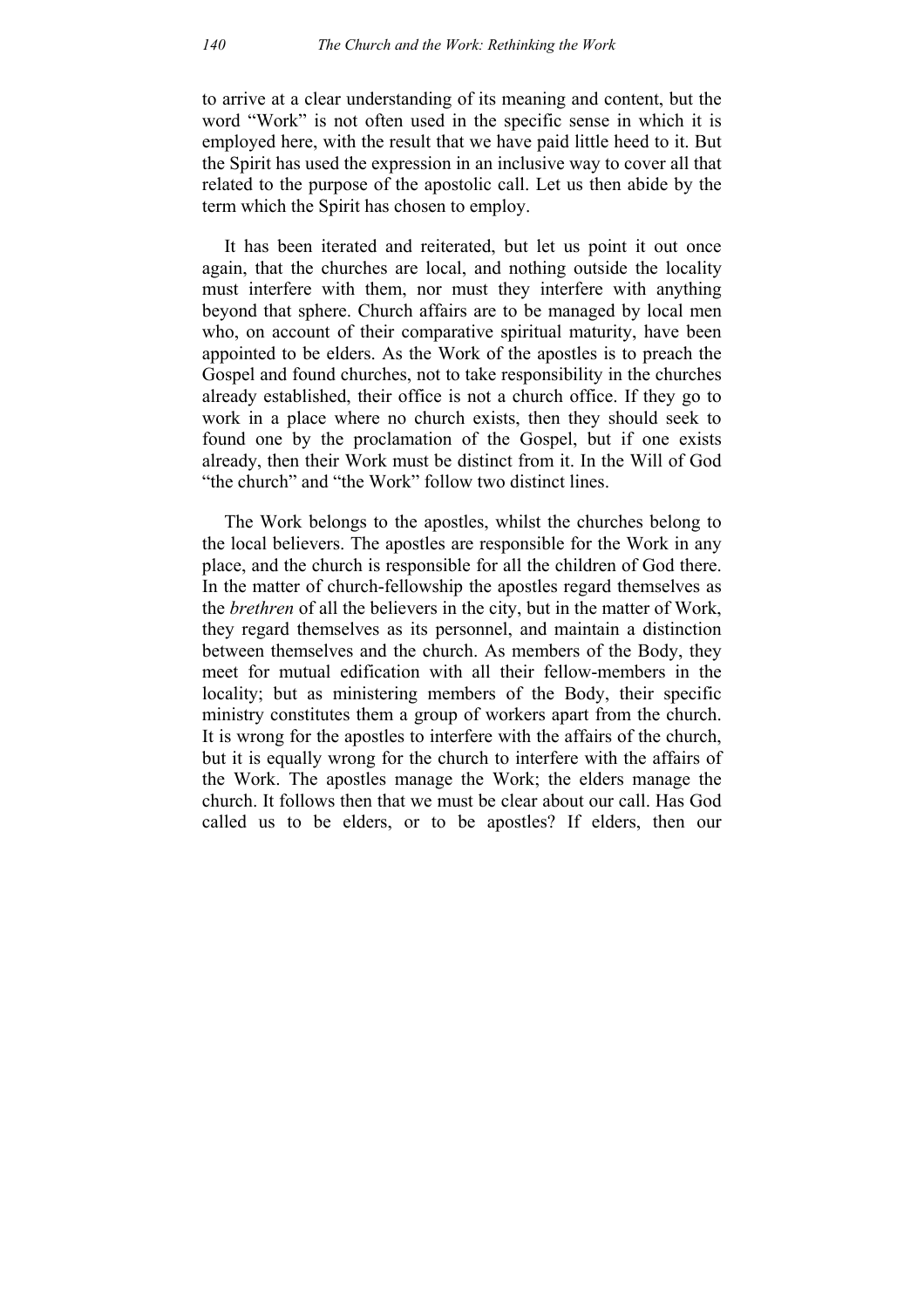responsibility is confined to local affairs: if apostles, then our responsibility is extra-local: if elders, then our sphere is the church: if apostles, then our sphere lies beyond the church, in the Work.

The reason why God called apostles, and entrusted the Work to them, is because He wished to preserve the local character of the church. If any church exercises control over Work in another locality, it at once becomes extra-local, and thereby loses its specific characteristic as a church. The responsibility of the Work in different places is committed to apostles, whose sphere extends beyond the locality; and the responsibility of the church is committed to elders, whose sphere is confined to the locality. An Ephesian elder is an elder in Ephesus, but he ceases to be one when he comes to Philippi, and vice versa. Eldership is limited to locality. When Paul was at Miletus he wished to see the representative members of the church in Ephesus, so he sent for the Ephesian elders, but no request was sent to the Ephesian apostle, for the simple reason that there was none. The apostles belong to different places, not to one place alone, whereas the sphere of the elders is strictly local, for which reason they take no official responsibility beyond the place in which they live. Whenever the church tries to control the Work, it loses its local character; whenever an apostle tries to control a church he loses his extra-local character. Much confusion has arisen because the Divine line of demarcation between the churches and the Work has been lost sight of.

## *Responsibility—Spiritual and Official*

Just as the apostles have *spiritual* but no *official* responsibility regarding the church, so the elders, and the whole church, have *spiritual* but no *official* responsibility regarding the Work. It is commendable if a local church seeks to help in the Work; but it is under no official obligation to do so. If the members of the church are spiritual, they cannot but regard the Work of God as their work,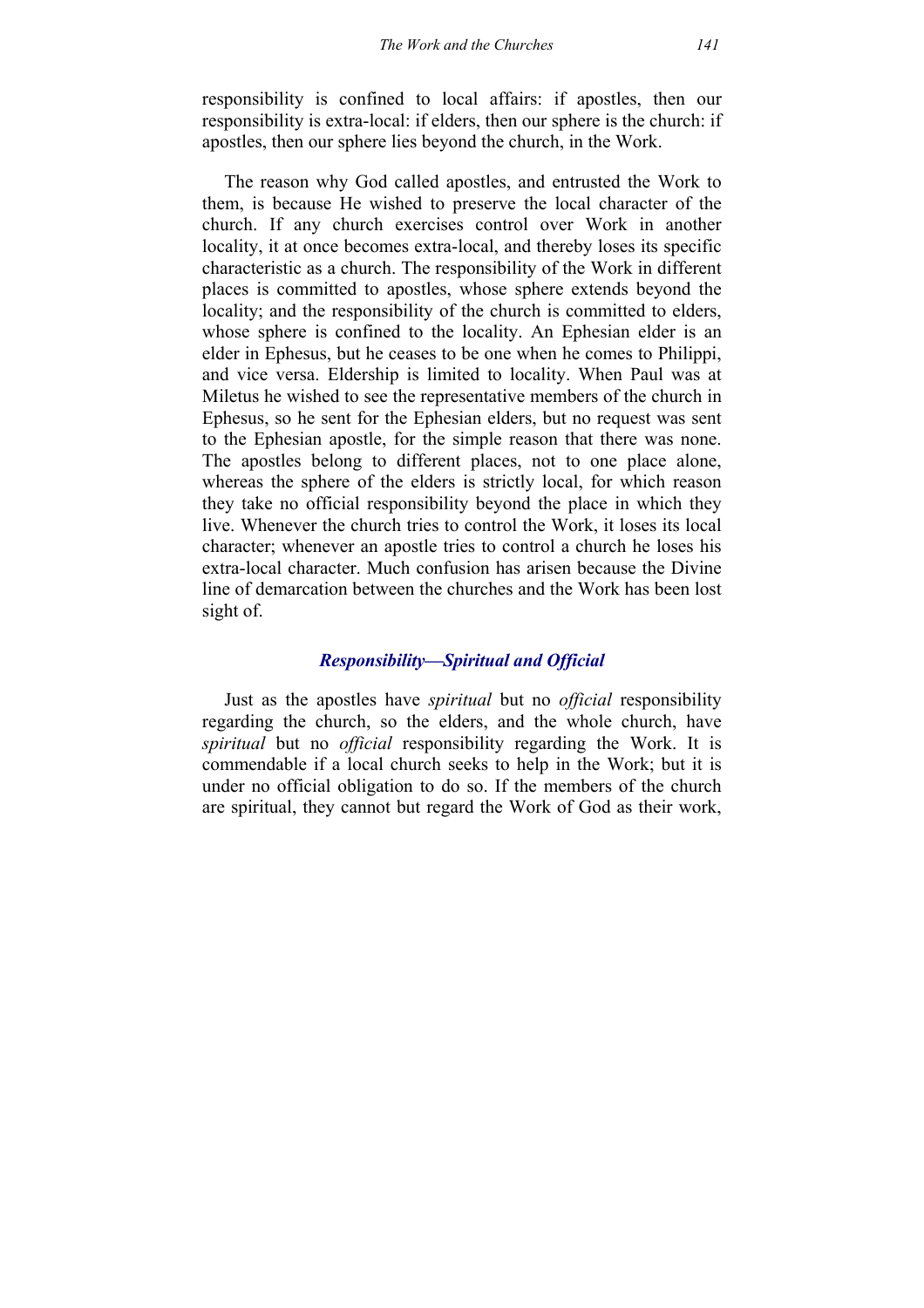in which case they will count it a joy to help in any way. They will recognize that, whilst the official responsibility for the Work rests on the apostles, the spiritual responsibility is shared by all the children of God, and consequently by them. *There is a vast difference between spiritual and official responsibility*. In the matter of official responsibility there are certain prescribed duties, and one is in the wrong if one fails to perform them; but in the matter of spiritual responsibility there are no legal obligations, therefore any neglect of responsibility does not register as an official shortcoming, but it does register a low spiritual state. From an official point of view, the responsibility of the Work rests upon the apostles. If they lack the needed help they cannot demand it, but if the church is spiritual, its members will see the meaning of the Body and will gladly assist in the Work and give towards it. If the church fails in spiritual responsibility the apostles may have difficulties which they should not have, and the church will suffer spiritually. On the other hand, the responsibility of the church rests officially upon the elders, therefore the apostles should not take upon themselves to do anything directly there. They may and should assist the church by their counsel and exhortations, and if the local believers are spiritual they will willingly receive such help; but should they be unspiritual, and in consequence reject the proffered help of the apostles, their failure is spiritual and not official, and the apostles have no option but to leave them to their own resources. The church does not come within the sphere of the Work and is consequently outside the sphere of their authority. Again let us repeat, the churches are local, intensely local: the Work is extra-local, and always extra-local.

## *Representatives of the Ministry of the Body—Individuals, not Churches*

There is a definite Divine reason for the fact that the Work is entrusted to individual apostles and not to local churches; but before we enter into that, let us examine the fundamental difference between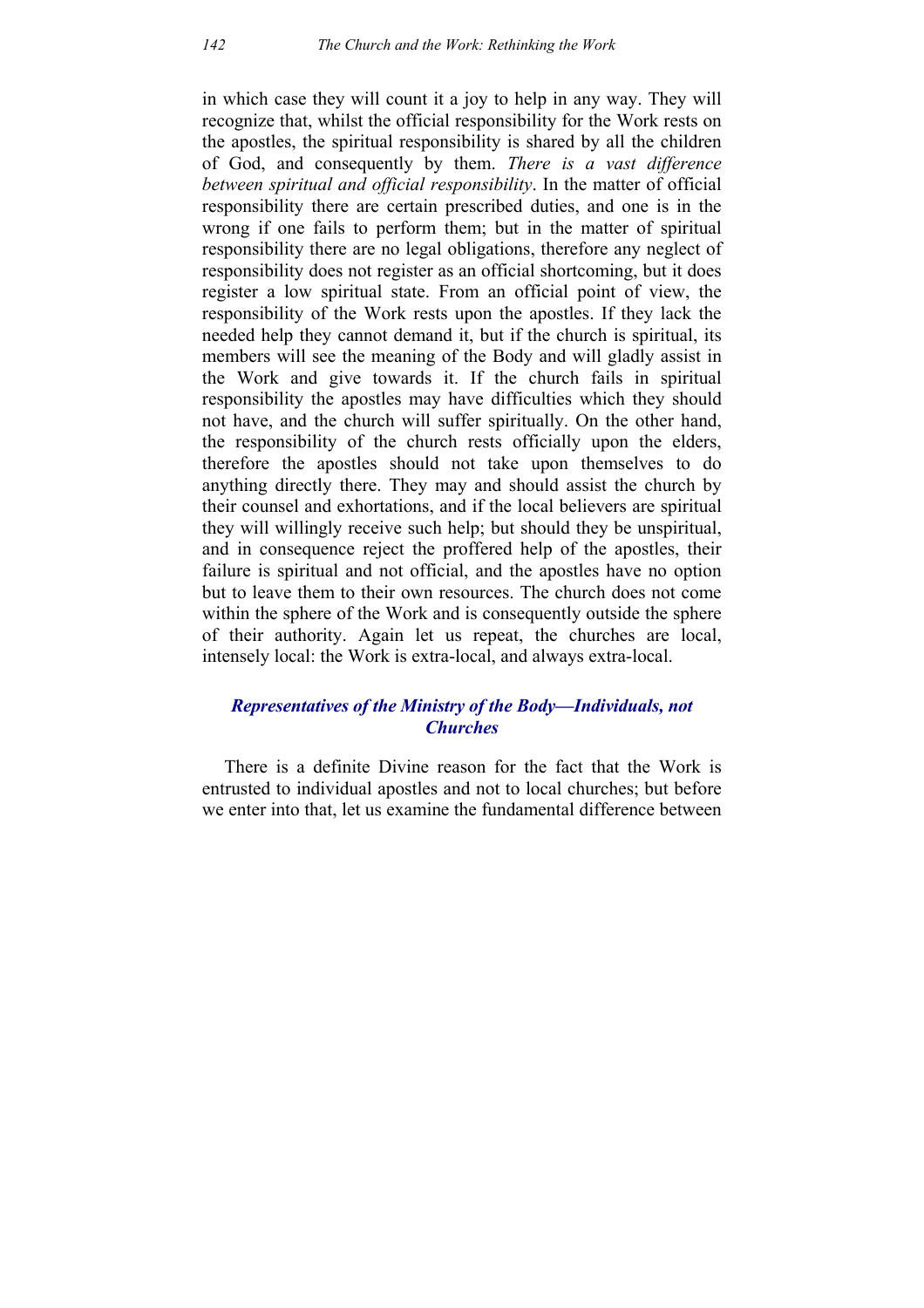the activities of a church as a body and the activities of a brother as an individual. It may be all right for a brother (or for several brothers) to go into business, but it would be all wrong for a church to do so. It might be quite in order for one or more brothers to open a restaurant or an hotel, but that would not be in order for a church. What may be perfectly permissible in the case of brothers, as individuals, is not necessarily permissible in the case of a church, as a company. The business of the churches consists in the *mutual* care of their various members, such as the conduct of meetings for breaking of bread, for the exercise of spiritual gifts, for the study of the Word, for prayer, for fellowship and for Gospel preaching. The Work is beyond the sphere of any church as *a* corporate body; it is the responsibility of individuals, though *not of individuals as such.*

There is no scriptural precedent for such work being undertaken by a church, as, for instance, hospitals, or schools, or even something on a more definitely spiritual plane such as foreign missions. It is perfectly in order for one or more members of a church to run a hospital, or a school, or to be responsible for mission-work, but not for any church as a whole. A church exists for the purpose of mutual help in one place, not for the purpose of bearing the responsibility of work in different places. According to God's Word, all the Work is the personal concern of individual brothers called and commissioned by God, *as members of the Body*, and not the concern of any church as a body. The responsibility of the Work is always borne by one or more individuals.

The important point to note is that the Body of Christ in its ministry-aspect is not represented by local churches, but by *individuals* who are the gifts given by God to His Church. A local church has not been chosen by God to represent the Body *where ministry is in view*. When God wants any representatives of the Body to express its ministry, He chooses certain individuals, who are the functioning members, to represent that Body. The whole thing is clear in the last part of 1 Cor. 12.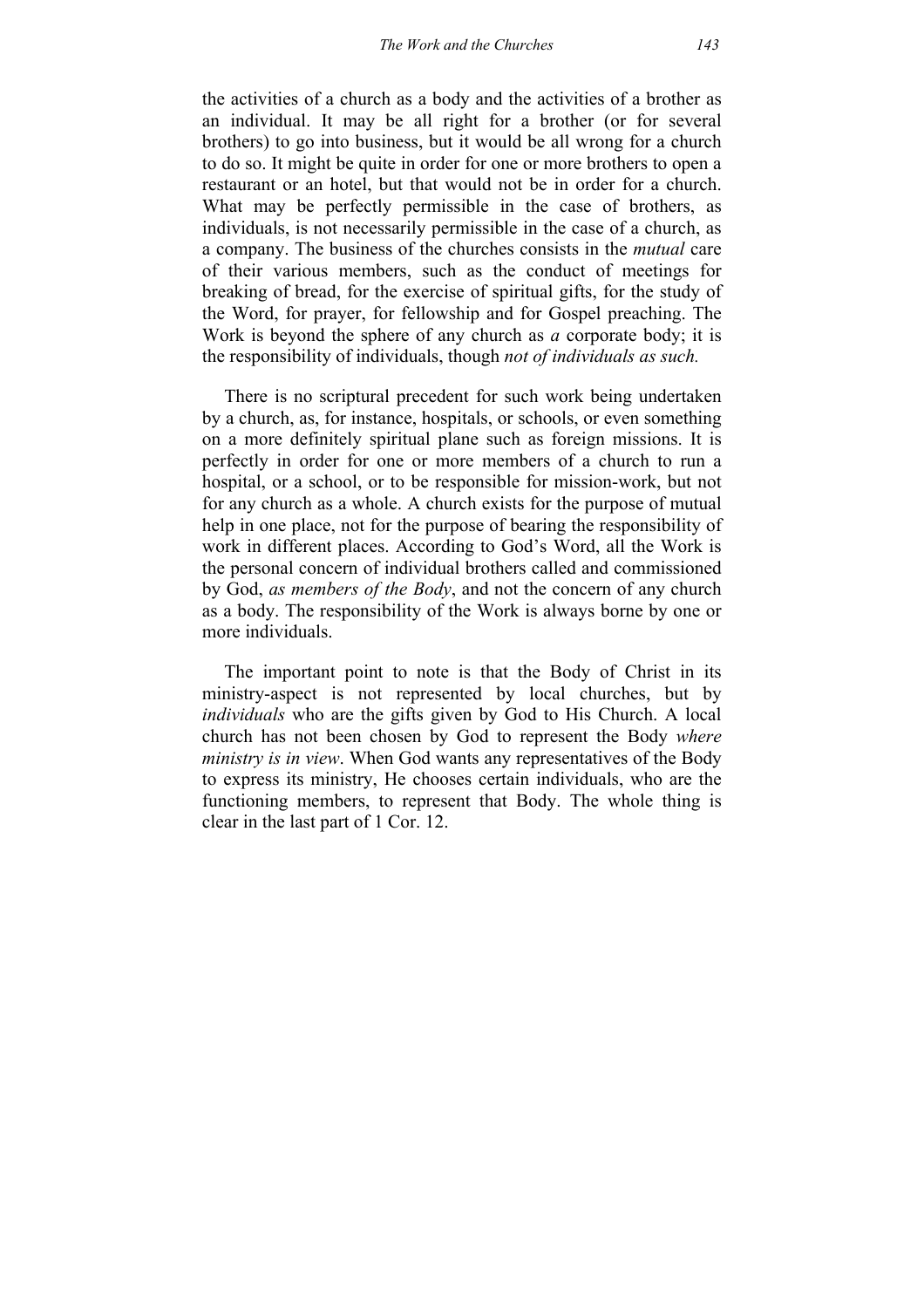It was never the thought of God that His Work should be done on any other basis than that of the Body, because it is actually the natural functioning of the Body of Christ. It is the activity, under the direction of the Head, of those members who possess special faculties. We have already pointed out that the local church represents the Body in its life-aspect, and the functioning members represent the Body in its ministry-aspect. The local church is called to manifest not so much the service, as the life of the Body, whilst the apostles, prophets and teachers, as such, are called to manifest not so much the life, as the service of the Body. That is the reason why God did not entrust the Work to any local church as a body, but to individuals. But it is the latter, not the former, who represent the Body, if the latter are functioning members of the Body.

Therefore we find that the two apostles who went out from Antioch were not sent forth to the Work by the *whole church* but by *several ministers in the church,* because in the matter of service and Work it is the latter, not the former, who represent the Body. So the Work is the responsibility of individuals who are called and commissioned by God, and not the responsibility of the whole church.

But, let it be clearly understood, by individuals we do not mean individuals as individuals, but as functioning members *representing the Body*. God has never sanctioned that anyone take up an individualistic line in His work. Free-lancing, without due coordination with other members of the Body, has never been a Divine mode of work. This cannot be too strongly emphasized; nor can it be too strongly emphasized that in His Work God uses individuals to represent the Body, not local churches. Therefore, whilst the Work is the responsibility of individuals, it is not the business of just any individual who cares to take it up, but only of such as are called and sent forth by God, and are equipped with spiritual gifts for the task. Only those who represent the ministry of the Body can bear the official responsibility of the Work. The Work is undertaken by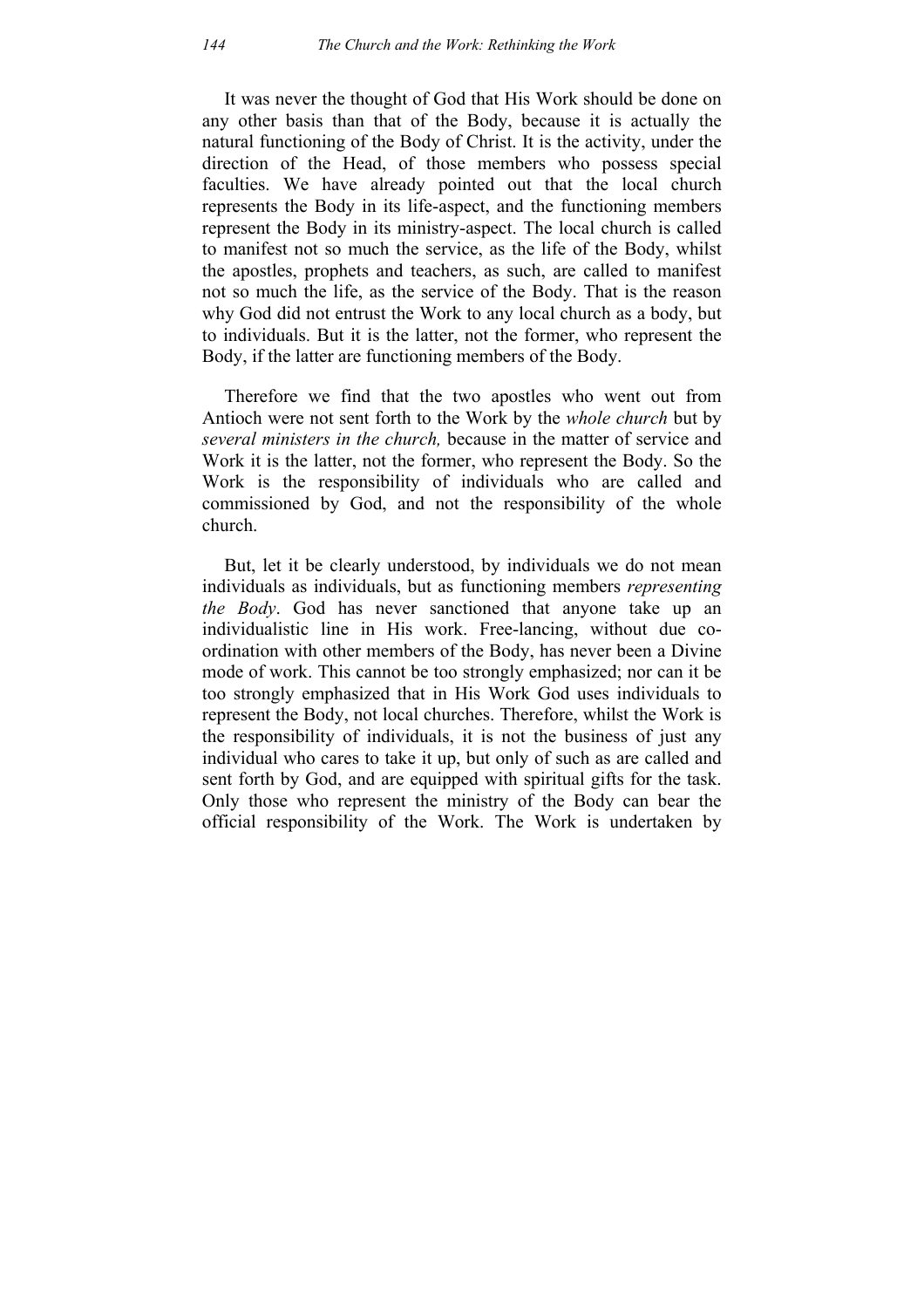individuals, but only by such as represent the Body in its ministryaspect, for they, not the entire church, are responsible for it. It is not individuals, as individuals, that undertake the Work, but individuals as representing the Body of Christ.

If our work is that of an apostle, it must be clearly distinguished from the local church. It may seem quite unimportant to some that any distinction be made between the Work and the church. They may think it of no consequence that the responsibility of the Work be in the hands of individual members, not the whole church, and that the apostles be responsible only for the Work, not for the church; but the principle is a scriptural principle, and its outworking is of great importance and has tremendous effects, as we shall presently see.

# *"His Own Hired Dwelling"*

The church in Rome is a good illustration of the foregoing. Before Paul visited Rome he had written to the church there expressing an intense desire to see them (Rom. 1.10,11). From his letter it is obvious that a church had been established in that city prior to his arrival. When he actually reached Rome the church there did not hand over local responsibility to him, nor did they say (as a church to-day probably would), "Now that an apostle has come into our midst, he must take over the responsibility and be our pastor." Instead, we find this amazing record in the Word, "And he remained two whole years in his own hired lodging, and received all who came to him, preaching the kingdom of God, and teaching the things concerning the Lord Jesus Christ, with all freedom unhinderedly" (Acts 28.30,31, Darby). Why did Paul live in "his own hired lodging" and preach and teach from there and not from the already existing church. Some may suggest that because he was a prisoner he would not have been allowed to take meetings in the church; but there would have been little difference between taking meetings in the church and in the house. If he was granted permission to rent a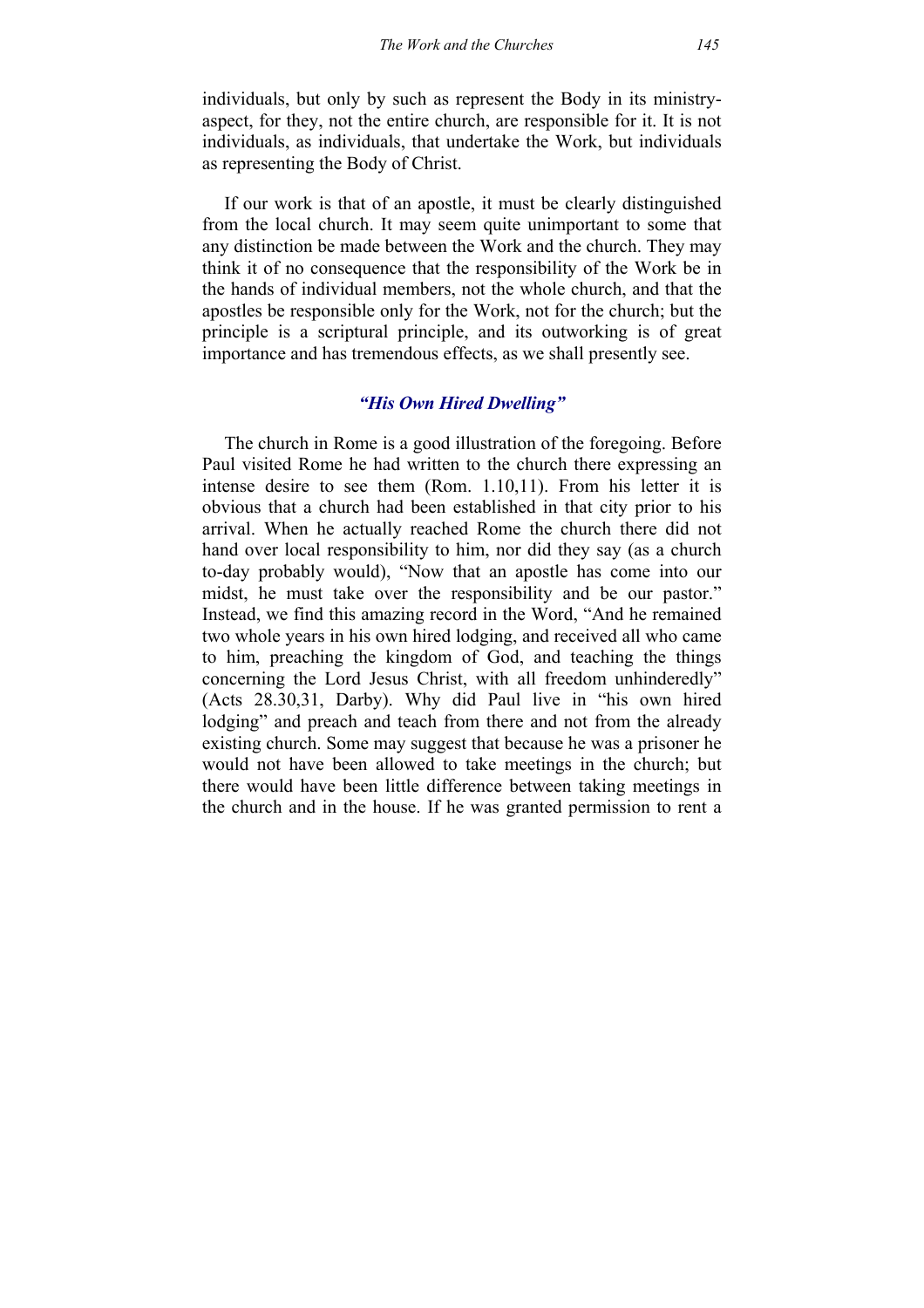house and preach and teach there, why should he have been refused permission to preach and teach in connection with the church? Moreover we need to remember that the Word does *not* state the *reason* why Paul hired a house and preached and taught there, it *only* mentions the *fact*. The fact is that he did rent a house and did preach and teach there, and that fact is enough for us. It is enough for our guidance. Further, God has made it clear that he was under no necessity to do so. No pressure whatever was brought to bear upon him, for he acted *"with all freedom unhinderedly."*

Then what is the meaning of the hired house? We must remember the Divine economy of words in Scripture, and we must realize that neither the occurrence, nor the record of it, was accidental. There is no room for chance happenings or unimportant records in God's Word. All that is written there is written for our learning, and even a seemingly casual remark may enfold a precious lesson. Moreover, this book is the Book of the Acts of the Apostles, who moved under the direct guidance of the Holy Spirit, so the record in question is also one of the acts of the Apostles, and is therefore not a chance happening, but an act under the guidance of the Holy Spirit. Here in two short sentences we have an important principle, viz. that the apostolic Work and the local church are quite distinct. A church had already been established in Rome, therefore the members must have had at least one meeting-place, *but they did not request Paul to take control of the local church, nor did they make their place of meeting to be Paul's centre of Work.* Paul had his own Work in his own hired house quite apart from the church, and apart from their meetingplace, and he did not take over the responsibility of the local church affairs.

Every apostle must learn to live in "his own hired dwelling" and work with that as his centre, leaving the responsibility of the local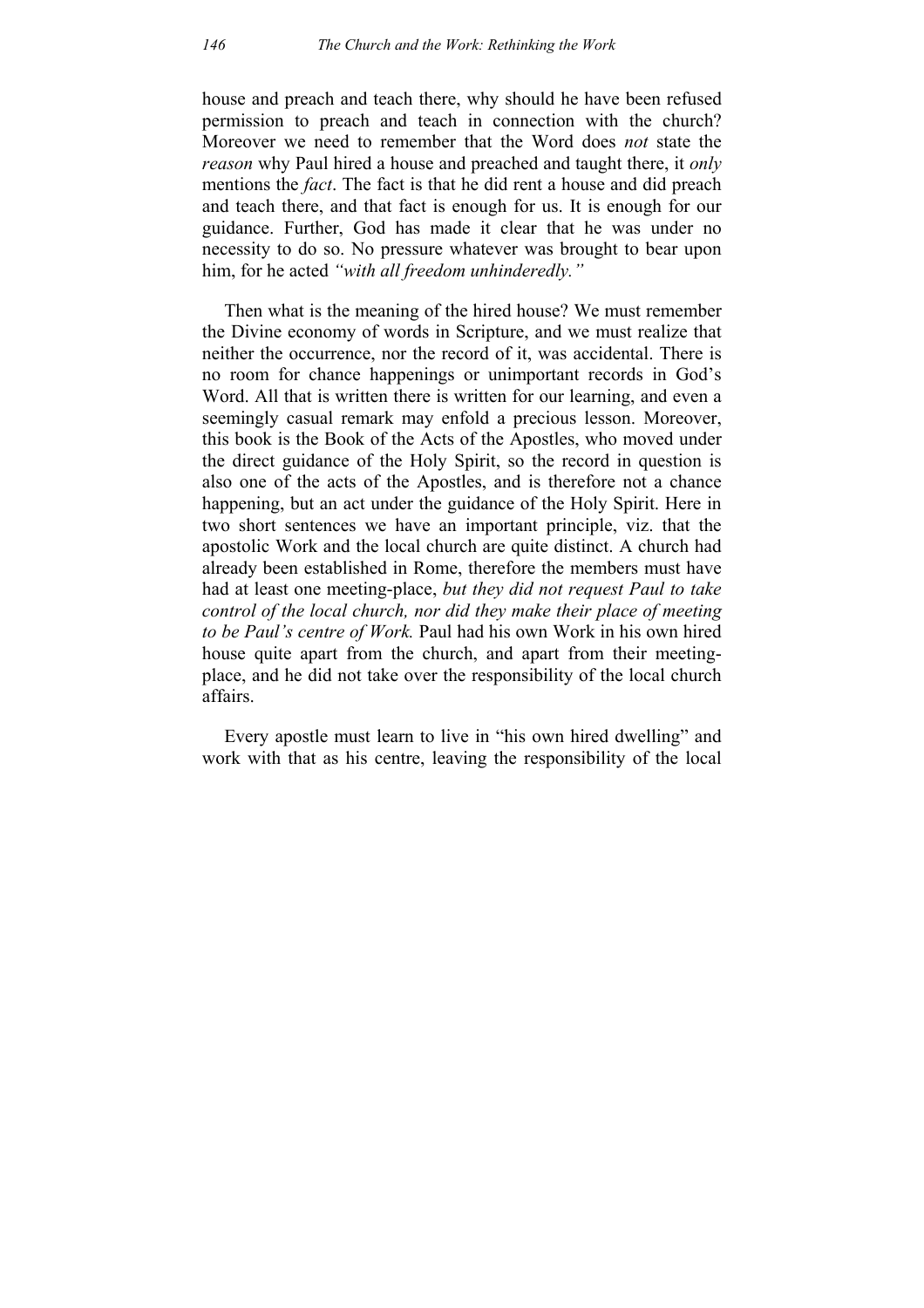church to the local brethren.<sup>∗</sup> The Work of God belongs to the workers, but the church of God belongs to the locality. Any Work in a given place is only temporary, but any church in a given place is always permanent. The Work is movable: the church is stationary. When God indicates that an apostle should move, his Work moves with him, but the church remains. When Paul thought of leaving Corinth, the Lord showed him he had further ministry for him in the city, so Paul remained for eighteen months—not permanently. When Paul left Corinth, his Work left; but the church in Corinth continued, although the fruits of his Work were left in the church. A church should not be influenced by the movements of the workers. Whether they are present or absent, the church should move steadily forward. Every one of God's workmen must have a clean-cut line of demarcation between his Work and the church in the place of his labours.

The Work of the apostles and the work of the local church run parallel; they do not converge. When the apostles are working in any place their Work goes on side by side with the work of the church; the two never coincide, nor can the one ever be a substitute for the other. On leaving a place an apostle should hand over all the fruit of his Work to the local church. It is not God's Will that the Work of an apostle should take the place of the work of the church, or be in any wise identified with it.

The principle of Paul living in his own hired house shows clearly that the work of the church is unaffected by the presence or absence of an apostle. After Paul's arrival in Rome the work of the church went on as before, independently of him. Since it was neither dependent on him for its origin or its continuance, it would be unaffected by his departure. Work is work, and church is church, and

1

<sup>∗</sup> Note: This does not mean that an apostle will not go into a local church and minister. See later, pp. 226-28.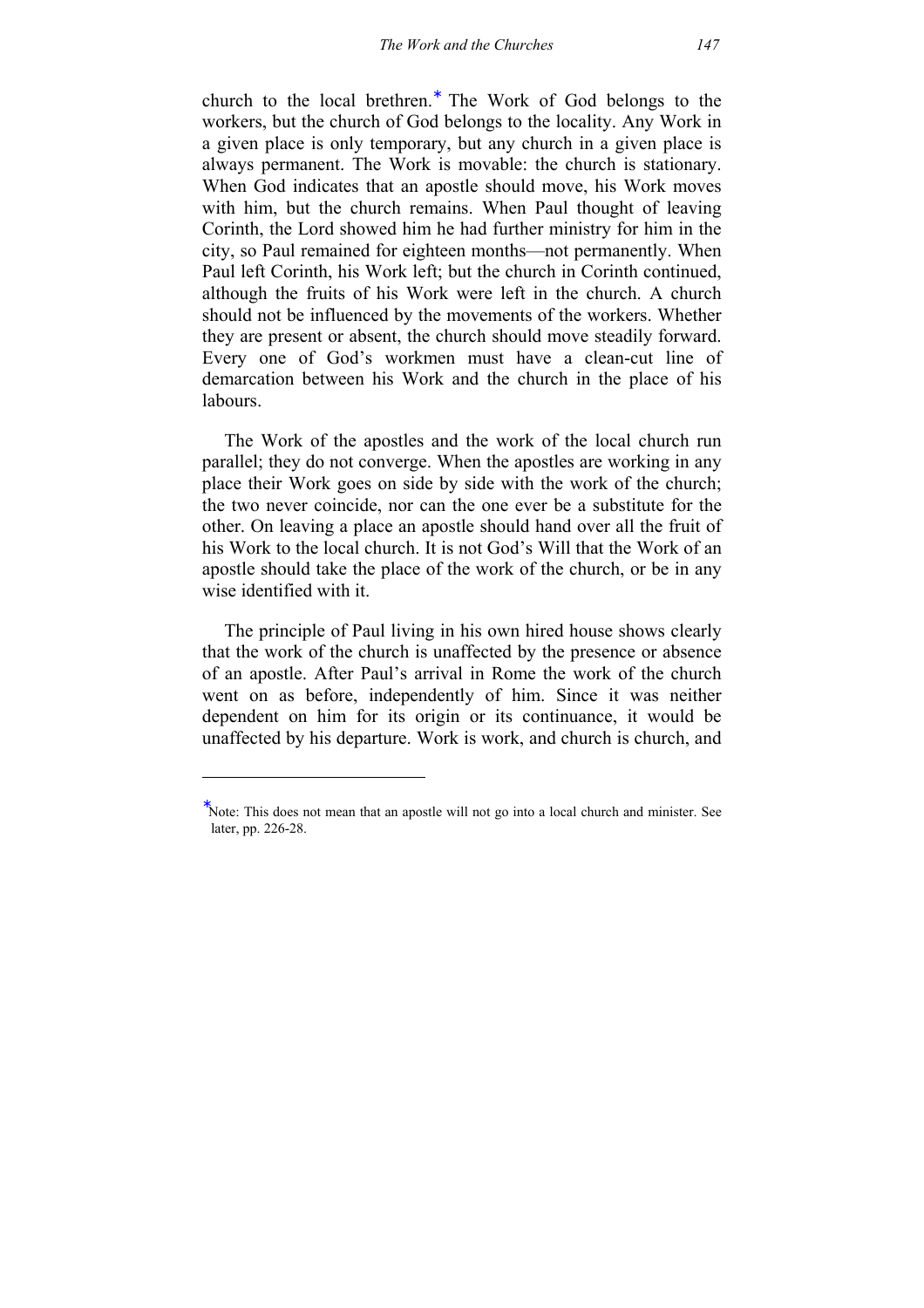these two lines never converge, but keep running parallel one to the other.

Suppose we go to Kweiyang to work, what should be our procedure? On arrival in Kweiyang we either live in an inn, or rent a room, and we begin to preach the Gospel. When men are saved what shall we do? We must encourage them to read the Word, to pray, to give, to witness and to assemble for fellowship and ministry. One of the tragic mistakes of the past hundred years of foreign missions in China (God be merciful to me if I say anything amiss!) is that after a worker led men to Christ, he prepared a place and invited them to come there for meetings, instead of encouraging them to assemble by themselves. Efforts have been made to encourage the young believers to read the Word *themselves,* pray *by themselves*, witness *themselves*, but never to *meet by themselves*. Workers never think of reading, praying and witnessing for them, but they do not see any harm in arranging meetings for them. We need to show the new converts that such duties as reading, praying, witnessing, giving, *and assembling together*, are the minimum requirement of Christians. We should teach them to have *their own* meetings in *their own* meetingplace. Let us say to them, "Just as we cannot read the Word, or pray, or witness for you, so we cannot take the responsibility of preparing a meeting-place for you and leading your meetings." You must look out for suitable premises and conduct your own meetings. *Your* meetings are *your* responsibility, and a regular assembling of yourselves is one of your chief duties and privileges.

Many workers regard their meetings and the meetings of the church as one and the same thing, but they are not. (See Chapter 10). Therefore, as soon as a few believers are saved, we must instruct them to take full responsibility for their private reading, prayer and witness, and also for the public meetings of the church.

As for ourselves, whilst we go on working and keep our Work distinct from the work of the church, we must go and have fellowship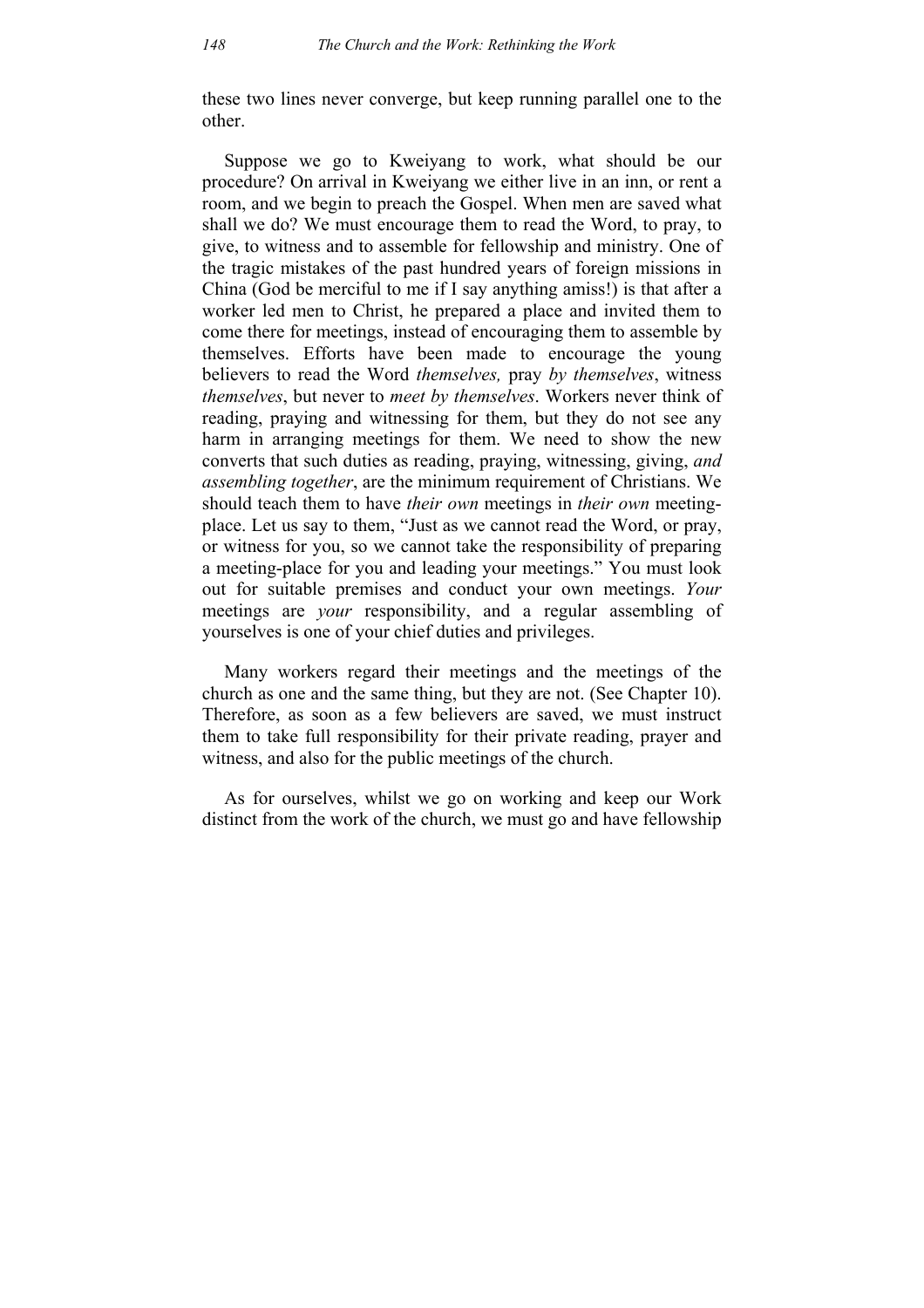with the believers in *their* various local gatherings. We must go and break bread with them, join with them in the exercise of spiritual gifts, and take part in their prayer meetings. When there is no church in the place to which God has sent us, we are only workers there, but as soon as there is a local church, we are brothers as well as workers. In our capacity as workers we can take no responsibility in the local church, but in our capacity as local brothers we go and meet with all the members of the church as their *fellow-*members.

As soon as there is a local church in the place of our labours, we automatically become members. Here is the chief point to observe in the relationship between the church and the Work—the worker must leave the believers to initiate and conduct their own meetings in their own meeting-place, and then he must go to *them* and take part in *their* meetings, not ask them to come to *him* and take part in *his* meetings. Otherwise we shall become settlers in one place and shall change our office from apostle to pastor; and when eventually we leave, we shall require to find a successor to carry on the churchwork. If we keep "church" and "Work" parallel and do not let the two lines converge, we shall find that no adjustment will be needed in the church when we depart, for it will not have lost a "pastor," but only a brother. Unless we differentiate clearly in our own minds between church and Work, we shall mix the Work with the church and the church with the Work; there will be confusion in both directions, and the growth both of the church and the Work will be arrested.

"Self-government, self-support and self-propagation" has been the slogan of many workers for a number of years now. The need to deal with these matters has arisen because of the confusion between the church and the Work. In a mission, when people are saved, then the missionaries prepare a hall for them, arrange for prayer meetings and Bible classes, and some of them go as far as to manage the business and spiritual affairs of the church as well. The mission does the work of the local church! Therefore it is not surprising that in process of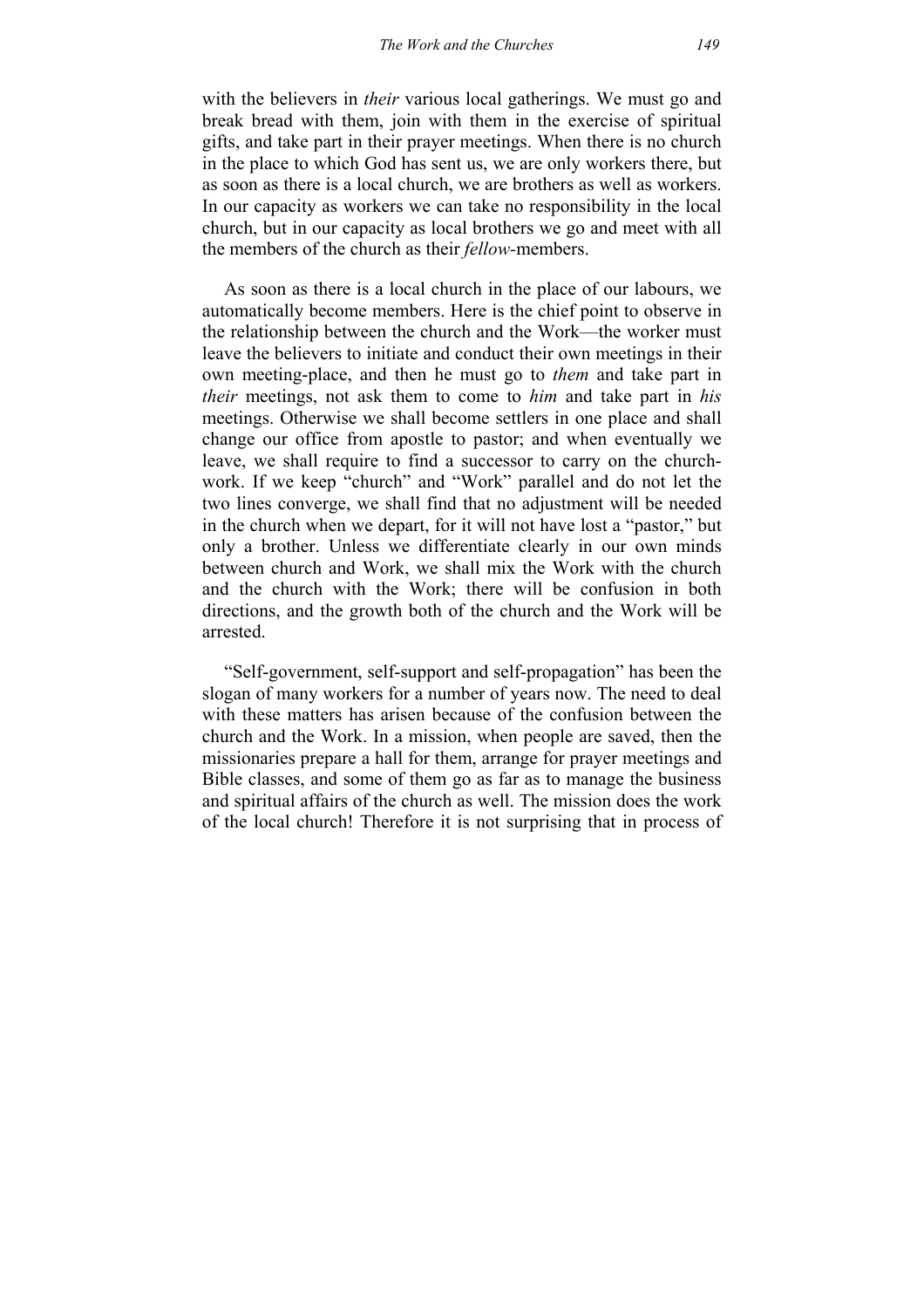time problems arise in connection with self-government, self-support and self-propagation. In the very nature of things, such problems would never have come up for consideration if the principles shown us in God's Word had been adhered to from the very beginning.

Anyone who cares enough to be a Christian ought to be taught from the outset what the implications are. Believers must pray *themselves*, study the Word *themselves* and assemble *themselves*, not merely go to a meeting-place prepared *by others* and sit down and listen to *others* preach. Going to a mission-compound or mission-hall to hear the Word is not scriptural assembling, because it is in the hands of a missionary, or of his mission, not in the hands of the local church. It is a mixture of Work and church. If from the outset Christians learned to gather together according to the Scriptures, many problems would be avoided.

#### *The Results of the Work*

When a servant of God reaches a new place his first business must be to found a local church, unless there is one already in existence, in which case his one concern must be to help the church. The one aim of the Work in any place is the building up of the church in that place. All the fruit of a worker's labours must go to the increase of the church. The Work in any place exists for the church alone, not for itself. The apostle's goal is to build up the church, not to build up his work or any group of people that may have sent him out.

Wherein lies the failure of missions to-day? They keep the results of their work in their own hands. In other words, they have reckoned *their* converts as members of *their* mission, or of *their* missionchurch, instead of building them into, or handing them over, to the local churches. The result is, the mission extends all the while and becomes quite an imposing organization, but local churches are scarcely to be found. And because there are no local churches, the mission has to send workers to different places as "pastors" of the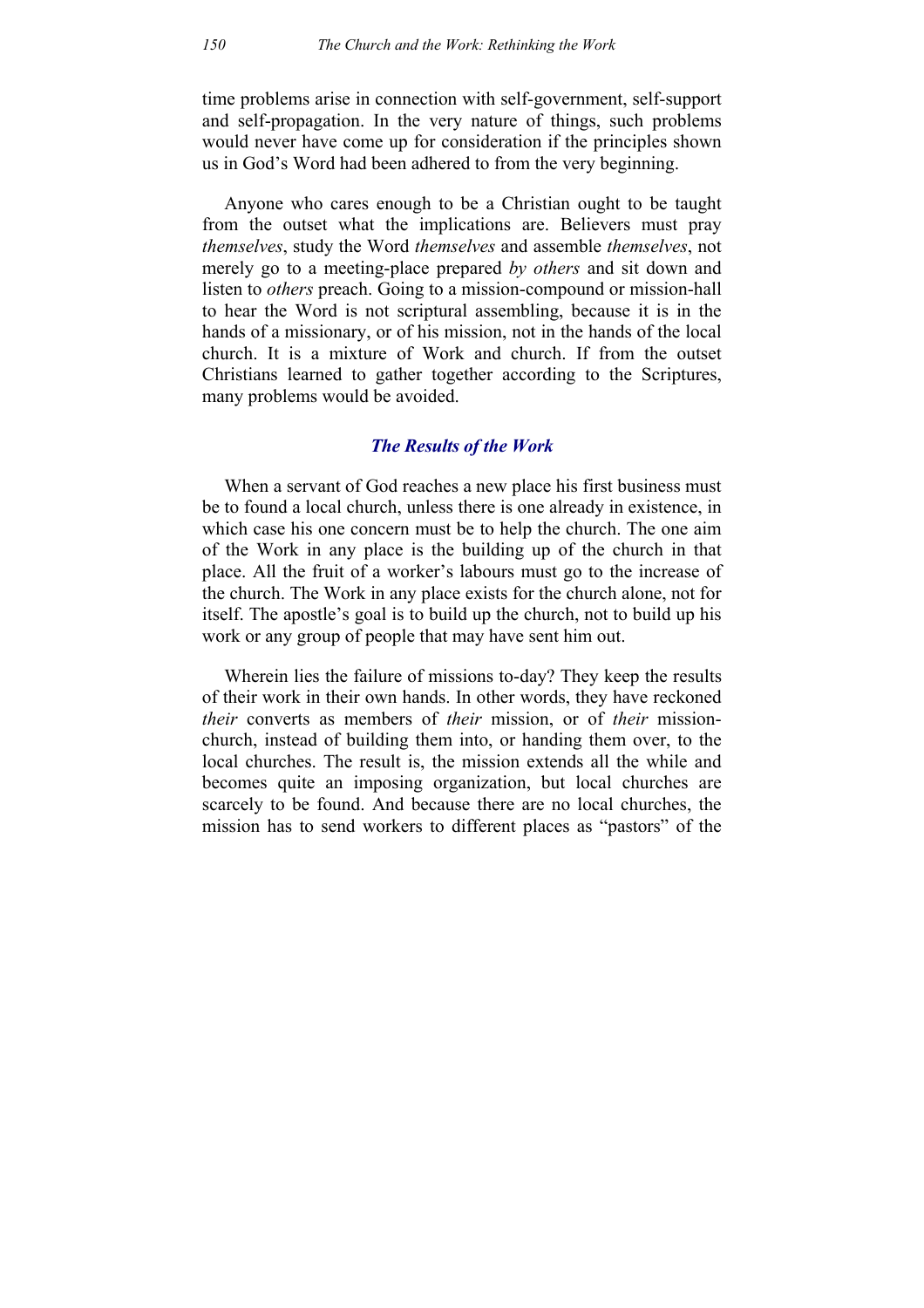various companies of Christians. So church is not church, and Work is not Work, but both are a medley of the two. There seems to be no scriptural warrant for forming companies of workers into missions; nevertheless, to regard a mission as an apostolic company is not definitely unscriptural, but for missions to enlarge their own organization instead of establishing local churches is distinctly so.

#### *Two Lines of Work*

An apostle should go and work in a certain place if the local church invites him, or if he himself has received a revelation from the Lord to work there. In the latter case, if there is a church in the place, he can write notifying them of his coming, just as Paul notified the churches in Corinth and in Rome. These are the two lines which regulate the Work of an apostle—he must either have a direct revelation of God's Will, or an indirect revelation through the invitation of a church.

Wherever an apostle goes he must learn to bear his own responsibility, having his own hired dwelling. It may be all right to work in a place, living as the guest of the local church, but it would not be right to impose upon them by taking advantage of their hospitality over an extended period. If a worker expects to stay for any length of time in one place, then he must have his own centre of Work, and he must not only bear his own personal responsibilities, but also all responsibilities in connection with the Work. A local church must bear entire responsibility for *its* own work, and so must the worker for *his*. The church as such must not be involved in any financial outlay in connection with the Work; the worker alone is liable for all expenses incurred, and he must learn from the very outset of his ministry to look to the Lord for the supply of his needs. Of course, if the church is spiritual its members will recognize their spiritual responsibility, and will be willing to assist in material ways so that the Work of God may go forward, but the worker should take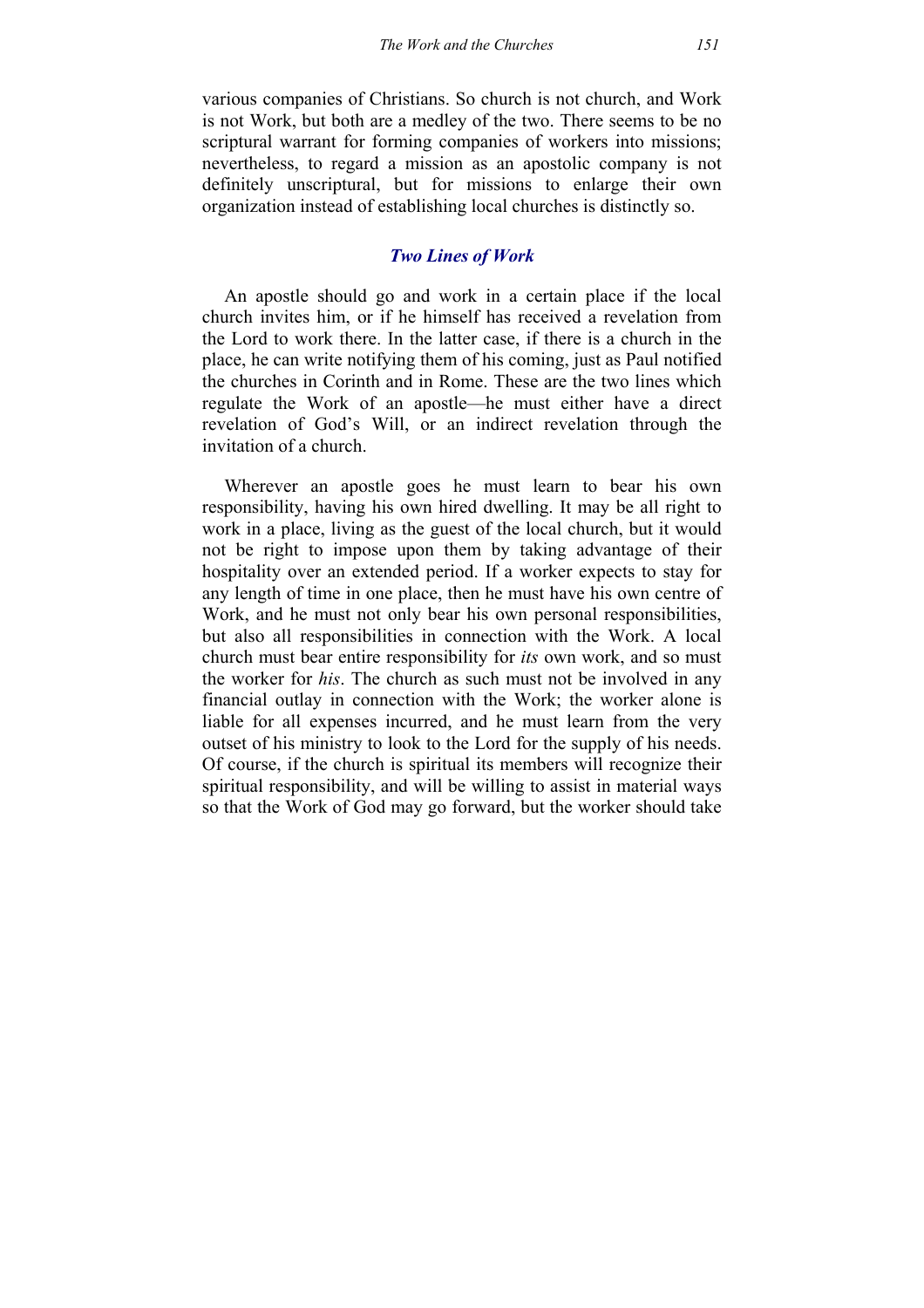nothing for granted and should bear the entire financial burden, so that it may be manifest that the church and the Work are absolutely distinct.

When an apostle comes to a place where a local church already exists, he must never forget that no church authority rests with him. Should he desire to work in a place where the local church does not wish to have him, then all he can do is to pass on to some other part. The church has full authority either to receive or reject a worker. Even should the worker in question have been used of God to found the very church that rejects him, he can claim no authority in the church on that account.

Should he know unmistakably that God has led him to work in that place, yet the local church refuse to welcome him, if they persist in their attitude, then he must obey the command of God and go and work there despite them. But he must not gather believers around him, nor must he on any account form a separate church. There can only be one church in one place. If he forms a separate company of believers where a local church already exists, he will be forming a sect and not a church. Churches are founded on the ground of locality, not on the ground of receiving a certain apostle. Even if the local church refused to receive him, and his Work had to be done without its sympathy and co-operation, or even despite its opposition, still all the results of his labours must be for their benefit. Despite its attitude to the apostle personally, all the fruit of his labours must be contributed to that church. The sole aim of all Work for God is the increase and up-building of the local churches. If they welcome the worker, the result of his labours go to them; if they reject him, it goes to them just the same.

We require deeper spiritual experience, and clearer spiritual light, if we are to be workers acceptable to God and to His Church. If we wish to overcome difficulties we must learn to overcome by spirituality, not by official authority. If we are spiritual we shall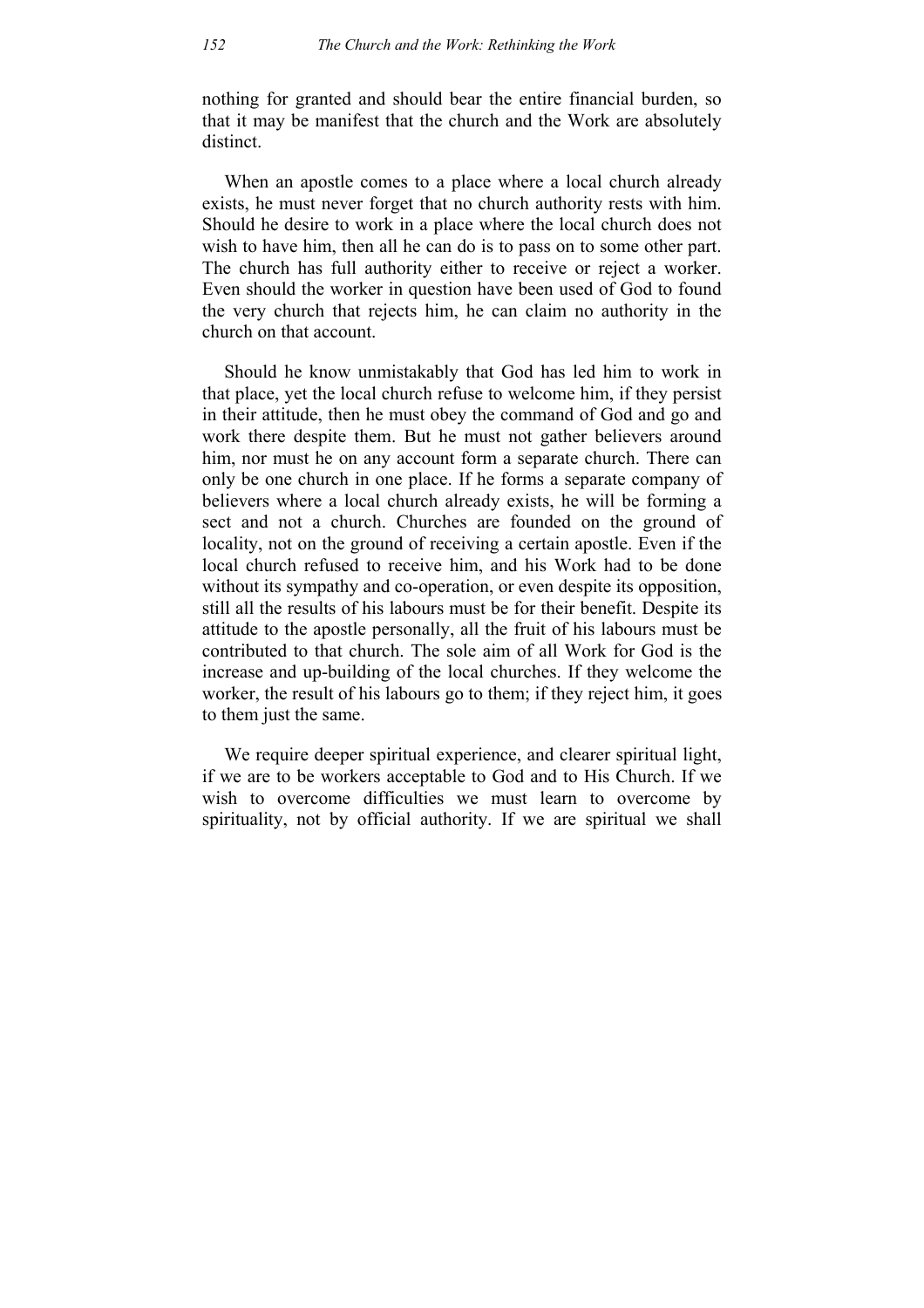submit to the authority of the local churches. It is lack of submission on the part of God's servants that is responsible for the forming of numerous sects. Many so-called churches have been established because workers have been rejected by the churches and have gathered groups of people around them, who have supported them and the doctrines they taught. Such procedure is sectarian.

If we are truly led of God, surely we can trust God to open doors for us. If a church receives us, let us praise Him; if not, let us look confidently to Him to unlock closed doors. Many servants of God trust Him to open up spiritual truths to them, but they cannot trust Him to open doors for the reception of those truths. They have faith to believe God will give them light, but they have no faith to believe that He will also supply the keys to open human hearts to the light He has given. So they resort to carnal methods, and the consequence is much division amongst the children of God. If God Himself does not remove the obstacles in our circumstances, then we must quietly remain where we are, and not have recourse to natural means, which will assuredly work havoc in the Church of God.

# *The Specific Ministries of the Word*

All God's servants are engaged in the ministry of building up the Body of Christ, but it does not follow that because all are in the ministry of the Word that all ministries are the same. Everyone has a different line of ministry. Time and again God has raised up some new witness, or group of witnesses, giving them fresh light from His Word, so that they could bear a special testimony for Him in the particular time and circumstances in which they live. All such ministry is new and specific and is of great value to the Church; but we must bear it well in mind that if God commits a specific ministry to any man relating to certain truths, he must not make his particular ministry, or his particular line of truth, the basis of a new "church." No servant of God should cherish the ambition that his truth be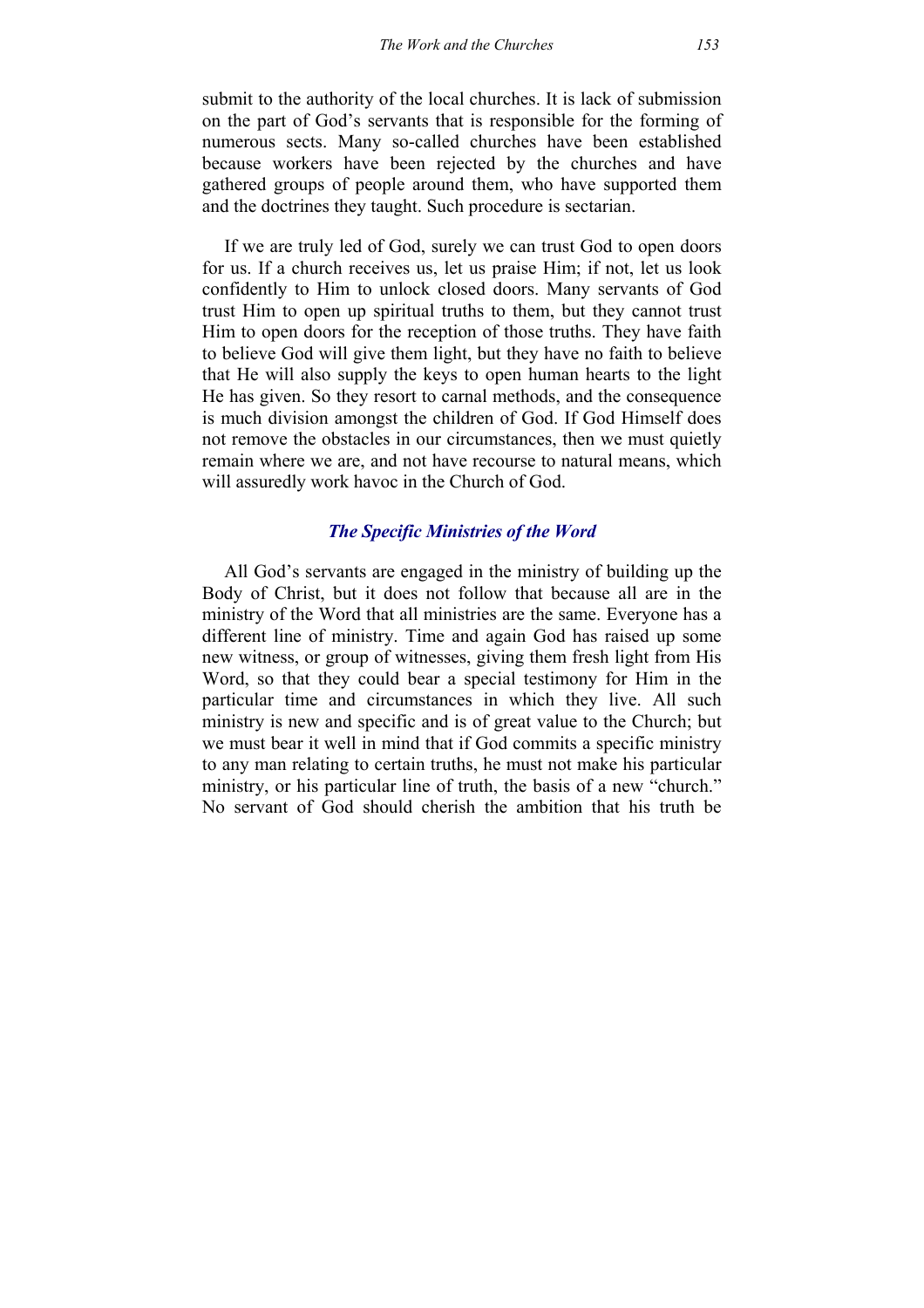accepted as *the* truth. If doors are closed to it, let him wait patiently upon God who gave it till He opens doors for its reception. No separate "church" must be formed to bear a separate testimony. The Work of God does not sanction the establishment of a church for the propagation of any particular line of teaching. It knows only one kind of church—the local church; not a sectarian church, but a New Testament church.

Let us lay it to heart, that *our Work is for our ministry and our ministry is for the churches*. No church should be under a specific ministry, but all ministries should be under the church. What havoc has been wrought in the Church because so many of her ministers have sought to bring the churches under their ministry, rather than by their ministry serve the churches. As soon as the churches are brought under any ministry, they cease to be local and become sectarian.

When a specific ministry has been raised up of God to meet a specific need in His Church, what should be the attitude of the minister? Whenever a new truth is proclaimed it will have new followers. The worker to whom God has given fresh light upon His truth should encourage all who receive that truth to swell the ranks of the local church, not to range themselves around him; otherwise the churches will be made to serve the ministry, not the ministry the churches, and the "churches" established will be ministerial "churches," not local ones. The sphere of a church is not the sphere of any ministry, but the sphere of the locality. Wherever ministry is made the occasion for the forming of a church, there you have the beginning of a new denomination. From the study of Church history we can see that almost all new ministries have led to new followings, and new followings have resulted in new organizations. Thus ministerial "churches" have been established and denominations multiplied.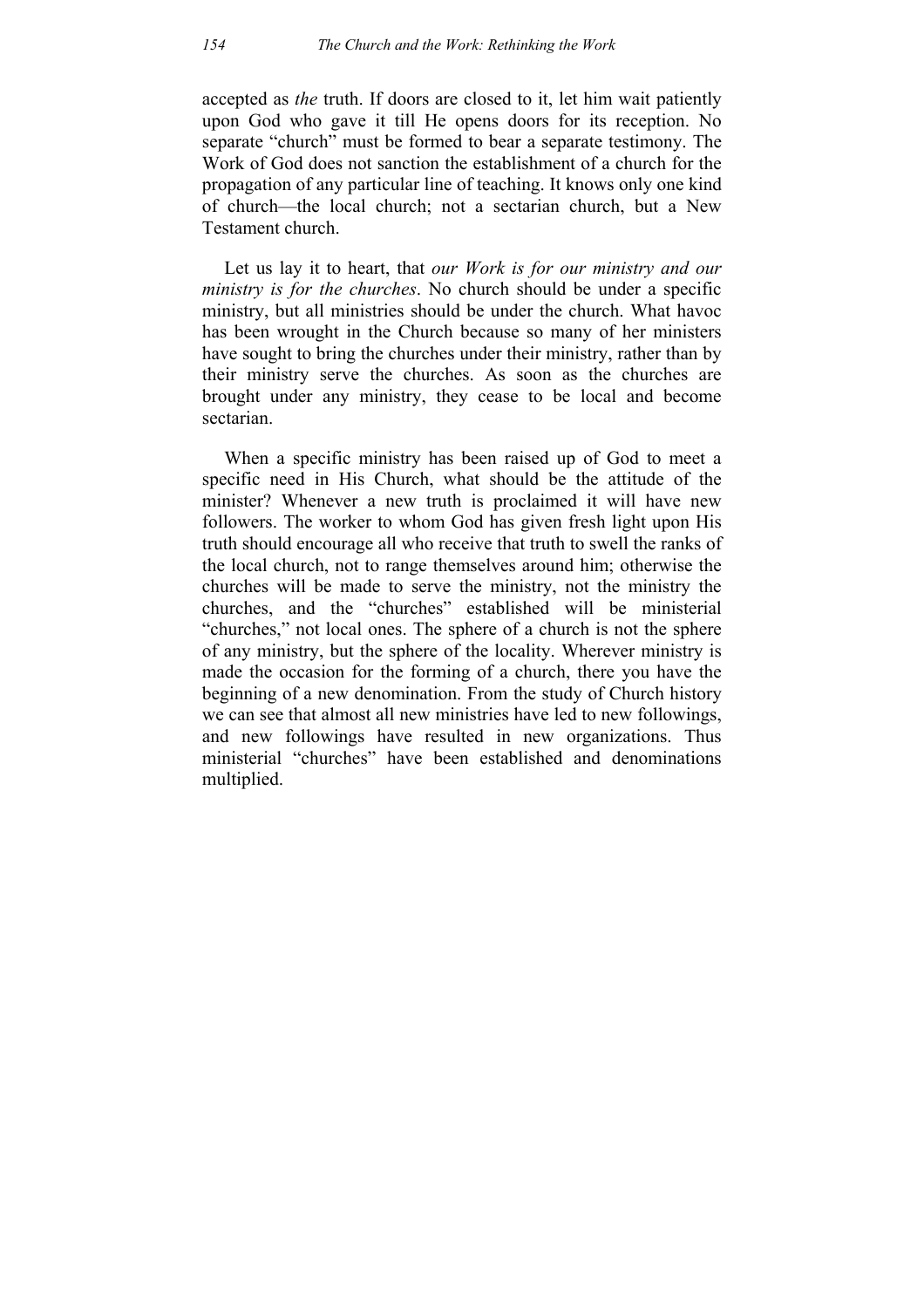If the Lord delays His coming and His servants remain true to Him, He will certainly raise up new ministries in the Word. He will open up special truths to meet the specific needs of His children. Some of the hearers will question the truths, others reject them and others condemn, whilst there will be those who gladly respond. What should the attitude of God's servants be? They must be fully persuaded in their own minds that *there can only be one church in one place*, and that all truth is for the enrichment of that church. If it receives the truths God's ministers proclaim, let them praise Him; if not, let them praise Him still. No thought must be entertained of forming a separate "church" comprising those believers who support the special doctrines emphasized. If in the local church a number of people receive their teaching, *then they must still remain there*. No divisive work must be done in the local church. Those who receive the truth may use their spiritual teaching and spiritual power to help their fellow-members, but they must not use any divisive methods to support the truth they have embraced. If we always bear in mind that the churches of God are only formed on the basis of locality, much division amongst the children of God will be avoided.

Should God entrust us with a special ministry and lead us to a place where no church exists, our first duty is to establish one in the locality, and then contribute our ministry to it. We can establish local churches and contribute our ministry to such churches, but we dare not establish ministerial churches.

Let me illustrate the relation between various ministries and various local churches. One man is a florist, another a grocer. The most obvious way for them to extend their business is to establish branches in various districts. The florist opens branch-shops to sell flowers, and the grocer opens branch-shops to sell groceries. This is just like the various ministers trying to establish "churches" according to their ministry. God's plan for His Church is on quite a different line. It is not that the grocer and the florist each seek to open as many branches as they possibly can in order to sell their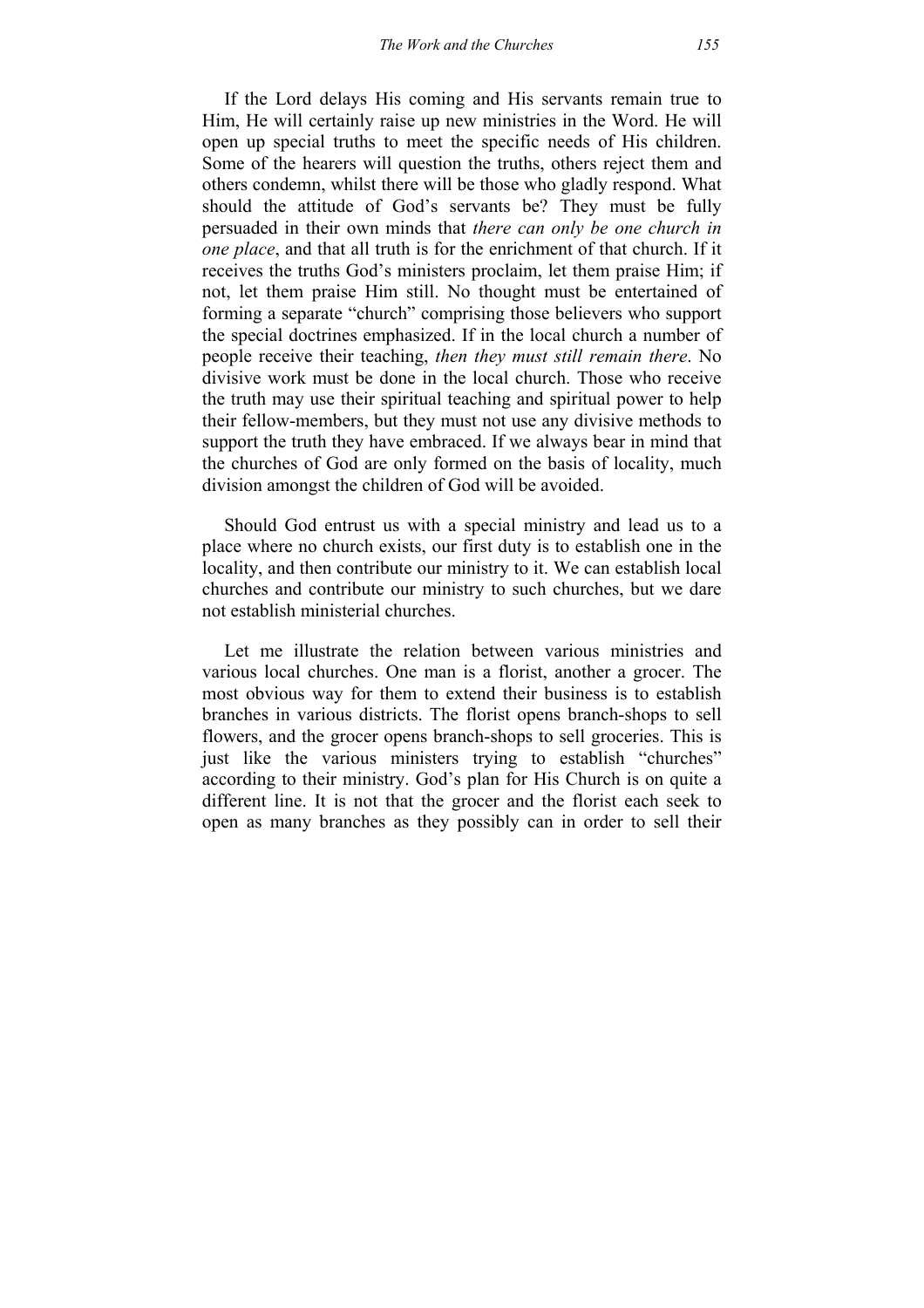respective commodities, but that the grocer or the florist, arriving in any place, opens a department-store, and having duly established it, he contributes his goods to it, and other tradesmen coming along contribute their wares to the same store. A department-store does not just deal in one line of goods, it has a varied stock. The thought of God is not that we should open branch florist-shops or branch grocery-stores, or stores that specialize in other lines, but department-stores. His plan is that His servants should just establish a local church, and then contribute their different ministries to that church. The church is not controlled by *one* ministry but served by *all* the ministries. If any company of God's people are open to receive one truth only, then they are a sect.

As apostles our first concern on arrival in a place which has no church is to found one there. As soon as it has been formed we should seek to serve it with whatever ministry the Lord has entrusted to us, and then leave it. We dare to exercise our ministry faithfully, but, having done so, we dare to leave the church open to other ministry. This should be the attitude of all God's workmen. We should never cherish the hope that only "our" teaching will be accepted by any church. There must be no thought of dominating a church by our personality or by our ministry; the field must be left clear for all God's servants. There is no need to build a wall of protection around "our" particular "flock" to secure them *against* the teachings of others. If we do so, we are working along popish lines. We can safely trust God to protect our ministry, and we must remember that for "the perfecting of the saints" the varied ministries of all God's faithful servants are necessary. Local responsibility is with the elders; *they* must watch the interests of the flock in the matter of ministries.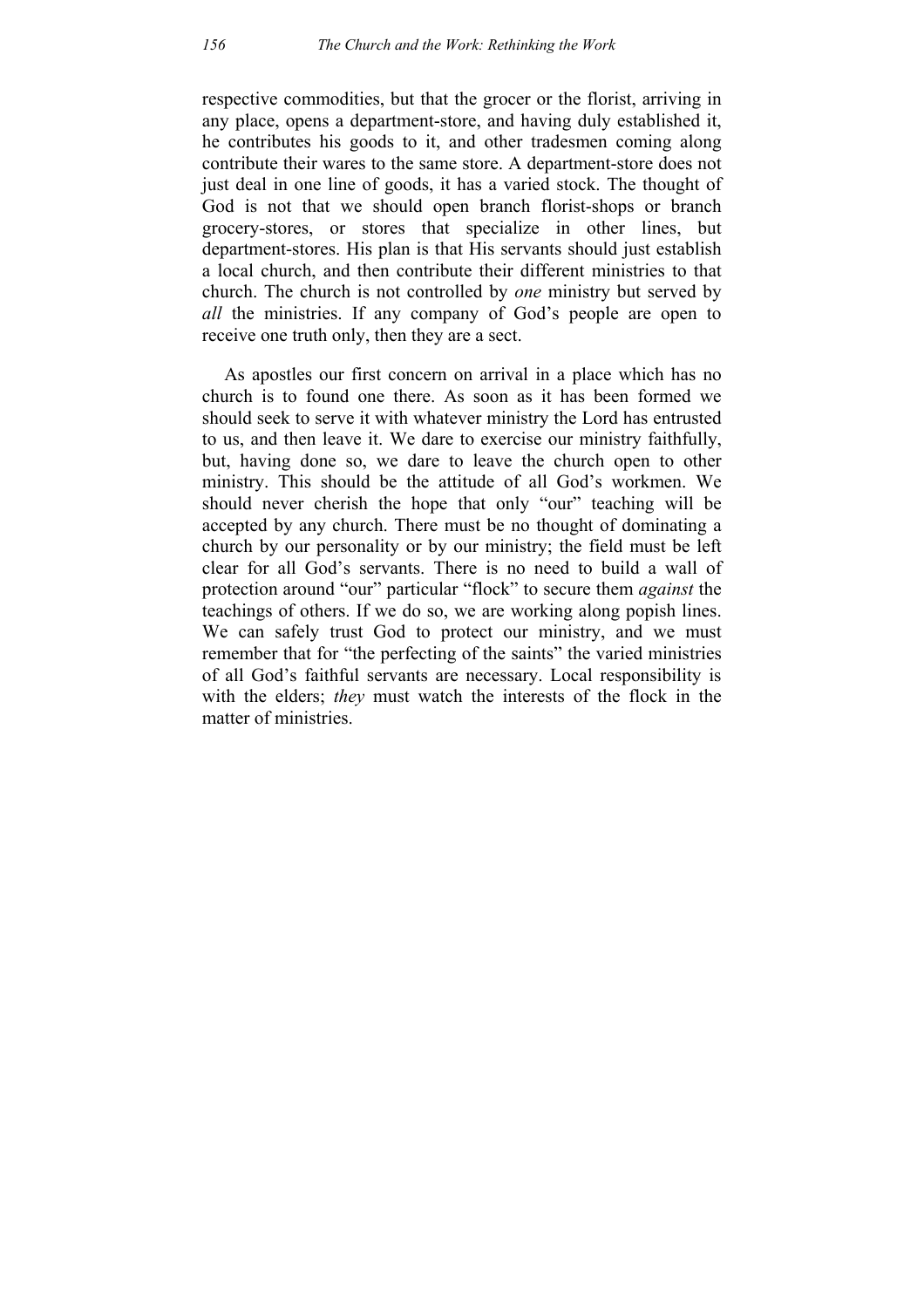#### *Institutions of Faith*

It must not be inferred from the foregoing that God has no other workmen but apostles and the various ministers of the Word. Those who work in the ministry of the Word are only a section of God's servants. The Work is not the only work. God has many servants who are bearing the burden of various works of faith, such as schools, orphanages and hospitals. Looked at superficially, their work does not seem as spiritual as the Work of the apostles or ministers we have just referred to, but in reality it is. Although such faith workers do not go forth as apostles, or teach the Word like the special ministers, yet they are used just as definitely as the others to strengthen the Church of God.

George Muller's orphanage is just such a faith work. It has resulted in the salvation of many souls. The question arises, where should the fruits of such a work go? Not into an orphanage-"church," but into the local church. A work such as that is not a unit sufficiently large to form a church. It is the city which is a church unit, not an institution. No matter how prosperous a work of faith may be, and no matter how many souls may be saved through it, no church can be formed on such a basis; for should there be various workers in one city engaged in various kinds of work, then there would be as many churches as there were such institutions. The boundary of a church is a city, not any institution in a city.

Several years ago I was in Tsinan. Some brothers in Cheloo University asked me if I thought it time for them to commence a meeting for the breaking of bread. I asked, "Do you represent Cheloo University or Tsinan city?" They answered, "Cheloo." "Then I do not think it is right," I said. Of course they wanted to know why, so I explained: "The Word of God sanctions the forming of a church in Tsinan, but not in Cheloo. The sphere of Cheloo is too narrow to justify the existence of a separate church. The standard scriptural unit for the forming of a church is a city, not a university."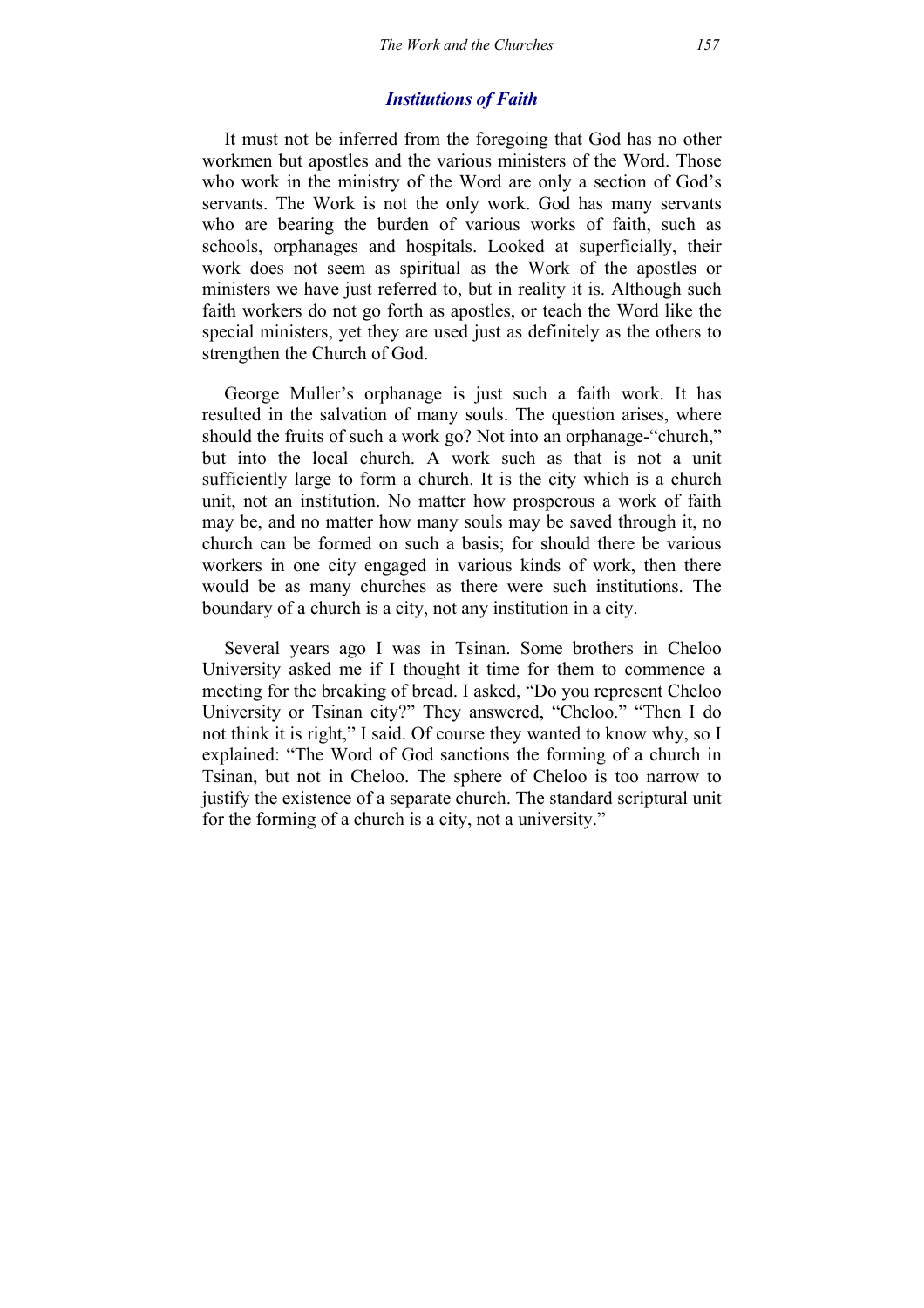The fruits resulting from various institutions of faith must not be retained by such institutions. All must be handed over to the local church. Workers must not argue that because they have been the means of salvation to certain souls, therefore they have a special claim upon them and special responsibility for them, and consequently withhold them from uniting with their fellow-believers in the locality. Even though there may be regular prayers, and preaching, and a variety of meetings in connection with a Christian institution, those can never serve as a substitute for church fellowship, and no such institution, however spiritual, can be regarded as a church, since it is not founded on the Divinely appointed basis of locality. All Christians engaged in efforts of this kind must differentiate clearly between church and Work, and they must realize that any sphere narrower than a locality does not justify the forming of a separate church. They dare not pride themselves on their successful work and think it will serve well as a church, but they must humbly join in fellowship with all the other members of the Body of Christ in the place where they live.

All the various God-given ministries have one aim, the establishing of local churches. In the thought of God only one company of people exists, and all His designs of grace centre in that one company—His Church. The Work is not a goal in itself, it is only a means to an end. If we regard our work as an end, then our purpose is at variance with God's, for His end is the Church. What we regard as an end in itself is only the means to His end.

There are three things which we must bear clearly in mind. (1) The Work and other works are the special concern of the workers, not of the churches, and the sphere of any work is not wide enough to justify its being regarded as a church. (2) All workers must be humble enough to take the place of brothers in the local church. In the sphere of their Work they hold the position of God's servants, but in the sphere of the church they are only brethren. In the church there are only children of God, therefore none of its members are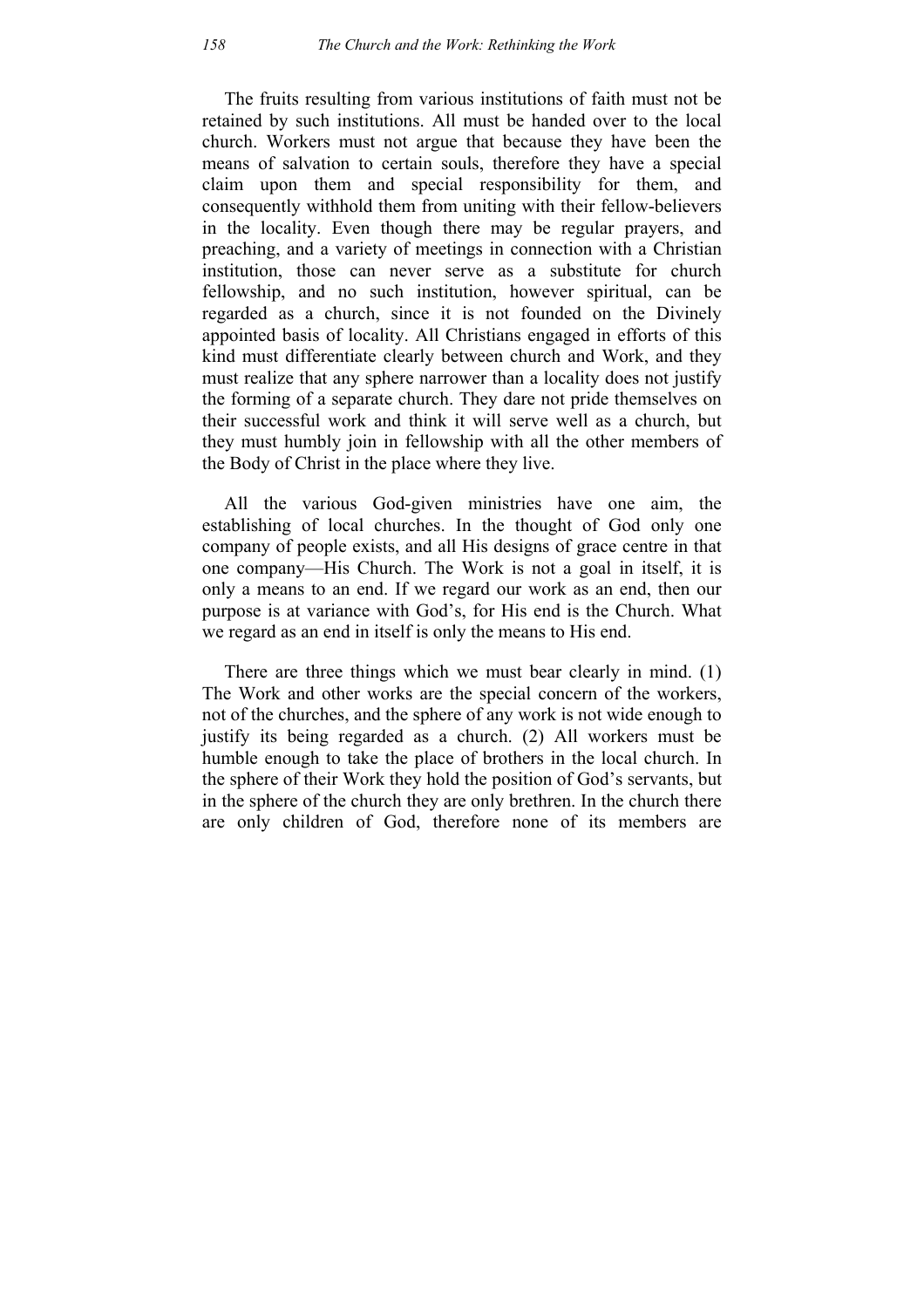"workers," all are brethren. (3) The goal of all Work is the establishment of local churches. If we make our Work the basis of a separate unit of God's people, then we are building up a sect, not a church.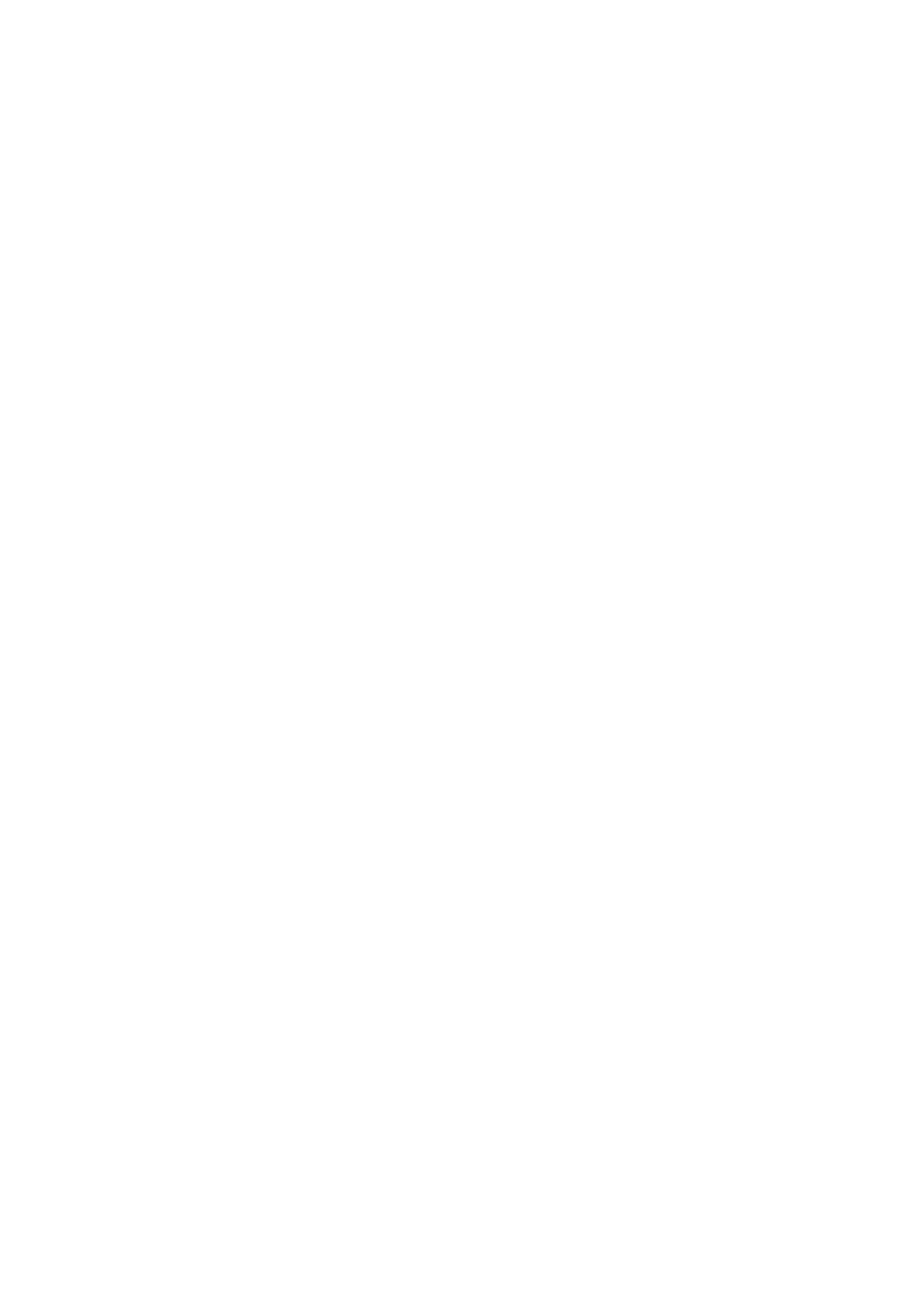

**8Among the Workers**<br>
The churches in Scripture are intensely local. We<br>
never find any federation of churches there; they are all<br>
independent units. The position is quite otherwise as<br>
regards the workers. Amongst them w The churches in Scripture are intensely local. We never find any federation of churches there; they are all independent units. The position is quite otherwise as regards the workers. Amongst them we find a certain amount of association; we see here a little group, and

there another, linked together for the Work. Paul and those with him—as for instance Luke, Silas, Timothy, Titus and Apollos formed one group; Peter, James and John, and those with them, formed another. One group came out from Antioch, another from Jerusalem. Paul refers to "those who were with me" (Acts 20.34), which indicates that whilst there was no organization of the workers into different missions, still they had their own special associates in the Work. Even in the beginning, when our Lord chose the Twelve, He sent them out two by two. *All* were fellow-workers, but *each* had his special fellow-worker. Such grouping of workers was ordained and ordered by the Lord.

*These apostolic companies were not formed along partisan or doctrinal lines;* they were formed under the Sovereignty of the Spirit, Who so ordered the circumstances of the different workers as to link them together in the Work. It was not that they were really divided from other workers, but merely that in the Spirit's ordering of their ways, they had not been led into special association with them. It was the Holy Spirit, not men, who said, "Separate me Barnabas *and* Saul." Everything hinged on the Sovereignty of the Spirit. The apostolic companies were subject to the Will and ordering of the Lord. As we have seen, the Twelve were divided into pairs, but it was not left to their personal discretion to choose their associates, it was the Lord Who coupled them together and sent them forth. Each had a special fellow-worker, but that fellow-worker was of the Lord's appointing, not of their choosing. It was not because of natural affinity that they associated specially with some, nor was it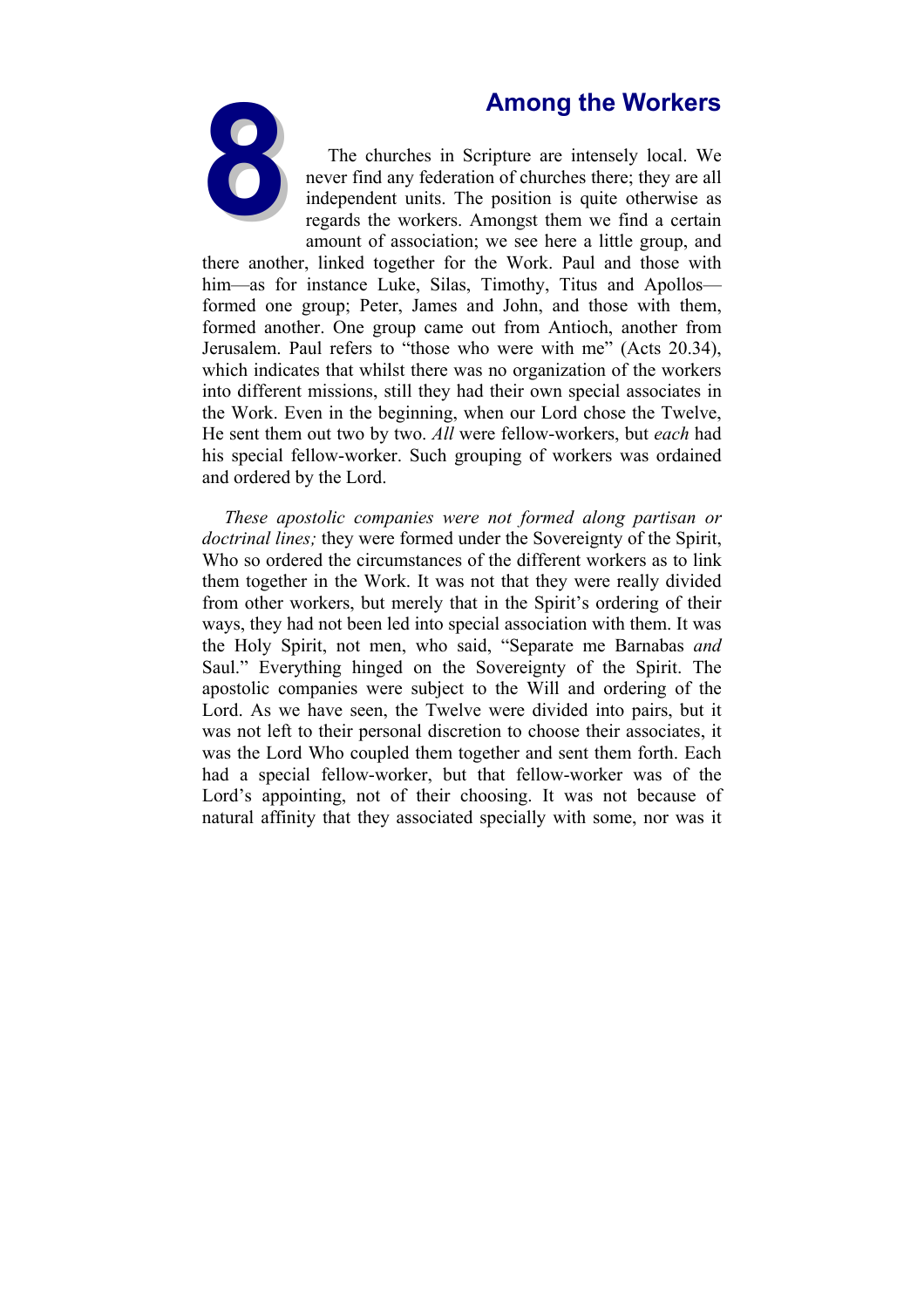because of difference in doctrine or practice that they did not associate specially with others. The deciding factor was *always* the ordering of the Lord.

We recognize that the Lord is the Head of the Church, and that the apostles were the first order "set" by the Lord in the Church (1 Cor. 12.18). Although they were formed into associations, having their special fellow-workers appointed by the Lord, still they had no special name, system, or organization. They did not make a company smaller than the Body to be the basis of their Work; all was on the ground of the Body; therefore, although on account of difference of locality and the providential ordering of their ways, they formed different groups, still they had no organization outside the Body; their Work was always an expression of the ministry of the Body. They were constituted into separate companies, but each company stood on the ground of the Body, expressing the ministry of the Body.

The Lord is the Head of the Body and *not the Head of any organization*; therefore whether we work for a society, a mission, or an institution, and not for the Body alone, we lose the Headship of the Lord. We must see clearly that the Work is the Work of the Body of Christ and that, whilst the Lord did divide His workers into different companies (not different organizations), their Work was always on the ground of the Body. And we must recognize that every individual worker and every company represents the ministry of the Body of Christ, each office held being held in the Body, and for the furtherance of the Work of God. Then, and only then, can we have one ministry—the up-building of the Body of Christ. If we recognized clearly the oneness of the Body, what blessed results we should see! Wherever the principle of the oneness of the Body operates, all possibility of rivalry is ruled out. It does not matter if I decrease and you increase; there will neither be jealousy on my part, nor pride on yours. Once we see that all the Work and all its fruits are for the increase of the Body of Christ, then no man will be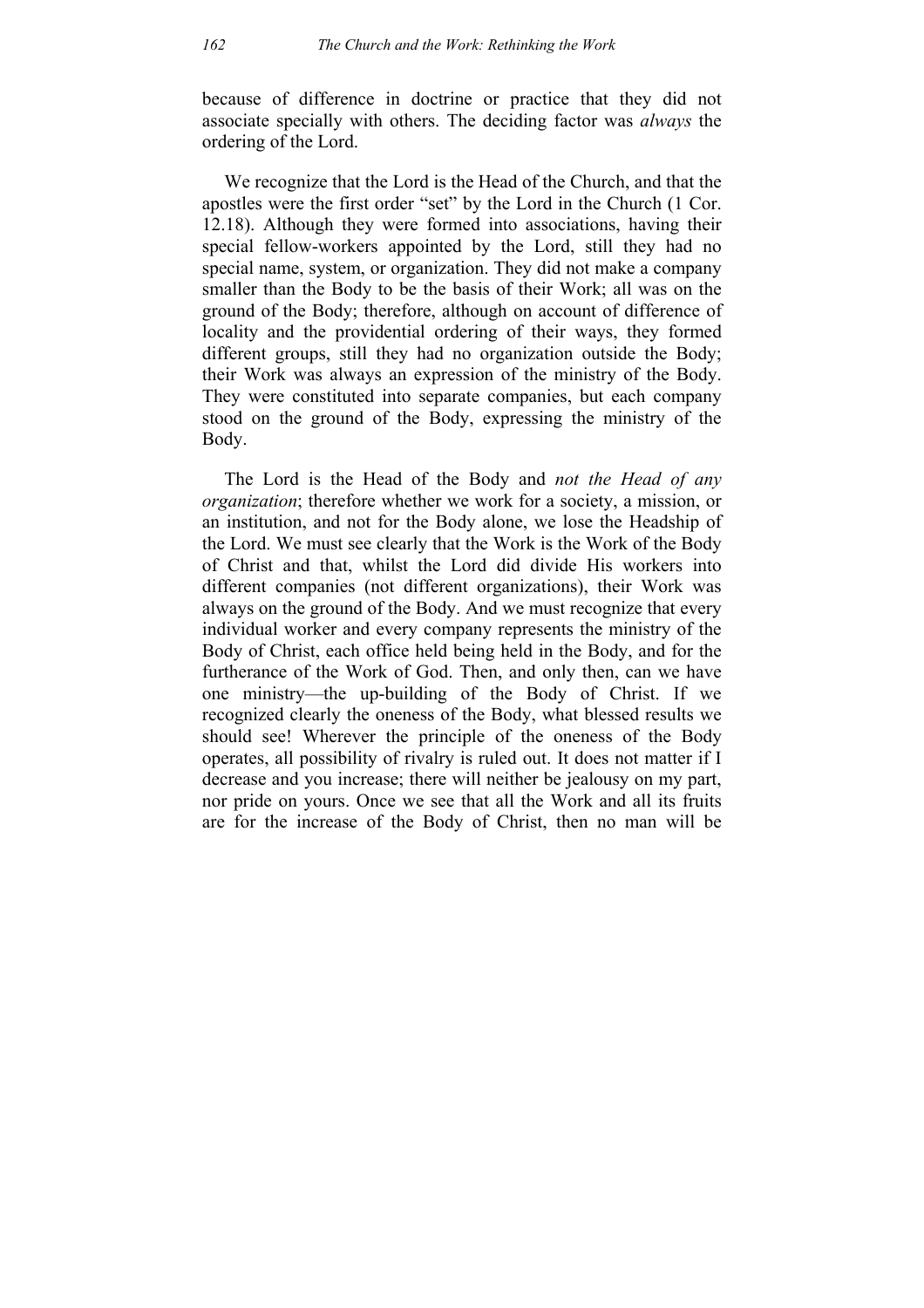counted yours and no man mine; it will not matter then whether you are used or I. All carnal strife amongst the workers of God will be at an end once the Body is clearly seen as the principle of the Work. But life and work in the Body necessitates drastic dealings with the flesh, and that in turn necessitates a deep knowledge of the Cross of Christ.

The early apostles were never free-lances, they worked together. In the story of Pentecost we read of "Peter standing up with the Eleven" (Acts 2.14). At the Beautiful Gate we see Peter and John working together, and again they were the two who visited Samaria. When Peter went to the house of Cornelius, six other brethren accompanied him. When the apostles went out it was always in companies, or at least in couples, never alone. Their Work was not individual, but corporate. As to those with Paul at Antioch and elsewhere, it is unfortunate that so much emphasis has been placed upon Paul as an individual, with the result that his fellow-workers are almost lost sight of. We see that at Troas Luke joined their company and was of one mind with Paul in considering that the Macedonian cry should be responded to, and later on when they returned from Macedonia they brought with them as fellow-workers Sopater, Aristarchus, Secundus, Gaius, Timothy, Tychicus, and Trophimus. Later on we find Apollos, Priscilla, and Aquila joining them: still later we find Paul sending Timothy to Corinth and encouraging Apollos and Titus to go there; and some time afterwards we see Epaphroditus joining them as a fellow-worker. And it is good to read at the head of Paul's epistles words like these: "Paul and his brother Sosthenes," "Paul and his brother Timothy," "Paul, Silas and Timothy."

So, on the one hand we see no trace of organized missions in Scripture, nor do we on the other hand see any workers going out on individual lines, each being a law to himself. They are formed into companies, but such companies are on a spiritual basis, not on the basis of organization. Scripture gives no warrant on the one hand for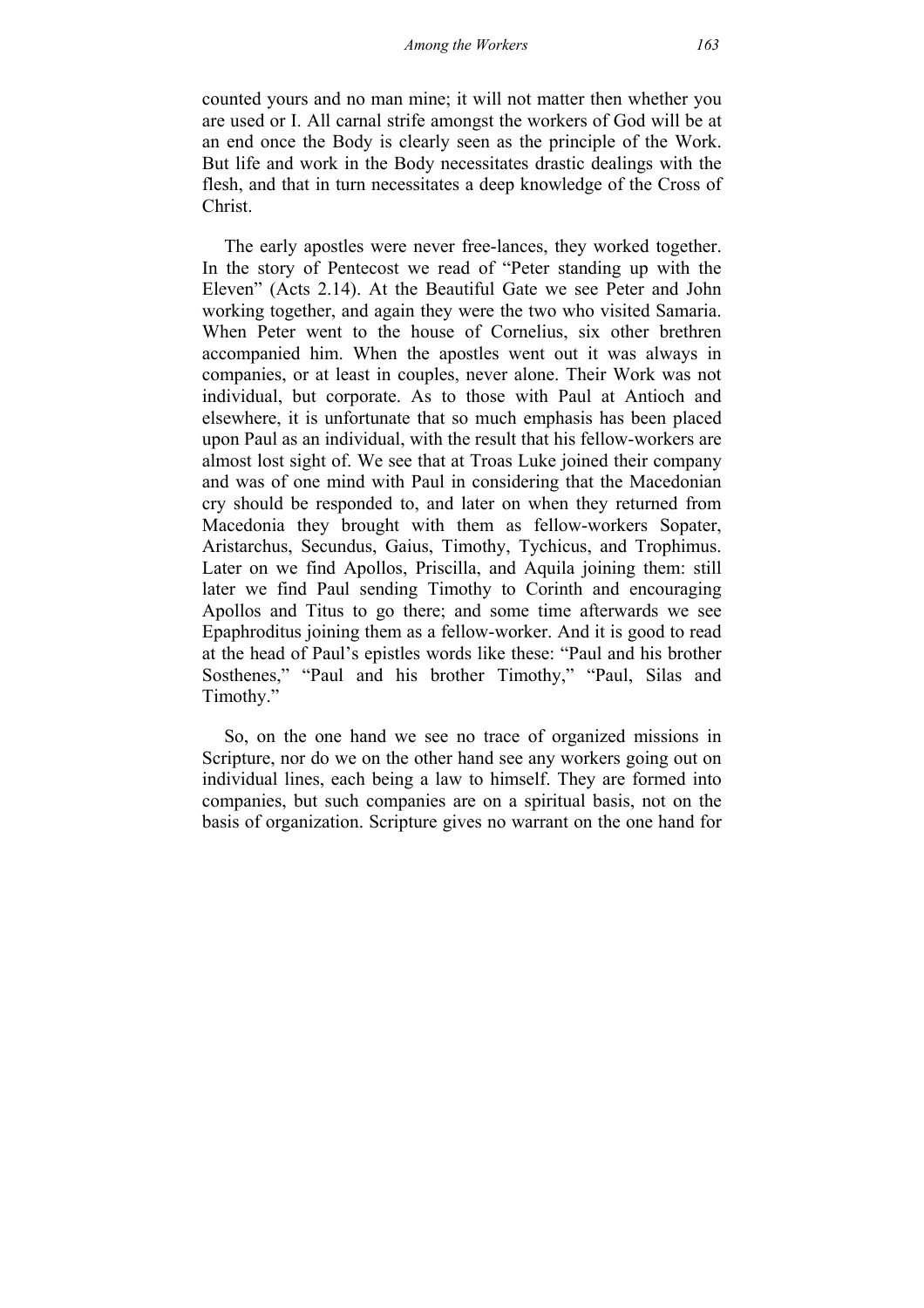an organized mission, nor does it on the other hand sanction freelance work; the one is as far from the thought of God as the other. Therefore, whilst we must guard against the snare of man-made organizations, we must also guard against the danger of being too individualistic. We must not be organized into a mission and thus become schismatic; at the same time we must have associates in the Work with whom we co-operate on a spiritual basis, and thus maintain the testimony of the Body.

We need to emphasize this fact, that the apostles worked in association with others, but their companies were not organized. Their relationship one to another was only spiritual. They loved and served the same Lord, they had one call and one commission, and they were of one mind. The Lord united them, therefore they became fellow-workers. Some were together from the outset, others joined at a later date. They were one company, yet they had no organization, and there was no distribution of offices or positions. Those who joined them did not come in response to some "Wanted" advertisement, nor did they come because they were equipped by a special course of training. On their journeys the Lord so ordered circumstances that they met; He drew them one to another, and being of one mind and one spirit, linked together by the Lord, they spontaneously became fellow-workers. In order to join such a company there was no need of first passing an examination, or of fulfilling some special conditions, or of going through certain forms or ceremonies. The Lord was the One Who determined everything. He ordered; man only concurred. In such groups none held special positions or offices; there was no director, or chairman, or superintendent. Whatever ministry the Lord had given them, that constituted their position. *They received no appointments from the association*. The relationship which existed between its members was purely spiritual, not official. They were constituted fellow-workers, not by a human organization, but by a spiritual bond.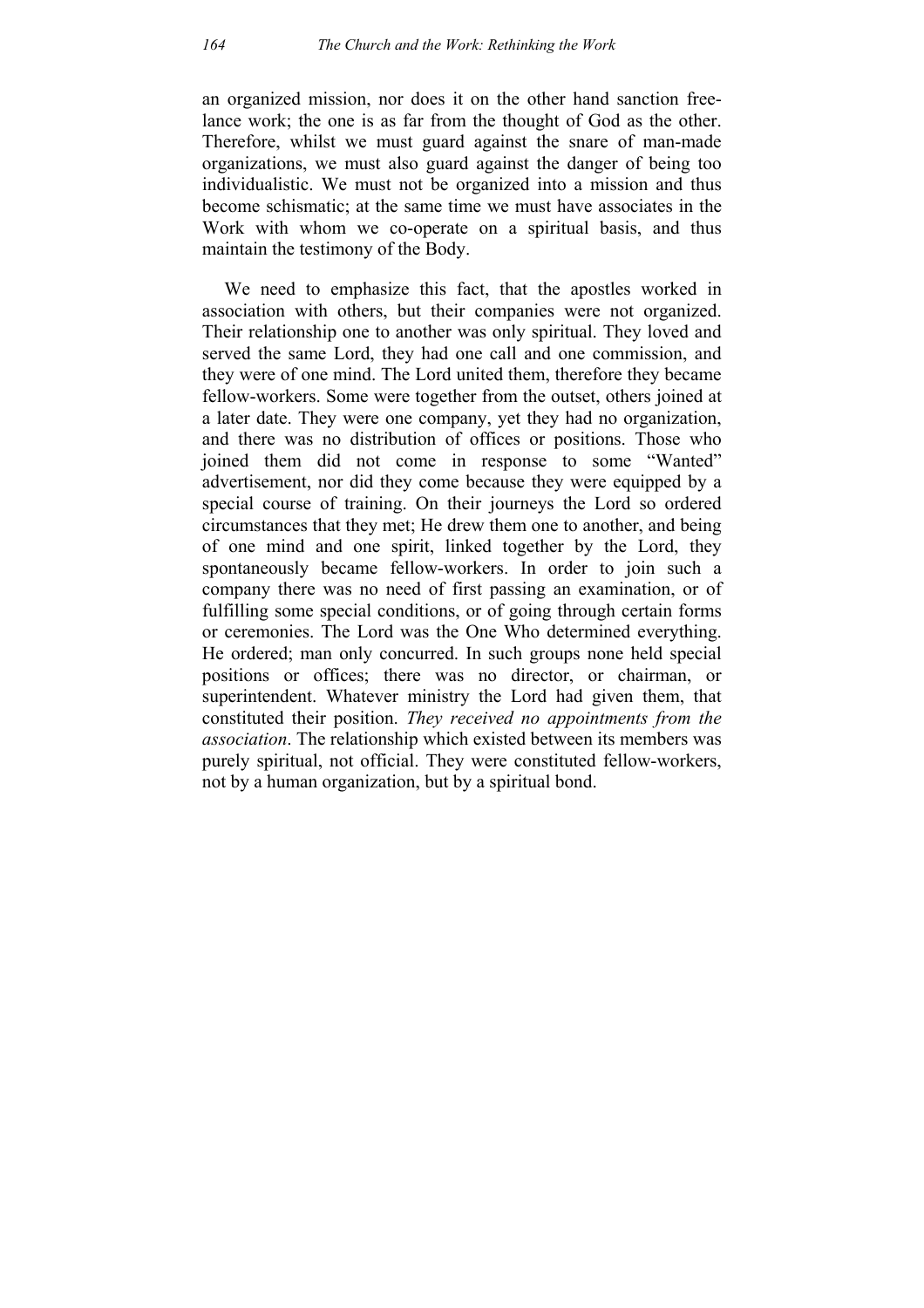# *Spiritual Authority*

Before considering the question of spiritual authority, let us read a few passages of Scripture bearing on the relationship between the workers, as they throw considerable light on our subject. "Timothy…would Paul have to go forth with him" (Acts 16.1-4). "When he (Paul) had seen the vision, straightway *we* sought to go forth into Macedonia, *concluding* that God had called us for to preach the Gospel unto them" (Acts 16.9,10). "But they that conducted Paul brought him as far as Athens; and receiving a *commandment* unto Silas and Timothy that they should come to him with all speed, they departed" (Acts 17.15). "Paul . . . *determined* to return through Macedonia. And there accompanied Him. . ." (Acts 20.3-5). "We, going before to the ship, set sail for Assos, there intending to take in Paul: for so had he *appointed* . . ." (Acts 20.13- 14). "If Timothy come, see that he be with you without fear. . . . Set him forward on his journey in peace that he may come to me.... But as touching Apollos the brother, I *besought* him much to come unto you" (1 Cor. 16.10-12). "We *exhorted* Titus" (2 Cor. 8.6). "Titus ... accepted our *exhortation*. . . . And we have *sent* together with him the brother" (2 Cor. 8.16-18). "We have *sent* with them our brother" (2 Cor. 8.22). "Tychicus, the beloved brother . . . I have *sent* unto you" (Eph. 6.21,22). "But I counted it necessary to *send* Epaphroditus" (Phil 2.25). "All my affairs shall Tychicus make known unto you" (Col. 4.7). "Luke, the beloved physician, and Demas salute you" (Col. 4.14). "And *say* to Archippus, Take heed to the ministry" (Col. 4.17). "We . . . *sent* Timothy" (1 Thess. 3.1-2). "*Do thy diligence* to come shortly unto me. . . . Take Mark, and *bring* him with thee. . . . But Tychicus I *sent* to Ephesus" (2 Tim. 4.9-13). "Trophimus *I left* at Miletus sick. *Do thy diligence* to come before winter" (2 Tim. 4.20-21). "For this cause *left I* thee in Crete, that thou shouldest set in order the things that were wanting, and appoint elders in every city, as I *gave thee charge*" (Titus 1.5). "When I *send* Artemas unto thee, or Tychicus, *give diligence* to come unto me to Nicopolis: for there have I determined to winter. *Set forward* Zenas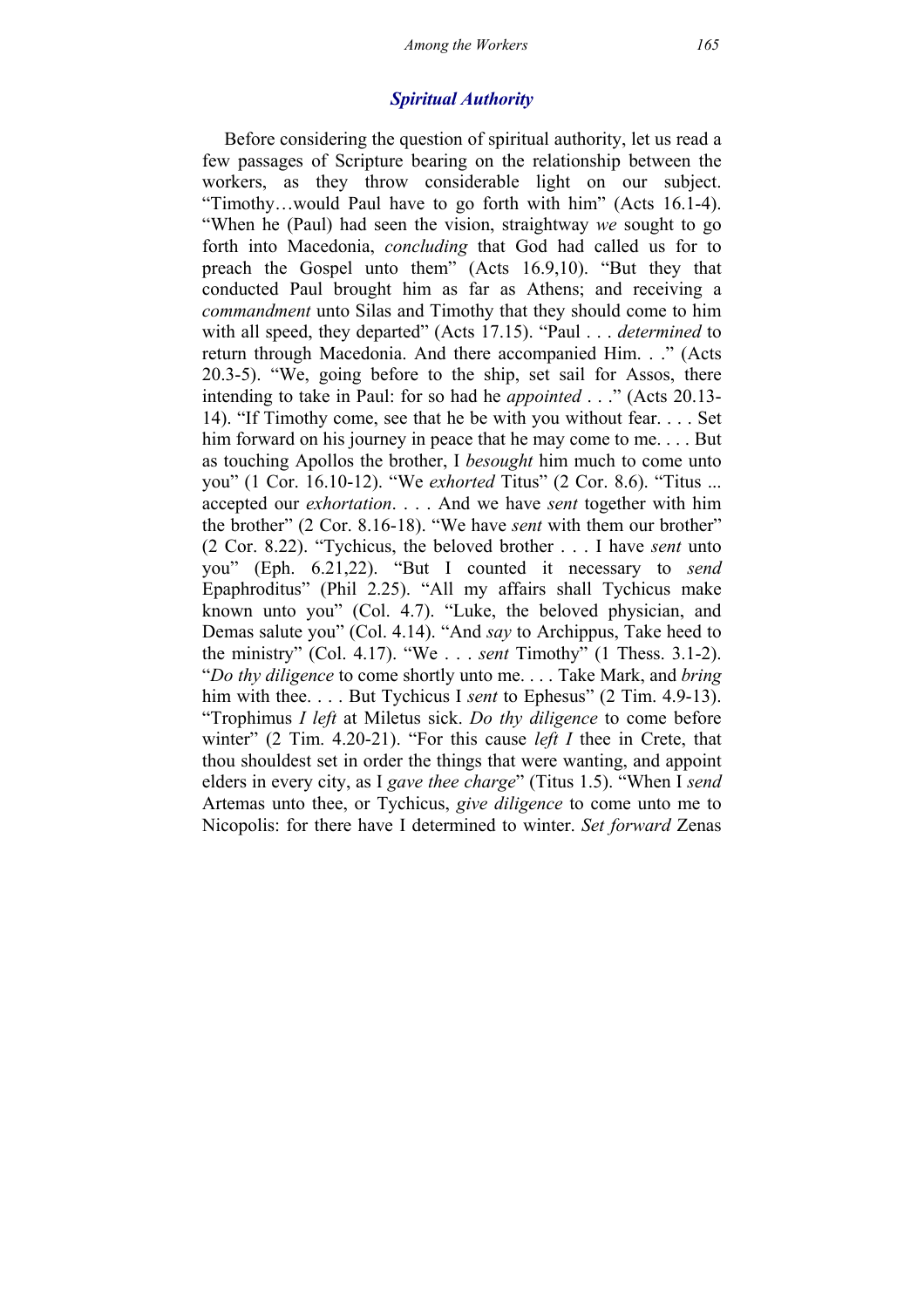the lawyer and Apollos on their journey *diligently*, that nothing be wanting unto them" (Titus 3.12-13).

The above Scriptures show us that among the workers of God dependence upon Him does not render us independent of one another. We saw that Paul *left* Titus in Crete to complete the work he himself had left unfinished, and that he afterwards *sent* Artemas and Tychicus to replace him when he instructed him to proceed to Nicopolis. On various occasions he appointed Timothy and Tychicus to do certain work, and we read that he *persuaded* Titus and Apollos to remain in Corinth. We observe that these workers not only learned to work in teams, but the less experienced learned to submit to the direction of the more spiritual. God's workers must learn to be "left," to be "sent" and to be "persuaded."

It is important to recognize the difference between official and spiritual authority. In an organization all authority is official, not spiritual. In a good organization the one who holds office has both official and spiritual authority; in a bad organization the authority wielded is only official. But in any organization, no matter whether the office-bearer *himself* has spiritual authority or not, the authority he holds in the organization is actually only official. What is the meaning of official authority? It means that because a man holds office, therefore he exercises authority. The authority is exercised solely on account of the office he holds. As long as the office-bearer retains his position, just so long can he exert his authority; as soon as he resigns office his authority ceases. Such authority is altogether objective, it is not inherent in the man himself. It is connected not with the person, but merely with his position. If he holds the office of superintendent, it follows as a matter of course that he superintends affairs, no matter whether he is spiritually qualified to do so or not; if he holds the office of director, then automatically he directs, even if lack of spirituality should really disqualify him from exercising control over other lives. The life of an organization is position; it is position that determines authority.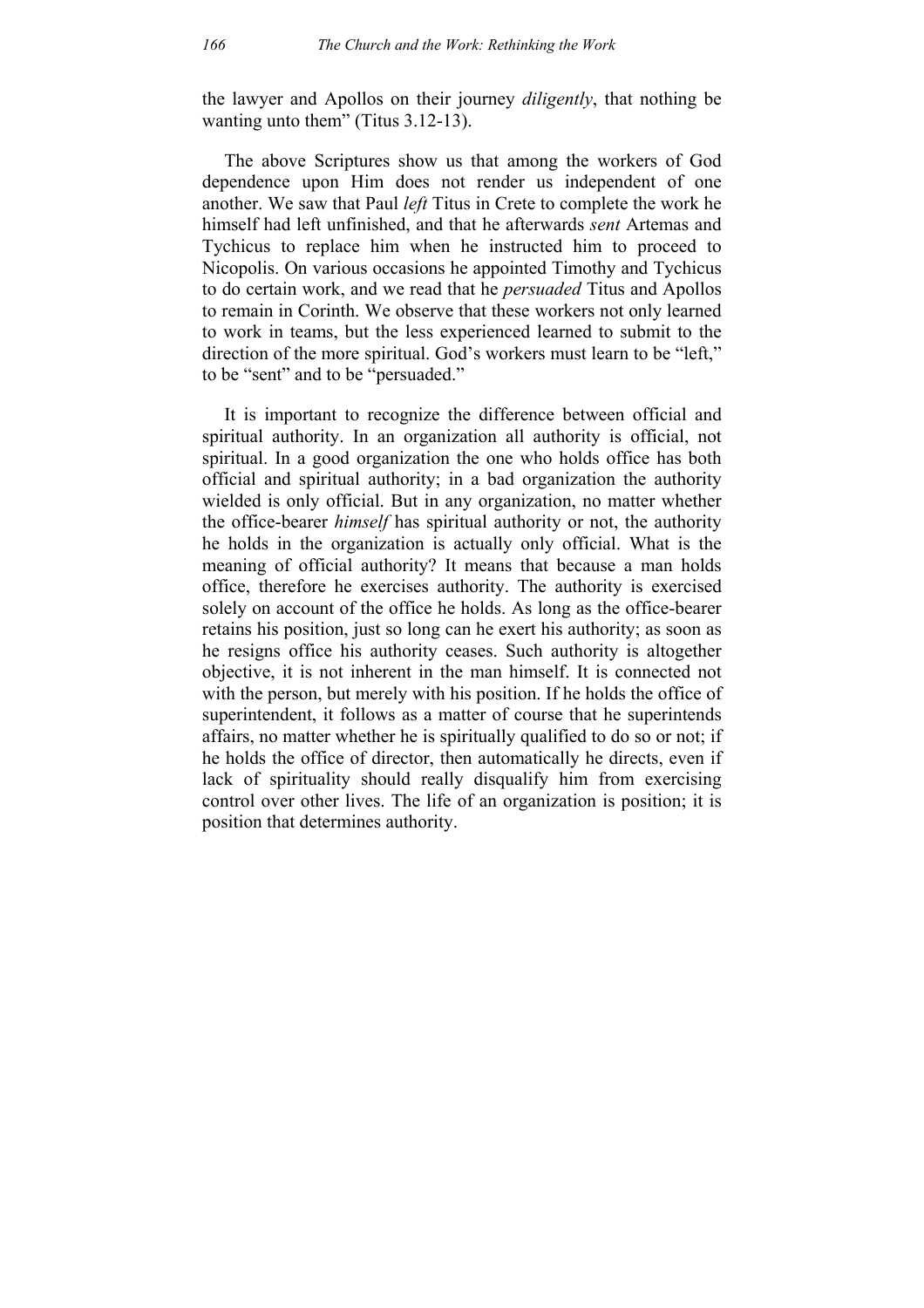But in Divinely constituted companies of workers there is no organization. Authority *is* exercised amongst them, but such authority is spiritual, not official. It is an authority based upon spirituality, an authority which is the outcome of a deep knowledge of the Lord, and intimate fellowship with Him. Spiritual life is the source of such authority. The reason why Paul could direct others was not because of his superior position, but because of his greater spirituality. If he had lost his spirituality, he would have lost his authority. In an organization those who are spiritual do not necessarily hold any office, and those who hold office are not necessarily spiritual; but in Scripture it is otherwise. There it is those who know the Lord who superintend affairs. It is those who are spiritual that direct others, and if those others are spiritual, they will recognize spiritual authority and will submit to it. In an organization its workers are obliged to obey, but in a spiritual association they are not, and from an official point of view no fault can be found with them if they do not obey. In a spiritual association there is no compulsion; direction and submission alike are on the ground of spirituality.

Apart from the question of spiritual authority there is also the question of different ministries. All servants of the Lord are in the Ministry, and each has his own special ministry. In an organization, positions are allotted by man, but in spiritual work ministries are appointed by the Lord. Because of difference of ministry, we must on the one hand obey the Lord, and on the other we must obey the brethren. Such obedience is not on the ground of their superior position, but because their ministry differs from ours, and yet both are intimately related. If the head is moving the tips of my fingers, the muscles of my arms cannot take an independent attitude and refuse to move with them. The principle of being in one Body necessitates the closely related members to move with one another. In moving with the other members, we are not really obeying them; we are obeying the Head. In many things we can claim a direct guidance from the Head, but in just as many things the Head moves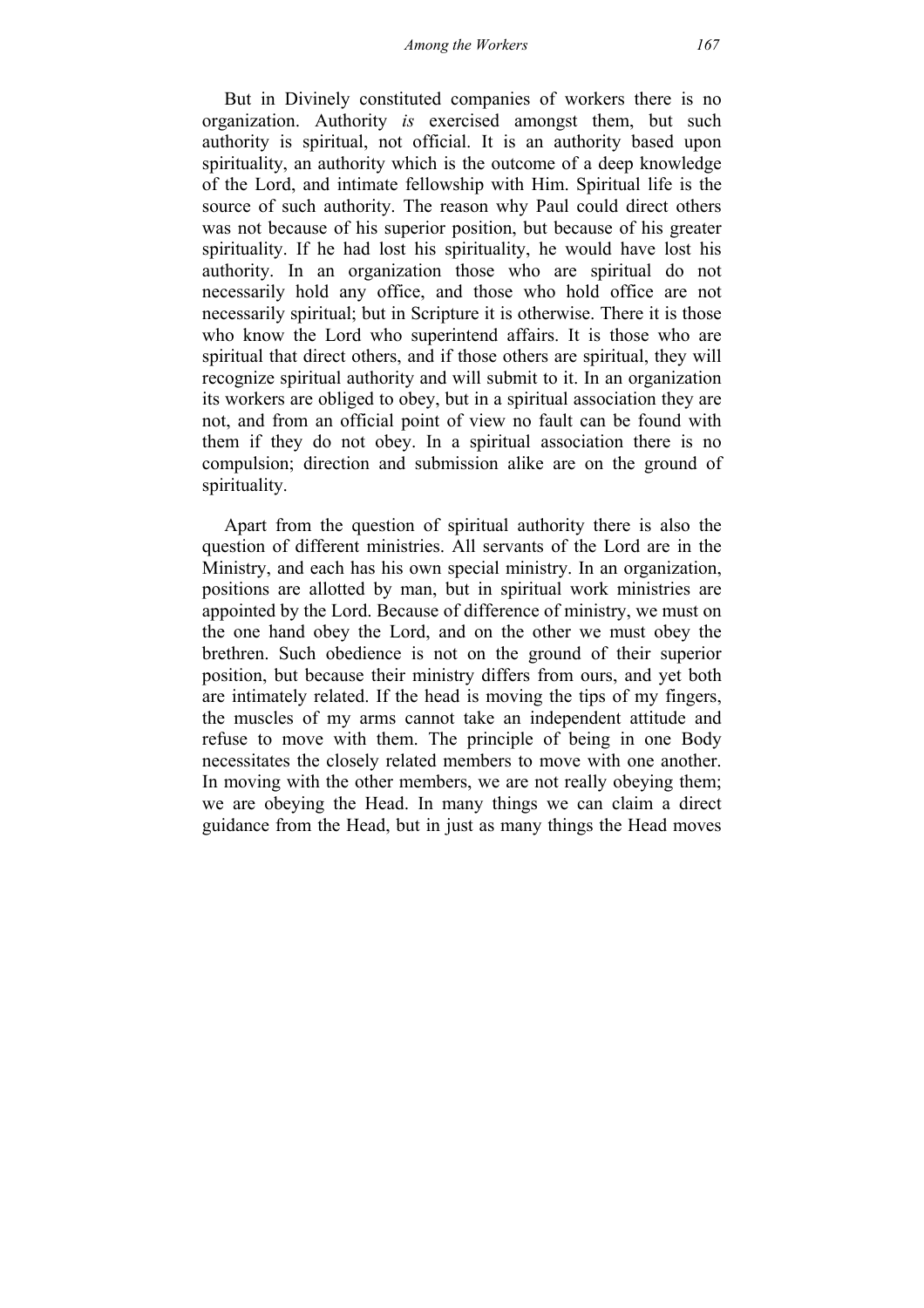others and we simply *move with them*. Their movement is reason enough for us to fall in. It is most important to recognize this relatedness of various ministries in the Body of Christ. We have to know our ministry and to recognize the ministry of others, so that we can move as one obeying those who have a greater ministry. Since our ministry is interrelated in such a way, we dare not take an individual or independent attitude.

All positions held by God's ministers are spiritual, not official. Alas! men have only seen half the truth, so they try to organize the Work, appoint a director to superintend the service of others, but their directing is based upon their position in the organization, not upon their position in the Ministry. The reason why Paul could direct others was because the ministry committed to him by the Lord put him in a position of authority over them; and the reason why Titus, Timothy and Tychicus could submit to being directed was because the ministry committed to them by the Lord put them in a position under his authority. Unfortunately the directing of to-day is neither based upon depth of spirituality nor greatness of ministry.

Timothy was a man of God. He lived close to the Lord, obeying and serving Him faithfully, yet many a time he was sent here or there by Paul. He did not say, Do you think I am incapable of working by myself? Do you think I do not know how to preach the Gospel and how to found churches? Do you think I do not know how to go about things? Yes! Timothy knew much, yet he was willing to obey Paul. In spiritual work there is such a thing as being directed by others; there is the position of a Paul, and there is also the position of a Timothy, but these are spiritual, not official, positions.

To-day we must learn on the one hand to maintain a right relationship with our fellow-workers, and on the other hand to be guided by the Holy Spirit. We must maintain both relationships, and also maintain the balance between the two. In the first and second epistles to Timothy there are many passages which illustrate how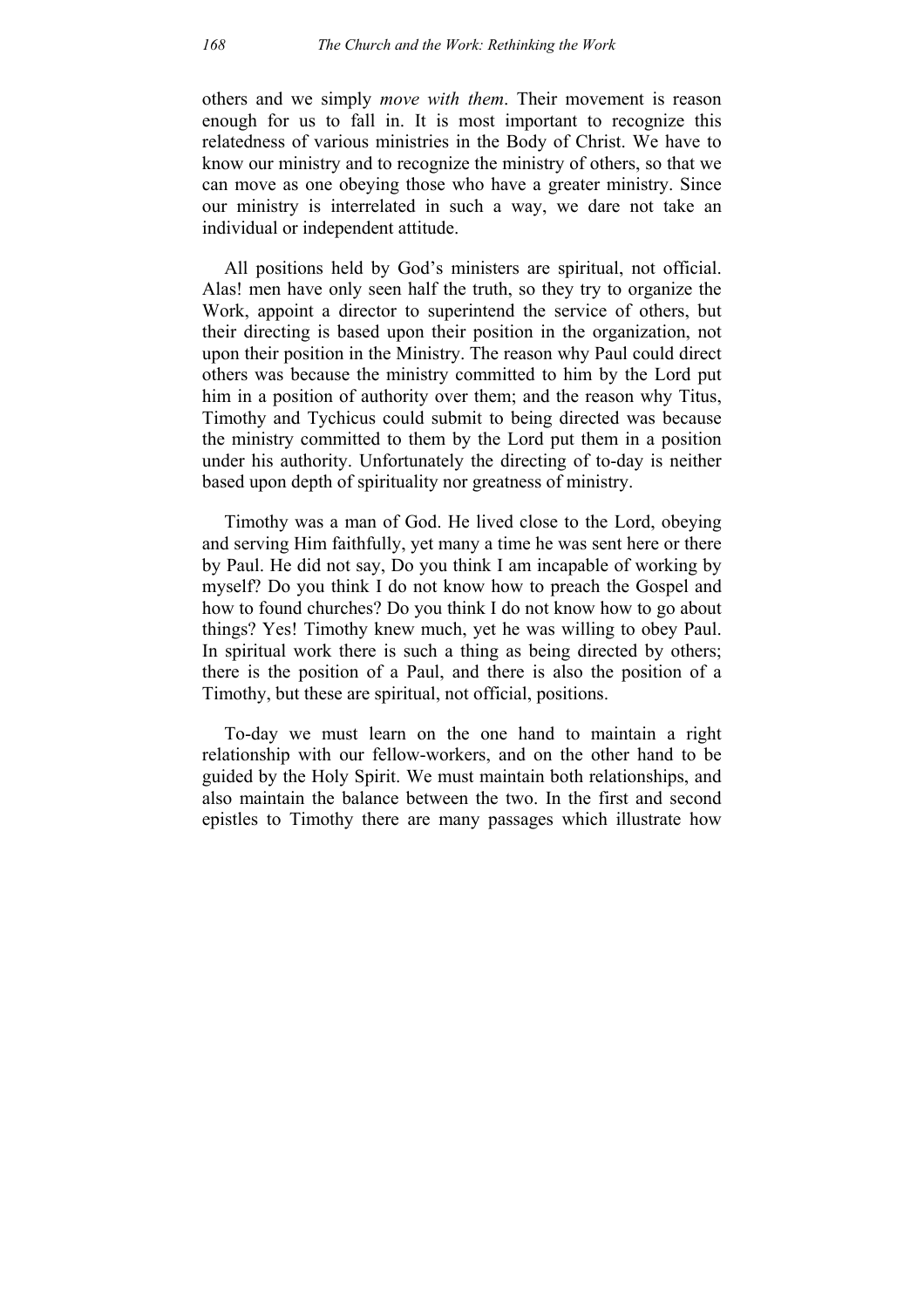fellow-workers should co-operate, and how a younger worker should submit to an older. A young Timothy ought to obey the commands of the Holy Spirit, but he ought also to receive the instructions of an elderly Paul. Timothy was sent out by Paul, Timothy was left by Paul at Ephesus, and Timothy obeyed Paul in the Lord. Here is an example for young servants of God. It is most important in His Work to learn how to be led by the Spirit and how, at the same time, to cooperate with our fellow-workers. The responsibility must not be wholly upon Timothy, neither must it rest wholly upon Paul. In the Work Timothy must learn to fit in with Paul, and Paul must also learn to fit in with Timothy. Not only must the younger learn to submit to the instructions of the elder, but the elder must learn how to instruct the younger. The one who is in a position to "leave," or "send," or "persuade" others, must learn not to follow the dictates of his own nature, acting according to personal inclination or desire, for in that case he will make it difficult for those under his authority. Paul must direct Timothy in such a way that he will not find it hard to obey both the Holy Spirit and the Apostle.

God's servants must work together in companies, but there is a kind of co-working which is to be avoided, i.e. co-working in a manmade organization which restricts its members so that they cannot really respond to the leading of the Spirit. When workers are entirely subject to the direction of men, then their work is not the outcome of a spiritual burden placed on them by God, but merely the doing of a piece of work in response to the dictates of those holding higher positions than they. The trouble to-day is that men are taking the place of the Holy Spirit, and the will of men in official position is taking the place of the Will of God. Workers have no direct knowledge of the Divine Will, but simply do the will of those in authority over them, without bearing any personal burden from the Lord for His Work.

There are others again who know the mind of God, have a call from Him, and depend entirely upon Him for the meeting of all their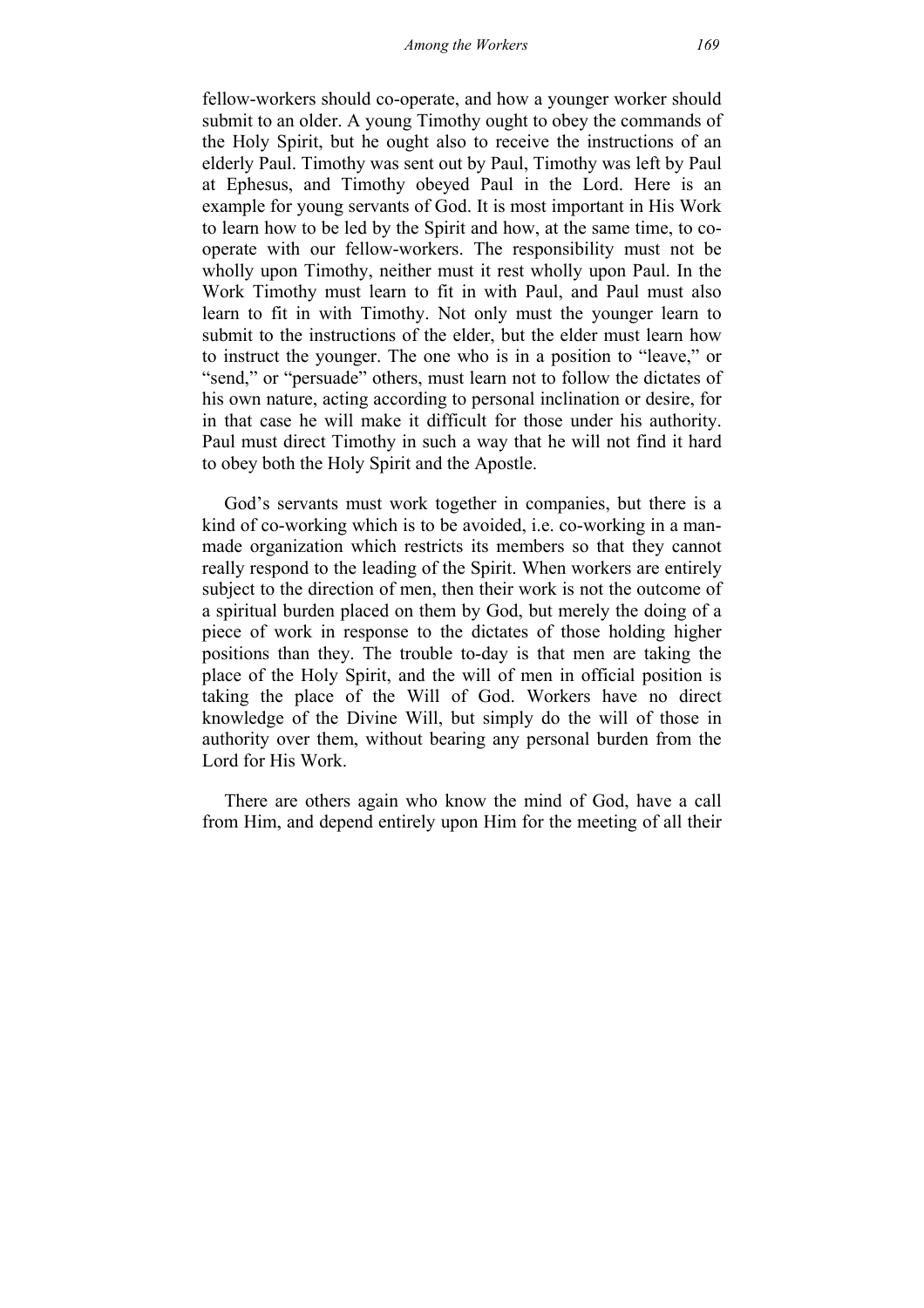needs; but whilst they know what it is to be led of Him individually, they fancy they can just go their own way and do their own work in independence of others.

The teaching of God's Word is that, on the one hand, human organizations must not control the servants of God; on the other hand, His servants must learn to submit to a *spiritual* authority which is based on the difference of ministry. There is no organized cooperation, yet there is a spiritual fellowship and a spiritual oneness. Individualism and human organization alike are out of line with the Will of God. We should seek to know His Will, not independently, but in conjunction with the other ministering members of the Body. The call of Paul and Barnabas was on this principle. It was not a case of two prophets and teachers only, but of five, waiting upon God to know His Will. Acts 13 gives us a good example of a working company, all the workers being mutually related, and the guidance of one confirmed by the others.

# *The Sphere of the Work*

The sphere of the Work, unlike the sphere of the local church, is very wide. Some of the workers are sent to Ephesus, some go to Paul at Nicopolis, some stay on in Corinth, some are left in Miletus, some remain in Crete, some return to Thessalonica and others go on to Galatia. Such is the Work! We see here not the movements of the local church but of the Work, for the movements of the local church are always confined to one locality. Ephesus only manages the affairs of Ephesus, and Rome the affairs of Rome. The church confines herself to matters in her own locality. There is no need for the church in Ephesus to send a man to Corinth, or for the church in Corinth to leave a man in Rome. The church here is local, the Work extra-local. Ephesus, Corinth and Rome are all the concern of the workers. The church only manages the affairs in any given locality, but the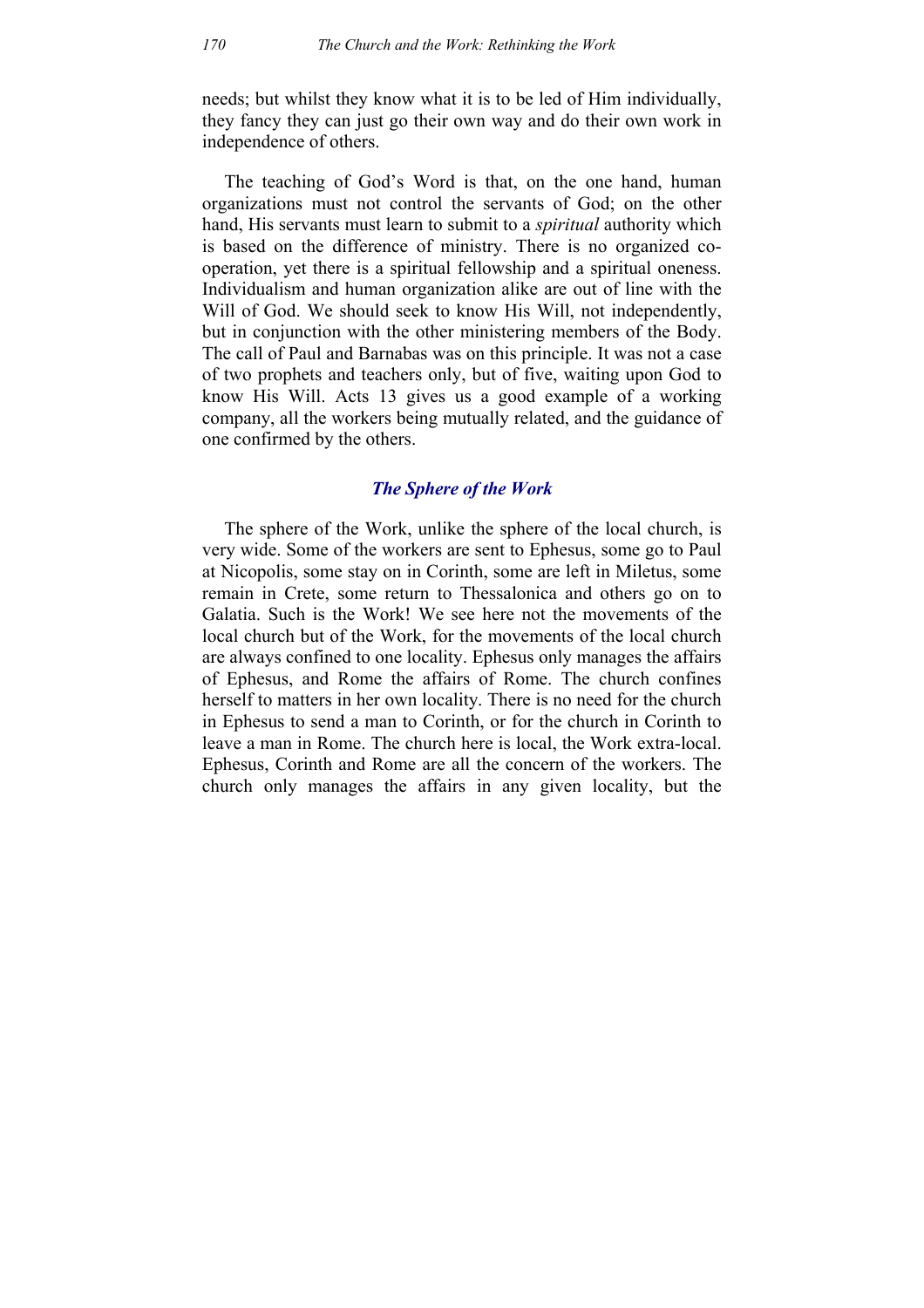workers of God regard as their "parish" the sphere which *the Lord has measured out* to them.

# *No Central Control but Fellowship*

In Scripture the workers were formed into companies, but that does not imply that *all* the apostles formed themselves into *one* company and placed everything under one *central control*. Although Paul had "those with him," and Peter his associates, they comprised only a number of apostles, not all the apostles. That all the apostles should combine into one company is not shown in the Word of God. It is quite in order for scores of men, or even hundreds, who have received the same trust from God, to join together in the same work; but in the Scriptures we find no centralization of authority for the control of all *the* apostles. There is a company of apostles, but it is not great enough to include *all* the apostles. That is Romish, not scriptural.

The parties referred to in Phil. 1.15-17; 2 Cor. 11.12,13,22,23; Gal. 4.17 all indicate that the Work in the early days was not centralized. Had it been centralized, those groups could not have remained in existence, for they could have been dealt with effectively. The Scriptures show that in Divine Work there is no universal organization or central control, which accounts for the fact that the Apostle had no authority to deal with those groups of people who were creating such difficulty in the churches.

The explanation is this, God does not wish the power of organization to take the place of the power of the Holy Ghost. Even though there be no central control, provided all the workers follow the leading of the Spirit, everything will run smoothly and satisfactorily and there will be the co-ordination of a body. Whenever people cease to obey the Spirit and labour in the power of the flesh, then it is best if the Work is simply allowed to fall to pieces. A good organization often serves as a bad substitute for the power of the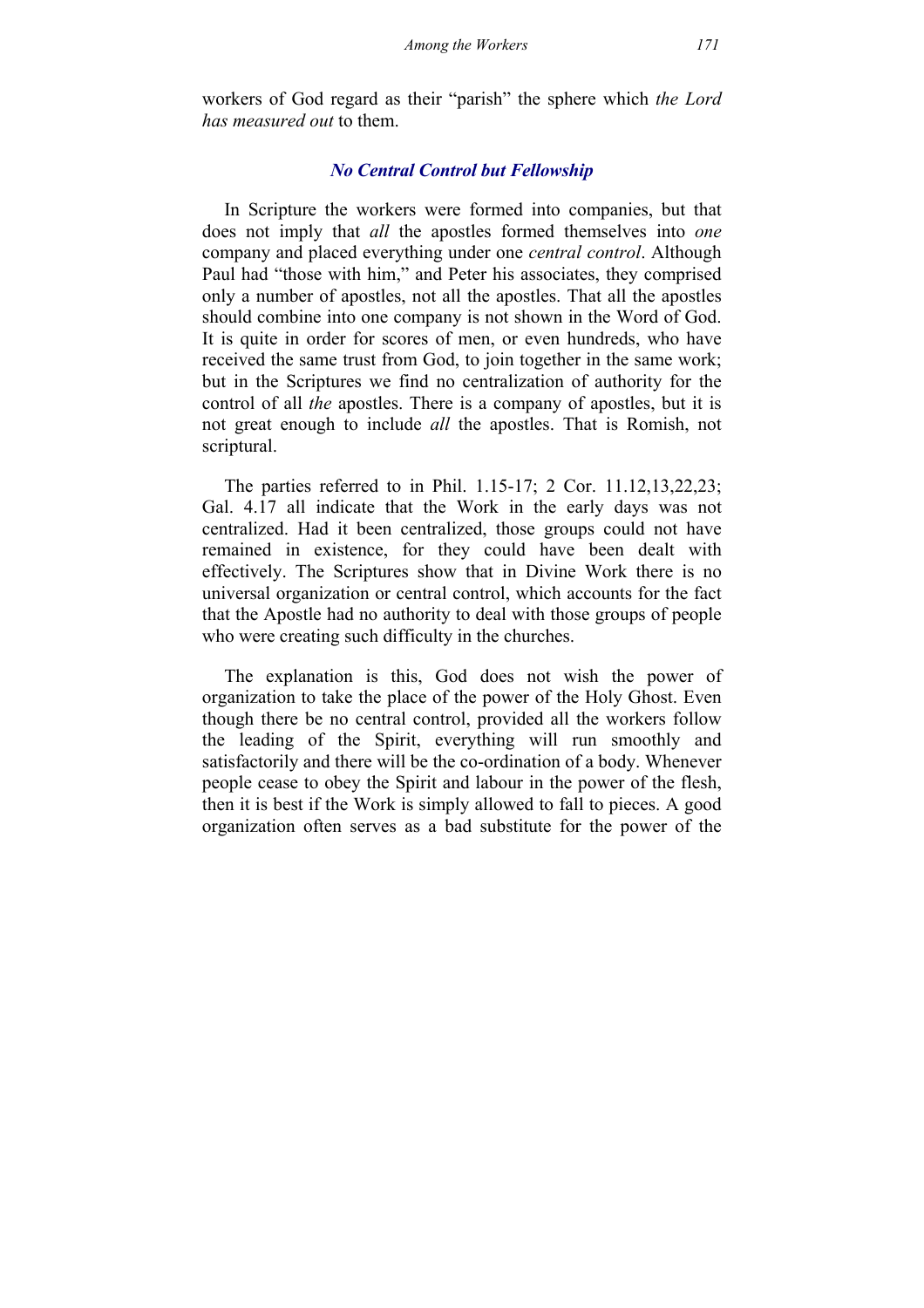Holy Ghost, by holding a work together even after all its vitality is gone. When life has departed from the work and the scaffolding of organization still supports it, its collapse is prevented; but that is doubtful gain, for a splendid outward organization may be blinding God's servants to a deep inward need. God would rather His Work be discontinued than that it go on with such a counterfeit for spiritual power. When the glory of God had departed from the temple He Himself left it to utter ruin. God desires that the outward and inward conditions should correspond, so that if death invades a work His workers may awaken at once to their need and in humility of heart seek His face.

Central control has many evils. It makes it easy for God's servants to disregard the leading of the Spirit, and readily develops into a Popish system, becoming a great worldly power. It is a scriptural fact that they are formed into companies, but they are not formed into one single company.

However, that does not mean that every company could just go on independently, knowing no relatedness or fellowship with other companies. The principle of the oneness of the Body holds good here as in all other relationships between the children of God. In Scripture we not only see the principle of "the laying on of hands," but also that of giving "the right hands" (Gal. 2.9). The former speaks of *identification*: the latter of *fellowship*. In Antioch hands were laid on Paul and Barnabas; in Jerusalem there was no laying on of hands, but the right hands of fellowship given them by James, Cephas and John. In Antioch the sphere in view was *one* apostolic company, and the point *emphasized* was identification; consequently hands were laid on them. But in Jerusalem the sphere in view was the relationship between *different* apostolic companies, and the point *emphasized* was fellowship; consequently the right hands were extended to them.

Many are called to work for the Lord, but their sphere of service is not the same, so it follows that their associates cannot be the same.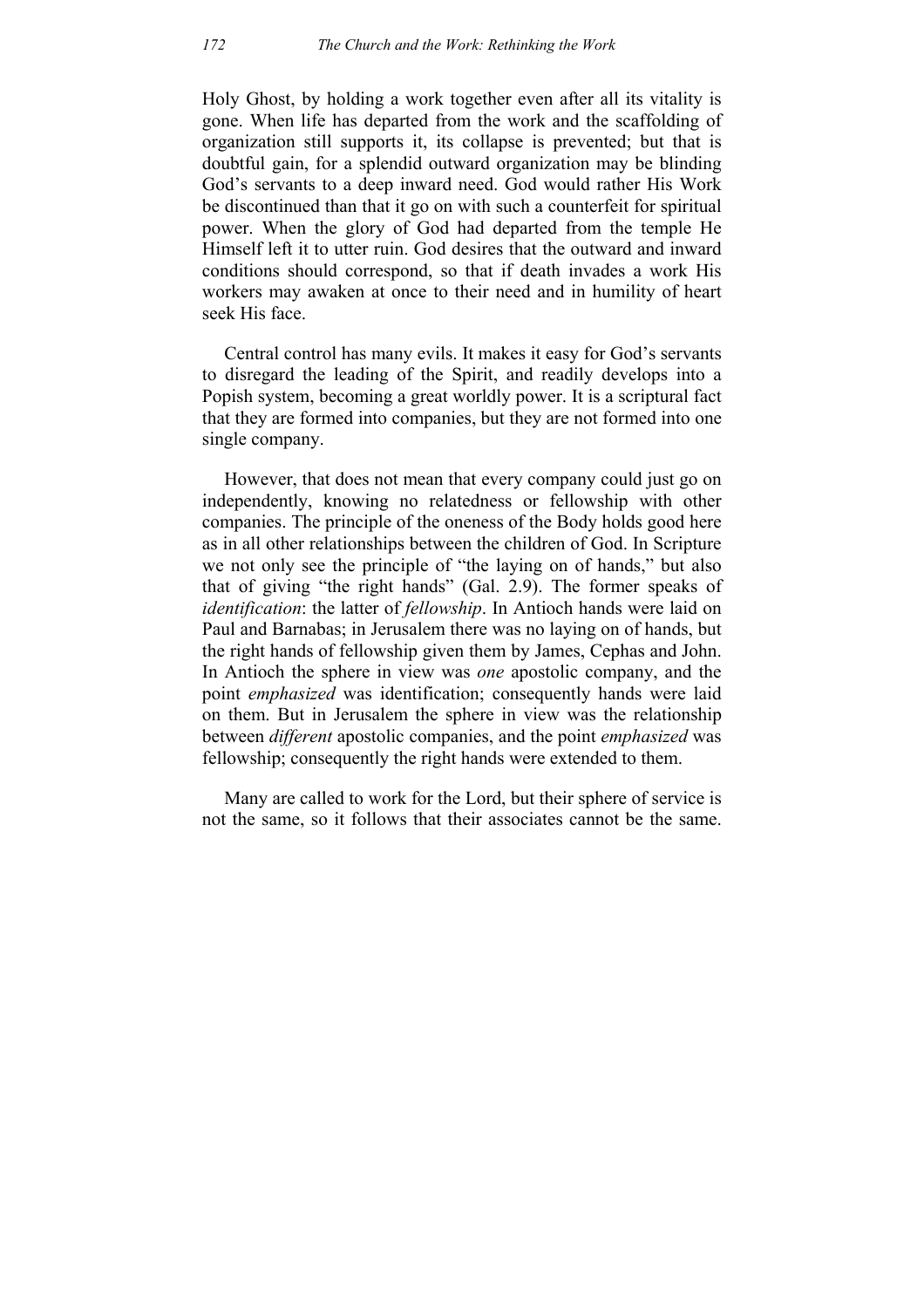But the various companies must all be identified with the Body, coming under the Headship of the Lord, and having fellowship amongst themselves. There is no laying on of hands between Antioch and Jerusalem, but there is the giving of the right hands of fellowship. So the Word of God does not warrant the forming of one central company, neither does it warrant the forming of various scattered, unrelated and isolated companies. There is no one central place for the laying on of hands, nor is there *merely* the laying on of hands and nothing else in any one of the various groups; but amongst them there is also the giving of the right hands of fellowship one to the other. Each company should recognize what God is doing with the other companies and should extend fellowship to them, acknowledging that they are also ministers in the Body. Under the ordering of God they may work in different companies, but all must work as one Body. The extending of the right hands of fellowship implies a recognition that other people are in the Body and we are in fellowship with them, working together in a related way, as becomes functioning members of the same Body. "When they saw that I had been intrusted with the gospel of the uncircumcision . . . and when they perceived the grace that was given unto me, James and Cephas and John, they who were reputed to be pillars, gave to me and Barnabas the right hands of fellowship, that we should go unto the Gentiles, and they unto the circumcision" (Gal. 2.7-9). The unrelated, scattered, disrupted and conflicting organizations in Christendom, which do not recognize the principle of the Body, and do not come under the Sovereignty and Headship of Christ, are never according to the Mind of the Lord.

#### *Co-operation Among the Workers*

The question naturally arises, how should workers and working associations co-operate? To one company God gives one kind of ministry, and to another an altogether different form of ministry. How should the various groups co-work? Peter and his associates,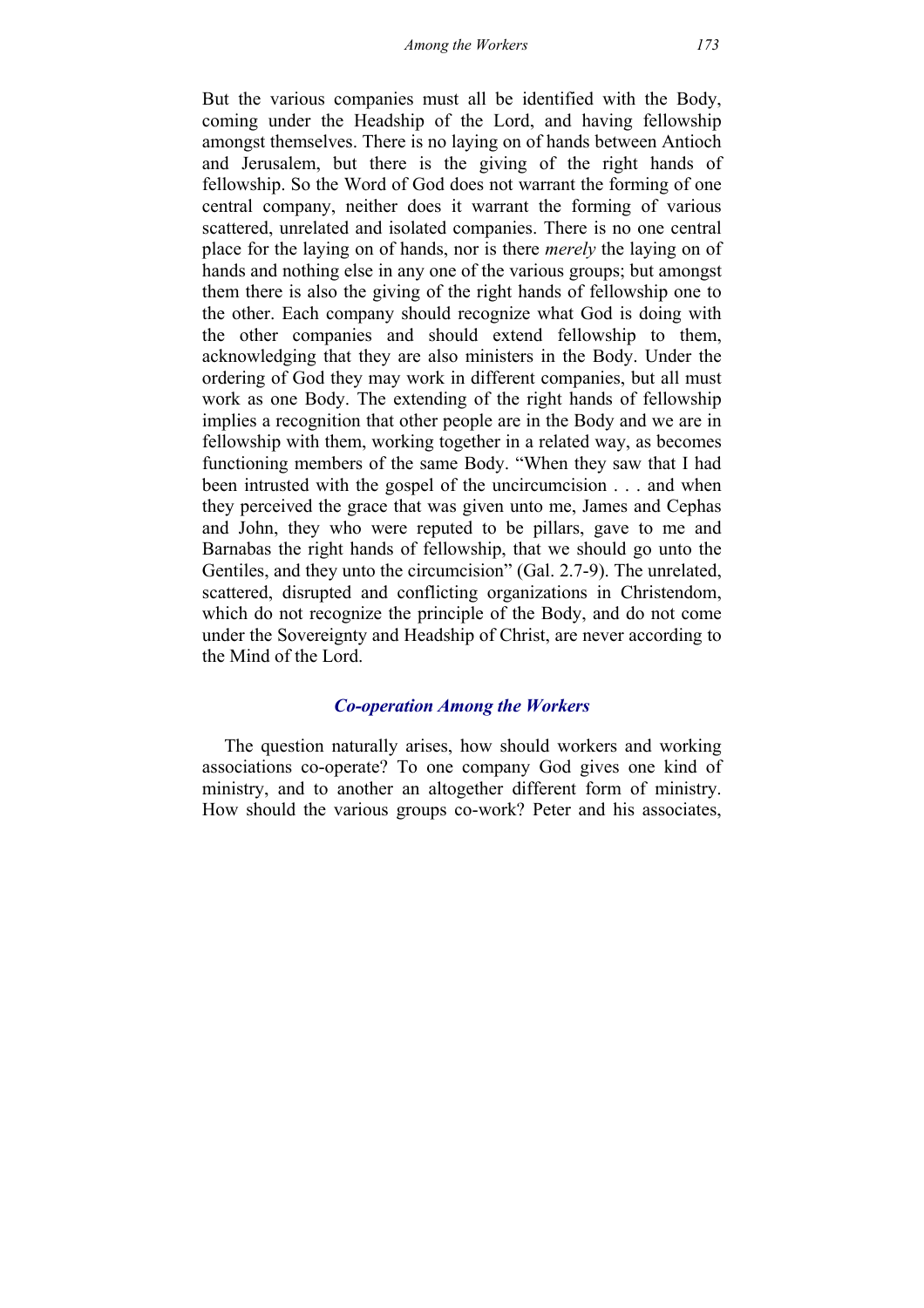and Paul and those with him, were appointed to different spheres, but in the event of their Work overlapping, how should they act? Since there is no centralization of work, yet at the same time there are various groups of workers, how should these different groups cooperate? We must note two fundamental points in regard to the Work:

(1) The first responsibility of every worker—no matter what his ministry or what his special line of work—whenever he comes to a place where there is no *local* church, is to establish one in the locality. (What applies to the individual worker applies also to any group of workers.)

(2) Should he come to a place where a local church already exists, then all his teaching and all his experience must be contributed to that church, that it may be strengthened and edified, and no attempt should be made to attach that church to himself or to the society he represents.

If a worker goes to a place where there is no church and founds one there for the propagation of his particular doctrine, then we cannot co-operate with him because he is building up a sect, and not a church. On the other hand, should a worker go to a place where there is already a local church, and instead of contributing his teaching and experience to its up-building, seek to make it a branchchurch of the society to which he belongs, then again it is impossible for us to co-operate, because he is building up a denomination. The basis of fellowship in the church is the common possession of life in Christ, and living in the same locality. *The basis of co-operation in the Work is the common aim of the founding and building up of local churches.* Denominational affiliations do not hinder us from reckoning anyone as belonging to the Body, but the aim of denominational extension will certainly keep us from any cooperation in the service of God. The greatest harm a worker can do is, instead of establishing and edifying the local churches, to attach to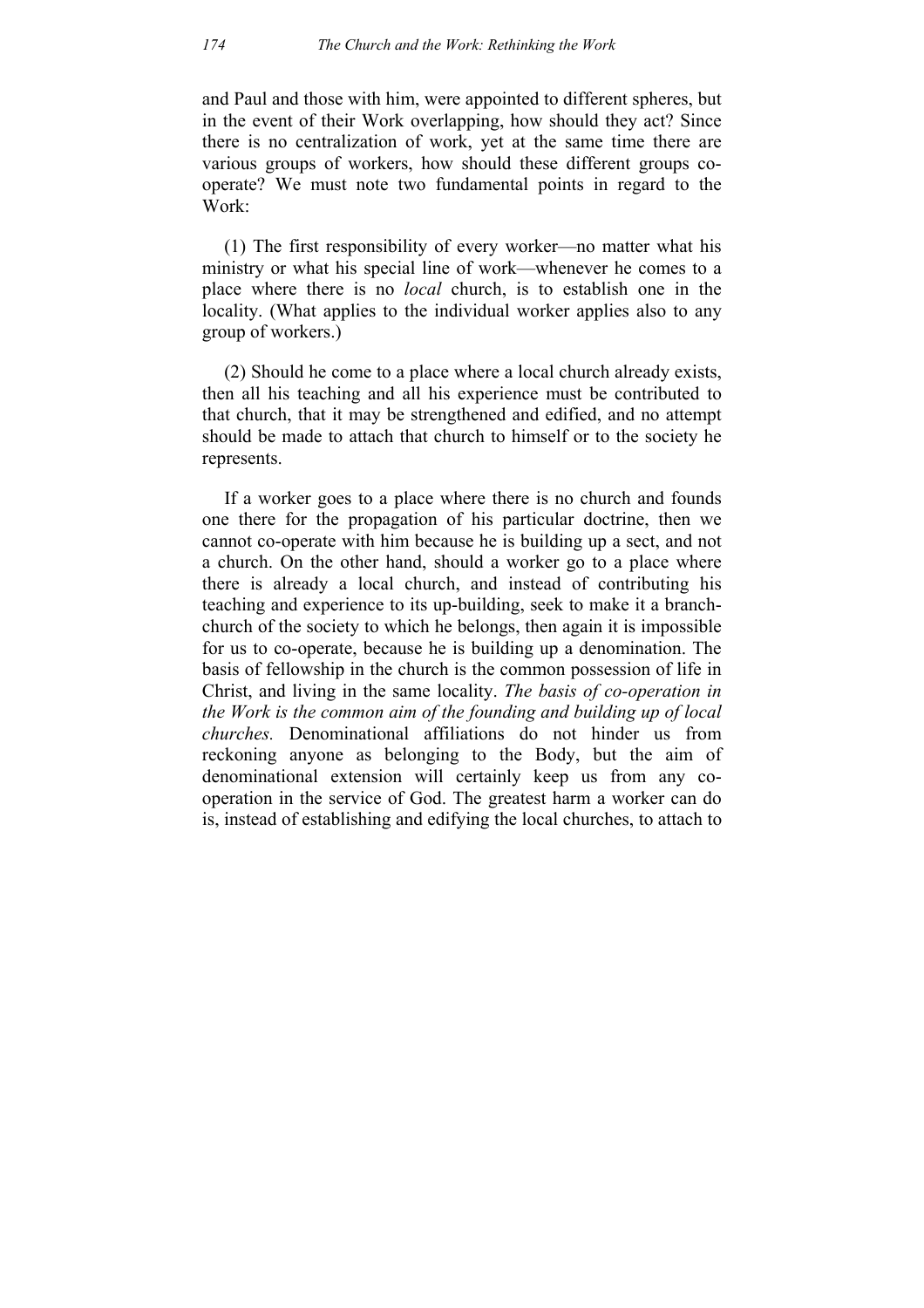his society the believers he finds in a place, or to form those brought to the Lord through his labours into a branch of his particular denomination. Both these modes of procedure are condemned by the Word of God.

Paul came from Antioch to Corinth and there he preached the Gospel. People believed and were saved, and soon there was a group of saints in Corinth. Into what kind of church did Paul form them? Into the church in Corinth. Paul did not establish an Antiochian church in Corinth. He did not form a branch-church of Antioch in Corinth, but simply established a church in Corinth. Thereafter Peter came to Corinth and preached the Gospel, with the result that another group of people believed. Did Peter say, Paul came from Antioch, but I am come from Jerusalem, so I must set up another church: I will establish a Jerusalemic church in Corinth, or, I will form a branchchurch of Jerusalem here in Corinth? No, he contributed all those he led to the Lord to the already existing local church in Corinth. After a while Apollos came along. Again people were saved, and again all the saved ones were added to the local church. So in Corinth there was only one church of God; there were no schismatic denominations. Had Paul established the precedent of founding a church in Corinth to enlarge the sphere of the church from which he went out, calling it the Antiochian church in Corinth, then when Peter came to Corinth he might well have argued, It is all right for Paul to found an Antiochian church in Corinth since *he* came from Antioch, but I have nothing to do with Antioch; *my* church is in Jerusalem, so I must establish a Jerusalemic church here. Apollos coming to Corinth would in turn follow their example and establish another church as a branch of the one from which *he* came out. If every worker tried to form a branch of the church he represented, then sects and denominations would be utterly inevitable. If the aim of a worker in any place is not to establish a local church there, but to enlarge the church from which he has gone out, then he is not establishing a church of God in that locality, but only building up his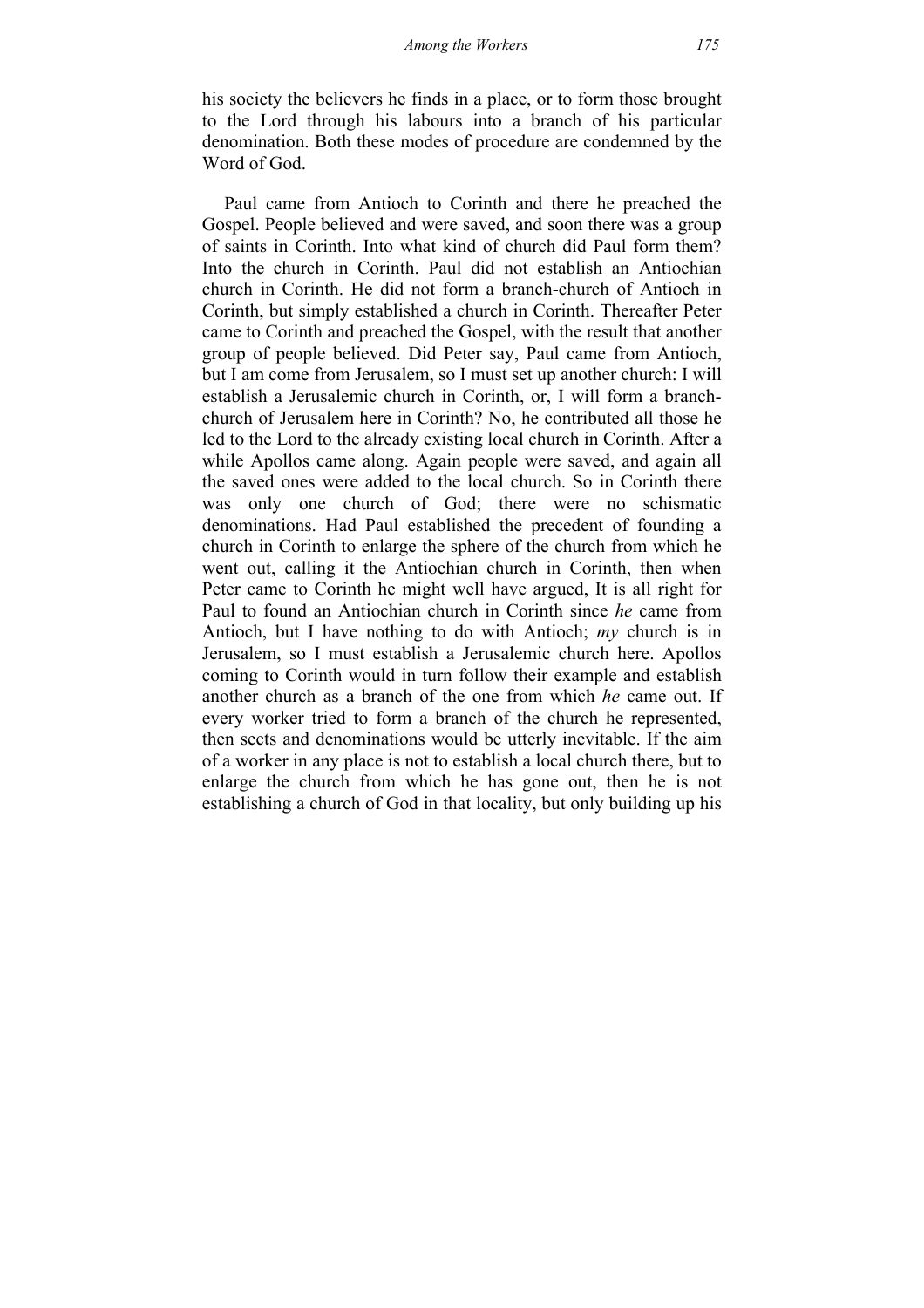own society. Under such circumstances there is *no possibility of cooperation.*

Conditions have greatly changed since the days of the early apostles. Christianity has lost its original purity, and everything connected with it is in a false and confused state. Despite that fact, our work to-day is still the same as in the days of the early apostles to found and build up local churches, the local expressions of the Body of Christ. So if we are in a place where there is no church, we should seek the Lord's face that He may enable us to win souls for Himself and form them into a local church. If we are in a place where there are missions, or churches, standing on sectarian or denominational ground, but no church standing on the ground of the Body and the locality, then our duty is just the same, i.e. to found and build a local church. Many will still persist in their old ways, hence the persons standing on clear church ground may be far fewer than the total number of Christians in the locality; but the area of the ground on which they stand is just as wide as that on which the church ought to stand, so it is still our duty to maintain that ground. We can only co-operate with those who are building up the Body of Christ as expressed in local churches, and not with those who are building up something else. Denominational connection does not hinder us from fellowship in the Lord, but denominational extension does hinder us from co-operation in the Work of God.

Here is the most important principle in the Work of God—a worker must not seek to establish a branch of the church from which he goes out, but to establish a church in the locality to which he comes. He does not make the church in the place to which he goes to be an extension of the church in the place from which he comes, but he founds a church in that locality. Wherever he goes, he establishes a church in *that* place. He does not extend the church of his place of origin, but establishes the church in the place of his adoption. Since in Scripture all churches are local, Jerusalem and Antioch can have no branch-churches. We cannot extend one local church to another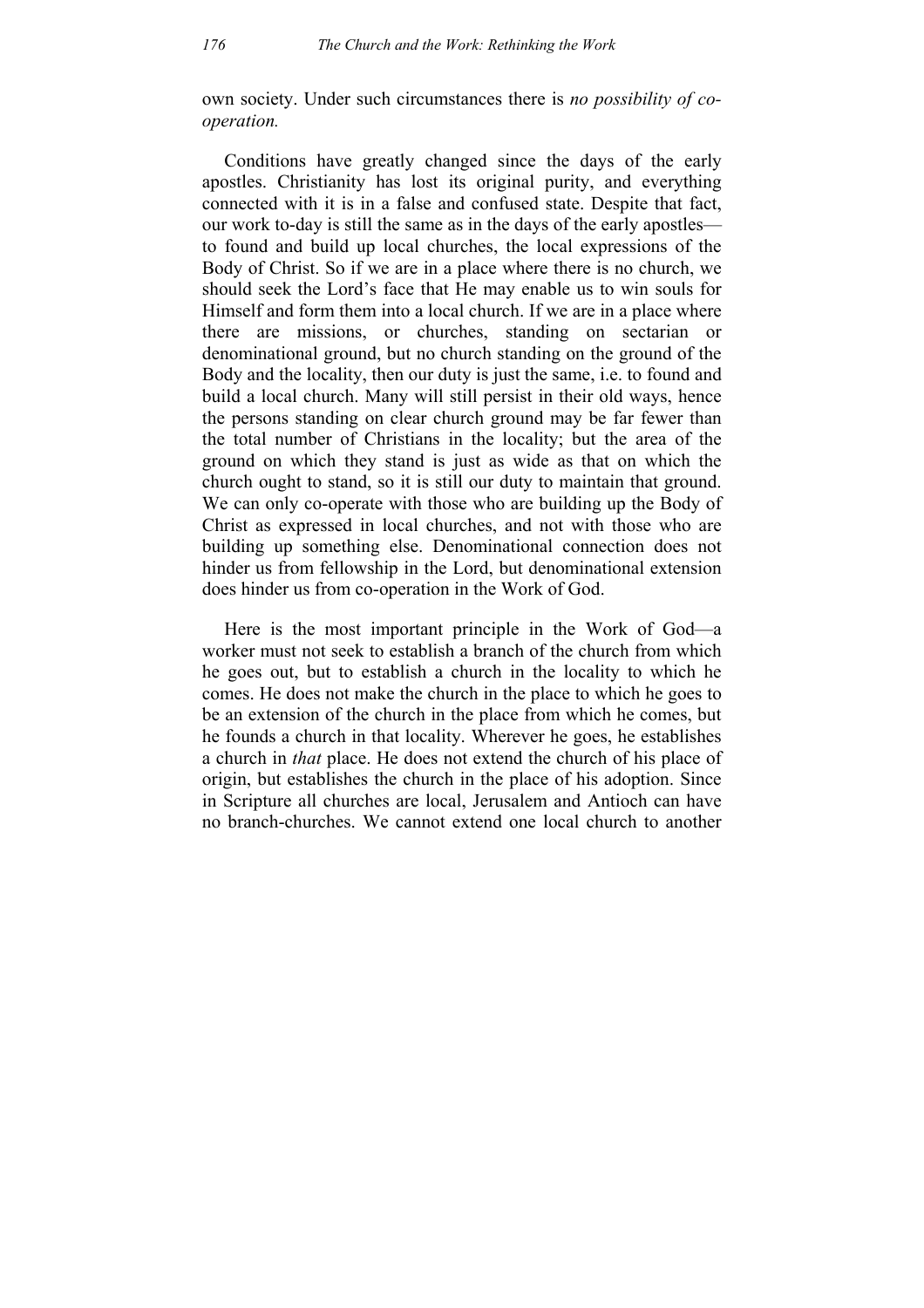locality, we can only form a *new* church in that locality. The church which the apostles established in Ephesus is the church in Ephesus: the church which they established in Philippi is the church in Philippi: the churches which they established in other places are the churches of those different places. There is no precedent in Scripture for establishing any other than local churches. It is all right to extend *the* Church of God, but it is all wrong to extend *a* local church of God. What is the place in which I intend to work? It is the church in *that* place I must seek to establish.

Now there are two kinds of workers, viz., those who stand on scriptural ground, and those who stand on denominational or mission ground. But even with those who stand on denominational or mission ground, the principle of co-operation is just the same—the one aim of founding and building up the local church.

The work of evangelization is primarily for the salvation of sinners, but its spontaneous result is a church in the place where such work is done. The immediate object is the salvation of men, but the ultimate result is the formation of churches. The danger which confronts the missionary is to form those he has led to the Lord into a branch of the society he represents. Since workers represent different societies, they naturally form different branches of their respective societies, and the consequence is great confusion in the Work and churches of God. The immediate aim of the various workers is no doubt the same (what preacher does not hope that many souls will be won to the Lord?) but there is a lack of clarity and definiteness regarding the ultimate issue. Some workers, praise God, are out to establish local churches, others, alas! are out to extend their own denomination, or to form mission churches.

This is a point on which my fellow-workers and I cannot see eye to eye with many of God's children. From the depths of our hearts we thank God that in the past century He has sent so many of His faithful servants to China, so that those who were sitting in darkness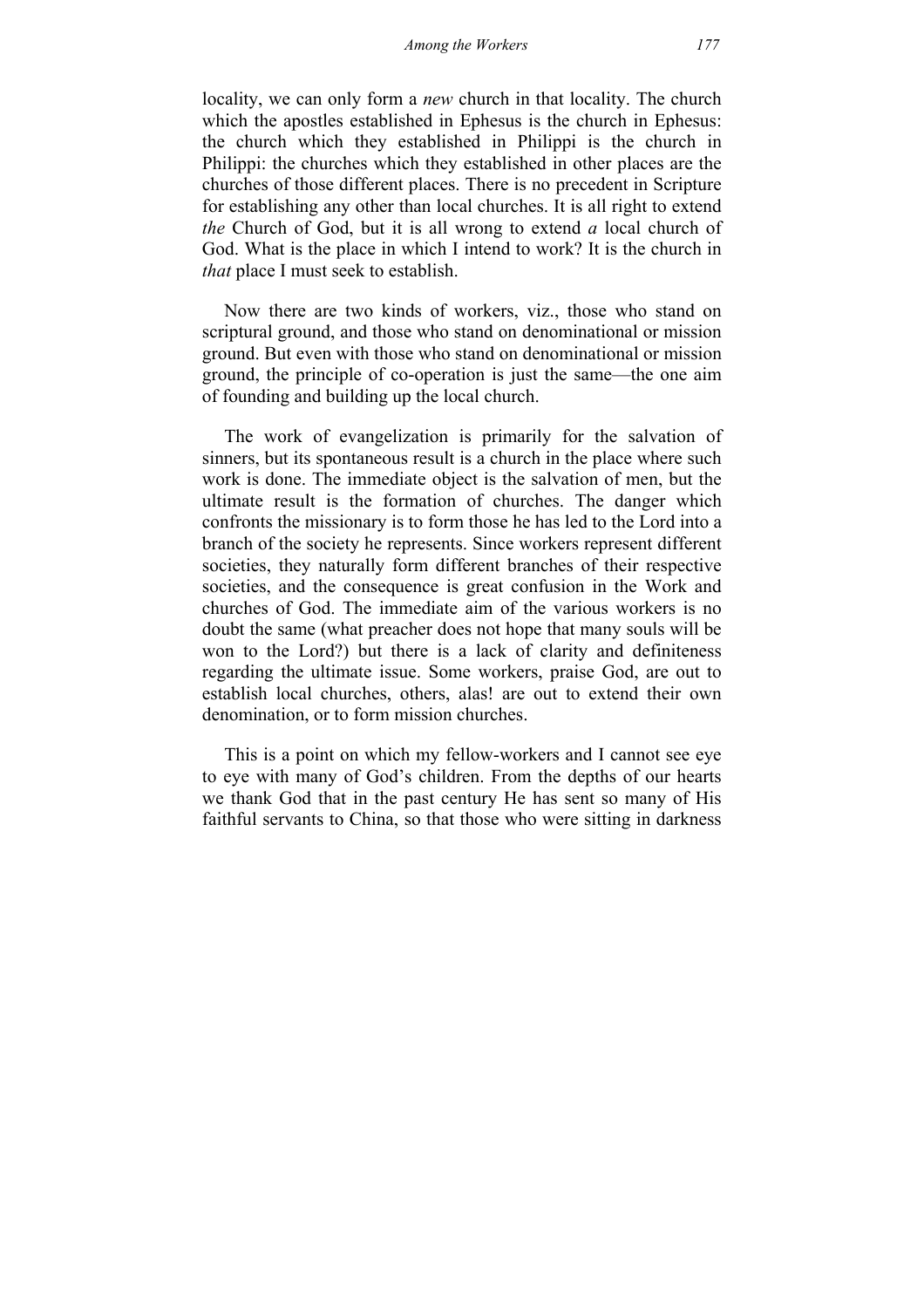should hear the Gospel and believe in the Lord. Their self-sacrifice, their diligence and their godliness has truly been an example to us. Many a time, as we looked at the faces of missionaries suffering for the Gospel's sake, we have been moved to pray, "Lord, make us to live like them." May God bless and reward them! We acknowledge that we are utterly unworthy to have any part in the Work of God, but by the grace of God we are what we are, and since God in His grace has called us to His service, we cannot but seek to be faithful. We have nothing to criticize, and much to admire, as far as the Gospelwork of our missionary brethren is concerned, yet we cannot but question their methods in dealing with the fruits of such work. For in the past hundred years it has not resulted in the building up of local churches but in the forming of missionary churches, or of branchchurches of the various denominations which the missionaries represented. In our opinion this is contrary to the Word of God. There is no such thing in Scripture as the building up of denominations; we only find local churches there. May God forgive me if I am wrong!

#### *Local Churches and Mission Churches*

Permit me to mention a personal incident. Some time ago I met a certain missionary in Shanghai who asked me if it would not be possible for me to co-operate with his Mission. Not knowing quite what to say, I did not commit myself. Later on I came across him in another part of the country, and again he repeated his question and asked if I had anything against the Mission. I answered: "I dare not criticize your Mission, though I do not believe it is according to the full thought of God. I believe it was God's Will to establish it so that the servants of God in Western lands could come to China to preach the Gospel. I have nothing to say regarding the Mission as a body, for the Scriptures speak of companies of workers, and if you feel it should be organized, should have officers, and should bear a specific name, you must answer to God and not to man for that. Who am I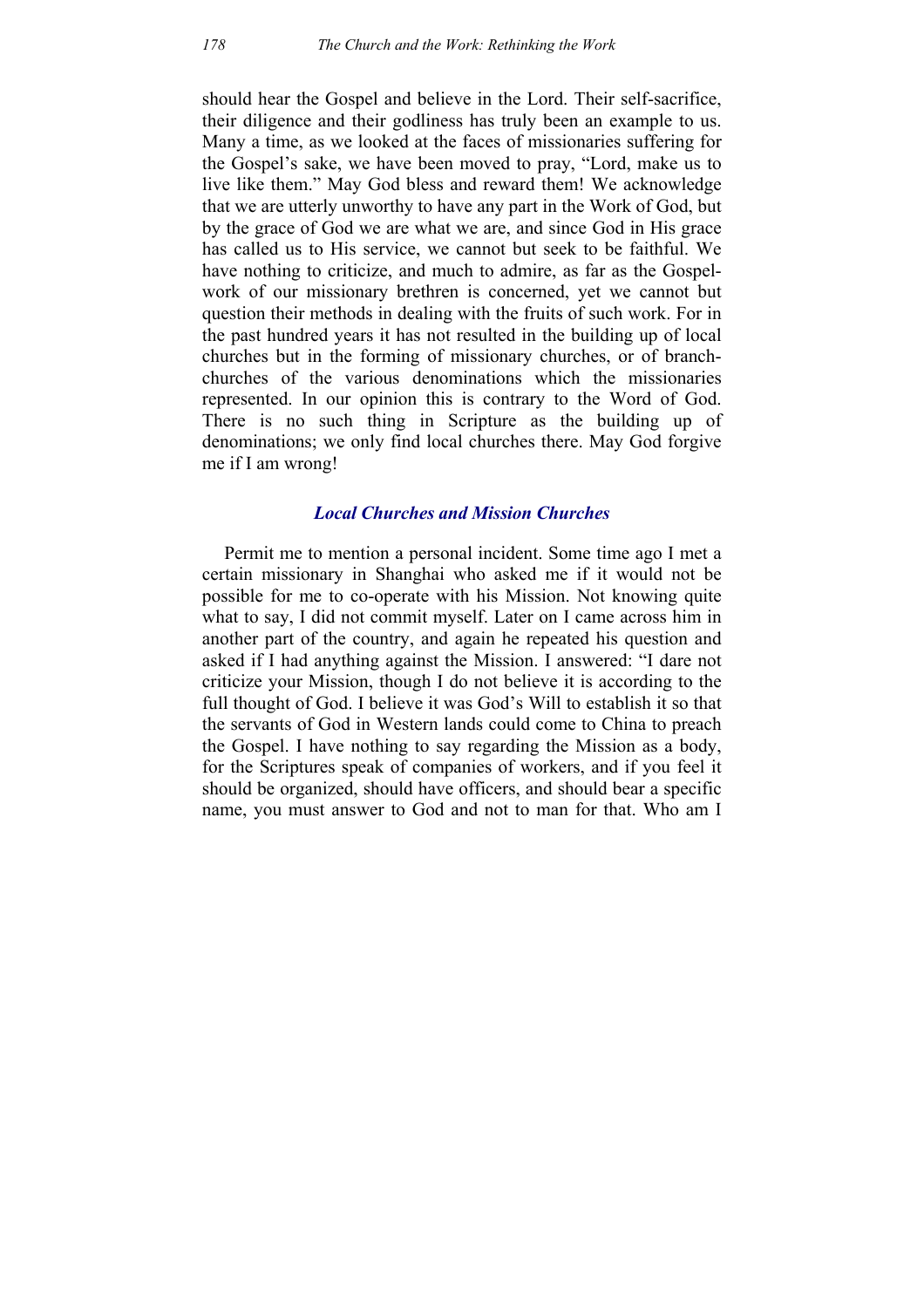that I should criticize the servants of the Lord? But whilst I do not criticize, I cannot copy, because God has not revealed that as His Will and way for me. Regarding the Mission as a mission, I have nothing to say, but I have serious questions regarding the churches formed by the Mission. To illustrate, you represent the 'X' Mission. Now, do those saved by your instrumentality become the 'X' Church, or do they become the church of the particular locality in which they live? It may be all right for missionaries to belong to the 'X' Mission, but it is all wrong for them to form the fruits of the Mission into the 'X' Church. The Word of God has not definitely forbidden the forming of an 'X' Mission, but it clearly does not sanction the founding of other than local churches."

Then I mentioned the apostolic examples, pointing out that they always sought to found or build up churches in the locality of their labours with the fruit of such labours. They never used such fruit to form branches of the companies in which they worked, otherwise the Church of God would have been rent by numerous factions from its very inception.

I then took as an illustration the work at T——. "There at T——," I said, "God has used you to win many souls. If the people saved by your instrumentality are the church in T—— I shall certainly join them, no matter what their spiritual state, or what their form of organization; otherwise I should be guilty of sectarianism. But if you build up an 'X' Church in  $T$ —— with the people saved there, then you are not building the Church of God in T——, and such a 'church' I regret to say I cannot join. I shall be obliged to work separately in T—— unless there is a church there standing on the scriptural ground of locality.

"If we are all out to establish local churches, then there is every possibility of co-operation. It is permissible to establish an 'X' Mission, but it is not scriptural to establish an 'X' Church. Suppose your 'X' Mission coming to T—— establishes an 'X' Church,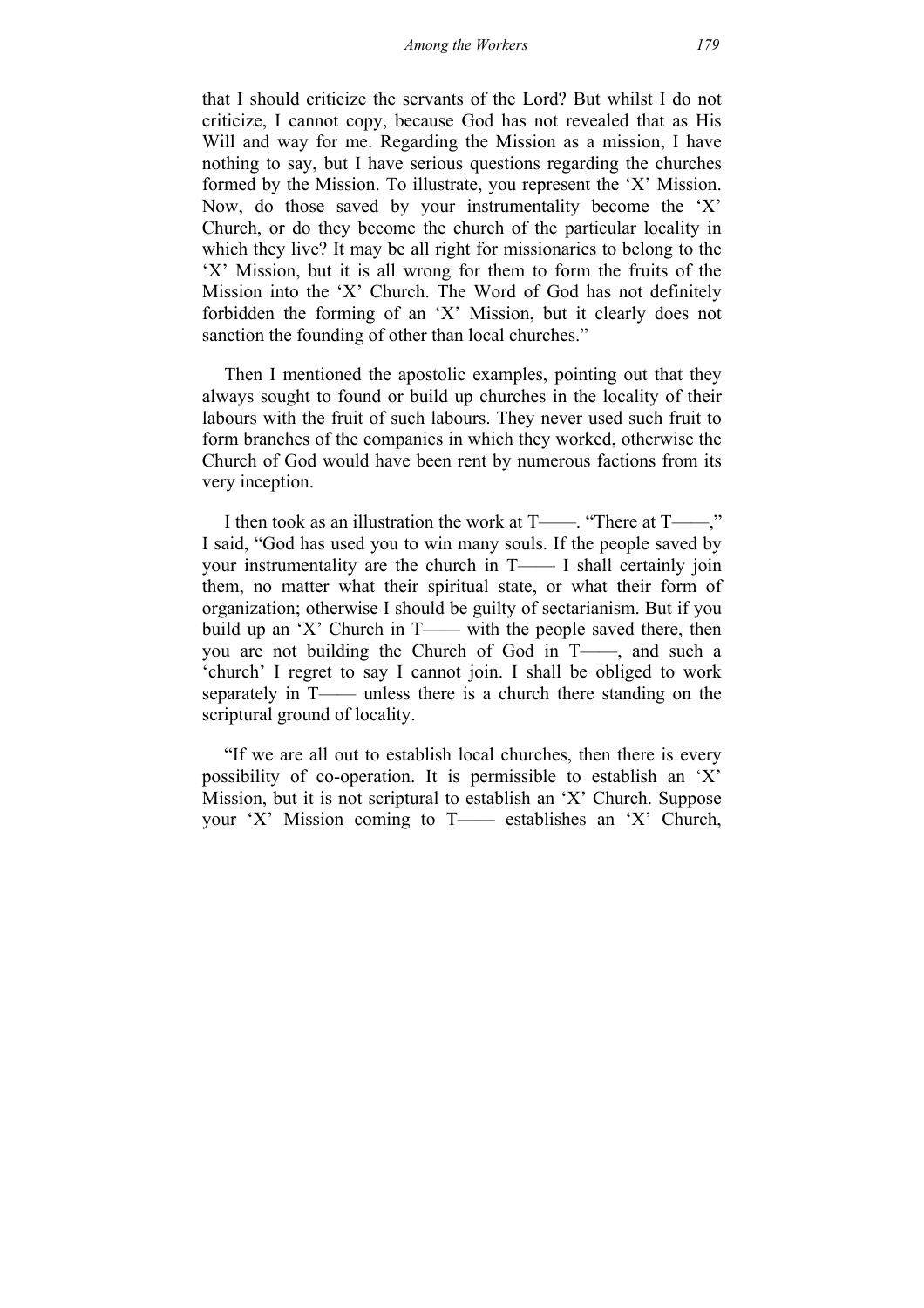thereafter various other missions come to T—— each establishing a separate mission 'church.' That would be the same as Paul establishing an Antiochian church in Corinth, and Peter coming along shortly after and establishing a Jerusalemic church there. On such a basis co-operation is impossible, for we should be disregarding the pattern which God has clearly shown us in His Word—the establishment of local churches.

"If we come to a place to found a church, then it must be local, intensely local, without anything extraneous to rob it in the slightest of its local character. If you come to T—— with the establishing of the church in T—— as your one aim, and I come to T—— with the establishing of the church in T—— as my one aim, then co-operation will be no problem. Even if a hundred and one missionaries, representing a hundred and one Missions, all come to T—— with this as their one aim, to establish the church in T——, then there will be no possibility of sectarianism, and co-operation will be a matter of course. If the aim of the 'X' Mission is only to preach the Gospel, then it is possible for us to co-work; but if there is a two-fold aim the preaching of the Gospel and the extension of the Mission—then co-operation is not possible. If a worker seeks on the one hand to preach the Gospel, and on the other hand to extend his own society, it is impossible for us to co-work." Whether or not a man is out to establish local churches determines whether or not we can co-operate with him. No matter to what mission a man may belong, if he comes to a place not seeking to establish his own "church," but a church in the locality, then we are perfectly willing to work with him. Although we are not a mission, we are quite prepared to co-operate with any mission if they have no private end in view, but only the one end which God has shown as His Will regarding His Work.

May God grant us grace to see that His churches are all local churches.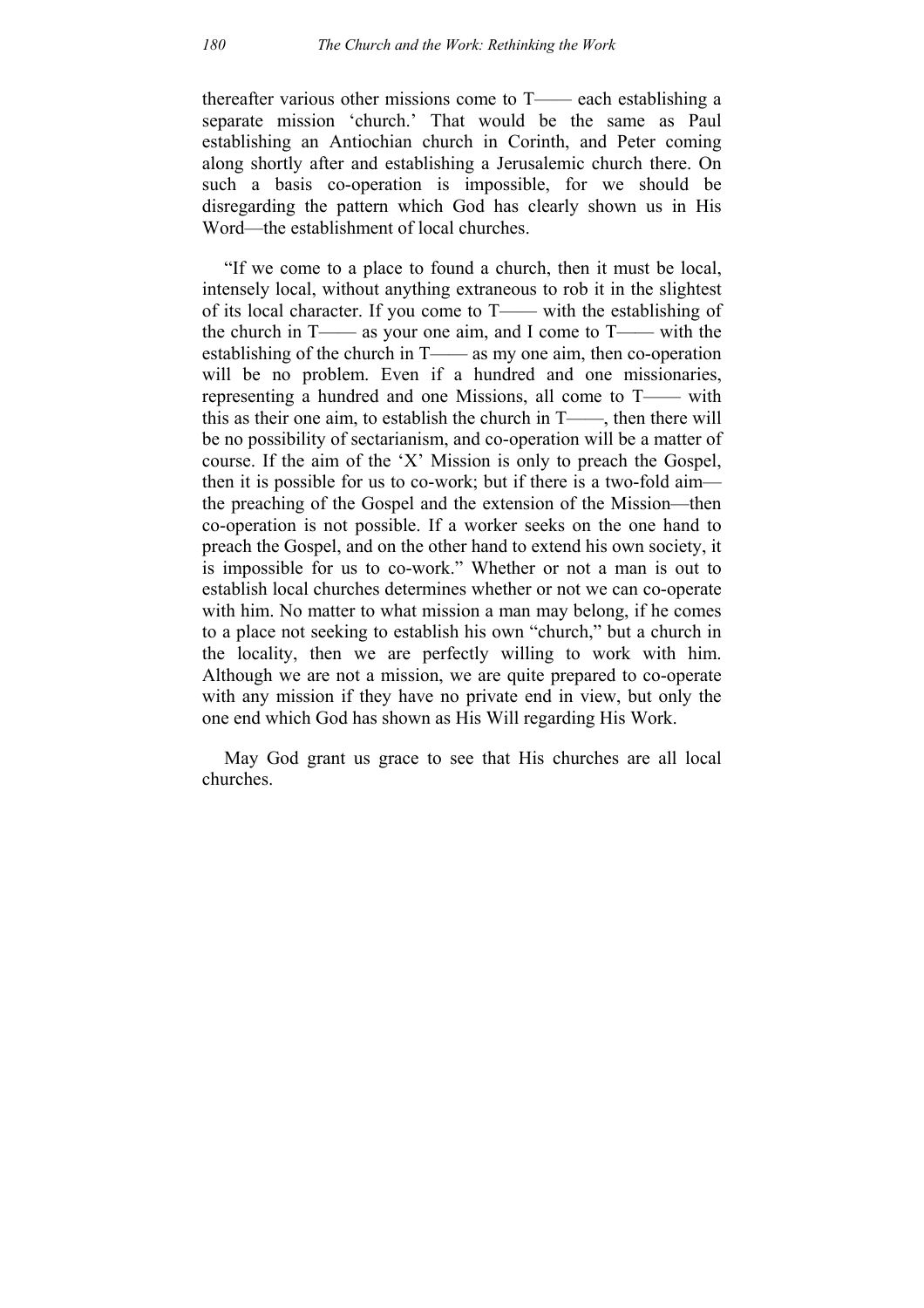

**19The Question of Finance**<br>
It is a remarkable fact that, whilst the Book of Acts<br>
supplies many minute details regarding the work of an<br>
apostle, the one subject which from a human standpoint<br>
is of paramount importance It is a remarkable fact that, whilst the Book of Acts supplies many minute details regarding the work of an apostle, the one subject which from a human standpoint is of paramount importance in the carrying on of any work is not dealt with at all. No information whatever

is given as to how the needs of the work, or the personal needs of the workers, were supplied. This is certainly amazing! What men consider of supreme importance, the apostles regarded of least consequence. In the early days of the Church God's sent ones went out under the constraint of Divine love. Their work was not just their profession, and their faith in God was not intellectual, but spiritual: not just theoretical, but intensely practical. The love and the faithfulness of God were realities to them, and that being so, no question arose in their minds concerning the supply of their temporal needs. To-day as then, the matter of finance will present no problems to those who have a vital faith in God and a real love for Him.

This question of finance has most important issues, so let us devote a little time to it. In grace God is the greatest power, but in the world mammon is the greatest. If God's servants do not clearly settle the question of finance, then they leave a vast number of other questions unsettled too. Once the financial problem is solved, it is amazing how many other problems are automatically solved with it. The attitude of Christian workers to financial matters will be a fairly good indication as to whether or not they have been commissioned of God. If the work is of God it will be spiritual, and if the work is spiritual the way of supply will be spiritual. If supplies are not on a spiritual plane then the work itself will speedily drift on to the plane of secular business. If spirituality does not characterize the financial side of the work, then the spirituality of its other departments is merely theoretical. There is no feature of the work that touches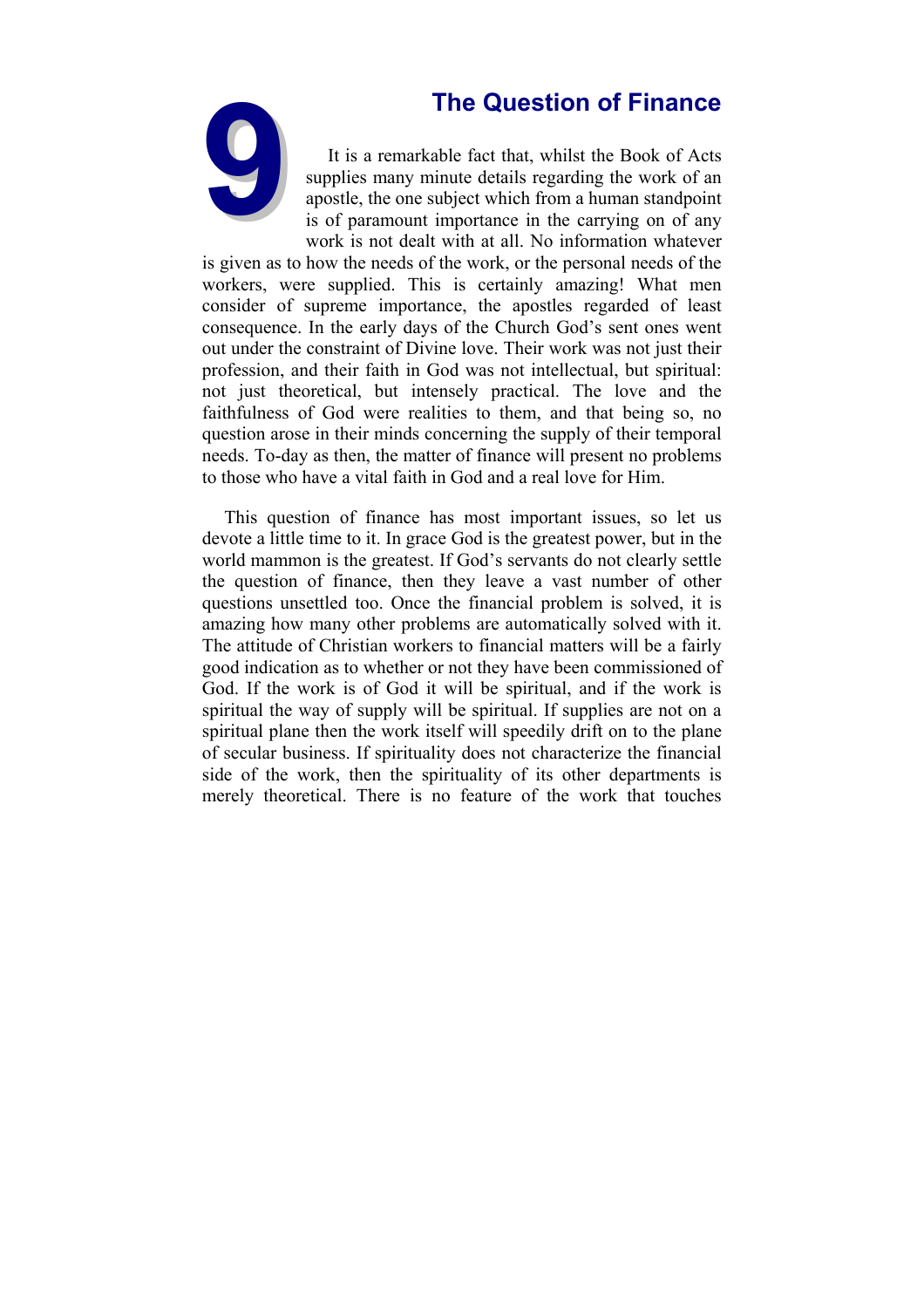practical issues as truly as its finance. You can be theoretical in any other department, but not in that one.

# *The Importance of the Life of Faith*

Every worker, no matter what his ministry, must exercise faith for the meeting of all his personal needs and all the needs of his work. In God's Word we read of no worker asking for, or receiving, a salary for his services. Paul made no contract with the church in Ephesus, or with any other church, that he should receive a certain remuneration for a certain period of service. That God's servants should look to human sources for the supply of their needs has no precedent in Scripture. We do read there of a Balaam who sought to make merchandise of his gift of prophecy, but he is denounced in no uncertain terms; and we read also of a Gehazi who sought to make gain of the grace of God, but he was stricken with leprosy for his sin. No servant of God should look to any human agency, whether an individual or a society, for the meeting of his temporal needs. If they can be met by the labour of his own hands, or from a private income, *well and good*; otherwise he should be directly dependent on God alone for their supply, as were the early apostles. The Twelve Apostles sent out by the Lord had no fixed salary, nor had any of the apostles sent out by the Spirit; they simply looked to the Lord to meet all their requirements. The apostles of to-day, like those of the early days, should regard no man as their employer, but should trust Him Who has sent them forth to bear the responsibility of all that the doing of His Will involves, in temporal as well as spiritual matters.

If a man can trust God, let him go out and work for Him; if not, let him stay at home, for he lacks the first qualification for the Work. There is an idea prevalent that if a worker has a settled income he can be more at leisure for the work, and consequently will do it better; but as a matter of fact, in spiritual work there is need for an unsettled income, because that necessitates intimate fellowship with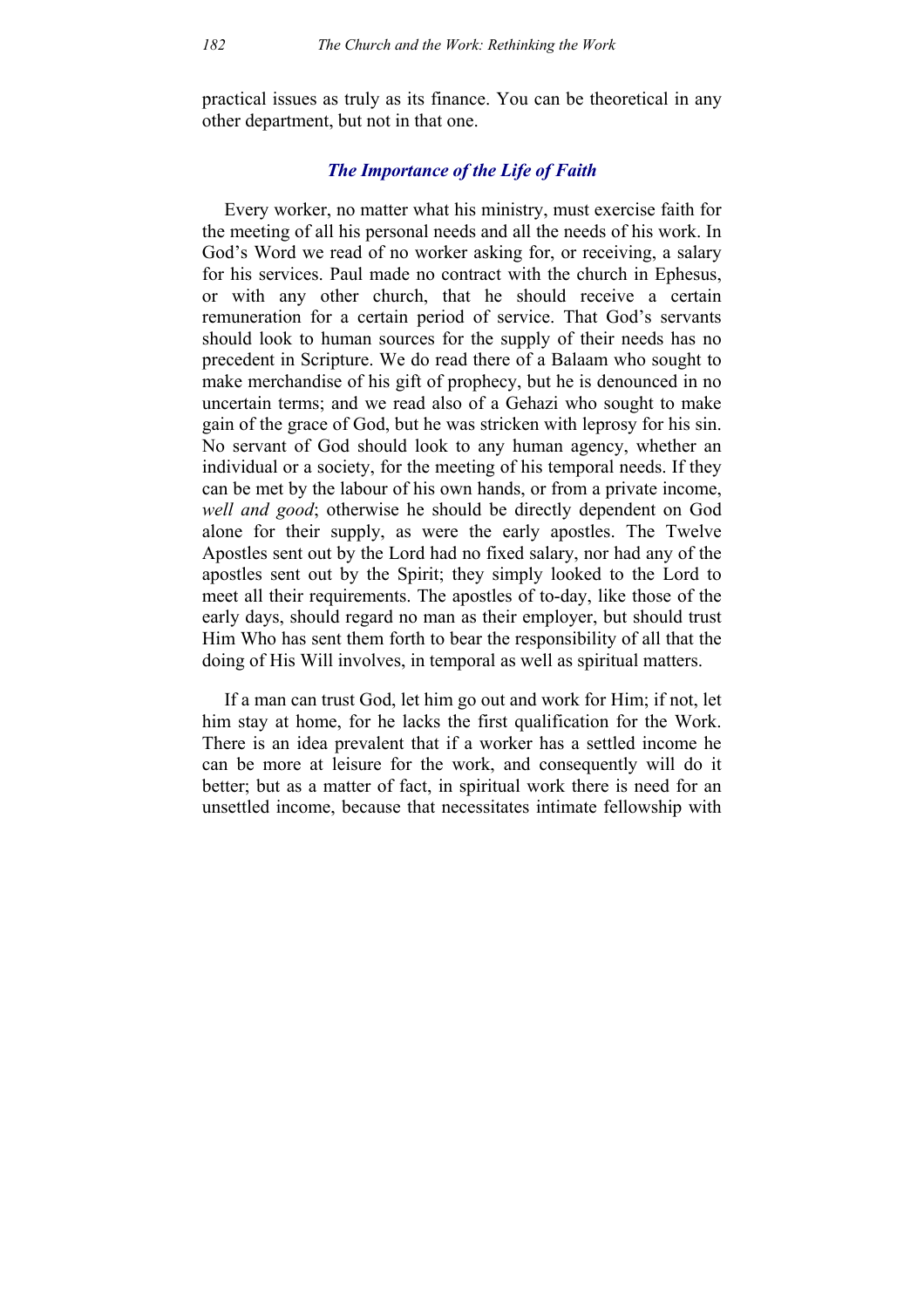God, constant clear revelation of His Will, and direct Divine support. In worldly business, all a worker needs by way of equipment is will and talent; but human zeal and natural gift are no equipment for spiritual service. Utter dependence on God is necessary if the work is to be according to His Will, therefore God wishes His workers to be *cast on* Him alone for financial supplies, so that they cannot but walk in close communion with Him and learn to trust Him continually. A settled income does not foster trust in God and fellowship with Him; but utter dependence on Him for the meeting of one's needs certainly does. The more unsettled a worker's living is, the more he will be cast on God; and the more an attitude of trustful dependence on God is cultivated, the more spiritual the work will be. So it is clear that the nature of the work and the source of its supply are closely related. If a worker receives a definite salary from man, the work produced can never be purely Divine.

Faith is a most important factor in God's service, for without it there can be no truly spiritual work; but our faith requires training and strengthening, and material needs are a means used in God's hand toward that end. We may profess to have faith in God for a vast variety of intangible things, and we may deceive ourselves into believing we really trust Him when we have no trust at all, simply because there is nothing concrete to demonstrate our distrust; but when it comes to financial needs, the matter is so practical that the reality of our faith is put to the test at once. If we cannot trust God to supply our temporal needs, then we cannot trust Him to supply our spiritual needs; but if we truly prove His trustworthiness in the very practical realm of material wants, we shall be able also to trust Him when spiritual difficulties arise either in connection with the Work or with our personal lives. What a contradiction it is if we proclaim to others that God is the living God, yet we ourselves dare not trust Him for the meeting of our material needs.

Further, he who holds the purse holds authority. If we are supported by men our work will be controlled by men. It is only to be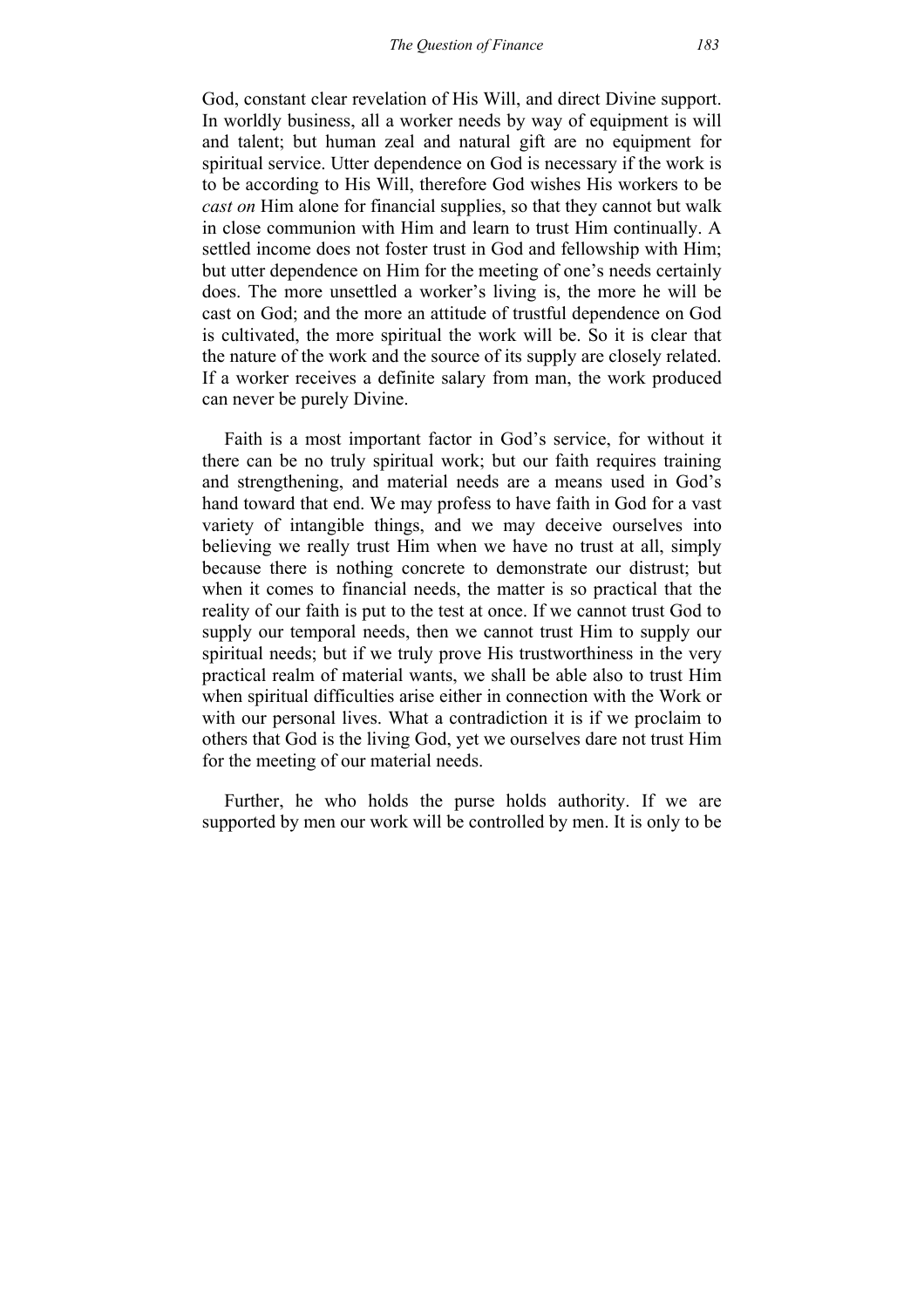expected that if we receive an income from a certain source we should have to account for our doings to such a source. Whenever our trust is in men, our work cannot but be influenced by men. It is a serious misconception to fancy that we can take money from men to do the Work of God. If we are supported by men, then we must seek to please men, and it is often impossible at the same time both to please men and God.

In His own Work God must have the sole direction. That is why He wishes us to depend on no human source for financial supplies. Many of us have experienced that again and again God has controlled us through money matters. When we have been in the centre of His Will, supplies have been sure, but as soon as we have been out of vital touch with Him, they have been uncertain. At times we have fancied God would have us do a certain thing, but He has showed us it was not His Will by withholding financial supplies. So we have been under the constant direction of the Lord, and such direction is most precious. If we cease to be dependent on Him, how can our trust be developed?

The first question anyone should face who believes himself truly called of God is the financial question. If he cannot look to the Lord alone for the meeting of his daily wants, then he is not qualified to be engaged in His Work, for if he is not financially independent of men, the work cannot be independent of men either. If he cannot trust God for the supply of needed funds, can he trust Him in all the problems and difficulties of the Work? If we are utterly dependent on God for our supplies, then we are responsible to Him alone for our work, and in that case it need not come under human direction. May I advise all who are not prepared for the walk of faith, to continue with their secular duties and not engage in spiritual service? Every worker for God must be able to trust Him.

If we have real faith in God, then we have to bear all the responsibility of our own needs and the needs of the Work. We must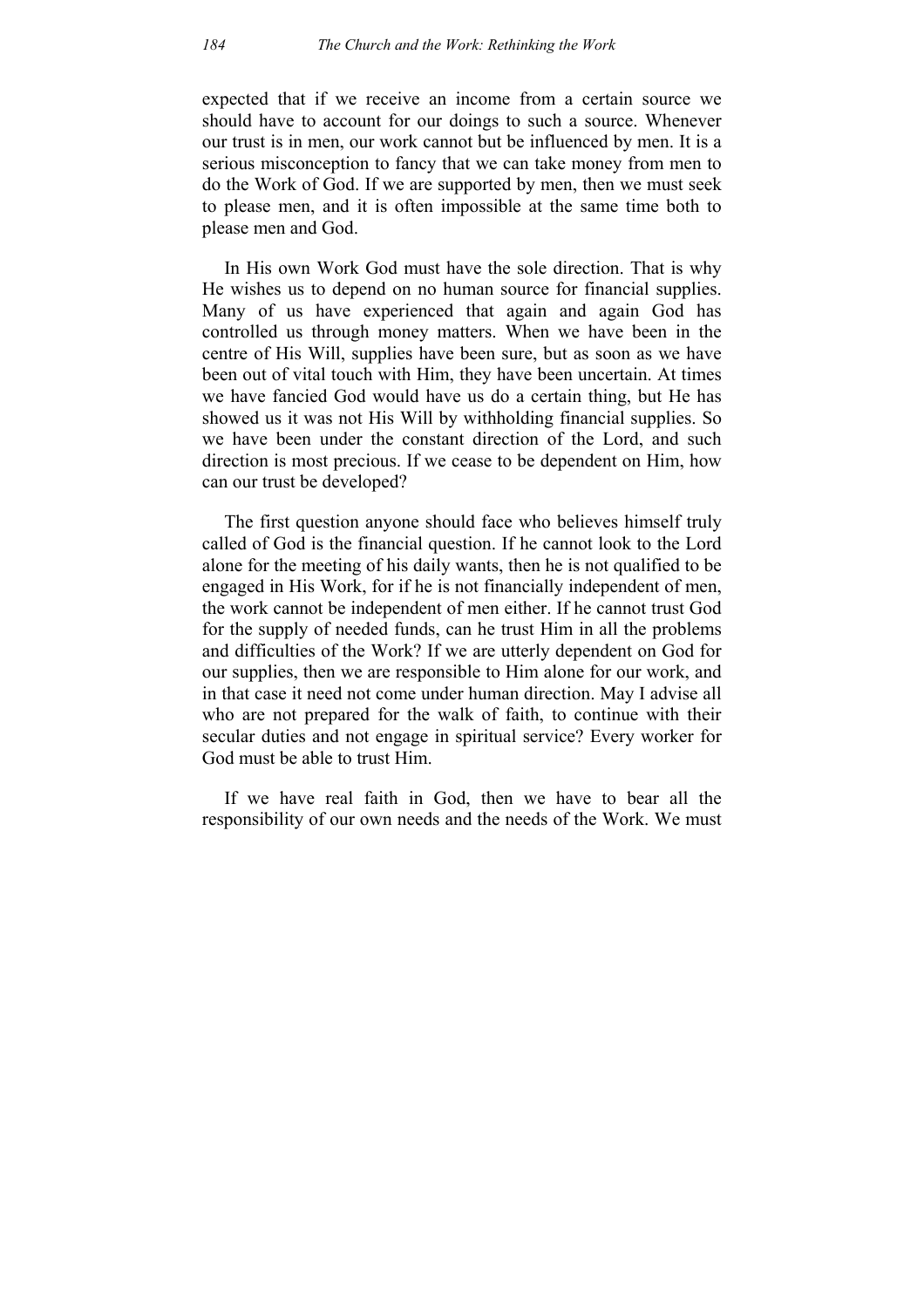not secretly hope for help from some human source. We must have faith in God alone, not in God plus man. If the brethren show their love, let us thank God, but if they do not, let us thank Him still. It is a shameful thing for a servant of God to have one eye on Him and one eye on man or circumstance. It is unworthy of any Christian worker to profess to trust in God and yet hope for help from other sources. This is sheer disbelief. I have constantly said, and say it again, that as soon as our eyes turn to the brethren, we bring disgrace on our fellow-workers and on the Name of the Lord. Our living by faith must be absolutely real, and not deteriorate into a "living by charity." We dare to be utterly independent of men in financial matters, because we dare to believe utterly in God; we dare to cast away all hope in them, because we have full confidence in Him.

If our hope is in men, then when their resources dry up ours will dry up too. We have no "Board" behind us, but we have a "Rock" beneath us; and no one standing on this Rock will ever be put to shame. Men and circumstances may change, but we shall carry on in a steady course if our reliance is on God. All the silver and the gold are His, and none who walk in His Will can ever come to want. We are apt to trust in the children of the Lord who in bygone days have sent us gifts, but they will pass away. We must keep our eyes fixed on the unchanging God Whose grace and faithfulness continue for ever.

The two initial steps in the Work of God are—first, the prayer of faith for needed funds, then the actual commencement of the Work. To-day, alas! many of God's servants have no faith, yet they seek to serve Him. They commence the work without having the essential qualification for it, therefore what they do has no spiritual value. Faith is the first essential in any work for God, and it should be exercised in relation to material as well as other needs. If there is no faith for funds, then no matter how good the work is, sooner or later it will fail. When money stops the work will stop too.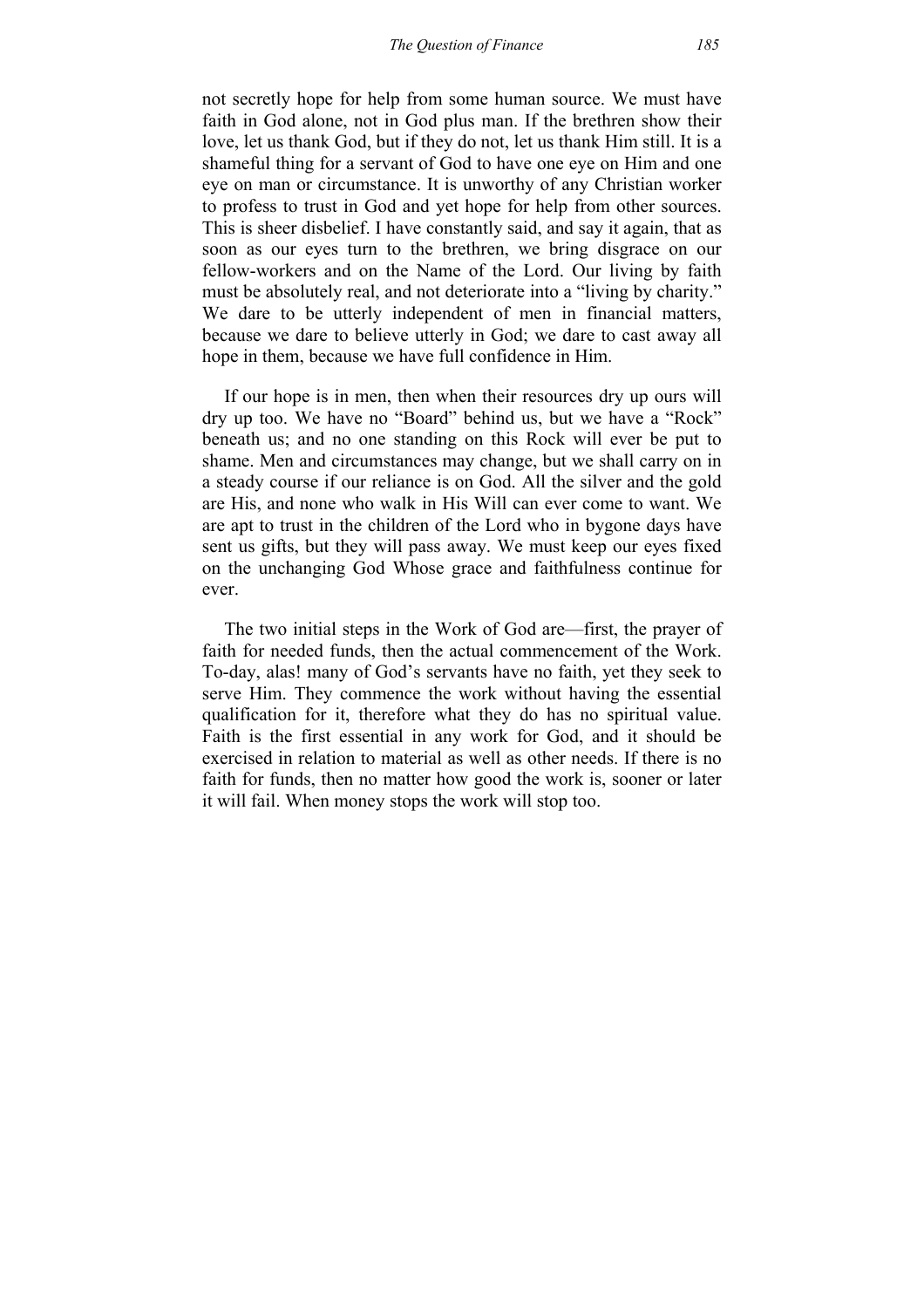# *Living of the Gospel*

Our Lord said, "The labourer is worthy of his hire" (Luke 10.7); and Paul wrote to the Corinthians, "Even so did the Lord ordain that they which proclaim the Gospel should live of the Gospel" (1 Cor. 9.14). What is the meaning of living of the Gospel? It does not mean that God's servant should receive a definite allowance from the church, for the modern system of paid service in the work of God was unknown in Paul's day. What it does mean is that the preachers of the Gospel *may receive gifts* from the brethren; but no stipulations are made in connection with such gifts. No definite period of time is named, no definite sum of money, and no definite responsibility; all is a matter of free-will. As the hearts of believers are touched by God, they give gifts to His servants, so that whilst these servants receive gifts *through* men, their trust is still entirely in God. It is upon *Him* their eyes are fixed, it is to *Him* their needs are told, and it is *He* Who touches the hearts of *His* children to give. That is what Paul meant when he spoke of living of the Gospel. Paul himself received the gift from the church in Philippi (Phil. 4.16), and when he was in Corinth he was helped by the brothers in Macedonia (2 Cor. 11.9). These are examples of living of the Gospel. Paul received occasional gifts from individuals and from churches, but he received no definite remuneration for his preaching.

Yes, "the labourer is worthy of his hire," and he should certainly live of the Gospel. But we do well to ask ourselves, Whose labourers are we? If we are the labourers of men, then let us look to men for our support; but if we are the labourers of God, then we must look to no other but Him, though He may meet our needs through our fellow-men. The whole question hinges here, Has God called us and sent us out? If the call and the commission have come from Him, then He must and surely will be responsible for all that our obedience to Him involves. When we make our needs known to Him He will certainly hear, and He will move the hearts of men to supply us with all we need. If we are only volunteers in God's service, then God will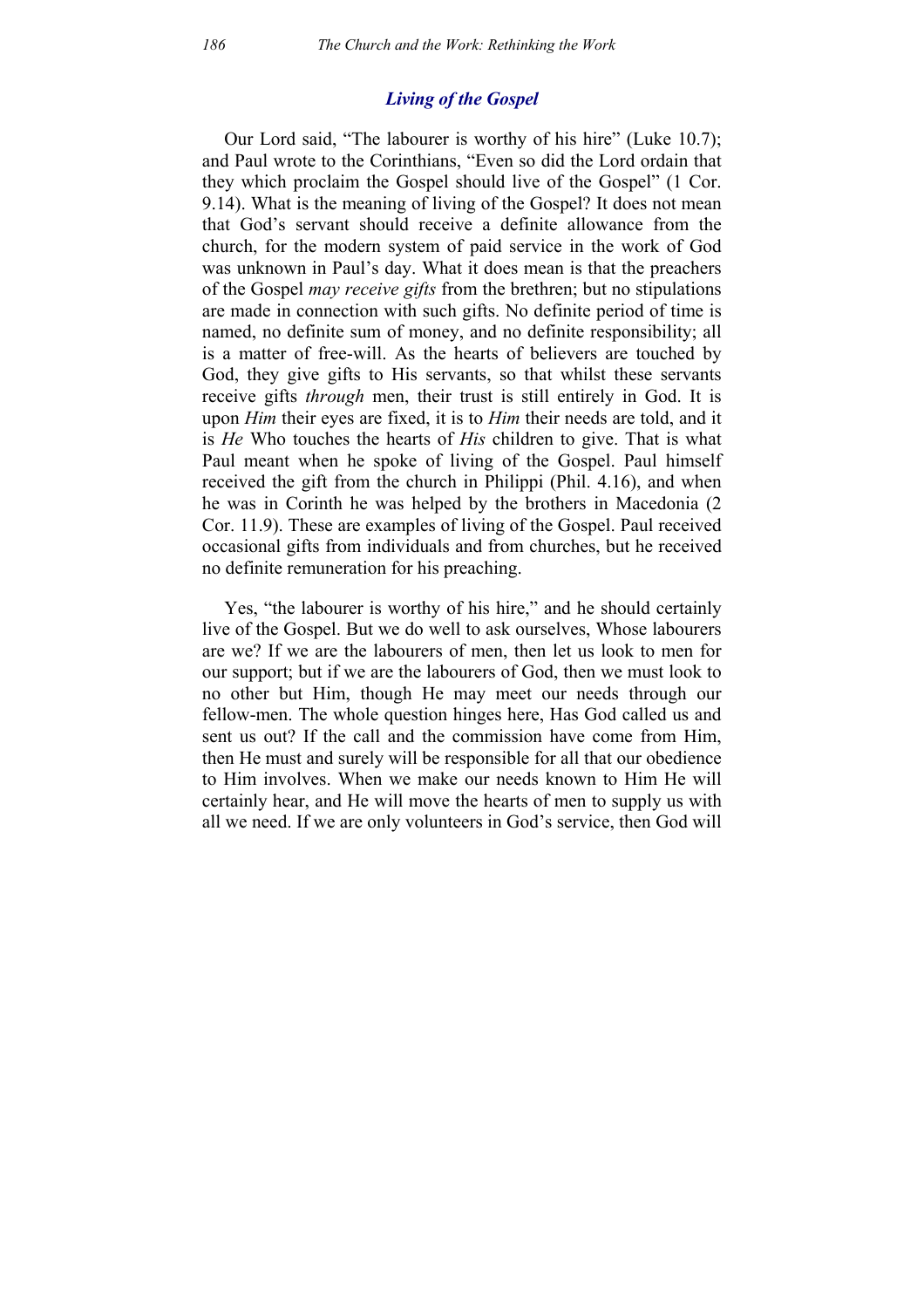not be responsible for the liabilities we incur, so we shall be unable to live of the Gospel.

When Miss M. E. Barber thought of coming to China to serve the Lord, she foresaw the difficulties of a woman setting out on her own for a foreign country, so she asked advice of Mr. Wilkinson of the Mildmay Mission to the Jews, who said, "A foreign country, no promise of support, no backing of any society—all these present no problem. The question is here: Are you going on your own initiative, or are you being sent by God?" "God is sending me," she replied. "Then no more questions are necessary," he said, "for if *God* sends you *He* must be responsible." Yes, if we go on our own initiative, then distress and shame await us, but if we go as sent ones of God, all responsibility will be His, and we need never enquire how He is going to discharge it.

But in Corinth Paul did not live of the Gospel, he made tents with his own hands. So there are evidently two ways by which the needs of God's servants may be met—either they look to God to touch the hearts of His children to give what is needful, or they earn it by doing part-time "secular" work. To work with our hands may be very good, but we require to note that Paul does not regard that as the usual thing. It is something exceptional, a course to be resorted to in special circumstances.

"If we sowed unto you spiritual things, is it a great matter if we shall reap your carnal things? If others partake of this right over you, do not we yet more? Nevertheless we did not use this right; but we bear all things, that we may cause no hindrance to the Gospel of Christ. Know ye not that they which minister about sacred things eat of the things of the temple, and they which wait upon the altar have their portion with the altar? Even so did the Lord ordain that they which proclaim the Gospel should live of the Gospel. But I have used none of these things: and I write not these things that it may be done so in my case: for it were good for me rather to die, than that any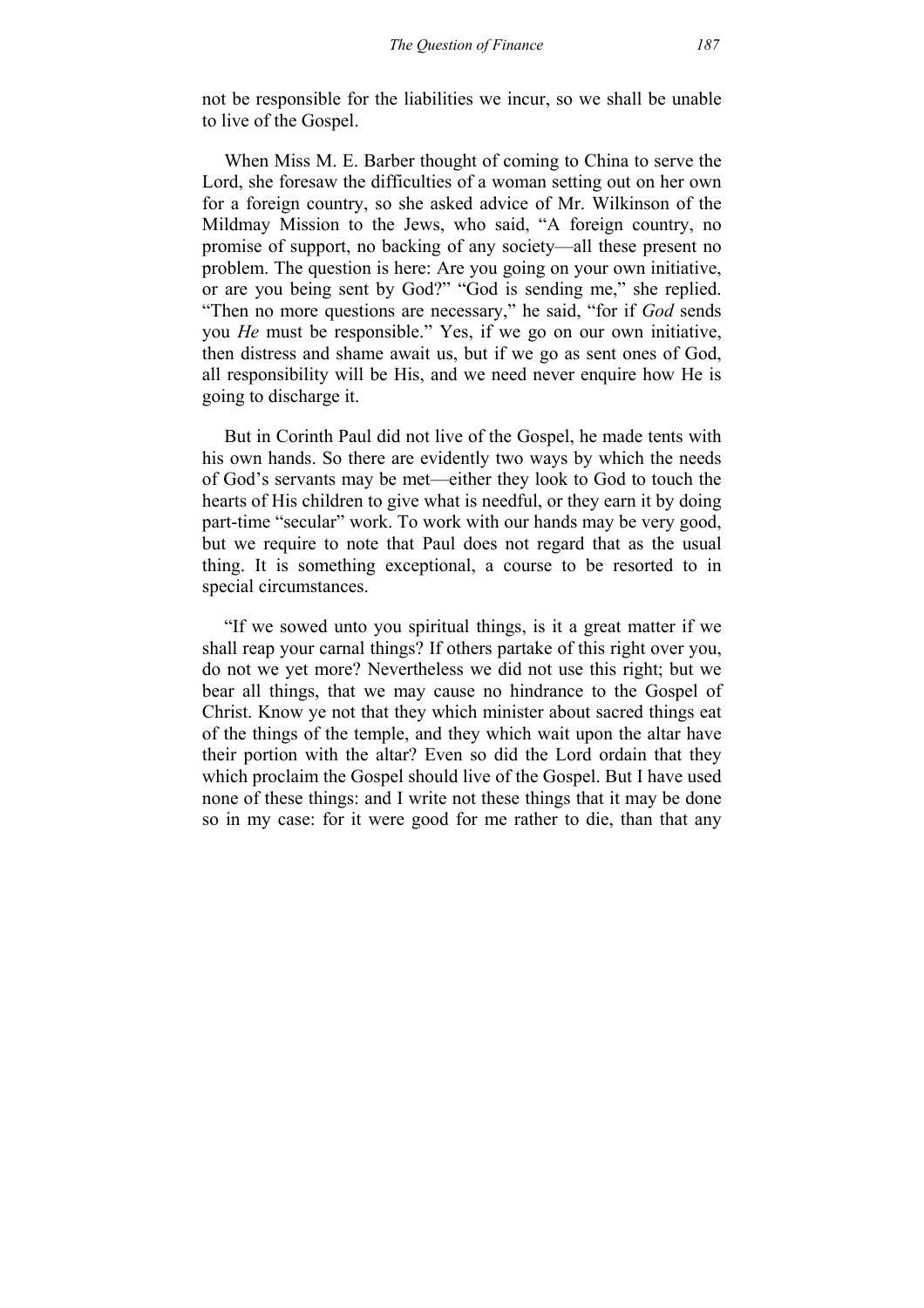man should make my glorying void. . . . What, then, is my reward? That, when I preach the Gospel, I may make the Gospel without charge, so as not to use to the full my right in the Gospel" (1 Cor. 9.11-15,18). There are certain rights which are the privilege of all preachers of the Gospel. Paul did not receive anything from Corinth, because he was in special circumstances at the time; but though he did not avail himself of his privileges as a Gospel preacher on that occasion, that he did so at other times is quite clear. "Or did I commit a sin in abasing myself that ye might be exalted, because I preached to you the Gospel of God for naught? I robbed other churches, taking wages of them that I might minister unto you; and when I was present with you and was in want I was not a burden on any man: for the brethren, when they came from Macedonia, supplied the measure of my wants: and in everything I kept myself from being burdensome unto you, and so will I keep myself. As the truth of Christ is in me, no man shall stop me of this glorying *in the regions of Achaia*" (2 Cor. 11.7-10).

# *The Principle of Receiving Gifts*

It is not permissible to receive a definite salary from a church, and at times it is not even permissible to receive an indefinite gift. Paul was demonstrating this principle in not receiving anything from the Corinthian church. If anyone gives us a gift out of pity for us, then for the Lord's sake we dare not accept it; or if gifts are offered, the reception of which would either bring us under obligation to the givers, or bring us under their control, we must refuse them too. All the servants of God must not only trust Him entirely for the supply of their needs, but when gifts are freely offered them, they must be able to discern clearly whether or not such gifts could be received by God.

In the Old Testament the tithes of the Israelites were handed over to the Levites. The Israelites made their offerings to God, not to the Levites, but the latter stood in the place of God to receive the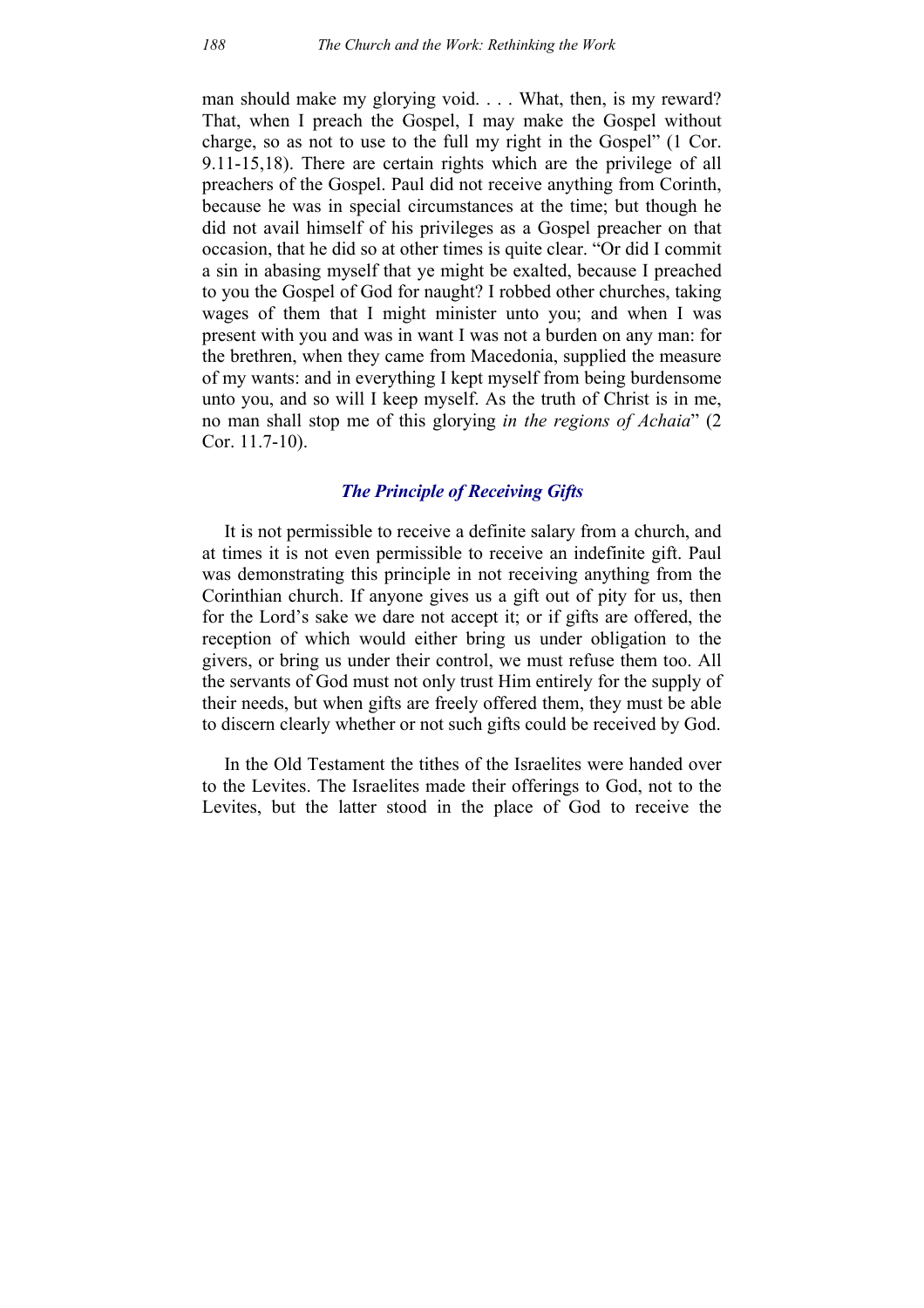offerings. To-day we are standing in the position of the Levites, and the gifts that are proffered to us are really offered to God. We do not receive gifts from any man, therefore we are under obligation to none. If anyone wants thanks, he must seek it from God, for God is the One Who receives the offerings. Therefore whenever a gift is given to us it is essential for us to be clear whether or not God could receive that gift. If God could not receive it, neither dare we. We dare not accept gifts indiscriminately lest we put God into a false position. (I say this reverently.) There are many people whose lives are not well-pleasing to God, how then could God receive their offerings? If He cannot, then we dare not do so in His stead. We should only receive money when our doing so involves no obligation on our part, and on God's part no misrepresentation of His nature.

It may happen at times that the gift is right, and also the attitude of the giver; but on the strength of his gift the giver may consider himself entitled to a say in the work. It is quite in order for the offerer to specify in what direction his offering be used, but it is not in order for him to decide how the work should be done. No servant of God must sacrifice his liberty to follow the Divine leading by accepting any money which puts him under human control. A giver is at perfect liberty to stipulate to what use his gift should be put, but as soon as it is given, he should take hands off, and not seek to utilize it as a means of exercising indirect control over the work. If he can trust a servant of God let him trust him; if not, then he need not give his money to him.

In secular work the man who supplies the means exercises authority in the realm to which his means is devoted, but not so in spiritual work. All authority in the Work rests with the *one who has been called of God to do it*. In the spiritual realm it is the worker who controls the money, not the money the worker. The one to whom the call has come, and to whom the Work has been entrusted by God, is the one to whom God will reveal the way the Work must be carried out, and he dare not receive money from anyone who would use his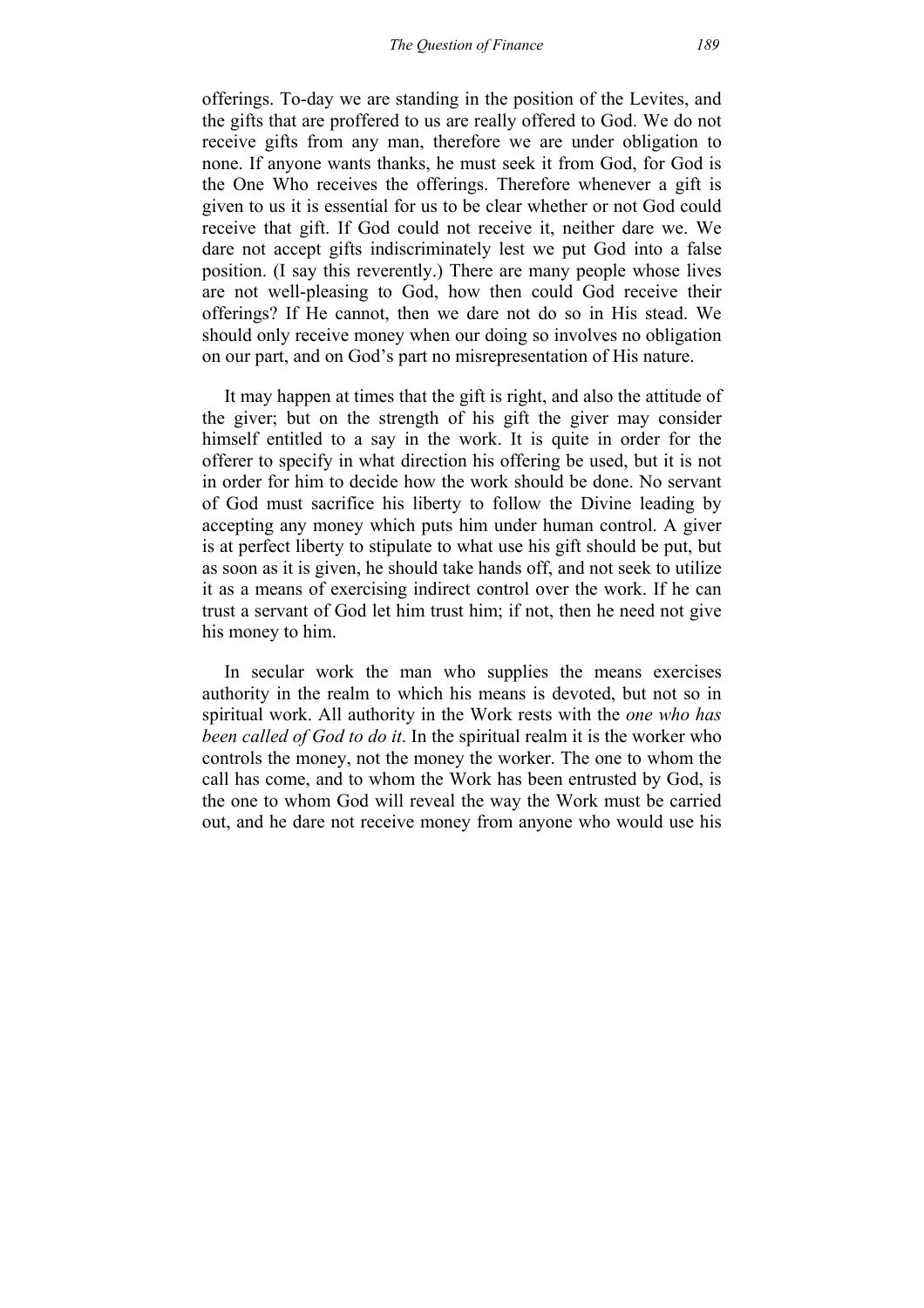gift to interfere with the Lord's Will as it is revealed to him concerning the Work. If a giver is *spiritual*, we shall gladly seek his counsel, but his advice can be sought *solely on the ground of his spirituality, not on the ground of his gift*. If he can trust us, and if he is clear the Lord is leading him to give it to us, then we may receive his offering; otherwise let him keep his money, and let us go on with God's Work in the way He has directed, looking to Him alone to supply its needs and ours.

In all our service for God we must maintain an attitude of utter dependence on Him. Whether funds be abundant or low, let us steadfastly pursue our work, recognizing it as a trust committed to us by God, and a matter for which we must answer to Him alone. "Am I seeking to please men? If I were still pleasing men, I should not be a servant of Christ" (Gal. 1.10). We must remain absolutely independent of men as regards the financial side of the Work, but even in our independence we must preserve an attitude of true humility and willingness to accept advice from every member of the Body who is in close contact with the Head; and we should expect through them confirmation of the leading we have received direct from God. But all the counsel we seek and receive from others is on account of their spirituality, not on account of their financial position. We are willing to seek advice of the richest member of the Body, neither because of nor despite his money, and we are just as ready to seek the counsel of the poorest member, neither because of nor despite his poverty. In matters of finance we must maintain this ground, that it is God alone we have to do with. Let Paul's boasting be ours too!

#### *Attitude towards the Gentiles*

The principle is, "taking nothing of the Gentiles" (3 John 7). We dare not receive any support for the Work of God from those who do not know Him. If God has not accepted a man, He can never accept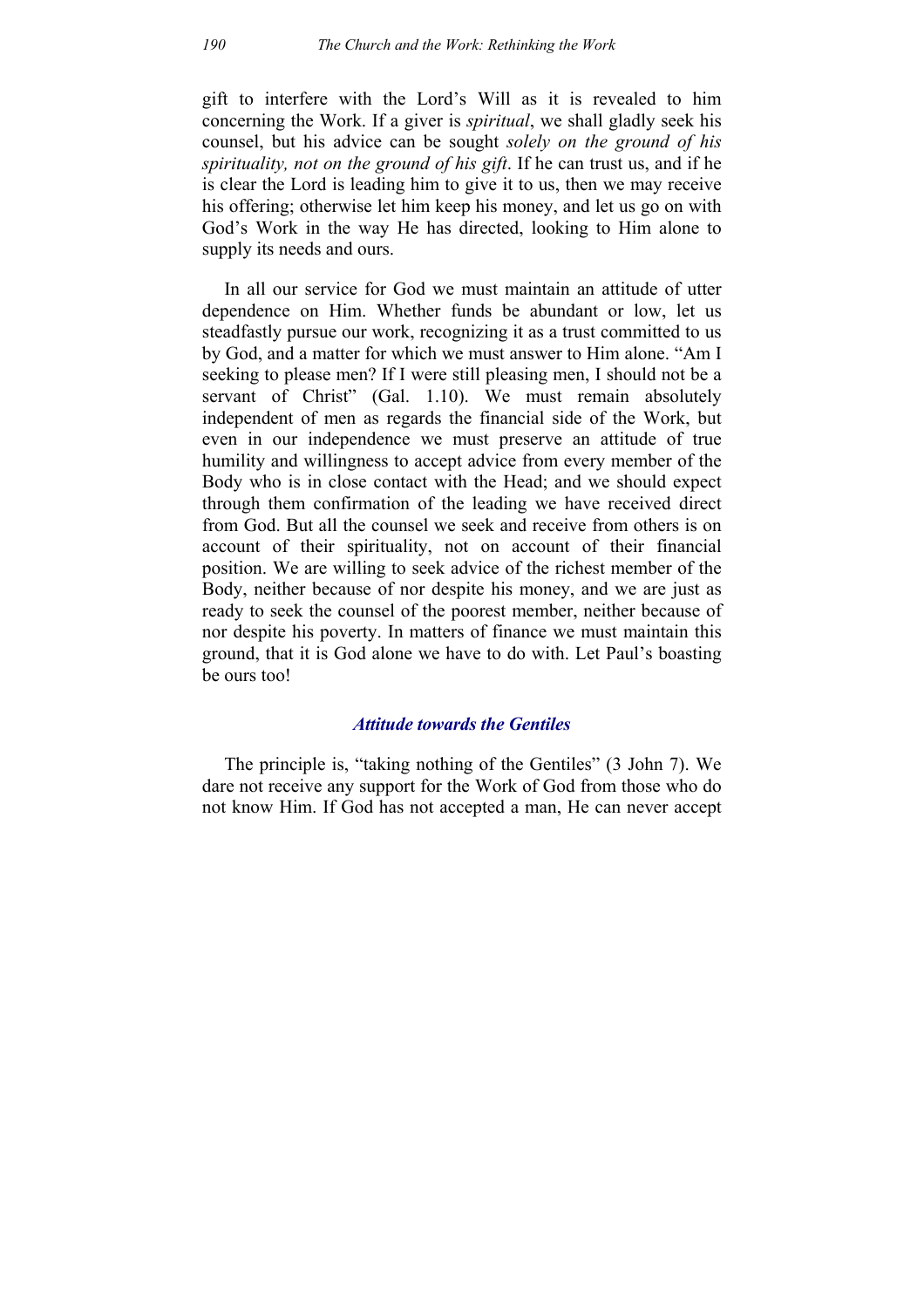his money, and only what God can accept dare His servants accept. If anyone engaged in God's service accepts money for the furtherance of the Work from an unsaved man, then he virtually places God under obligation to sinners. Let us never receive money on God's behalf which would enable a sinner before the Great White Throne to charge God with having taken advantage of him. However, this does not mean that we need reject even the hospitality of the Gentiles. If in the providence of God we visit some Miletus, then we should do well to accept the hospitality of a friendly Publius. But this must be definitely under the ordering of God, not as a matter of regular occurrence. Our principle should always be to take nothing from the Gentiles. When we begin to use their money our work will have fallen into a sorry state.

# *The Churches and the Workers*

Should the churches provide for the needs of the workers? God's Word supplies a clear answer to our question. We see there that the money collected by the churches is used in three different ways:

(1) For the poor saints. The Scriptures pay much attention to the needy children of God, and a large proportion of the local offerings goes to relieve their distress.

(2) For the elders of the local church. Circumstances may make it necessary for elders to give up their ordinary business in order to devote themselves wholly to the interests of the church, in which case the local brothers should realize their financial responsibility towards them, and seek at least in some measure to make up to them what they have sacrificed for the church's sake (1 Tim. 5.17,18).

(3) For the working brothers and the Work. This must be regarded as an offering to God, not as a salary paid to them.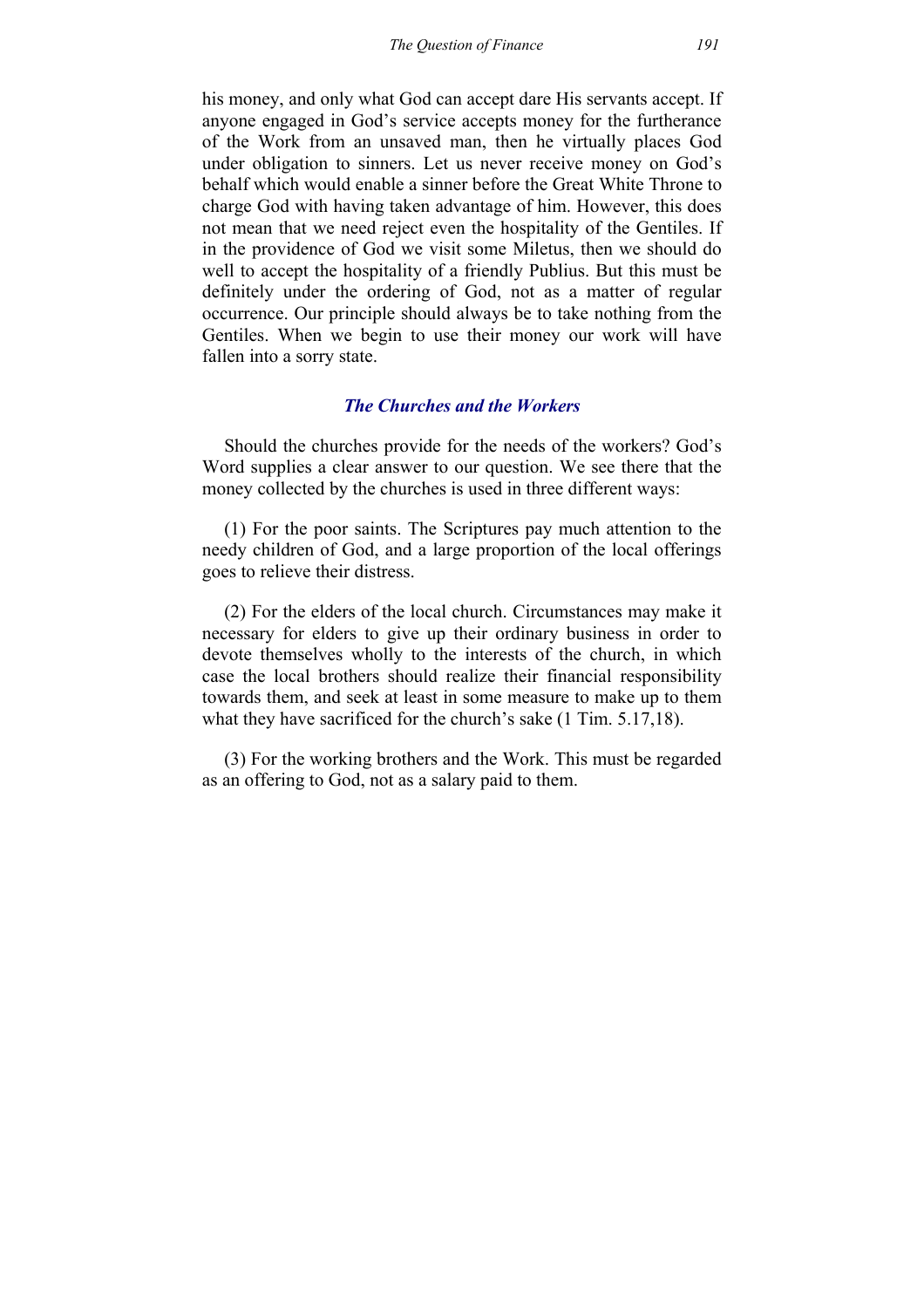"I robbed other churches, taking wages of them, that I might minister unto you; and when I was present with you and was in want, I was not a burden on any man; for the brethren, when they came from Macedonia, supplied the measure of my want; and in everything I kept myself from being burdensome unto you, and so will I keep myself' (2 Cor. 11.8-9). "And ye yourselves also know, ye Philippians, that in the beginning of the Gospel, when I departed from Macedonia, no church had fellowship with me in the matter of giving and receiving, but ye only.... But I have all things, and abound: I am filled, having received from Epaphroditus the things that came from you, an odour of a sweet smell, a sacrifice acceptable, well-pleasing to God" (Phil. 4.15,18). Where the members of a church are spiritual, they cannot but care for the interests of the Lord in places beyond their own locality, and the love of the Lord will constrain them to give both to the workers and to the Work. If the members are unspiritual they will probably reason that, since the church and the Work are separate, they have no obligations towards the Work, and it is enough that they bear responsibility for the church. But those members who are spiritual will always be alive to their responsibility in regard to the Work and the workers, and will never seek to evade it on the ground that they have no official responsibility. They will count it both a duty and a delight to further the Lord's interests by their gifts.

Whilst in the Epistles the churches are encouraged to give to the poor saints and also to the local elders and teachers, there is no mention made of encouraging the giving to the apostles, or to the Work in which they were engaged. The reason is obvious. The writers of the epistles were themselves apostles, therefore it would not have been fitting for them to invite gifts for themselves or their work, nor had they any liberty from the Lord to do so. It was quite in order for them to encourage the believers to give to others, but for the meeting of their own needs and the needs of the Work they could only look to God. As they cared for the needs of others, He did not overlook their needs, and He Himself moved the hearts of His saints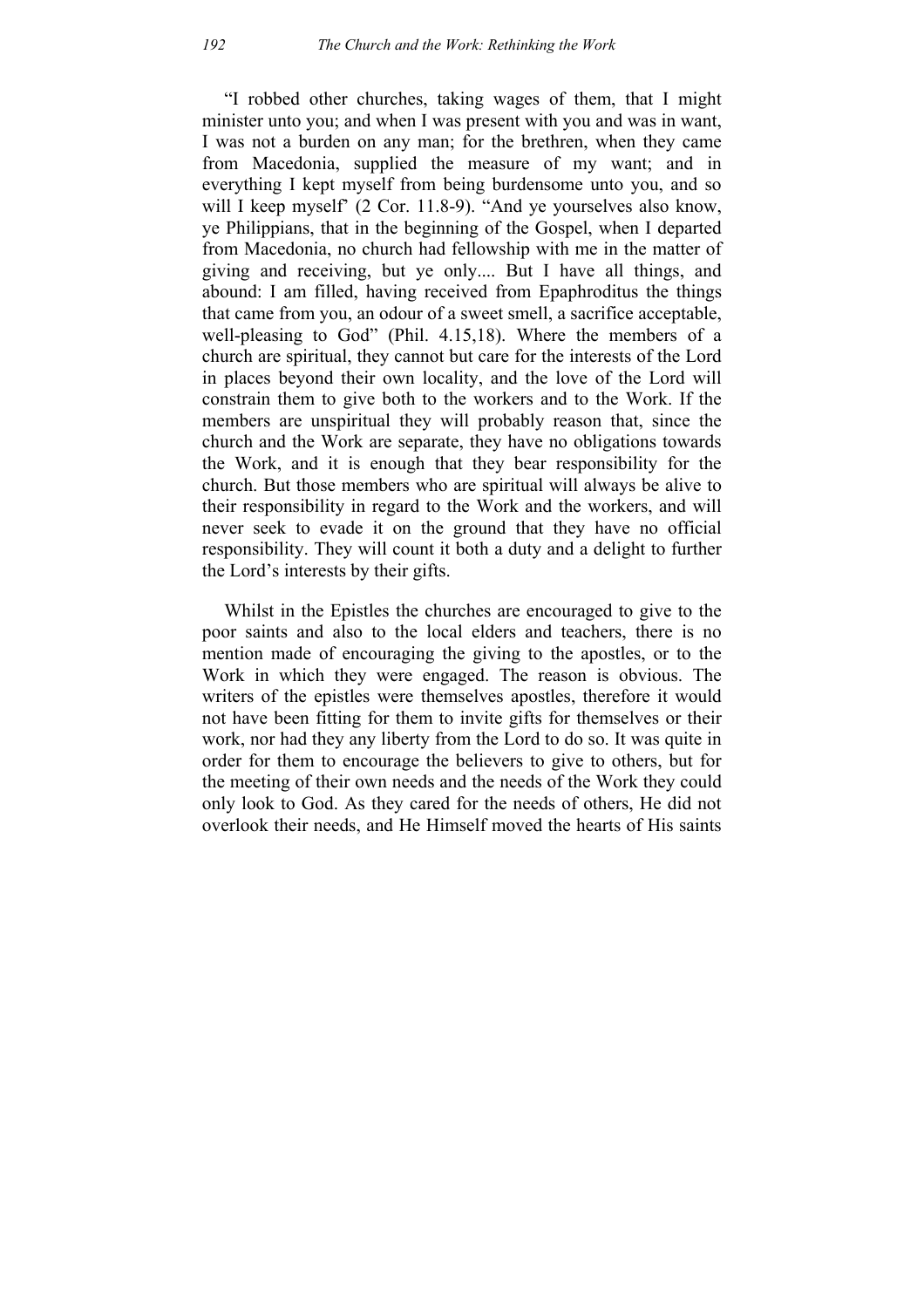to supply all that was required. So the workers of to-day should do as the apostles did of old, concern themselves only with the needs of others, and God will make all their concerns His.

That was a great and noble statement that our brother Paul made to the Philippians. He dared to say to those who were almost his sole supporters: "I have all things and abound. Paul gave no hint of need, but took the position of a wealthy child of a wealthy Father, and he had no fears that by doing so further supplies would not be forthcoming. It was all very well for apostles to say to an unbeliever who himself was in distress: "Silver and gold have I none," but it would never have done for a needy apostle to say that to believers who would be ready to respond to an appeal for help. It is a dishonour to the Lord if any representative of His discloses needs that would provoke pity on the part of others. If we have a living faith in God, we shall always make our boast in Him, and we shall dare to proclaim under every circumstance, "I have all things and abound." There is nothing petty or mean about God's true servants; they are all great souls. The following lines were penned by Miss M. E. Barber on Psalm 23.5 when she had used her last dollar:

*There is always something over, When we trust our gracious Lord; Every cup He fills o'erfloweth, His great rivers all are broad. Nothing narrow, nothing stinted, Ever issued from His store; To His own He gives full measure, Running over, evermore.* 

*There is always something over, When we, from the Father's Hand, Take our portion with thanksgiving, Praising for the path He planned. Satisfaction, full and deepening, Fills the soul, and lights the eye, When the heart has trusted Jesus All its need to satisfy.*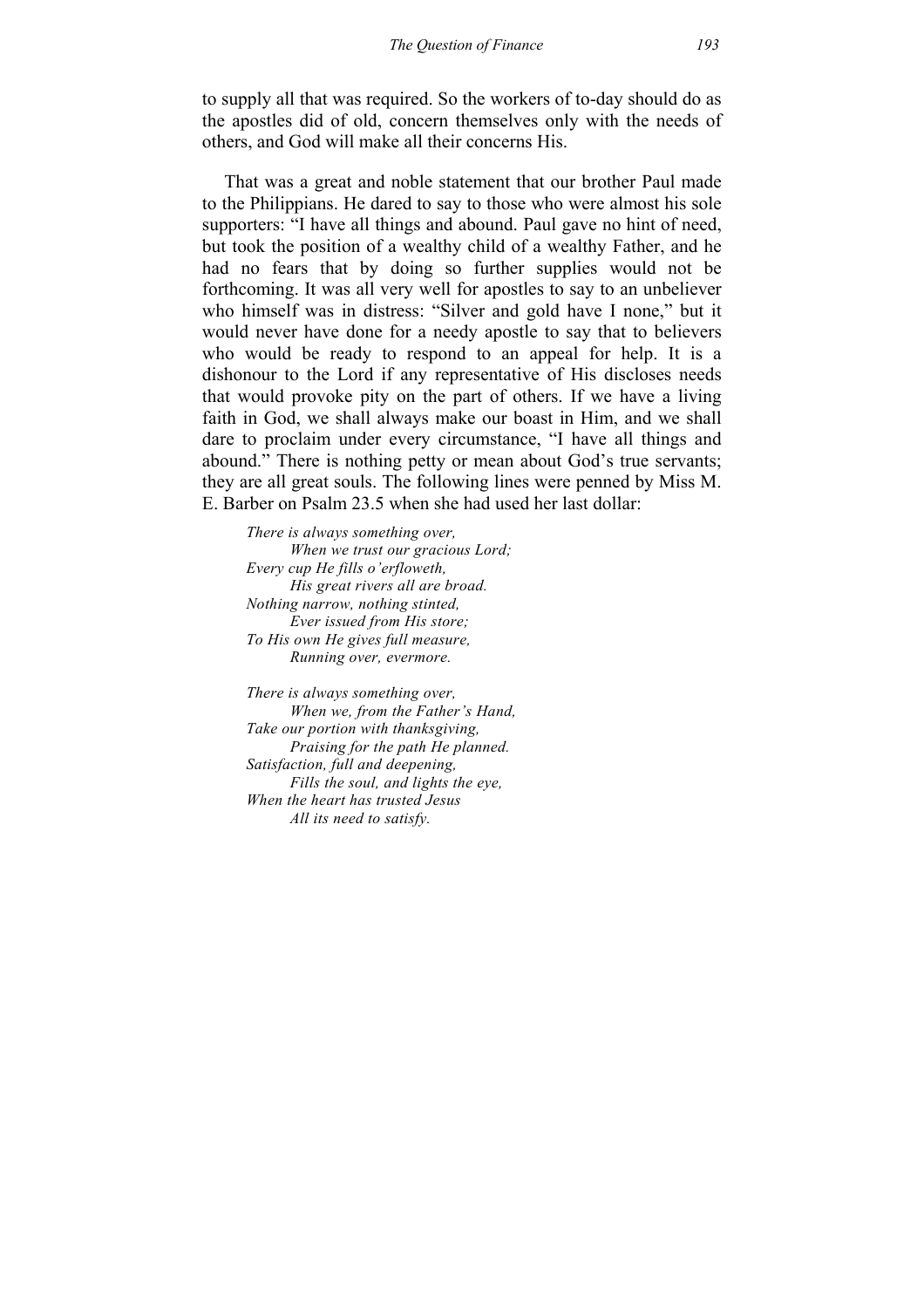*There is always something over, When we tell of all His love; Unplumbed depths still lie beneath us, Unscaled heights rise far above. Human lips can never utter All His wondrous tenderness. We can only praise and wonder And His Name for ever bless.* 

We are the representatives of God in this world, and we are here to prove His faithfulness; therefore above all in financial matters we must be totally independent of men, and wholly dependent upon God. Our attitude, our words and our actions must all declare that He alone is our Source of supply. If there is any weakness here, He will be robbed of the glory that is His due. As God's servants, we must show forth the abundant resources of our God. We must not be afraid to *appear* wealthy before people. We must never be untrue, but such an attitude is perfectly consistent with honesty. Let us keep our financial needs secret, even if our secrecy should lead men to conclude that we are well off when we have nothing at all. He Who sees in secret will take note of all our needs, and He will meet them, not in stinted measure, but "according to His riches in glory by Christ Jesus" (Phil. 4.19). We dare to make things difficult for God, because He requires no assistance from us in order to perform His miracles.

From the study of God's Word we note two things concerning the attitude of His children to financial matters. On the one hand, workers should be careful to disclose their needs to none but God; on the other hand, the churches should be faithful in remembering the needs both of the workers and their work, and they should not only send gifts to those who are working in their vicinity, or to those who have been called out from their midst, but, like the Philippians and the Macedonians, they should frequently minister to a far-off Paul. The horizon of the churches should be much wider than it is. The present method of a church supporting its own "minister" or its own missionary, was a thing unknown in apostolic days. If, with the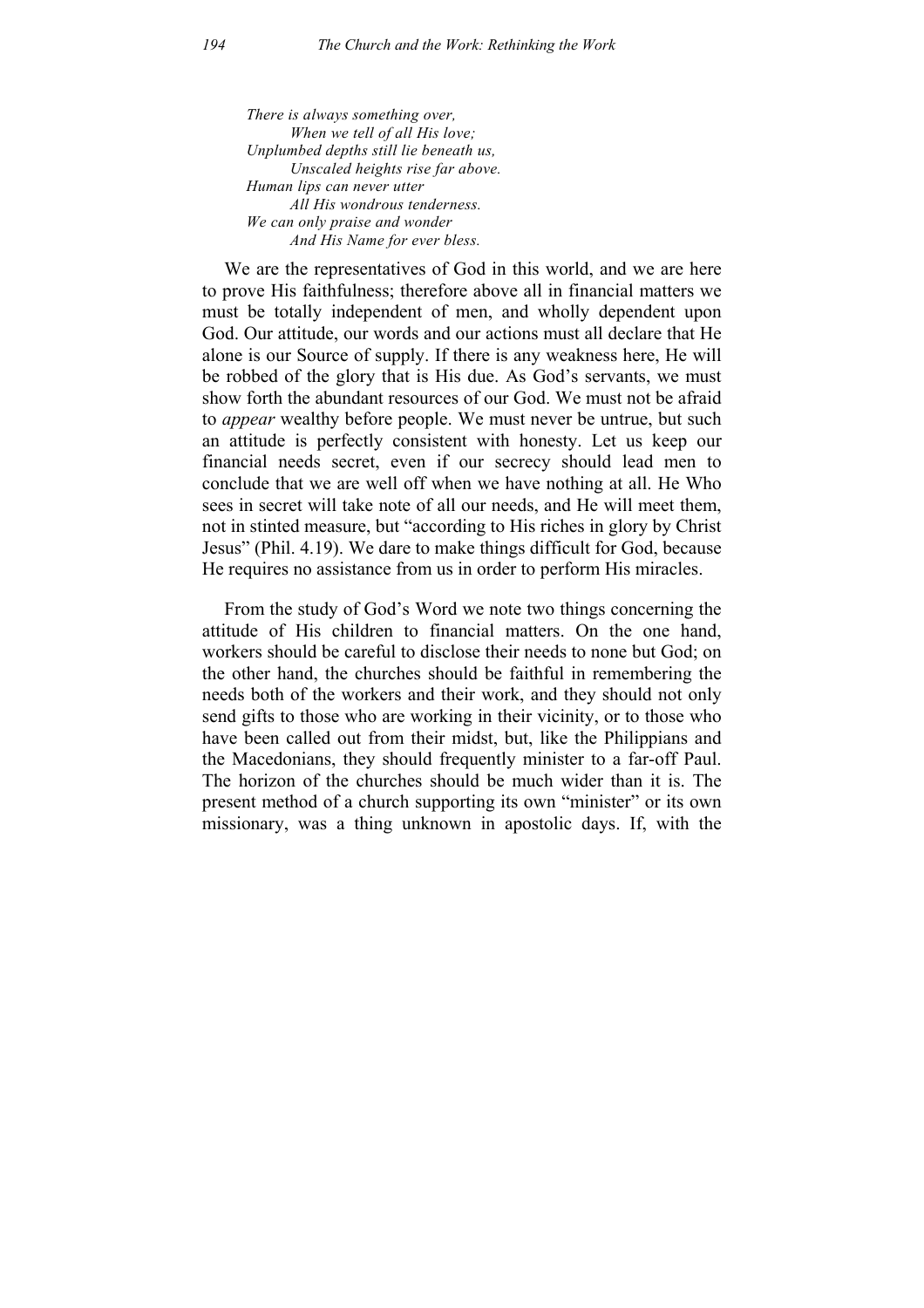present-day facilities for transmitting money to distant parts, the children of God only minister to the material needs of those in their own locality, they certainly lack spiritual insight and largeness of heart. On the part of the workers there must be no expectation from man, and on the part of the churches there should be a faithful remembrance of the Work and the workers both at home and abroad. It is essential to the spiritual life of the churches that they take a practical interest in the Work. *God has no use for an unbelieving worker, nor has He any use for a loveless church.*

The distinction between the church and the Work must be clearly defined in the mind of the worker, especially as regards financial matters. Should a worker pay a short visit to any place on the invitation of the church, then it is quite right for him to receive their hospitality; but should he stay for an indefinite period, then he must bear the burden alone before God, otherwise his faith in God will wane. Even should a brother willingly offer free hospitality, it ought to be declined, for the life of faith must be carefully maintained. It is right for the brethren to give occasional gifts to the workers, as the Philippians did to Paul, but they must not bear the responsibility of any. The churches have no official obligations regarding the workers, and the latter must see to it that the former do not take such obligations upon themselves. God permits us to accept gifts, but it is not His Will that others become responsible for us. Gifts of love may be sent to the workers from their brethren in the Lord, but no believers must regard themselves as under any legal obligations towards them. Not only have the churches no official responsibility towards the workers, they are not even responsible for their board, lodgings, or travelling expenses. The entire financial responsibility of the work rests upon those to whom it has been committed by God.

"We wronged no man, we corrupted no man, we took advantage of no man" (2 Cor. 7.2). "I will not be a burden to you" (2 Cor. 12.14). "For neither at any time were we found using words of flattery, as ye know, nor a cloke of covetousness, God is witness" (1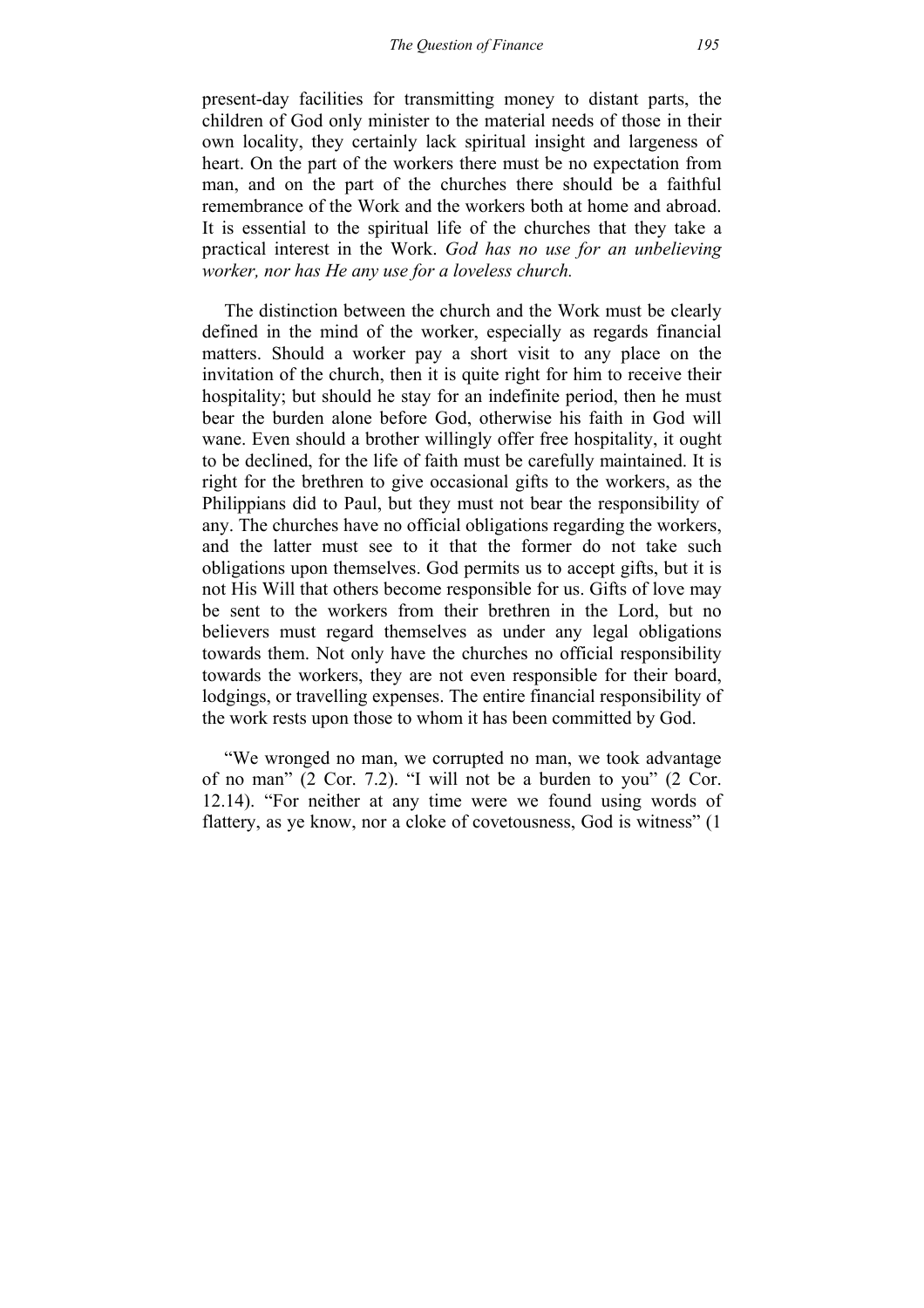Thess. 2.5). "Neither did we eat bread for nought at any man's hand, but in labour and travail, working night and day, that we might not burden any of you" (2 Thess. 8.8). From these passages we see clearly the attitude of the apostle. He was not willing to impose any burden upon others or in any way to take advantage of them. And this must be our attitude too. Not only should we receive no salary, we should be careful not to take the slightest advantage of any of our brethren. Apostles should be willing to be taken advantage of, but on no account should they ever take advantage of others. *It is a shameful thing to profess trust in God and yet play the role of a pauper, disclosing one's needs and provoking others to pity.* A servant of God who really sees the glory of God, and his own glorious position as one of His workmen, can well afford to be independent of others, and even liberal. It is only right for us to enjoy the hospitality of our brethren for awhile, but we should most rigidly guard against taking advantage of them in trifles such as a night's lodging, an odd meal, or the use of light and coal, or of household utensils, or even of a daily paper. Nothing reveals smallness of character so readily as taking petty advantages. If we are not careful in such matters we may as well relinquish our task.

All the movements of workers vitally affect the Work, and unless we have a living trust in God our movements are liable to be determined by prospective incomes. Money has great power to influence men, and unless we have true faith in God and a true heart to do His Will, we are likely to be influenced by the rise and fall of funds. If our movements are governed by financial supplies, then we are hirelings working for pay, or beggars seeking alms, and we are a disgrace to the Name of the Lord. We should never go to a place because of the bright financial prospects of working there, nor should we refrain from going because the financial outlook is dark. In all our movements we must ask ourselves, Am I in the Will of God; or am I influenced at all by financial considerations? We are out to serve the Lord, not to make a living.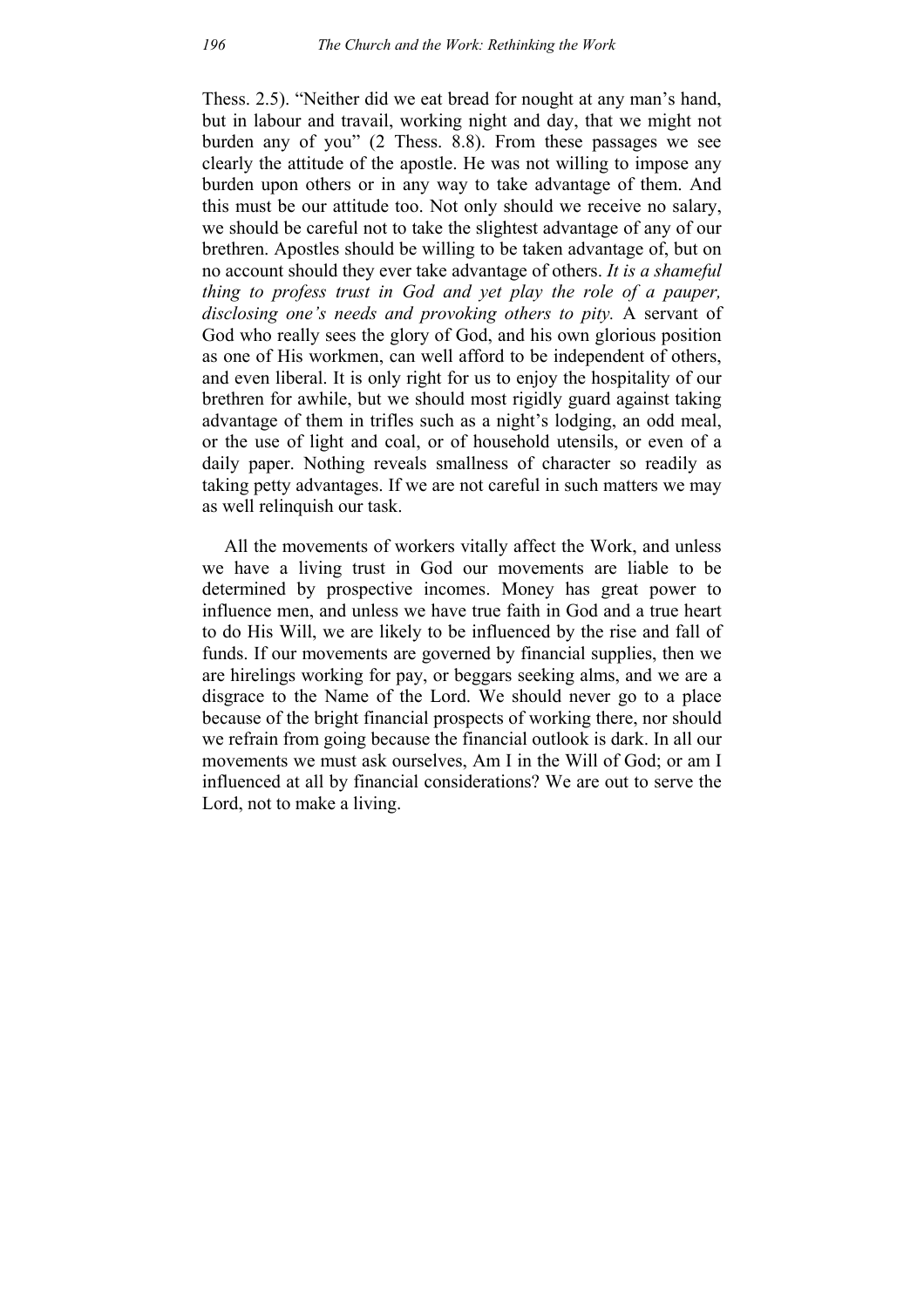#### *The Workers and their Work*

Let us be clear that we must not only bear the burden of our own personal needs, but of the needs of the Work as well. If God has called us to a certain work, then all financial outlay connected with it is our affair. Wherever we go, we are responsible for all expenses relating to it, from its inception to its close. If we are called of God to do pioneering work, though the expenses of rent, furniture, travelling, etc. may amount to a goodly sum, we alone are responsible for them. He is not worthy to be called God's servant who cannot be responsible for his own needs and the needs of the work to which God has called him. Not the local church, but the one to which the work has been committed, must bear all financial burdens connected with it.

Another point to which we must give attention is a clear discrimination between gifts intended for personal use and gifts given for the work. It may seem superfluous to mention it, and yet it needs emphasis, that no money given for the Work should be used by the worker to meet his personal needs. It must either be used to defray expenses in connection with his own work, or be sent on to another worker. We must learn righteousness in relation to all money matters. If there is any lack in connection with the Work, the worker must bear the burden, and if there is any overplus, he cannot divert it to the meeting of his own requirements.

When I had just commenced to serve the Lord I read an incident in Hudson Taylor's life which was a great help to me. If I remember it aright, this is the gist of it: Mr. Taylor was in St. Louis, U.S.A., and was due in Springfield for meetings. The carriage taking him to the station was delayed, with the result that when he arrived there the train had already left, and there seemed no possible way for him to keep his appointment. But, turning to Dr. J. H. Brookes, he said, "My Father runs the trains, I'll be there in time." Upon inquiry of the agent, they found a train leaving St. Louis in another direction, which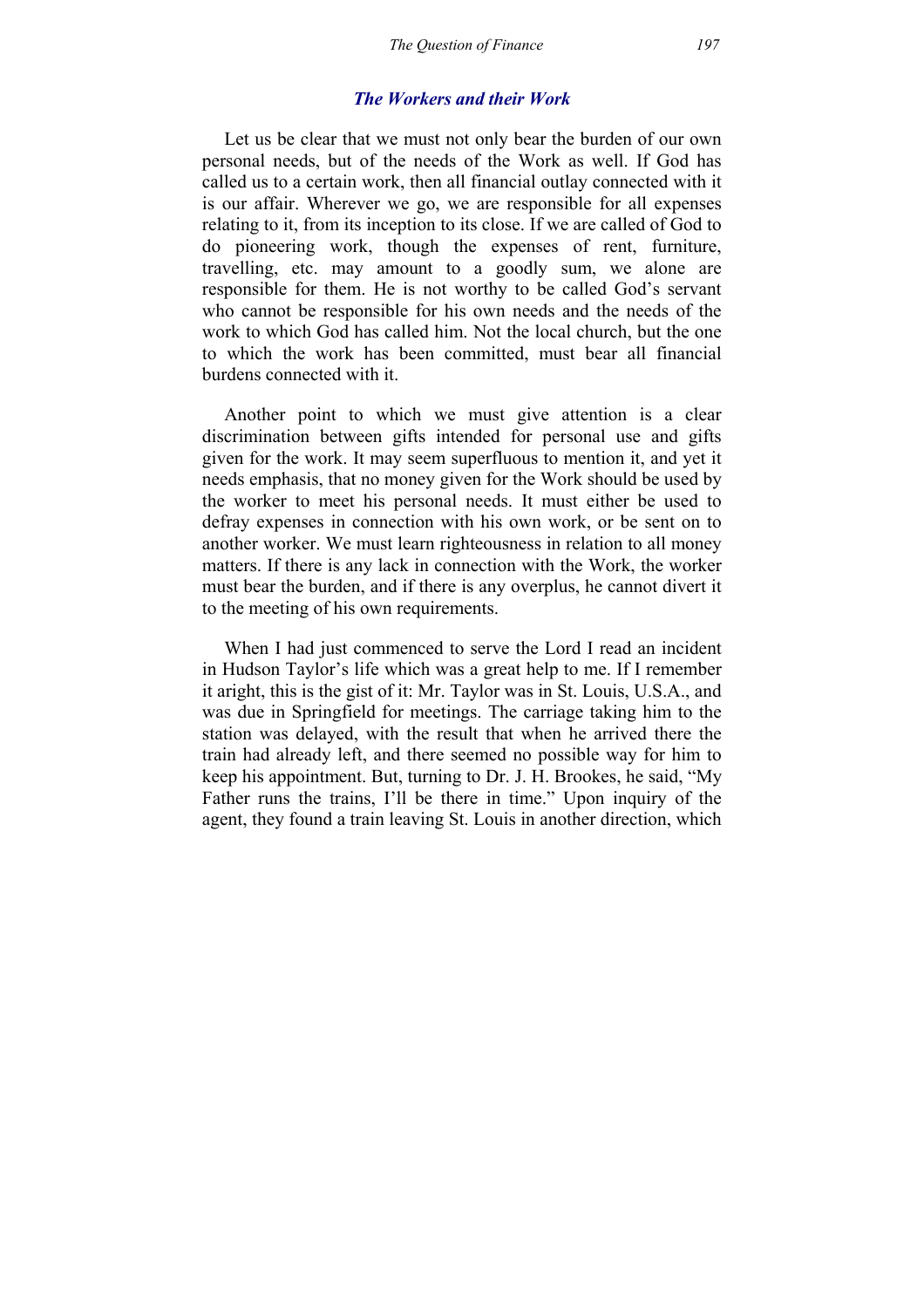crossed the line going to Springfield; but the train on the other line always left ten minutes before this train arrived, as they were opposing roads. Without a moment's hesitation, Mr. Taylor said he would go that way, in spite of the fact that the agent told him they never made connections there. While they waited, a gentleman came to the station and handed Mr. Taylor some money. He turned to Dr. Brookes with the remark, "Do you not see that my Father has just sent me my train fare!" meaning that, even if he should arrive in time for the other train, he could not take it. Dr. Brookes was amazed. He knew Mr. Taylor had quite a good sum of money in hand, which had been given him for his work in China, so he asked, "What do you mean by saying you have no money for your fare?" Mr. Taylor replied, "I never use anything for personal expenses that is specified for the Work. The money earmarked for my own use has just come in!" For almost the first time in the history of that road the St. Louis train arrived ahead of the other, and Mr. Taylor was able to keep his appointment at Springfield!

### *Making our Needs Known*

As we have already said, an apostle may encourage God's people to remember the needs of the saints and of the elders, but he can mention nothing of his own needs or the needs of the Work. Let him only draw the attention of the churches to the wants of others, and God will draw their attention to his wants. Let him be concerned about the needs of the saints and elders, and God will use the saints and elders to draw the attention of the churches to his needs.

We must avoid all propaganda in connection with the Work. With utter honesty of heart we must trust in God and make our requirements known to Him alone. Should the Lord so lead, we may tell to His glory what He has wrought through us. (See Acts 14.27; 15.3,4). But nothing must be done by way of advertisement, in the hope of receiving material help. This is displeasing to God and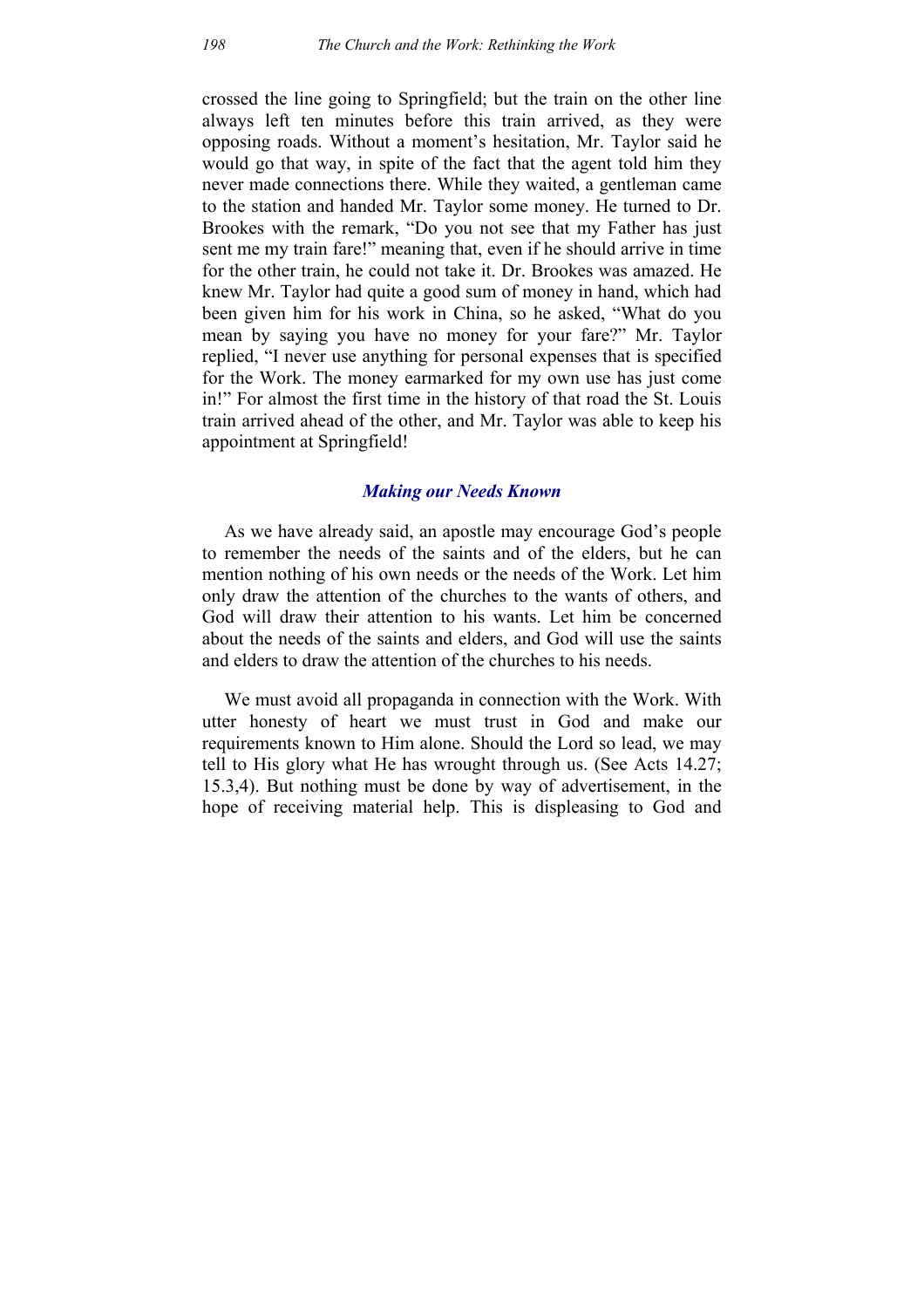hurtful to ourselves. If in any financial matter our faith grows weak, we shall find it fail when difficulties arising in connection with the Work put it to the test. Besides, if we know anything of the power of the Cross to deal with the self-life, how can we resort to propaganda for our work and so take things out of the hands of God and carry them on by our own efforts?

I know of works which, at their inception, were on a pure faith basis, and the blessing of the Lord rested on them. Soon the workers felt the need of extending the Work, and actually extended it beyond their usual income. Consequently they had to resort to indirect advertisement in order to meet their liabilities. Let us beware of extending the Work ourselves, for if the extension is of man, we shall have to use man-made methods to meet the new demands. If *God* sees the Work needs extension, *He* Himself will extend it, and if *He* extends it, *He* will be responsible to meet the increased needs. It is because human methods are employed to extend a work, that human means must be devised to meet its fresh requirements; so advertisement and propaganda are resorted to in order to solve the problem. Circular letters, reports, magazines, deputation-work, special agents and special business centres, have been means much used of Christian workers to increase funds for the Work. Men are not willing to let God extend it in His own time, and because they cannot wait patiently for its spontaneous development, but force an artificial growth, they have to resort to natural activity to meet the demands of that growth. *They* have hastened developments, so *they* have to devise ways and means of procuring increased supplies. The spontaneous growth of the Work of God does not necessitate any activities of human nature, for *Go*d meets all demands which *He* creates.

Advertisement has been developed to a fine art in this age, but if we have to take our cue from business men and use up-to-date advertising methods to make our work a success, then let us give up our ministry and change our calling. The wisdom of the world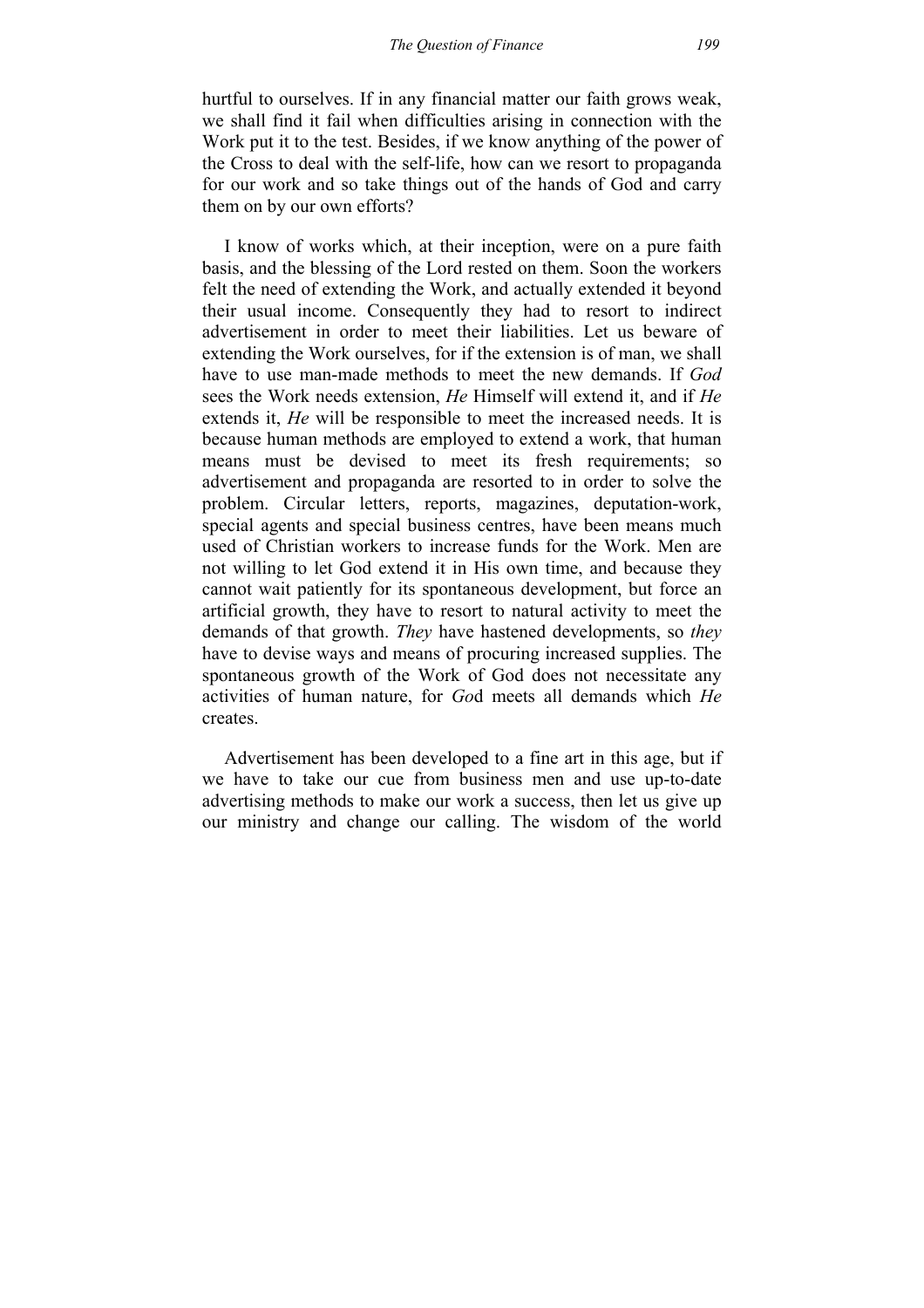declares that "the end justifies the means," but it is never so in the spiritual realm. Our end must be spiritual, but our means must be spiritual too. The Cross is no mere symbol; it is a fact and a principle which must govern all God's Work.

We must let the Holy Spirit hinder us where He will, and not seek to urge things forward by touching Divine Work with human hands. There is no need for us to devise means to draw attention to our work. God in His Sovereignty and Providence can well bear all responsibility. If *He* moves men to help us, then all is well, but if *we* seek to move men ourselves, both we and the Work will suffer loss. If we truly believe God we shall leave the matter wholly in His hands.

We are all trusting God for our living, but what need is there to make it known? I feel repelled when I hear God's servants emphasize the fact that they are living by faith. Do we really believe in God's Sovereignty and in His Providence? If we do, surely we can trust *Him to make our needs known* to His saints, and so to order things that our needs can be met without our trying to make them known. Even should people conclude from our mode of living that we have a private income, and in consequence withhold their gifts, we do not mind. I would counsel my younger brethren in the ministry not to talk of their personal needs, or of their faith in God, so that they may the better be able to prove Him. The more faith there is, the less talk there will be about it.

# *Among the Fellow-Workers*

In the Old Testament we read that though the Levites stood in the place of God to receive tithes from all His people, they themselves offered tithes to Him. The servant of the Lord should learn to give as well as to receive. We praise God for the generous way the workers in days past have given to their fellow-labourers, but we still need to be more thoughtful for the material needs of all our brethren in the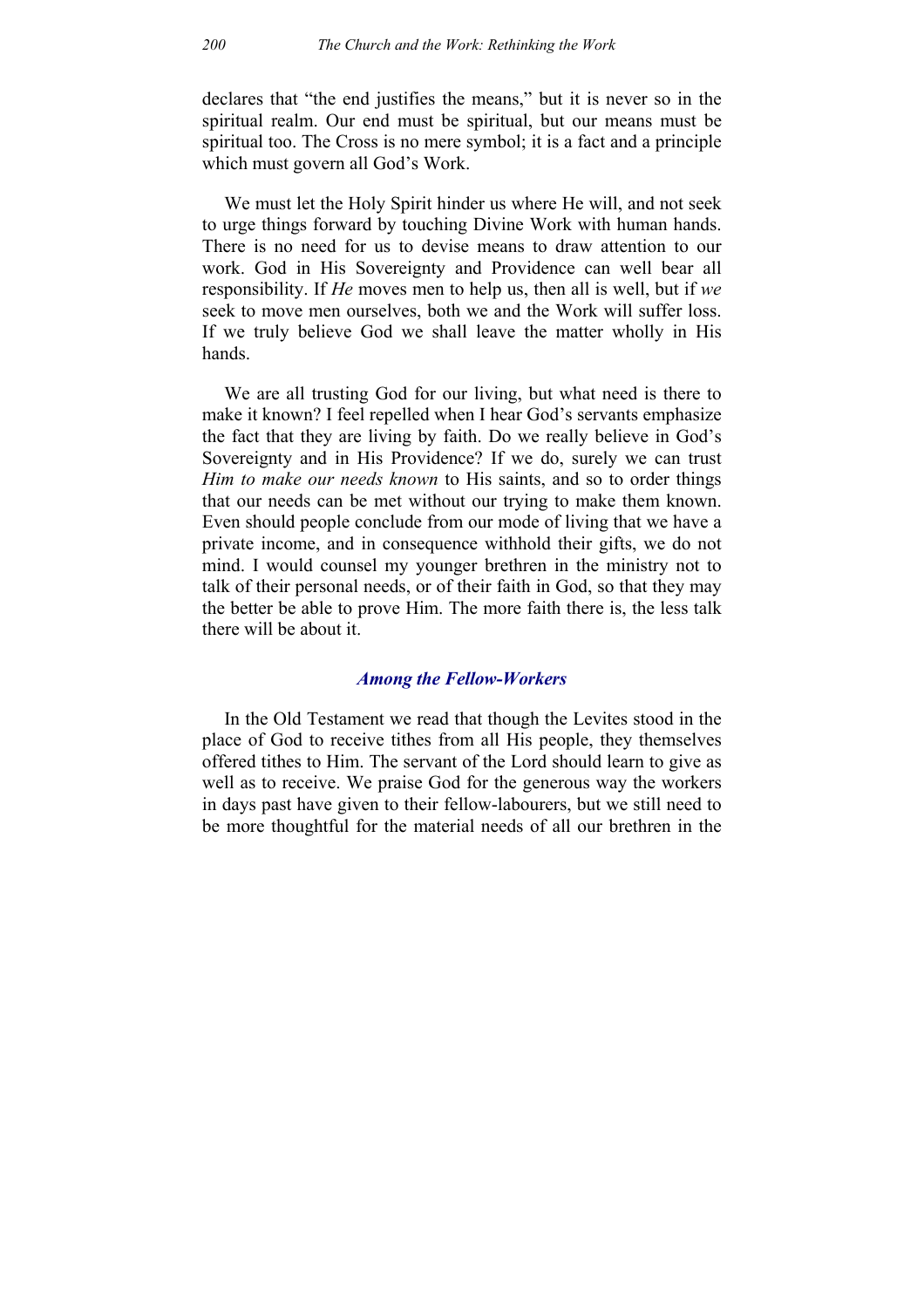Work. We must remember the words of Paul: "These hands have ministered to my wants and to those who were with me" (Acts 20.34). We must not merely hope to have sufficient to spend on ourselves and our work, but must look to God to provide us with sufficient to give to others too. If we are only occupied with the thought of our personal needs and the needs of our work, and forget the needs of our fellow-workers, the plane of our spiritual life is too low. Like Paul, we must constantly think of those with us, and help to minister to their wants. If anyone amongst us is only a receiver and not a giver, he is unworthy of Him Who sent him and those who labour with him.

The scope of our thinking along the line of material needs should always be on the basis of "my wants and the wants of those with me." The money God sends to me is not only for me, but also for "those with me." A brother once suggested that God would surely supply the needs of all our fellow-workers, so we need not feel too concerned about them, especially as we are not a mission and have no financial obligations towards them. But our brother forgot that we are not only responsible for our own needs and the needs of our work, but in a spiritual way we, like Paul, are responsible also for "those with us." Whether we are good fellow-workers or not will be evidenced by the measure of our thoughtfulness for our brethren in the Work.

Since we are not a mission, and have no man-made organization, no head-quarters, no centralization of funds and consequently no distributing-centre, how can the needs of all our fellow-workers be supplied? This question has been repeatedly put to me by interested brethren. The answer is this, all needs will be met if each one realizes his three-fold financial responsibility; firstly, in regard to his personal and family needs: secondly, in regard to the needs of his work: and thirdly, in regard to the needs of his fellow-labourers. We must not only look to God to supply our own wants and all those related to our work, but we must look to Him just as definitely to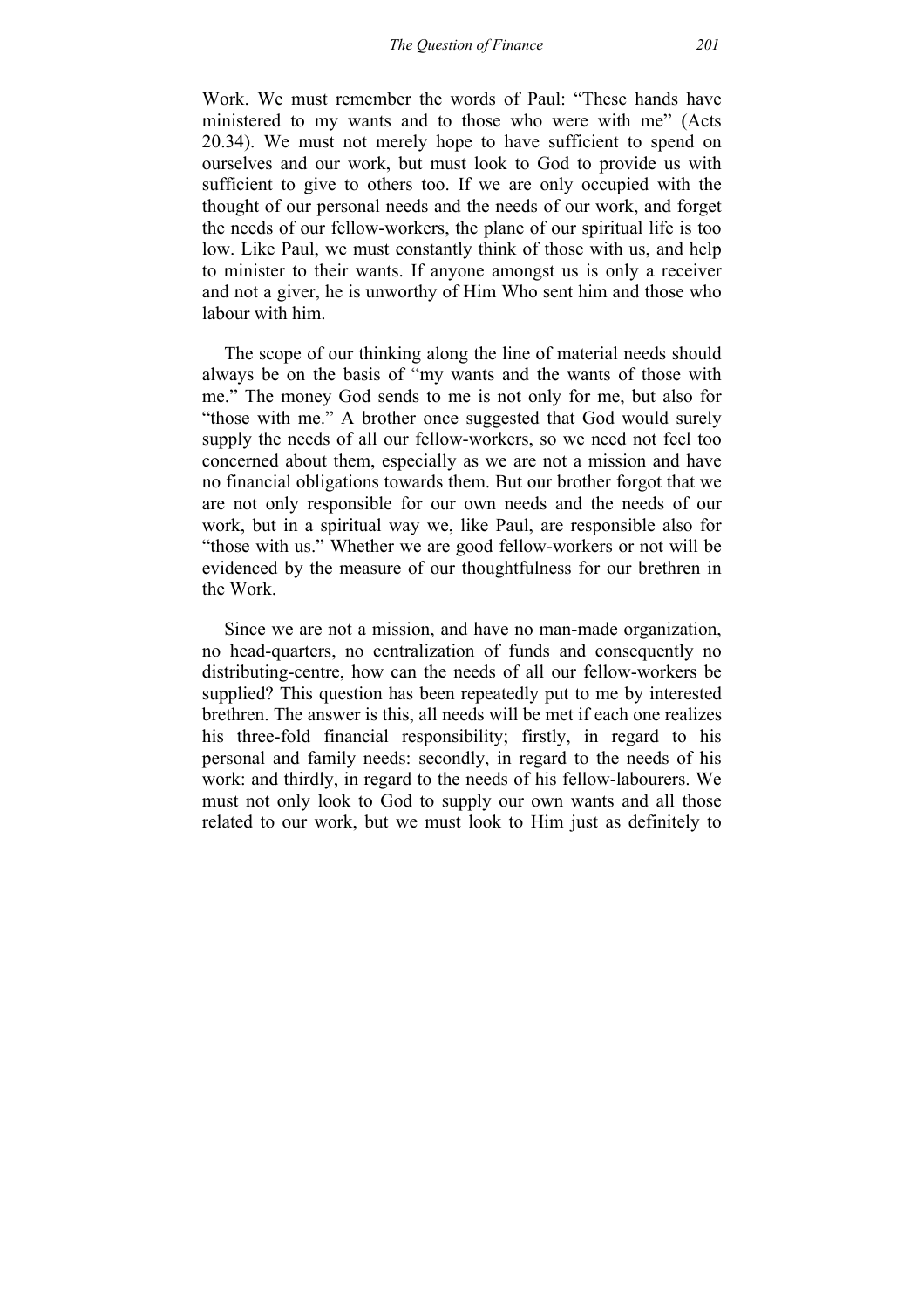send us extra funds to enable us to have something to send to our associates in the Work. Of course we have no official obligation towards them, but we cannot ignore our spiritual responsibility.

The requirements of workers vary, and the requirements of the Work vary too, besides which, the power of prayer differs in different individuals, and the measure of faith differs also. It follows therefore that our income will not be the same; but every one of us should definitely exercise faith for the supply of sufficient funds to be able to distribute to the necessities of others. The amounts we receive and give may differ, but the same principle applies to us all. Working on such a basis no head-quarters is necessary; for each of us acts as a sort of headquarters and distributing-centre. Of course that does not mean we must send an equal share to all who are associated with us; that is a matter of individual guidance. We trust in the Sovereignty and Providence of God, and we leave it to Him to regulate the passing on of gifts so that none will have an overplus and none be left in want. Should God lead us to send money regularly to any particular worker, it would be well to send it through one brother this time and another next time, so that the giver will receive less attention from the receiver.

The principle of God's government in relation to financial things is, "he that gathered much had nothing over; and he that gathered little had no lack" (2 Cor. 8.15). Anyone who has gathered much must be willing to have nothing over, for only then can he who has gathered little have no lack. Some of us have proved in experience that when we bear the burden for those who gather little, God sees to it that we gather much; but if we only think of our own needs, the utmost we can hope for is to gather little and have no lack. It is a privilege to be able to help your brethren in the Work, and to be able to give away even the greater proportion of your income. Those who have only learned to take seldom receive; but those who have learned to give are always receiving and have always more to give. The more money you spend on others, the more your income will increase; the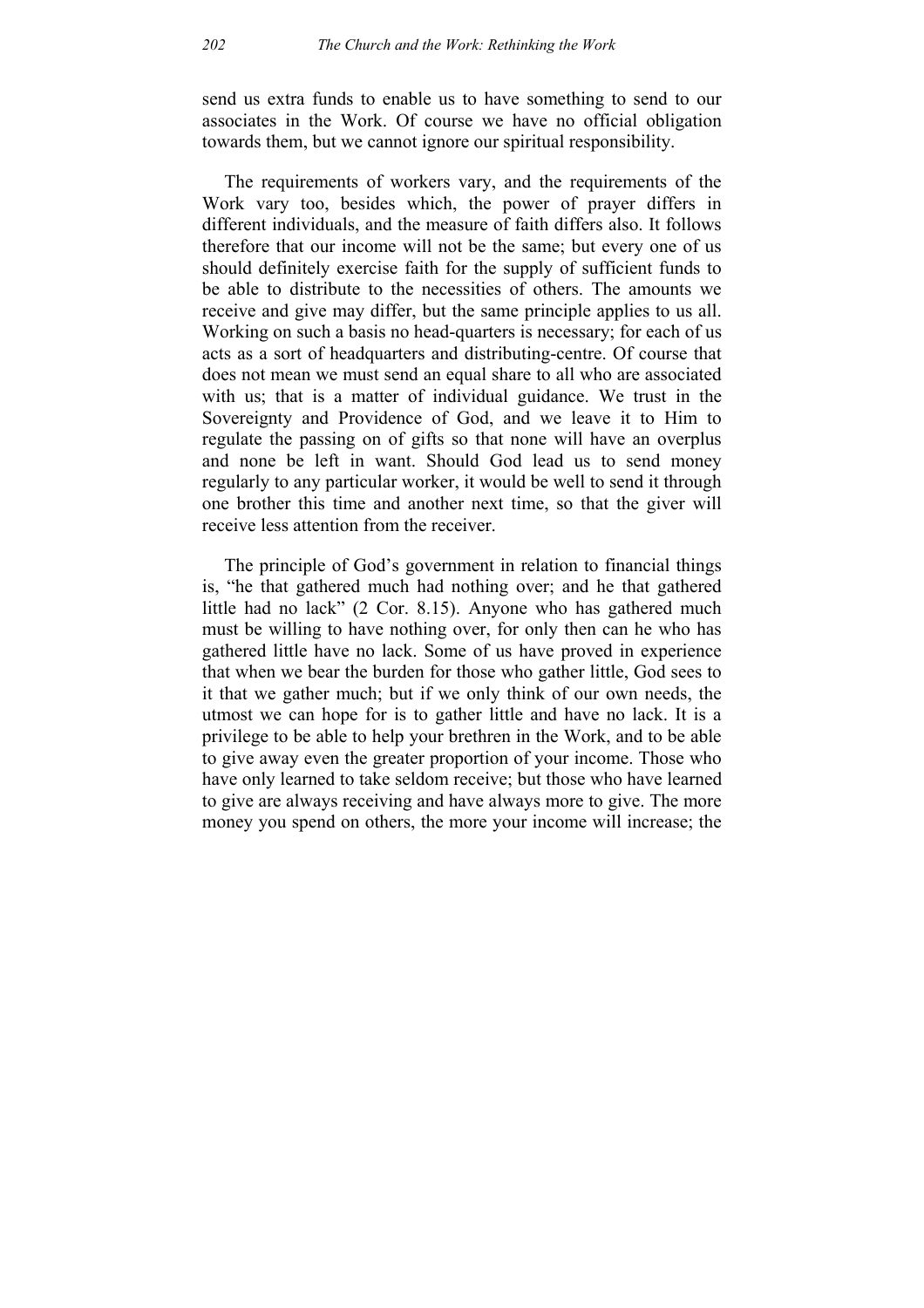more you try to save, the more you will be troubled by "rust" and "thieves" (Matt. 6.19,20).

We must not confine our giving to those immediately associated with us, but must remember workers in other parts and seek to minister to their needs. We must constantly keep the thought of other workers and their needs before the brethren among whom we labour, and encourage them to help them, never fearing that God will bless other workers more than us. We must leave no room for fear or jealousy. Do we really believe in the Sovereignty of God? If so, we shall never fear that anything God has intended for us shall fail to reach us. The needs of Paul and his fellow-workers were great, and though he only brought the needs of the saints and the elders before the churches, God looked after his needs and the needs of those with him.

If your work is to be conducted along lines well-pleasing to God, then it is absolutely essential that the Sovereignty of God be a working factor in your experience, and no mere theory. When you know His Sovereignty, then even if men seem to move around you at random and circumstances appear to whirl at the mercy of chance, you will still be confident in the assurance that God is ordering every detail of your way for His glory and for your good. The needs of others may be known to men, whilst none may know or even care about your wants, but you will have no anxiety if the Sovereignty of God is a reality to you; for then you will see all those haphazard circumstances, and all those indifferent folk, and even the opposing hosts of evil, being silently harnessed to His Will; and all those unrelated forces will become related as one to serve His Purpose, and to serve the purposes of those whose will is one with His. Yes, "We know that to them that love God all things work together for good, even to them that are called according to His Purpose" (Rom. 8.28).

So the question is not, Are our needs small or great? or, Are they known or unknown? but simply this, Are we in the Will of God? Our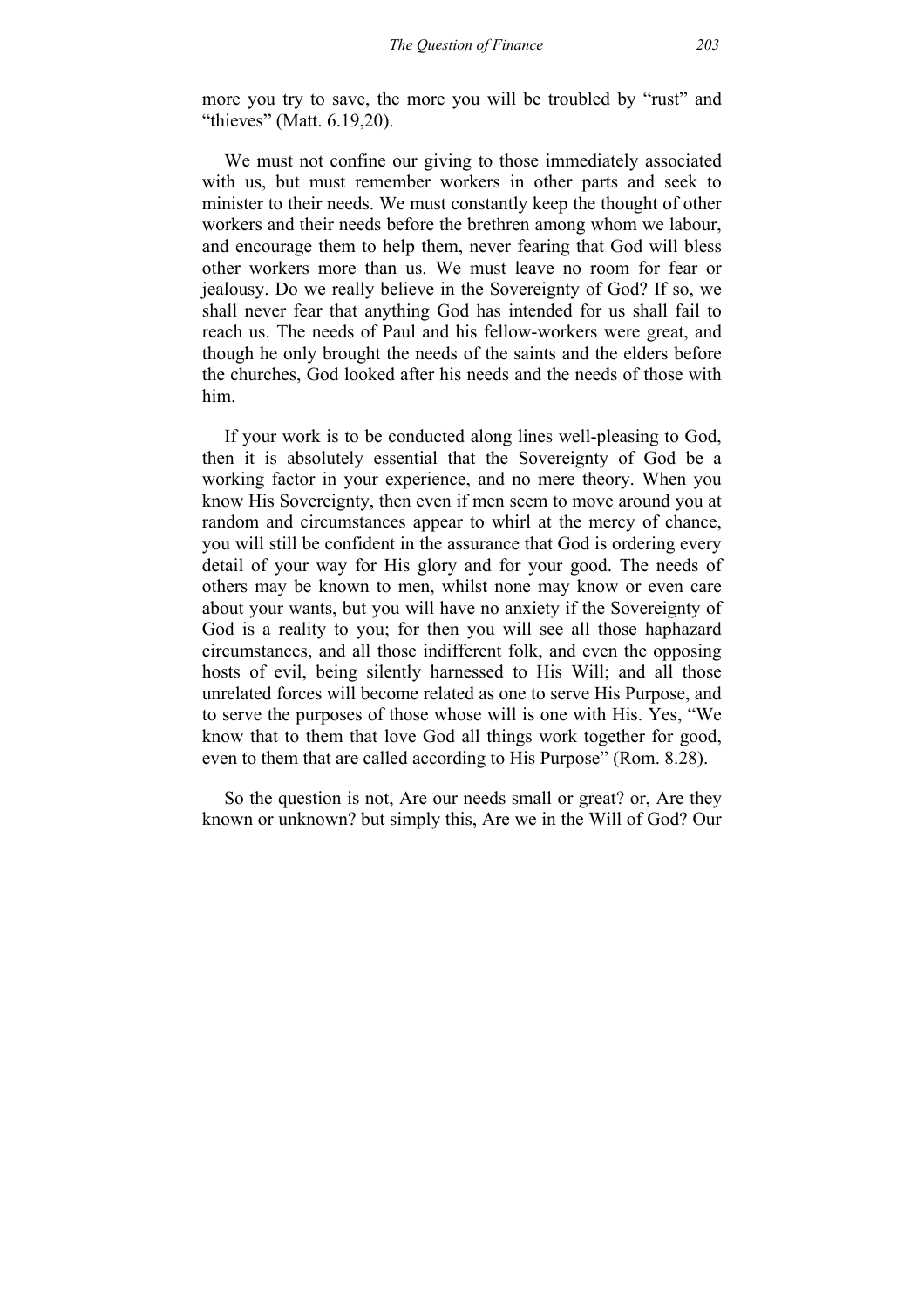faith may be tested, and our patience too, but if we are willing to leave things in God's hands and quietly wait for Him, then we shall not fail to see a careful timing of events and an exquisite dove-tailing of circumstances, and, emerging from a meaningless maze, we shall behold a perfect correspondence between our need and the supply.

# *Why not a Faith Mission?*

Some have asked, "Since you believe all God's servants should trust Him for their daily needs, and since you have quite a company of fellow-workers, why do you not become an organized faith mission?"

For two reasons: firstly, in God's Word all association of workers is on a spiritual, not on an official basis. As soon as you have an official organization, then you change the spiritual relationship which exists amongst the fellow-workers into an official relationship. Secondly, dependence upon God alone for the meeting of all material needs does not demand as active a faith on the part of an official organization as it does on the part of individuals who are only related in a spiritual fellowship. It is much easier to trust God as a mission than to trust Him as an individual. In Scripture we see individual faith, but we see no such thing as organization-faith. In an organization there is bound to be some income, and every member is sure to receive a share, whether he exercises faith or not. This opens the way for people to join the mission who have no active faith in God; and in the case of those who have faith when they join, there is the likelihood of personal trust in the Lord gradually growing weak through lack of exercise, since supplies come with a certain measure of regularity whether the individual members of the mission exercise faith or not. It is very easy to lose faith in God and simply trust an organization. Those who know the frailty of the flesh realize how prone we are to depend on anything and anyone but God. It is much easier to put our expectation in remittances from the mission than in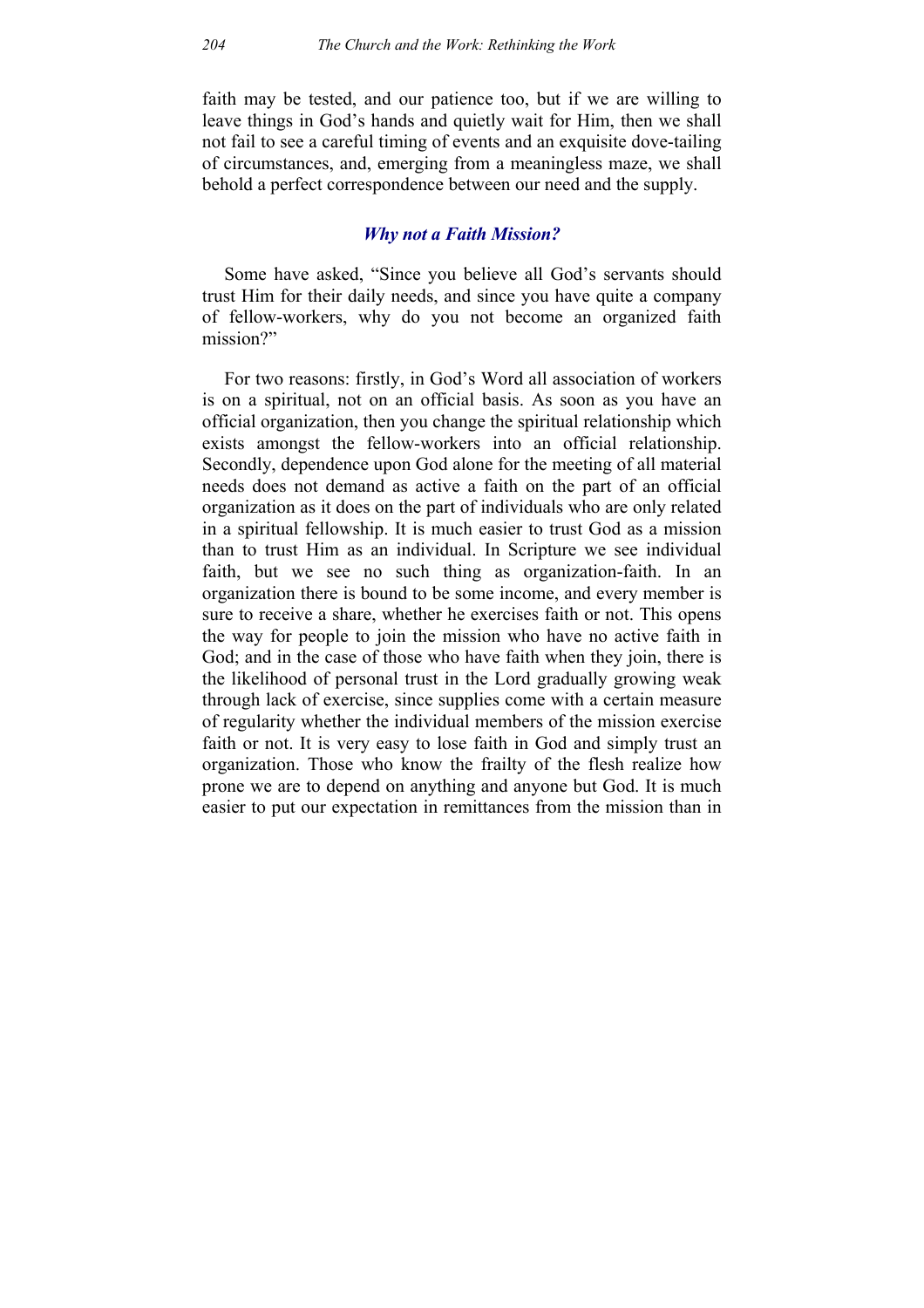ravens from heaven. Beloved, is not this the truth? If I have said anything amiss, may God and men both forgive me.

Because of our proneness to look at the bucket and forget the fountain, God has frequently to change His means of supply to keep our eyes fixed on the source. So the heavens that before sent us welcome showers become as brass, the streams that refreshed us are allowed to dry up, and the ravens that brought our daily food visit us no longer; but then God surprises us by meeting our needs through a poor widow woman, and so we prove the marvellous resources of God. Organization-faith does not stimulate personal trust in God, and that is what He is out to develop.

I know that in an organized body many difficulties vanish automatically. Humanly speaking, it ensures a much greater income, for many of God's children prefer to give to organizations rather than to individuals; besides, organized work comes much more to the notice of the children of God than unorganized. But questions such as these challenge us continually: Do you really believe in God? Must scriptural principles be sacrificed to convenience? Do you really want God's best with all its accompanying difficulties? We do, and so we have no alternative but to work on the ground of the Body of Christ in spiritual association with all others who stand on that same ground.

But we wish to point out that, though we ourselves are not a mission, we are not opposed to missions. Our testimony is positive, not negative. We believe that in God's Word the different groups of sent-out ones who were associated in the Work all stood on the ground of the Body, and that no such group was organized into a mission; still, if our brethren feel led of God to form such an organization, we have nothing to say against it; we only say, God bless them! For us to form a mission because others of God's children do so would be wrong, since we see no scriptural ground for it, and have no leading of the Spirit in that direction. But whether we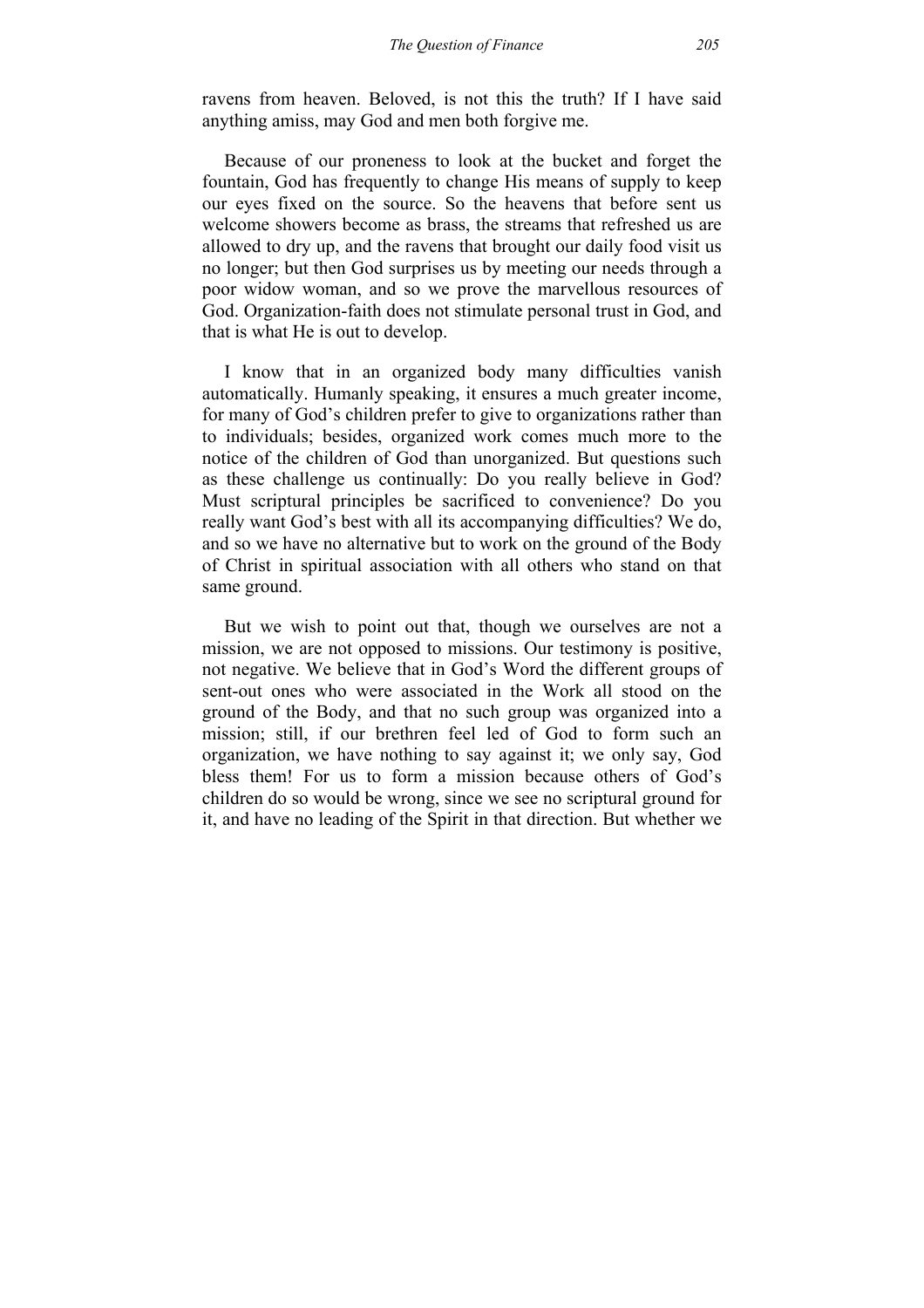work in a fellowship whose relationships are only spiritual, or in an organization whose relationships are official, may God make us absolutely one in this, that we do not seek the increase or extension of the companies in which we work, but make it our one aim to work exclusively for the founding and up-building of the local churches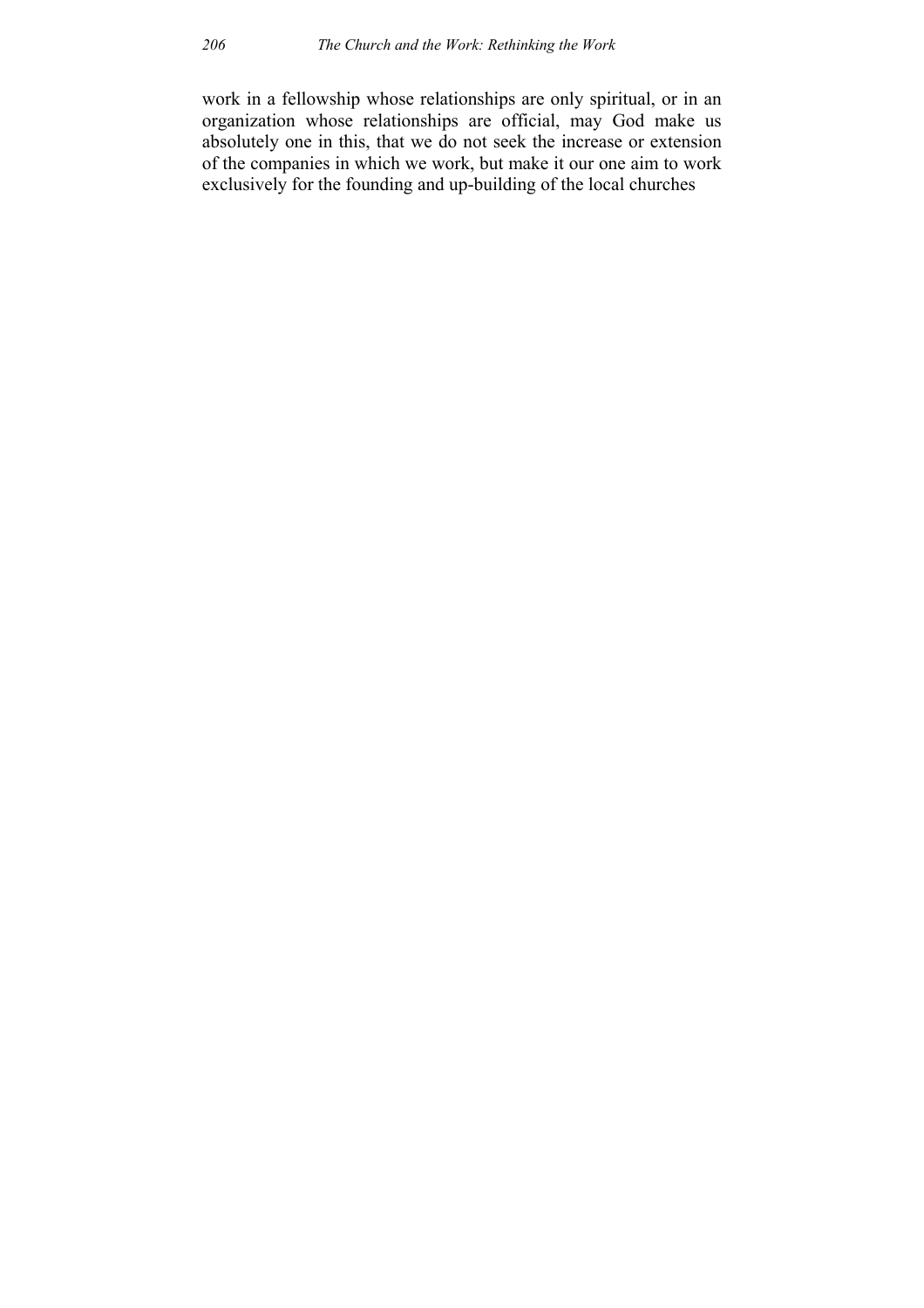

# **Churches**

Having already observed the difference between the Work and the churches, between the apostles and the elders,

between the basis of a scriptural church and sects, we can now proceed to see how a local church is organized.

According to the present-day conception, three things are regarded as essential to the existence of a church, apart from the group of Christians who constitute its members. These three are—a "minister," a church building and "church services." The Christian world would query the existence of a church if even one of these three were lacking.

What would one think nowadays of a church without a "minister"? Call him "pastor," or anything else you like, but such a man you certainly must have. As a rule he is specially trained for church work, but he may either be a local man, or a worker transferred from some other place. Whatever his background and qualifications, he gives himself exclusively to the affairs of the church. Thus the churches are divided into two classes—the "clergy" who make it their business to attend to spiritual matters, and the "laity," who devote themselves to secular things. Then of course there must be church services, for which the minister is responsible, and the most essential of these is the Sunday-morning gathering. You may call it a "service," or a "meeting," or whatever you choose, but such a gathering there must be at least every Sunday, when the church-members sit in their pews and listen to the sermon their minister has prepared. And naturally there must be a church building. You may term it "hall," "meeting-place," "chapel," or "church"; but whatever you care to call it, such a place there must be; otherwise, how could you ever "go to church" on Sundays? But what is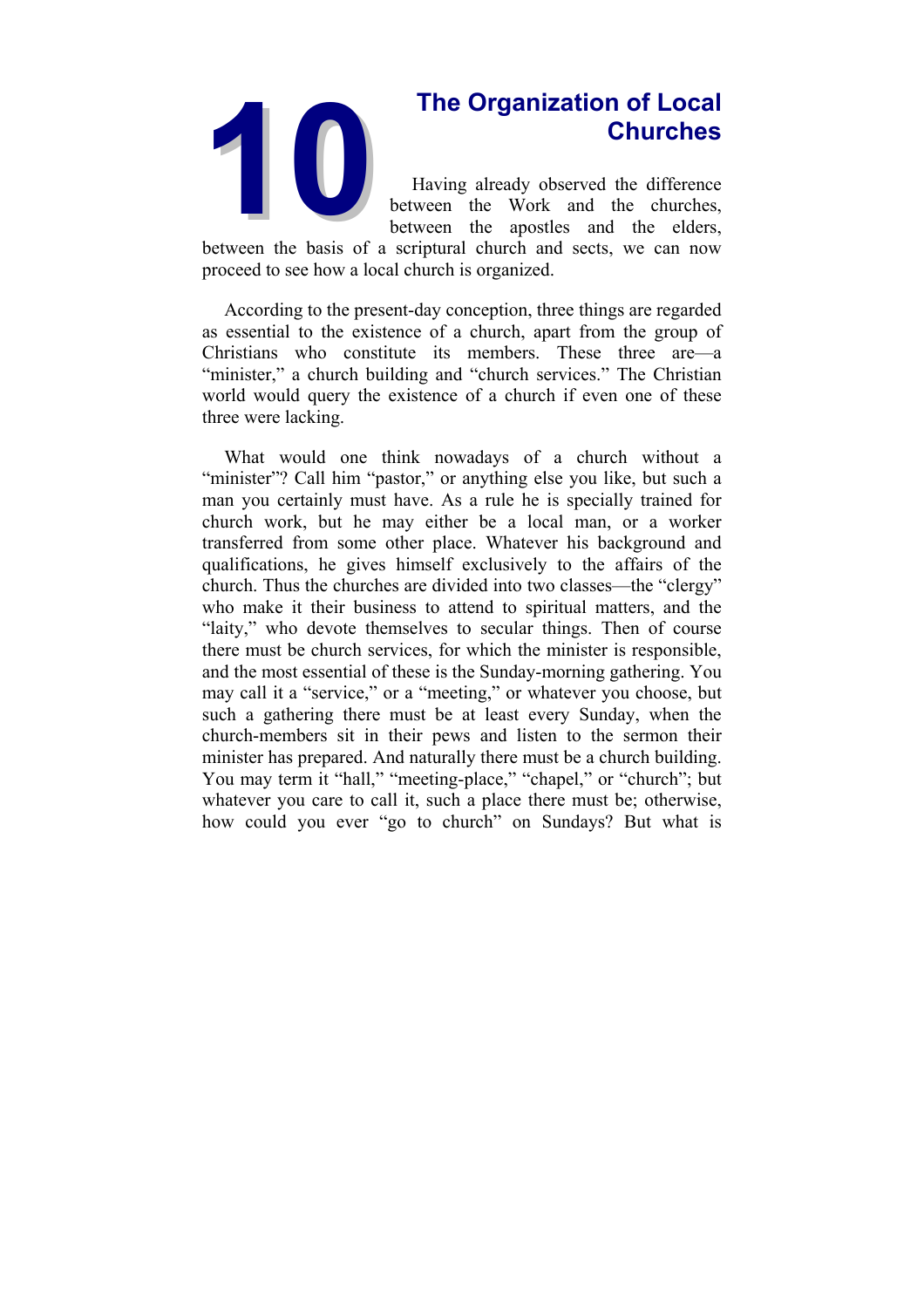considered as essential to a church nowadays, was considered totally unnecessary in the early days of the Church's history. Let us see what the Word of God has to say on the matter.

### *The "Minister," or Worker, in Church Government*

"Paul and Timothy, servants of Jesus Christ, to all the saints in Christ Jesus which are at Philippi, with the bishops and deacons" (Phil. 1.1). In not a single scriptural church do we find any mention of a "minister" controlling its affairs; such a position is always occupied by a group of local elders. And nowhere do we get a clearer or more comprehensive presentation of the personnel of a church than in the verse just quoted from the Philippian letter. The church consists of "all the saints," "the bishops" and "the deacons." The "deacons" are the men appointed to "serve tables" (Acts 6.2-6), i.e. those who care exclusively for the business side of things. The "bishops" are the elders, who take the oversight of all church matters. (Acts 20.17,28 and Titus 1.5,7 make this quite clear.) And besides "the bishops" and "the deacons," there are "all the saints." These three classes comprise the entire church, and no other class of person can be introduced into any church without making it an unscriptural organization.

Before we go on to consider the elders, let us glance for a moment at the deacons. They do not occupy such an important position as the elders, who rule the church; they are chosen by the church to *serve* it. They are the executors who carry out the decisions of the Holy Spirit through the elders and the church. Because the deacons have actually more to do with assembly life than with the Work, we deem it sufficient just to make this brief mention of them.

There are two points in connection with the elders that call for special attention. Firstly, they are chosen from amongst the common *brethren*. They are not workers who have a special call from God to devote themselves exclusively to spiritual work. As a rule they have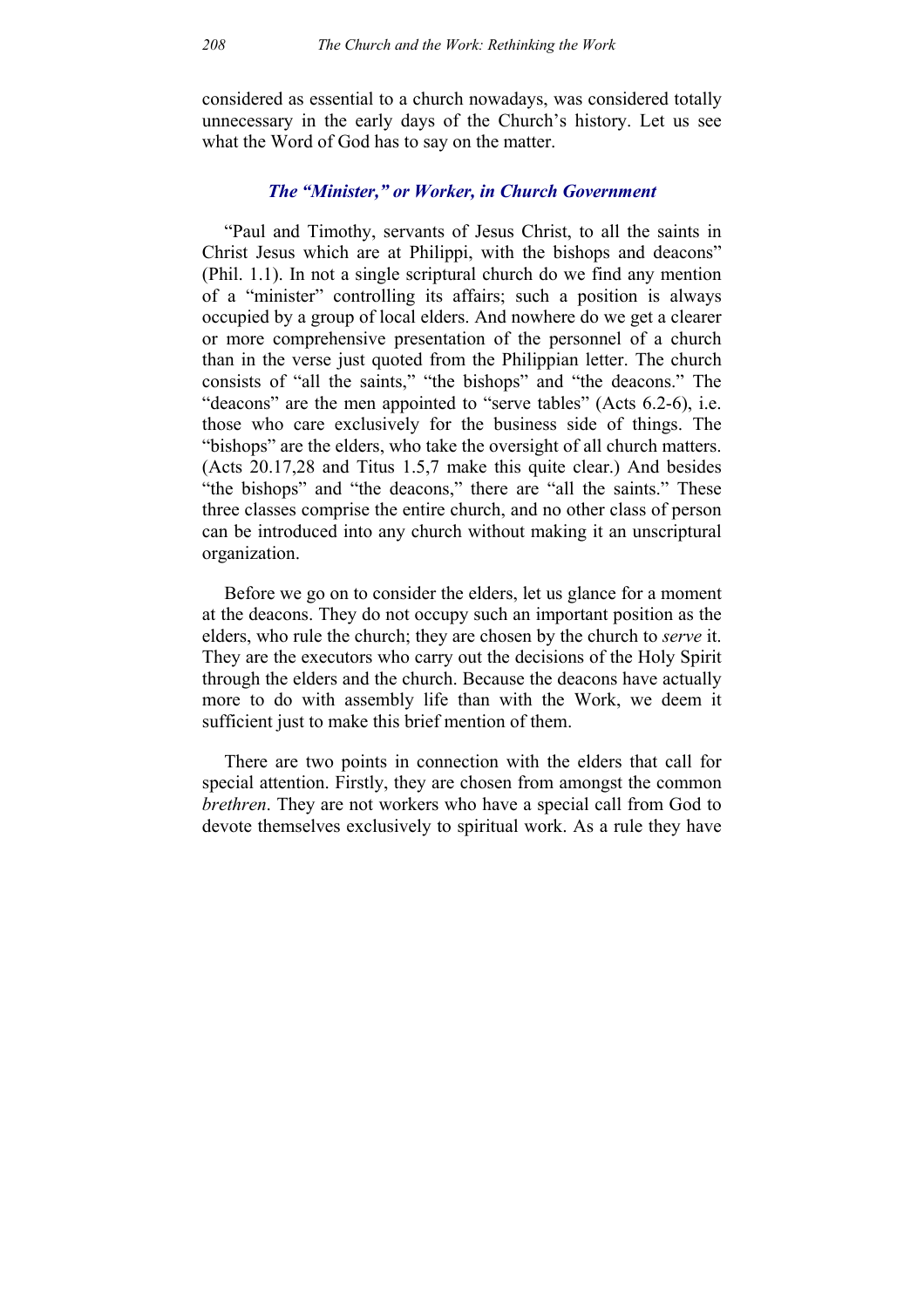their families, and their business duties, and are just ordinary believers of good reputation. Secondly, elders are chosen from amongst the *local brethren*. They are *not* transferred from other places, but are set apart just in the place where they live, and they are not called to leave their ordinary occupations, but simply to devote their spare time to the responsibilities of the church. The members of the church are local men, and as elders are chosen from amongst the ordinary members, it follows that they are also local men (Acts 14.23; Titus 1.5).

And since all scriptural elders are local brothers, if we transfer a man from some other place to control a church, we are departing from scriptural ground. Here again we see the difference between the churches and the Work. A brother may be transferred to another place to take care of the Work there, but no brother can be sent out of his own locality to bear the burdens of the church in another place. The churches of God are all governed by elders, and elders are *all* chosen from amongst the local brethren.

If a group of men are saved in a certain place, and a worker is left in charge of them, then it is inaccurate to refer to that company as a church. If affairs are still in the hands of the worker and have not passed into the hands of the local brothers, then it is still his *work*, it is not a *church*. Let us make this distinction clear, the Work is always in the hands of the workers, and the church is always in the hands of the local brethren. Whenever a worker is in control of affairs, then it is a question of Work, not of a church.

It has been pointed out before that in God's Word there are local elders, but no local apostles. When Paul left Titus in Crete, his object was not that Titus should manage church affairs there, but that he should appoint elders in every place so that *they* could take charge of affairs. The business of the worker is to found churches and appoint elders, never to take direct responsibility in the churches. If in any place an apostle takes responsibility for the affairs of the local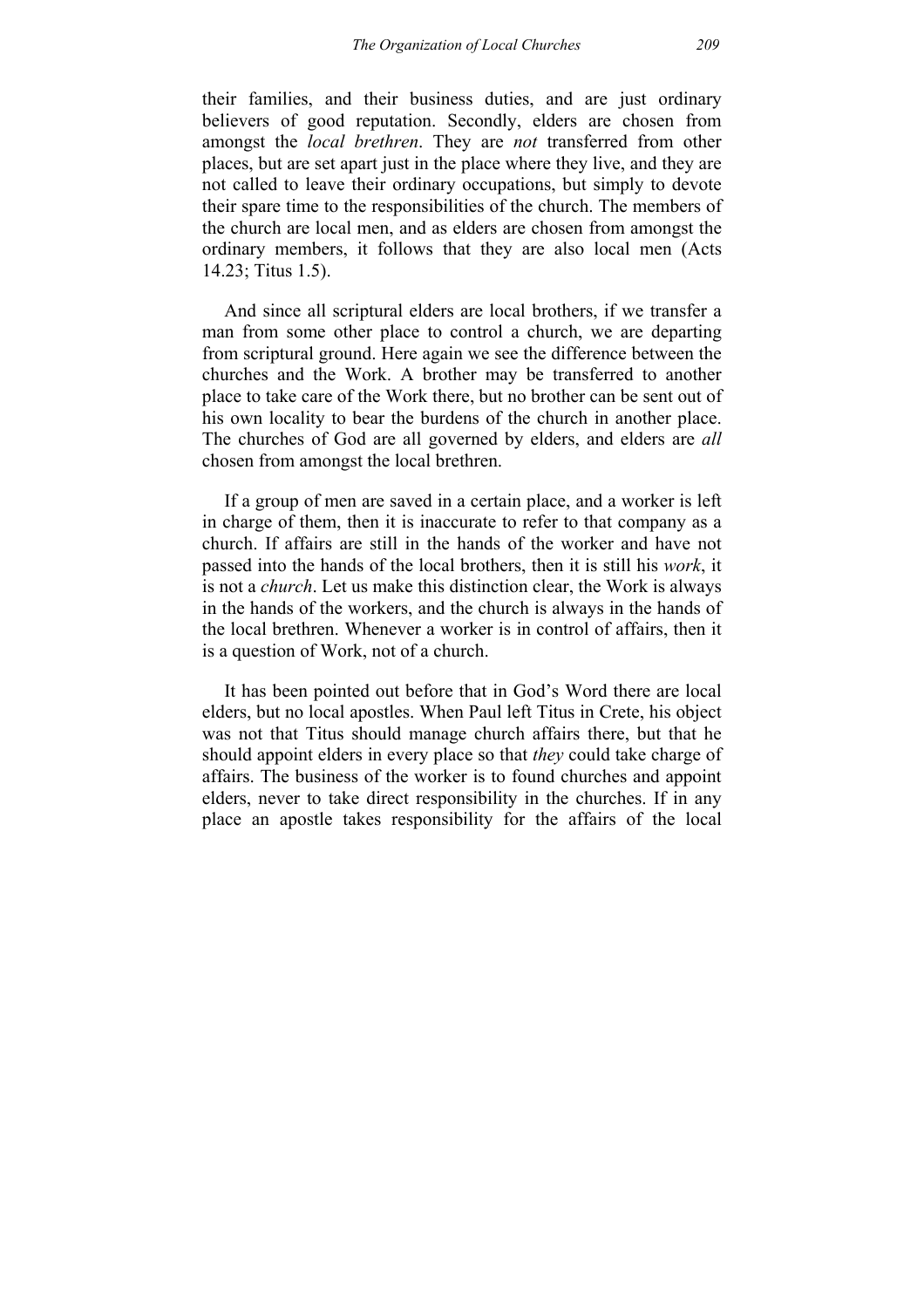church, he either changes the nature of his office or the nature of the church. No apostle coming from another place is qualified for the office of local elder; the post can only be occupied by local men.

Let us who have been called of God to the Work be absolutely clear on this point, that we were never called to settle down as pastors in any place. We may revisit the churches we have founded, and help the believers we formerly led to the Lord, but we can never become their "minister" and bear the responsibility of spiritual affairs on their behalf. They must be satisfied with the elders appointed by the apostles and learn to honour and obey them. Obviously it needs more grace on the part of the believers to submit themselves to others of their own number and of their own rank, than to yield to the control of a man who comes from another place and has special qualifications for spiritual work. But God has so ordained it, and we bow to His wisdom.

The relationship between the Work and the church is really very simple. A worker preaches the Gospel, souls are saved, and after a short lapse of time a few of the comparatively advanced ones are chosen from amongst them to be responsible for local affairs. Thus a church is established! The apostle then follows the leading of the Spirit to another place, and history is repeated there. So the spiritual life and activity of the local church develops, because the believers bear their own responsibility; and the Work extends steadily because the apostles are free to move from place to place preaching the Gospel and founding new churches.

The first question usually asked in connection with a church is, "Who is the minister?" The thought in the questioner's mind is, "Who is the man responsible for ministering and administering spiritual things in this church?" The clerical system of church management is exceedingly popular, but the whole thought is foreign to Scripture, where we find the responsibility of the church committed to elders, not to "ministers," as such; and the elders only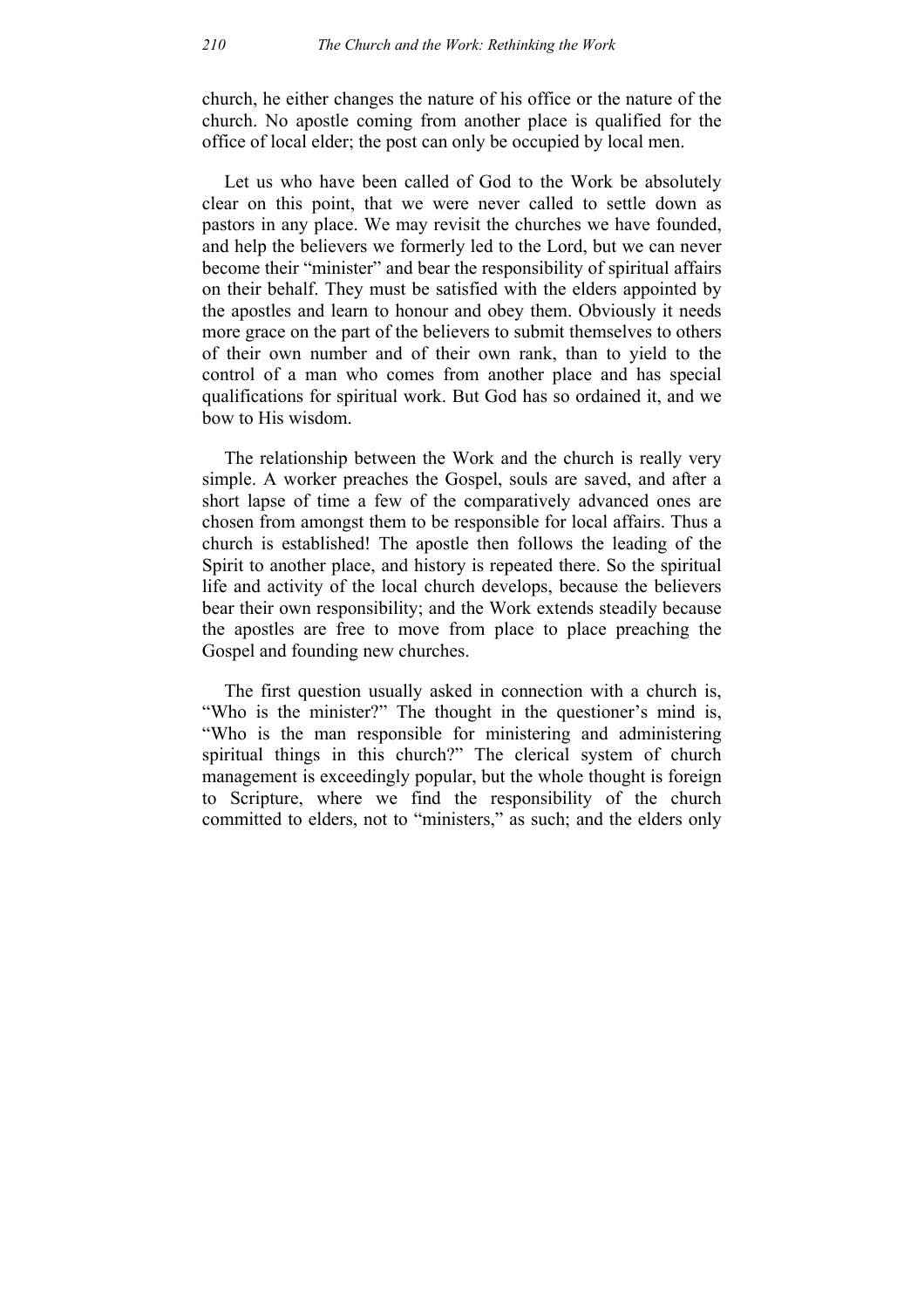take oversight of the church work, they do not perform it on behalf of the brethren. If, in a company of believers, the minister is active and the church-members are all passive, then that company is a mission, not a church. In a church all the members are active. The difference between the elders and the other members is that the latter work, whilst the former both work themselves *and also* oversee the others as they work. Since the question of elders has been dealt with elsewhere, we shall make no further reference to it here.

# *The Meeting-Place*

Another thing which is considered of vital importance to the existence of a church is a church building. The thought of a church is so frequently associated with a church building, that the building itself is often referred to as "the church." But in God's Word it is the living believers who are called "the church," not the bricks and mortar (*see* Acts 5.11; Matt. 18.17). According to Scripture it is not even necessary for a church to have a place definitely set apart for fellowship. The Jews always had their special meeting-places, and wherever they went they made a point of building a synagogue in which to worship God. The first apostles were Jews, and the Jewish tendency to build special places of worship was natural to them. Had Christianity required that places be set apart for the specific purpose of worshipping the Lord, the early apostles, with their Jewish background and natural tendencies, would have been ready enough to build them. The amazing thing is that, not only did they not put up special buildings, but they seem to have ignored the whole subject intentionally. It is Judaism, not Christianity, which teaches that there must be sanctified places for Divine worship. The temple of the New Testament is not a material edifice; it consists of living persons, all believers in the Lord. Because the New Testament temple is spiritual, therefore the question of meeting-places for believers, or places of worship, is one of minor importance. Let us turn to the New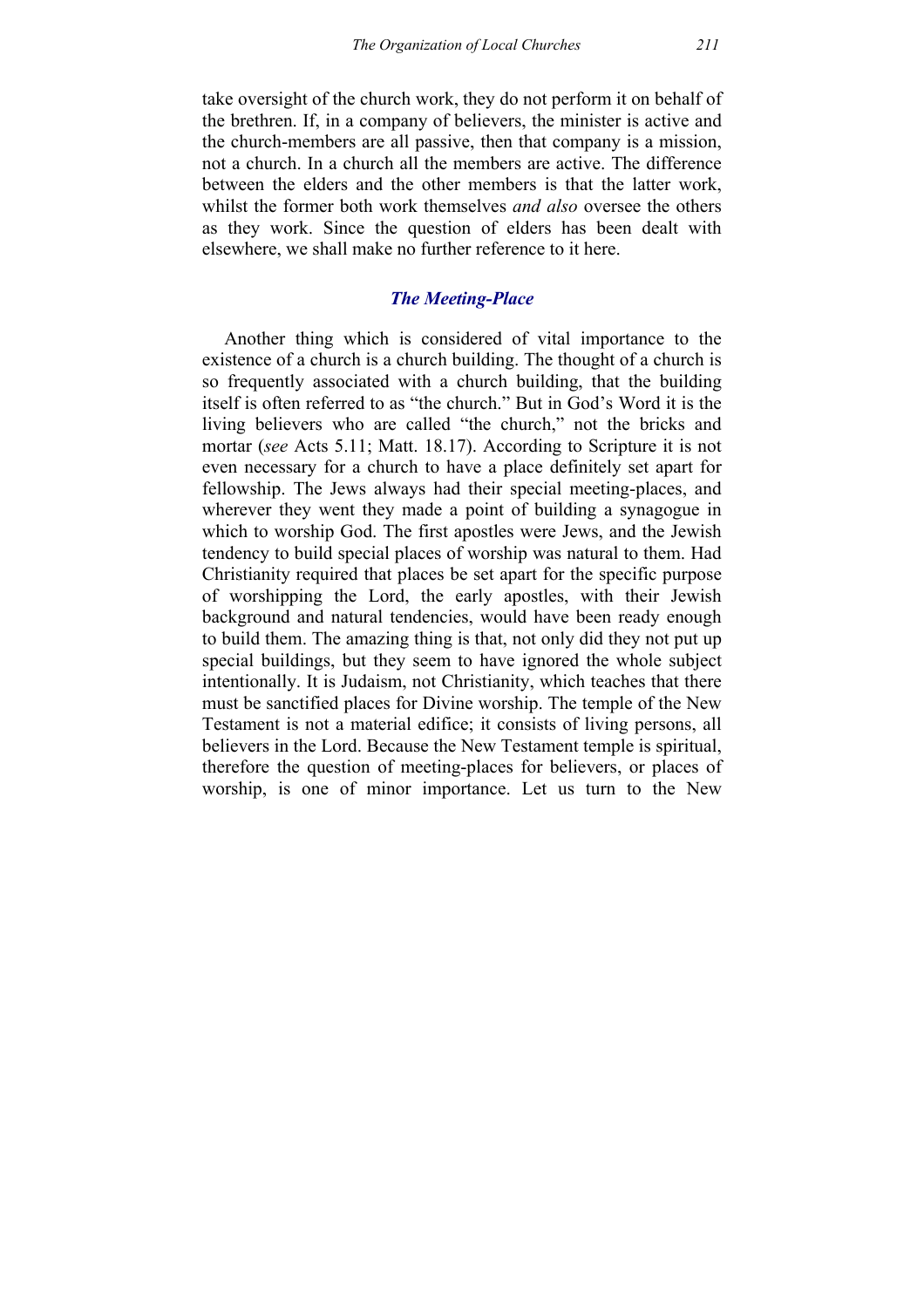Testament and see how the question of meeting-places is dealt with there.

When our Lord was on earth He met with His disciples at times on the hill-side and at times by the sea; He gathered them around Him now in a house, again in a boat, and there were times when He drew apart with them in an upper room; but there was no "consecrated" place, where He habitually met with His own. At Pentecost the disciples were gathered in an upper room, and after Pentecost they either met all together in the Temple (Acts 2.46), or separately in different houses (Acts 2.46), or at times in Solomon's Porch (Acts 5.12). They met for prayer in various homes, Mary's being one of them (Acts 12.12), and we read that on a certain occasion they were assembled in a room on the third floor of a building (Acts 20.8). Judging from these passages, the believers assembled in a great variety of places and had no official meeting-place; they simply made use of any building that suited their needs, whether a private home, or just a room in a house, or else a wide space like Solomon's Porch. They had no buildings specially set apart for church use; they had nothing which would correspond to the "church" of to-day.

"And upon the first day of the week, when we were gathered together to break bread, Paul discoursed with them. . . And there were many lights in the upper chamber, where we were gathered together. And there sat in the window a certain young man named Eutychus" (Acts 20.7-9). In Troas we find the believers meeting in the third story of a building. There is a delightfully unofficial air about this gathering, such a contrast to the present-day conventional services, with the church members all sitting stiffly in their pews. But this Troas meeting was a truly scriptural one. There was no official stamp upon it; it bore the marks of real life, in its perfect naturalness and pure simplicity. It was quite all right for some of the saints to sit on the window-ledge, or for others to sit on the floor, as Mary did of old. In our assemblies we must return to the principle of the "upper room." The ground floor is a place for business, a place for men to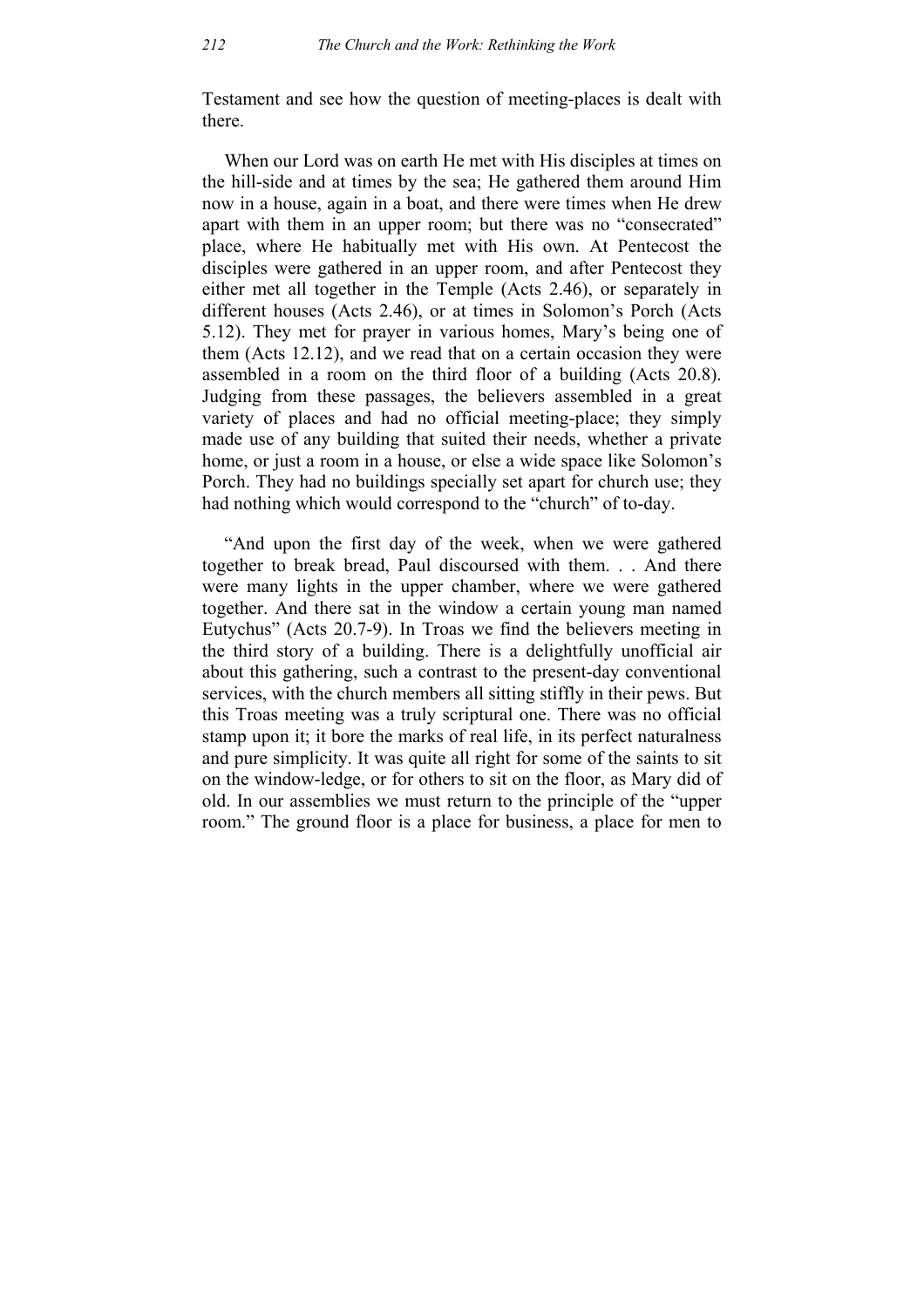come and go; but there is more of a home atmosphere about the upper room, and the gatherings of God's children are family affairs. The Last Supper was in an upper room, so was Pentecost, and so again was the meeting here. God wants the intimacy of the "upper room" to mark the gatherings of His children, not the stiff formality of an imposing public edifice.

That is why in the Word of God we find His children meeting in the family atmosphere of a private home. We read of the church in the house of Priscilla and Aquila (Rom. 16.5; 1 Cor. 16.19), the church in the house of Nymphas (Col. 4.15), and the church in the house of Philemon (Philem. 2). The New Testament mentions at least these three different churches that were in the homes of believers. How did churches come to be in such homes? If in a certain place there were a few believers, and one of them had a house large enough to accommodate them all, they quite naturally assembled there, and the Christians in that locality were called "the church in the house of So-and-so."

Everything must begin at the beginning. When a church is founded, the believers from the very outset must learn to meet by themselves, either in their own homes or in some other building which they are able to secure. Of course, not every church is a church in a "house," but a church in a "house" should be encouraged rather than considered as a drawback. If the number of believers is great and the sphere of the locality wide, they might need to meet, as the saints in Jerusalem did, in different "houses" (which may mean homes, halls, or any other building) instead of in one house. There was only one church in Jerusalem, but its members assembled in different "houses." The principle of "houses" still applies to-day. This does not mean that the whole church will always meet separately; in fact, *it is important, and of great profit*, for all the believers to gather together quite regularly in one place (1 Cor. 14.23). To make such meetings possible, they could either borrow or rent a public place for the occasion, or, if they have sufficient means,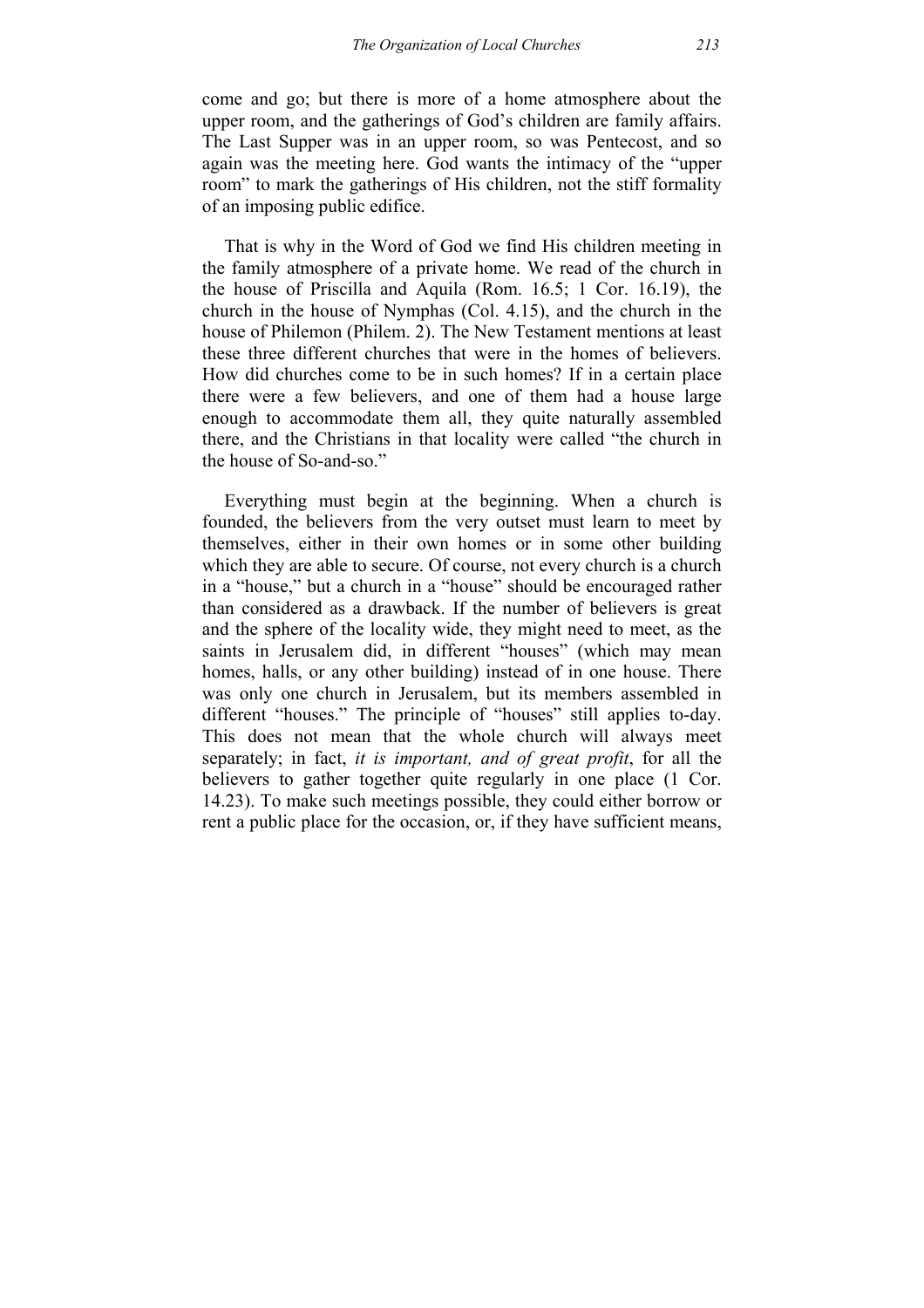they could acquire a hall permanently for the purpose. But the meeting-place for the believers could generally be in a private home. If this is not available, and not suitable, of course other buildings could be acquired. But we should try to encourage meetings in the homes of the Christians.

The grand edifices of to-day, with their lofty spires, speak of the world and the flesh rather than of the Spirit, and in many ways they are not nearly as well suited to the purpose of Christian assembly as the private homes of God's people. In the first place, people feel much freer to speak of spiritual things in the unconventional atmosphere of a home than in a spacious church building where everything is conducted in a formal manner; besides, there is not the same possibility for mutual intercourse there. Somehow, as soon as people enter those special buildings, they involuntarily settle down to passivity, and wait to be preached to. A family atmosphere should pervade all gatherings of the children of God, so that the brothers even feel free to ask questions (1 Cor. 14.35). Everything should be under the control of the Spirit, but there should be the liberty of the Spirit too. Further, if the churches are in the private homes of the brethren, they naturally feel that all the interests of the church are their interests. There is a sense of closeness of relationship between themselves and the church. Many Christians feel that church affairs are something quite beyond them. They have no intimate concern in them, because in the first place they have their "minister" who is specially responsible for all such affairs, and then they have a great church building which seems so remote from their homes, and where matters are conducted so systematically and with such precision that one feels overpowered and bound in spirit.

Still further, the meetings in believers' homes can be a fruitful testimony to the neighbours around, and they provide an opportunity for witness and Gospel preaching. Many who are not willing to go to a "church" will be glad to go to a private house. And the influence is most helpful for the families of the Christians. From early days the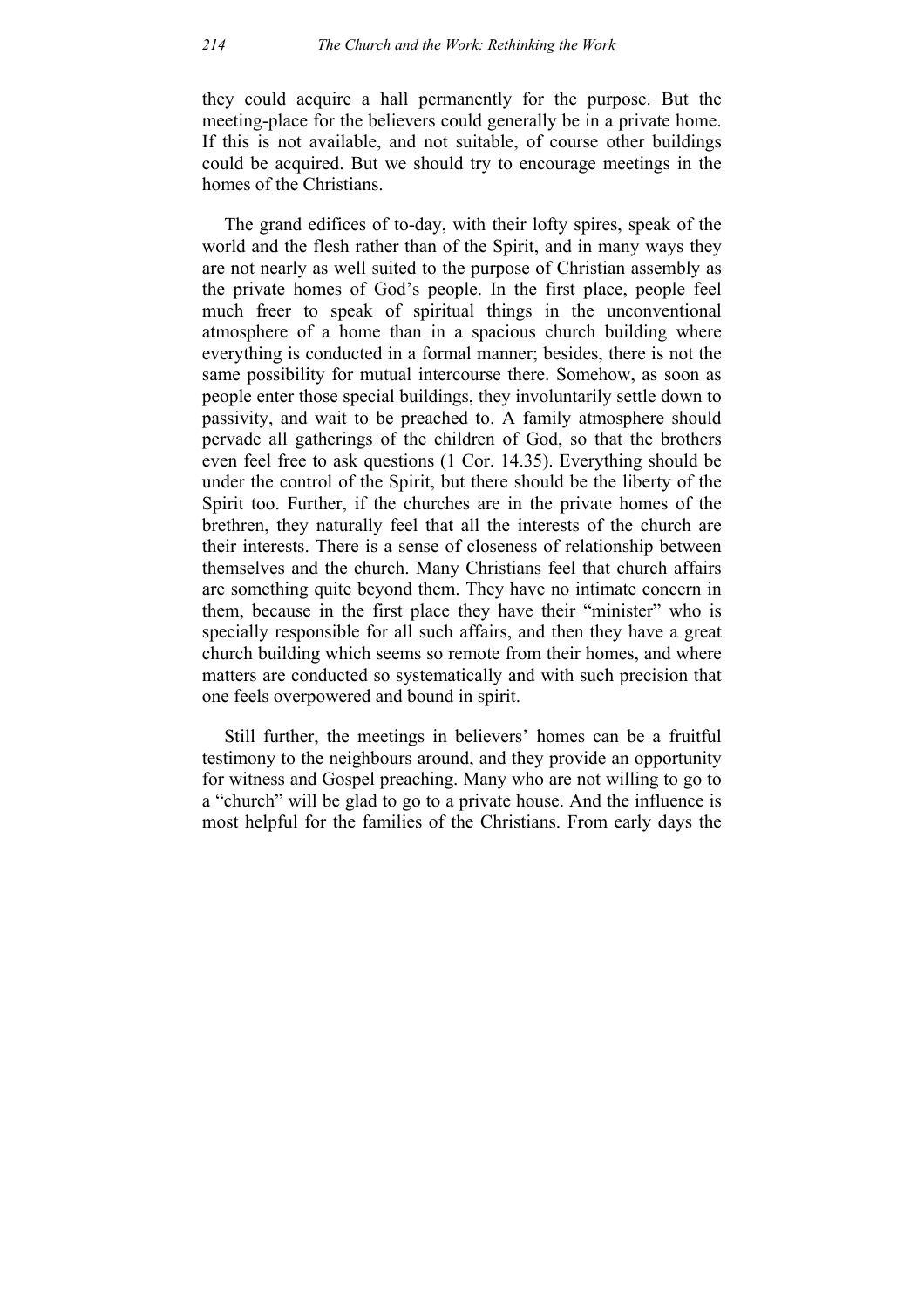children will be surrounded by a spiritual atmosphere, and will have constant opportunity to see the reality of eternal things. Again, if meetings are in the homes of the Christians, the Church is saved much material loss. One of the reasons why, during the first three centuries of Church history, the Christians survived the Roman persecutions, was because they had no special buildings for worship, but met in cellars and caves and other inconspicuous places. Such meeting-places are not readily discovered by their persecutors; but the large and costly edifices of to-day would be easily located and destroyed, and the churches would be speedily wiped out. The imposing structures of our modern times convey an impression of the world rather than of the Christ whose Name they bear. (*The halls and other buildings required for the Work are quite another matter; we are speaking here only of the churches.*)

So the scriptural method of church organization is simple in the extreme. As soon as there are a few believers in a place, they begin to meet in one of their homes. If numbers increase so that it becomes impracticable to meet in one house, then they can meet in several different houses, but the entire company of believers can meet together once in a while in some public place. A hall for such purposes could either be borrowed, rented, or built, according to the financial condition of the church; but we must remember that the ideal meeting places of the saints are their own private homes.

Meetings connected with the Work are arranged along totally different lines, and are entirely under the auspices of the workers. They are on the principle of Paul's own hired house in Rome. As we have seen, when Paul reached Rome a church was already in existence there, and the believers already had their regular gatherings. Paul did not use the meeting-place of the church for his work, but rented a separate place, as he stayed for a prolonged period in Rome. In Troas he only stayed for a week, so he rented no place there, but simply accepted the hospitality of the church. When he went away the special meetings he had been conducting there ceased,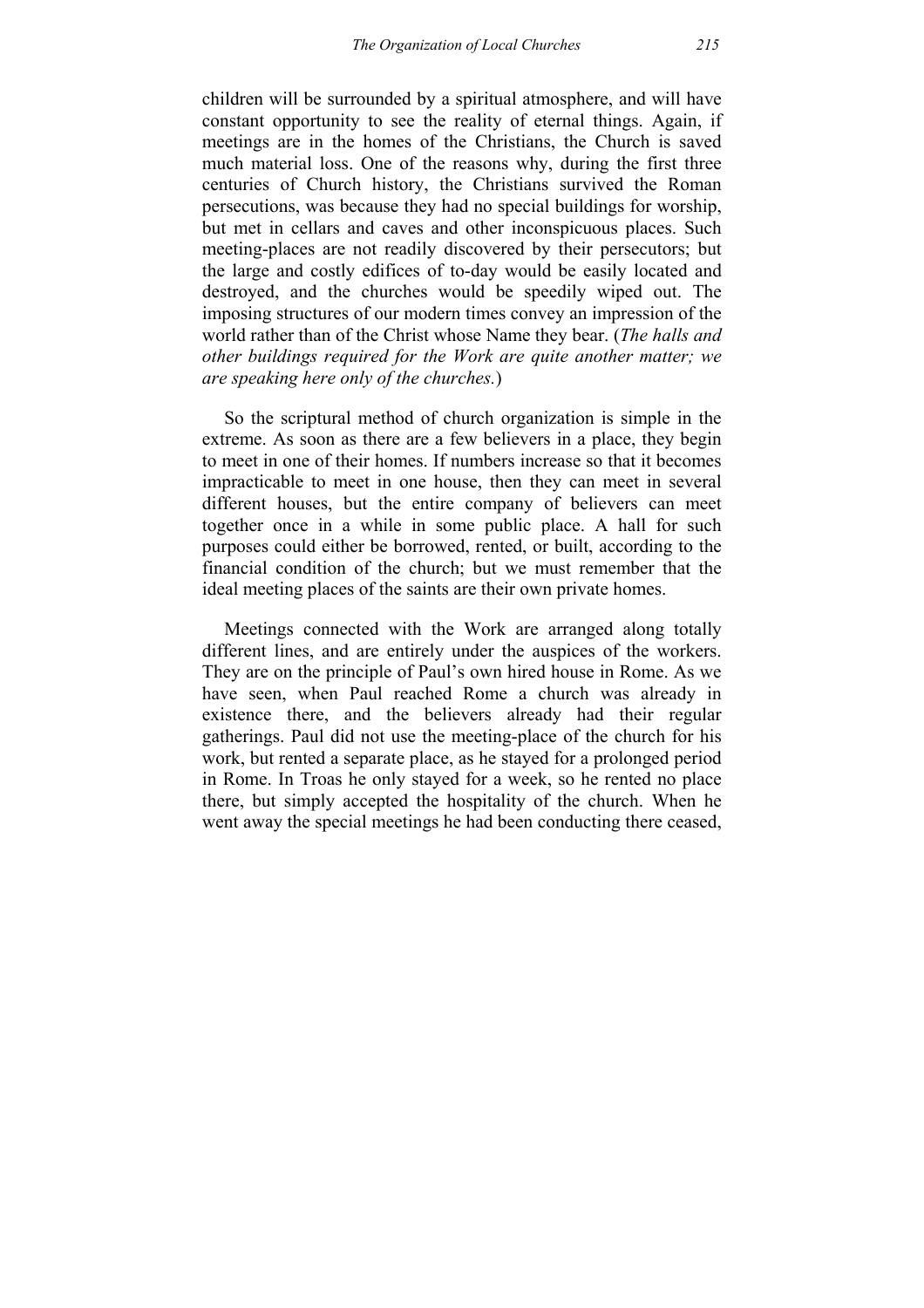but the brethren in Troas still continued their own meetings. If a worker intends to remain for a considerable period in any place, then he must procure a separate centre for his work and not make use of the church's meeting-place; and *frequently such a centre will demand more extensive accommodation than the meeting-place of the church.* If the Lord calls some of His servants to maintain a permanent testimony in a given place, then the call for a special building in connection with the Work may be much greater than the need of premises is in connection with the church. It is almost essential to have a hall if the Work is to be carried on in any place, whereas the homes of the brethren will nearly always meet the needs of the church meetings.

# *The Meeting*

Before we consider the question of meeting, let us first say a few words concerning the nature of the Church. Christ is the Head of the Church and "we, who are many, are one body in Christ, and severally members one of another" (Rom. 12.5). Apart from Christ, the Church has no head; all believers are only members, and they are "members one of another." "Mutuality" expresses the nature of the Church, for all the relationships amongst believers are of one member to another, never of a head to the members. All those who compose a church take their place as members of the Body, not one occupying the position of head. The whole life of the church, and all its activities, must be stamped by this characteristic of "mutuality."

But the nature of the Work is quite different from that of the church. In the Work there are active and passive groups. The apostles are active, and those amongst whom they labour are passive, whereas in the church all are active. In the Work activity is one-sided; in the church it is all-around.

When we recognize the fundamental difference between the nature of the Work and the church, then we shall easily understand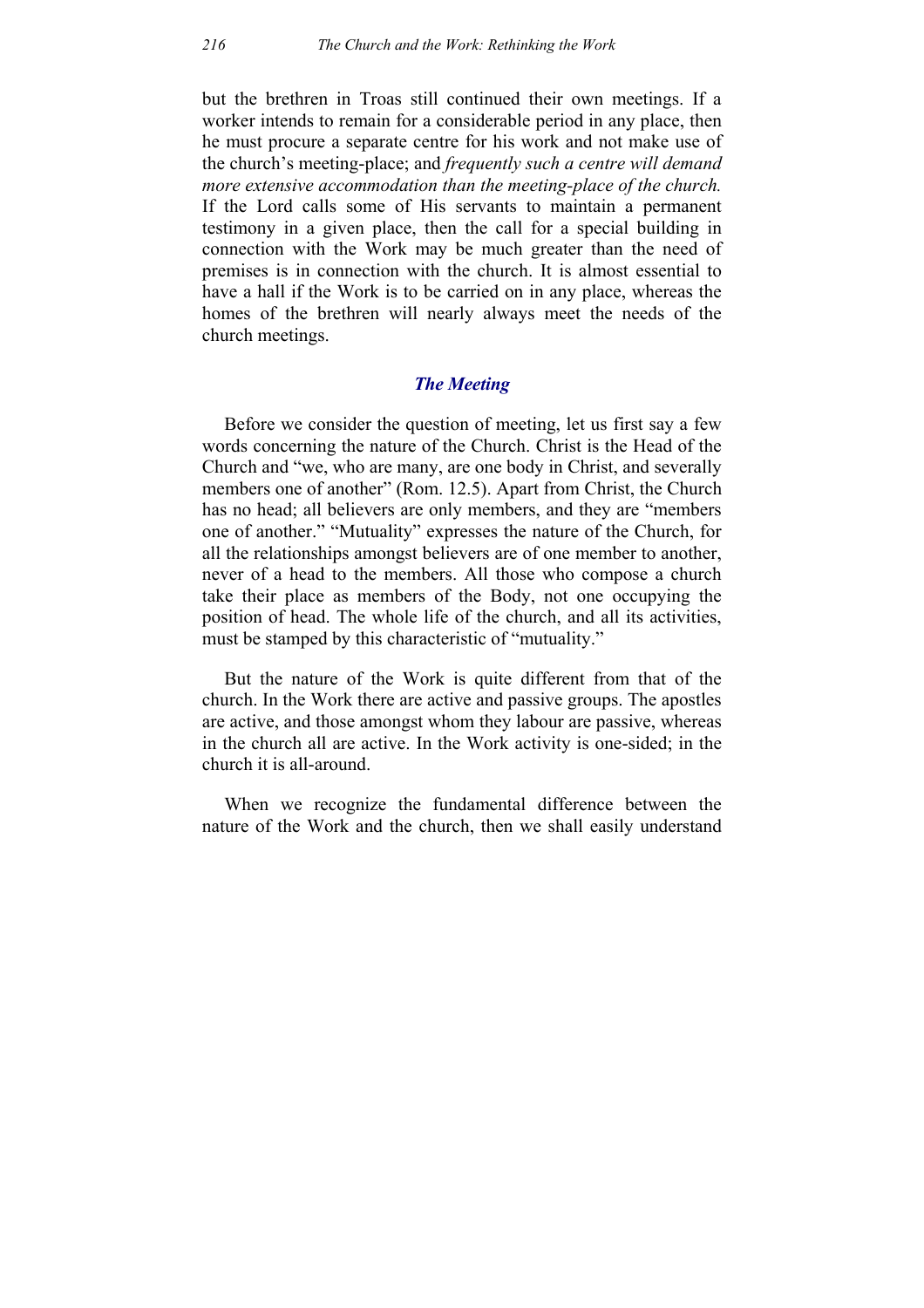the scriptural teaching concerning the meetings which we are about to consider. There are two different kinds of meetings in Scripture the church meeting and the apostolic meeting. If we are to differentiate clearly between the two, we must first understand the different nature of church and Work. Once we see that clearly, a glance at the nature of any meeting will make it obvious to what sphere it belongs; but if we fail to realize the distinction, we shall constantly confuse the church with the Work. In the early Church there were meetings which were definitely connected with the churches, and others that were just as definitely connected with the Work. In the latter only one man spoke, and all the others constituted his audience. One stood before the others, and by his preaching directed the thoughts and hearts of those who sat quietly listening. This type of meeting can be recognized at once as a meeting connected with the apostolic Work, because it bears the character of the Work, i.e. activity on the one side and passivity on the other. There is no stamp of "mutuality" about it. In the church meetings, "*each one* hath a psalm, hath a teaching, hath a revelation, hath a tongue, hath an interpretation" (1 Cor. 14.26). Here it is not a case of one leading and all the others following, but of each one contributing his share of spiritual helpfulness. True, only a few of those present take part, but all may; only a few are actual contributors to the meeting, but all are potential contributors. The Scriptures show these two distinct kinds of meetings—apostolic meetings, which are led by one man, and church meetings, in which all the local brethren are free to take part.

The apostolic meetings may be divided into two classes—for believers and for unbelievers. The meeting which was held immediately after the Church came into existence was an apostolic meeting for unbelievers (Acts 2.14). The gatherings in Solomon's Porch (Acts 3.11) and in the house of Cornelius (Acts 10) were of the same nature, and there are still other records of similar meetings in the Book of Acts. They were clearly apostolic meetings, not church meetings, because one man spoke and all the others listened. Paul's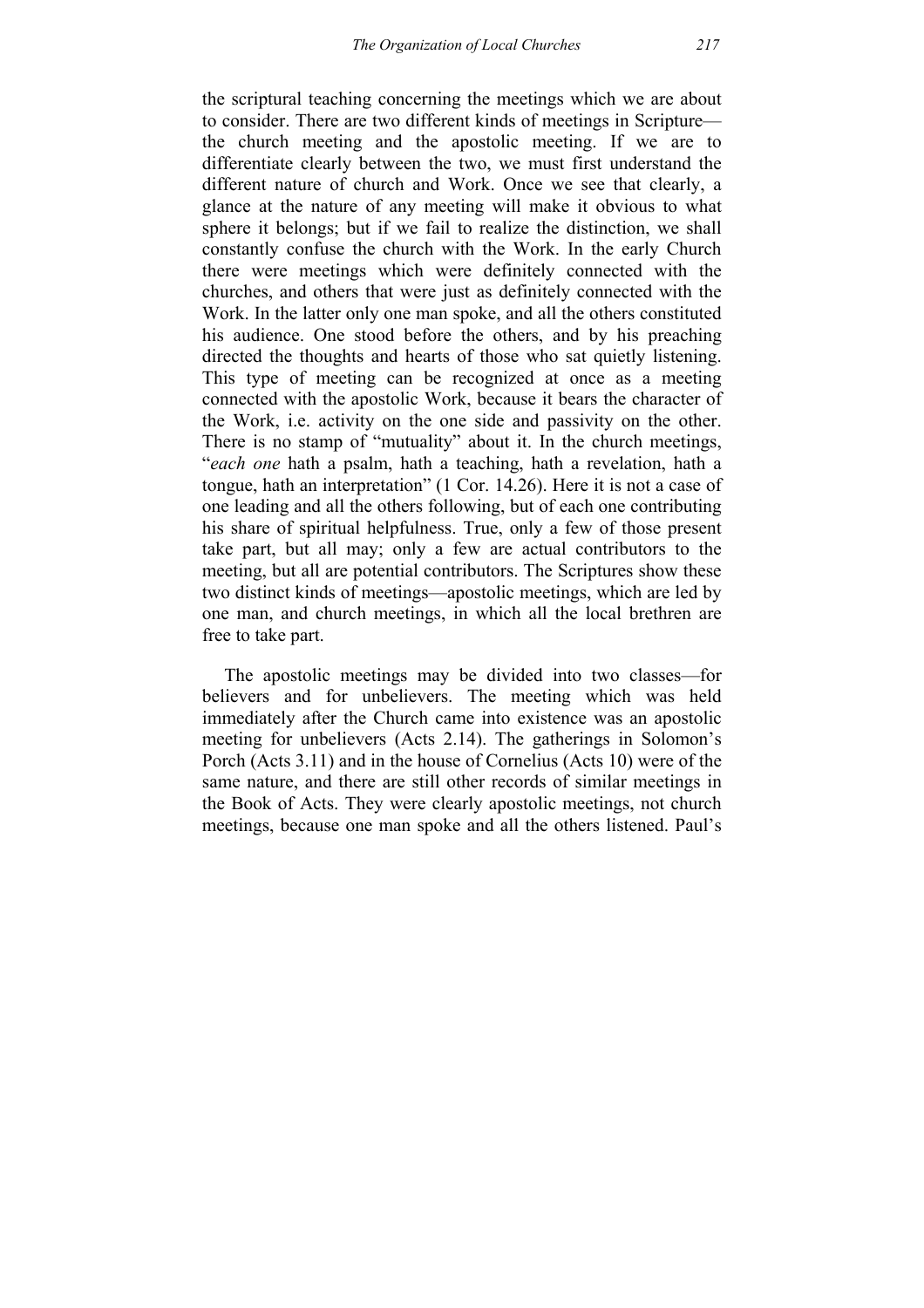preaching at Troas was to the brethren (Acts 20). Whether it was in the church or not, it was still apostolic in nature, for it was one-sided, the apostle alone speaking to the whole assembly, and not the various members taking part for their mutual edification. Paul preached to the brethren at Troas because he was passing through that place, and any apostle passing through a place as he did would be free to respond to an invitation from the brethren to help them spiritually. Then when Paul was in Rome the believers came to his hired room to hear him witness (Acts 28.23,30,31). This work again is specifically apostolic in nature, because one man is active, whilst the others are passive.

The second kind of meeting is mentioned in the First Epistle to the Corinthians:

*If therefore the whole church be assembled together, and all speak with tongues, and there come in men unlearned or unbelieving, will they not say that ye are mad? . . . What is it then, brethren? When ye come together, each one hath a psalm, hath a teaching, hath a revelation, hath a tongue, hath an interpretation. Let all things be done unto edifying. If any man speaketh in a tongue, let it be by two, or at the most three, and that in turn; and let one interpret: but if there be no interpreter, let him keep silence in the church; and let him speak to himself, and to God. And let the prophets speak by two or three, and let the others discern. But if a revelation be made to another sitting by, let the first keep silence. For ye all can prophesy one by one, that all may learn, and all may be comforted; and the spirits of the prophets are subject to the prophets; for God is not a God of confusion, but of peace; as in all the churches of the saints (1 Cor. 14.23,26-33).* 

This is obviously a church meeting, because it is not one man leading whilst all the others follow, but each gifted one contributing to the meeting as the Spirit directs. In the apostolic meetings there is a definite distinction between the preacher and his audience, but in this kind of meeting any *gifted* member of the church may be preacher and any may be audience. Nothing is determined by man,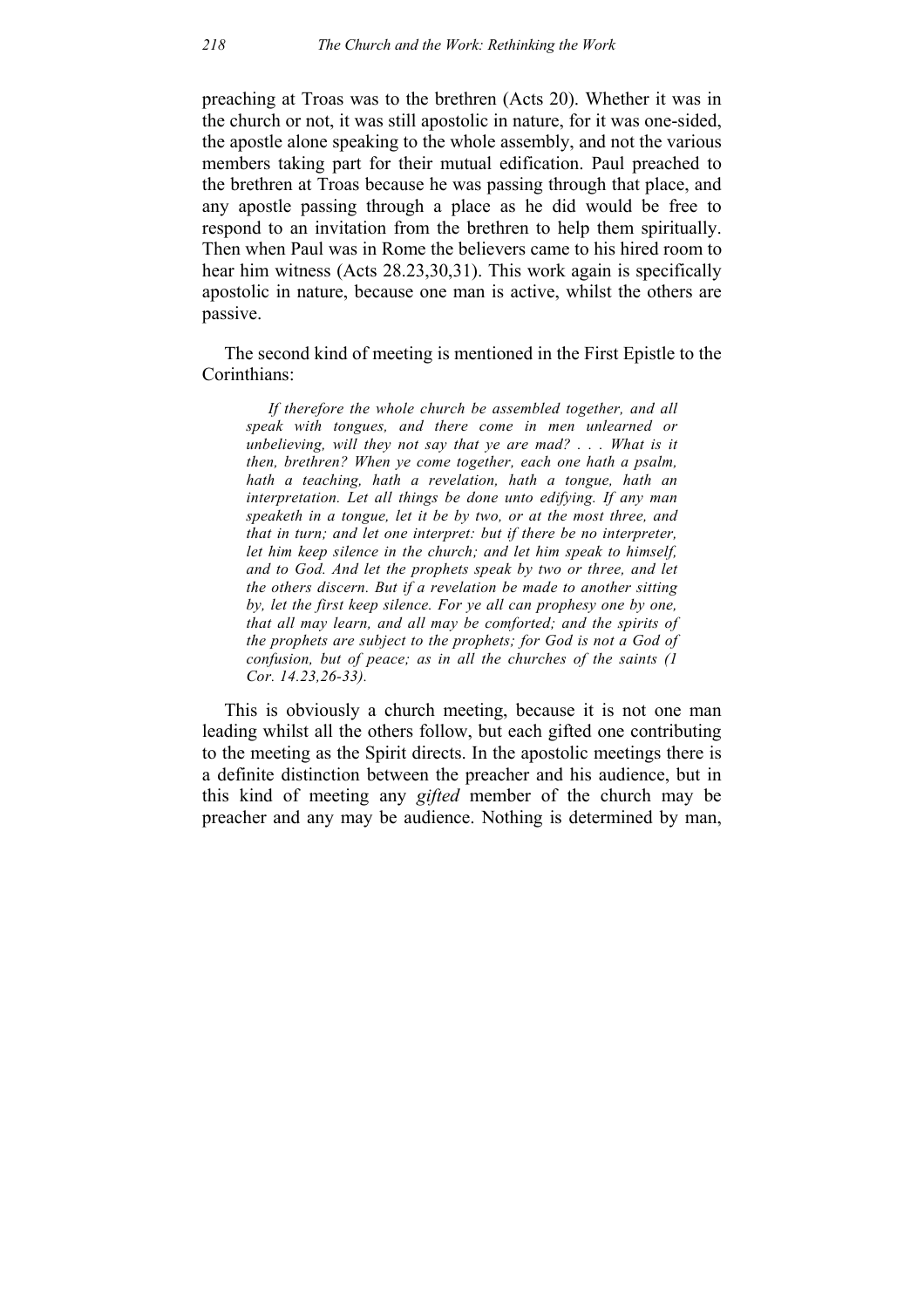and each takes part as the Spirit leads. It is not an "all-man" ministry, but a Holy Ghost ministry. The prophets and teachers minister the Word as the Lord gives it, whilst others minister to the assembly in other ways. Not all can prophesy and teach, but all can seek to prophesy and teach (verse 1). An opportunity is given to each member of the church to help others, and an opportunity is given to each one to be helped. One brother may speak at one stage of the gathering and another later on; you may be chosen of the Spirit to help the brethren this time, and I next time. Everything in the meeting is governed throughout by the principle of "two or three" (verses 27,29). Even the same "two or three" prophets are not permanently appointed to minister to the meetings, but at each meeting the Spirit chooses any two or three from amongst all the prophets present. That such assemblies are assemblies of the church is seen at a glance, because the stamp of mutuality is clearly upon all the proceedings

There is only one verse in the New Testament which speaks of the importance of Christians meeting together; it is Heb. 10.25: "Not forsaking the assembling of ourselves together, as the custom of some is, but exhorting one another; and so much the more, as ye see the day drawing nigh." This verse shows that the object of such assembling is to exhort "one another." This is obviously not an apostolic meeting, for it is not a case of one man exhorting the entire assembly, but all the members bearing equal responsibility to exhort one another. A church meeting has the stamp of "one another" upon it.

There are several purposes for which the church meets, as recorded in Scripture. First, for prayer (Acts 2.42; 4.24,31; 12.5); second, for reading (Col. 4.16; 1 Thess. 5.27; Acts 2.42; 15.21,30,31); third, for the breaking of bread—which are not meetings presided over by a single individual who bears all responsibility, since reference is made to "the cup of blessing which *we* bless . . . the bread which *we* break" (1 Cor. 10.16,17)—(Acts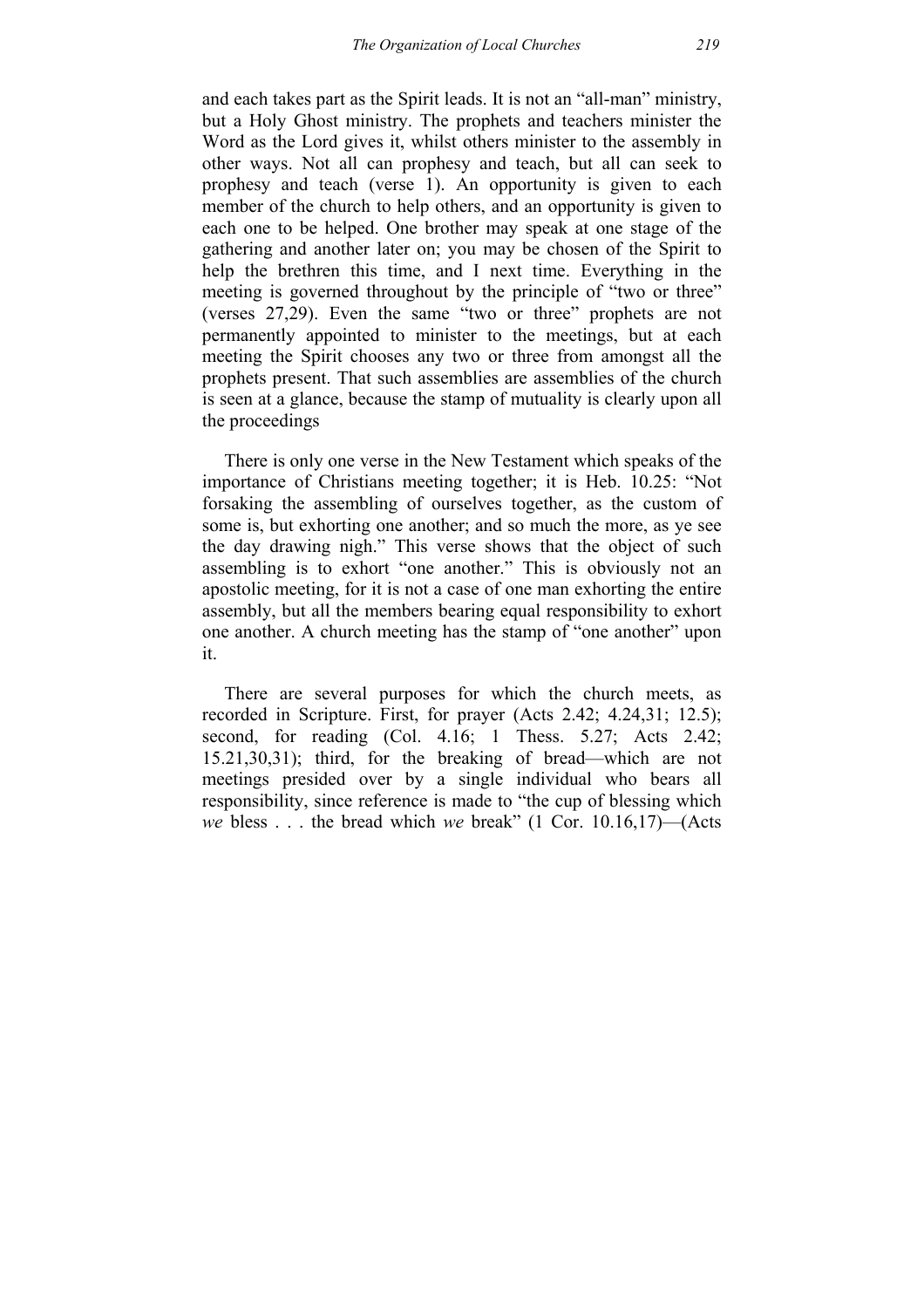2.42; 20.7); and fourth, for the exercise of spiritual gifts (1 Cor. 14). The last type of meeting is a church meeting, for the phrase "in the church" is used repeatedly in the passage which describes it (verses 28,34,35). Of this meeting it is said that all may prophesy. How different from one man preaching and all the others sitting quietly in the pew listening to his sermon! That meeting has no place among the different gatherings of the church, for its nature makes it evident that it is an apostolic meeting, and being an apostolic meeting, it belongs to the sphere of the Work, not of the church. Meetings where activity is one-sided do not come within the scope of the church, for they lack the distinctive feature of all church gatherings; and where any attempt is made to fit them into the church programme, much trouble is sure to result.

To-day, alas! this style of meeting is the chief feature of the churches. No meeting is attended with such regularity as this one. Who is considered a really good Christian? Is it not one who comes to church fifty-two Sunday mornings in the year to hear the minister preach? But this is passivity, and it heralds death. Even he who has attended "church" fifty-two Sundays in the year has not really been once to a church meeting. *He has only gone to a meeting in connection with the Work.* I do not imply that we should never have this kind of meeting, but the point is that such a meeting is part of the Work and is no part of the church. If you have a worker in the locality, then you may have this type of meeting, not otherwise. *The local church, as a church,* has no such meetings. Where they are found in connection with a church, we must discourage them and help believers to see that church meetings are conducted by the church. If apostolic meetings take the place of church meetings, then the church members become passive and indolent, always expecting to be helped, instead of seeking, in dependence upon the Spirit, to be helpful to the other members. It is contrary to the New Testament principles of mutual help and mutual edification. The reason the churches in China are still so weak, after a hundred years of Christian missions, is that God's servants have introduced into the local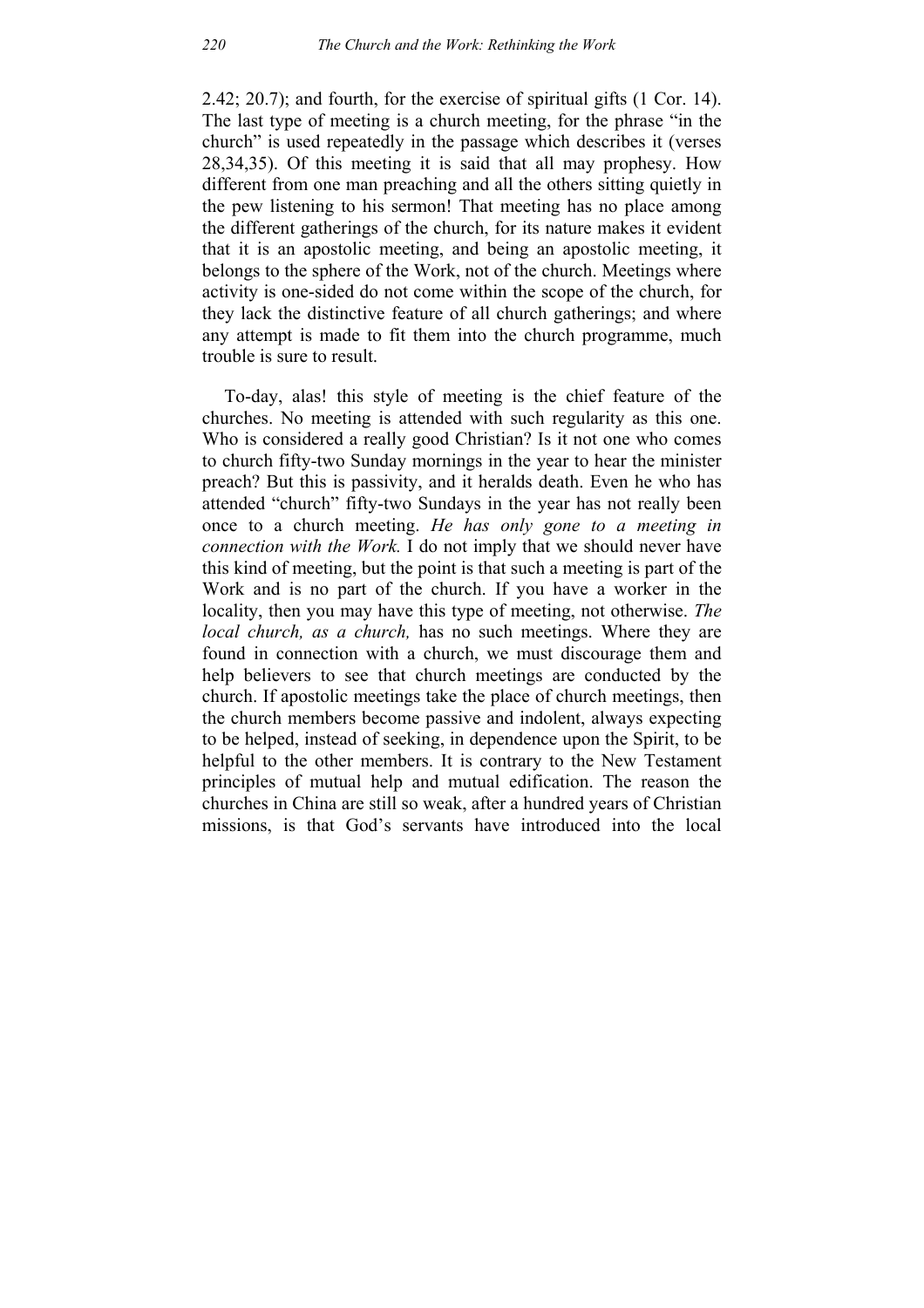churches a type of meeting that really belongs to the Work, and the church-members have naturally concluded that if they attend such services and just passively receive all that is taught them there, they have performed the chief part of their Christian duty. Individual responsibility has been lost sight of, and passivity has hindered the development of spiritual life throughout the churches.

Further, to maintain the Sunday-morning preaching, you must have a good preacher. Therefore a worker is not only needed to manage church affairs, but also to maintain the meetings for spiritual uplift. It is only natural, if a good address is to be delivered *every* Sunday, that the churches hope for someone who is better qualified to preach than recently converted local brothers. How could they be expected to produce a good sermon once a week? And who could be expected to preach better than a specially called servant of God? So an apostle settles down to pastor the church, and consequently the churches and the Work both lose their distinctive features. The result is serious loss in both directions. On the one hand, the brethren become lazy and selfish because their thought is only centred on themselves and the help they can receive, and on the other hand, unevangelized territories are left without workers because apostles have settled down to be elders. For lack of activity the spiritual growth of the churches is arrested, and for lack of apostles the extension of the Work is arrested too.

Since so much havoc has been wrought by introducing a feature of the Work into the churches, and thus robbing both of their true nature, we must differentiate clearly between meetings that belong specifically to the Work and those that belong specifically to the church. When God blesses our efforts in any place to the salvation of souls, we must see to it that the saved ones understand, from the outset, that the meetings which resulted in their salvation belong to the Work and not to the church, and that *they are the church* and must therefore have *their own* church meetings. They must meet in their homes or in other places to pray, study the Word, break bread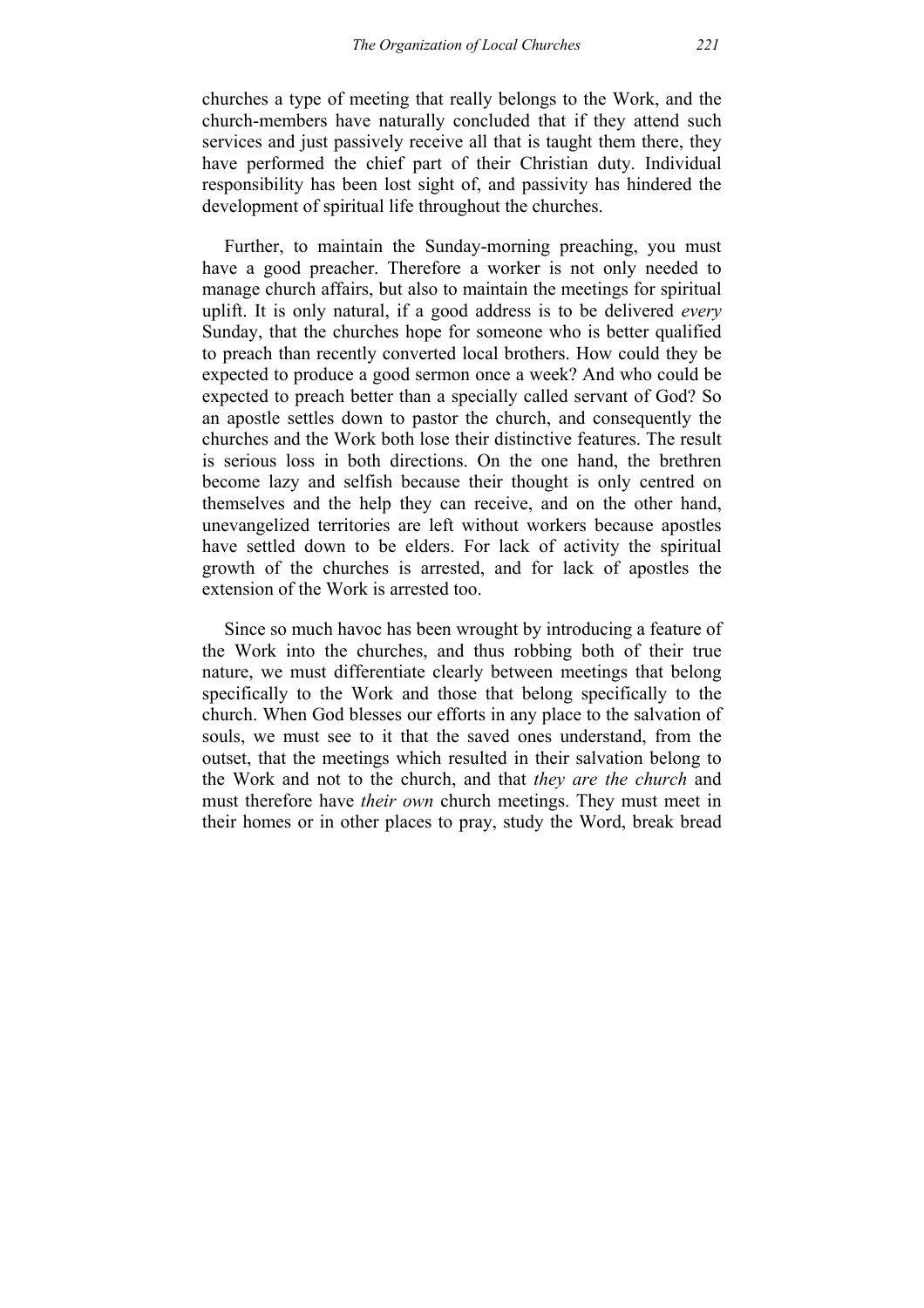and exercise their spiritual gifts; and in such meetings their object must be mutual helpfulness and mutual edification. Each individual must bear his share of responsibility and pass on to the others what he himself has received from the Lord. The conduct of the meetings should be the burden of no one individual, but all the members should bear the burden together, and they should seek to help one another depending upon the teaching and leading of the Spirit, and depending upon His empowering too. As soon as believers are saved, they should begin to assemble themselves regularly. Such gatherings of local believers are true church meetings.

Meetings connected with the Work are only a temporary institution (unless the object is to maintain a special testimony in a special place). But the assembling of the believers for fellowship and mutual encouragement is something permanent. Even should the believers be very immature, and their meetings seem quite childish, they must learn to content themselves with what help they receive from one another and must not always hope to be able to sit down and listen to a good sermon. They should seek revelation, spiritual gifts, and utterance from God; and if their need casts them upon Him, it will result in the enrichment of the whole church. Meetings of recently saved believers will naturally bear the stamp of immaturity at the beginning, but for the worker to take over the responsibility of such meetings will stunt their growth, not foster it. It is the condition of the church meetings, not of the meetings connected with the Work, that indicates the spiritual state of a church in any locality. When an apostle is preaching a grand sermon, and all the believers are nodding assent and adding their frequent and fervent "Amens," how deeply spiritual the congregation seems! But it is when they meet by themselves that their true spiritual state comes to light.

The apostolic meeting is not an intrinsic part of the church life, it is merely a piece of Work, and it ceases with the departure of the worker; but the church meetings go on uninterrupted, whether the worker be present or absent. It is because the difference has not been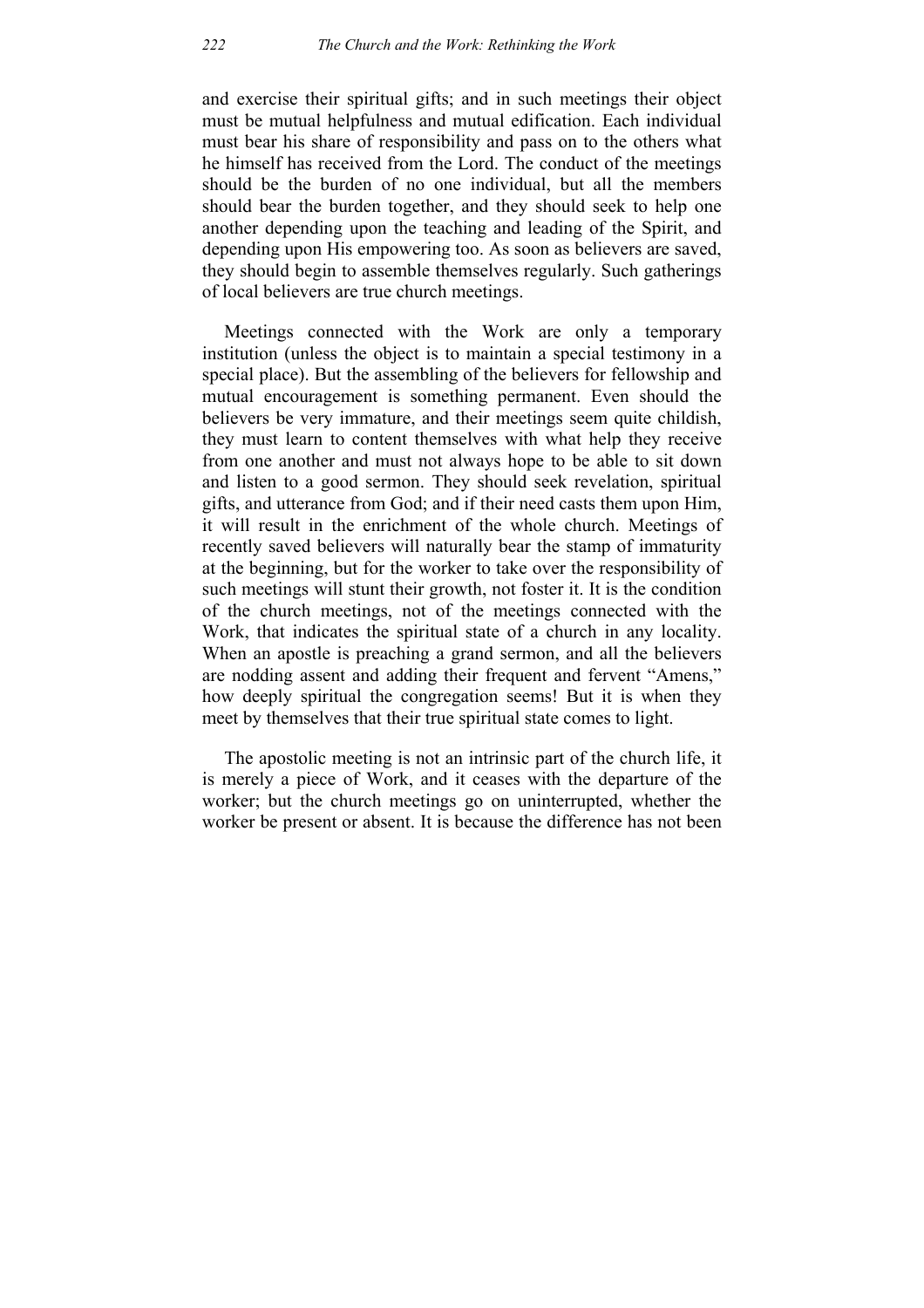realized between meetings for the church and for the Work, that it has ever occurred to the brethren to cease to assemble themselves when the worker goes. One of the fruitful sources of spiritual failure to-day is that the children of God consider the church to be a part of the Work; so when there is a sermon to hear, they constitute a willing audience, but if there is no preacher, the meetings automatically cease, and there is no thought of simply gathering together to help one another.

But how can the local believers be equipped to minister one to the other? In the apostolic days it was taken for granted that the Spirit would come upon all believers as soon as they turned to the Lord, and with the on-coming of the Spirit, spiritual gifts were imparted, through the exercise of which the churches were edified. The usual method which God has ordained for building up the churches is the ordinary church gatherings, not the meetings conducted by the workers. The reason why the churches are so weak nowadays is because workers seek to build them up, through the meetings under their care, instead of leaving it to their own responsibility to edify each other through proper church meetings. Why has it come about that the church meetings of 1 Cor. 14 are no longer a part of church life? Because so many of God's people lack the experience of the Spirit's on-coming, without which a meeting conducted along the lines of 1 Cor. 14 is *a mere empty form*. Unless all those we lead to the Lord have a definite experience of the Holy Spirit coming upon them, it will be of little use instructing them how to conduct their church meetings, for such meetings will be powerless and ineffective. If the Holy Spirit is upon the believers, as in the days of the early Church, He will give gifts to men, and such men will be able to strengthen the saints and to build up the Body of Christ. We see from Paul's first Corinthian epistle that God so equipped believers with spiritual gifts that they were able to carry on the work of building up the churches quite independently of the apostles. (This does not imply that they needed no further apostolic help. They decidedly did.) Alas, that nowadays many of God's people set more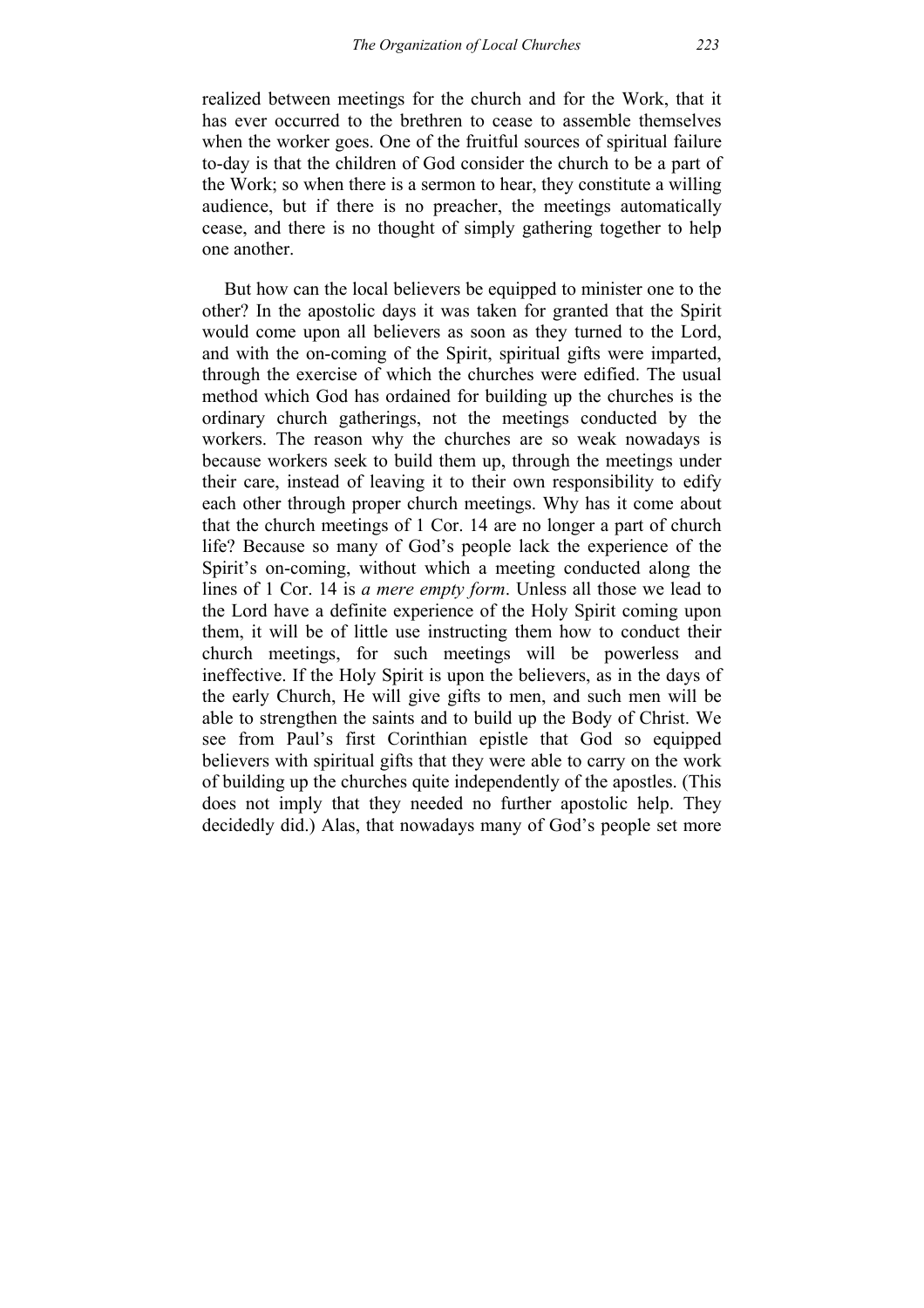store by God's servants than by His Holy Spirit! They are content to be ministered to by the gifts of a worker, instead of seeking for themselves the gifts of the Spirit; so true church meetings have given place to meetings under the auspices of the workers.

In 1 Cor. 14, where a church meeting is in view, apostles have been left out of account altogether! There is *no place* for them in the meetings of a local church! When the members of a church assemble and the spiritual gifts are in use, prophecy and other gifts are exercised, but there is no mention of apostles for the simple reason that apostles are appointed no place in the meetings of the local church; they are appointed to the Work. When the local church meets, it is the gifts that are brought into use; office has no place here, not even that of an apostle. But this does not preclude a *visiting* apostle from speaking at all in a church meeting. This is illustrated by the fact that Paul took part in the Troas meeting. But the point to be noted is that Paul was only passing through Troas, so his speaking there was merely a temporary arrangement in order that the local saints might benefit by his spiritual gifts and knowledge of the Lord; it was not a permanent institution.

Apostles, as apostles, represent an office in the Work, and not any particular gift, therefore they are ignored altogether. Not a mention is made of them in this local church gathering. In the organization of the church they have no place at all, because their ministry, as apostles, was not for the churches but for the Work. As we have already observed, apostles had no say in the management of the business affairs of any church; but from the fact that no part is allotted them even in the local gatherings for mutual edification, it is clear that God did not even intend that they should bear the responsibility of the spiritual ministry in the churches. God gave gifts to the local brethren so that *they* could be prophets, evangelists, pastors and teachers, and, thus equipped, could carry the burden of spiritual ministry in the locality. Apostles do not bear responsibility either for the spiritual or material side of affairs in any church; the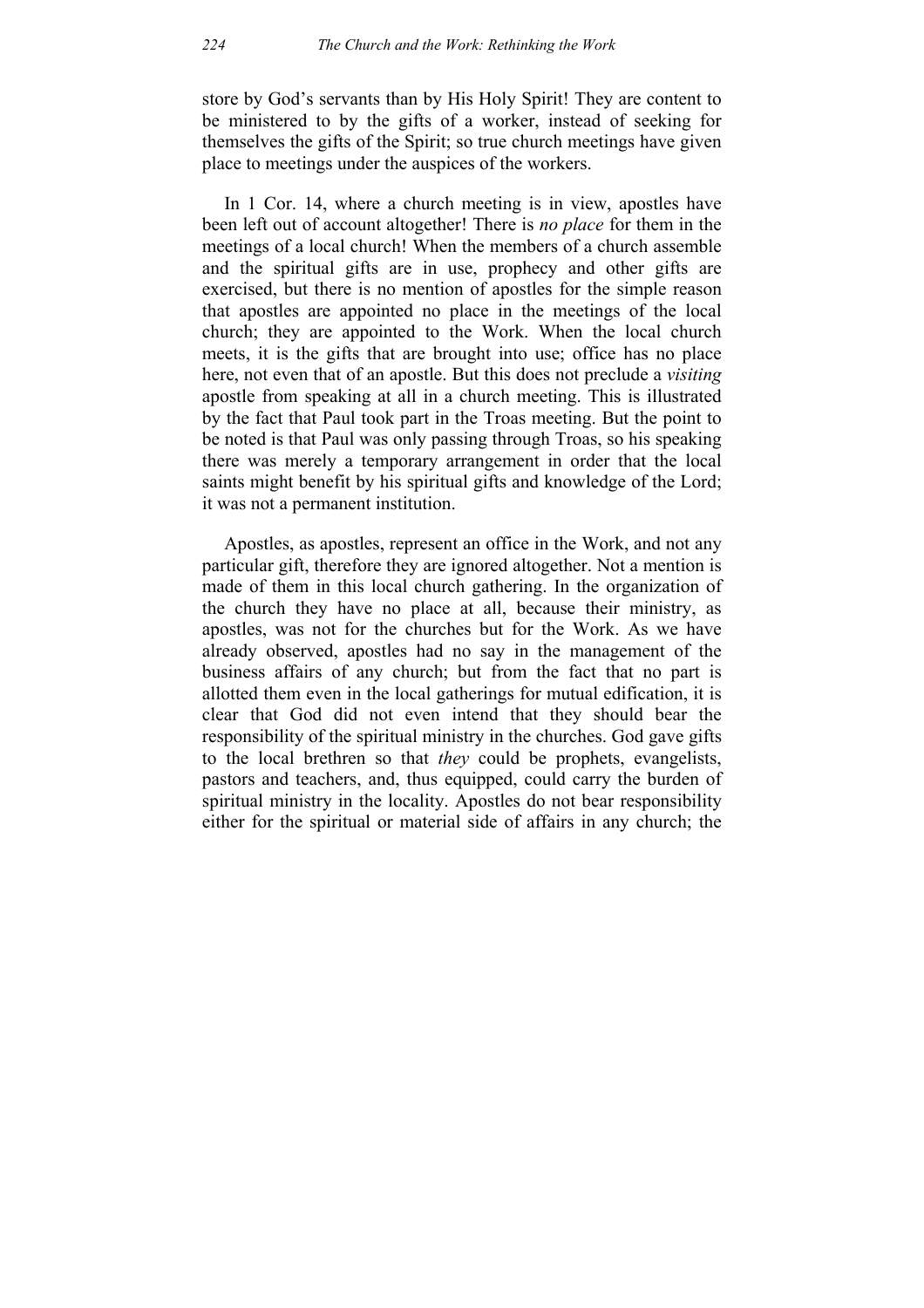elders are responsible for the local management, and the prophets and other ministers for the local ministry.

Then have apostles nothing to do with the local church? Surely! there is still plenty of scope for them to help the churches, but not in the capacity of apostles. On the business side of things they can help indirectly by giving counsel to the elders, who deal directly with the church affairs; and on the spiritual side in the church meetings they can minister with any spiritual gifts they may possess, such as prophecy or teaching. Their apostolic office is of no account in a church meeting for the exercise of spiritual gifts. As *apostles* they cannot exercise any "apostolic gift," but as *brothers* they can minister to their fellow-believers by the use of any gift with which the Spirit may have endowed them.

Not only apostles, but even elders as such, have no part in the meetings. In this chapter (1 Cor. 14), elders have no place at all. They are not even mentioned. We have already pointed out that elders are for office, not for ministry. They are appointed for church government, and not for ministry. Office is for government, and gifts are for ministry. In the meetings which are for ministry, it is those who have been gifted by God that count, not those who hold office; so in the church meetings it is the prophets, teachers and evangelists who take the lead, not the elders.<sup>\*</sup> They are the gifted ones of the church.

We must differentiate between the work of the elders, and the work of the prophets and teachers. *Their work is different, but they are not necessarily different persons*. It is quite possible for one person to act in both capacities. The elders are those who hold office

-

<sup>∗</sup> Acts 20.28 ought to be translated: "Take heed to yourselves and to all the flock, wherein the Holy Spirit has set you as overseers, to shepherd the church of God." This shepherding is by oversight: "Shepherd the flock of God . . . exercising oversight" (1 Pet. 5.2).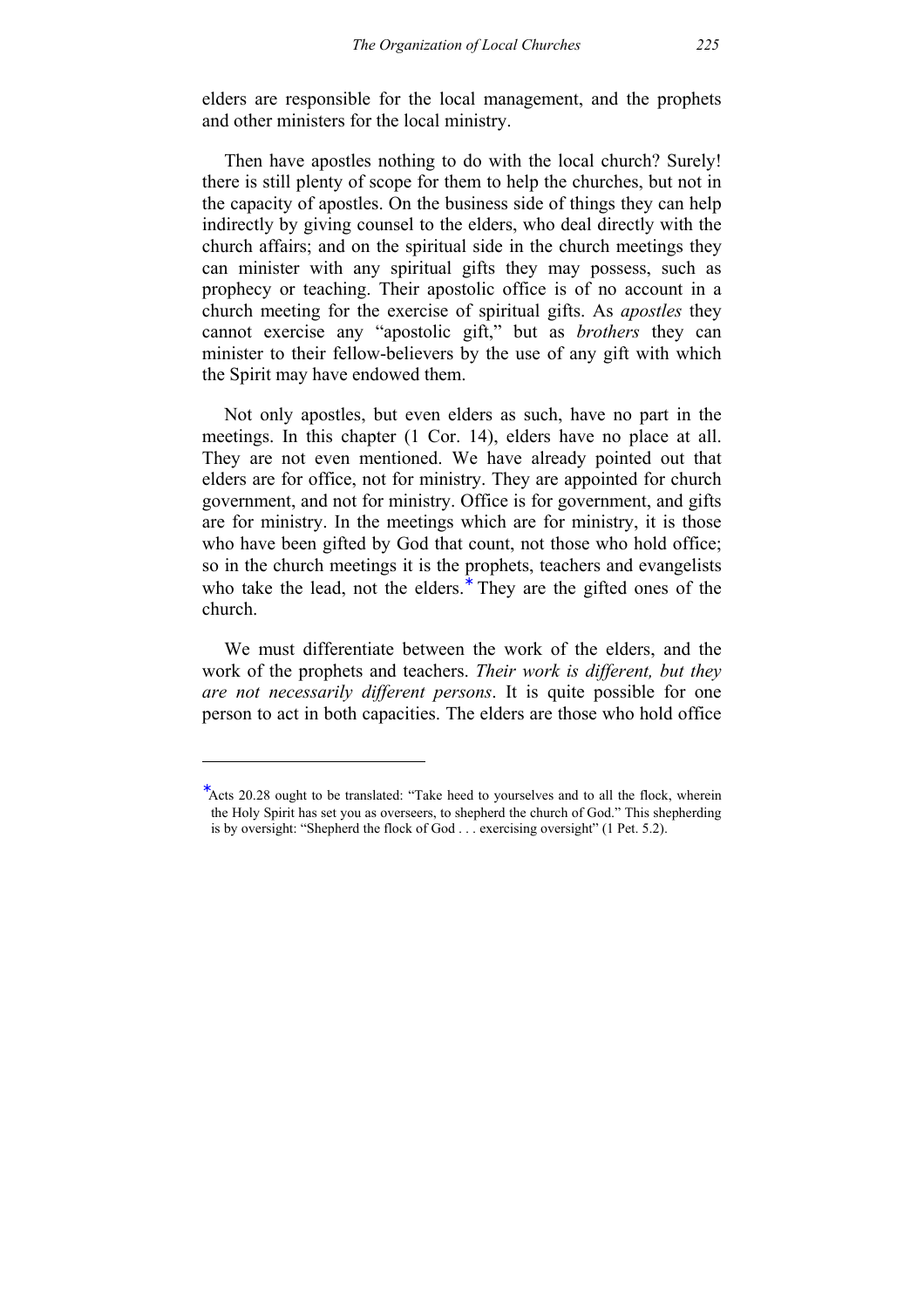in a local church; the prophets and teachers are the gifted ministers in a local church. The elders are for church government at all times; the prophets and teachers are for ministry *in church meetings*. Whenever there is a church, the Lord not only appoints elders for its government, but also gives gifts to some brothers to constitute them ministers for the meetings. But this does not mean that elders have nothing to do with the meetings. Whenever government in the meetings is necessary, they can exercise authority there. As to ministry, though they cannot minister as elders, yet, if they are also prophets or teachers, they can minister in that capacity. *It is almost imperative that elders be prophets and teachers, otherwise they cannot rule the church effectively.*

The point to be remembered is, that church meetings are the sphere for the ministry of the Word, not the sphere for the exercise of any office. It is for the exercise of gifts unto edification. Since both apostleship and eldership are offices, one in the Work and one in the church, so both of the officers, as such, are altogether out of the meetings. But God will be gracious to His church to give it gifts for its up-building. The church meetings are the place for the use of these gifts for mutual help.

All meetings on the "round-table" principle are church meetings, and all meetings on the "pulpit-and-pew" principle are meetings belonging to the Work. The latter may be of a passing nature, and not necessarily a permanent institution, whereas the former are a regular feature of church life. A round-table enables you to pass something to me and me to pass something to you. It affords opportunity for an expression of "mutuality," that essential feature of all relationships in the church. In the local churches we must discourage all meetings on the "pulpit-and-pew" principle, so that, on the one hand, God's workers shall be free to travel far and wide proclaiming the Glad Tidings to sinners, and, on the other hand, the new converts shall be cast on the Lord for all needed equipment to serve one another. Thus the churches, having to bear their own responsibility, will develop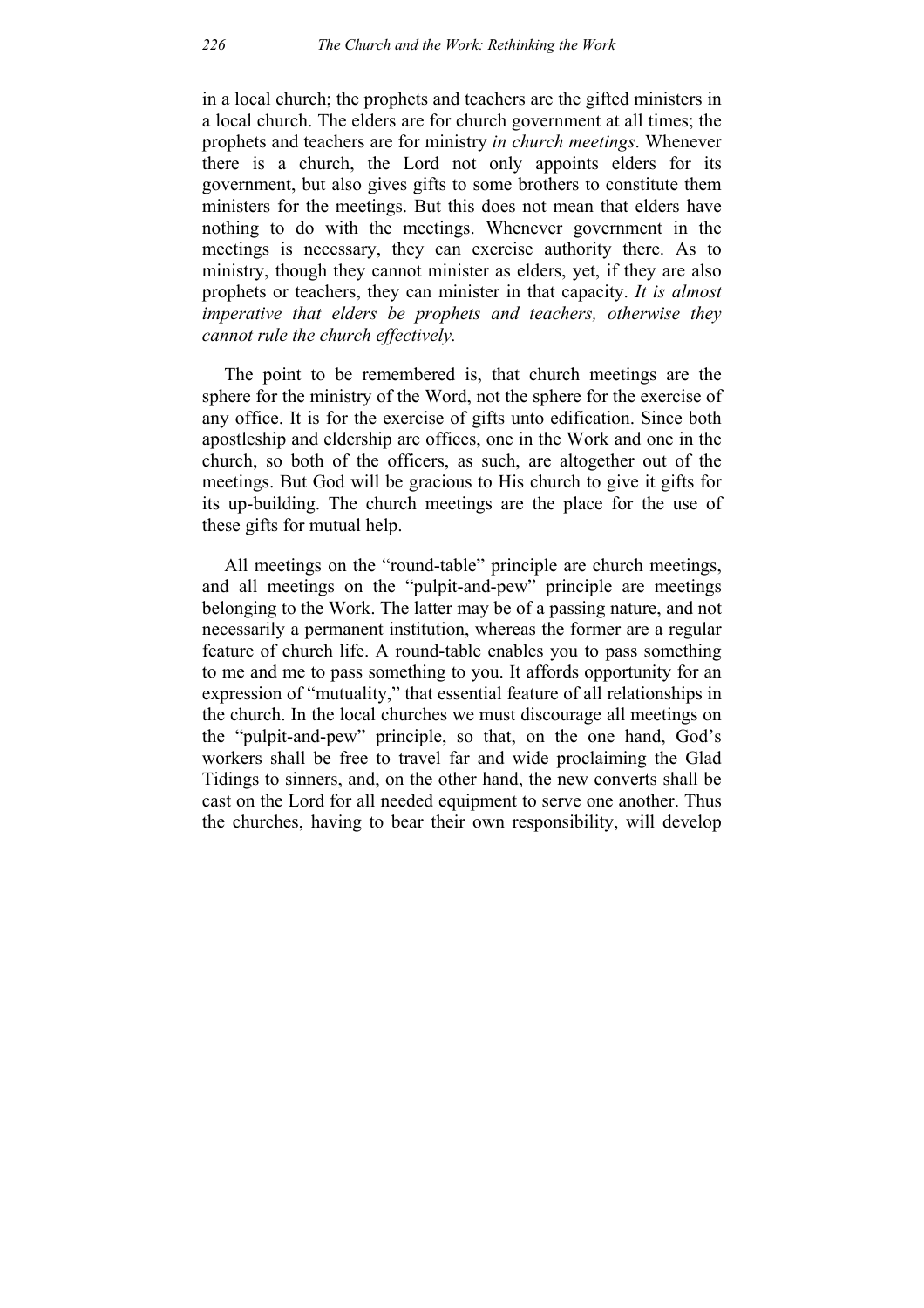their own spiritual life and gifts through exercise. It is all right to have an apostolic meeting when a worker visits the locality, but when he goes, meetings of the pulpit-type should be discontinued. Prophets, teachers and evangelists in the local church may also take such meetings from time to time, but they should be regarded as exceptional, for they foster passivity and do not on the whole make for the spiritual development of the churches.

Let us consult the Book of Acts in order to see the example God set for His Church in the beginning. "And they continued stedfastly in the apostles' teaching and fellowship, in the breaking of bread and the prayers. . . . And day by day, continuing stedfastly with one accord in the temple, and breaking bread at home, they did take their food with gladness and singleness of heart" (Acts 2.42,46). Such were conditions in the early days of the Church's history. The Apostles did not establish a central meeting-place for the believers, but these "continued stedfastly in the apostles' teaching and fellowship, in the breaking of bread and the prayers." They moved from house to house having fellowship one with another.

We can now draw our own conclusions from the three points we have considered. (1) Wherever there is a group of believers in any place, a few of the more mature are chosen from their number to care for the others, after which all local responsibility rests upon them. From the very outset it should be made clear to the new converts that it is by Divine appointment that the management of the church is entrusted to local elders and not to any worker from another place. (2) There is no official meeting-place necessary for the church. The members meet in one or more houses, according as their numbers require, and should they be obliged to meet in several houses, it is well for the whole church to congregate from time to time in one place. For such meetings a special place could be procured either for the occasion, or permanently, according to existing church conditions. (3) The church meetings are not the responsibility of the workers. Local believers should learn to use the spiritual gifts with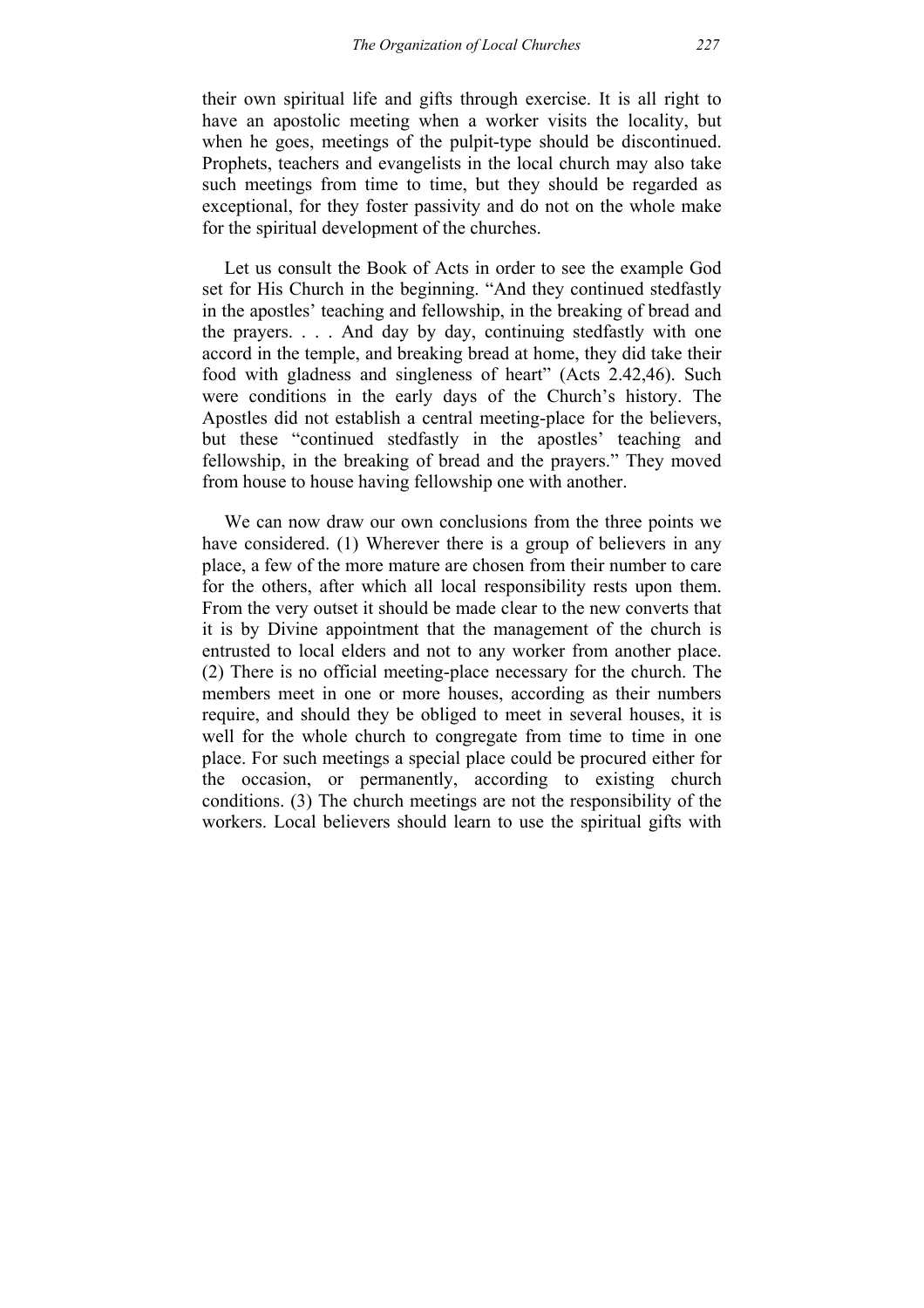which God has entrusted them to minister to their fellow-believers. The principle on which all church meetings are conducted is that of the "round-table," not of the "pulpit-and-pew." When any apostle visits a place, he could lead a series of meetings for the local church, but such meetings are exceptional. In the usual church gatherings the brethren should all make their special contributions in the power and under the leading of the Spirit. But to make such meetings of definite value it is essential that the believers receive spiritual gifts, revelation and utterance, therefore the workers should make it a matter of real concern that all their converts experience the power of the outpoured Spirit.

If the examples God has shown us in His Word are followed, then no question will ever arise in the churches regarding selfgovernment, self-support and self-propagation. And the churches in the different localities will consequently be saved much unnecessary expenditure, which will enable them to come freely to the help of the poor believers, as the Corinthians did, or to the help of the workers, as did the Philippians. If the churches follow the lines God Himself has laid down for them, His Work will go forward unhindered and His Kingdom be extended on earth.

## *The Ministry, the Work and the Churches*

In the earlier chapters of this book we have already seen what the Ministry, the Work and the local churches are. In this chapter we have seen the connection between the Ministry and the local church, and also the difference between the church and the Work. Now we can consider more minutely the relationship between the Ministry, the Work and the churches, in order to see clearly how they stand, how they function, what their respective spheres are, and how they are interrelated.

In Acts 13 we saw that God had established one of His churches in a certain locality, then He gave gifts to a few individuals in that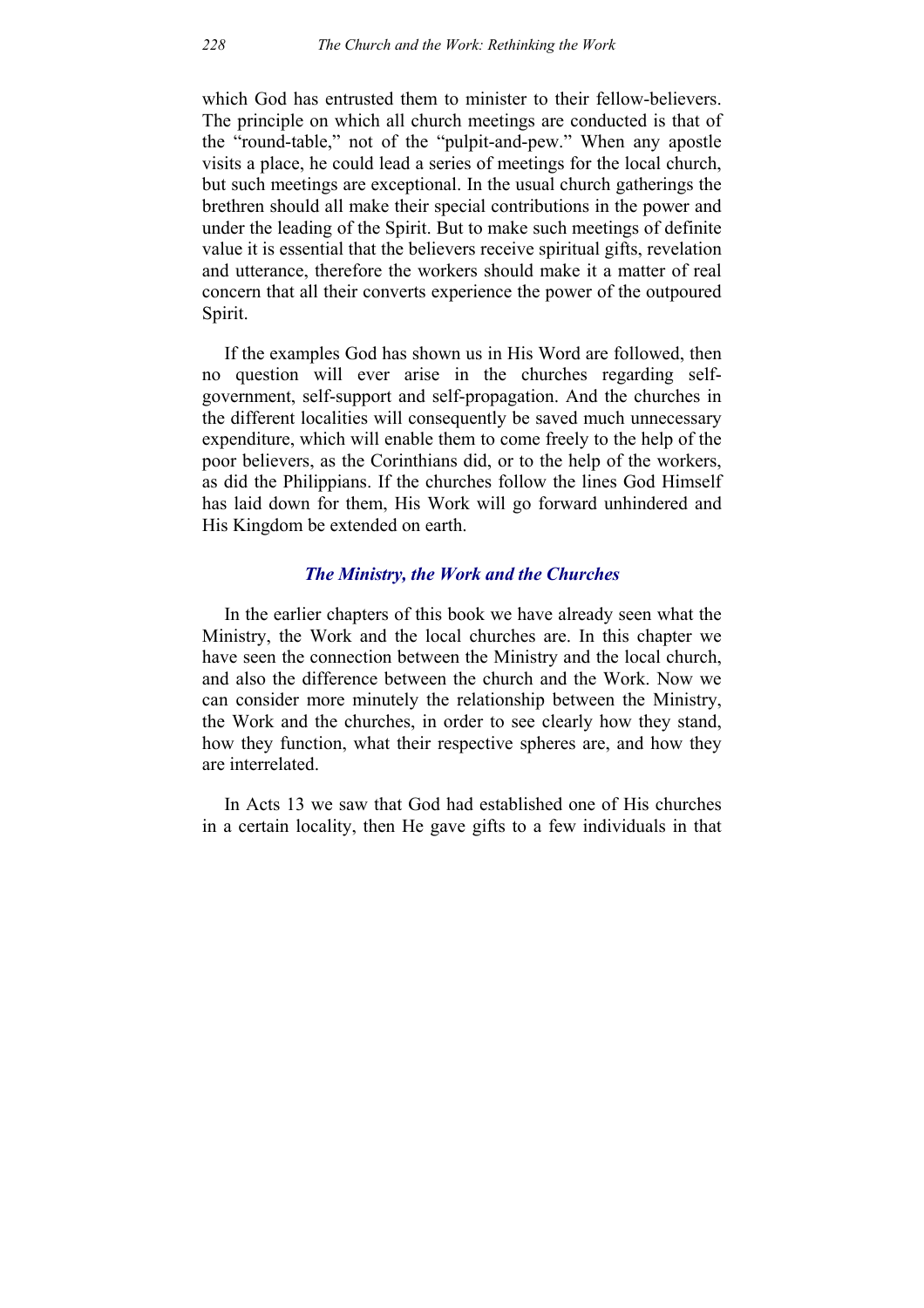church to equip them to minister there as prophets and teachers, so that the church might be built up. These prophets and teachers constituted the Ministry in that church. When in life and in gift these ministers had reached a certain stage of spiritual maturity, God sent two of their number to work in other places; and history repeated itself in the churches established by these two apostles.

Do you not see here the relationship between the churches the Ministry and the Work? (1) God establishes a church in a locality. (2) He raises up gifted men in the church for the Ministry. (3) He sends some of these specially equipped men out into the Work. (4) These men establish churches in different places. (5) God raises up other gifted men among these churches for the Ministry of building them up. (6) Some of these in turn are thrust forth to work in other fields. Thus the Work directly produces the churches, and the churches indirectly produce the Work; so the churches and the Work progress, moving in an ever-recurring cycle—the Work always resulting directly in the founding of churches, and the churches always resulting indirectly in further Work.

As to the gifted men raised up of God for the Ministry, they labour both in the churches and in the Work. When they are in their own locality they seek to edify the church: when they are in other places they bear the burden of the Work. When they are in the local church they are prophets and teachers: when they are sent to other places they are apostles. The men are the same, at home or abroad, but their ministries differ according to the sphere of their service. The prophets and teachers (and pastors and evangelists), whose sphere is local, plus the apostles, whose sphere is extra-local, constitute the Ministry. As the former serve the churches, and the latter the Work, the Ministry is designed of God to meet the spiritual need in both spheres. Here again we see the relationship between the churches, the Ministry and the Work. The Work is produced by the churches, the churches are founded as a result of the Work, and the Ministry serves both the churches and the Work.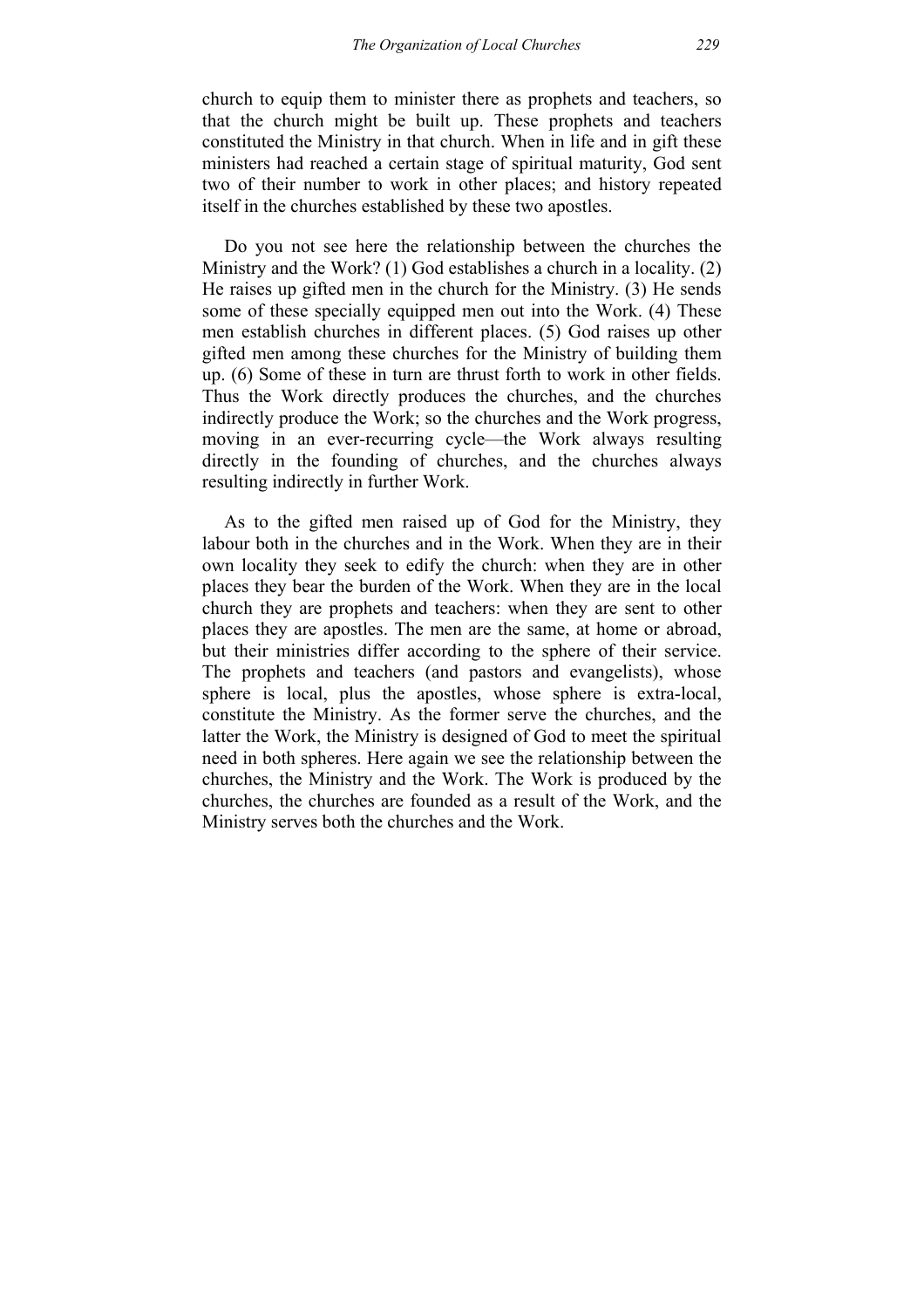In the fourth chapter of Ephesians we see that the sphere of the Ministry is the Body of Christ, which may be expressed locally as a church, or extra-locally as the Work. It is for this reason also that apostles, prophets, evangelists and teachers are linked together, though actually the sphere of an apostle's work is quite different from that of the other three. But all belong to the one Ministry, whose sphere of service is the Body of Christ. These two groups of men are responsible for the work of the Ministry, the one being gifted by the Spirit that they may be enabled to serve the local church, the other called from amongst these gifted ones to serve Him in different places and given an office in addition to their gifts. Those who have been gifted use their gifts to serve the Church by serving the church in their locality; those who have both gifts and apostolic commission serve the Church by serving the churches in different localities.

God uses these men to impart His grace to the Church. Their various gifts enable them to transmit grace from the Head to the Body. Spiritual ministry is nothing less than ministering Christ to His people. God's thought in giving these men as a gift to His Church was that a Christ, personally known and experienced by them, might through the gifts of the Spirit, be ministered to His people. They were given to the Church "for the perfecting of the saints, unto the work of ministering, unto the building up of the body of Christ."

Thus in the Ministry we have the prophets and other ministers using their gifts to serve the local church, whilst the apostles, by their office and gifts, serve all the churches. The ministry of these two groups of men is of great importance, because all the work of God local and extra-local—is in their hands. That is why God's Word declares that the Church of God is built upon the foundation of the apostles and prophets.

And in the offices instituted by God, we have the elders occupying the chief place in the local church, whilst apostles hold no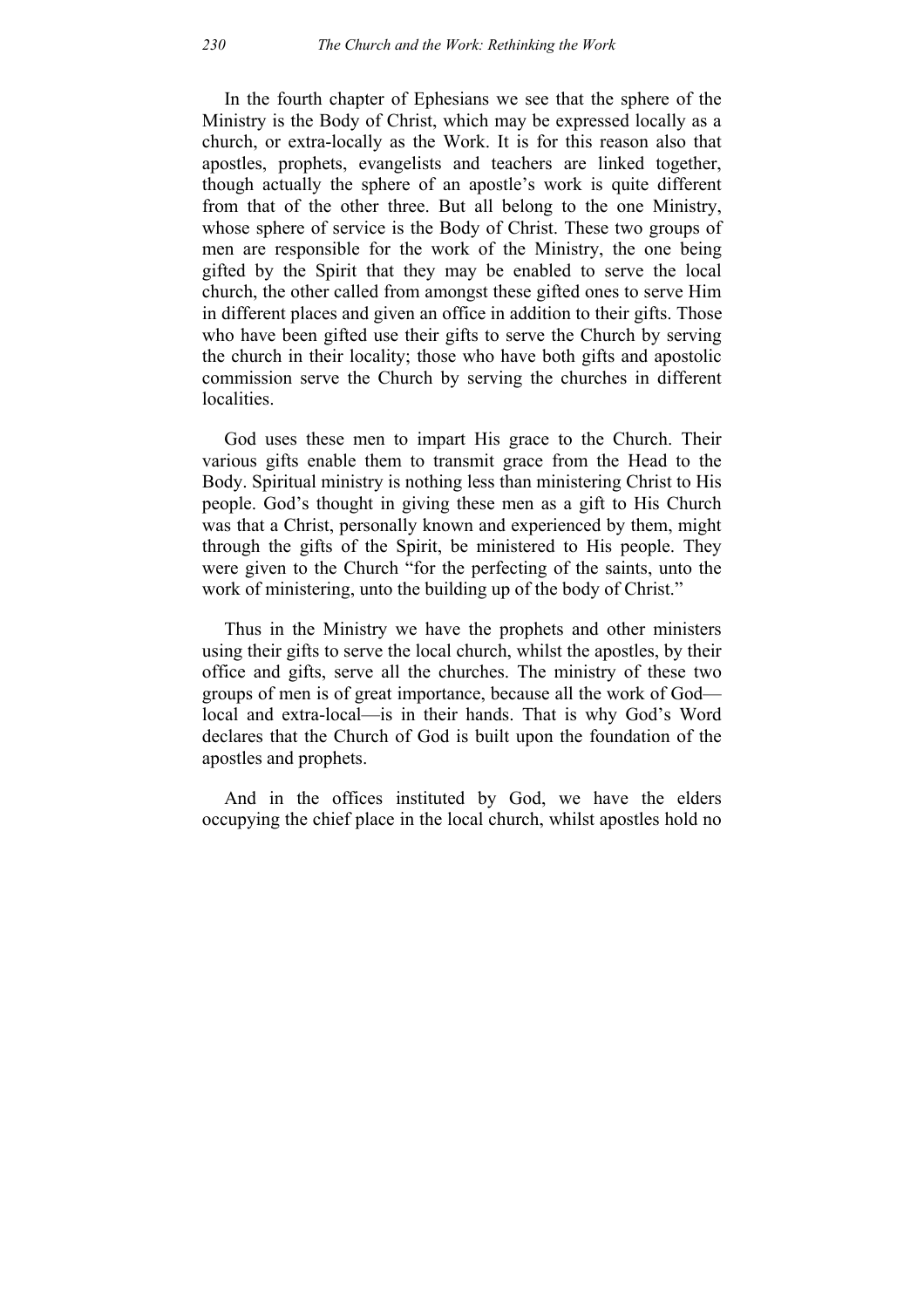office at all there. Apostles, on the other hand, hold the chief office in the Work, whilst the elders have no place there. Apostles rank foremost in the universal Church and elders rank foremost in the local church. When we see the distinction between the respective offices of apostles and elders, then we shall understand why the two are constantly linked together (Acts 15.2,4,6,22,23). Apostles and elders are the highest representatives of the Church and the churches. Apostles hold the highest office in the Work, but in the local church they—as apostles—hold no office at all; elders, on the other hand, hold the chief office in the local church, but as elders they have no place in the Work.

And in the local church, there are two departments of service, one relating to business management, the other to spiritual ministry. Offices are connected with the management of the church and are held by the elders and deacons: gifts are connected with the Ministry of the church and are exercised by the prophets and teachers (and evangelists). The elders and deacons are responsible for the management of the church, while the prophets and teachers concern themselves chiefly with the meetings of the church. Should the deacons and elders also be prophets and teachers, then they could manage church affairs and at the same time minister to the church in the meetings. We must differentiate between the elders and the ministers. In everyday life, it is the elders who rule the church, but in the meetings for edification the ministers are the ones ordained by God to serve the church. It should be repeated here that elders, *as such*, are appointed for church government, and not for meetings to edify the church. In 1 Cor. 14, where meetings are in view, elders do not come in at all. But elders, in order to be effective, should also have the gift of a prophet, teacher, pastor, or evangelist, but it must be remembered that when they minister in the meetings they do so, not in the capacity of elders, but as prophets, or teachers, or other ministers. It is in the latter capacity that they have part in the Ministry. 1 Tim. 5.17 makes it clear that the usual sphere of their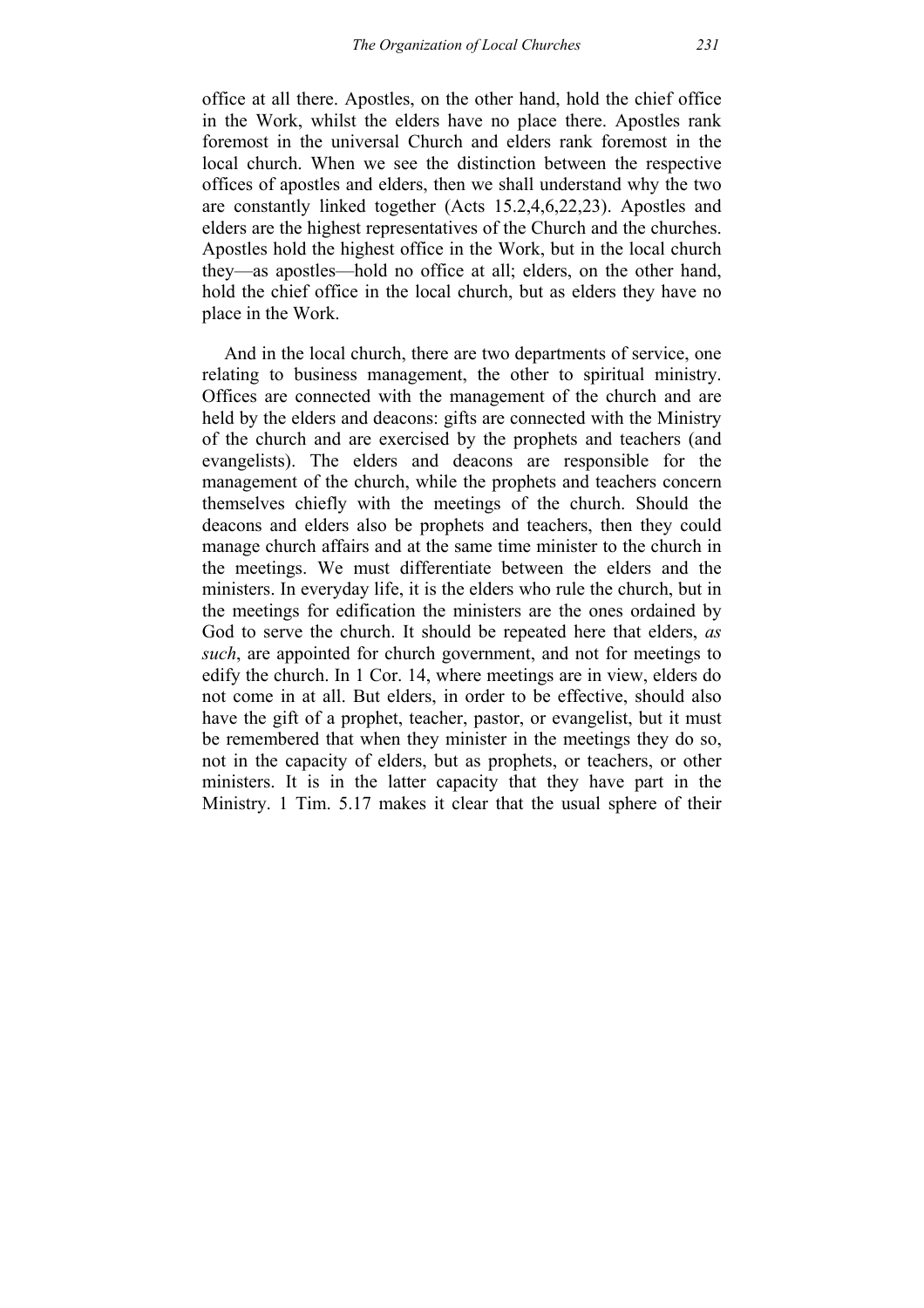service is to "rule," but some of them (not necessarily all), may also teach and minister.

So the Ministry, the Work and the churches are quite different in function and sphere, but they are really co-ordinated and interrelated. The fourth chapter of Ephesians speaks of the Body of Christ, but no discrimination is made there between the churches, the Work, and the Ministry. The saints of the churches, the apostles of the Work, and the different ministers of the Ministry, are all considered in the light of, and in relation to, the Body of Christ. Because, whether it be the local church, the Ministry, or the Work, all are in the Church. They are really one; so whilst it is necessary to distinguish between them in order to understand them better, we cannot really separate them. Those who are in the different spheres of the Church require to see the reality of the Body of Christ and act relatedly as a body. They should not, because of difference of responsibilities, settle themselves into watertight compartments. "The Church, which is his body" includes the churches, the Ministry, and the Work. The churches are the Body expressed locally, the Ministry is the Body in function, and the Work is the Body seeking increase. All three are different manifestations of the one Body, so they are all interdependent and interrelated. None can move, or even exist, by itself. In fact, their relationship is so intimate and vital that none can be right itself without being rightly adjusted to the others. The church cannot go on without receiving the help of the Ministry and without giving help to the Work; the Work cannot exist without the sympathy of the Ministry and the backing of the church; and the Ministry can only function when there is the church and the Work.

This is most important. In the previous chapters we have sought to show their respective functions and spheres; now the danger is lest, failing to understand the spiritual nature of the things of God, we should not only try to *distinguish* between them, but *sever* them into separate units, thus losing the interrelatedness of the Body. However clear the distinction between them, we must remember that they are